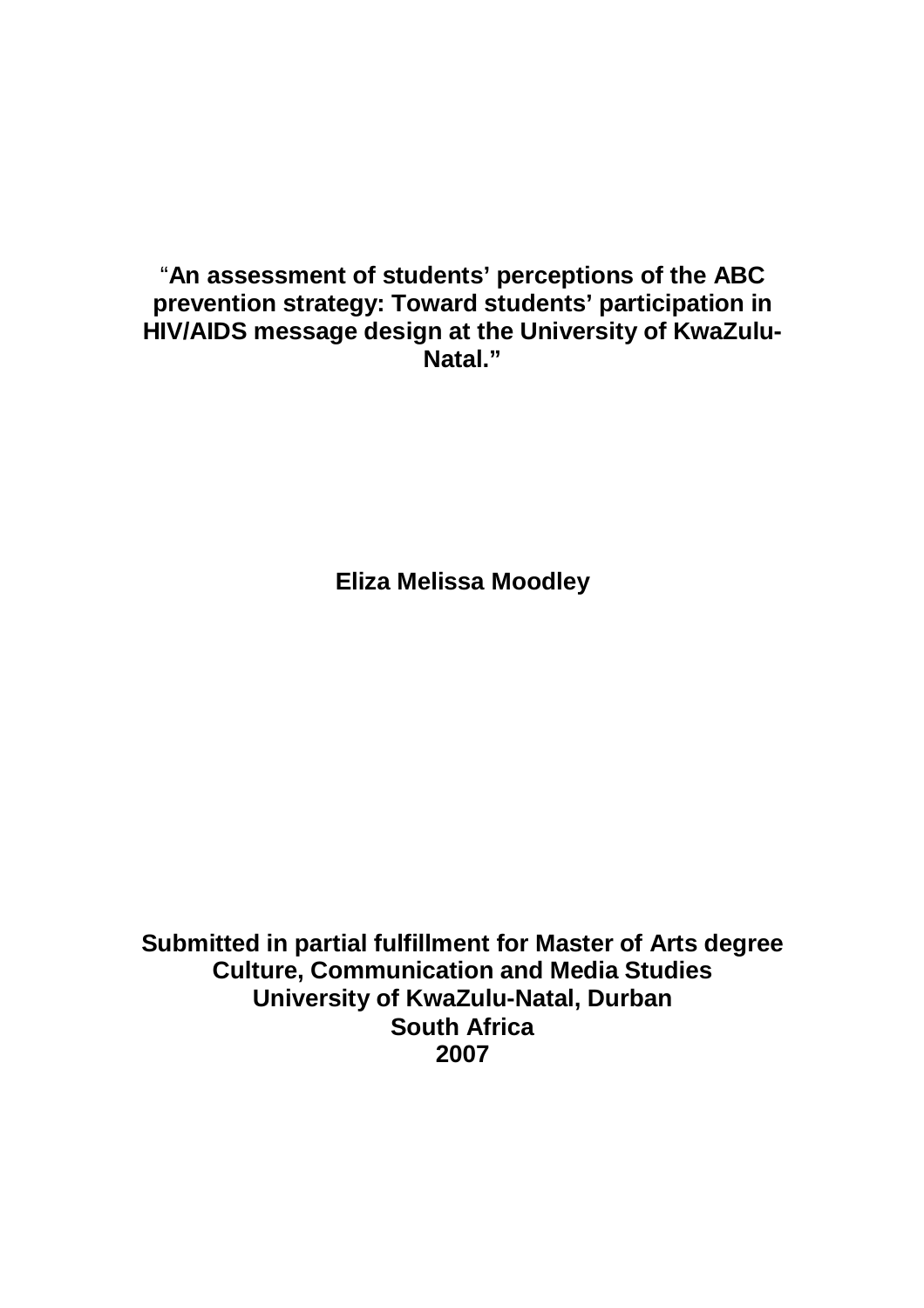| <b>Contents</b>                                                                                       |                          |  |  |  |  |
|-------------------------------------------------------------------------------------------------------|--------------------------|--|--|--|--|
| Acknowledgements<br>Abstract<br>Preface                                                               | iv<br>$\mathbf{V}$<br>vi |  |  |  |  |
| <b>Chapter One: Introduction</b>                                                                      |                          |  |  |  |  |
| Background to study: The South African response to HIV/AIDS among youth                               | 3                        |  |  |  |  |
| The South African Universities response to HIV/AIDS                                                   | 3                        |  |  |  |  |
| Research questions this study addresses                                                               | 6                        |  |  |  |  |
| <b>Structure of Dissertation</b>                                                                      | 7                        |  |  |  |  |
| <b>Chapter Two: Literature Review</b>                                                                 |                          |  |  |  |  |
| The origin of the ABC message                                                                         | 8                        |  |  |  |  |
| Controversy and debate around the ABC message                                                         | 9                        |  |  |  |  |
| Students' perceptions and responses to the ABC message: Young people                                  |                          |  |  |  |  |
| as a sexually active target audience                                                                  | 13                       |  |  |  |  |
| A new HIV/AIDS message                                                                                | 15                       |  |  |  |  |
| The role of students in designing HIV/AIDS messages                                                   | 16                       |  |  |  |  |
| Challenges of other health communication theories and models                                          | 18                       |  |  |  |  |
| Conclusion                                                                                            | 23                       |  |  |  |  |
| <b>Chapter Three: Conceptual Framework</b>                                                            |                          |  |  |  |  |
| Communication for Social Change in context for this study                                             | 25                       |  |  |  |  |
| Communication for development theories                                                                | 26                       |  |  |  |  |
| Theorizing HIV/AIDS in Development Communication over last 20 years                                   | 26                       |  |  |  |  |
| Development Communication theories in HIV/AIDS Programmes:                                            |                          |  |  |  |  |
| <b>Modernization Paradigm</b>                                                                         | 28                       |  |  |  |  |
| Dependency Paradigm                                                                                   | 29                       |  |  |  |  |
| <b>Development Support Communication</b>                                                              | 30                       |  |  |  |  |
| <b>Another Development</b>                                                                            | 31                       |  |  |  |  |
| Behaviour Change Communication vs. Social Communication<br>Origin of Communication for Social Change: | 33                       |  |  |  |  |
| Background to the development of Communication for social change                                      | 34                       |  |  |  |  |
| Origin of Communication for social change                                                             | 37                       |  |  |  |  |
| The Communication for social change approach:                                                         |                          |  |  |  |  |
| The main variables in CFSC                                                                            | 38                       |  |  |  |  |
| Characteristics of communication for social change                                                    | 39                       |  |  |  |  |
| Key principles of communication for social change                                                     | 40                       |  |  |  |  |
| Four main components of communication for social change applied in this study                         | 41                       |  |  |  |  |
| Communication for social change – the process                                                         | 41                       |  |  |  |  |
| Main variables this research investigates                                                             | 44                       |  |  |  |  |
| Critiques of communication for social change<br>Conclusion                                            | 47<br>48                 |  |  |  |  |
|                                                                                                       |                          |  |  |  |  |
| <b>Chapter Four: Research methodology</b>                                                             |                          |  |  |  |  |
| Research design                                                                                       | 49                       |  |  |  |  |
| Qualitative and quantitative research                                                                 | 51                       |  |  |  |  |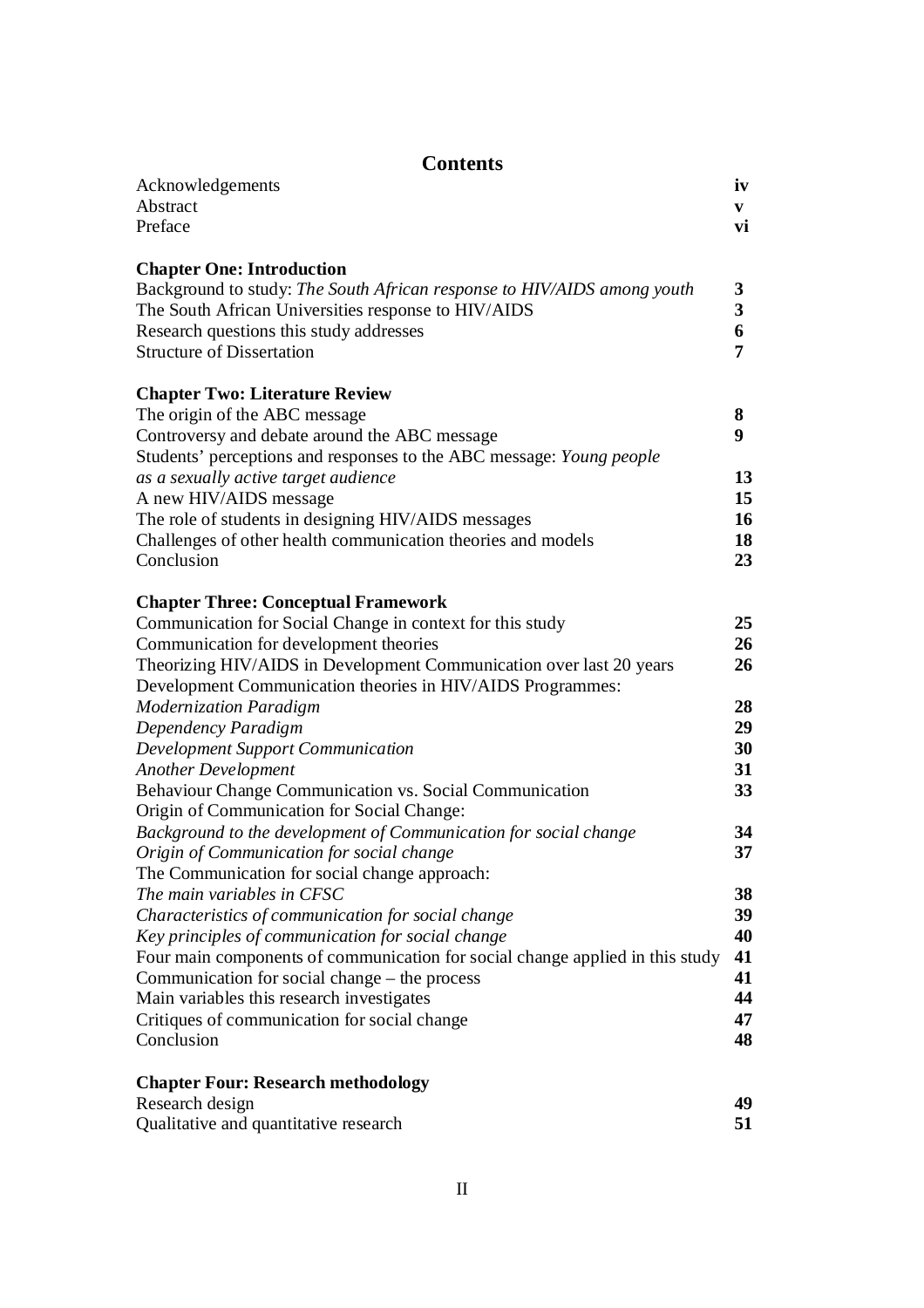| Pilot study                                                               | 52         |  |  |  |
|---------------------------------------------------------------------------|------------|--|--|--|
| Main research:                                                            |            |  |  |  |
| Sampling frame and techniques                                             | 53         |  |  |  |
| Data collection and questionnaires                                        | 56         |  |  |  |
| Focus groups                                                              | 57         |  |  |  |
| Survey                                                                    | 59         |  |  |  |
| Ethics in research                                                        | 60         |  |  |  |
| Data analysis                                                             | 60         |  |  |  |
| Conclusion                                                                | 63         |  |  |  |
| <b>Chapter Five: Quantitative Data Analysis</b>                           |            |  |  |  |
| Introduction                                                              | 64         |  |  |  |
| Students' knowledge of HIV/AIDS and effectiveness of the ABC strategy     |            |  |  |  |
| Student involvement                                                       | 70         |  |  |  |
| Conclusion                                                                | 77         |  |  |  |
| <b>Chapter Six: Qualitative Data Analysis</b>                             |            |  |  |  |
| Introduction                                                              | 78         |  |  |  |
| Catalyst ignites the focus group discussion                               | 80         |  |  |  |
| Is the ABC strategy effective?                                            | 81         |  |  |  |
| Student involvement through dialogue                                      | 83         |  |  |  |
| Effectiveness of the ABC strategy                                         | 90         |  |  |  |
| Emerging themes:                                                          |            |  |  |  |
| The role of the government in HIV/AIDS                                    | 96         |  |  |  |
| Pregnancy indicates failure of the condom                                 | 99         |  |  |  |
| Effects of long term relationships                                        | <b>100</b> |  |  |  |
| Early marriage as a solution                                              | 101        |  |  |  |
| Change sexual behaviour                                                   | 102        |  |  |  |
| The university as a contributing factor to HIV/AIDS                       | 103        |  |  |  |
| Religious groups can promote HIV/AIDS prevention                          | 105        |  |  |  |
| Open heart to communication (face to face strategy)                       | 106        |  |  |  |
| Communication for social change: Students participation through dialogue  | 106        |  |  |  |
| Communication for social change: A new wave for development communication | 109        |  |  |  |
| Conclusion                                                                | 111        |  |  |  |
| <b>Chapter Seven: Conclusion</b>                                          | 112        |  |  |  |
| <b>Bibliography</b>                                                       | 115        |  |  |  |
| <b>Appendices</b>                                                         |            |  |  |  |
| Appendix 1 - Workshop Programme                                           | 122        |  |  |  |
| Appendix 2 - Informed Consent                                             | 123        |  |  |  |
| Appendix $3 - Q$ uestion naire<br>125                                     |            |  |  |  |
| Appendix 4 - Focus group Discussion Guide                                 |            |  |  |  |
| Appendix 5 - Howard College Focus Group Transcript 29 May 2007            |            |  |  |  |
| Appendix 6 - Westville Focus Group Transcript 30 May 2007                 |            |  |  |  |
| Appendix 7 - Westville Focus Group Transcript 12 June 2007                |            |  |  |  |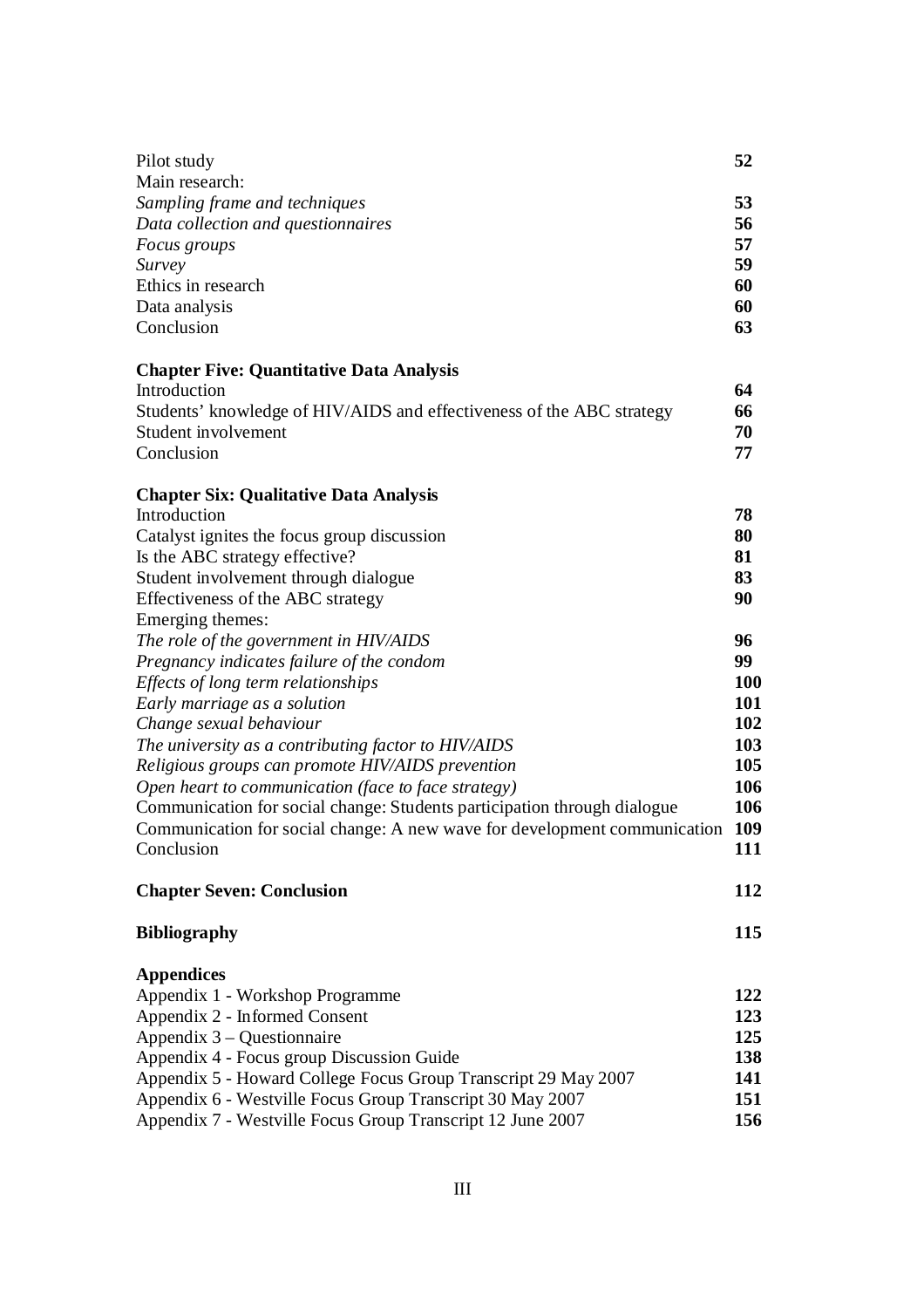# **Acknowledgements**

This research was made possible with funding provided by (USAID) the United States Agency for International Development through (JHHESA) Johns Hopkins Health and Education in South Africa.

I wish to acknowledge the following people who made this thesis possible:

Archbishop Denis Hurley Fund for a post graduate research scholarship;

The University of Oslo for a fully paid scholarship for the duration of my stay in Norway;

My supervisor Professor Keyan Tomaselli and advisor Professor Lynn Dalrymple for their supervision, remarkable patience and outstanding mentorship;

Professor Ruth Teer-Tomaselli for being instrumental in my application for the University of Oslo scholarship;

Professor Helge Ronning, for his hospitality and supervision at the Institute for Media and Communication (IMK), University of Oslo;

The staff of HIVAN, in particular Deborah Heustice, for their ongoing support;

My colleague and friend, Bren Brophy for all his moral support, patience and managing the Cultural Arts Programme in my absence whilst in Norway;

Abraham Mulwo, I am forever indebted to him for his academic support, mentorship and encouragement throughout this process;

Sarah Chiumbu who motivated and accompanied me during our 24 hour shifts at IMK offices in Olso;

My friend, Fathima Abdulla, for her continuous care, support and encouragement;

My dad, Balan Moodley, and twin brothers Darren and Darrean, for their moral support and keeping me in high spirits,

My fiancé Jerry Govender, for his warmth, love and support, our stimulating discussions, ongoing motivation and valuable advice during the process of writing;

My mum, Elizabeth Moodley, who took the role of an international alarm clock with her endless calls all parts of the night to ensure that I did not fall asleep on the job in Oslo, and for her dedication and love in paving the way for my privileged education. I dedicate this thesis to her;

And finally, to Jesus Christ for renewed blessings and added strength to complete the tasks set before me each day.

*Disclaimer: The opinions expressed herein are those of the author and do not necessarily reflect the views of the United States Agency for International Development.*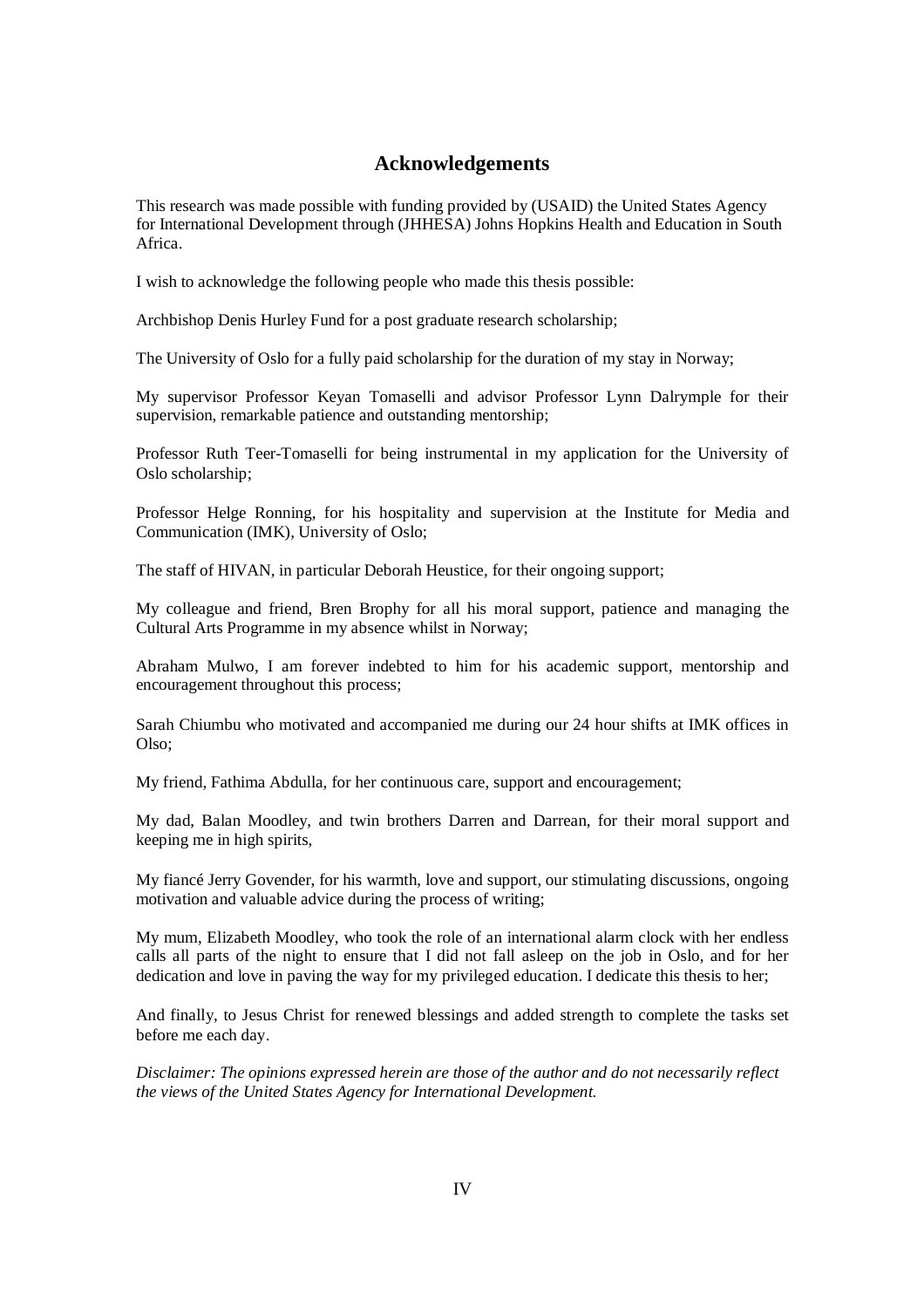## **Abstract**

In South Africa there are general studies that aim to understand HIV prevalence and specific surveys for target groups. However there is a gap in research that relates particularly to university students active participation in HIV/AIDS prevention messaging. This study explores the use of the Communication for Social Change (CFSC) theory with students at the University of KwaZulu-Natal, Durban. The study takes the form of a survey, using researcher administered questions with 400 students at the Westville and Howard College campus to understand their perceptions of the 'Abstinence, Be faithful and Condomise' prevention strategy. Two focus groups were conducted at both campuses to further analyse the survey findings, with a particular reference to the use of dialogue to actively engage students in discussions about HIV/AIDS prevention messages. The study traces the origin of CFSC through a review of the development communication theories (which include modernization theory, dependency theory, development support communication and another development). The survey revealed that students were not supportive of programmes with a top-down flow of communication. Students at both campuses welcomed the role that dialogue could play to encourage student participation in the design of a new HIV/AIDS prevention message. Some of the findings from the survey showed that 91% of students at both campuses motivated in favour of students as active participants in HIV/AIDS communication processes. The findings from the focus group also revealed that students did not find the ABC message effective, and strongly promoted a revision of this message which should include 'accountability' and 'responsibility' as part of the HIV/AIDS prevention strategy.

I acknowledge that this is my own work and duly referenced.

Eliza Moodley 9 April 2007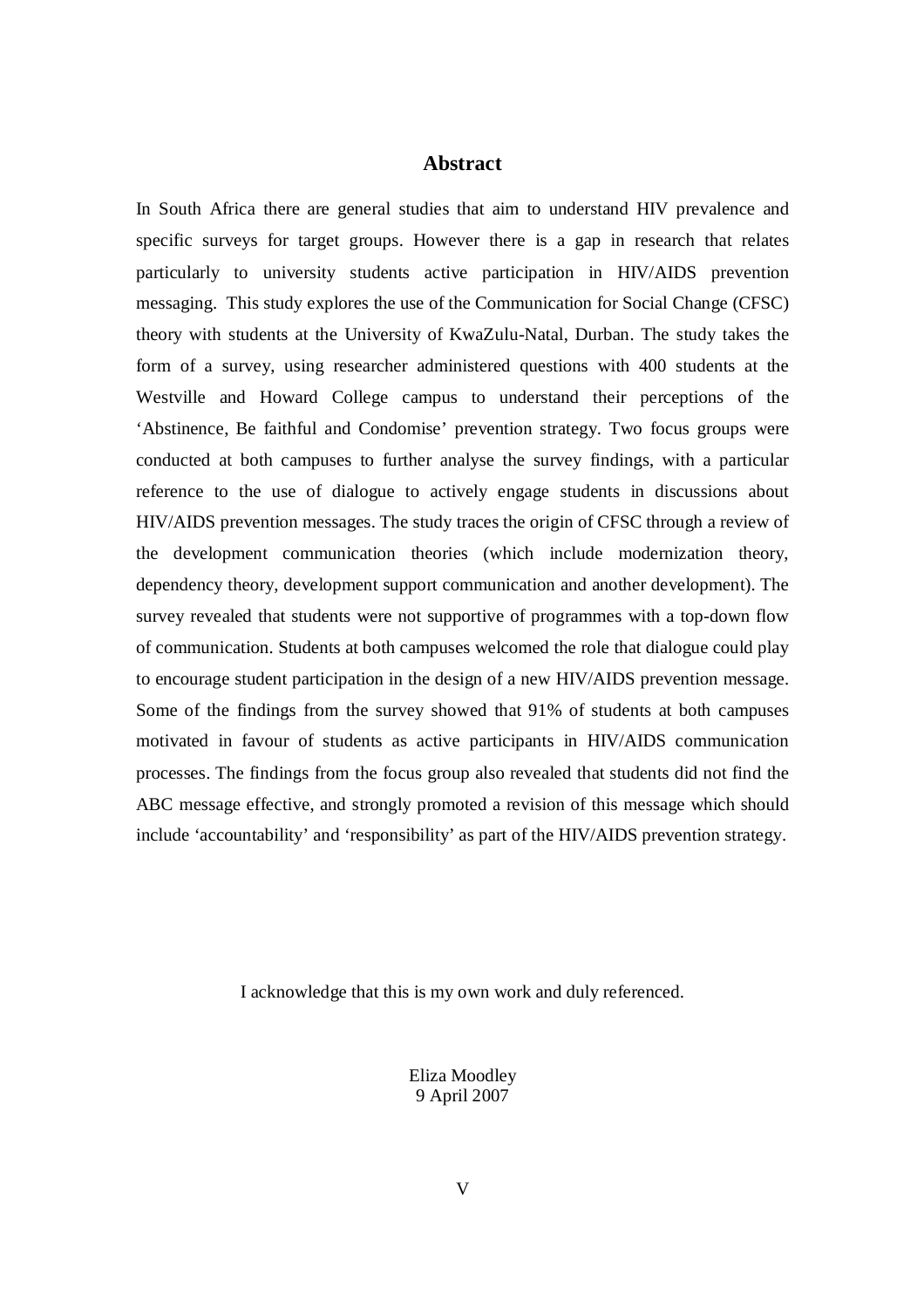# **Preface**

While undertaking this research I worked at HIVAN, The Centre for HIV/AIDS Networking as a Culture and Arts Consultant. My work includes the research, development and facilitation of participatory and developmental workshops for trainers, HIV positive children and young people. These workshops train and empower community representatives in participatory techniques such as role playing, art making, drama, storytelling, puppetry and music to educate and entertain their community on issues concerning HIV and AIDS. I have designed various educational programmes for infected children which create awareness of HIV/AIDS, build resilience and promote life skills development. The first book in this series called "Hi Virus," addresses in participatory way issues of diagnosis, disclosure, treatment literacy and adherence. I have extensive experience in writing funding proposals for workshops and publication of children's educational books and toolkits for caregivers.

Central to all my work in community development and empowerment is the use of the Communication for Social Change approach. In all instances, participants are always extensively consulted before the design and development of any workshop. The community plays a pivotal role in working with the HIVAN team to design educational programmes and the publication of all resource material. The approaches used have always empowered the community through education and entertainment but a vital component through this process was actively engaging community representative in all phases on development and implementation. This study aims to further explore the role of Communication for Social Change in communities but in particular how this can be implemented with tertiary students at the University of KwaZulu-Natal where I have studied, taught and worked.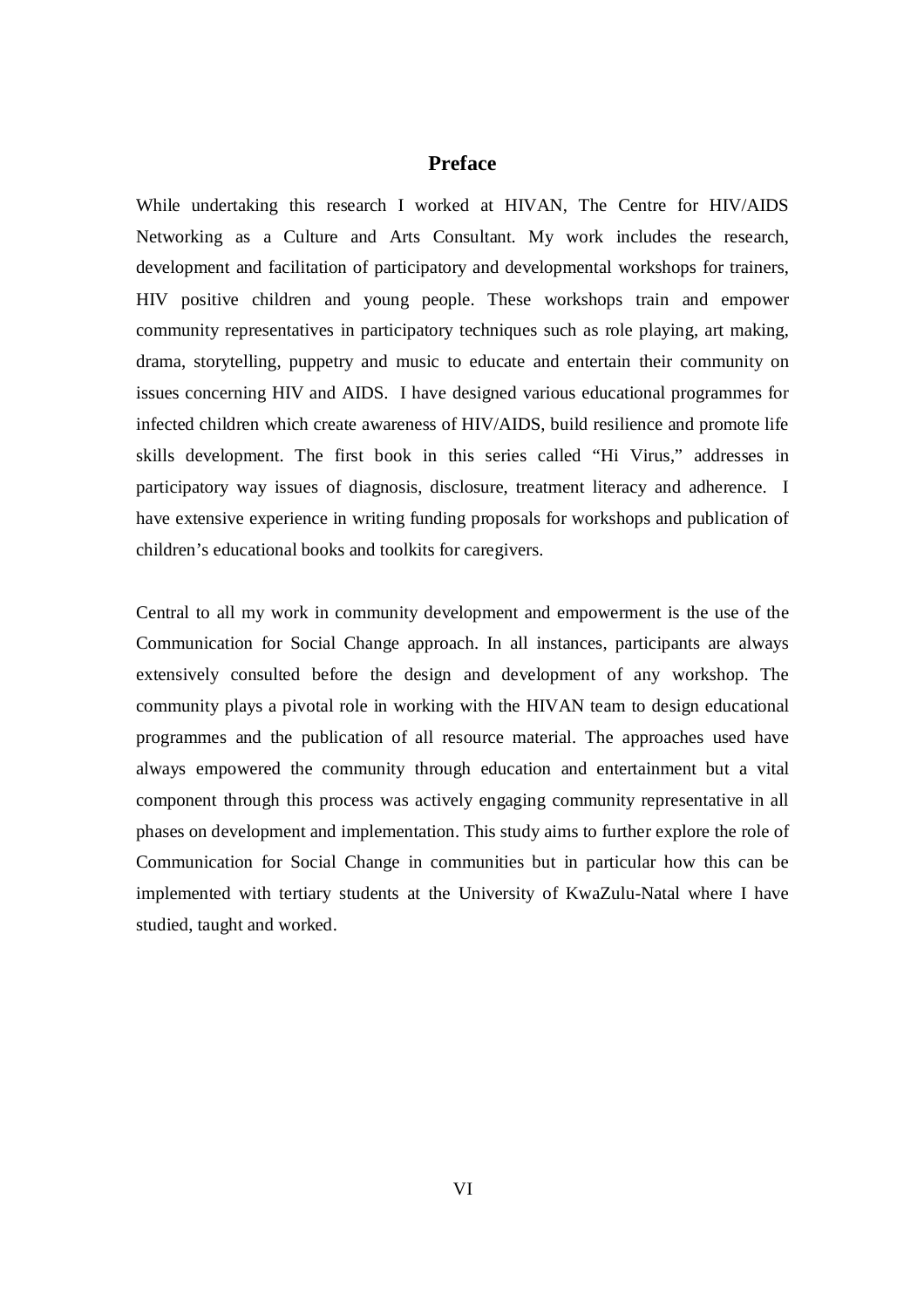## **Chapter One: Introduction**

HIV/AIDS is one of the biggest challenges facing South African young people today. By 2005 approximately 5.54 million South Africans were estimated to be living with HIV, 18.8% of the adult population (15-49 years) and an estimated 12% of the general population are affected (HIV and AIDS Strategic Plan for 2007-2011: 7). Over 60% of HIV infections in South Africa occur before the age of 25. Hence South African youth are among the highest risk groups for HIV infection in the world (Leclerc-Madlala 2002: 21). The South African National Behaviour and Communication Survey in 2005 shows that HIV prevalence rates for youth in the age groups 20-24 were 23.9 % for females and 6% for males. Almost all young people, especially young women, are indirectly affected by HIV/AIDS with 15-16% of young people between the ages of 15-19 being infected with HIV. This locates South Africa as one of the most heavily affected countries in the world (UNAIDS 2006). The findings of this survey indicate that HIV prevalence is still increasing despite current preventative and educational programmes and interventions. New and innovative approaches need to communicate HIV/AIDS prevention messages to this age group to reduce infection rates.

Extensive resources and information are available on basic HIV/AIDS information, but there still remains a gap in research conducted with young people, particularly students at tertiary institutions. Campaigns and programmes are mainly directed at orphans and vulnerable children (OVC), women, disadvantaged communities and those infected and affected by HIV/AIDS. A dire need for effective programmes and campaigns exists for young people; however these campaigns must ensure that the message is applicable to its target group. Higher Education (HE) is a critical pillar for human development playing a fundamental role in developing leaders who will shape the country's future economy, communities and government (HESA 2006). This study is aimed at exploring students' perceptions of the Abstain, Be Faithful and Condomise (ABC) strategy with a view of understanding students' responses to the pandemic. In acquiring knowledge about students' perceptions of this strategy, focus will be directed at how the use of dialogue with students' can stimulate discussions and collective action based on their sexual practices.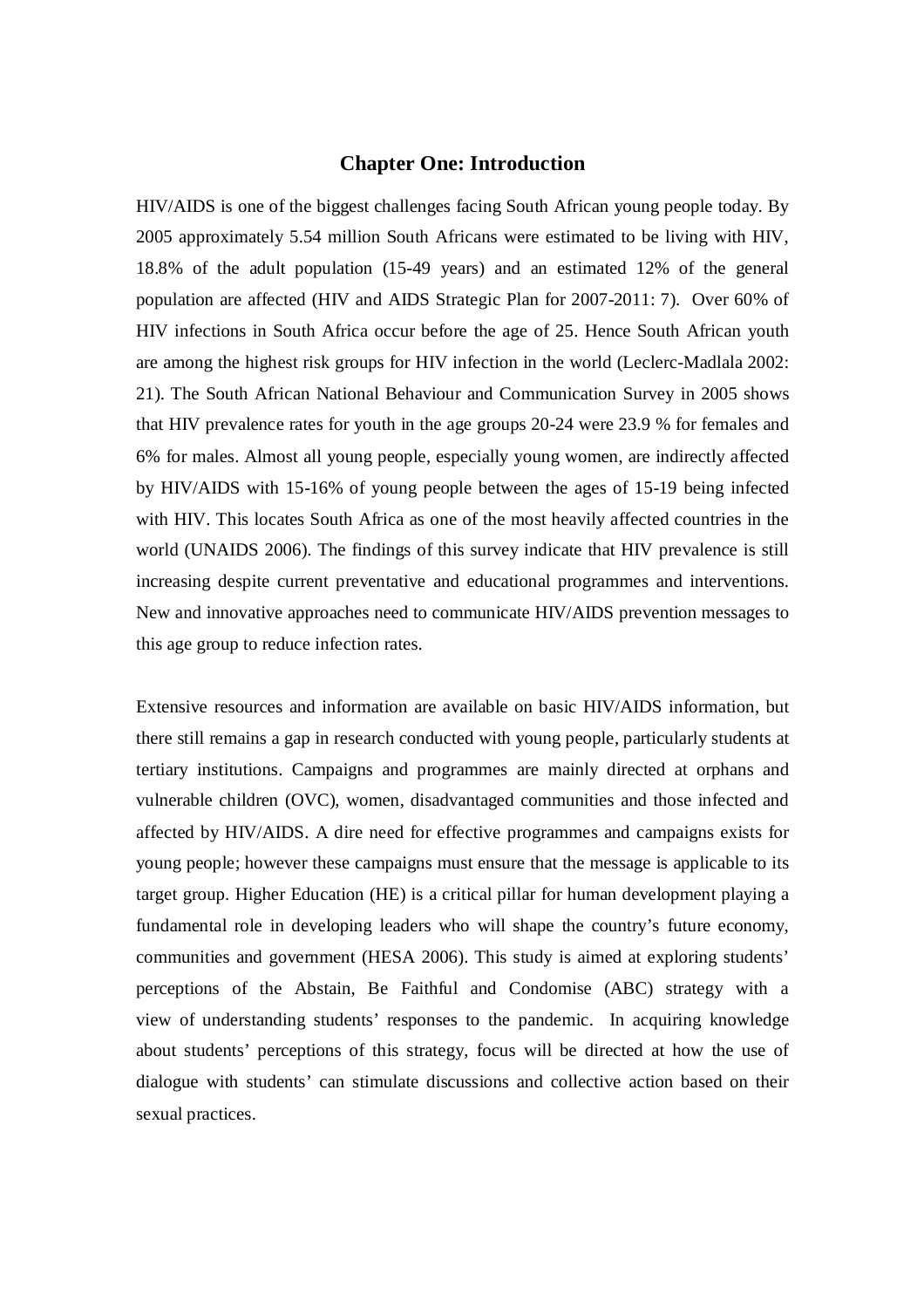This study will explore how students can share their ideas and perceptions about HIV/AIDS prevention strategies, and through active participation and dialogue, negotiate ways in which the HIV/AIDS messages can reach students more effectively. When students are actively involved in the development, design, implementation and monitoring of a project, the studies that underpin this thesis suggest that they will take ownership of the intervention, eliciting better adoption to messages among the receivers and makers (cf. Parker 1994). For example,

Research and ongoing evaluation undertaken by loveLife, Project Phakama, the South African Human Rights Commission and the Media Monitoring Project indicate that radio, TV, newspapers and magazines exert some degree of influence on social norms and on public perceptions on specific issues. However, the same findings suggest that communication strategies that focus on participation, the use of popular culture and examination, of the underlying causes for socio-economic inequality, unequal power, gender and race relations provide more opportunities for community and youth empowerment (Stadler and Hlongwa, 2002:374).

Communication for Social Change (CFSC) theory is one of the participatory theories, and will be used in this study to assess how students can actively engage in the horizontal flow of information, where there is an exchange of information through dialogue, towards collective action. Health promotion programmes are more effective when planners consider multiple levels of influence on health problems (NCI: 2005). CFSC will be used to explore the involvement of students in HIV/AIDS prevention messages and even campaigns within their campuses.

#### **Background to Study**

#### *South African responses to HIV/AIDS among youth*

The 2005 Human Science Research Council (HSRC) survey reveals that youth are one the largest groups affected by the epidemic, but there is a largely marginalized group, the tertiary or college population of young adults who have not been recipients of systematic special programmes and interventions designed to address their sexual practices. Various campaigns are based on the transferal of knowledge and information to young people, to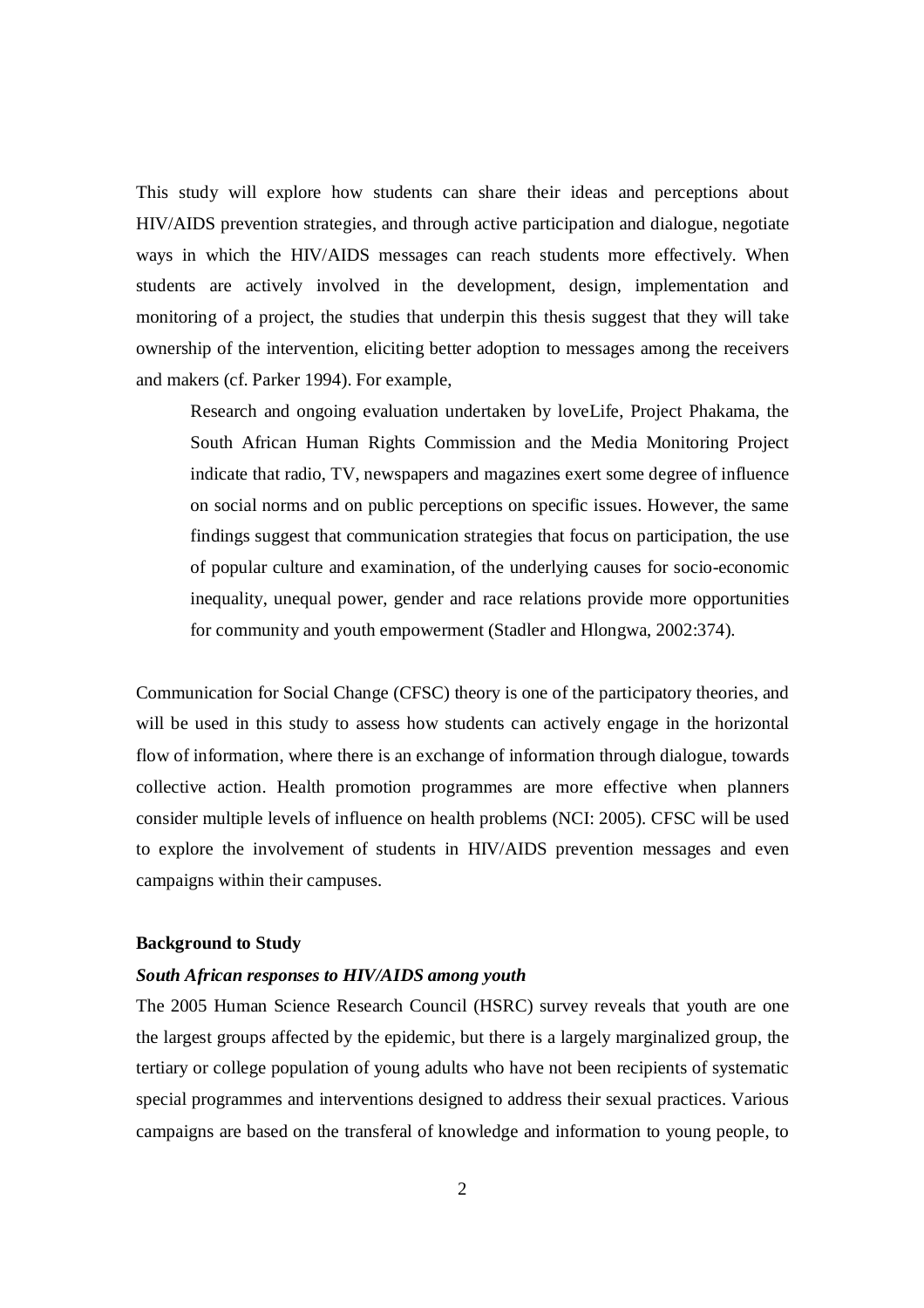make informed choices, but new knowledge does not always lead to behaviour change. The LoveLife 2003 poster campaign was found to be ineffective, as it used branding as instrument to change behaviour without taking account of significant variances in culture, religion, belief systems and socio-economic contexts in South Africa (Jordaan, 2006:111). While students may be knowledgeable about HIV/AIDS, this does not make them less vulnerable than other populations. Students need to experience a holistic approach with regard to educational interventions dealing with HIV/AIDS. This includes information about HIV/AIDS prevention but more importantly, their involvement and contribution to the prevention strategies. The combined efforts of many AIDS communication campaigns in South Africa showed positive impacts on HIV prevention behaviours, increased positive attitudes towards people living with HIV and AIDS, and increased community involvement in response to the epidemic, according to a new nationwide survey in the hard-hit country.<sup>1</sup>

#### **The South African Universities response to HIV/AIDS**

-

The findings of the largest representative survey of youth released in early 2006 by the Reproductive Health Research Unit at the University of Witwatersrand illustrate the need for more youth prevention projects. The study found that one in every 10 young South Africans aged 15 to 24 is HIV-positive and that 77 percent are women. The study concludes that young people are immersed in a culture that does not accept women's sexual rights (IRIN). "What has been acutely recognized in the South African epidemic is that sex is closely interconnected with systems of power. Vulnerability to HIV infection is strongly linked to disempowerment" (Parker: 2006). Messages have been designed to promote abstinence, be faithful and condomise, however contextual factors need to be considered in HIV messaging. This thesis examines audience involvement through dialogue as one of the ways in which young people can actively contribute to increase the effectiveness of HIV/AIDS messages.

The South African Universities Vice Chancellors Association (SAUVCA) met in 2000 to discuss institutional responses to HIV/AIDS in the university sector. Their findings at the

<sup>&</sup>lt;sup>1</sup> New South African Survey Demonstrates Positive Impact of Multiple Communication Campaigns Promoting HIV Prevention Behaviors: http://www.hcpartnership.org/Press/press2006-11-06.php (accessed on 20 September 2007)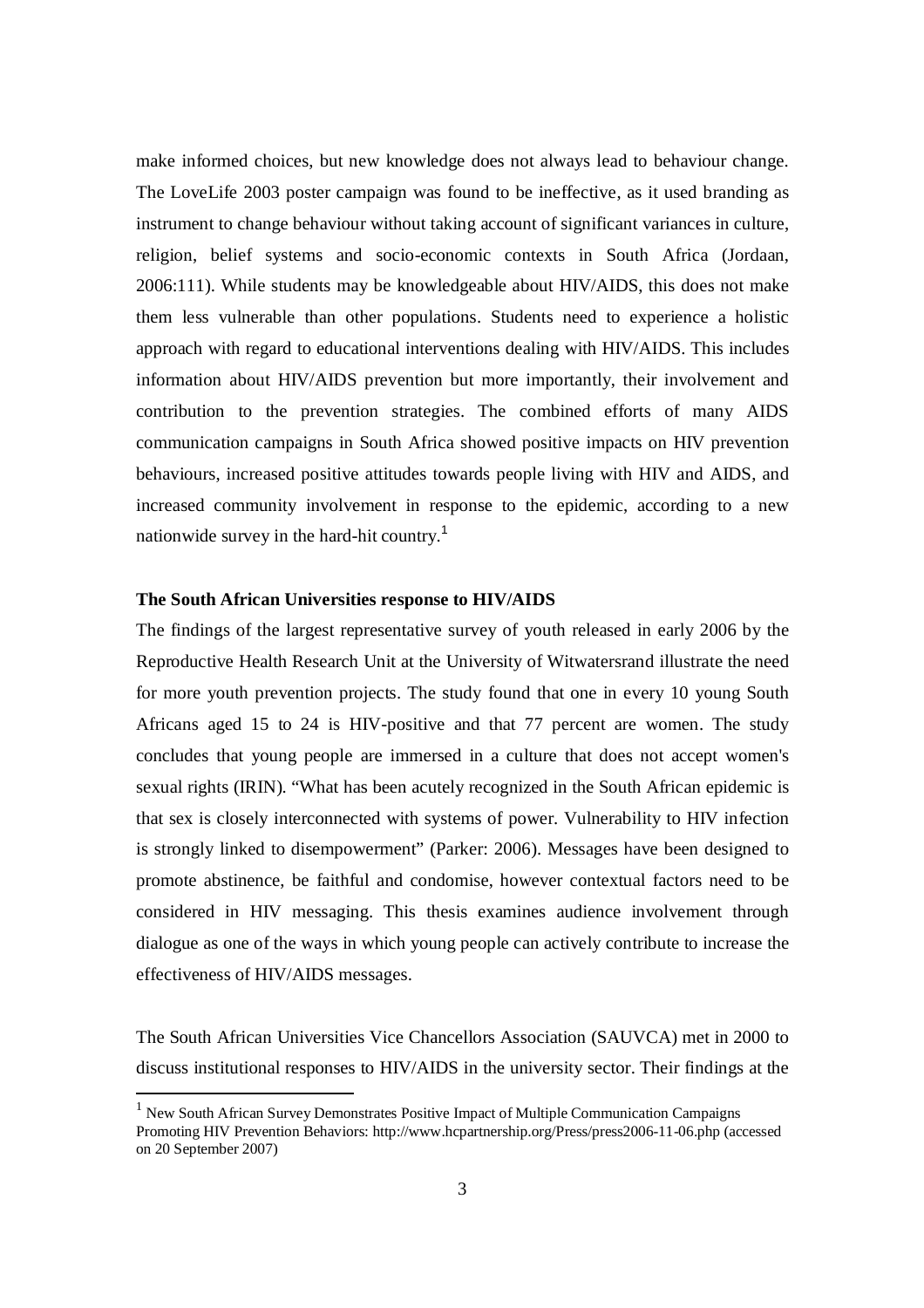time reflected an inadequate response by universities towards the epidemic and the need to take a stronger institutional form (SAUVCA; 2000). Dhianaraj Chetty estimated HIV infection in 2000 as 22% for university undergraduates, 11% for postgraduate university students and 25% for technikon undergraduates (Chetty, 2000: 9). The Association established that HIV/AIDS was not only a health but also development issue therefore affecting the social, economic and psychological wellbeing of the institution and its students. HIV/AIDS also affected human resource development as: The life-blood of universities is the crop of students they enroll every year. These 18-30 year olds are the most capable and promising members of societies. They represent the future corps of the highly skilled base of any economy. They are also the age group at the highest risk of contracting the HIV-virus (SAUVCA: 2000). The committee acknowledged that universities are instrumental in teaching, learning and generating new knowledge and should therefore be key players in shaping the attitudes and practices of future decision makers.

Some of the shortfalls found in mid-2000 regarding the institutional response to HIV/AIDS were that commonly these initiatives were driven by individuals or small groups with ad hoc activities and no institutional framework. There was also a lack of policy and programmes with further lack of capacity, resources and leadership. Seven years later, the current status of the institutional response to HIV/AIDS reflects that some institutions have made significant development, building partnerships and strategies to become vehicles of communication and change for students on various campuses.

South Africa's only survey of HIV prevalence among college students, conducted at the University of KwaZulu-Natal, Westville Campus (formerly University of Durban-Westville) by ABT Associates in 2000 revealed infection rates of 26 percent in women and 12 percent in men aged 20-24. Those findings are consistent with the latest numbers from UNAIDS, which reported that a quarter of South African women in their 20s carry the virus that causes AIDS. The majority of South Africans are under the age of 25 and this group accounts for over 60% of the new infections (Uys et al, 2001; Stremlau and Nkosi, 2001). A survey conducted at Rhodes University in 2001 showed that students had a considerable level of HIV/AIDS awareness. They were knowledgeable of ways to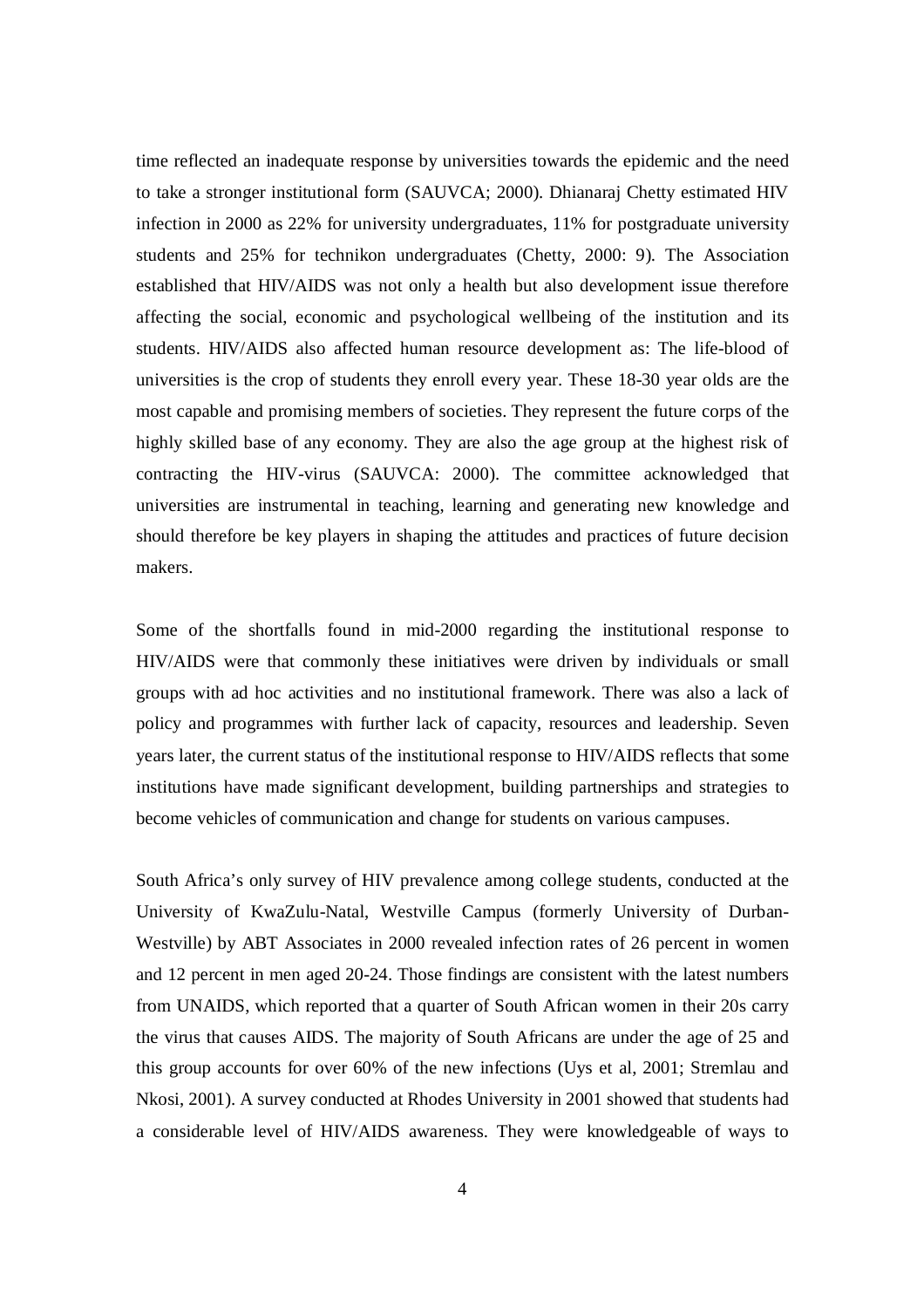minimize their own risk, and evidence of the ABC message had been internalized (Uys et al, 2001).

Cairns (2006) suggests the failure of HIV/AIDS programmes at the University of the Witwatersrand (Johannesburg) lies with the configurations of power within the university and the funding rationale that militates against institutions of higher education assuming the high cost of HIV/AIDS programmes. This implied that higher education replied on external funding to generate HIV/AIDS programmes. While institutions of higher education may well recognise the moral imperative of responding to HIV/AIDS for the benefit of society, current funding models do not support this. Four suggestions are put forward by Cairns et al (2006) to address this unfortunate political economy configuration; they involve changing funding formulas, securing direct funding from the private sector as the primary recipient of the human capital created, soliciting international donor funding, and direct ring-fenced funding offered by government.

The Vice-Chancellor's Association recognized that even though students are the ideal target to message responsibility, their actions and behaviour indicate high risk behaviour (SAUVCA: 2000:25). Institutional, social and cultural factors contribute to some of the risks inherent in sex, and alcohol and recreational drug use. Cohen (1999), for example, therefore concludes that intended messages on the need for young people to 'act responsibly' fall all-to-often on deaf ears because of countervailing social and cultural factors as well as institutional arrangements in which the messages is being propagated. As a result South African universities are now faced with the dilemma of not only implementing effective HIV/AIDS interventions but the challenge of designing programmes that make HIV/AIDS a part of their daily lives.

Cohen (1999) makes special reference to the complex factors that make up "institutional cultures" in education which can precipitate the spread of HIV/AIDS unless we deal with the change in the lives of students. He elaborates:

Defining the problem as one of making sex education part of the school and college curriculum misses the point entirely. Rather the issue is how to ensure that young persons are provided with the opportunity to act responsibly "tout court"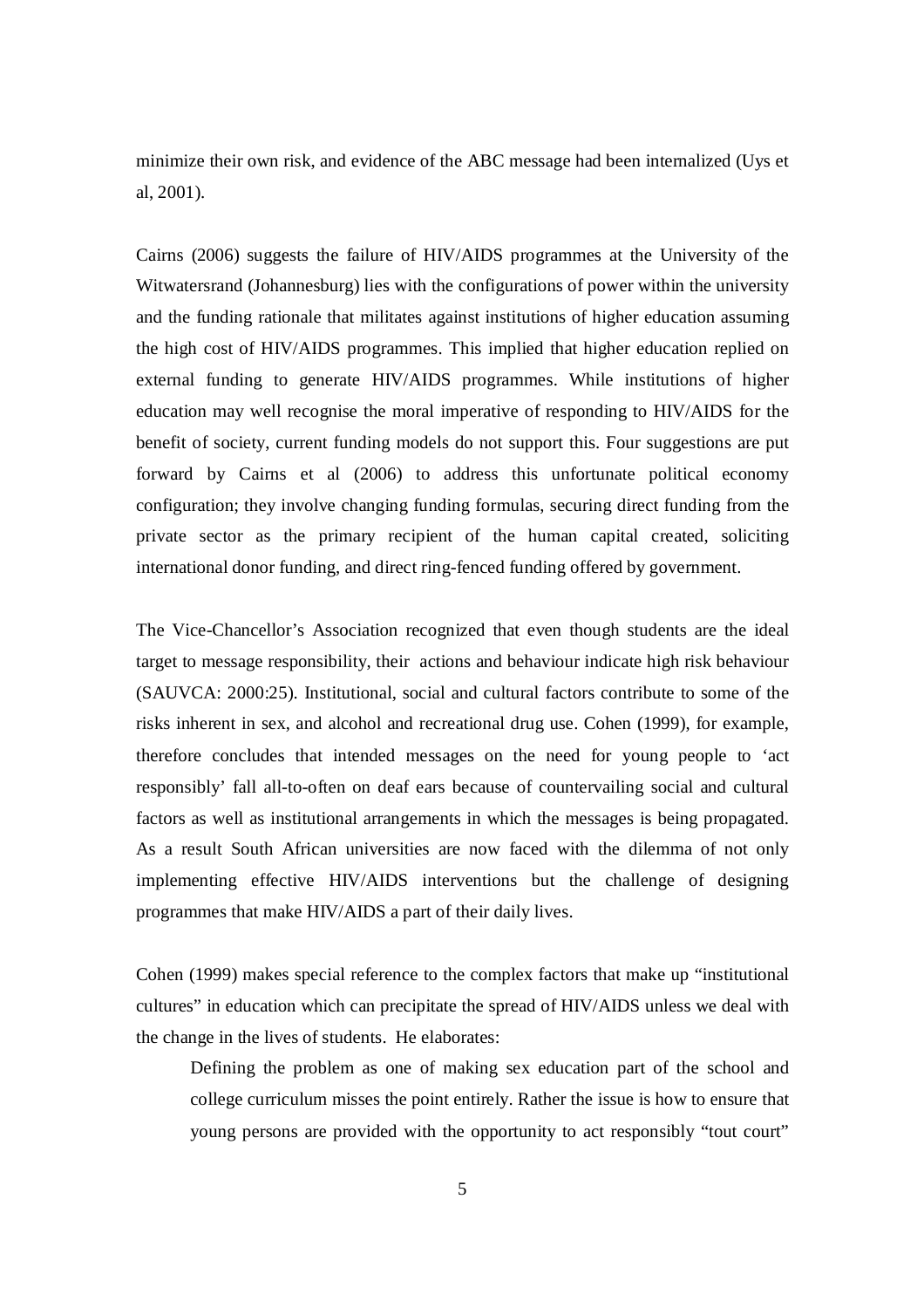(in entirety), and not just in their sexual lives. It also means giving meaning to their lives – and not just in an educational context.

#### **Research questions this study addresses**

This study assesses students' understandings of the 'Abstain, Be faithful and Condomise' (ABC) prevention strategy as it is currently presented by media campaigns and the University of KwaZulu-Natal's HIV/AIDS programme (refer to chapter two, page 9-10). How do these understandings influence students' interpretation of HIV/AIDS messages? The study further explores ways in which students at UKZN could be involved in the development of prevention strategies for HIV/AIDS transmission, by assessing the effectiveness of active dialogue and collective action. Whilst this study is focused on the assessment of the ABC strategy with students, it will also draw on the findings of the project survey conducted by the team of researchers. Data from the questionnaire will seek to establish the kind of information that students already have concerning HIV/AIDS, including myths and misconceptions about the disease, and their attitude towards their vulnerability to HIV infection and the severity of the disease.

The key questions this study poses concerns students' perceptions towards the ABC prevention strategy. Does ABC reflect and/or influence their choices of sexual practices? How do university students interpret the notion of abstinence? Do students believe in being faithful as an HIV prevention strategy and the effectiveness of condoms to prevent HIV infection? Is student participation necessary in HIV/AIDS messages and programmes? This question focuses more on what are the students' perspectives concerning effective HIV prevention strategies, and do the students feel it necessary for them to be involved in HIV/AIDS prevention?

### **Structure of Dissertation**

*Chapter One* outlines HIV prevalence with young people in South Africa nationally with a particular reference to its impact on students in South African universities. This section provides an overview of what this study explores, outlining broad and key questions to be addressed. It also provides an outline of the chapters for this dissertation.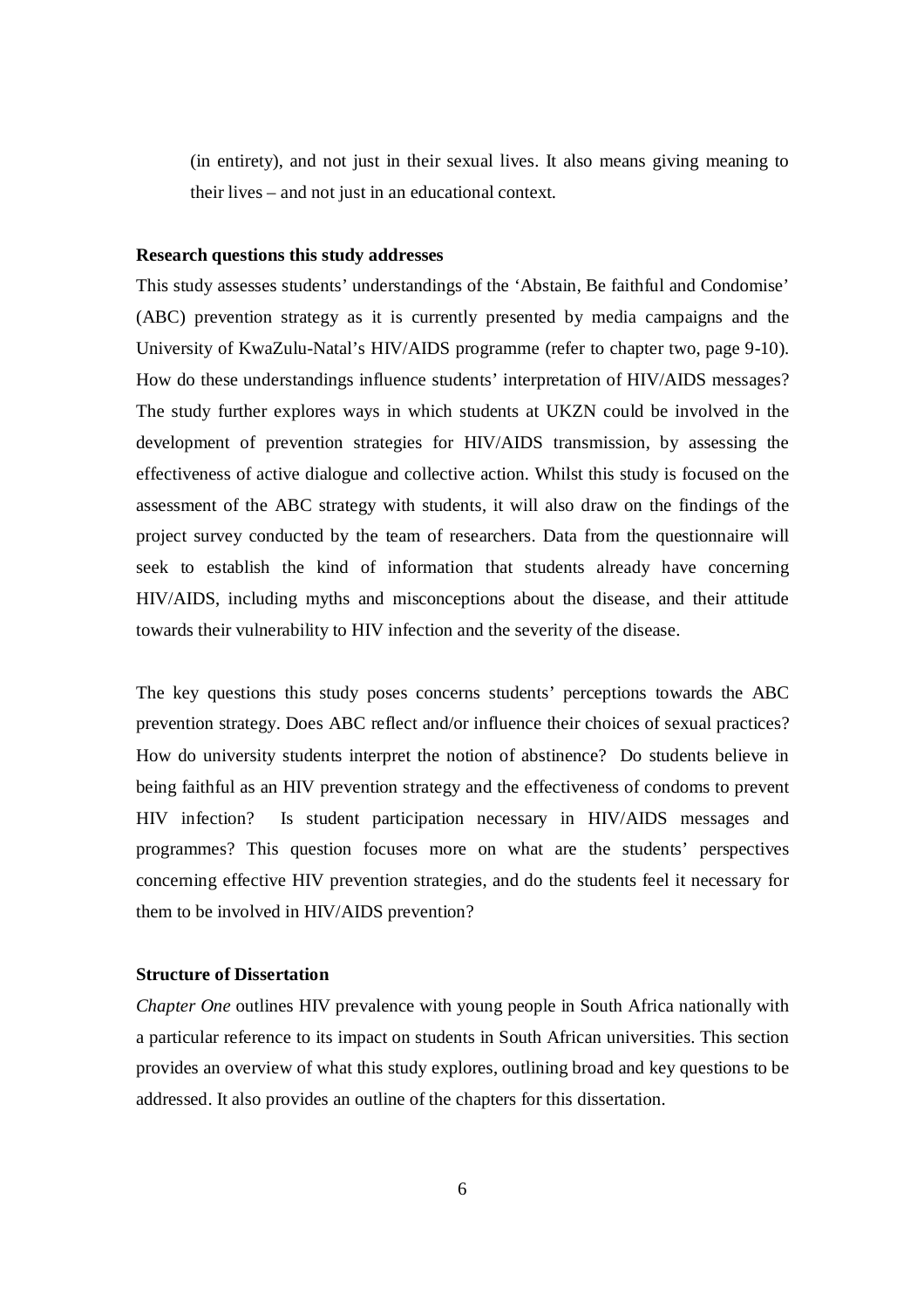*Chapter Two* is a review of the origin of the ABC message followed by a discussion about the controversy of the HIV/AIDS prevention message. It assesses programmes that encourage student involvement and alter reviews some of the health communication theories used in the design of HIV/AIDS messages.

*Chapter Three* reviews some of the underlying theories and approaches used for HIV/AIDS messages over the last 20 years. A review of other development theories would form the basis of this study before the CFSC theory is explored. The main variable of this theory will be examined for the purpose of this study.

Chapter *Four* focuses on the research methodology used for this survey. It will provide the motivation for the use of focus groups and questionnaires as data collection instruments, and also explores the types of analysis this survey will undertake.

Chapter *Five* reviews and analyses the findings of the survey, with an emphasis on how the findings address the overall research questions for this study, and contribute to the findings of the focus groups.

Chapter *Six* analyses the data transcribed from focus groups conducted at Howard College and Westville using the steps of CFSC for the data analysis.

Chapter *Seven* is the conclusion, it summarizes the project, identifies challenges, strengths and weaknesses of the project, identifies new and further research areas that may have surfaced through the research process.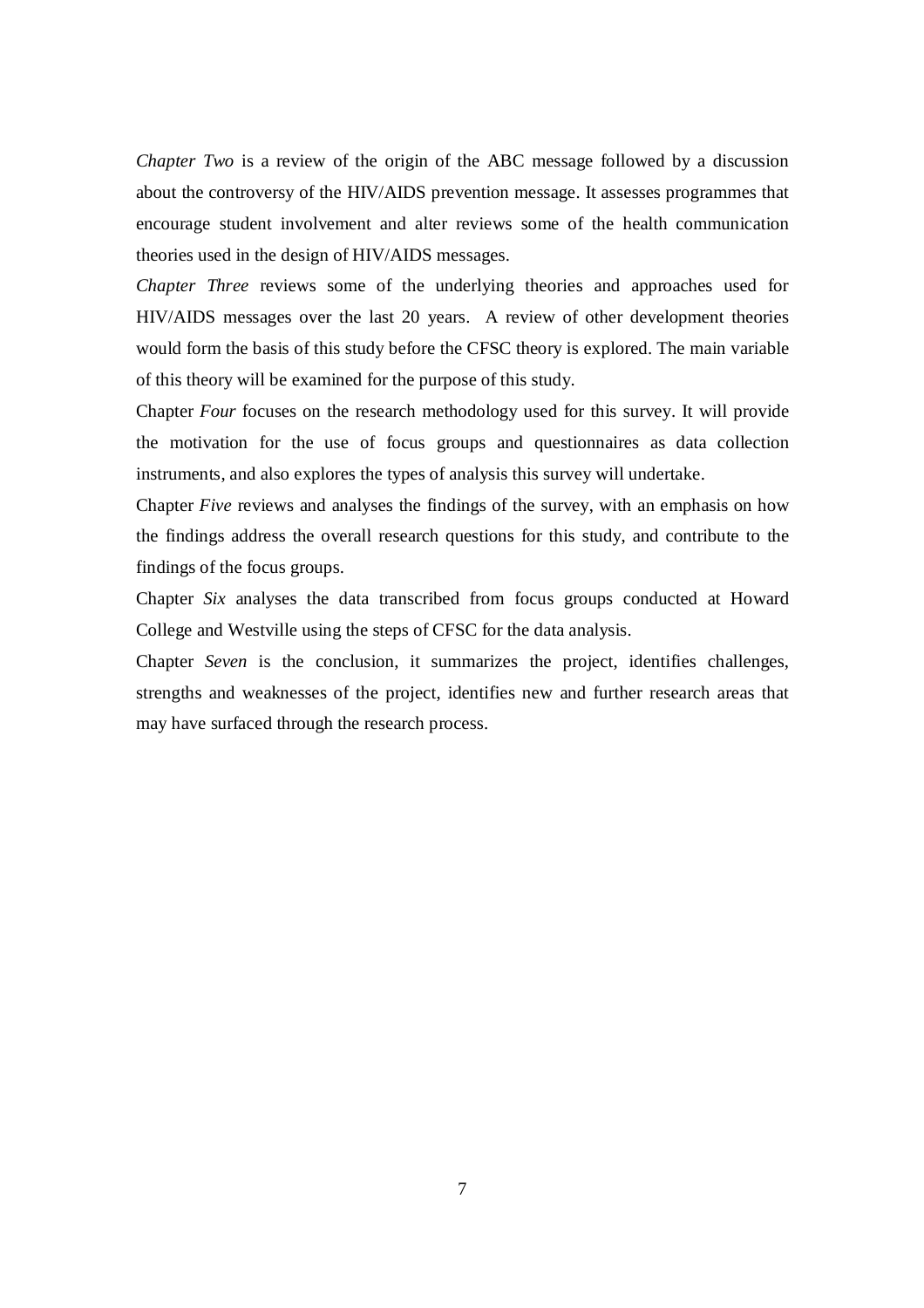# **Chapter Two: Literature Review**

Communication for Social Change (CFSC) is a new and developing theory that has been used in some of the communication and development interventions in the last decade (Figueroa et al, 2002). This chapter reflects on some of the cases where CFSC was used; however the number of studies using this theory over the last decade is very limited.

This literature review commences with a discussion of the origin of the Abstain, Be Faithful and Condomise (ABC) message and some of the controversy around this prevention strategy. A review of some of the literature and case studies will show how these perceptions influence students' choices and adherence to the ABC message. In other words, from studies and research conducted, *is the ABC approach working* with young people? The chapter concludes with a brief review of some of the theories used in HIV/AIDS communication, with a view to understanding the relevance of Communication for Social Change for this study.

#### **The origin of the ABC Message**

Uganda was one of the first countries in Africa to identify the virus after it was recognized in the United States of America (Uganda AIDS Commission).<sup>2</sup> Uganda's approach to HIV/AIDS infections has been the most citied country in successful prevention. The country's success in reducing HIV/AIDS infections is attributed to its approach of promoting 'abstinence,' monogamy or ´be faithful´ (used to reduce the number of sexual partners), and 'condom use' especially for those who were unmarried and could not abstain (Singh et al 2003; 6). These three behavior change elements promoted in Uganda is what forms the A (Abstain), B (Be Faithful) and/or C (use a condom) message today. Green (2004) observes:

The genius of Uganda´s ABC program is that it focuses on what individuals themselves can do to change (or maintain) behaviour, and thereby avoid or reduce risk of infection. And it provides three types of behavioural options in a clear, unambiguous and yes, simple manner. The ABC message has gone out to the public

 2 http//www.aidsuganda.org (accessed on 1 November 2007)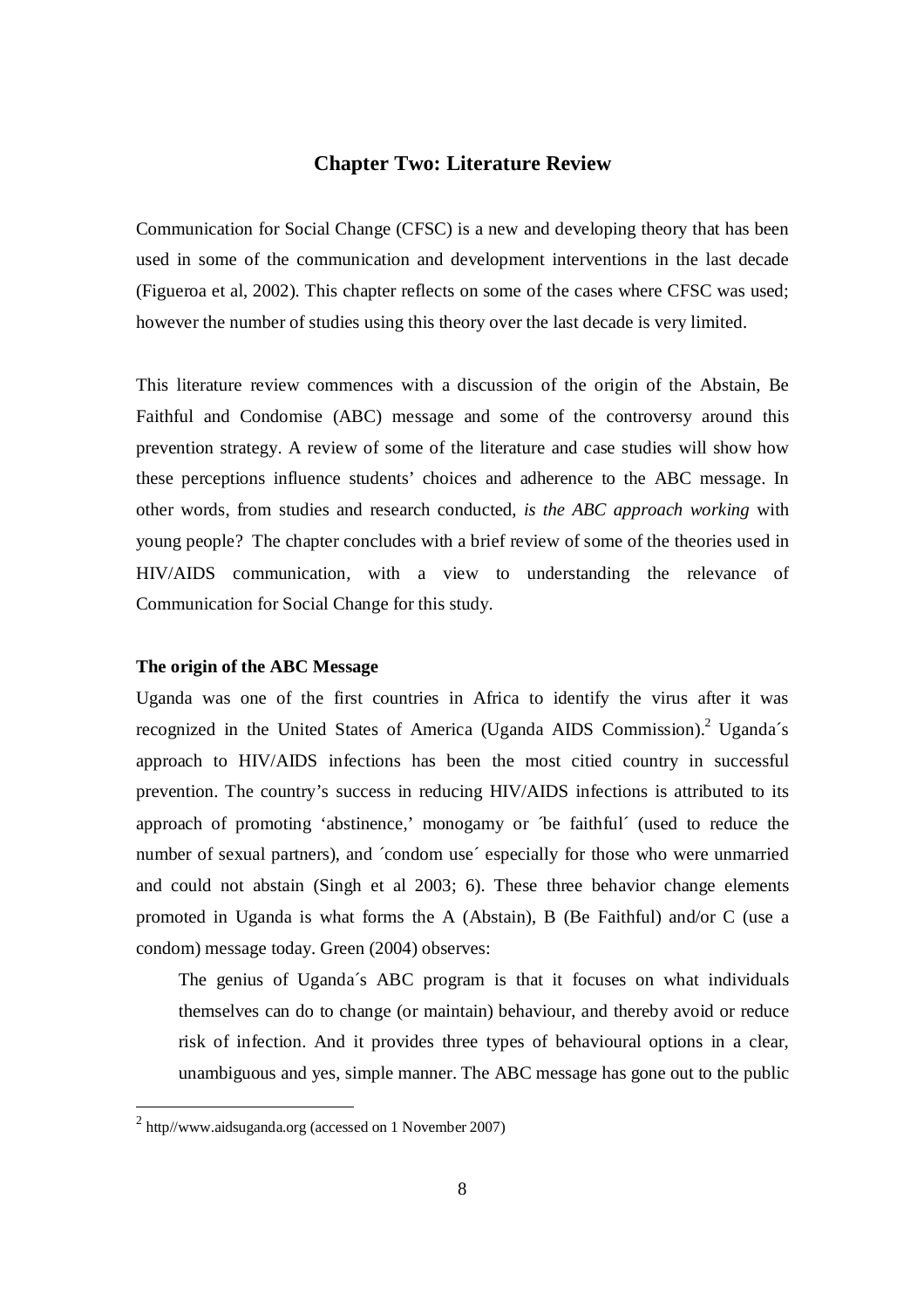via every imaginable channel, and has been appropriately tailored to different groups based on age, gender and risk categories (2004:05).

Estimates by the US Census Bureau and Joint Nations Programme on HIV/AIDS (UNAIDS), showed that national prevalence peaked at around 15% in 1991 and fell to 5% by 2001. While Uganda was commended for its success in reducing HIV prevalence, two conflicting debates emerged about that country's experience (UNAIDS; Singh, 2003). The first has to do with the relative contributions of the three behavior change approaches towards the success of reducing and sustaining HIV rates in Uganda. The second debate stems from the question of what caused these behaviour changes. The Alan Guttmacher Report on the *`ABC' in Uganda: The Roles of Abstinence, Monogamy and Condom Use in HIV Decline,* addresses the debate over the impact of behaviour change with each of the approaches by reviewing evidence from surveys conducted in Uganda in 1988, 1995 and 2000. The findings showed that:

Progress on the three components of the ABC approach contributed to bringing about and sustaining reduced exposure to HIV in Uganda. These results are consistent with current prevention efforts which highlight the importance of an integrated approach to combating the HIV epidemic worldwide. Development funds to combat HIV should focus on policies and programs designed to target all three prongs: 'A,' 'B' and 'C' (Singh et al  $2003; 8$ ).

The above survey concluded that all three components of the ABC message were effective and contributed towards reducing HIV exposure in Uganda and, like Green (2004), emphasized that the message must be translated to address different groups.

### **Controversy and debate around the ABC Message**

The President's Emergency Fund for Aids Relief (PEPFAR) follows an ABC strategy through a 'population-specific' intervention that emphasizes:

- **A** bstinence for youth, including the delay of sexual debut and abstinence until marriage
- **B** eing tested for HIV and being faithful in marriage and monogamous relationships
- **C** orrect and consistent use of condoms for those who practice high-risk behaviours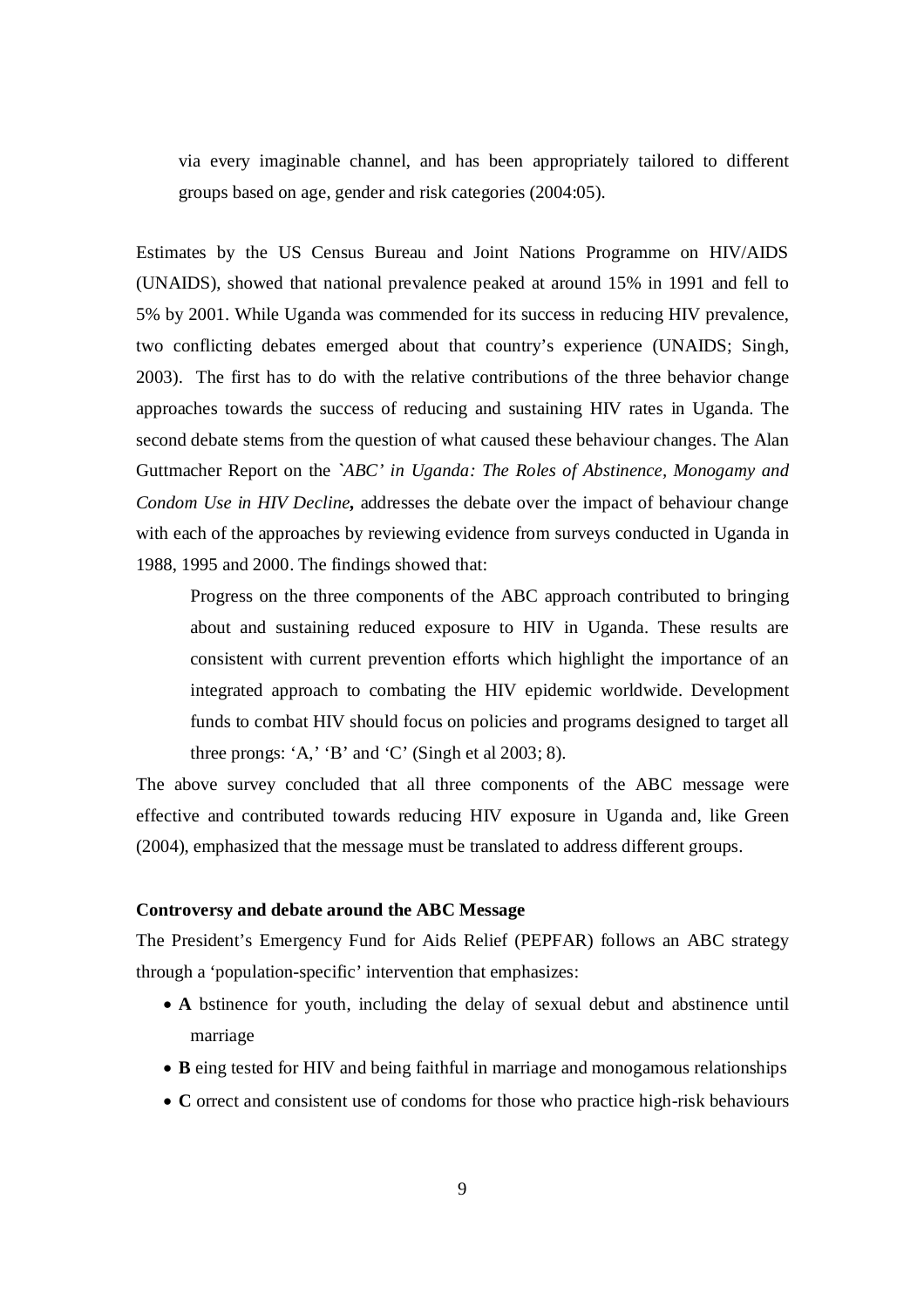(cf. Kanabus & Noble 2006). 3

The "ABC" approach tailors behavioral messages to the local epidemic context: "A" behaviors include abstinence, or delay of sexual debut for young people; "B" includes faithfulness to one partner or reducing the number of sexual partners; "C" emphasizes correct and consistent condom use, where appropriate.<sup> $4$ </sup> The PEPFAR definition includes abstinence and delayed sexual debut as a first option, instead of the single-minded promotion of condoms with young people. Condom usage can only be promoted with young people if they are informed of the failure rates of condoms and only if it does not appear as an alternative to the message of abstinence. PEPFAR therefore funds initiatives primarily in support of 'Abstinence' and 'Be Faithful', with 'Condom Usage' only introduced in cases where 'Abstinence' cannot be achieved. PEPFAR adopts an approach that is target-specific and like Gilchrist (1990) outlines a message that must approach different stages of people's lives as they engage in different levels of sexual interaction. A young person is more likely to abstain than a person who is in a relationship or married, a person married is more likely to be faithful than a person who engages in high risk sexual behaviour. A population-specific approach caters for the different sexual practices instead of a universal approach that is not applicable to the whole population. However, the essential component of this approach is that it must always allow for flexibility.

The United Nations for AIDS (UNAIDS) definition of ABC is:

- A bstinence or delaying first sex
- B eing safer by being faithful to one partner or by reducing the number of sexual partners
- C orrect and consistent use of condoms for sexually active young people, couples in which one partner is HIV positive, sex workers and their clients, and anyone engaging in sexual activity with partners who may have been at the risk of HIV exposure . 5

 3 The ABC's of HIV Prevention: http://www.avert.org (accessed on 1 October 2007)

<sup>4</sup> Prevention of Youth Programme: http://www.pepsar.gov/press/89838.htm (accessed on 9 December 2007)

<sup>&</sup>lt;sup>5</sup> The ABC's of HIV prevention: http://www.avert.org/abc-hiv.htm (accessed on 20 October 2007)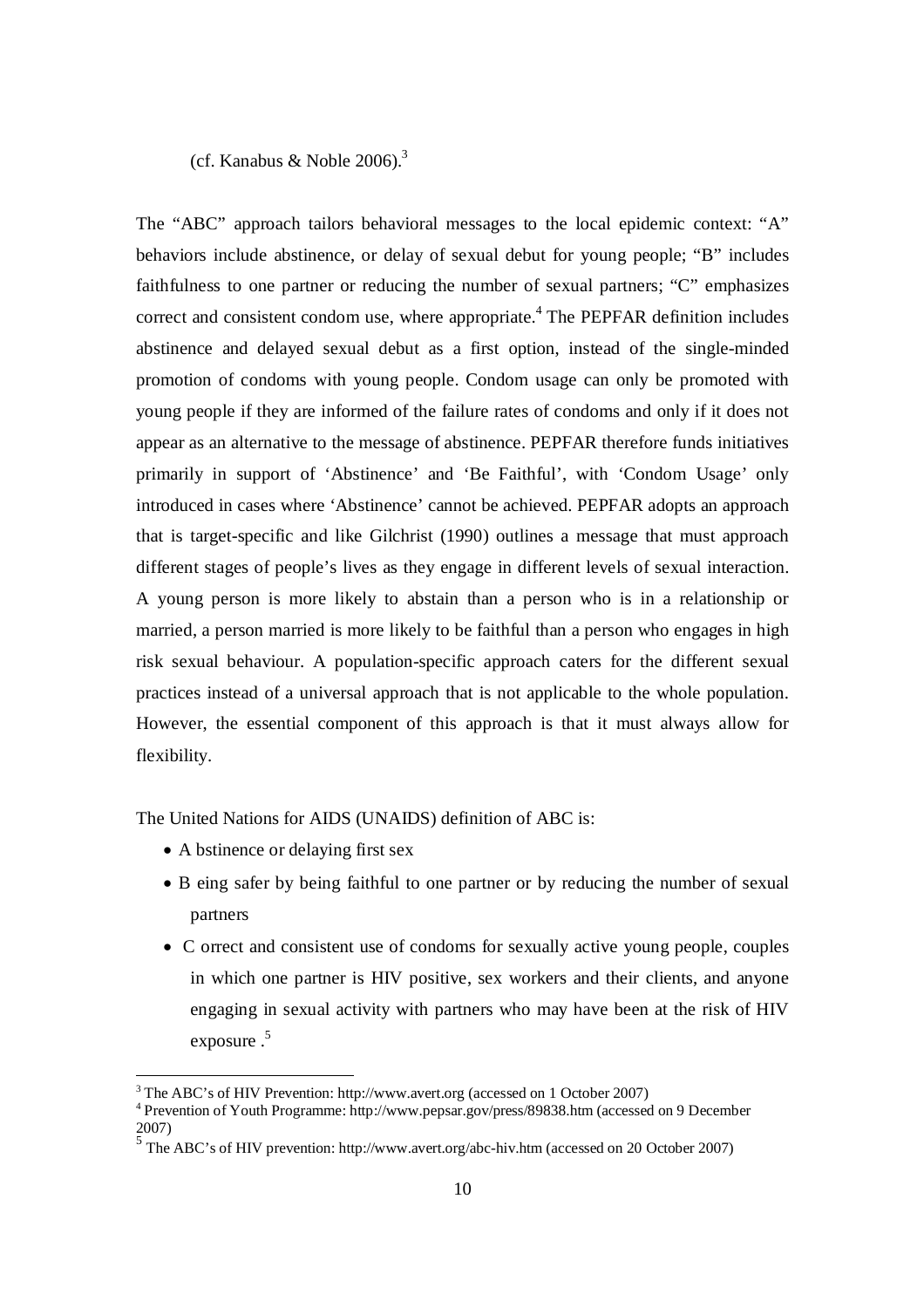The UNAIDS definition offers more flexibility and options for young people, allowing the ABC message to be a progressive approach depending on the sexual behaviour of young people at any particular time. The PEPFAR approach on the other hand is prescriptive yet population specific, offering each target audience a different option and prevention approach. UNAIDS assumes that one of the greatest challenges of the ABC approach is its focus on a very broad audience.<sup>6</sup> However, the above definition provided by UNAIDS is a broad approach for a broad audience. The definition encourages condom use for young people who are sexually active, encouraging safer sexual practices. However the use of condoms is limited when it prescribes that anyone engaging in sexual activity with partners who may have been at the risk of HIV exposure should use condoms. Few people are aware of their status and ignore the need for precautionary measures. The definition should rather promote condom use in any high risk sexual behaviour and when there is lack of knowledge of one's partners previous sexual relationships.

The controversy with the above definitions was later addressed by Kanabus and Noble (2006) with particular reference to the PEPFAR definition where excludes promotion of condoms for young people by elevating the message of abstinence until marriage. Delaying sex for the first time can reduce the risk of transmission, however Kanabus and Noble question whether abstinence until marriage can effectively ensure safety when many people are unsure of the status of their partners. In addition, abstinence is not a realistic option for women who face rape or are in abusive relationships. Numerous AIDS organizations and experts are concerned that PEPFAR is not doing enough to make young people aware that condoms, if used correctly and consistently, are effective as HIV/AIDS prevention strategies. In summary, Kanabus & Noble (2006) state that the promotion of abstinence, fidelity and condom use are all essential for HIV prevention programmes. However, strong political commitment, frank and open discourse, community mobilization and involvement of local organizations and businesses are crucial to support prevention messages. Kanabus & Noble (2006) recognize the importance of a multisectoral approach to HIV/AIDS. Essential to these prevention programmes is the need for open discourse and involvement of local organizations and, in my case study, the need for

The ABC's of HIV prevention: http://www.avert.org/abc-hiv.htm (accessed on 20 October 2007)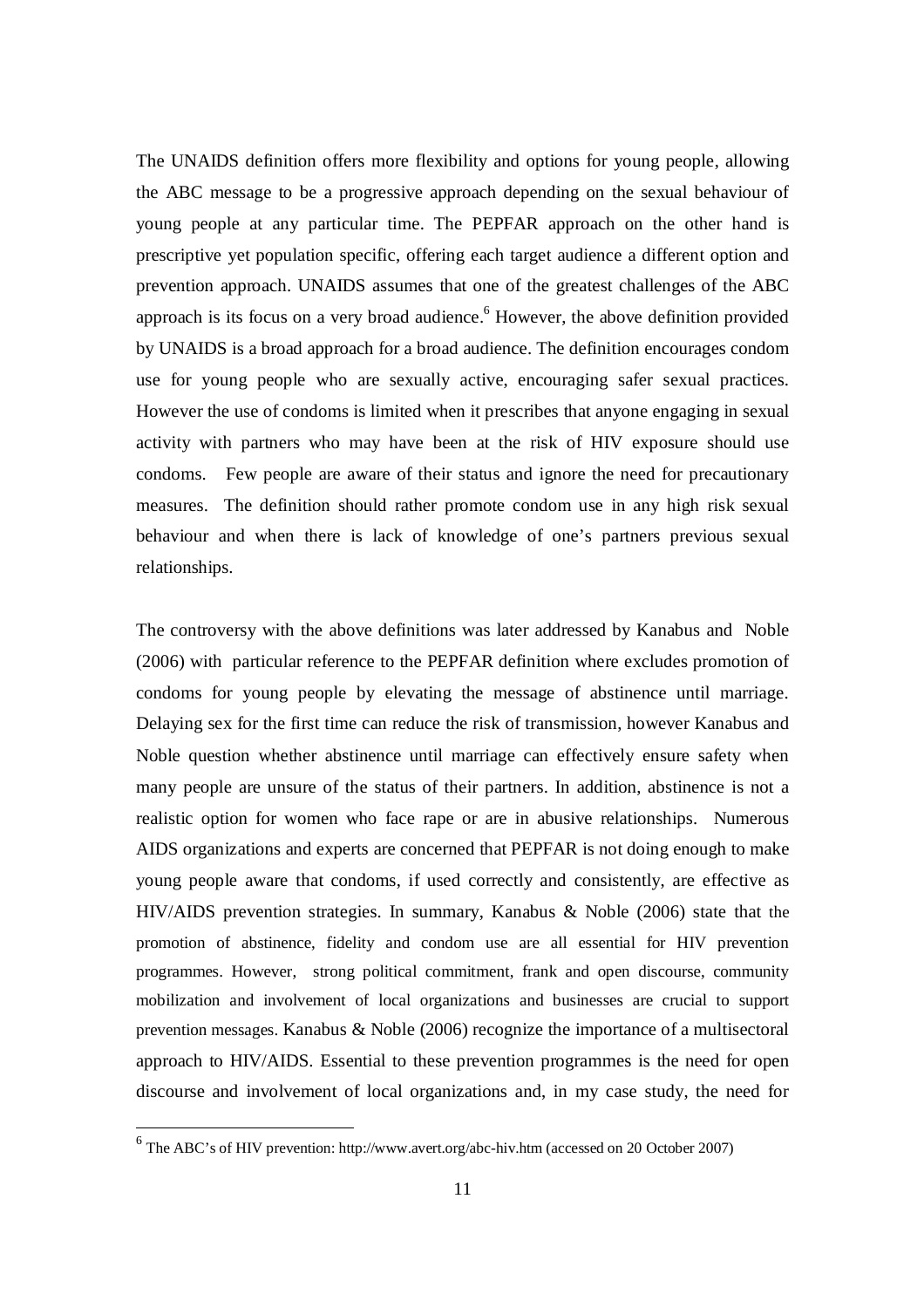student involvement and communication using dialogue. The controversy and debate around the ABC strategy demonstrates the need for the revision of the HIV/AIDS message to promote safer sexual practices among young people.

The major national strategies and the messages to adolescents was 'be abstinent', 'be monogamous', 'limit the number of partners', and 'use condoms.' Although the first message 'Be abstinent' is the safest lifestyle for youth, it is also not the most attractive Hein et al (1993: 219-220). 'Be monogamous' was confusing, because young people can have intercourse with one partner at a time for a period of time before with they find someone else, this is monogamous. 'Limit the number of partners'could mean a person has a much higher risk of getting HIV if his or her one partner is infected than if the person has many partners who are not infected.

Young learners from high schools across KwaZulu-Natal commented at a Life Skills workshop in September 2006, that the 'ABC" message did not specify if anal, oral or vaginal sex was dangerous and which should be abstained.<sup>7</sup> For example, the ABC encouraged abstinence yet it did not make clear which sexual practices were to be abstained or which bore the highest risk. In a HIV/AIDS Management for Lay Counsellors workshop in November 2007, childcare workers briefed participants on how young people in the community was engaging in oral and anal sex to 'preserve their virginity' for marriage.<sup>8</sup> Young people were hearing the ABC message, and to their knowledge practicing abstinence, yet engaging in more risky behaviour. The 'use of condoms' ignores the complexities of most females convincing their male partners to use condoms. These observations show that while the ABC strategy does not address young people's sexual practices, it also provides mixed and confusing messages. The message seemed simple yet, it relayed multiple and contradictory meanings – showing that within this context, the ABC message was not working.

The Centre for HIV/AIDS Networking (HIVAN and the World Council on Religion and Peace (WCRP) hosts workshops each term for one hundred young learners (14-18). The workshops give pupils an opportunity to be trained as leaders in their schools, teaching them life skills development, HIV/AIDS awareness and community involvement.

<sup>&</sup>lt;sup>8</sup> A provincial workshop for counselors and child care workers was held at the Southern Sun Hotel from 12-14 November 2007. During a discussion about HIV prevention and approaches, child care workers shared some of the challenges the face with young people in communities and the misconceptions and confusion caused by the current HIV/AIDS prevention approach.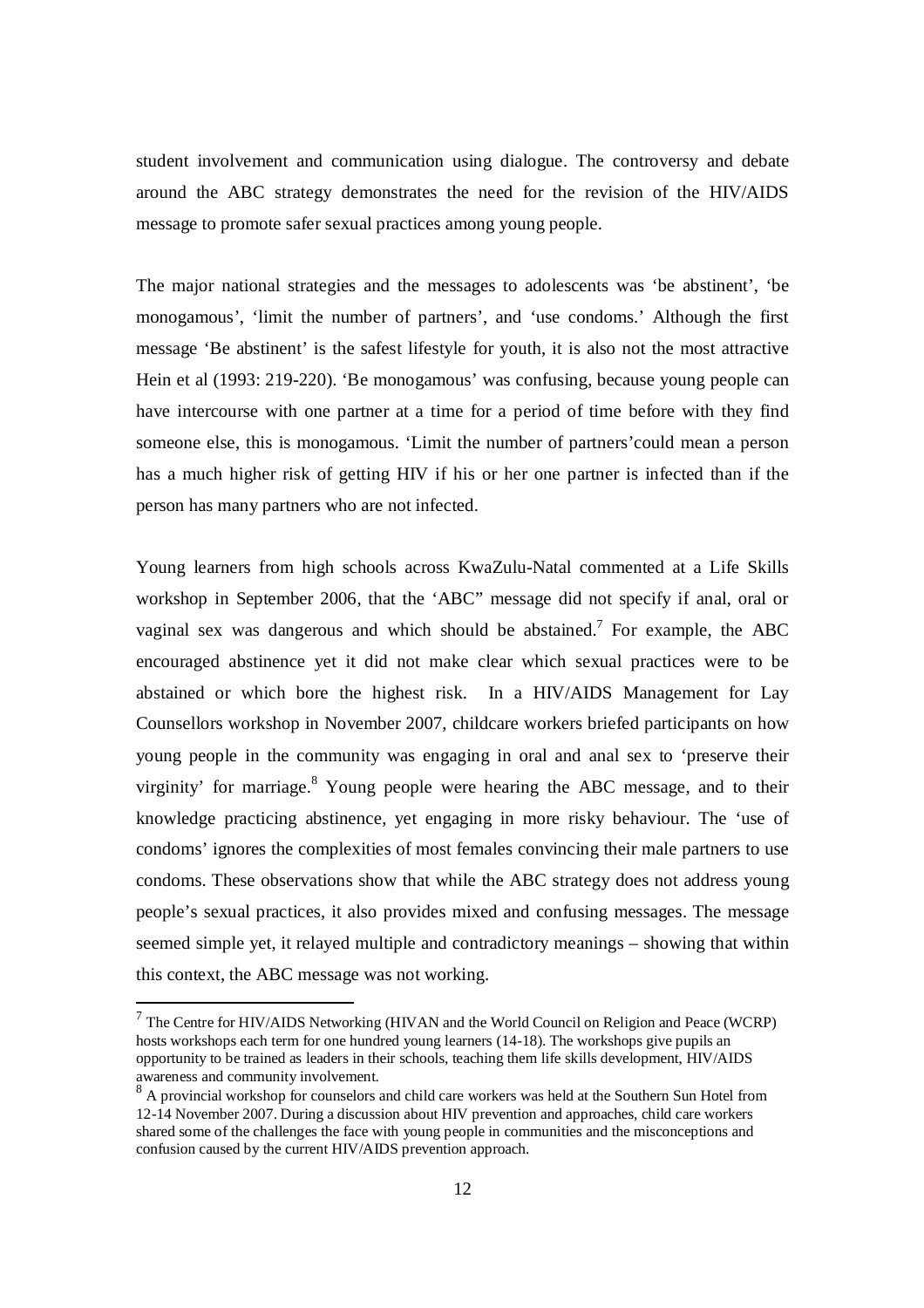Zikusooka (2006) found in his study in Uganda with young fishermen and truck drivers that majority of respondents felt the ABC message was too general, and messages were too confusing. They commented that messages through the media often seemed like they were competing against each other. The design and implementation of the ABC model followed a mixture of the top-down strategy (message is designed with national consultants) and the bottom-up approach (message comes from community and village level) In a similar manner, young people can engage and design messages in partnership with adults or national representatives, identifying problems and working towards solutions together. Pulerwitz et al (2006) found in a survey conducted in Kenya with adults and young people that the ABC approach sometimes related mixed messages, public health messages sometimes promoted one message and religious institutions promoted another. In addition, gender dynamics played a role in the adoption of the ABC strategy. Respondents also preferred interpersonal sources of information and interactive methods such as workshops to receive HIV/AIDS messages instead of using the radio as the main source of information.

# **Students' perceptions and responses to the ABC Message**

## *Young people as a sexually active target audience*

One-fifth of the global population is between the ages of 10-19, and in developing countries young people constitute at least 50% of the population. Young people are at risk, partly through their own behaviour and partly through the attitudes, expectations and limitations of the societies in which they grow up (Panos AIDS Briefing July 1996). In 1996, young people were identified as a group at risk due to their sexual practices. Ten years later, the 2005 Human Science Research Council (HSRC) survey reviewed behavioural determinants of HIV/AIDS, and found the overall median age of first sex was 17 for youth aged 15-24 in the study group. Research commissioned by the Nelson Mandela Children's Fund (NMCF) and conducted by Development Research Africa (DRA) focused on the sexual and reproductive behaviors of young people in the Goelama intervention areas and factors that may influence these behaviors (Horizons 2004). The survey was conducted with nearly 5000 youth from eight districts in three provinces in South Africa, Mpumalanga, Limpopo and KwaZulu-Natal. Forty five percent of youth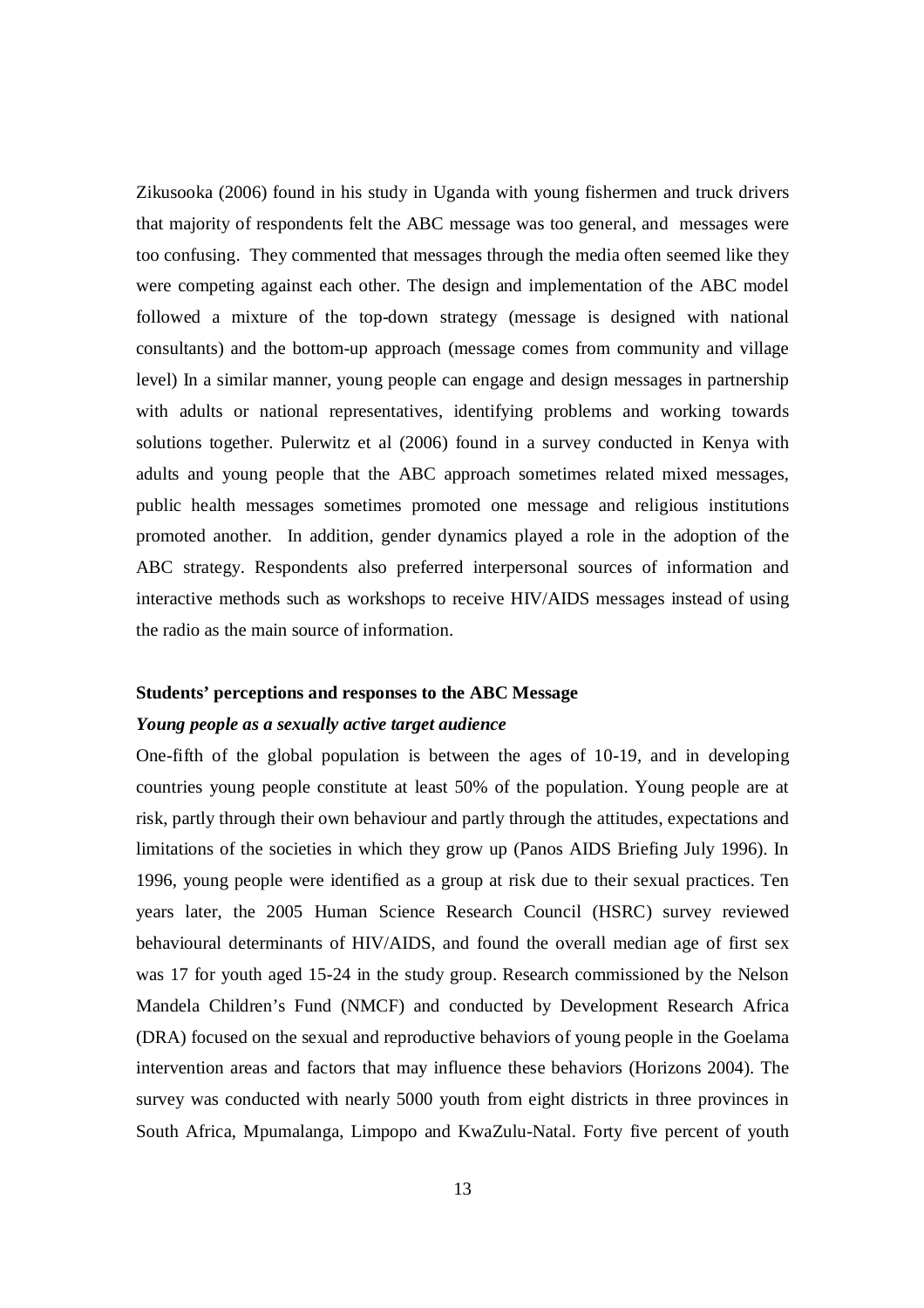respondents 12-20 years old reported having sex. Some of the findings showed that males initiate sex at an earlier age than females and are more likely to report more than one simultaneous sexual partner. The findings of this study proved that young people are sexually active (45%) in KwaZulu-Natal, which was the location for this study. Students at the University of KwaZulu-Natal were therefore considered to form part of this young sexually active population.

Further results of the HSRC survey showed that 57.9% of youths 15-24 have already engaged in penetrative sex. Young males (27.2%) reported more multiple partners than older men. A large majority of respondents were youth aged 15-24 and had used a condom during the last sexual intercourse (72.8% among males and 55.7% among females). The survey found that single people were more likely to use a condom at last sexual encounter than those who were married or cohabiting (HSRC 2005: xxix-xxxii). About one third (31%) of the sexually experienced youth had had more than one sexual partner during the 12 month preceding the survey. Consistent condom use during every act of intercourse among sexually experienced youth was also relatively low (23%) (Horizons 2004: 4). Females reported lower condom use, which could be a result of pressurized sex, male domination or questions of trust.

The findings showed that young people in South Africa are not delaying sexual debut or practicing abstinence, limiting the number of sexual partners or ensuring the correct and consistent use of condoms. This questioned not only the factors that affect or encourage young peoples' sexual practices but the effectiveness of the ABC approach. A review of some of these statistics and the surveys conducted on young people's sexual practices showed that despite the increase in condom use, multiple partners was still common among young people. This indicated that the ABC prevention strategy did not reflect young peoples´ behavioural patterns, and therefore was not able to always offer solutions to the complexities of their sexual interactions. The HSRC survey confirmed young people as being sexually active and at risk despite all the ABC messages targeted at them.

The Goelama research found that only 3% of youth had ever participated in an HIV awareness raising campaign or distributed educational materials (Horizons 2004: 8).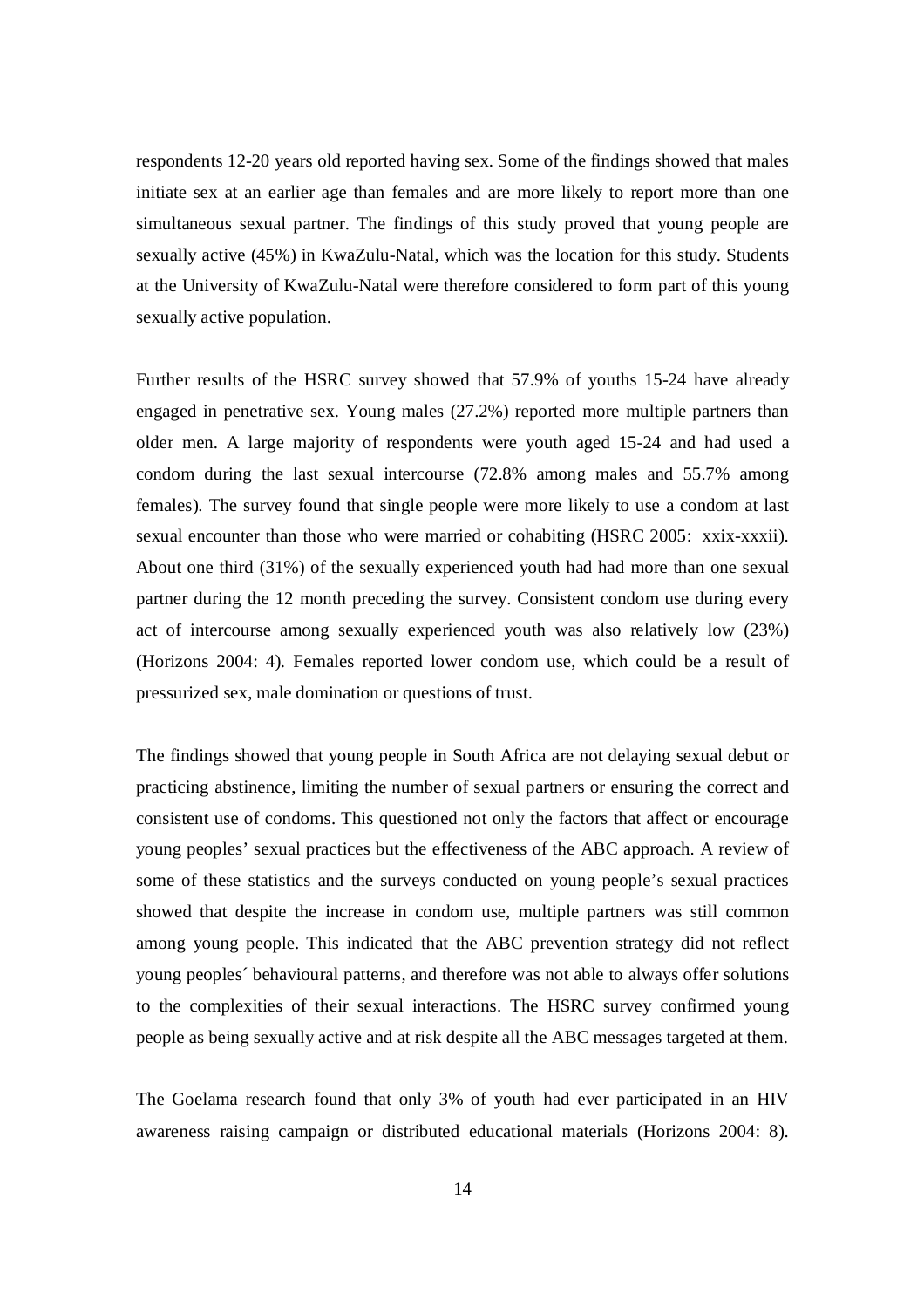Many youth did not mention abstaining from sex and being faithful to one partner as ways of preventing HIV infection. Although consistent condom use was well known, it was not well practiced by sexually inexperienced youth. The study commissioned by the NMCF reiterates the importance of targeting young people in South Africa, and the dire need of effective messages. Understanding young peoples' sexual practices is crucial but can only be addressed when communication strategies and HIV/AIDS prevention messages reflect safer practices. As a result the study recommended that programmes should promote primary abstinence for sexually inexperienced youth, and secondary abstinence and consistent condom use among sexually active youth (2004: 9). This recommendation shows a need for revised messages to young people.

The above survey reflects that youth people have not been given the opportunity or encouraged to be active participants in the design of HIV/AIDS prevention strategies. This study investigates the outcome of young peoples' participation through dialogue in the design of HIV/AIDS prevention messages.

A growing number of surveys are pointing out that young people between the ages 15 and 25, especially young women, are particularly vulnerable to HIV infections, with levels of up to 60% in some groups these figures highlight young people as an obvious group for targeted interventions, insofar as the vast majority of young people under 15 are not HIV – positive (Campbell and MacPhail, 2003).

This research places emphasis on how young people can be designers of messages rather than receivers of messages.

### **A New HIV/AIDS Message**

After reviewing some of the acronyms used regarding HIV/AIDS related issues, Fossard addressed the 'famous ABC' and concluded that during research conducted in Namibia and later Uganda, it became clear that young people did not understand these words. Some of the responses showed that some thought to 'abstain' meant 'do not drink alcohol,' 'be faithful' meant 'go to church regularly' and 'use a condom' – about which they knew little (De Fossard, 2004). Fossard suggested a new three-step platform to encourage responsibility.

Always: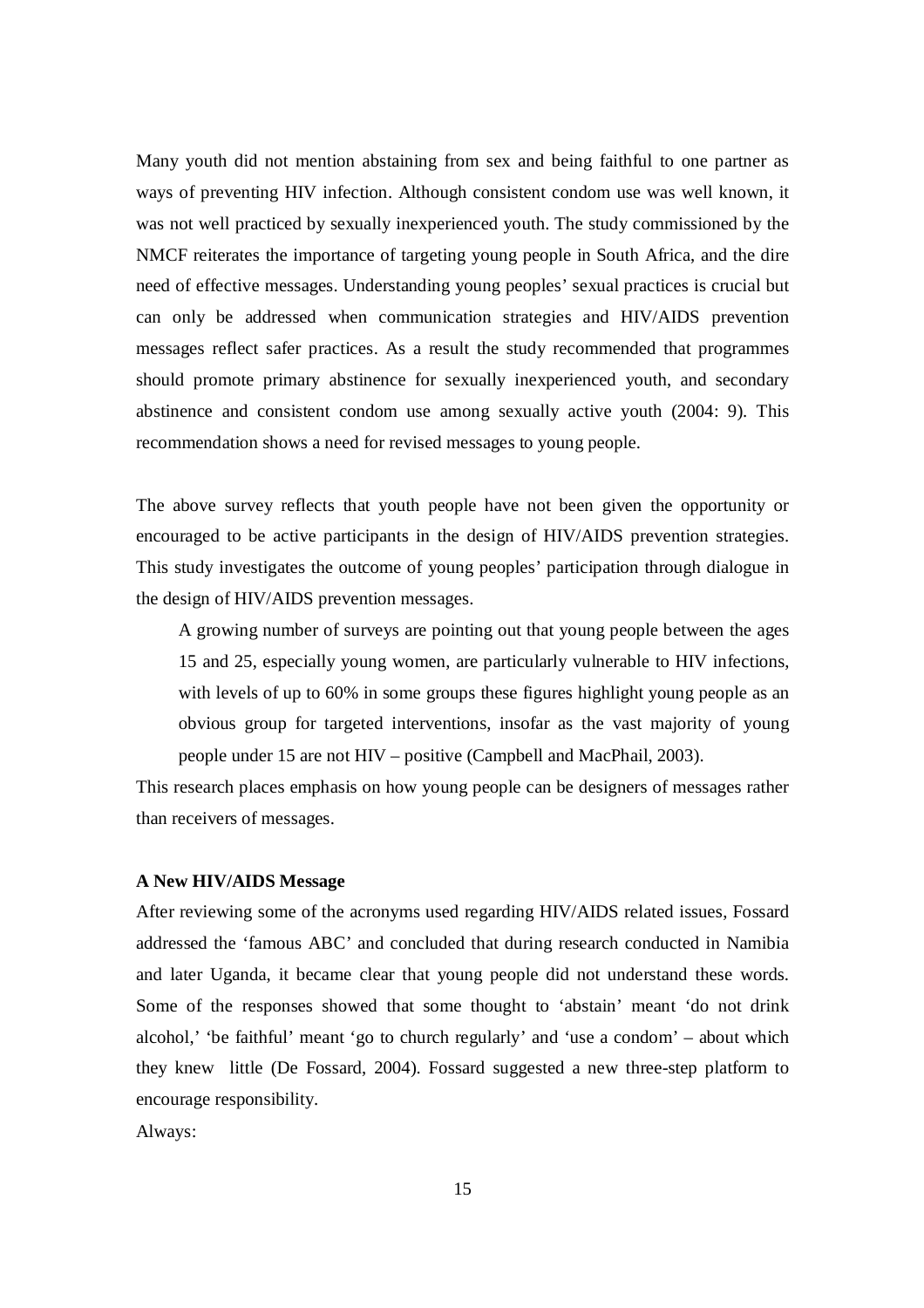- 1.Act Responsibly
- 2.Be prepared
- 3.Consider the consequences (Fossard 2004)

This recommendation is based on a life skills approach, and gets the individual to think about their actions, to instill a sense of responsibility in young people, and ensure that they aware of the consequences of their actions. Once young people have a sense of responsibility and accountability, their choices of abstinence, being faithful, and using a condom can be influenced by their ability to make informed decisions instead of reflections on messages that carry no meaning and promote further confusion. Fossard´s recommendations are not a preferred universal approach but it stimulates discussion and negotiation around a flexible message that can be designed by students through their involvement instead of one message design for everyone.

Gilchrist (1990) suggests that there should be at least three different types of intervention approaches with youth depending on the target population. The first approach is the universal approach which disseminates general information about AIDS and decision making to a wide audience. The second is a selective approach that is more intensive and emphasizes self esteem and communication skill-building by employing peer-led stress management programmes to be used with youth whose risk for AIDS is high. The third is a sustained and highly personalized indicated behaviour-change approach for adolescents who are already engaging in high risk activity, to be delivered through programmes with access to high-risk youth. Green (2004) commends the success of Uganda in the combination of the ABC strategy, rooted in a community based national response which reaches different population groups, with different interventions appropriate to their needs. Gilchrist (1990) and Green (2004) make a crucial point in addressing ABC when they suggest that interventions should be population specific. In other words, a prevention message should be designed to reflect the specific needs of the community.

#### **The Role of Students in designing HIV/AIDS Messages**

Reardon (1990:269) found in a survey with college students that 40% desired a communication encounter with their intimate partner about AIDS, and concluded that: "when college students find it difficult to talk about protection from AIDS with their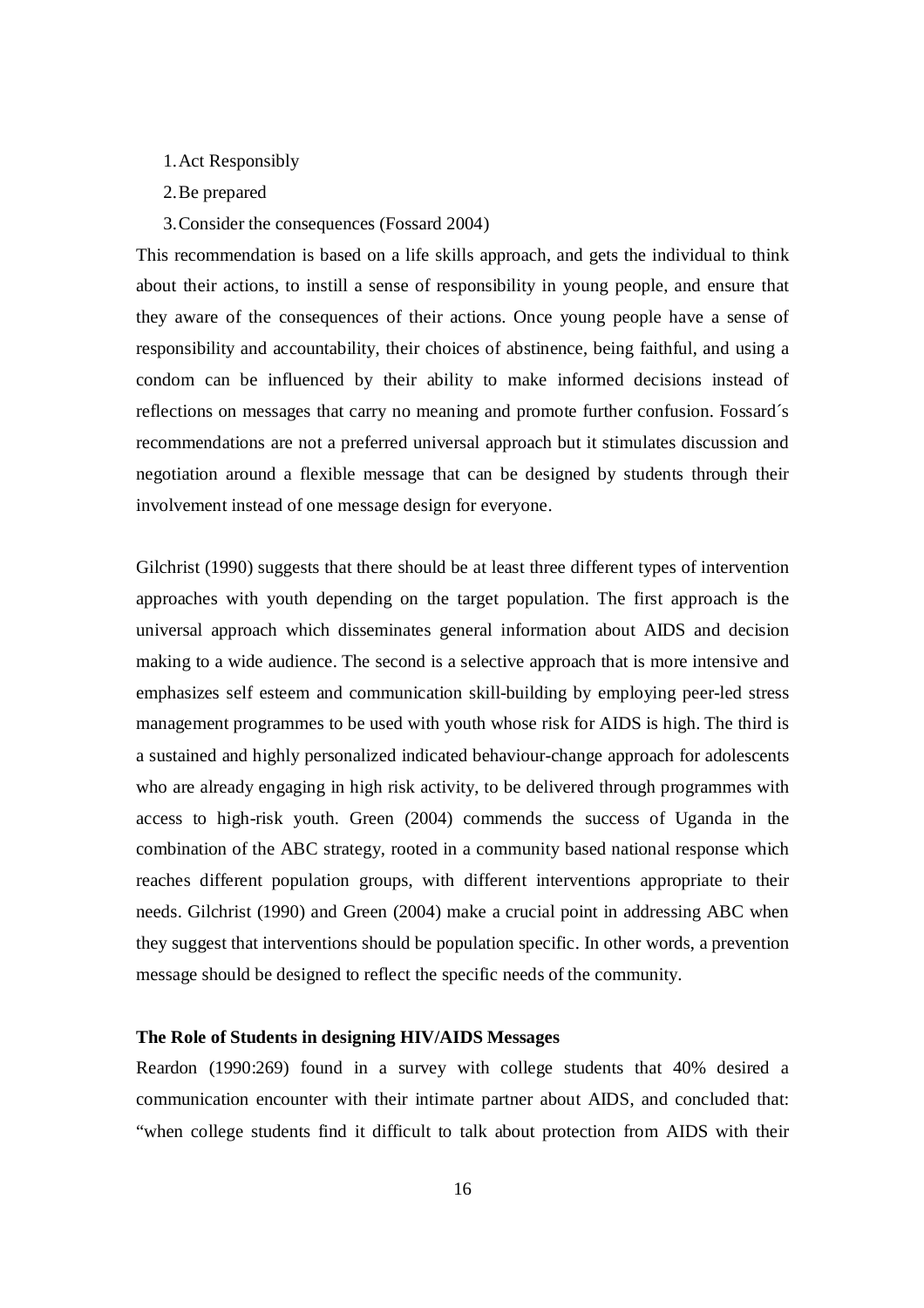intimate partner, there should be little wonder why less educated youngsters have such difficulty." The process of negotiation and condom discussion is a challenge that young people face today, with fears of stigma, discrimination, rejection and questions of trust, the condom is not easy to negotiate and use in relationships. How then does our HIV prevention approach address and cater for these complexities in condom use? This study will review how a process of discussion and collective dialogue can assist young people in refining the prevention strategy, and to make the correct choices and practice safer sexual practices.

The essence of youth involvement is a partnership between adults and young people. Klindera & Menderweld (2001) make reference to three attitudes that adults or organizations have towards youth, they see 'youth as objects', where adults know what's best and they attempt to control situations in which youth are involved. 'Youth as recipients' is when adults dictate terms of involvement and do not allow for meaningful participation; and finally 'youth' as partners are those who respect young people and believe that they have a significant contribution to make. Young people are seen as people who have an equal voice. When prevention messages are designed that do not accommodate young people as partners, this complicates their adherence to HIV/AIDS messages.

Cohen (2003) questions how useful the ABC approach is for a range of broader reproductive health-related conditions, and outlined that the same people may need different messages at different stages of their life. Young people are going through various phases in their lives where different messages are needed, placing them in the best position to identify and understand the challenges and complexities they face. This in turn makes their participation and contribution in any design and development of HIV/AIDS prevention message a necessity. In a project conducted to understand young people's sexuality and HIV transmission in South Africa, some of the findings showed that they were aware of the ABC approach. However, a range of factors undermined the likelihood of condom use. These included peer norms around sexuality and condom use, limited access of condoms, adult disapproval of youth sexuality and condoms, gender inequalities and economic constraints (Campbell and MacPhail, 2003). One of the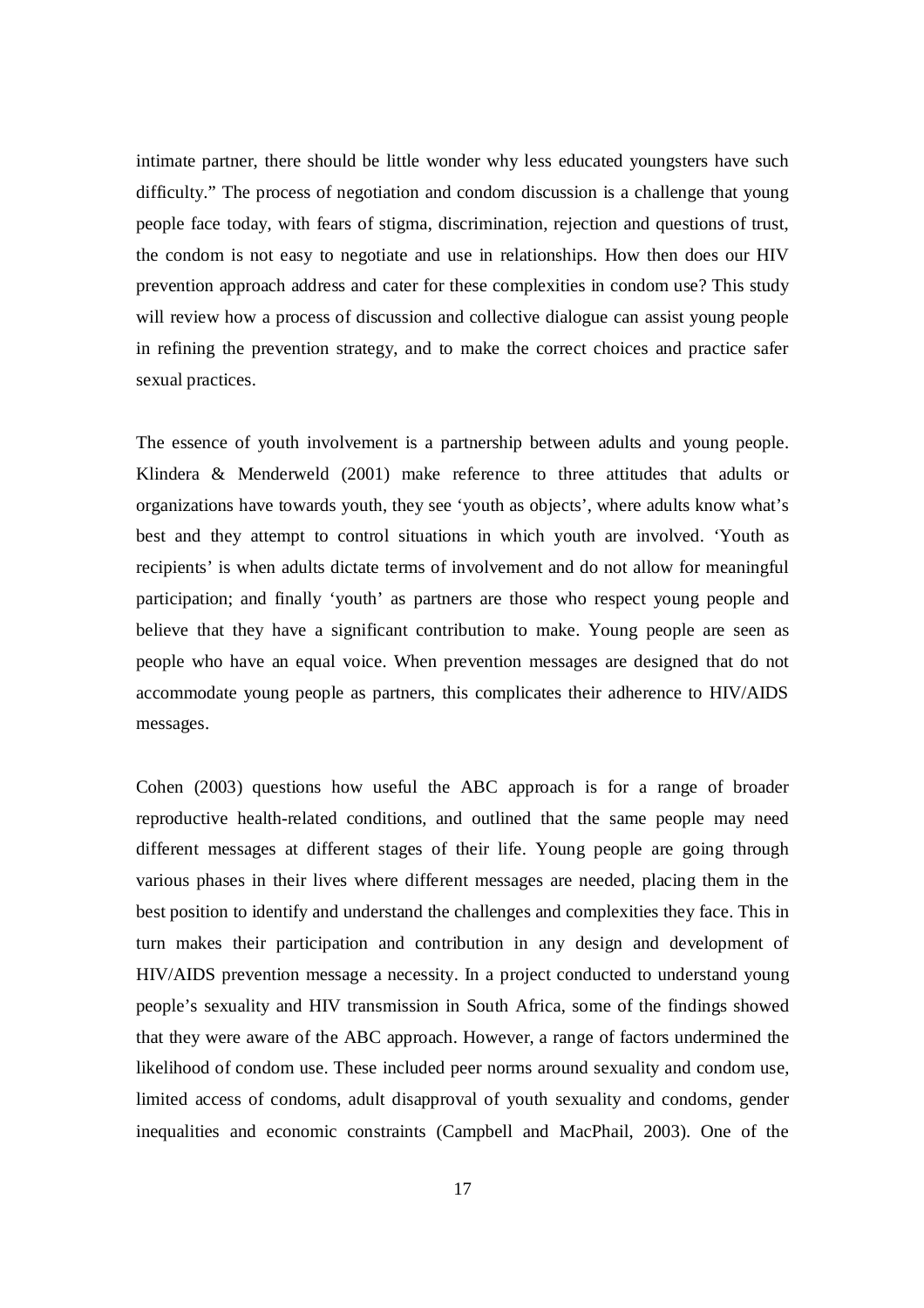conflicting challenges young people face is when:

"Among young women, there was a great peer pressure to be seen to have one steady boyfriend, as opposed to young men who came under pressure to be seen to have multiple sexual encounters" (Campbell & MacPhail: 2003;124-125). The insistence of condom use by some young people could also imply lack of respect and trust in a relationship and also possibility of HIV infection.

Through the above study, Campbell et al (2003) found that young people were capable of reflecting critically on their own actions. This was particularly important for the success of peer educational approaches, which rely on the stimulation of debate and discussion for the testing of dominant norms and alternative ways of behaving. (Campbell et al: 2003:126). Debate and dialogue should be encouraged as this ensures that young peoples' behaviour and norms can be tested and understood better to further support interventions.

#### **Challenges of other health communication theories and models**

Communication for Social Change has been fairly new in implementation, and therefore there are few case studies, which reflect its use. However, this chapter will look at the challenges of other health communication theories and models as seen in some case studies. This will illustrate why CFS may be an approach to consider for addressing HIV/AIDS messages. Airhihenbuwa (2000: 5) argues that the flaws in the application of commonly used "classical" models in health communication are a result of contextual differences in locations where these models are applied. He proposes that HIV/AIDS strategy should be grounded in sound theory where the resulting framework is flexible enough for application in different regional and cultural contexts. Airhihenbuwa (2000) agrees that: "designing a culturally relevant program and communicating messages in small groups are two critical factors reported to influence positively the outcome of 37 community-based HIV/AIDS prevention programs evaluated in the United States" (Janz et al., 1996).This important criterion places emphasis on messages that are sensitive to the culture and contextual factors, the size of the group being worked with and how these respondents can engage and contribute to the development of HIV/AIDS messages.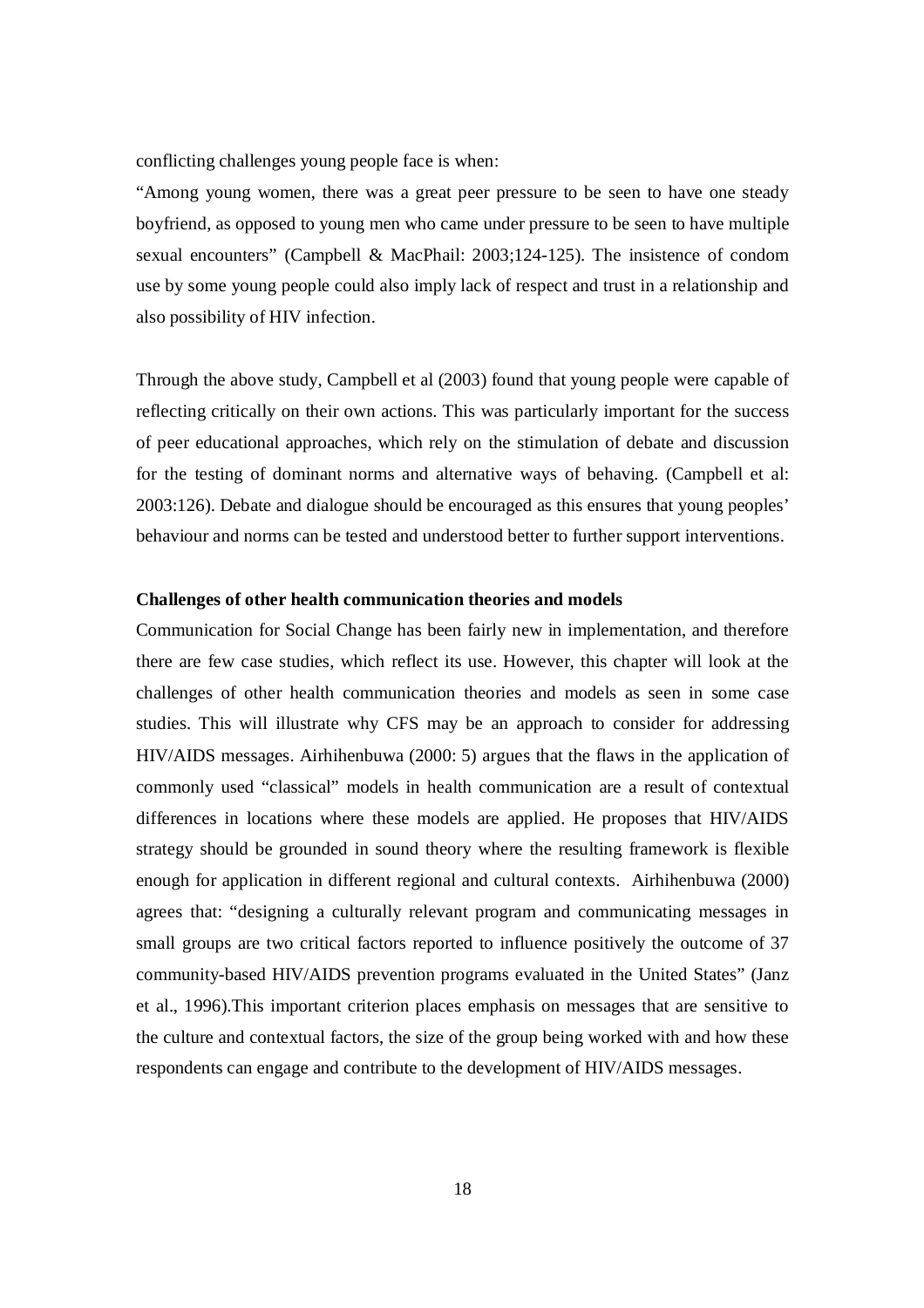Zikusooka (2006) applies Behaviour Change Communication approaches (see below) to the ABC message design using the stages of change and the social cognitive theory. However, these approaches are based on individual behaviour and at times, does not accommodate some of the social factors that affect young people's behaviour. Some of the main theories used to guide health promotion programmes include the Health Belief Model, the Theory of Reasoned Action, Social Learning/Cognitive Theory, Diffusion of Innovation, and Social Marketing. However these theories are based on an assumption of individualism as opposed to collectivism. Zikusooka identifies this difference when he states that:

Social process theories are used, they occur in a ´social setting´ and look at audience members as part and parcel, of a wider social system. The theories also advocate for the involvement and continuous participation of both communication planners and communication recipients on an equal footing in the design and delivery of communication interventions (2006;16).

While Zikusooka´s study focused and used the stages of change and the social cognitive theory, his focus was on the message design, reception and impact, with a further focus on Behaviour Change Communication. My study focuses on student participation in the design of HIV/AIDS messages through dialogue where communication for social change is part of the process for collective action.

According to Cardey (2006), HIV/AIDS communication has been dominated by Behaviour Change Communication (BCC) which has come under increasing critique as being ineffective (Ford et al., 2003; Airhihenbuwa & Obregon, 2000; Airhihenbuwa et al., 2000; Melkote, 2000, UNAIDS, 1999b; Panos, 2003; UNFPA, 2002; Deane, 2002; Singhal, 2001). Cardey outlines in using a table, the difference between social and behaviour change communication. The table helps understand the various theoretical and conceptual foundations, assumptions and approaches, used to address HIV/AIDS messages.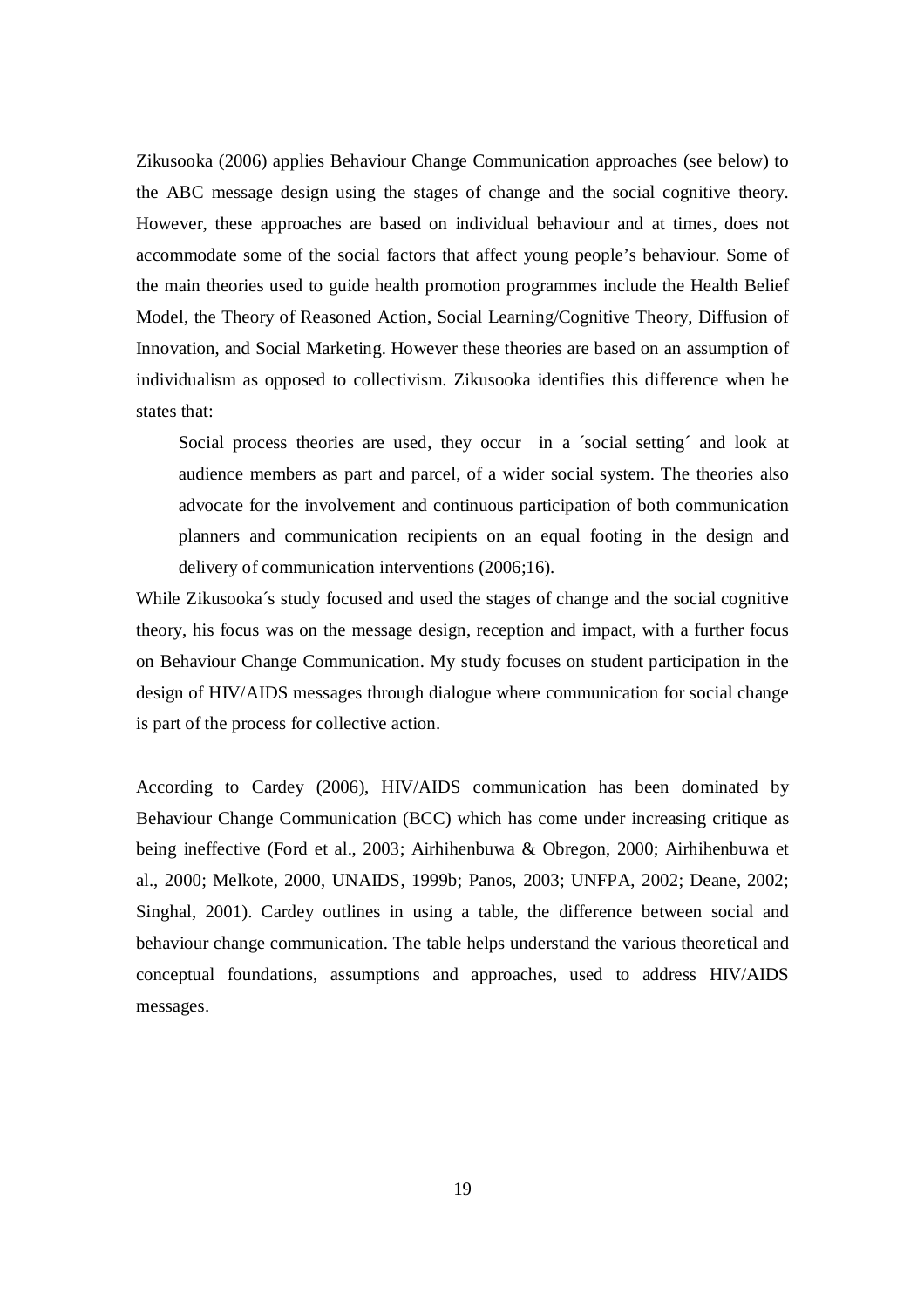|                                          | <b>Behavior Change</b>                                                                                                                                                                                                                                                                                                                                                                                                                                                                                                                                                                                                                                                                                                                                                                                 | <b>Advocacy</b>                                                                                                                                                                                                                                                                                                                         | <b>Social Change Communication</b>                                                                                                                                                                                                                                                                                                                                                                                                                                                                                                                                                                                                                                                                                                                                                                                                                                                                                                                                                                                                                                                                                                                      |
|------------------------------------------|--------------------------------------------------------------------------------------------------------------------------------------------------------------------------------------------------------------------------------------------------------------------------------------------------------------------------------------------------------------------------------------------------------------------------------------------------------------------------------------------------------------------------------------------------------------------------------------------------------------------------------------------------------------------------------------------------------------------------------------------------------------------------------------------------------|-----------------------------------------------------------------------------------------------------------------------------------------------------------------------------------------------------------------------------------------------------------------------------------------------------------------------------------------|---------------------------------------------------------------------------------------------------------------------------------------------------------------------------------------------------------------------------------------------------------------------------------------------------------------------------------------------------------------------------------------------------------------------------------------------------------------------------------------------------------------------------------------------------------------------------------------------------------------------------------------------------------------------------------------------------------------------------------------------------------------------------------------------------------------------------------------------------------------------------------------------------------------------------------------------------------------------------------------------------------------------------------------------------------------------------------------------------------------------------------------------------------|
|                                          | Communication                                                                                                                                                                                                                                                                                                                                                                                                                                                                                                                                                                                                                                                                                                                                                                                          | Communication                                                                                                                                                                                                                                                                                                                           |                                                                                                                                                                                                                                                                                                                                                                                                                                                                                                                                                                                                                                                                                                                                                                                                                                                                                                                                                                                                                                                                                                                                                         |
| Theoretical and Conceptual<br>Foundation | Social Cognitive Theory also known<br>as Social Learning Theory<br>(Bandura, 1977)<br>Theory of Reasoned Action<br>(Fischbein & Ajzen, 1975; Ajzen &<br>Fishbein, 1980)<br>Diffusion of Innovation (Rogers,<br>1983)<br>Hierarchy of Effects<br>Stages of Change (Glazer &<br>Reimer, 1995)                                                                                                                                                                                                                                                                                                                                                                                                                                                                                                            | Social activism<br>(Freimuth, 1992)                                                                                                                                                                                                                                                                                                     | Emerging<br>perspectives,<br>strongly<br>influenced<br>by<br>participatory<br>communication. Influenced<br>by work of Freire (1970) and<br>Bordenave (1977).<br>More<br>recently<br>influenced<br>by<br>Communication for Social Change<br>(Grey- Felder, 1999; Gumucio-<br>Dagron, 2001;<br>Panos, 2003)<br>Case studies have been done by<br>Singhal,<br>2001; Reardon, 2003.<br>Human rights approach, see Ford et<br>al., 2003                                                                                                                                                                                                                                                                                                                                                                                                                                                                                                                                                                                                                                                                                                                      |
| mptions<br>Orientation and Assu          | Focus is on individual needs and<br>behavior change.<br>Linear progression from knowledge<br>to attitudes to behavior to practice.<br>Can use modeling (imitation of<br>behavior of a role model) and self<br>efficacy (one's perceived ability to<br>adopt a recommended behavior).<br>Assumes that exposure to<br>information leads to knowledge,<br>attitudes, trial and adoption of the<br>desired behavior.<br>Assumes that people are rational and<br>make systematic use of information<br>available to them. Assumes that<br>people consider the implications of<br>their actions before they decide<br>whether or not engage in certain<br>behaviors.<br>Assumes that people are passive<br>adopters of information, injecting<br>new messages into society without<br>critical interrogation | Focus on social and policy change<br>Targets policy rather than<br>individual change<br>Groups engage in media advocacy to<br>reframe public<br>debate and create support for more<br>effective policies<br>Goal is to empower the public to<br>participate more<br>fully in defining socio-political<br>decision-making<br>environment | Focus on the relationship between<br>individual and social change<br>political<br>Emphasizes<br>coalition<br>building and community action.<br>Social mobilization is the process of<br>bringing together intersectoral allies<br>to raise awareness and demand for<br>development programs, assist in<br>delivery, and strengthen community<br>participation for sustainability. Social<br>change is more likely to be<br>sustainable if the individuals and<br>communities who are most affected<br>own the process and content of<br>communication.<br>Communication<br>should be empowering, horizontal,<br>give voice to the marginalized or<br>unheard members of the community,<br>and based on local content and<br>ownership. Outcomes should move<br>beyond the individual towards social<br>norms, policy, culture and context.<br>Communication strategies change the<br>social<br>environment<br>in<br>which<br>HIV/AIDS<br>spread,<br>that<br>is<br><b>SO</b><br>individuals have more choice in<br>relation to preventing and coping<br>with the disease. Emphasis should be<br>on dialogue between outside agencies<br>and communities. |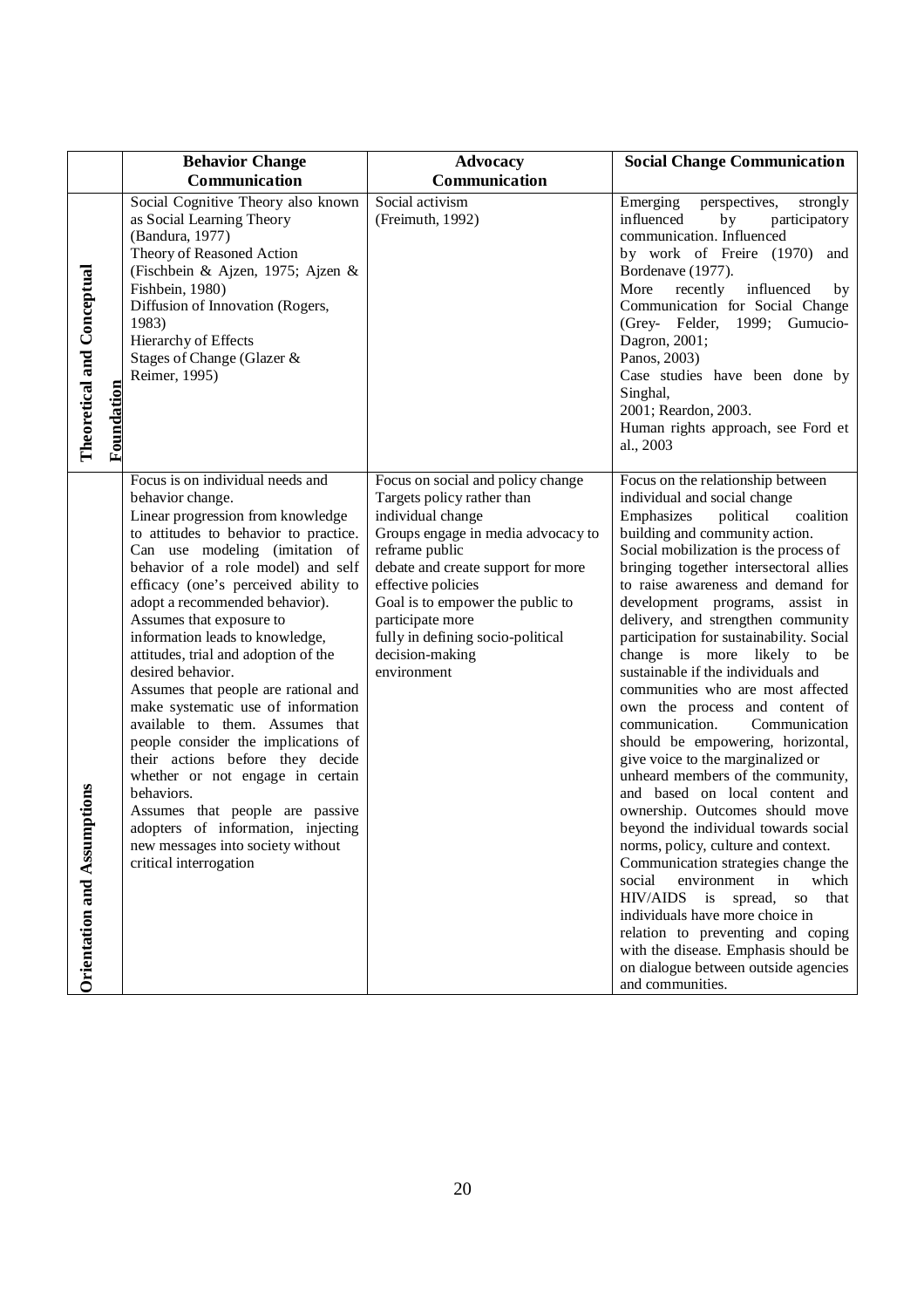|                                            | Health Belief Model (Glanz et al.,    | Media Advocacy                         | Social Mobilization (as coined by      |
|--------------------------------------------|---------------------------------------|----------------------------------------|----------------------------------------|
| Organizational<br>Approaches and<br>amming | 1997; Conner & Norman, 1996;          | (Freimuth, 1992; Melkote et al., 2000; | <b>UNICEF</b> )                        |
|                                            | Rosenstock, 1974; Becker et. al.      | Winnett, 1990)                         | (Wallack, 1983; UNICEF, 1993)          |
|                                            | 1978)                                 | Used by i.a.                           | UNAIDS HIV/AIDS Communication          |
|                                            | <b>AIDS Risk Reduction Model</b>      | UNAIDS,                                | Framework (UNAIDS, 1999;               |
|                                            | (ARRM) (Family Health                 | UNICEF, WHO,                           | Airhihenbuwa                           |
|                                            | International, 2003; Catania et al.,  | <b>ACT UP</b>                          | & Obregon, 2000)                       |
|                                            | 1990)                                 |                                        | <b>Communication for Social Change</b> |
|                                            | Social Marketing (Kotler &            |                                        | $(Grey-$                               |
|                                            | Zaltman, 1971; Kotler & Roberto,      |                                        | Felder, 1999; Gumucio-Dagron,          |
|                                            | 1989)                                 |                                        | 2001;                                  |
|                                            | Entertainment Education (Bandura,     |                                        | Panos, 2003)                           |
|                                            | 1977)                                 |                                        | Communication from a Human             |
|                                            | <b>Health Promotion and Education</b> |                                        | Rights                                 |
|                                            | (Terris, 1992)                        |                                        | Perspective (Ford et al., 2003;        |
|                                            | Used by i.e. UNAIDS, UNICEF,          |                                        | Obregon,                               |
|                                            | World Health Organization (WHO)       |                                        | 2003)                                  |
|                                            |                                       |                                        | Used by i.a. UNICEF East Africa        |
| Sample                                     |                                       |                                        |                                        |
|                                            |                                       |                                        |                                        |

#### **Figure One: Cardey, S (2006: 4-5) - Summary of approaches used in HIV/AIDS Communication**

Behaviour Change Communication has been the popular and dominant framework for health issues particularly HIV/AIDS. However the pandemic over the years has showed that it is a social condition more than an individual problem. Communication strategies often attempt to fit implementation processes into the rules of a dominant theory or model in social psychology rather than allowing the field experience to shape its own framework (Airhihenbuuwa 2000: 6). Social Change Communication (SCC) has been predominantly influenced by two bodies of thinking: Communication for Social Change (CFSC) and the UNAIDS Framework for HIV/AIDS Communication (Cardey 2006: 5). CFSC was selected to establish the success and limitations of using a social change approach instead of a behaviour change approach. Communication for Social Change has evolved from the development communication theories and will therefore be reviewed in the next chapter, as this is the conceptual framework used to form the basis of the data analysis.

Communication is not about designing a message from the sender to the receiver but also entails the construction of the message itself. Airhihenbwa (2000) examines Lievrouw (1994) comments:

While there is no doubt that the social-psychological theory "classics" are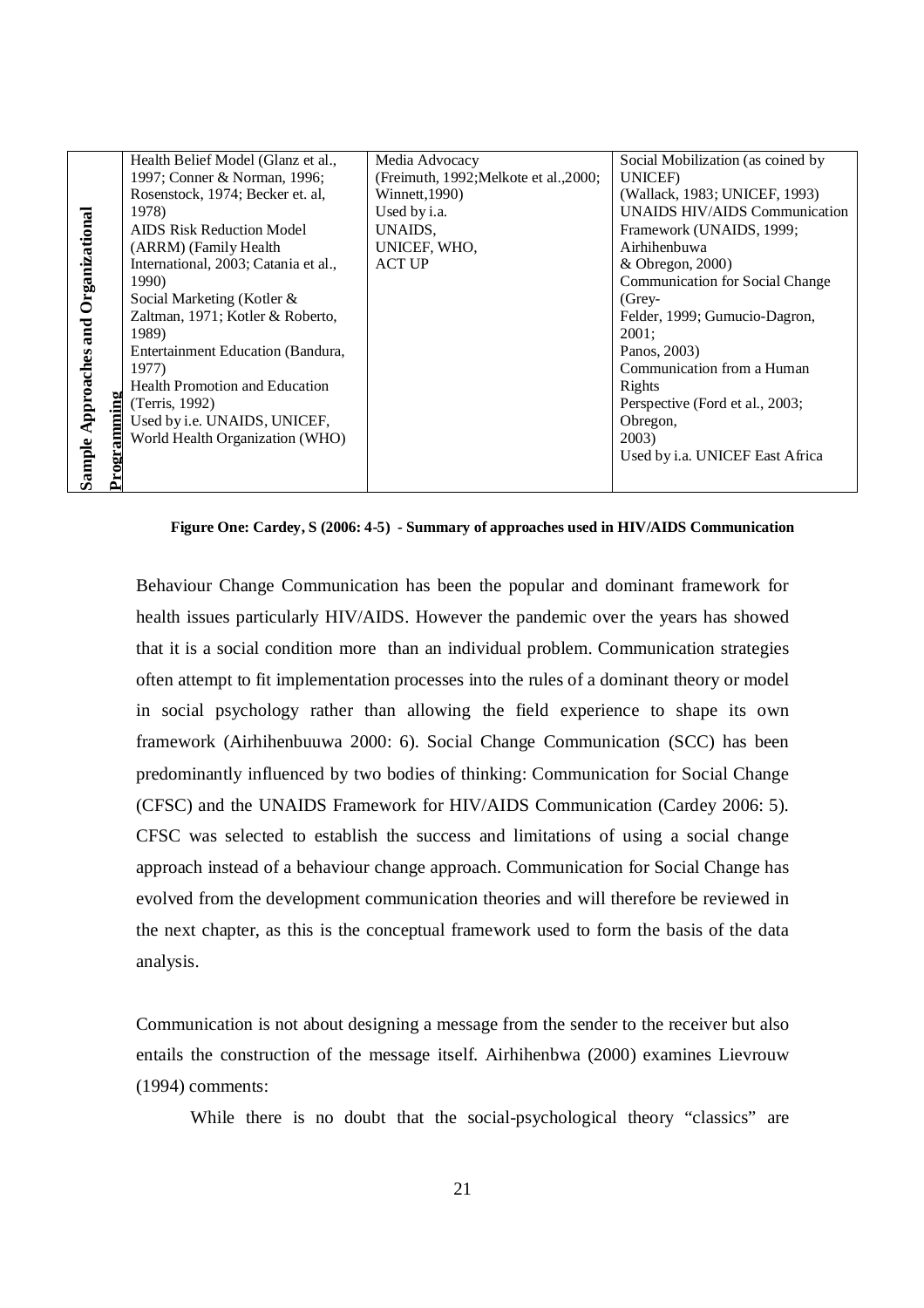relevant to health communication and that they have been valuable exploratory tools, they nonetheless leave certain premises undisturbed. Chief among these is the presumption that communication in health is mostly a matter of interaction between institution message ´sources´(eg: medical research, professionals, government, foundations) and individuals ´receivers´ (eg: patients, their families, school children, employees) (p.94).

Not only are we faced with challenges of social, economic and cultural contexts, or the question of an individualistic or collective approach, but we also need to face the challenges of what we are messaging rather than how we message. Campaign planners need a greater understanding of their target audience which often belongs to a culture and a social class different from theirs (Airhihenbuuwa, 2000:13).

In a South African case study (Campbell et al 2005) which looks at the impact of social environments on the effectiveness of youth HIV prevention, it was found that exclusion of youth in education and work, political representation, respect and recognition, and participation in community networks, meant that effective HIV prevention with youth was undermined. This was based on the assumption that sexual behaviour change is not facilitated only by knowledge about HIV/AIDS, but also by youth solidarity, empowerment, critical thinking and the presence of bonding and bridging social capital (2005; 477). Campbell's work is relevant as it sets out the fundamental components of all work with young people. The Communication for Social Change approach will be reviewed as a theoretical framework in the next chapter, with a focus on the need for youth involvement and participation through collective dialogue. In this sense, the communication for social change approach is crucial to focus on social communication instead of Behaviour Change Communication.

Despite the need for a move towards involving target participation, communication strategies still follow the trickle down theory, where information flows from senders to receivers without understanding the context in which those messages need to be created (Rogers, 1969). According to Andrew Moemeka (1997), many development projects in developing societies are still planned and executed without the participation of the target social system. Countries like Canada to Sri Lanka, and from South Africa to Afghanistan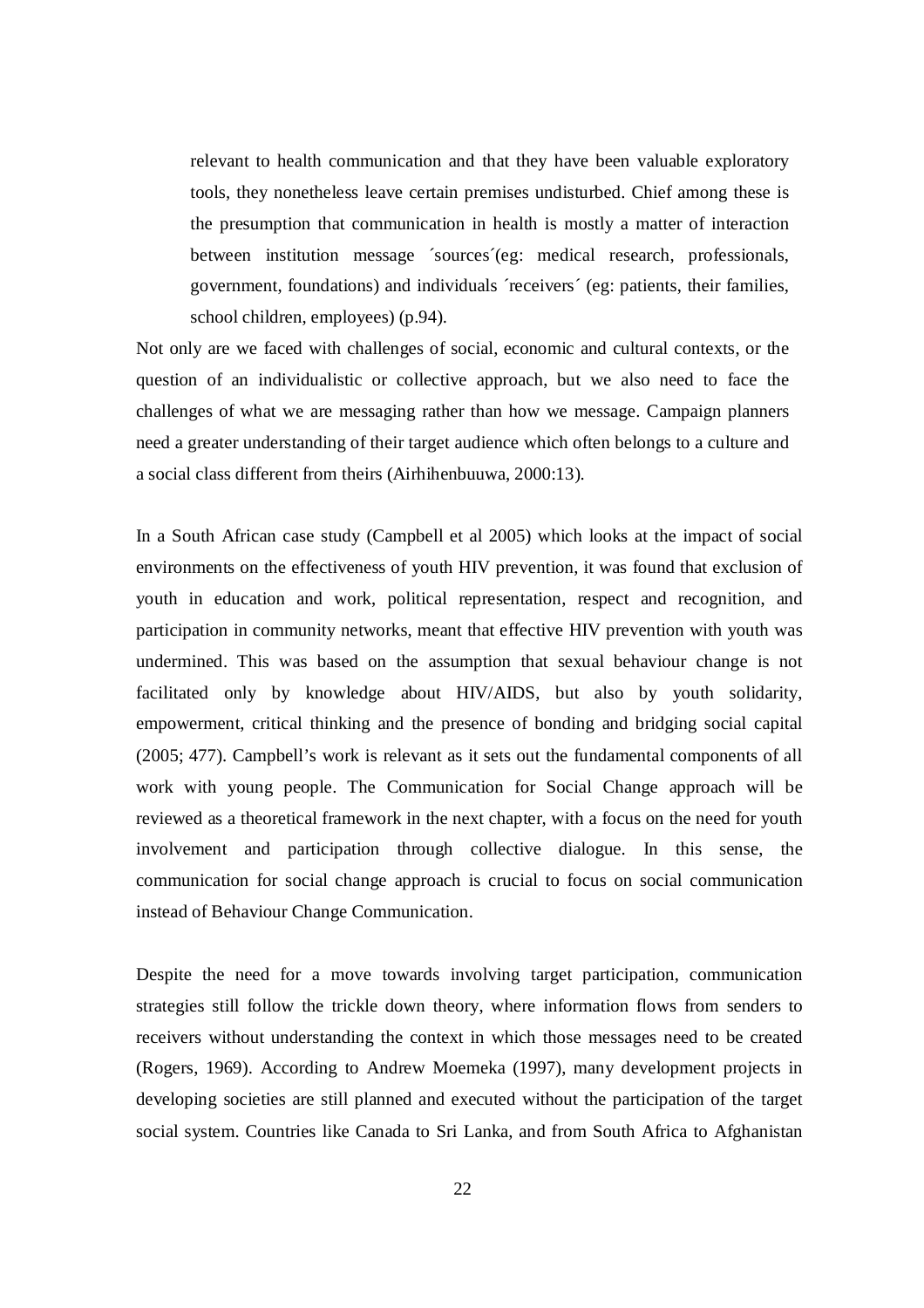have seen development projects fail after implementation because the target social system were not involved in the planning or implementation of these projects (1997; 381). He further makes reference to a government veterinarian in Benin Republic who was sent to help improve livestock, taking an approach of an aristocratic, ethnocentric, know-betterthan thou, arrogant attitude resulted in the village rejecting his advice despite the fact that his advice was right.

Then he changed his approach. Instead of throwing information at the people, he learned to communicate with them, instead of talking at the people, he learned to talk with them, and instead of pushing solutions, he learned to listen to their views. Before long, the villagers began to implement the better practices that he suggested. These practices were the same ones that he unsuccessfully tried to 'ram down their throats´ initally. (Moemeka, 1997: 381)

Rawjee (2002) conducted a study to evaluate HIV/AIDS awareness campaigns targeted at young adults at ML Sultan, a tertiary institution in KwaZulu-Natal. By examining the broad range of theories and models used in HIV/AIDS Prevention and conducting a study with students, Rawjee suggested that communication campaign theory can be enhanced by Paulo Freire´s (1990) principles of participation and incorporating them in the form of audience participation (2002: 8). Some of the findings of this study showed that: "The majority (81%) of the class indicated that they care to know of the campaign because of their active participation. They responded by using words such as ´participation´, ´helped´, involved in´, ´we ran the campaign´, 'I was part of the campaign´, ´I was present at the campaign´ (2002.40). The study found that a high rate of awareness of the campaign was an act of student participation. Rawjee (2002) also commented that participation encouraged responsibility, which in turn supports and promotes empowerment.

#### **Conclusion**

The literature review in this chapter has attempted to address some of the issues this study tries to investigate. By looking at the statistics of young people's behavioural patterns and their involvement in campaigns and messages, it is easier to understand the level of impact on this audience in relation to HIV/AIDS. The focus on the success and failures identified of the ABC strategy enables one to look at possible alternatives to develop a revised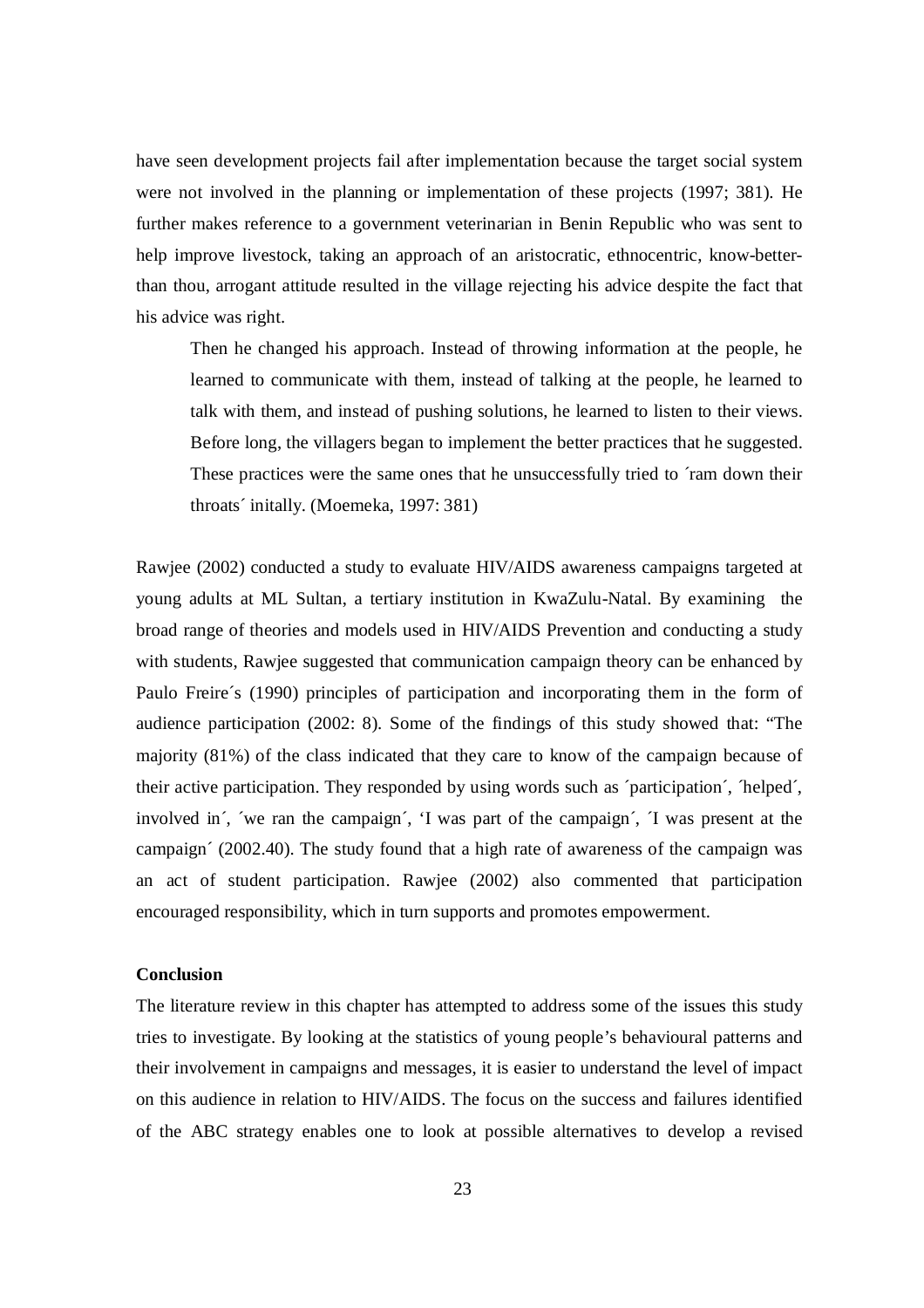message that takes into consideration various contextual factors. Identifying the behaviour change communication and social communication theories that are used allows for a focus on new and better ways to address HIV/AIDS prevention messages. The next chapter will focus on the theoretical framework for this study.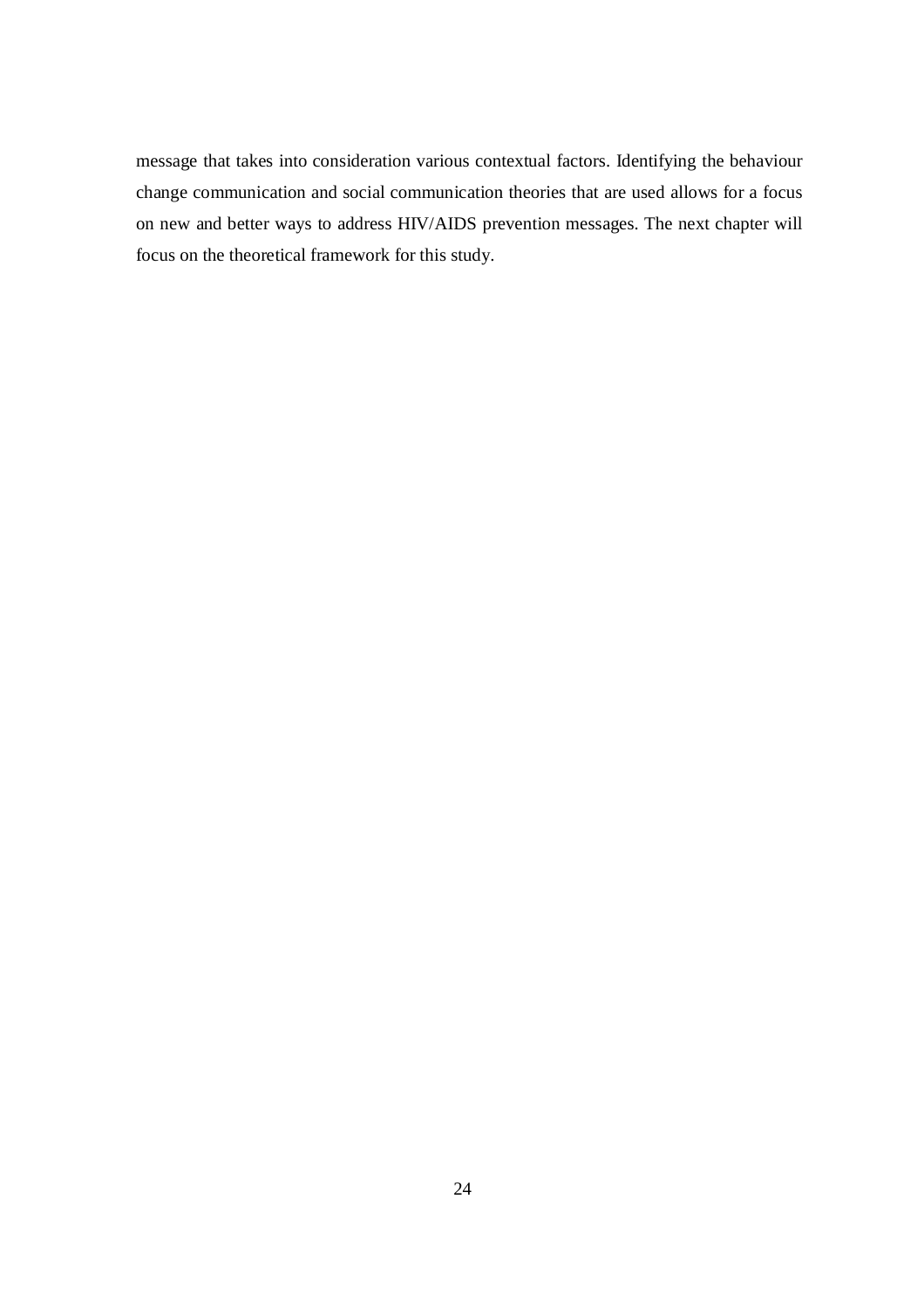# **Chapter Three: Conceptual Framework**

#### **Communication for Social Change in context for this study**

Communication for Social Change (CFSC) is the theory which underpins this study to guide the research approach. In order to understand the essence of CFSC, a review of previous theories of development communication is necessary to understand the need for transition from the vertical (top-down) to the horizontal flow of communication. Various development and communication initiatives are operational in South Africa but very few reflect this horizontal flow of communication, where grassroots communities are involved in communication processes. Various paradigms of development are reviewed and implemented in developing countries; however most proved futile creating greater gaps in HIV/AIDS communication strategies. Social and economic development is often implemented through mass media and technological advancements, but they leave developing countries in a greater need for further development to accommodate these changes. CFSC, however, has the ability to enhance on current mass media interventions but more importantly draws on a horizontal flow of communication where the community or in this case, the students, can be active participants in the process of development instead of mere spectators or receivers of messages.

 CFSC is based on a participatory approach to communication and HIV/AIDS strategies enabling the target audience to actively engage in the development of prevention messages and campaigns (Figueroa et al, 2002). This chapter will firstly examine development for communication theories and trace their purchase over the years to the mid-1990´s when academics and media professionals developed CFSC. It is crucial to bear in mind that CFSC encompasses a range of theories and successful interventions. It is also important to mention at this point, that this study does not review the theories used in health communication as many studies have reviewed the Health Belief Model, Stages of Change, Diffusion of Innovations, social cognitive and social marketing theory. All these theories take a behavior change approach for communication while my study focuses on the progress of development communication theories towards communication for social change. This chapter demonstrates the importance of the communication approach, by reviewing how the communication process has evolved over time, thus it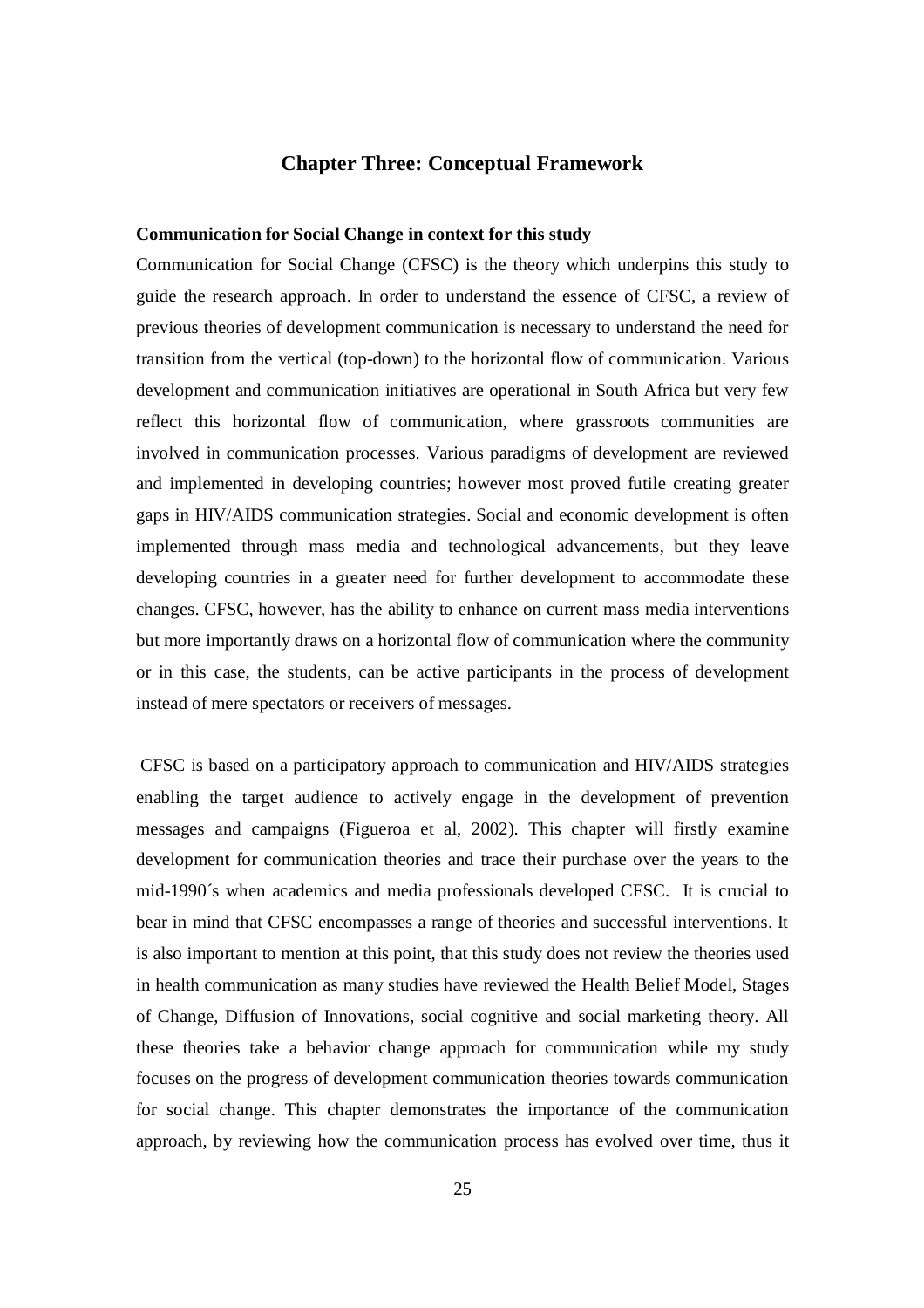does not focus on behaviour communication but social communication as explained in the previous chapter.

#### **Communication for Development Theories**

Servaes refers to development as one of the oldest ideas of the Western countries where growth was identified with the idea of development. Development means bridging the gaps by means of imitation processes between traditional and modern, retarded and advanced, or barbarian and civilized sectors and groups to the advantage of the latter (Servaes, 1999:19). Rogers (1969) understood development as a type of social change in which new ideas are introduced into a social system in order to produce higher per capita incomes and levels of living through more modern production methods and improved social organization. Development Communication over the decades has extended from the dominant paradigm to community partnerships advocating for participatory approaches such as communicating for social change. The four distinct paradigms of development communication this chapter reviews are the modernization theory, dependency theory, development support communication and 'another development' (Tomaselli, 2001; Servaes, 1995; 1999). However, before these paradigms of development are reviewed to understand the development of the Communication for Social Change rubric, this chapter will examine development communication in the context of HIV/AIDS over the last 20 years.

#### **Theorizing HIV/AIDS in Development Communication over last 20 years**

A fundamental entry point to understanding the use of development theories over time is to briefly look at communication of HIV/AIDS messages over the last 20 years, with a special focus on the success and failures with communication strategies and messaging. "Missing the message," is a report compiled by PANOS and outlines four countries' success stories of HIV/AIDS Communication. Ideally the best indicator of success with communication strategies in a country or community is the visibility of a decrease in transmission rates. This is further shown through adherence to messages of prevention, treatment, care and support when the HIV infection rate decreases, people adhere to treatment and individuals (and communities) assist in the care and support of those already infected, then communication strategies are effective.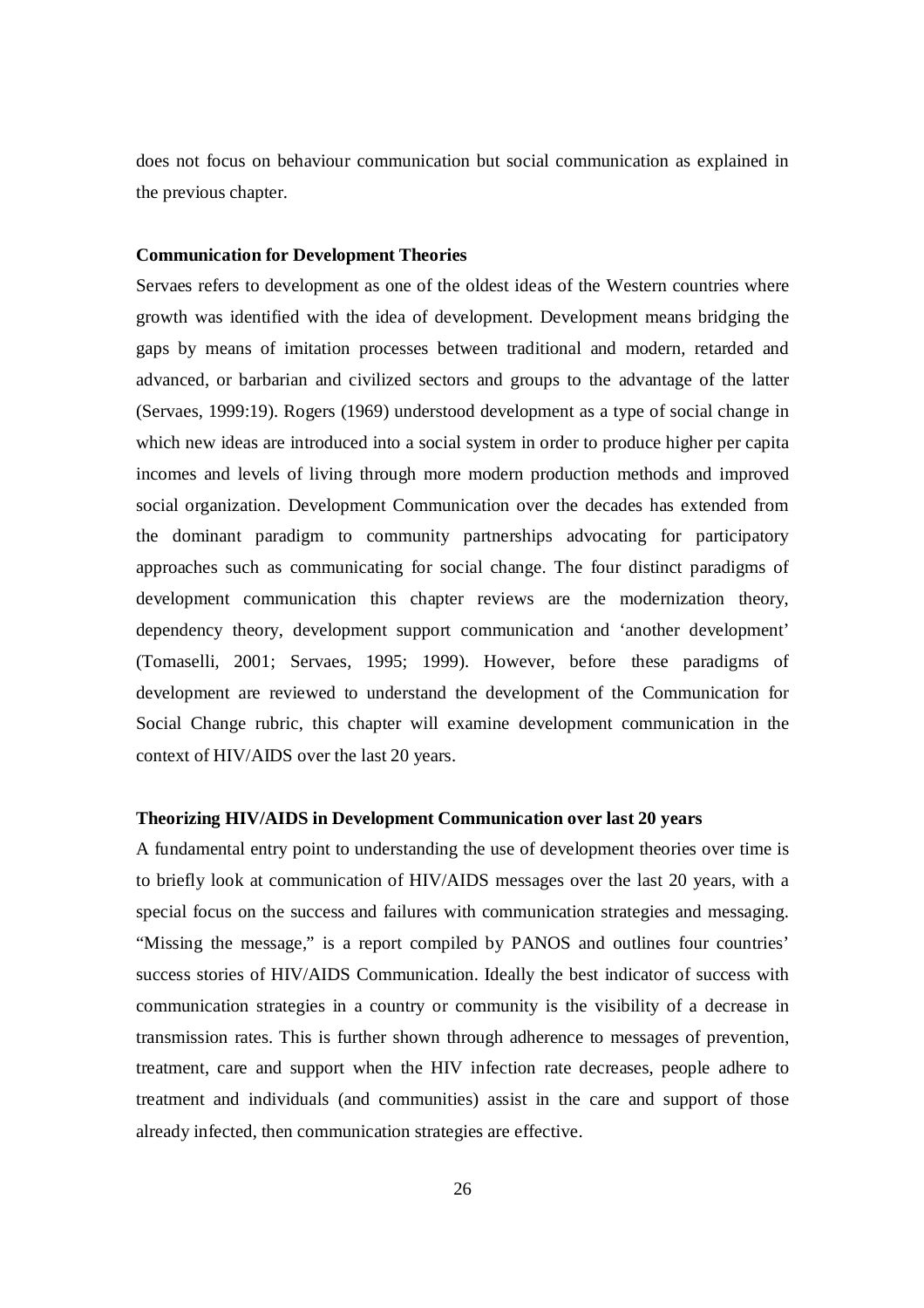In the paper "Missing the Message, 20 years of learning from HIV/AIDS," Scalway (2003) proposes that:

Approaches should move from putting out messages to fostering an environment where the voices of those most affected by the pandemic can be heard. This shift from message to voice marks a fundamental and radical shift in the response to AIDS. Whilst HIV/AIDS information and key health messages remain crucial, it is important to look beyond these messages – no matter how empowering and context-sensitive they might be – and help to develop environment where vibrant and internally derived dialogue can flourish (2003:2).

While HIV/AIDS information and messages are crucial, it's the environment in which these messages are created that must be conducive for development and sustainability (Scalway 2003). To Scalway this environment meant a platform where dialogue and giving voice to people was created, and used to promote HIV/AIDS approaches. The report concluded that the most effective response to HIV/AIDS is those which emerge from within societies; and they tend to be long-term, complex and difficult to evaluate. Funders and developed countries generally implement their models and provide funding for fixed projects with fixed timelines but this is detrimental to the success of these initiatives as it rejects the potential outcome of community engagement and collective action over a long term period. By reference to ´community engagement', I mean community dialogue, a concept, which will be explored in greater detail in the latter part of this chapter.

The report also found that major success stories in AIDS reflected important lessons for future responses addressing a common thread through all of them were: ownership, participation and a politicized civil society (2003:5). Ownership and participation in the context of this study refers to students taking ownership through participation in the processes of educating others on HIV/AIDS prevention. In this sense, its only students' participation in the design and messaging of good communication strategy that can allow for practices that are safe. Scalway further writes: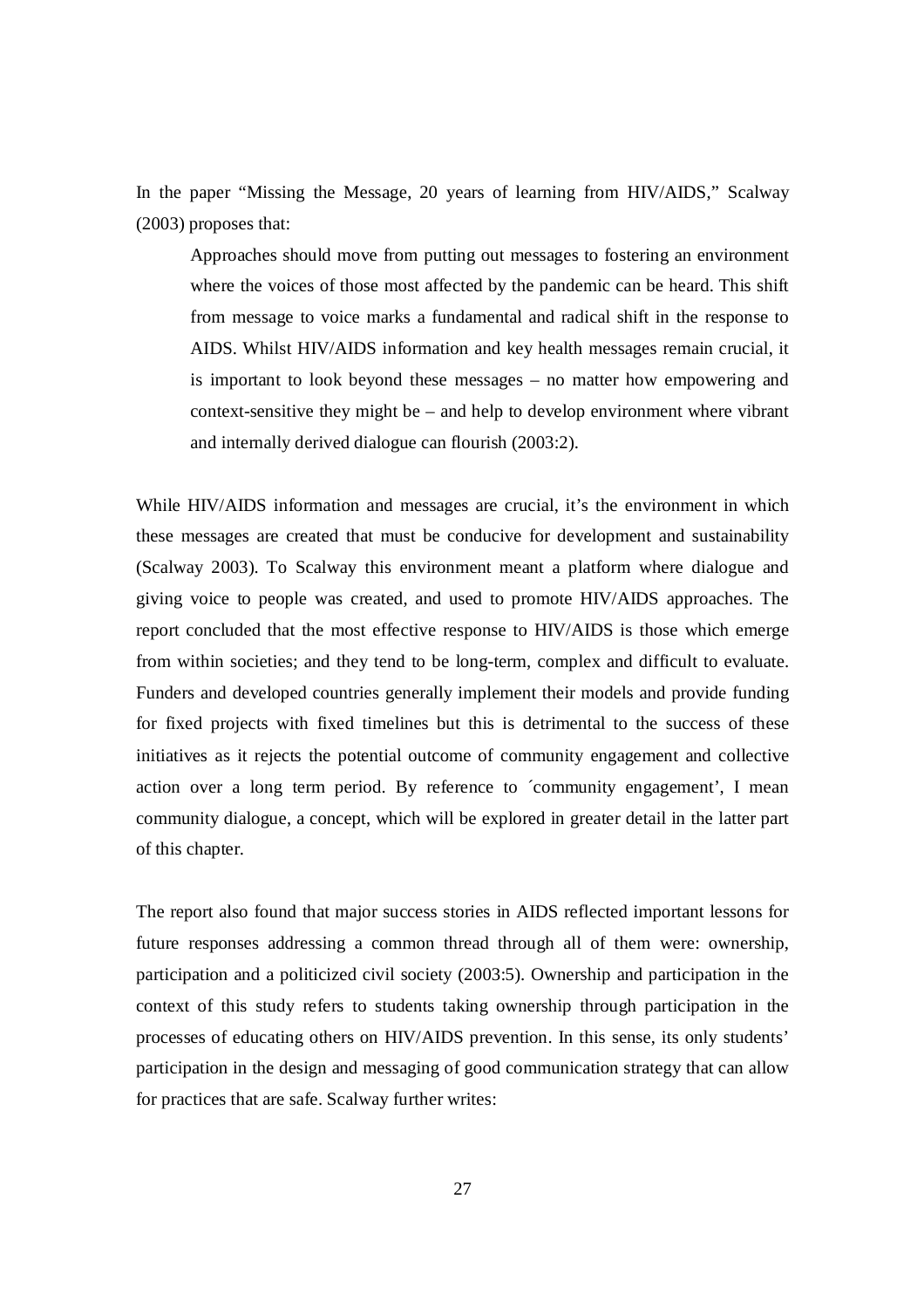It is much less evident that the principal strategies that have been used to bring about such behaviour change – formulating and communicating messages to persuade people to be abstinent, faithful or use a condom – have been successful. Changes in behaviour have happened when information is passed between people, rather than been directed at them. Uganda is a country that models the success of prevention programmes as the political powers promoted broad communityowned responses, where sex and sexuality could be discussed openly and taboos around discussion of condom use could be broken down (2003: 23).

Scalway argues that the ABC approach offers less evidence of success, as behaviour can only be changed when information is shared between people rather than directed at them. The Ugandan experience has demonstrated that success where societies have healthy communication environments, and when people talk within and between communities. Even more crucial is the support of the government in establishing and promoting community-owned responses. The review of HIV/AIDS communication processes over the last 20 years shows that the `Message is missed´ when emphasis lacks community participation and involvement. The next section will study how development communication theories have led to the orgin of communication for social change.

### **Development Communication Theories in HIV/AIDS Programmes**

#### *Modernization*

This dominant paradigm is mainly concerned with high growth rates such as capitalintensive industrialization, high technology, private ownership of production, free trade and the principles of laissez-faire (Melkote:1991). Communication is seen as a fundamental component of development and crucial to modernization. The American presidential election campaigns showed the communication process as a message going from the sender to the receiver (Servaes, 1999:23). Personal influence acquired high status in these campaigns, showing that mass communication is less likely than personal influence to have a direct effect on social behaviour. Mass media is seen as a fundamental tool for advocating for development and the transferal of Western ideas to developing countries, but personal influence was understood to be a very dominant component for the success in social behaviour. In the context of this study, personal influence could be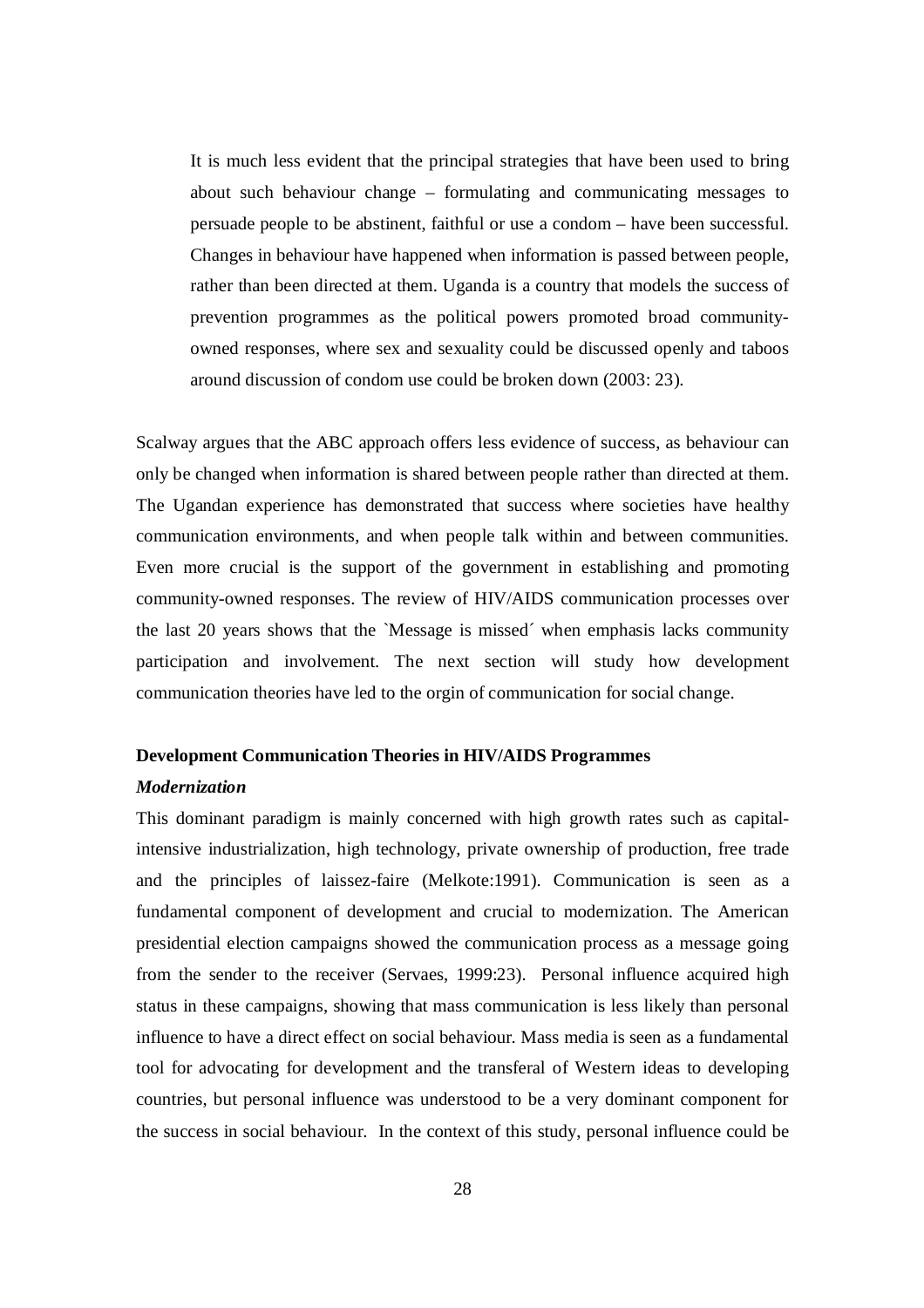seen as the early forms of setting a platform for communication, discussion and public engagement.

Technology and mass media was used as a vehicle to drive the development process, but personal influence and interaction were the drivers in moving the cart forward. First World countries and communication professionals understood the effectiveness in a 'mixed' approach to development and growth, a move away from pure technological advancements and mass media to a communicative, dialogue approach. Jacobson and Kolluri observe that:

The so called demise of modernization led to the emergence of many paradigms that, over the years, constituted the field of development studies in the West and the Third World. Participation, as a post modernization approach, is one of them. Although participation has not assumed the status of a full fledged theory, it has been successful in expressing a different philosophical approach to the problem of the so-called underdevelopment. Participatory communication is emblematic of this new approach in that it has been realized that dialogic communication is an important part of development (1999: 276).

The modernization paradigm has given birth to the post modernization approach participatory communication - that is rooted in dialogue, ownership and empowerment. CFSC is now a result of this evolving process drawing on aspects of a post-modernization paradigm, it forms the basis of a participatory approach.

## *Dependency*

The dependency paradigm locates the mobilization of the people as a fundamental aspect to form a nation-state, which will later command economic development. Nyerere (1978) describes development in terms of people, where the people make up the state, are given the freedom to be educated and take on leadership positions with the freedom to make decisions, it is only this process that can ignite development in a country. The power therefore lies in the state to encourage freedom of the market and assisting the population through the process of industrialization and capital accumulation. Dependency theory, however, courts authoritarianism where all power is vested in the state despite its claims of collective decision-making (Sunkel, 1969; Santos, 1971). Also evident is the active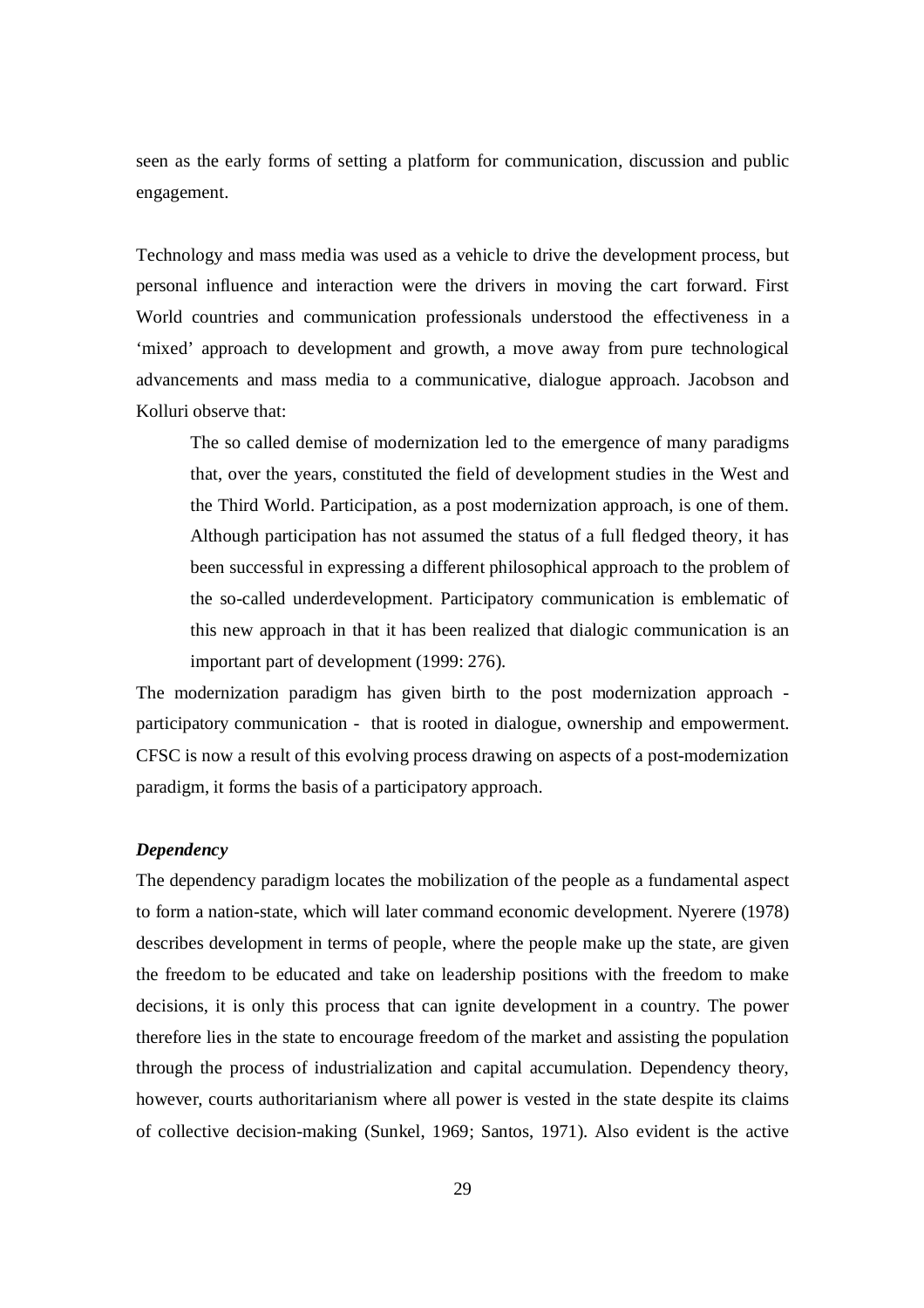involvement of people, despite questions of power and control at this level. Dependency theory bears traits of community involvement and participation without the ownership and control by the people. In this sense, community involvement, participation and collective decision-making is acknowledged as fundamental components of development and the state, despite its tendency towards authoritarianism (Sunkel, 1969; Santos, 1971). The dependency paradigm therefore was well placed to contribute to elements of the CFSC theory.

The theory makes reference to profound ideas that if people make up the State as set out by Nyerere (1978), then they should be given the freedom and capacity to advance this further. Dependency theory bears characteristics of the community model for participation and collective action and dialogue as seen in communicating for social change. It is therefore evident that participatory communication and community involvement did not arise in the 1980's as a completely new and innovative approach to solve the development concerns of the world. it has been a 'growing baby,' maturing over time.

#### *Development Support Communication*

Development Support Communication (DSC) is a process whereby the donor/partner aids the process of development through mediums of finance and expertise. Melkote emphasizes that although professionals may have a part to play in terms of designing intervention, the key players are the people handling their problems in local settings (2000:42-43). DSC calls for the review of issues of power and control of people at grassroots levels, it calls for the revision of the levels of power maintained by experts and that which can be awarded to the communities. The dependency paradigm maintained control through the state, but DSC addresses a process where communities addressing their problems are crucial with aid from donors and funders as opposed to control and power from donors. Melkote suggests:

As long as societies distribute needs and power unequally within their populations, it is unethical for communications and human service professionals to help solve minor and/or immediate problems while ignoring the systemic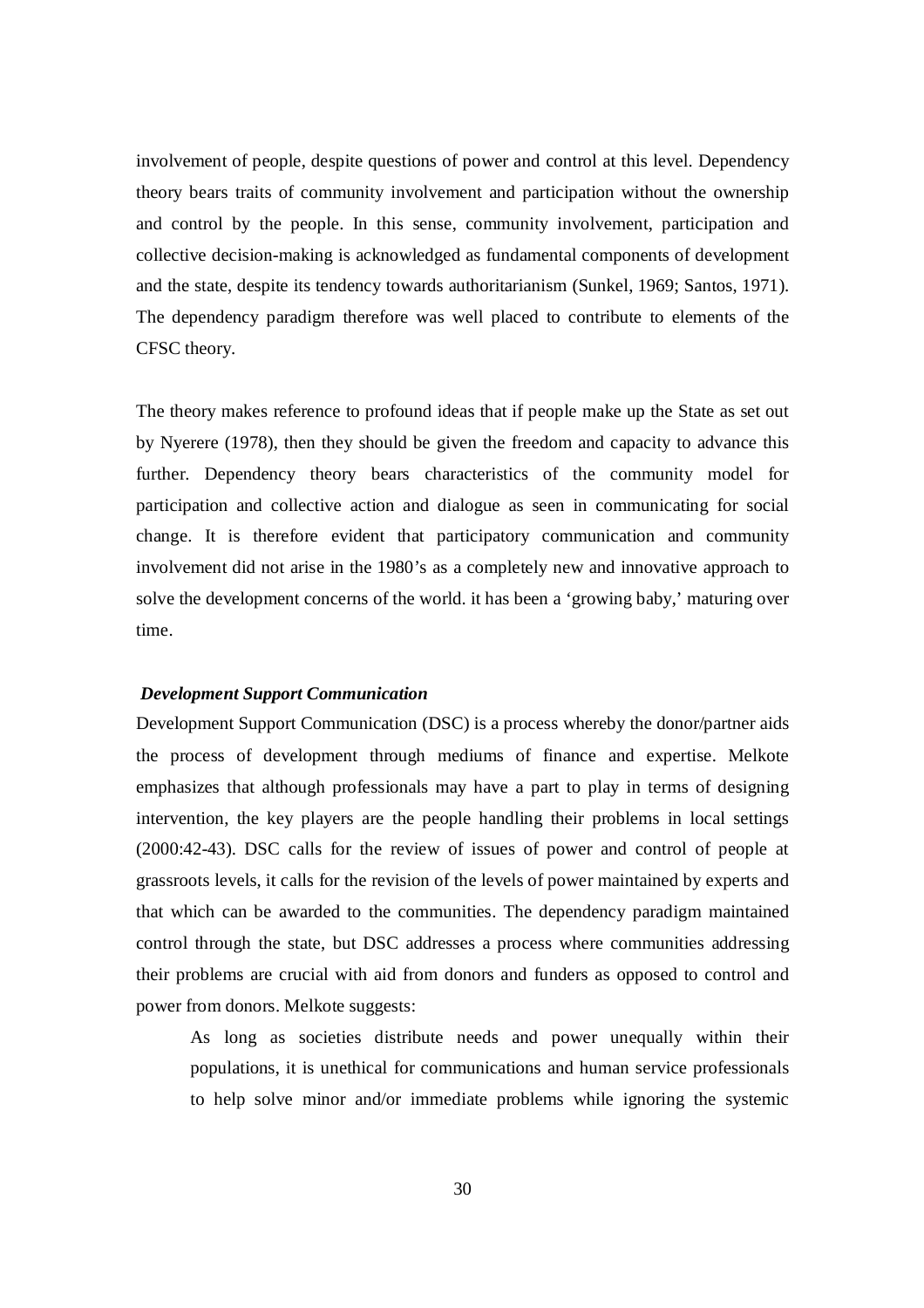barriers erected by societies that permit or perpetuate inequalities among citizens (2000: 46).

Some academics now advocate for a focus or a move away from effective "development" (as articulated by the Dominant Paradigm and helping professions) to assisting in the process of "empowerment". Empowerment of the beneficiaries is fundamental as this is development in itself. In order to achieve effective individual and social change, and in this case with students at campus, power must rest with them. It is only through promoting and maintaining various levels of empowerment through active participation that development can be achieved.

## *Another Development*

Participatory Communication/Another development is a theory that acknowledges illiteracy and language barriers, and proposes that the process of learning could be different, with a focus on face to face communication De Beer (1998). Participatory communication was not only viewed as an answer to economic development, but was crucial to facilitating learning betterment. Paulo Freire according to McLaren and Leonard (1993) is a firm believer of a learner-centered approach to learning, and calls for individual participation of the learners in the learning process in order to empower them through the development of critical thinking. His pedagogy centers around critical consciousness stimulated through the process of learning. His idea of critical thinking can be developed by democratic participation and therefore active participation is the heart of many areas of development further advocating for human rights through channels such as freedom of expression (Freire, 1969). Communication for development as a broad approach has evolved over time with various factors being criticized and later revised by academics. CFSC, as a result, has emerged from these critiques over the decades and is premised on the work of Paulo Freire and participatory communication.

Participatory Communication is defined as " the opening of dialogue, source and receiver interacting continuously, thinking constructively about the situation, identifying developmental needs and problems, deciding what is needed to improve the situation, and acting upon it" (Nair and White,1993:51). Participatory Communication is a community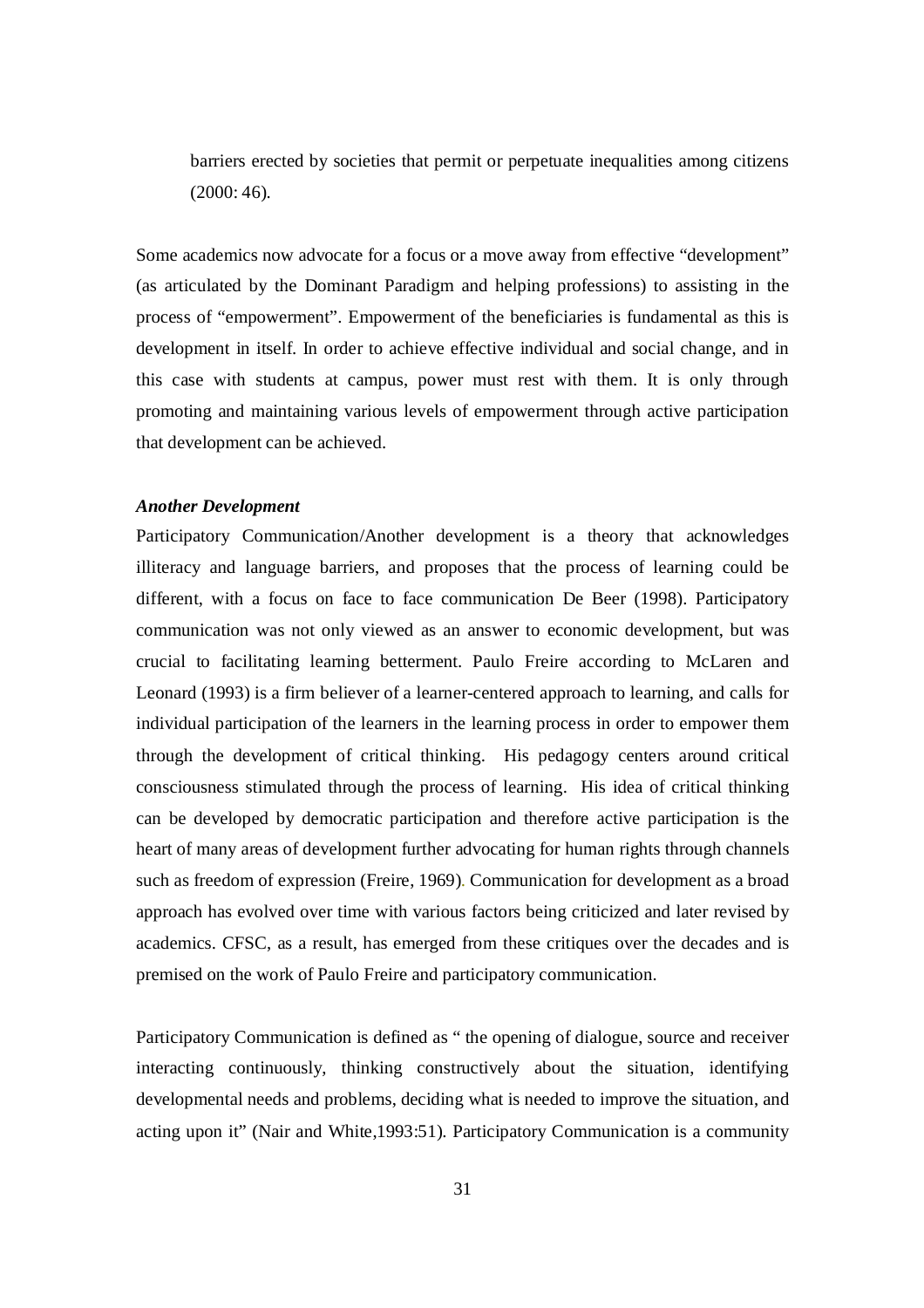involvement process, it's a move away from top-down, one-way flow of communication from the sender to the receiver to interactive dialogue, a communication process that facilitates discussion. Feedback is a fundamental aspect of this model, as the people involved have the ability to discuss, negotiate and make collective decisions.

The principle of participation is highlighted by Thompson and Kinne (1990). This requires people who are affected to define the problem, and identify steps to resolving that problem. The principle of ownership is closely related to participation, as ownership allows people to take responsibility and control over the process of change. In light of this explanation, Thompson and Kinne comment that these two principles follow the same premise: "Change is more likely to be successful and permanent when the people it affects are involved in initiating and promoting it" (1990:46).

By reviewing the four development theories that have been used over the past decades, it becomes evident that the communication process has evolved over time. The modernization paradigm has its strengths in developing Third World countries through technological advancements, but the top-down flow of communication did not aid the process of development to its full potential (Melkote, 1991; Servaes, 1999; Rogers,1969). This was because it lacked an in depth knowledge of the true challenges facing the people in these developing countries. The dependency paradigm in a similar manner did not aid in alleviating the challenges of the social and economic development and whilst encouraged people to participate, power and control was still in the hands of the state. In this light, a dependency approach would hinder the success of any HIV/AIDS strategy (Nyerere, 1978). DSC on the other hand, focuses on community empowerment, participation and ownership, but the question of ownership and control is always contested in light of donors/funders (Rogers, 1999). Another development had a profound communication process in place, assisting people to actively engage in dialogue without necessary being part of the solution, and has had key attributes to the development of CFSC. CFSC ensures that dialogue and collective action work together through active participation for development and social change. Summarizing the contrasts and contributions of these theories, Figueroa et al comment: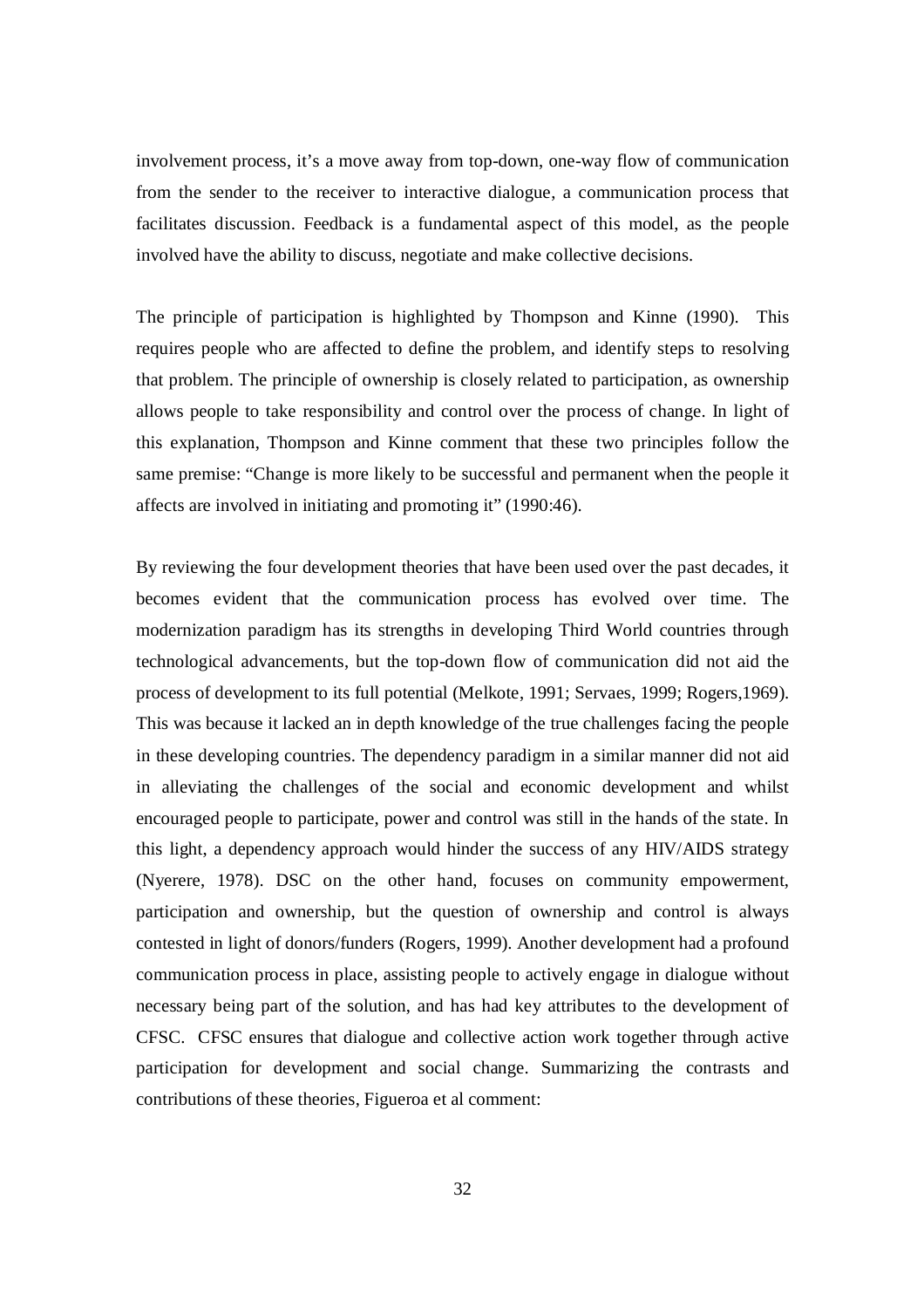The call for a model of development communication based on dialogue versus monologue, horizontal versus vertical information sharing, equitable participation, local ownership, empowerment, and social versus individual change continues to be heard and if anything, has grown stronger with the rapid decentralization of authority and increased access to new communication technology that occurred during the 1990's (Figueroa et.al, 2002:3).

The above theories have demonstrated how CFSC originated in the late 1990´s. This theory forms the basis for this study and will be used to analyse the data findings in the later chapters. However, before this is done, it is important to place the reflection of these theories into greater context by reviewing why Behaviour Change Communication was not used, but Social change communication instead. By this, I provide the motivation, once again, for using development communication towards social change rather than behaviour change theories in this study. Behaviour Change Communication and Social communication has already been reviewed in the previous chapter, but is briefly mentioned here to place the theory in context.

#### **Behaviour Change Communication vs. Social Communication**

Behaviour Change Communication (BCC) has been used as the core prevention strategy for HIV/AIDS. BCC is results oriented, science based, project oriented, client centered, cost effective, based on a belief that urgency of the epidemic necessitates a high degree of focus on behaviour, tries to encourage people to make informed choices (Deane, 2002). Behavior change does not happen in isolation but within a framework of various factors such as the individual, the community and society. HIV/AIDS communication strategies therefore need to take these factors into consideration for a complex or multisectorial approach. Critics have called for a move towards a social change communication approach, arguing that communication responses to HIV/AIDS must take into account the context in which the pandemic is embedded (Cardey, 2006). Social Change communication (Deane, 2002:1) see(s) people and communities as agents of their own change, emphasizes community empowerment, creates an environment of change, is process oriented, provides a voice for communities and opportunities for dialogue and is based on a belief that behaviour change is dependent on social change and is a long term process.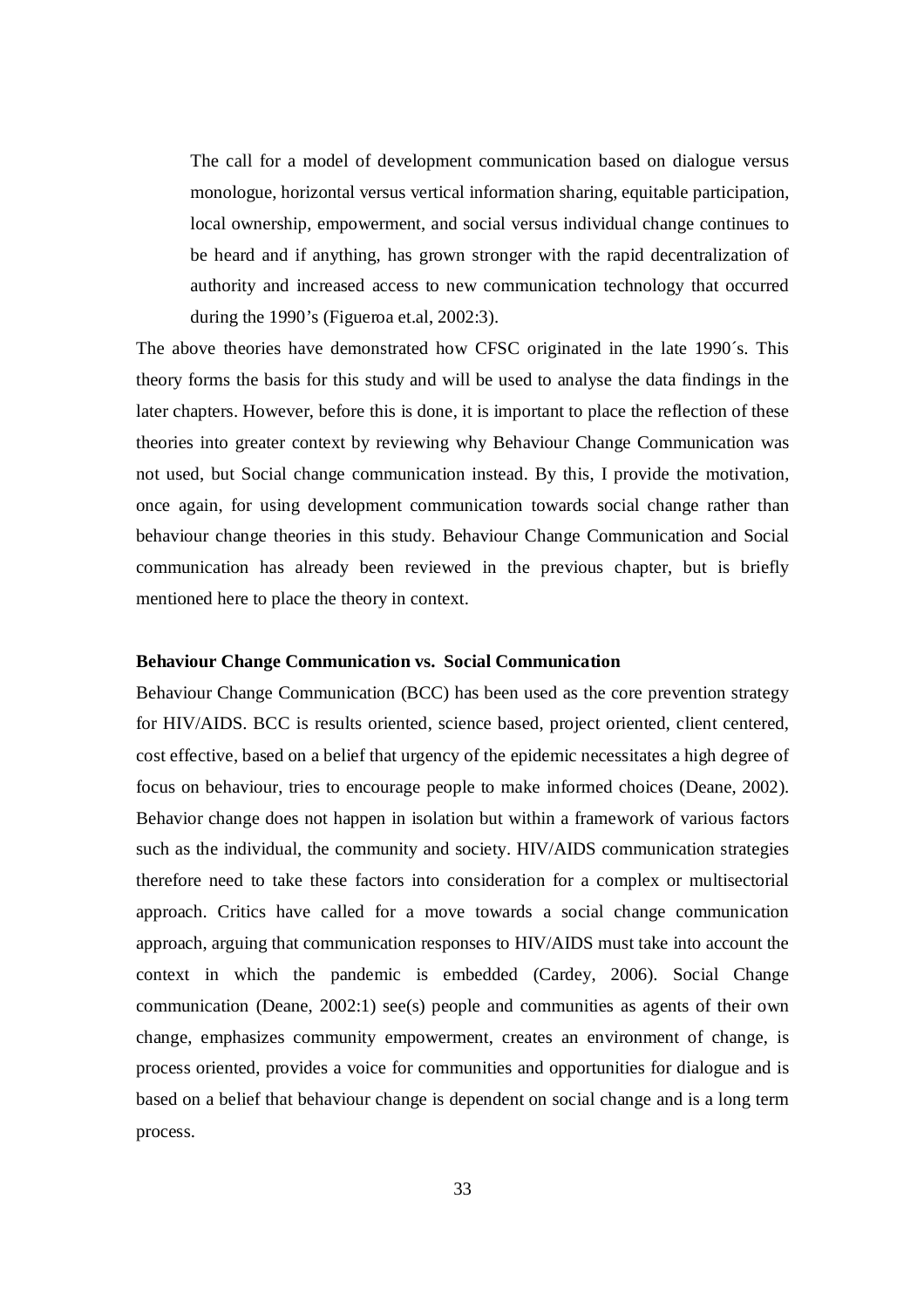Melkote (2000) states that social change is a complex, disordered, unstructured, and quite often uncontrollable process. Empowerment is a process that is well suited to deal with social change in general and with inequitable structures in particular. It provides individuals and communities with the necessary skills, and countervailing power to deal effectively with social change in a world that distributes needs, resources, and power unequally. In otherwords, whilst social change is fundamental in a community through dialogue for collective action, empowerment of the people is crucial to ensure effective development. All programmes and campaigns implemented with young people need to reconsider the levels of empowerment given to the people before interventions are implemented in communities. "Empowerment privileges multiple voices and perspectives truly facilitates equal sharing of knowledge and solution alternatives among the "beneficiaries" and "benefactors" (Melkote, 2000; 47). This study has therefore used CFSC as a foundation as it focuses on empowering students through the creation of opportunities for participation in community dialogue and collective action. The next section will focus on the CFSC theory in more detail.

#### **Origin of Communication for Social Change**

## *Background to the development of Communication for Social Change*

Development plans in the 1960´s comprised of five year plans to dovetail development activities and help bring about orderly economic progress. This was at the macro level where problems were identified and solutions offered at the higher levels of government. Information and other inputs were then channeled down to local communities (Melkote, 2006:112). The United Nations called this period, the First Development Decade where emphasis was on technological transfer from the North to the South, and people in the Third World had to discard their traditional ways and adopt the technologies of the First World countries. At a micro level, Rogers (1969) assumed that modernization could not occur unless peasants were individually and collectively persuaded to change their traditional ways of life (Melkote, 2006:113). The Diffusion of Innovations theory therefore evolved as the local framework to guide communication planning for modernization (Rogers 1969; Melkote, 2006; Glanz et al, 2002). "In sum, the diffusion of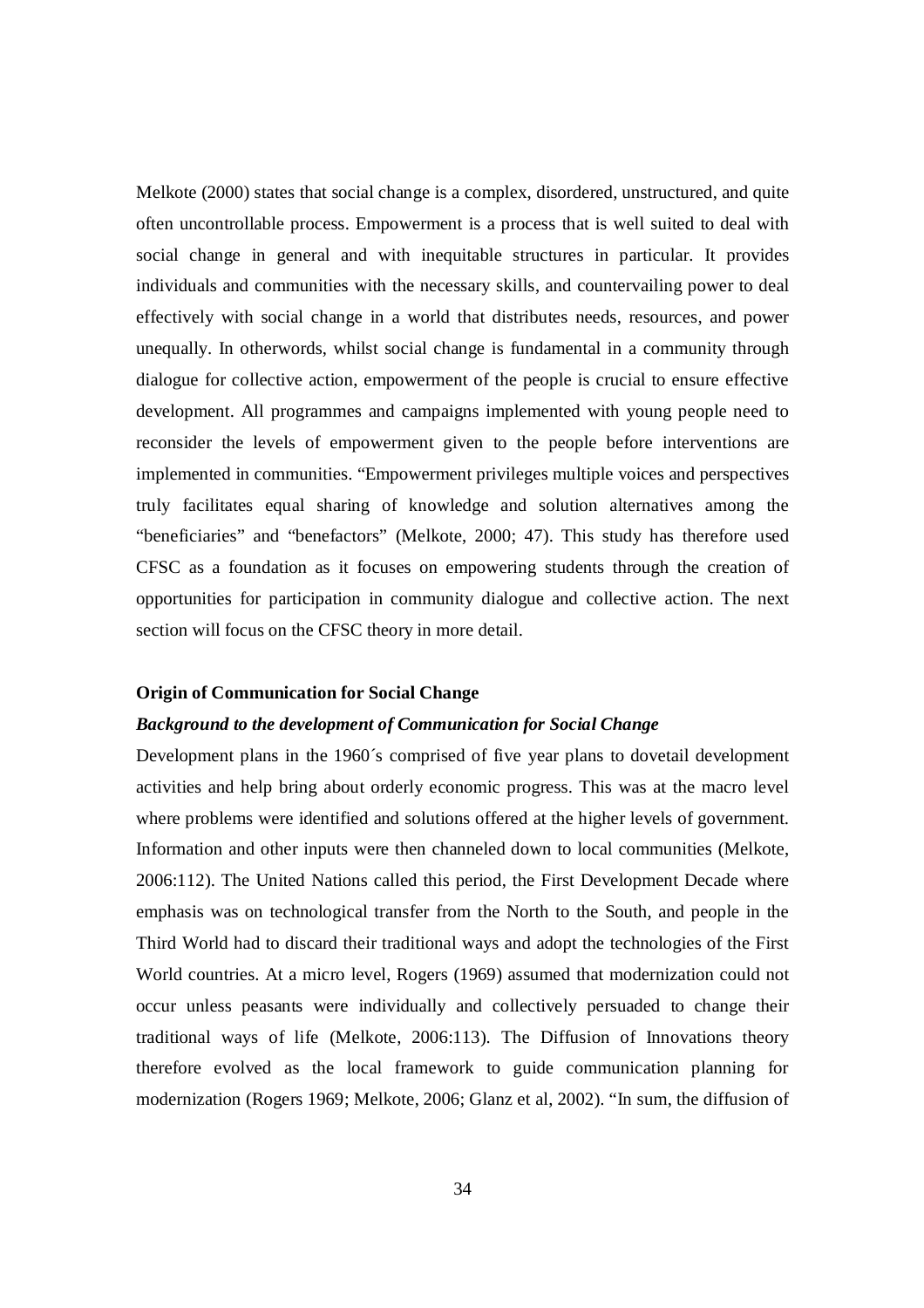innovations research established the importance of communication in the modernization process at the local level" (Melkote, 2006: 114).

Rogers's contribution of the diffusion of innovation theory to strengthen the dominant paradigm was crucial; however Melkote later acknowledges that Rogers was the first to admit there were problems with the theories in development and communication. Rogers (1976) then defined the 'new development' as a widely participatory process of social change in society, bringing about social and material advancement for the majority of the people through their gaining greater control over their environment. Rogers' (1976) contribution to development was crucial as he outlines alternative approaches to development, some of which include, equal distribution of information and development, active participation of people at grassroots and independence of local communities. The role of the mass media was then seen as a catalyst in change rather than serving as the prime mover (Melkote, 2006:116). The new concept of development stems from the work of Rogers (1969, 1976) and his diffusion of innovation theory where people are active participants with the media as a catalyst, and the work of Freire (1970), which are fundamental attributes to the development of the CFSC.

CFSC emerges from decades of theory and practice across a variety of domains involved in communication, such as social marketing, communication for development and community organizing. It gained additional visibility in 1997, when the Rockefeller Foundation launched a series of international meetings and publications to explore ways that communication could play a more integral role in development (Reardon, 2003: 2) The guiding philosophy of CFSC can be traced to the work of Freire (1970), the Brazilian educator who conceived of communication as dialogue and participation for the purpose of creating cultural identity, trust, commitment, ownership and empowerment (Figueroa et al, 2002). Through an Adult Education Project of the Movement of Popular Culture, Freire set up:

A new Institution of popular culture, a "culture circle", since among us, a school was a traditionally passive concept. Instead of a teacher, we had a coordinator; Instead of lectures, dialogue; instead of pupils, group participants; instead of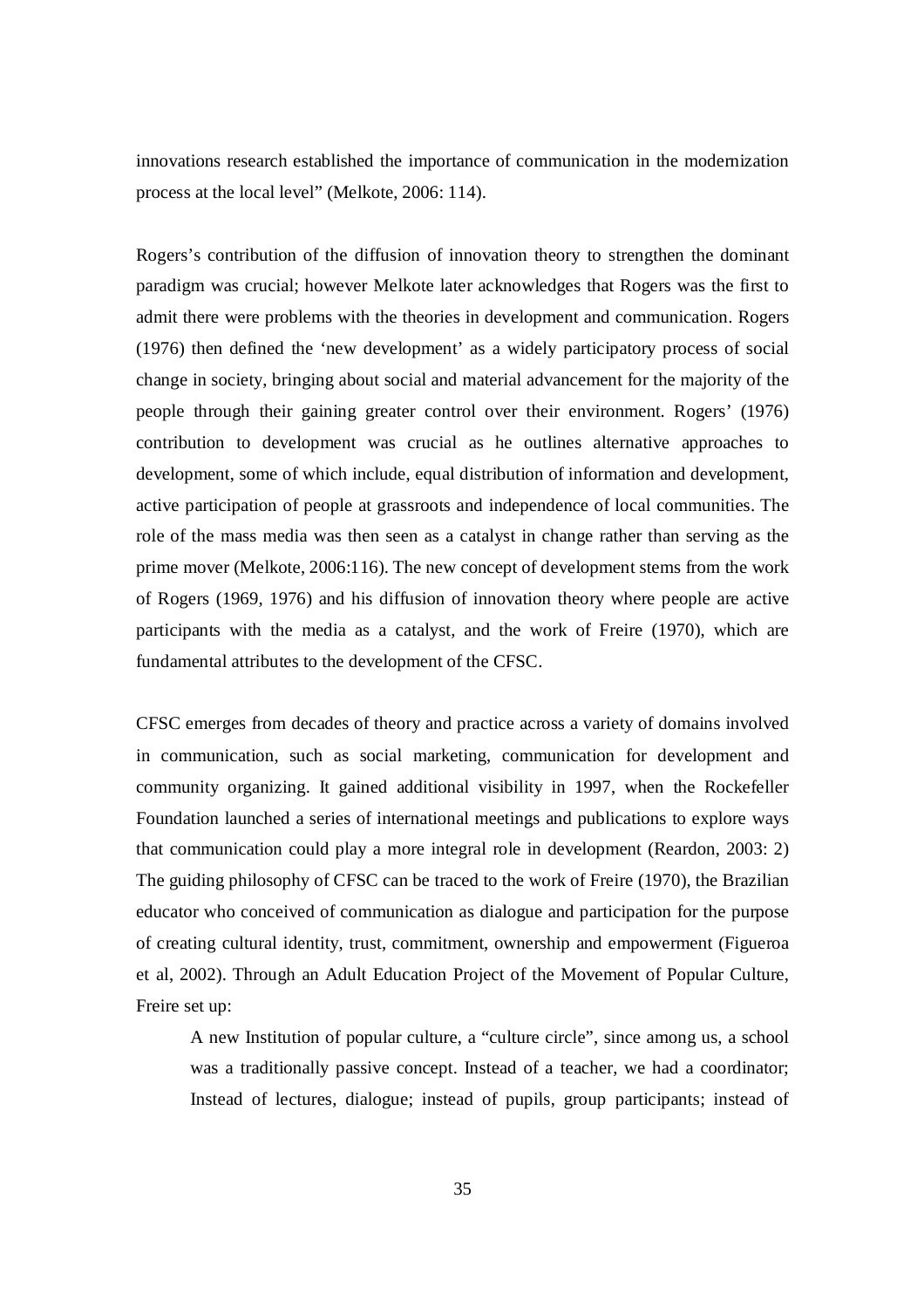alienating syllabi, compact programs that were "broken down" and codified into learning units (Freire, 1974:42).

These culture circles attempted to clarify situations through critical discussion or debate and to seek action as a result of that clarification. In addition, the topics for discussion are offered by the group themselves (Nyirenda 1997).

Freire was instrumental in identifying the transition from a traditional passive concept to a participatory approach, where dialogue should not involve one person acting on another, but rather people working with each other:

Founding itself upon love, humility, and faith, dialogue becomes a horizontal relationship of which mutual trust between the dialoguers is the logical consequence. It would be a contradiction on terms if dialogue – loving, humble, and full of faith – did not produce this climate of mutual trust, which leads the dialoguers into ever closer partnership in the naming of the world. (Freire, 2001:91).

He further referred to dialogue as a part of making a difference in the world, and this process was important as it can enhance community and building social capital.<sup>9</sup>

Central to Freire's influence on CFSC theory was his emphasis on conscientization – developing consciousness, but consciousness that is understood to have the power to transform reality (Taylor, 1993:52). Conscientization leads people themselves to take action so as to change their social realities (Nyirenda, 1997). Critical and continuous dialogue was therefore a means of conscientization. Freire (1970) adds that without dialogue there is no communication, and without communication there is no true education. In like manner, the communication for social change theory encourages a process of dialogue through which people actively engage in identifying their problems and finding effective solutions. Freire emphasizes that:

I engage in dialogue not necessarily because I like the other person, I engage in dialogue because I recognize the social and not merely the individualistic character of the process of knowing. In this sense, dialogue presents itself as an indispensable component of the process f both learning and knowing (1995: 379).

The sum of the set of the set of the set of the set of the set of the set of the set of the set of the set of the set of the set of the set of the set of the set of the set of the set of the set of the set of the set of th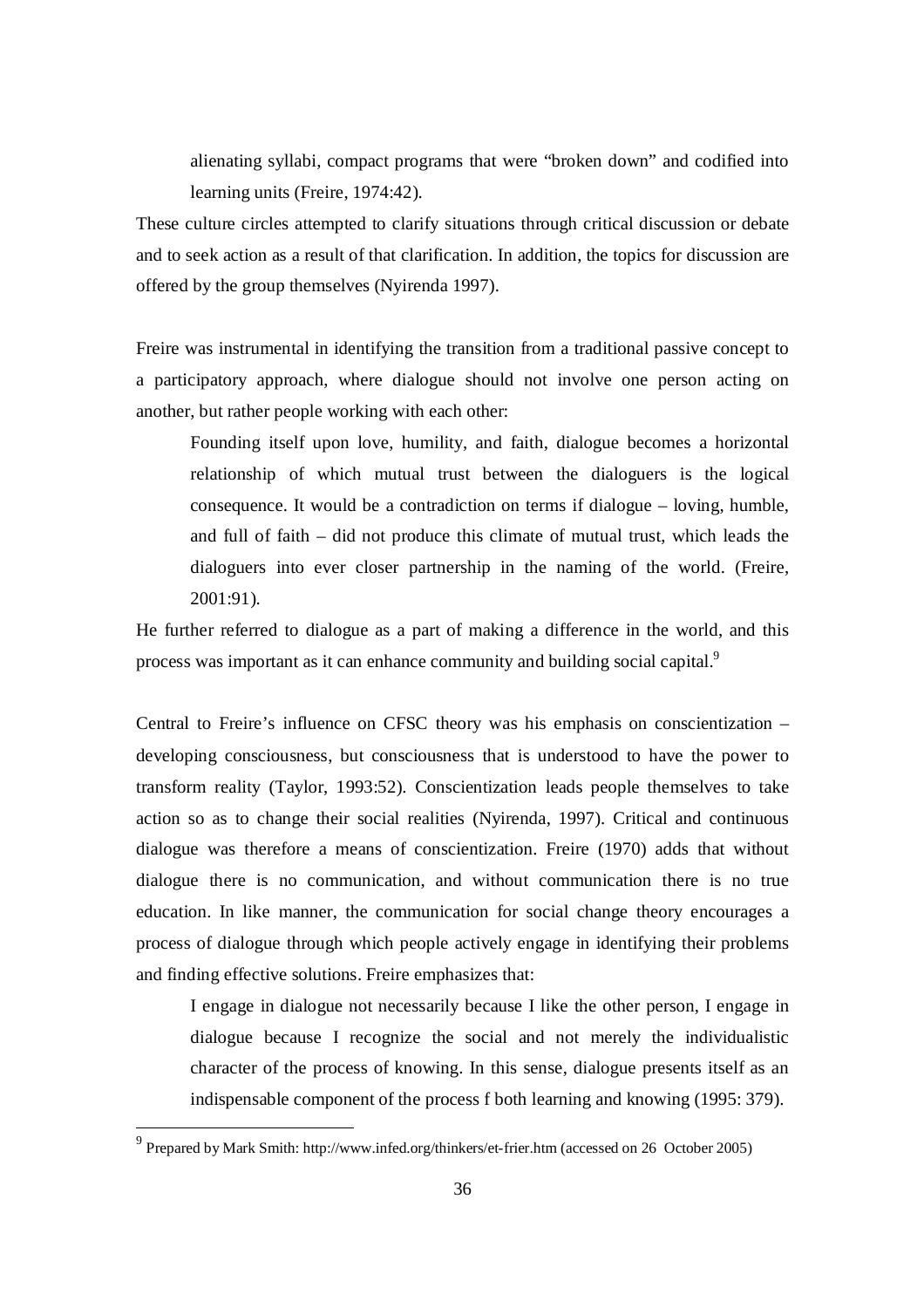Figueroa et al (2002:3) further observe that:

Emphasis began to shift from audience members as individual objects to audiences as social groups, and from the action of sources on receivers to the relationships among participants (Schramm, 1973), to mutual understanding (Kincaid, 1979, 1988), and to convergence within communication networks (Rogers and Kincaid, 1981; Kincaid 1993; Rogers, 1995).

There is now a focus on audience as social groups, two way flow of communication, mutual understanding and establishing communication networks which all contribute to the variables of CFSC.

### *Origin of Communication for Social Change*

The Communication for Social Change Network was established in 1997 by the Rockefeller Foundation, which gave its initial support to broaden the debate, develop a working definition of the theory and model, and determine the best ways to advocate for and support the education of communication in this new paradigm. The Consortium traces the history of communication for social change concepts, provide visibility to authors in developing countries and demonstrate participatory development and dialogue through the process of selection of texts. CFSC was defined by the Consortium as a process of public and private dialogue through which people define who they are, what they want, what they need and how they can act collectively to meet those needs and improve their lives (CFSC Consortium May 2004). CFSC supports processes of community-based decision-making and collective action to make communities more effective and build more empowering communication environments.

Alfonso Gumucio Dagron, Managing Director of the CFSC Consortium, states that whatever we plan for the future in terms of social change should associate in one strategy the objective of social change, the knowledge of new technologies and the process of communication. The new communicator should be the centre-piece of the communication strategies for social change in the next century (CFSC Consortium May 2004). Dagron further outlines that the new communicator should *use technology as a tool* to support the communication process, it must understand that communication for social change *deals with culture and cultural identity*, and finally that the *process is more important than the*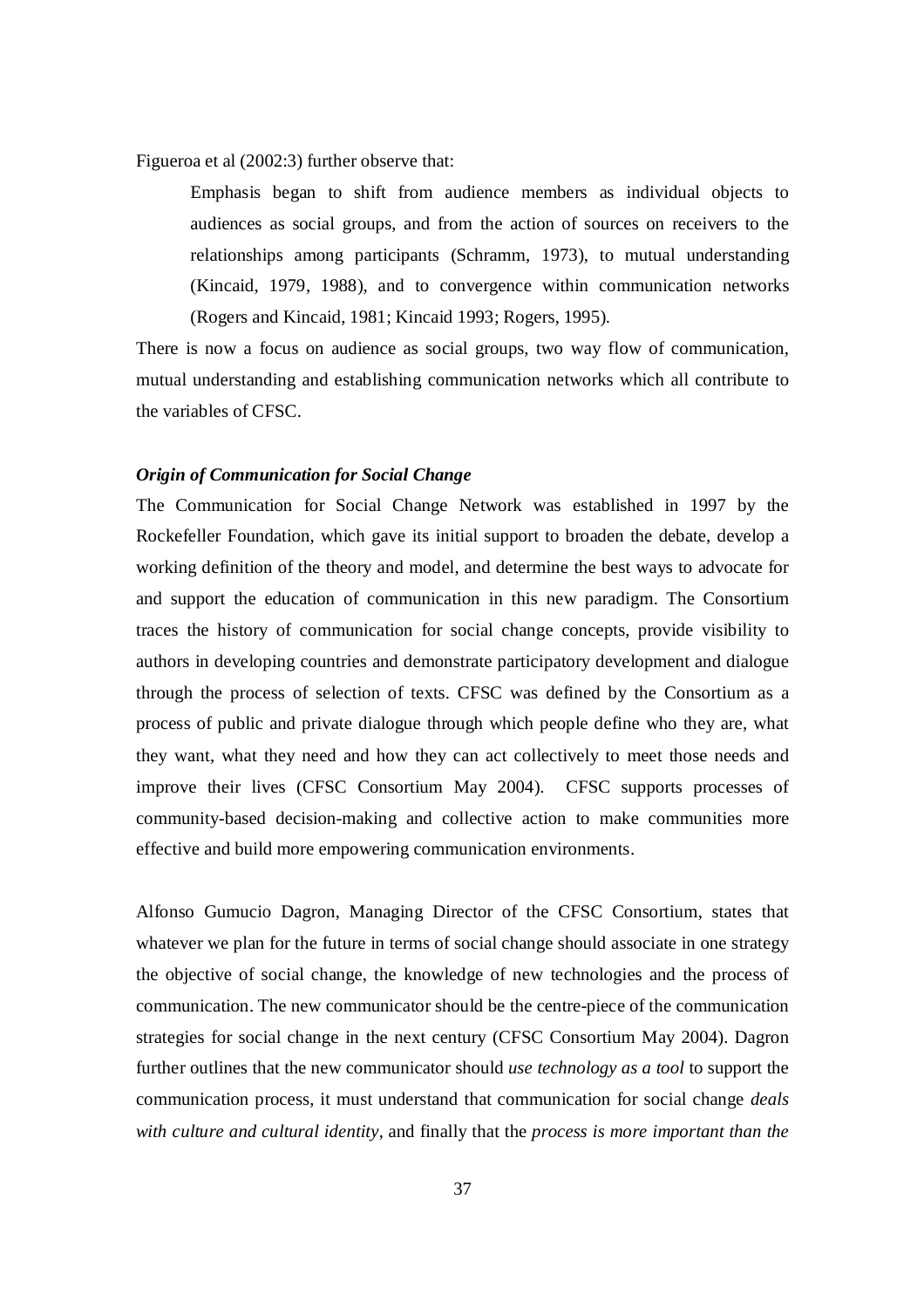*product.* These three principles highlight the dynamics of communication for social change, which is the new communicator. Whilst the Consortium has recently tried to document and highlight the origin and development of CFSC, it still draws on components from various development communication theories which contributes to Dragons association as a 'new communicator.' This was seen in the modernization, dependency and Development support communication theories. CFSC therefore is a hybrid communication approach of various aspects of other development communication theories.

### **The CFSC Approach**

## *The main variables in CFSC*

CFSC is informed by principles of self-determination, equity, social justice and participation, premised on communication encouraging dialogue, sharing of information and mutual understanding, and social change focusing on community dialogue and collective action. "The model describes community dialogue and action as a sequential process or series of steps that can take place within the community, some of them simultaneously, and which leads to the solution of a common problem" (Figueroa, et al 2002). The CFSC model is a move away from the linear flow of communication and places emphasis on a cyclical process, which promotes information sharing (Figueroa, et al 2002:2).

CFSC in the first instance addresses the significance of dialogue, where the 'dialogue' can act as the channel for communication. Students at campuses should actively engage in a two-way flow of communication through dialogue and away from a sender-receiver form of communication. CFSC then addresses the need for collective action, where students can work together on prevention messages and programmes. These prevention messages and programmes must be designed and implemented in a participatory way to ensure that it actively engages all role-players in the process. One way of doing this is to use participatory techniques that are specific and applicable for the target group for collective action. This study with students entails identifying if the message of the ABC prevention strategy is relevant to student sexual practices before they implement a programme to message their 'preferred' practices. By 'preferred' I mean that the ABC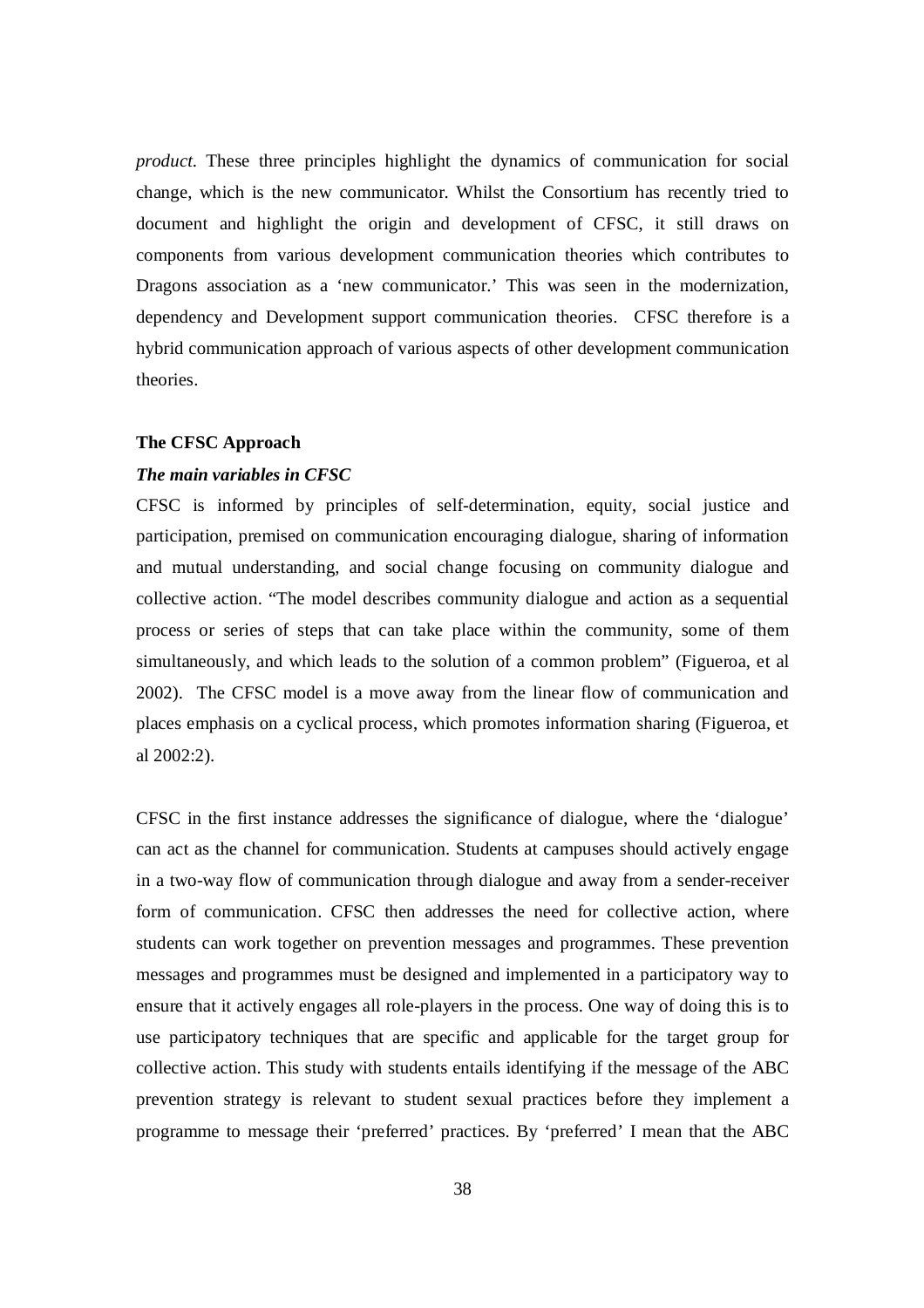strategy is imposed on students and used extensively nationally and globally without understanding social, cultural and economical contexts that affect student choices and behavioural practices. A prevention message designed by students through dialogue and active participation would ensure that these contextual factors are first taken into consideration. In addition, the process of dialogue ensures that students are given an opportunity to voice there opinions. So whilst the study aims to identify the possibility of changes to the ABC strategy in light of the above mentioned factors, the core purpose of this study is to demonstrate the effectiveness of collective dialogue in HIV/AIDS communication strategies.

#### *Characteristics of CFSC*

Cardey (2006) reviews how CFSC has been generally characterized:

- A focus on individual and social change: "change is defined as the people themselves define it" (UNFPA, 2002:44)
- Attempts to integrate different approaches in communication for development
- Emphasis on political building and community action
- Social mobilization is the process of bringing together inter-sectoral allies to raise awareness and demand for development programs, assist in delivery, and strengthen community participation for sustainability
- Social change is more likely to be sustainable if the individual and communities who are most affected own the process and content of communication
- Communication should be empowering, horizontal, give voice to the marginalized or unheard members of the community, and based on local content and ownership
- Outcomes should move beyond the individual towards social norms, policy, culture and context.
- Emphasis is on long term social change
- Communication strategies change the social environment in which HIV/AIDS is spread, so that individuals have more choice in relation to preventing and coping with the disease
- Emphasis should be on dialogue between outside agencies and communities: "politically and economically marginalized people define who they are, what they want and need, and how to attain what they need to better their lives" (UNFPA,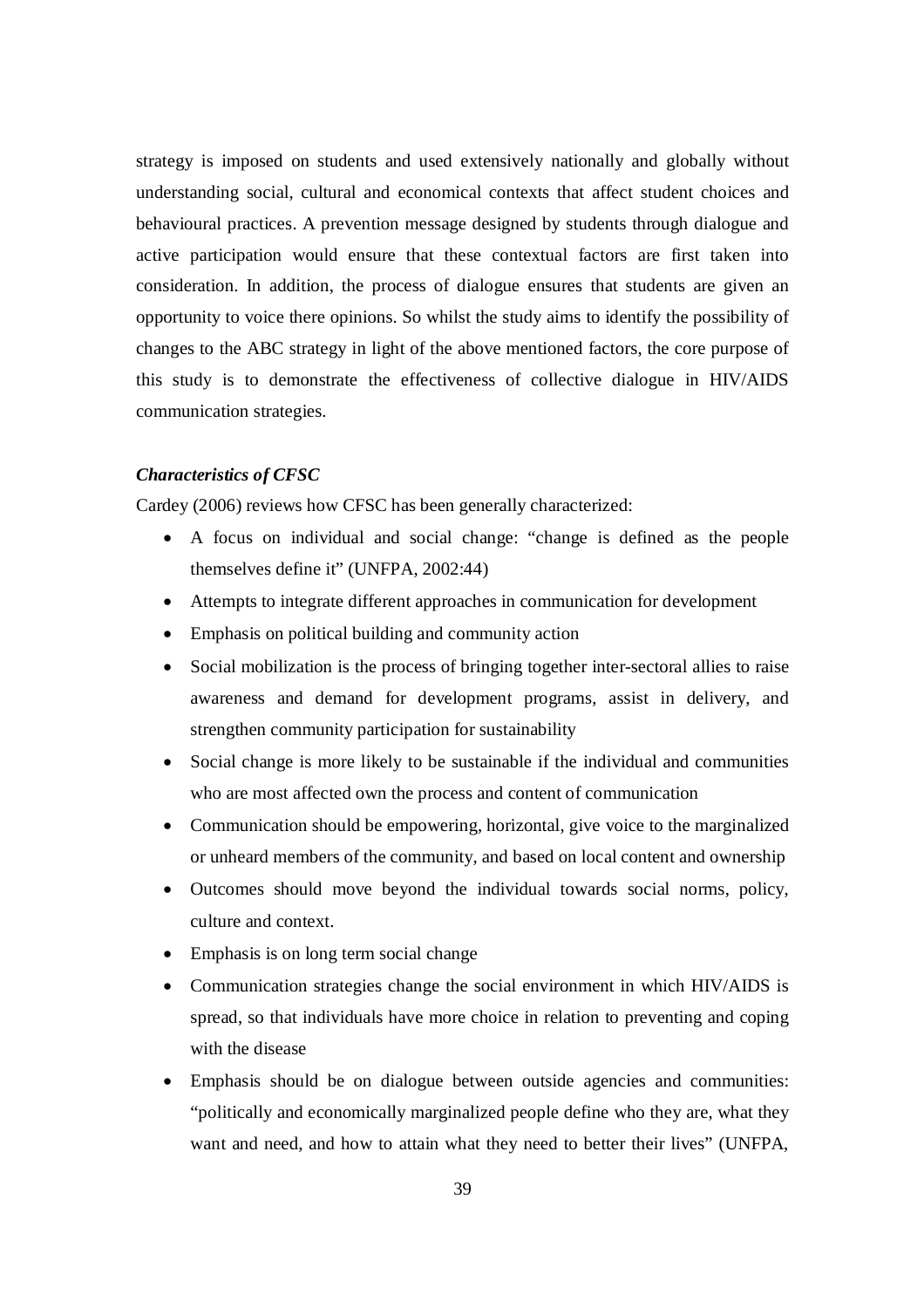2002:44; Gray-Felder, 1999; UNFPA, 2002; Reardon, 2003; Waisbord, 2001; Servaes and Malikhao, 2004; Singhal, 2001).

The CFSC model does not look at implementing change on a linear level but instead takes a multilevel approach where individuals act in their own capacity yet function and contribute in accordance with a larger social system and structure. The process is cyclical as there is a crisis, an innovation or some form of stimulus that acts as a catalyst to start community dialogue, which then leads to community action. In addition, the CFSC process is equally as important as the outcomes (Figueroa et al 2002: i). As a result, the process is people driven. Experts only act as facilitators in the process and never dictate the levels of participations or take power and ownership of the collective action.

## *Key principles of CFSC*

Some of the key principles associated with CFSC that my study focuses on are:

- Sustainability of social change is more likely if individuals and communities most affected **own the process and content of communication**
- Communication for social change should be empowering, horizontal (versus topdown), **give a voice** to the previous unheard members of the community, and be biased towards **local content and ownership**.
- Communities should be the **agents of their own change**
- Emphasis should shift from persuasion and the transmission of information from outside technical experts to **dialogue, debate and negotiation on issues** that resonate with members of the community (Figueroa, et al 2002: ii).

In addition, CFSC should integrate different approaches from communication for development. By this I mean that whilst we are trying to involve and empower the community, make people agents of change, promote dialogue and discussion, an integrated and mulitsectoral approach is necessary. Drawing on the successes of other communication strategies and theories can do this and theories to ensure that communication for social change can still address issues that it may fail to cover. These principles form the foundation for achieving community dialogue for collective action with students at Universities. However, this study will only focus on mobilizing students for community dialogue.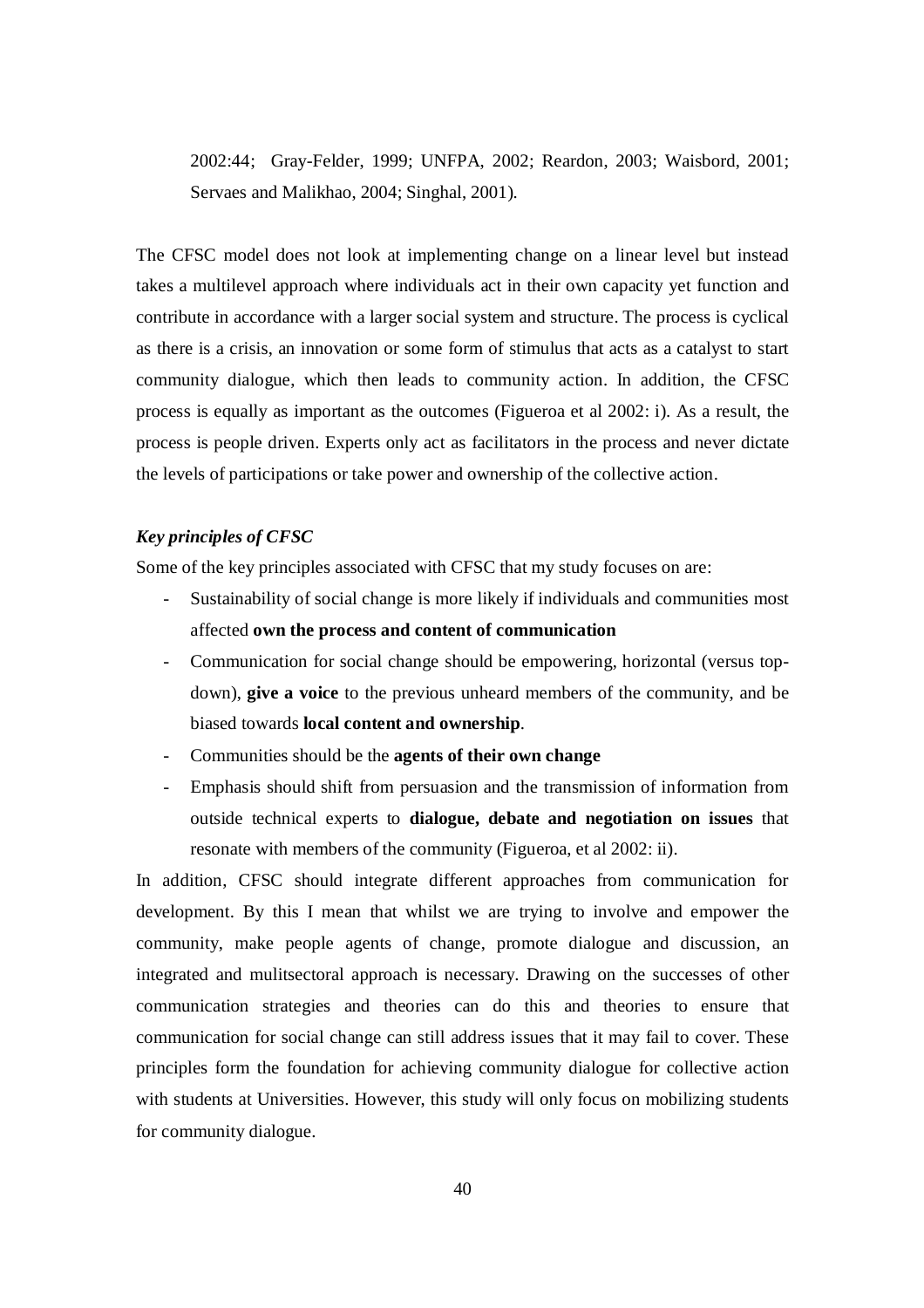#### **Four main components of CFSC applied in this study**

Figueroa et al (2002: 3-4) reviews the CFSC model and identifies four key aspects. CFSC firstly looks at the need to share and exchange information instead of transmitting information between people. As a result, with reference to HIV/AIDS, messages can be created and shared instead of being lost in transmission. Whilst interventions are participatory, the messages are still produced, but not collectively created or shared in their design. Second, the model allows for the role of perception and interpretation of participants, therefore creating understanding through the continuous dialogue. Third, the horizontal flow of communication allows for social outcomes like mutual understanding and collective action and also bears room for individual outcomes such as interpretation, believing and perceiving. The final aspect of this model that they identified was the cyclical process: "As participants take turns creating information to share with one another and then interpreting and reinterpreting its meaning until a sufficient degree of mutual understanding and agreement has been reached for collective action to take place" (2002:4).

## **CFSC – The Process**

Whilst development can take place through various levels of change such as externally generated change, individual behaviour change, and social influence, community dialogue and collective action as the process of change forms the basis for CFSC. This model starts the process with a catalyst, internal or external to the group which aids the process of horizontal communication through dialogue. There are six catalysts identified by CFSC (refer to figure one below), an internal stimulus, a change agent, an innovation, policies, availability of technology and mass media. While using a catalyst to lead to dialogue, it is important to understand the role of a catalyst, it merely serves as a tool to initiate a discussion. This means that it should not be directly involved in the outcomes or the decisions made thereof. The media often come under scrutiny, but it is important to understand that the media can play a role as a catalyst for public debate and dialogue therefore stimulating community engagement:

It is often argued that mass media campaigns are not effective in directly changing individual sexual behaviour, and this is sometimes true. However, the media is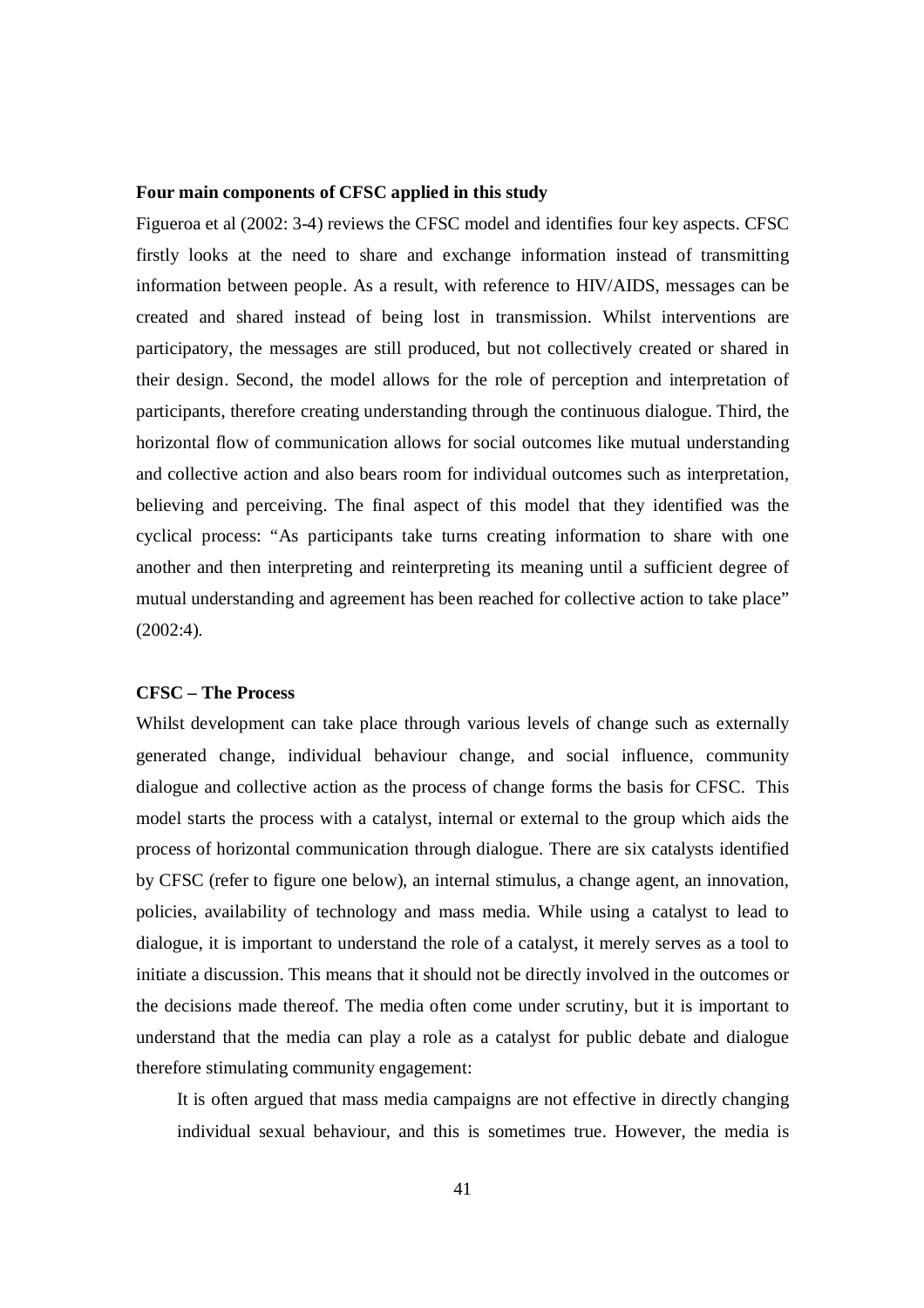critical in stimulating public debate and dialogue, and in challenging the kind of long-established social norms that prevent more widespread changes in behavior (Scalway, 2003:13).

Once a catalyst has been used to start the process of dialogue, the model places emphasis on the 10-step process to creating an environment for Community Dialogue. This entails *recognition of a problem,* this can be a result of a catalyst which draws attention to a problem at hand. *Identification and involvement of leaders and stakeholders* ensures that the problem is brought to the attention of the relevant stakeholders before it progresses or develops further. *Clarification of Perceptions*, this enables the process of using dialogue to ensure that there are no misconceptions and incorrect interpretation of the problem at hand. *Expression of Individual and Shared Needs*, when using the model of CFSC, it is crucial to ensure that all young people are given an equal opportunity to participate and contribute in the discussion and decision making through dialogue.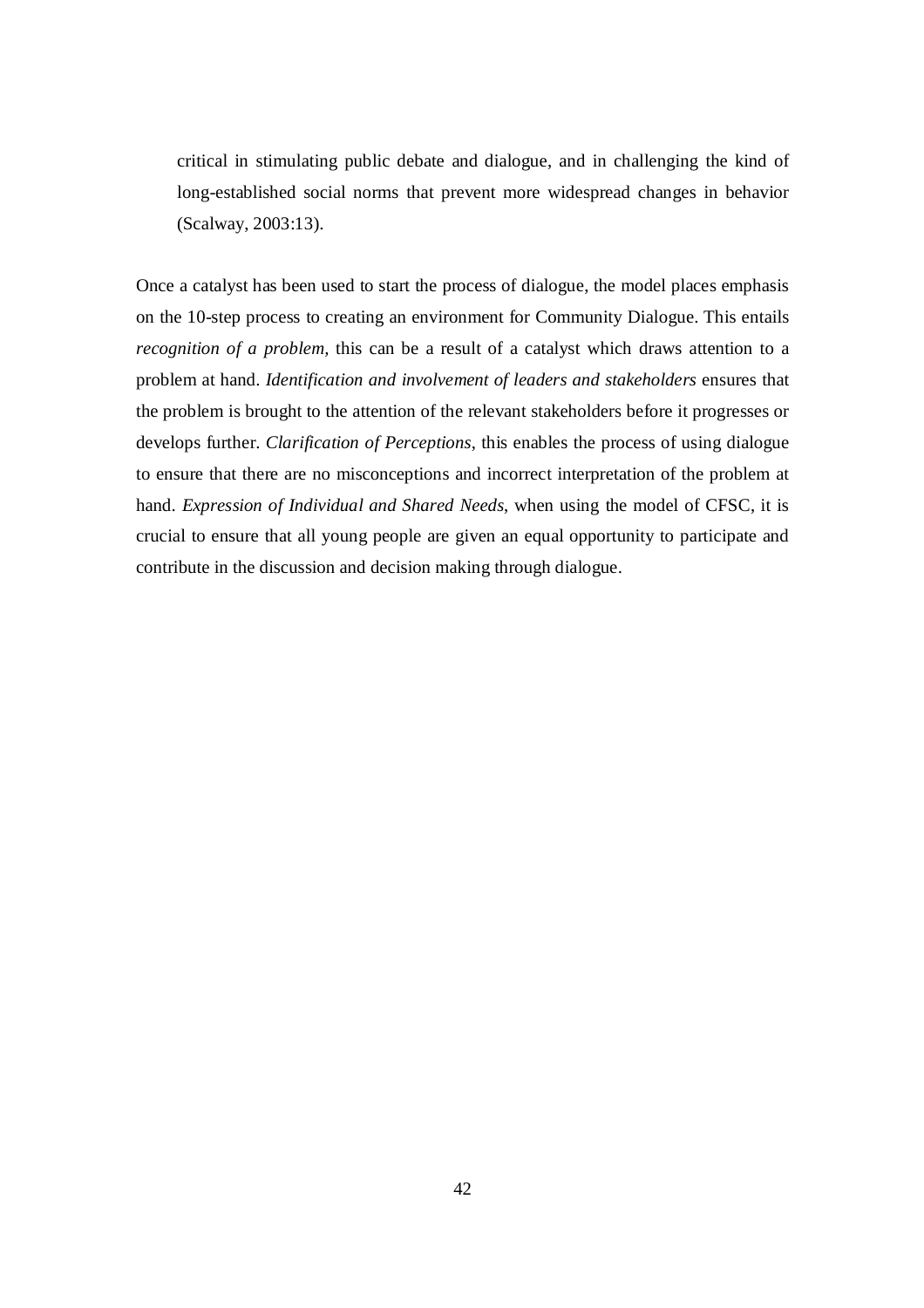

**Figure Two: Figueroa and Kincaid 2001**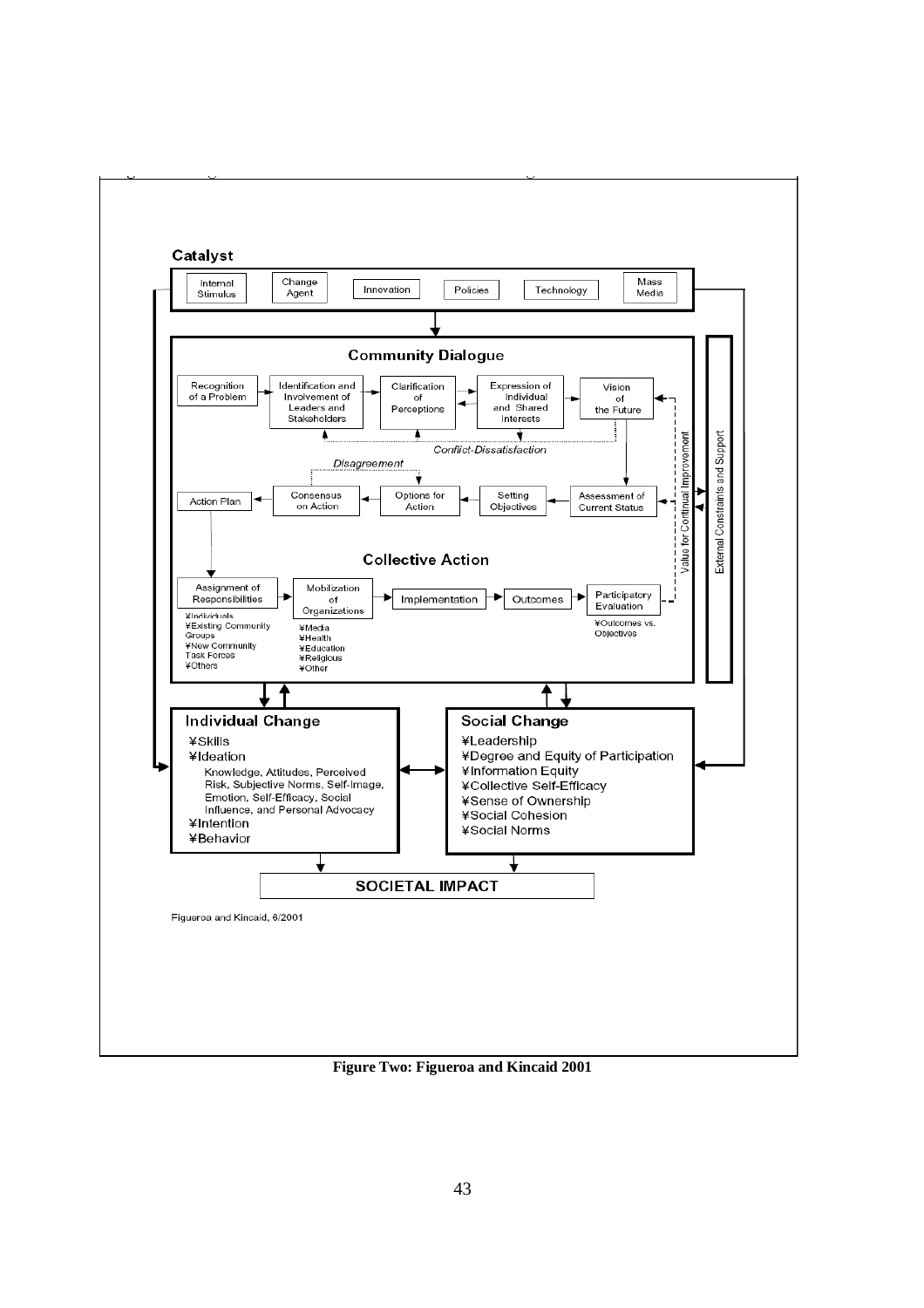The fifth step of community dialogue is the *vision of the future*. The common vision expresses all of the changes that will occur and the benefits that everyone expects to receive (Figueroa et al, 2002:9)." The *assessment of current status* allows for setting clear goals to be achieved and how this can be done given the size of the current problem. Based on this assessment, the group is now able to work towards the next step which is *setting objectives*. *Options for action*, assesses the different approaches to ensure that the objectives set can be achieved. The ninth step is *consensus on Action* – without getting the group to feel and identify that the proposed action is their initiative and allowing them to feel a sense of empowerment, the process of dialogue is defeated. The final step is the *action plan*, which allows for each person to know the deadlines for moving towards an effective solution of their problem.

The second phase of CFSC looks at the five steps towards collective action. *Assignment of responsibilities*, *mobilization of organizations*, the *implementation phase*, *outcome*s which are the actual results obtained from the action plan or the implementation of a programme and the final step for collective action is the *participatory evaluation* step where Figueroa et al  $(2002:10)$  states: "The comparison of the outcomes to the shared vision and original objectives is an important self-evaluation process." The second phase of CFSC theory will not be explored in this study. Focus groups have been conducted to demonstrate the collective dialogue approach and the outcome of this dialogue will be explored later to illustrate the steps mentioned above.

## **Main variables this research investigates**

CFSC is selected as a theory to use with students as there is a focus on dialogue before collective action. So whilst the dialogue achieves active participation through the horizontal flow of communication and promotes mutual understanding, young people at tertiary institutions are not given this opportunity to discuss and engage in dialogue about the messages and HIV/AIDS related information. My study will focus only on phase one of the model, identifying some of the catalysts that can be used to start dialogue with students about their perceptions of the ABC strategy and the how students can be involved in HIV/AIDS messaging. The main variables of community dialogue within the model of CFSC will be explored with brief recommendations on how collective actions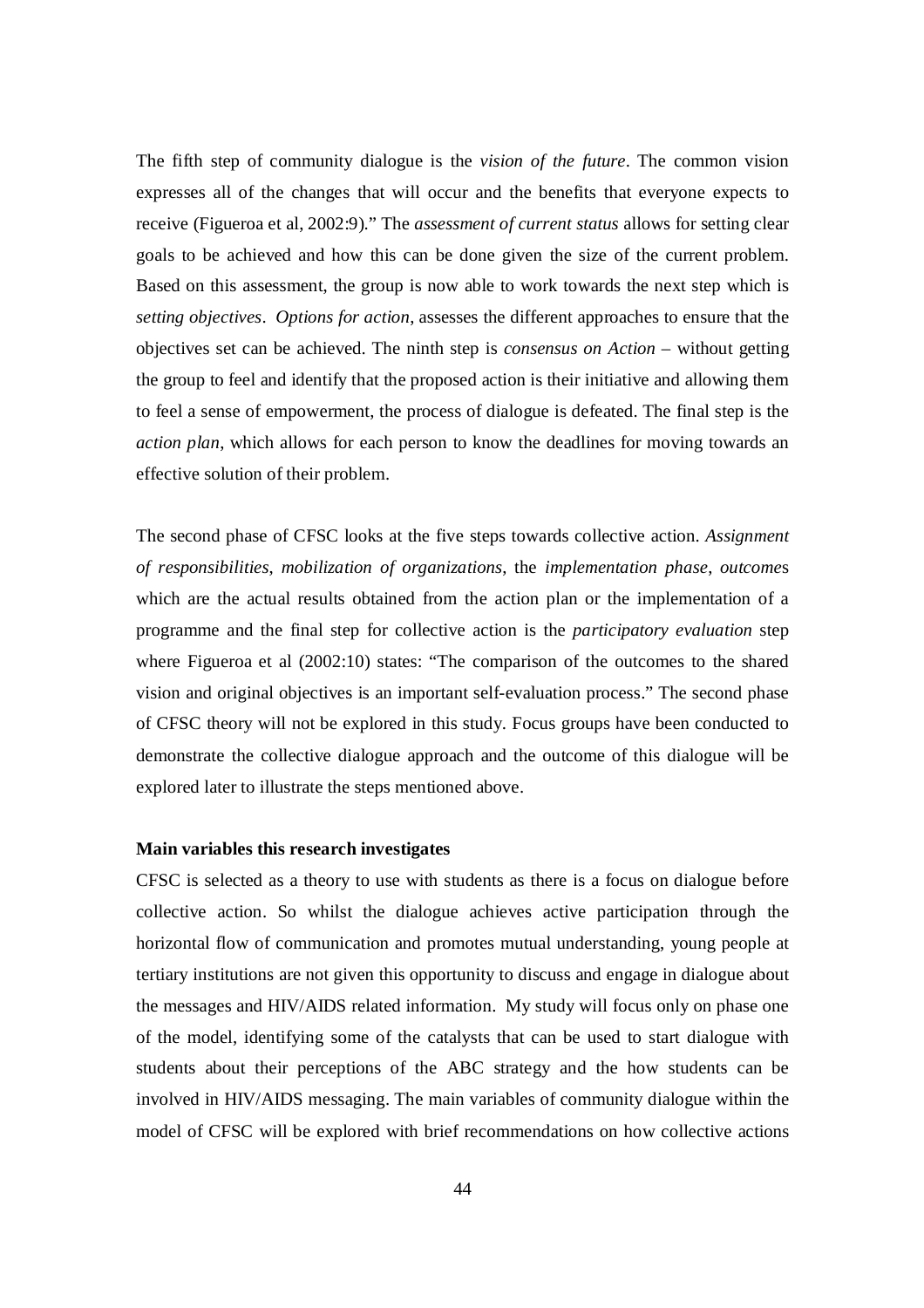can be achieved at tertiary institutions. This study will however not entail an in-depth study into the phases of collective action.

Given that young people bear different opinions and interpretations of the HIV/AIDS and sexual practices, CFSC enhances the need for dialogue which overcomes divisions and mindsets that need to change. Figueroa, et al (2002) make reference to Rapoort (1967), as derived from Carl Rogers' client-centered therapy (1951), that effective dialogue occurs: (1) when participants with differing viewpoints listen to each other, (2) when each one accepts the conditions under which their viewpoint can be valid and (3) when they can identify the overlap or similarity of both view points. However, a factor that can be ignored when referring to dialogue as a process for actively engaging young people to speak about HIV/AIDS related issues is when the level of conflict overrides the level of agreement. This means that the instead of a convergence of ideas and a move towards collective action, the group can segregate if disagreements arise through the dialogue that cannot be resolved. In addition to dialogue, power and conflict can also contribute as factors that can overcome differences and opposition in a group. This approach however needs to be reviewed closely as the model would not want to try to actively engage young people in HIV/AIDS related issues yet restrict their level of participation and involvement in programmes and message design on account of lack of social cohesion with the group.

*Negotiation,* is an option that is proposed by Figueroa et.al (2002), which in my view is a better and more feasible application of a participatory approach. Should the process of collective dialogue increase social cohesion with young people then negotiations with mutual agreement for collective action is ideal. However, leaders are crucial when using the CFSC model as they guide the process of dialogue for collective actions. The Peer Educator programme implemented on most campuses can be an example of this approach.<sup>10</sup> These mentors or leaders direct and redirect the conversation to converge at all points and when divergence does occur during the dialogue, the peer educator can facilitate the process of converging through dialogue and discussion to a point for mutual

-

<sup>10</sup>http://www.ukzn.ac.za/heard/research/ResearchReports/2005/Environment%20Report/Appendix%203&4 .pdf (accessed 11 December 2007)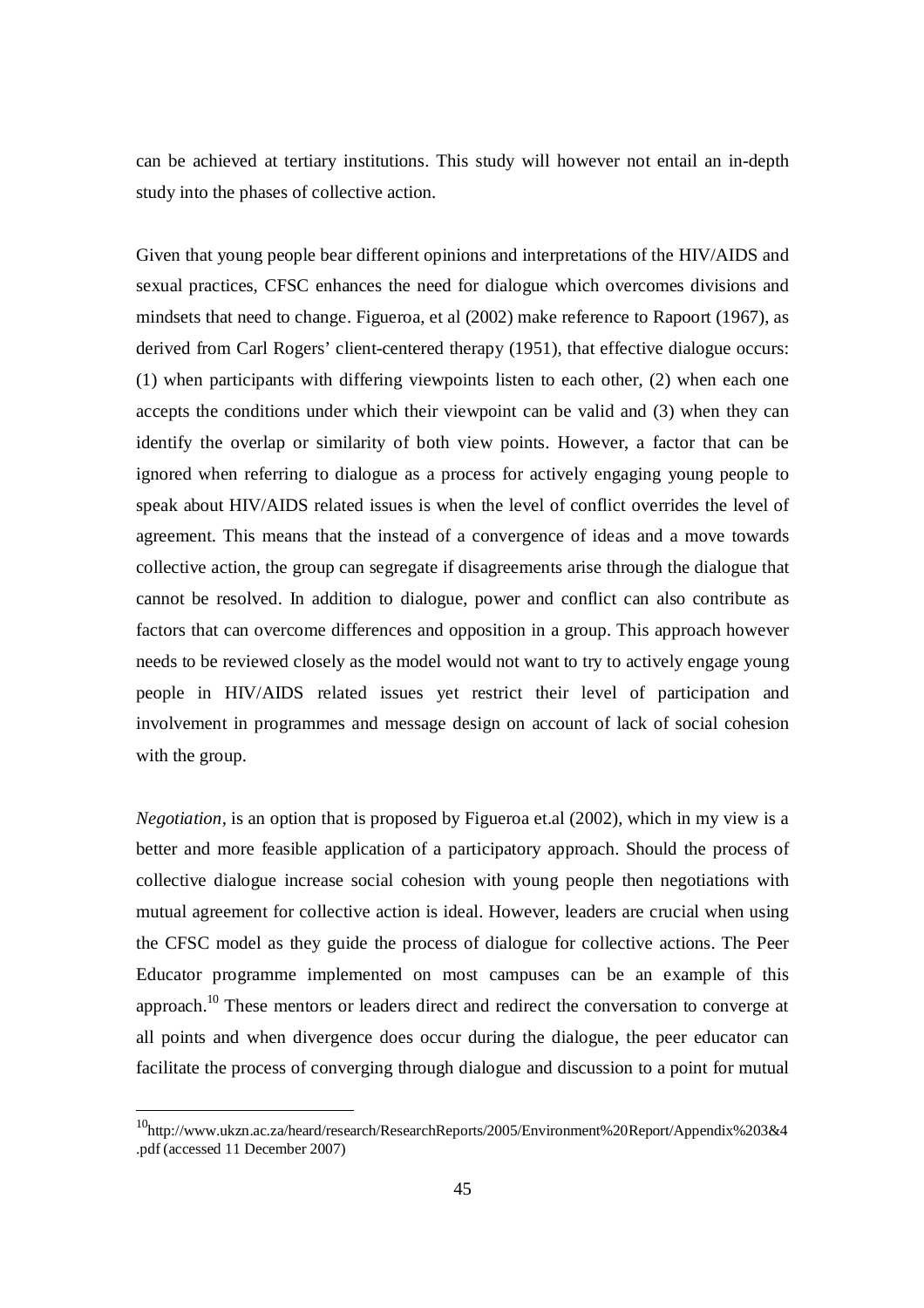understanding and collective action once again. This was also done in the focus groups conducted, where students were allowed to share information, views and ideas, the facilitator played the role of facilitating convergence in the dialogue.

This study will therefore test the ten steps towards actively engaging students in collective dialogue, as well as identify some of the barriers or challenges to achieving effective communication, and how this can be addressed. When looking at the first step, *Recognition of a problem,* the question to be addressed through dialogue in this instance is do students find the ABC prevention strategy a call for concern in its implementation and relevance of its message and approach. *Identification and involvement of leaders and stakeholders* would assess if students find the need to draw on external expertise and the role some of them should play. *Clarification of Perceptions*, through the process of dialogue, students would clarify the misconceptions of the ABC strategy and its effectiveness for students. *Expression of Individual and Shared Needs*, will address if all students express their views and needs, and is there a process of mutual reflection and understanding.

The fifth step of community dialogue is the *vision of the future*, where students can identify where they see themselves in the future and how they can plan to strategically get there. The *assessment of current status* allows students to identify how goals can be achieved given the size of the current problem. Based on this assessment, the group is now able to work towards the next step of *setting objectives*. *Options for action*, assesses the different approaches to ensure that the objectives set can be achieved. The ninth step is *consensus on Action* – without getting the group to feel and identify that the proposed action is their initiative and allowing them to feel a sense of empowerment, the process of dialogue is defeated. The final step is the *action plan* which allows for each person to know the deadlines for moving towards an effective solution of their problem.

This thesis is not limited to students' active participation in 'intervention' but also places emphasis on the "construction" of the message or HIV/AIDS prevention strategy. In other words, what are students' views on the Abstinence, Be Faithful and Condomise (ABC) prevention strategy, and how would they reconstruct this HIV/AIDS message if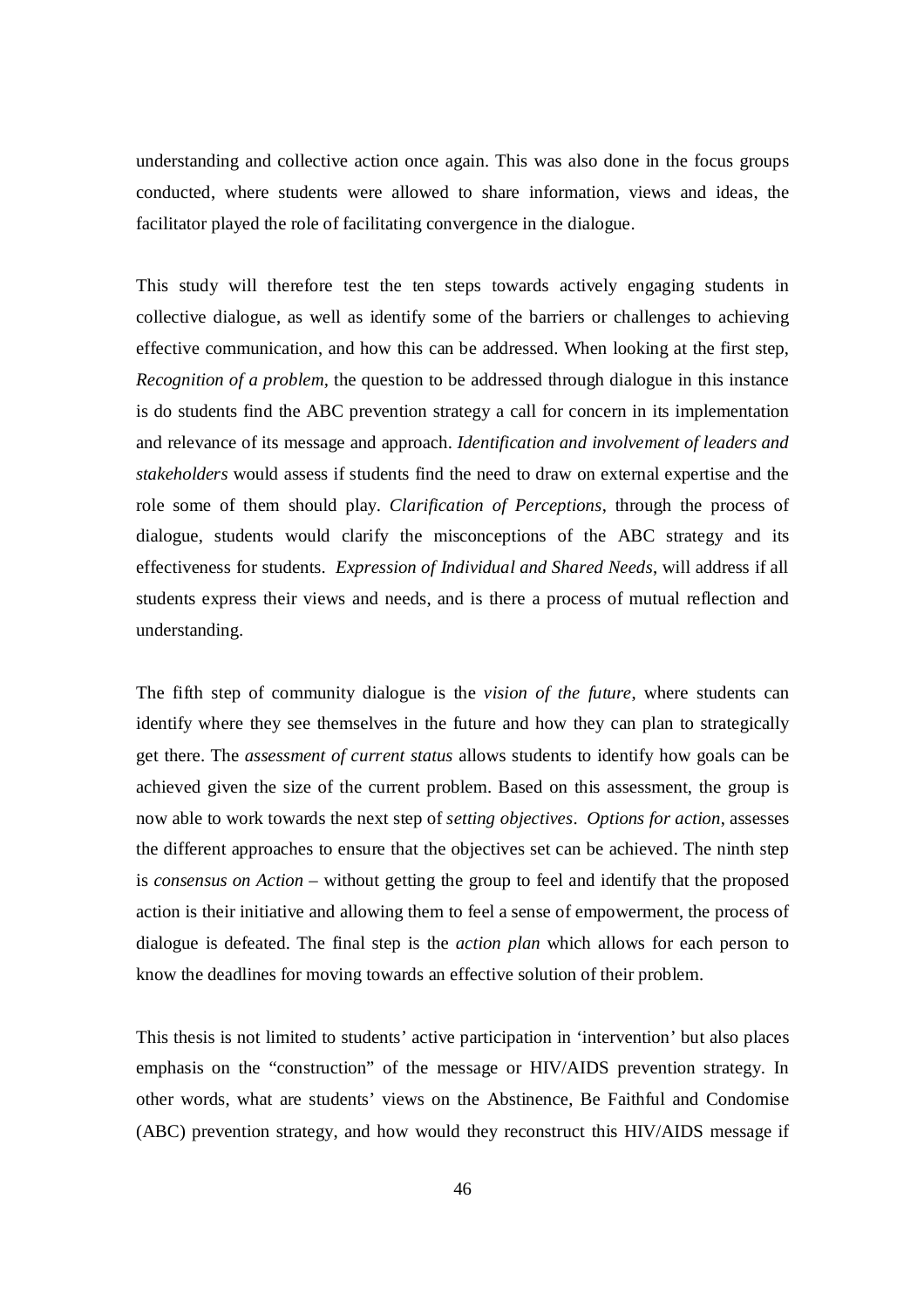given the opportunity. It is crucial to make explicit that peer education programmes are good interventions for young people on campus but this study will review how interventions can be more effective through student involvement in the prevention strategy/message conceptualization and design before the implementation of HIV/AIDS programmes. This study is therefore trying to assess if students find it necessary to be involved in the formation of messages that are a true reflection of their behavioral patterns.

## **Critiques of CFSC**

'Talking Cures,' a publication by Christopher Reardon (2003) provides a case study of how CFSC was applied in Decatur, an industrial city in the US. The residents of Decatur endured labour strikes, tornadoes, racial incidents and health issues. Reardon (2003) draws attention on how in 1998, 40 focus group meetings were held to allow 2000 residents to share their views on quality of life issues and the health care system. This in turn revealed five priority issues where discussion groups were set up, and these conversations later changed into collective action. The study further goes on to describe how issues of racial tension were solved through forums and dialogue with adults, in addition Decatur also addressed health issues when questions were raised about the high incidence of pediatric asthma. Community dialogue played a role when there was a focus on the issue through public debate and discussion (Reardon, 2003:6). In addition the study found that its not advisable to jump from problem to solution, the process has to be taken in stages, as it is for this reason that community dialogue is crucial. This case study was an excellent reflection of the implication of CFSC as a communication method, but it failed to provide a detailed breakdown of how the steps of each phase of the community dialogue was achieved.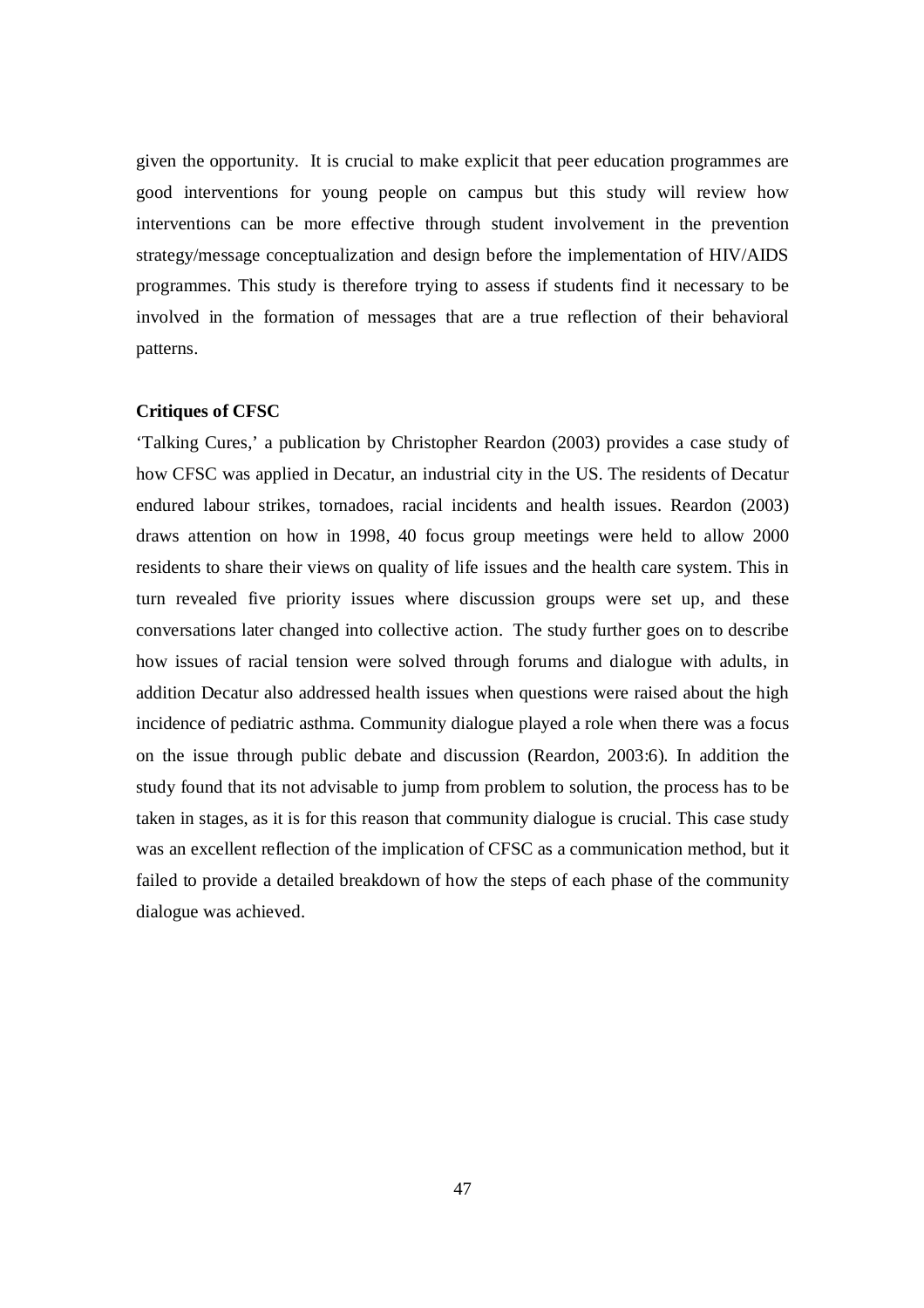# **Conclusion**

The study reported on in the next chapter analyses the steps of communication for social change as outlined by Figueroa, et al (2002). While this study is restricted to reviewing the steps of the first stage of communication for social change (collective dialogue), recommendations will be made based on the findings of the survey towards collective action. This study will assess if students find the ABC strategy relevant and effective following which, students involvement and participation through dialogue would be reviewed in terms of the above ten steps.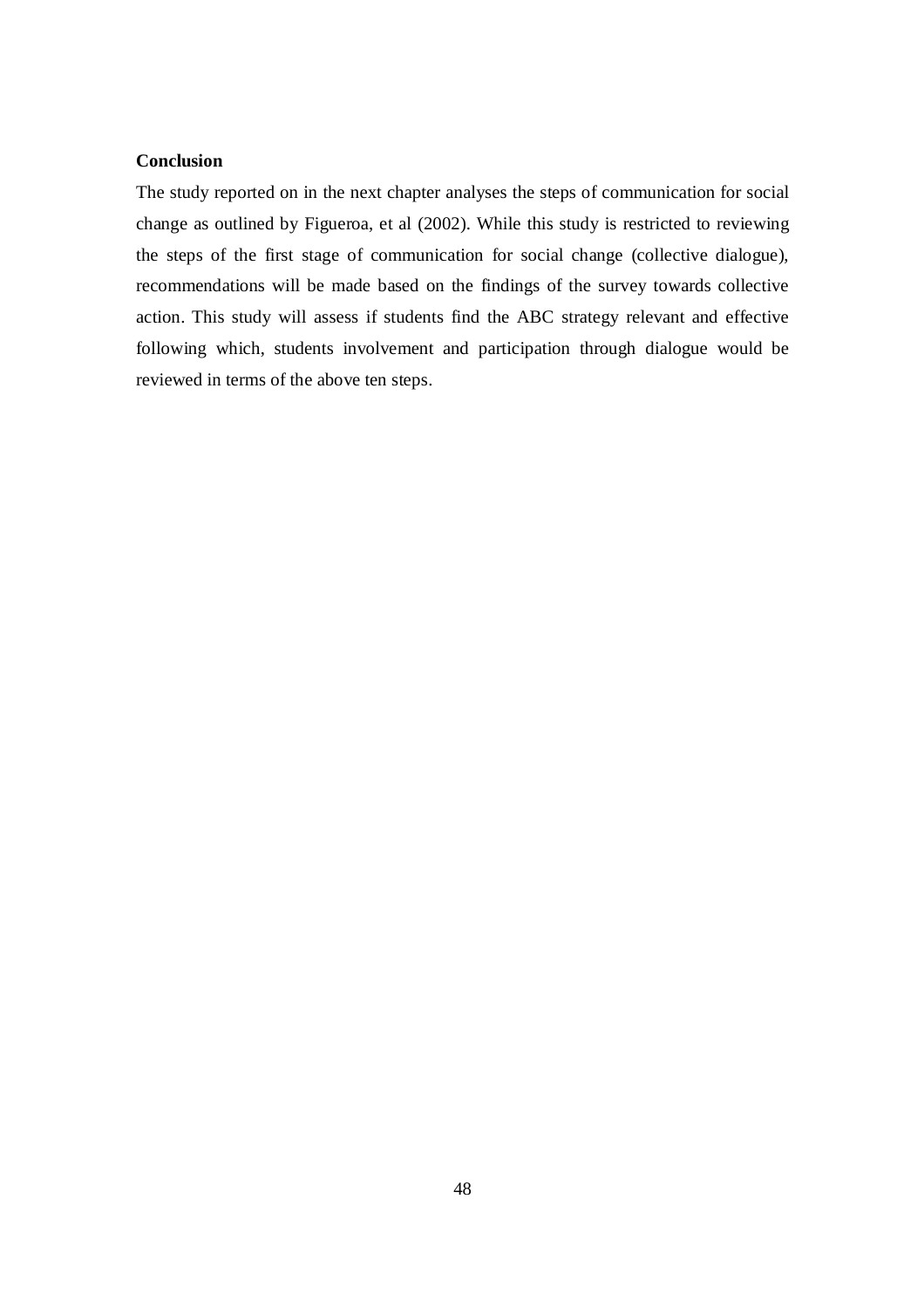# **Chapter Four: Research Methodology**

This research was part of a composite study involving three PhD and one MA student conducted in conjunction with Johns Hopkins Health and Education in South Africa (JHHESA), with funding from United States Agency for International Development (USAID). The study focuses on: "Understanding responses to the ABC strategy in the Higher Education sector in South Africa: towards an advocacy framework to influence policy and practice for the prevention of infection with HIV among KwaZulu-Natal university students." Various research areas of each student were combined and formed the composite study. A questionnaire was designed as a combination of each focus area to derive quantitative data. My study focused on students' perceptions about the ABC prevention strategy and how students can actively engage through dialogue in the design and development of HIV/AIDS prevention messages. In this study the population was identified as students at three universities in KwaZulu-Natal province: University of KwaZulu-Natal, University of Zululand and Durban University of Technology. The University of KwaZulu-Natal has five campuses: Pietermaritzburg, Edgewood, Medical School, Westville and Howard College. This chapter provides a brief account of the research design for this survey, the pilot study conducted, sampling strategies, method of data collection and methods of data analysis.

## **Research Design**

This study took the form of a survey, "a method of collecting information, from a sample of the population of interest, usually by personal interviews (face-to-face or telephone), postal or other self-completion questionnaire methods, or diaries" (Bowling, 1997: 173- 174). A survey was chosen as the research strategy since Yin (2003) explains that the most important condition for identifying different research strategies is to identify the type of research question. The 'what' question is likely to favour survey strategies or the analysis of archival records, while the 'how' and 'why' questions are more explanatory and likely to lead to the use of case studies, histories and experiments. However, case studies may be carried out to follow up and to put flesh on the bones of a survey (Bell, 1987: 7). Surveys are cost effective and provide rapid data over a short period of time.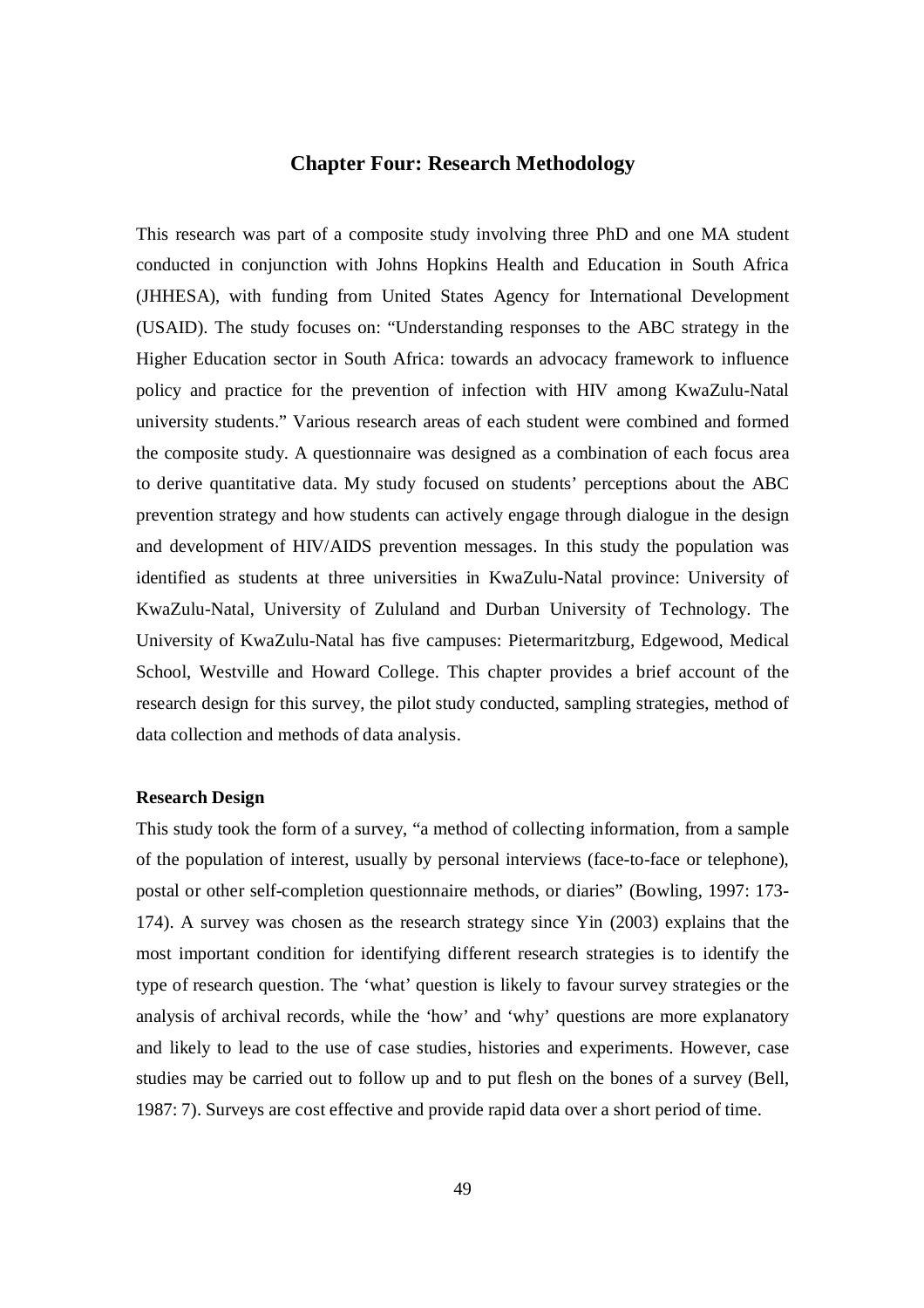The flowchart below, adapted from Bryman (2004) demonstrates the steps in the process of conducting this survey. Once the research question was identified, the literature reviewed and the sample frame defined, the questionnaires were developed and ready for testing. The findings of the pilot study were a crucial step in the development of the survey.

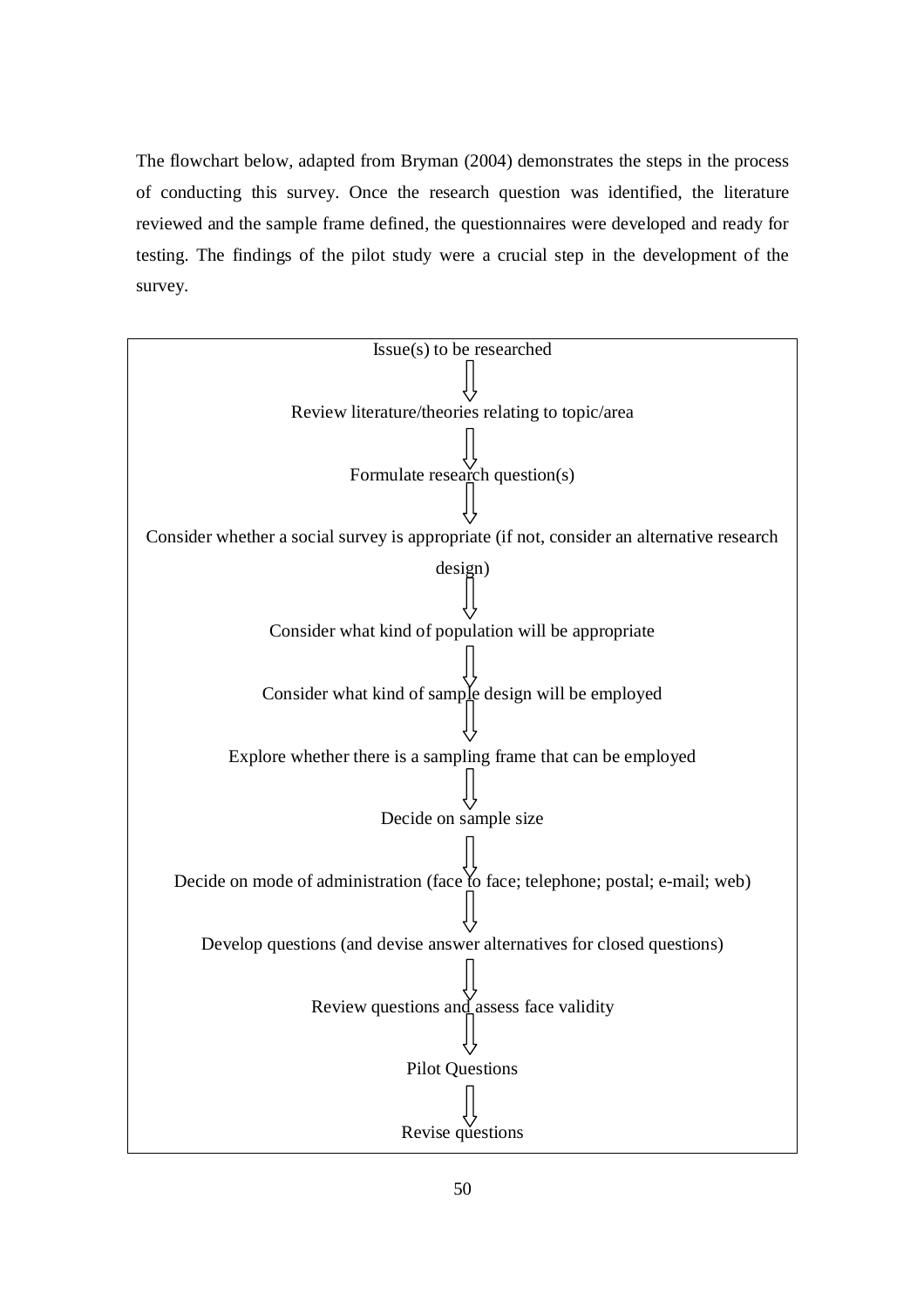

**Figure Three: Adapted from Bryman, 2004: 85, Steps in conducting a social survey**

## **Qualitative and Quantitative Research**

This study produced quantitative and qualitative data using researcher administered questionnaires and focus groups respectively. Quantitative research emphasizes quantification in the collection and analysis of data, while qualitative emphasizes words (Bryman 2004). Quantitative approaches apply numerical methods while qualitative methods favor explanations. "Quantitative research is appropriate in situations where there is pre-existing knowledge, permitting the use of standardized data collection methods (e.g. the survey questionnaire), aimed to document prevalence or test hypotheses" (Bowling, 1997:173). Questionnaires were used as a quantitative research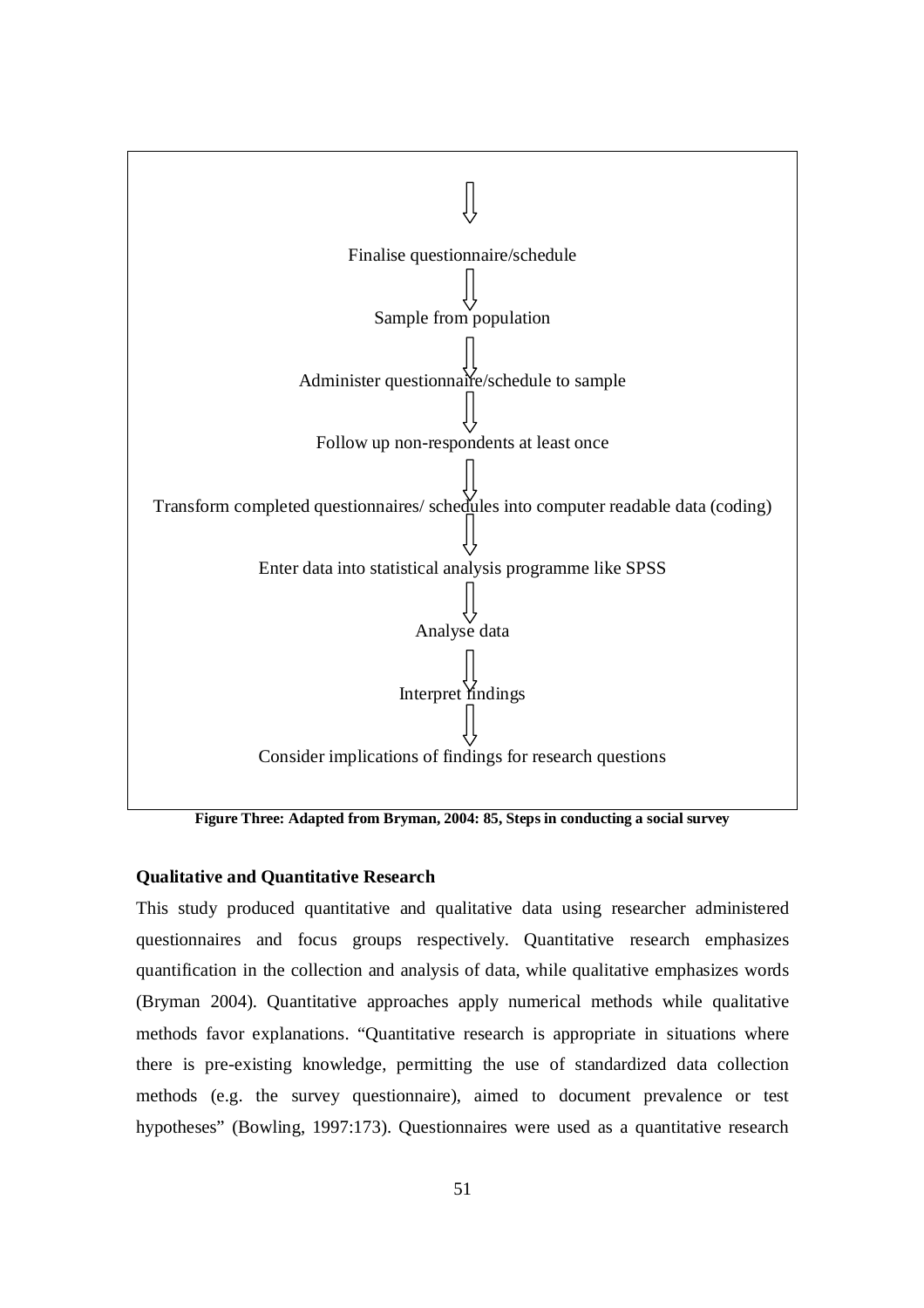mechanism to derive frequencies and percentages of students' perceptions of the ABC strategy and the involvement using dialogue to communicate HIV/AIDS messages. This research instrument and quantitative research was used to provide an overview of students' perceptions across the two campuses.

Qualitative research was conducted using focus groups to generate rich data to address the research questions; qualitative research also provides a descriptive record of how students engage using dialogue in focus groups. The two major features about well collected qualitative data are the focus on naturally occurring and ordinary events in natural settings which demonstrates 'real life'. This type of data further has richness and provides a thick description (Miles and Huberman 1994).

## **Pilot Study**

The two important procedures at the outset of constructing a questionnaire is planning and piloting. A pilot study should address questions such as: does the question measure what it intends to measure? Are the words and instructions comprehendible? Are appropriate responses available for respondents? (Bowling, 1997:243) Pilot testing is important to establish the content validity of an instrument and improve questions, format, and scales (Creswell, 2003:158). Piloting the questionnaires not only ensures that the survey operates well, but that the research instrument itself functions well. (Bryman, 2004:159). Through the process of the pilot study the questionnaires were monitored by researchers to ensure it was the best instrument for the research questions. Pre-testing the questionnaire before the survey was crucial to ensure that all errors, omissions and discrepancies were rectified before the cross-campus survey.

The pretest does not need to involve large numbers of respondents; 30-50 respondents are often enough if they are sampled (purposively) in a way that ensures that the expected heterogeneity of the study sample is reflected in the pretest sample. This means making sure that the pretest includes the same types of respondents who will be included in the study sample: old and young, urban and rural, less educated and more educated, males and females, and so on (Fisher et al, 2002: 75).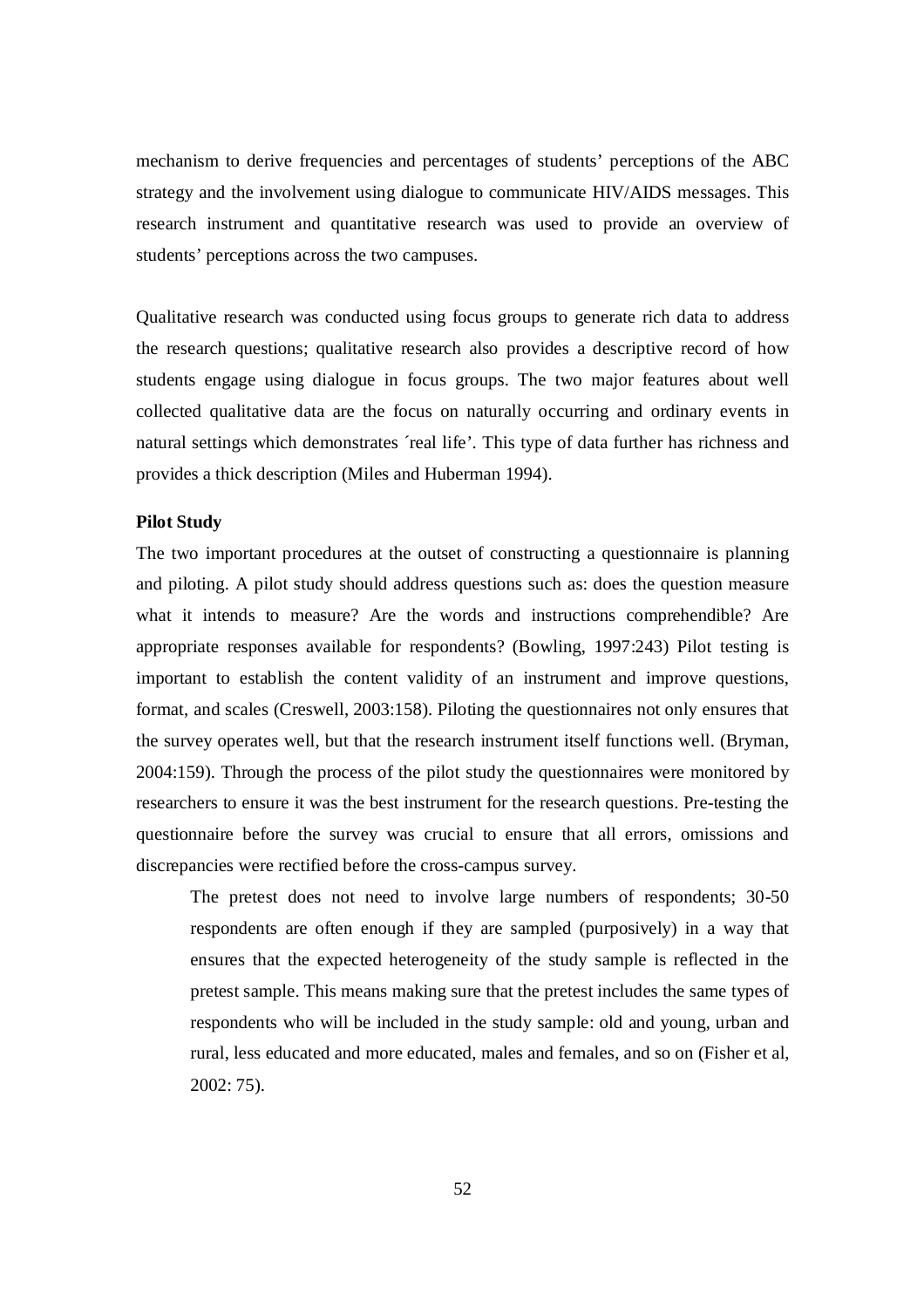The team of four students (three PhD and one MA) drafted a questionnaire to cover four research areas of the ABC strategy. The questionnaire included predominantly closedended questions and few opened-ended questionnaires. One hundred questionnaires were piloted or pretested with students at the UKZN Howard College campus. Testing the validity of the questionnaires and the relevance of the research instruments was crucial and the main purpose of the pilot study. Four research assistants were trained in November 2006 to administer the questionnaires, with students who were available and willing to be part of the survey. Convenient sampling was used for the pilot study based on the availability and enthusiasm of students.

One hundred questionnaires were administered at Howard College, the data were captured on the SPSS system and analysed using frequencies and percentages. This process ensured that responses of students were directly addressing the research questions, and allowed for the revision of questions where necessary. Some of the feedback from the questionnaires showed that not all students were familiar with the ABC strategy. The strategy had to be defined and abbreviations avoided. Some questions were too long, and students were not taking the time or effort to answer the questions towards the end. The questionnaire was restructured to be more detailed but short. Students found the open-ended questions in the pilot study too long, and were not enthusiastic to give detailed responses. Some questions were also ambitious and these were revised and removed. Based on the findings, the questionnaire was revised and the sample frame for the survey defined. The findings of the pilot study would not be analysed for the purpose of this study, as a detailed analysis of the survey is provided in later chapters*.*

#### **Main Research**

#### **Sampling Frame and Techniques**

The sample population for this study was the total population of students in Howard College and Westville campus. Peil (1995) states that a population is all the cases or individuals that fit into a certain specification, each individual in the population are called an element. A sample frame was identified from this population using various sampling techniques. A sample frame is a list of the population from which the sampling units are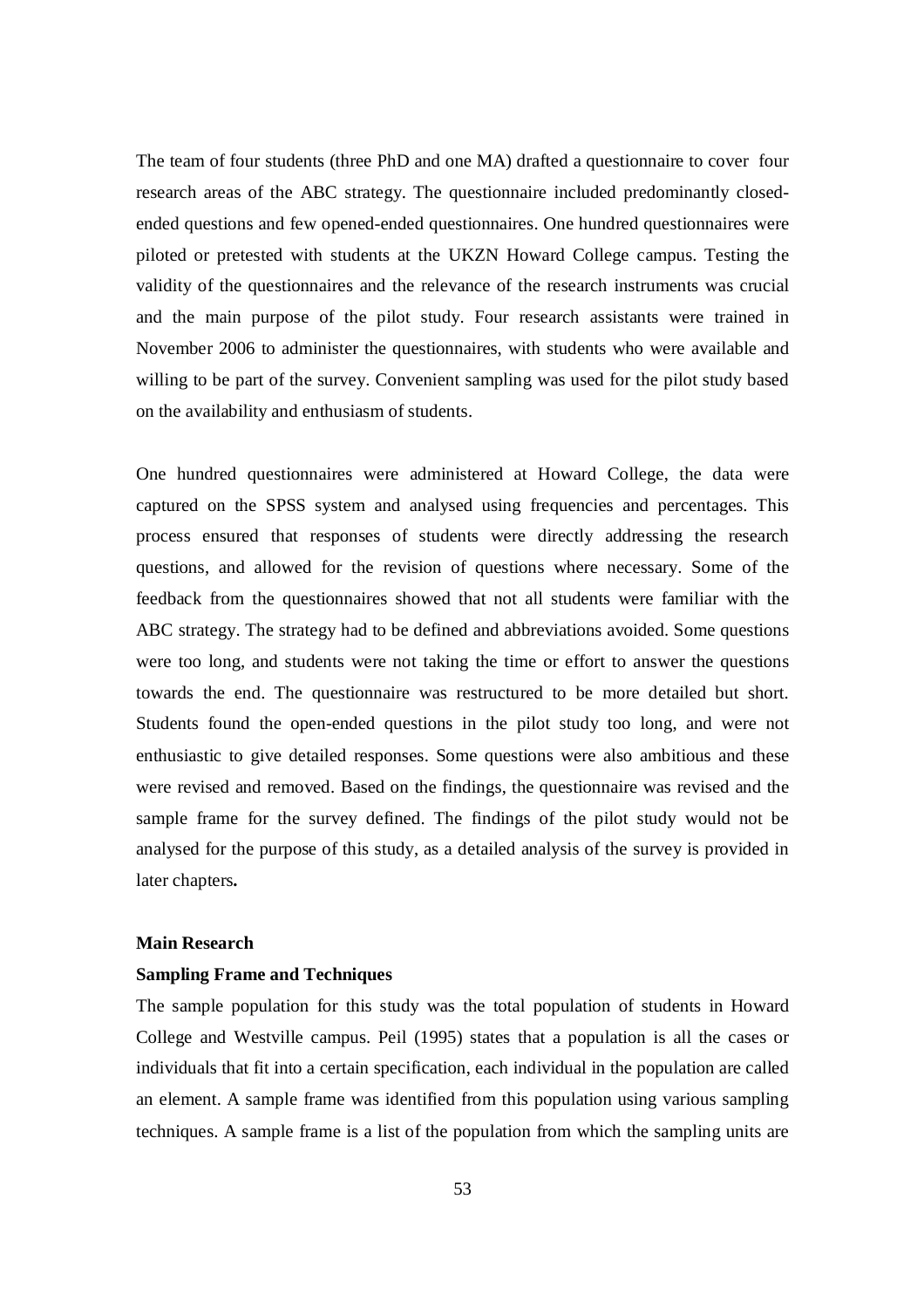drawn (Fisher et al., 2002). A sample of 1400 students was selected for the questionnaires. However, my research drew on the information from 400 questionnaires - 200 students from each of the Howard College and Westville campuses were selected, using a multi-stage sampling technique. Sampling is the selection of a part to represent the whole (Peil, 1995: 23). This sample size was chosen as given the nature of the study, time and cost were two factors taken into consideration. Four hundred students were an appropriate number to solicit quantitative data to form the basis of this study.

A sample size appropriate to the needs of a researcher depends on two concepts: precision and confidence level. Precision is the amount of sampling error that can be tolerated by the researcher. Confidence is the level of certainty that the true value of the variable being studied is captured within the standard error, or sampling error. A standard error is simply the difference between the true value of the variable in the population and the estimated value of the variable obtained from the sample (Fisher et al, 2002: 69).

Sampling errors shows the amount a sample estimate can differ from a true value of that variable in the population (Bowling, 1997: 158). The larger the sample area the less sample error (Bryan, 2004). Precision and confidence of the sample were managed and minimized the sampling error as questionnaires were administered to ensure that the only answers that were not given were those that students chose not to answer. A sample of 400 questionnaires was adequate to obtain the general responses of students to contribute to the findings of the qualitative research.

A sample can be thought of as a model of a larger population (Fisher, 2002:62). There are two types of sampling, probability sampling is where each element (student) has an equal chance of being included, whilst non-probability is cheaper and convenient as elements are chosen in a non-random fashion (Peil, 1995). Probability sampling is further categorized into simple random, stratified random and cluster sampling. Multistage sampling which combined both probability and non-probability techniques was used in this study. Probability sampling was used to select students for the questionnaires as it provided generalized findings of the student population giving all students an equal opportunity to be part of the study. Non probability sampling used in the focus groups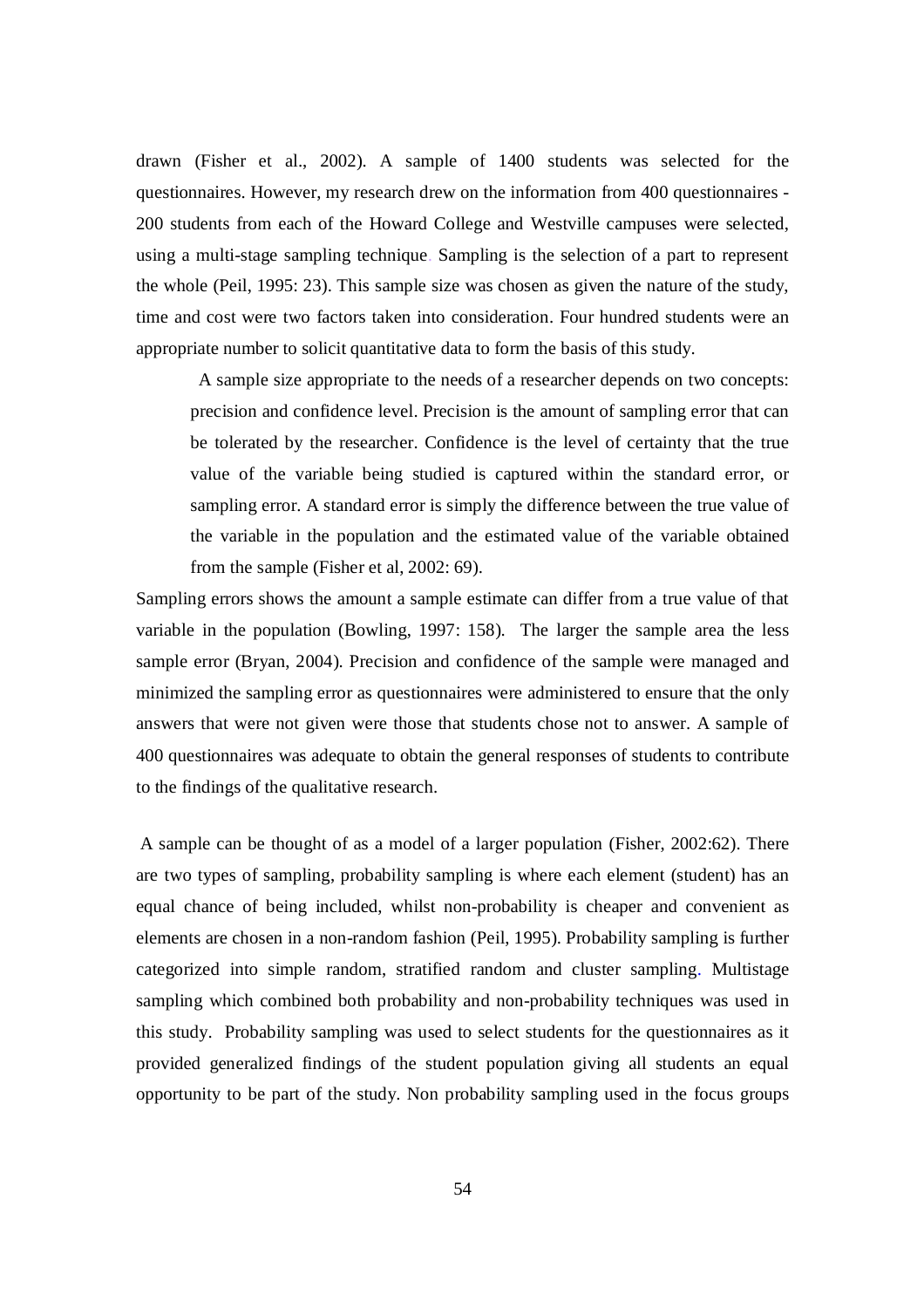ensured that students who were keen to be part of the study were given an opportunity to share their knowledge, attitude and experiences.

The first sampling technique used was random sampling where four faculties were randomly selected. Stratified random sampling uses the knowledge of the population to increase the representatives of a sample of a given size, or to get an equivalent amount of information for a smaller group (Peil, 1995: 32). Stratified random sampling further increases the precision of the sample by guarding against the chance of under-or overrepresentation of certain groups in the population (Bowling, 1997: 170). Through the process of stratification in each of the four faculties, one level of study was selected to form the sample frame. This could have meant that the  $1<sup>st</sup>$  year students were from the human science faculty, the  $2<sup>nd</sup>$  years from the law faculty and so forth. In simple random sampling, each element of the larger population is assigned a unique number, and a table of random numbers or a lottery technique is used to select elements one at a time, until the desired sample size is reached. (Fisher et al, 2002:65). To ensure that a simple random sample is not unrepresentative of the population, students in each faculty were stratified according to their year of study, which produced four categories first to third year and post graduate students (Honours, MA, PhD).

This technique ensured an even representation across the levels of study and students. One programme with more than 50 students within each Faculty was purposively selected. It was from the selected programmes that 50 students were selected according to the willingness to participate. Convenience sampling is a process of selecting from whatever happens to be available at any given time or place (Fisher et al 2002). Convenience sampling also permits the selection of subjects for reasons of convenience and is usually used for exploring complex issues (Bowling 1997).

The use of probability sampling ensured that a non biased sample was obtained. A non bias sample is one that does represent the population from which the sample was selected. The three sources of bias can be identified if a non-probability or non-random sampling method is used, if the sample frame is inadequate and if some sample members refuse to participate or cannot be contacted (Bryman, 2004). In this study, an adequate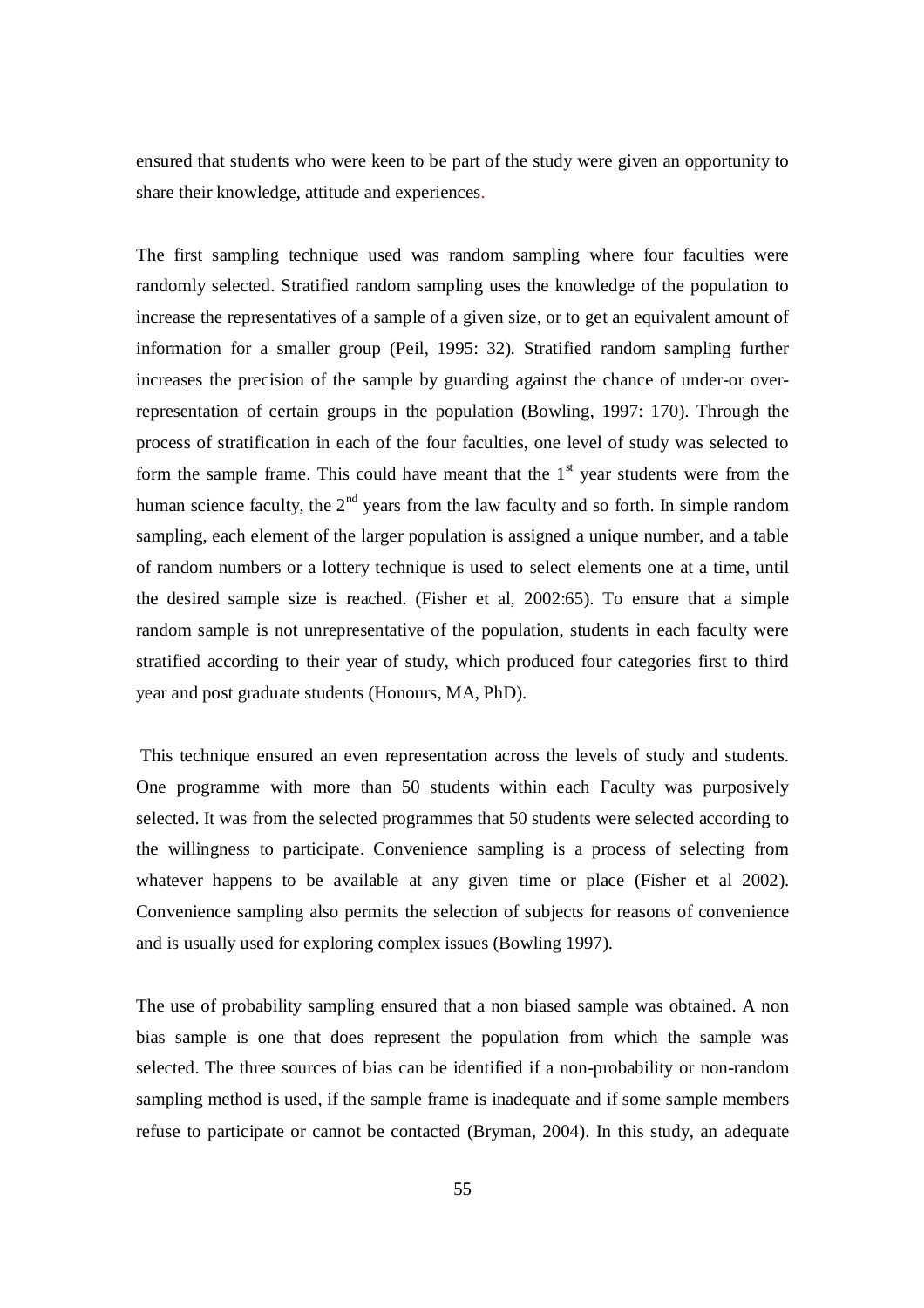sample was selected, along with qualitative research (focus groups) to confirm or challenge the initial findings.

### **Data Collection: Questionnaires**

The approach used for data collection depends on the study objectives, the study design, and the availability of time, money, and personnel. In deciding on the best way to collect data, it is important to consider whether the study intends to produce quantitative, numerical findings or to produce qualitative, descriptive information (Fisher et al, 2002:73). Quantitative data were collected through a survey using researcher administered questionnaires, and qualitative data through focus group discussions. These were two separate studies, where the survey provided baseline information that informed the development of subsequent focus groups. The focus groups set out to explore the potential for students becoming involved in a participatory approach using the CFSC theory. The use of a survey and focus groups were useful as questionnaires gathered information and the focus groups examined how participation can play a role in HIV/AIDS communication.

Questionnaires were designed by the ABC team to draw data that fed into all four research areas and the overall objective of the project. One of the most effective ways to collect quantitative data on people is to use a standard questionnaire that is administered by a trained interviewer (Fisher et al, 2002:74). Standard questionnaires were used to ensure that all respondents were asked the same questions in the same sequence.

The strength of structured questionnaires is the ability to collect unambiguous and easy to count answers, leading to quantitative data for analysis. Because the method leads to greater ease of data collection and analysis, it is relatively economical and large samples of people can be included (Bowling, 1997: 228).

Closed-ended questionnaires were designed and administrated to the sample group to access data on perceptions of the ABC strategy and to explore the possibility of reconstructing this message with student input. The questionnaire was initially used to form part of a survey conducted by the Centre for Development, Research and Evaluation (CADRE), and was adapted and modified by the researchers at UKZN. Closed-ended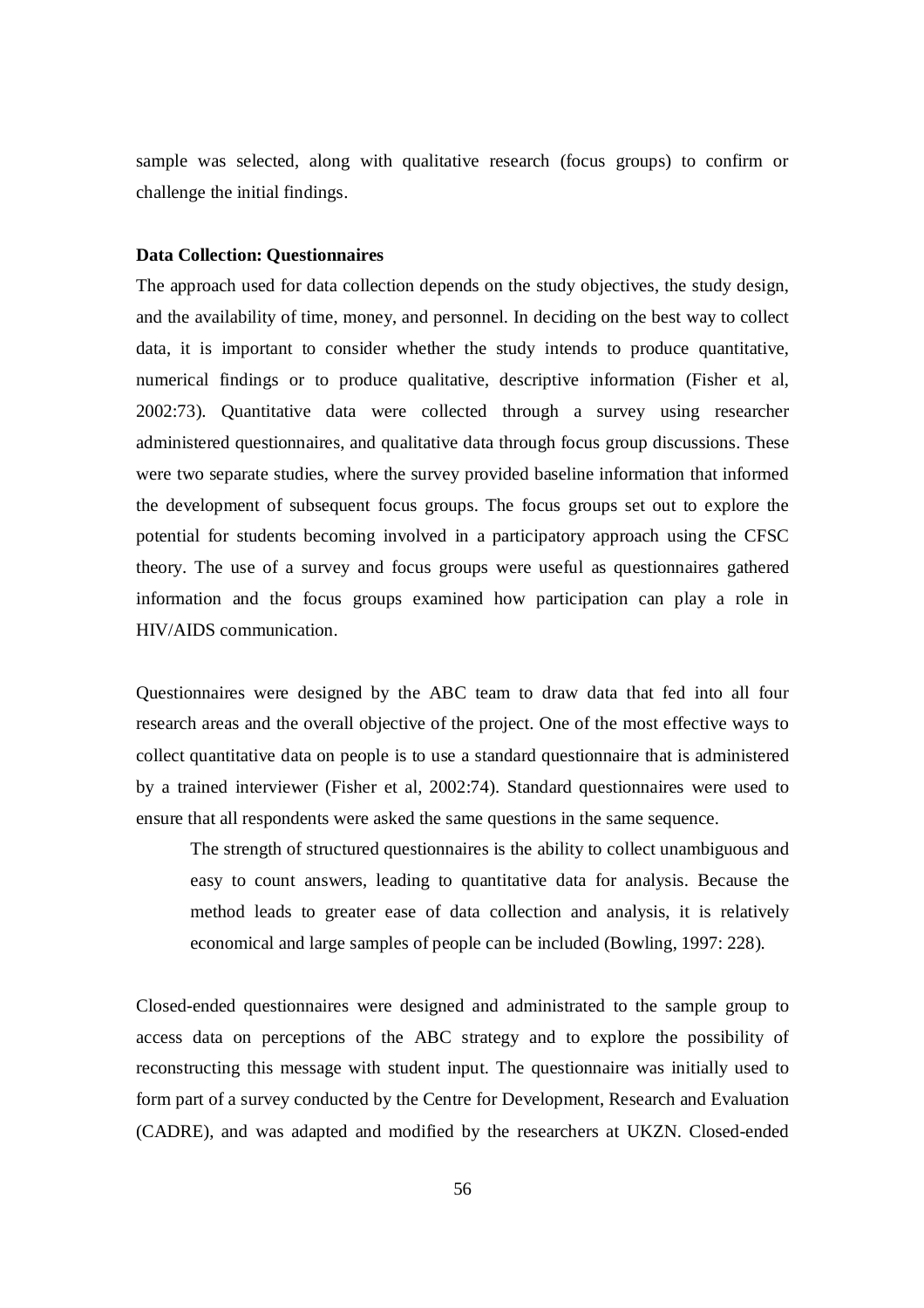questions present a set of fixed alternatives from which the respondent can choose an appropriate answer (Bryman 2004). The questionnaires were structured to address the research questions, to investigate students' ideas of effective messaging and the use of dialogue to engage students in communication strategies for prevention. Some of the advantages of using closed-ended questionnaires are that they generate easy to process answers, clarify the meaning of questions to respondents, easy for respondents to complete and also reduce the possibility of variability in the recording of answers in structured interviewing (Bryman 2004). However, closed questions also pose disadvantages as this restricts the options available to respondents, and does not compensate for the misinterpretation of questions.

The survey was relevant as it highlighted the some of the concerns and perceptions of students around the effectiveness of the ABC message. This survey provided the preliminary findings which was the rationale for conducting focus groups where students were given an opportunity to engage in open discussions about the research questions. Focus groups ensured that students could express their concerns beyond the scope of the survey, as the close-ended questionnaires did not allow them to explore these concerns.

The disadvantage of structured questionnaires is that pre-coded responses may not accommodate all possible responses and as a result may force the respondent to choose an inappropriate preceded answer, which does not represent their views (Bowling, 1997: 229). While the questionnaires was restricted in the type of questions asked, the study did not only rely on the data derived from the questionnaires but revised the same questions to form the guide for the focus group discussion. Once all questionnaires were completed, they were captured on the SPSS system and used frequency percentages and cross tabs to restrict findings of the omnibus questionnaires to Howard College and Westville campuses only.

### **Focus Groups**

Focus group discussions were used to draw qualitative data, which is more descriptive and exploratory. Focus groups are unstructured interviews with small groups of people who interact with each other and the group leader in a Freirean manner. They have the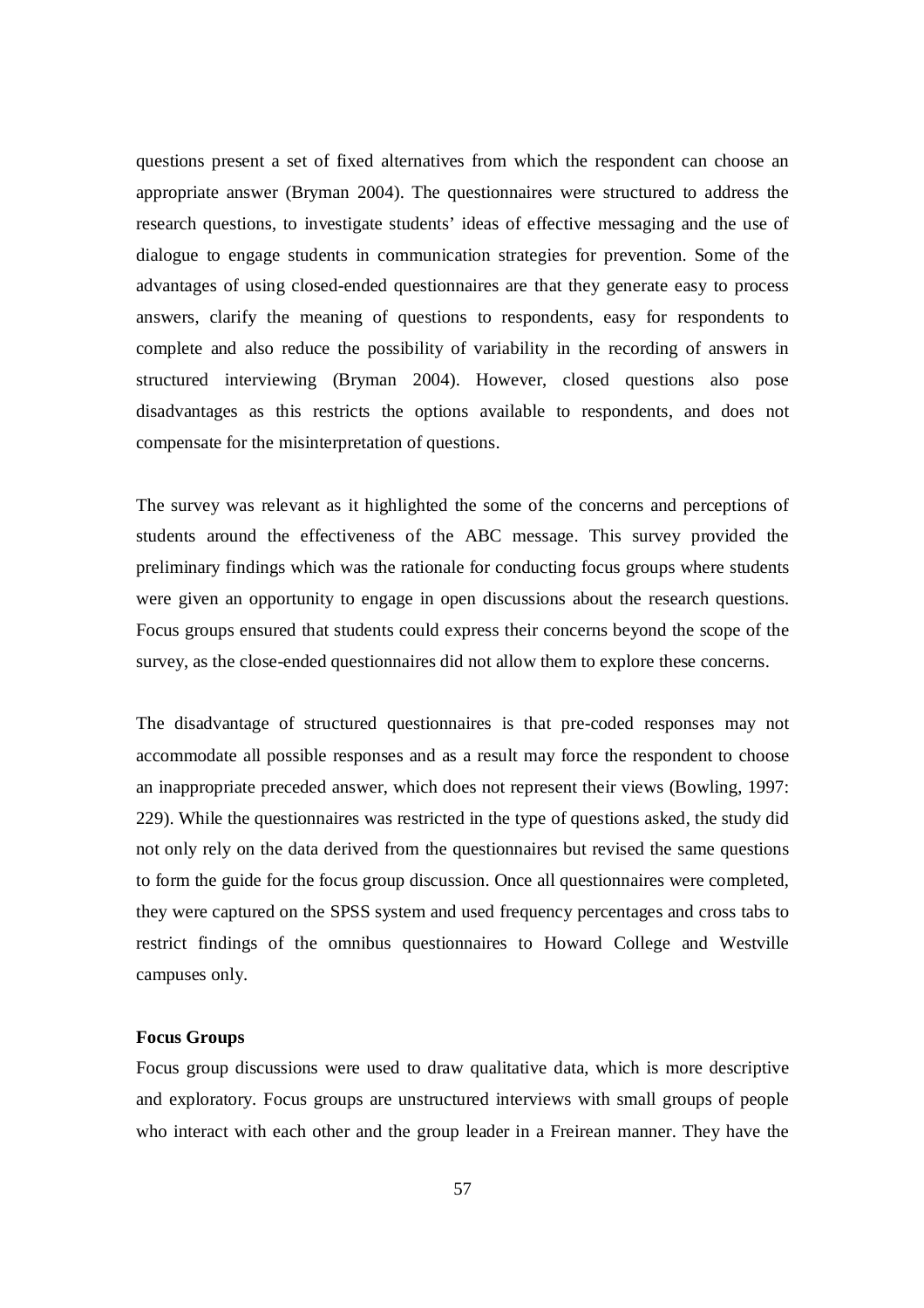advantage of making use of group dynamics to stimulate discussion, gain insights and generate ideas in order to pursue a topic in greater depth (Bowling, 1997: 352*).*  Quantitative methods are important for obtaining data for making predictions and statements, whilst qualitative methods are used to obtain data on processes, on how and why a program works. Fisher et al. state that:

 A way of reducing the amount of time and number of personnel required for conducting and analyzing in-depth interviews is to bring respondents together in discussion groups that focus on a particular topic. The use of focus groups is to focus on a particular topic and focus group discussions has the advantage of being economical yet still yields detailed qualitative information from a relatively large number of respondents. It is often an excellent technique to use for examining group or community consensus about a particular issue (2002, 78-79).

The interview (or facilitator) follows nearly the same procedure as in unstructured interviews, using a general discussion guide and eliciting details through probes (Fisher et al 2002).

Participants are usually sampled purposively to reflect population variations that are particularly relevant to the research topic (Fisher et al, 2002: 79). Convenience sampling was used for the focus groups, as all students are affected directly or indirectly by HIV/AIDS, and will at some point be required to make a decision or act in terms of the ABC prevention approach. It was for this reason that students who were willing and keen to be part of the focus group was used, instead of soliciting students who were not keen participants.

Based on the data received from the survey, two groups of students were selected to form focus groups in each of the two campuses. Convenience sampling ensured that all participants were voluntary participates in the focus groups, whilst some where selected through leadership and peer educator programmes, not all respondents were available or willing to participant. Respondents were selected based on their availability and enthusiasm to be a part of the study, to guarantee active discussion and feedback on various topics for discussion.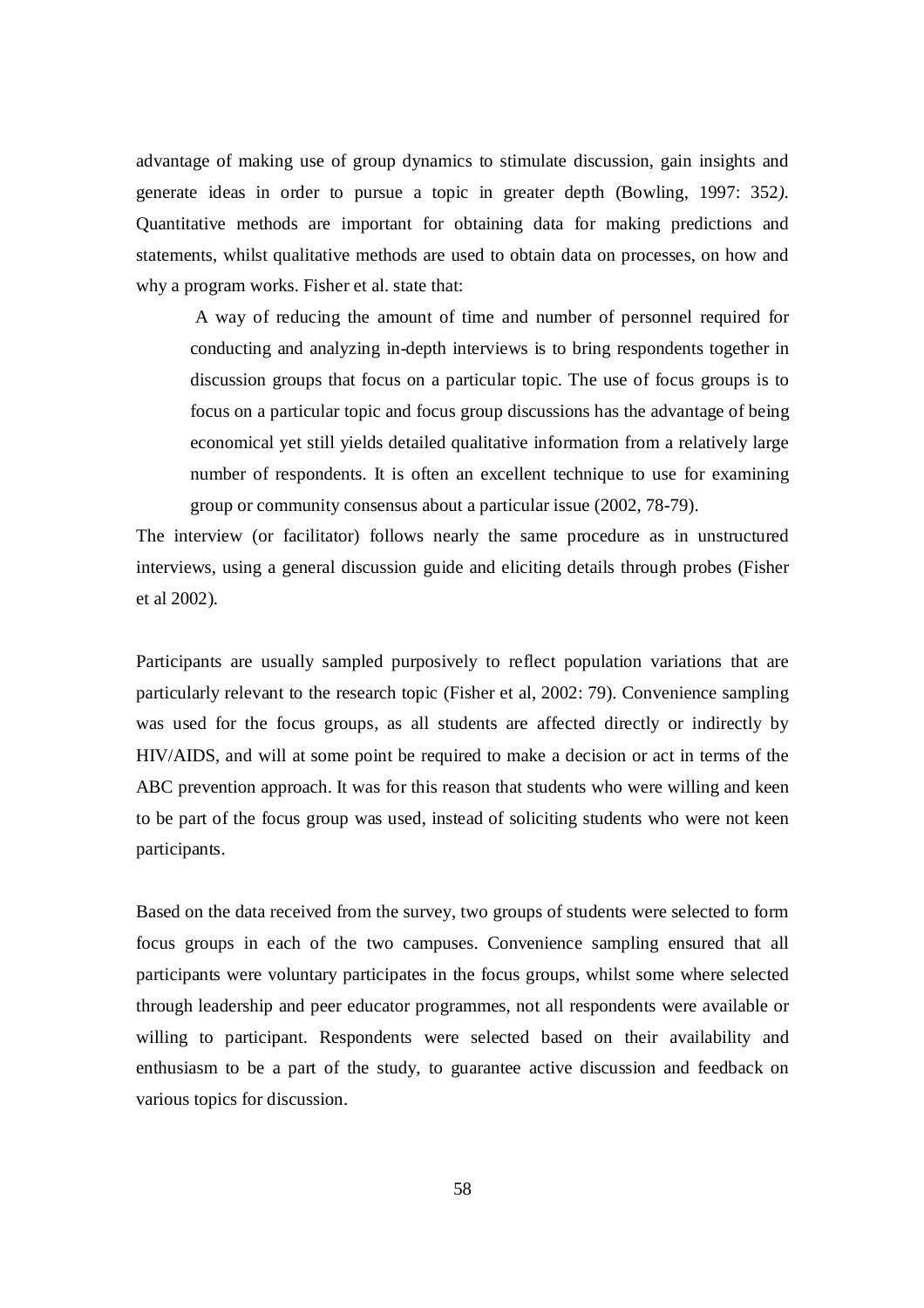Discussion groups were conducted to understand more about students' perceptions of the ABC strategy and how they could be involved through dialogue in the revision of HIV/AIDS messages. The purpose of the focus groups was to get more descriptive information from the survey, and to unpack further key issues and questions that will be raised through analyzing the findings of the questionnaires. The focus group was a separate study to the survey and was set in place to follow up on students responses to the questionnaire, allowing them to share in a group their ideas and views of student participation, the role of dialogue and the effectiveness of the ABC strategy. The data obtained was analyzed and categorized, using thematic analysis and following the steps of the Integrated Model for Communication for Social Change.

## **Survey**

The survey was conducted from April to May 2007. A workshop was held in April to train twenty research assistants to conduct researcher-administered questionnaires. The research assistants were then allowed to choose their preferred campus (Howard College, Westville, Edgewood Campus, Pietermaritzburg and Medical School), and the level of study. Each campus was assigned four research assistants, each administering fifty questionnaires to one level of study as stratified. This resulted in two hundred questionnaires administered on each of the five campuses over a three week period. Each questionnaire was researcher administered with a brief outline of the purpose of the survey, followed by the gaining informed consent from each student. Consent forms were signed and placed in unlabelled envelopes before questionnaires were administered. Students were reassured that they could withdraw participation or not answer questions that found inappropriate. Each questionnaire took thirty minutes to administer.

The student population was stratified according to their faculty and level of study and research assistants obtained listings of students in a department with over 50 students. The fifty students were then purposively selected and appointments were made to secure a time to administer the questionnaire. This at times meant that students failed to keep to appointments and research assistants continuously approached various students within the allocated programmes until the fifty questionnaires were complete. It is for this reason that random sampling was chosen as the preferred sampling technique with the students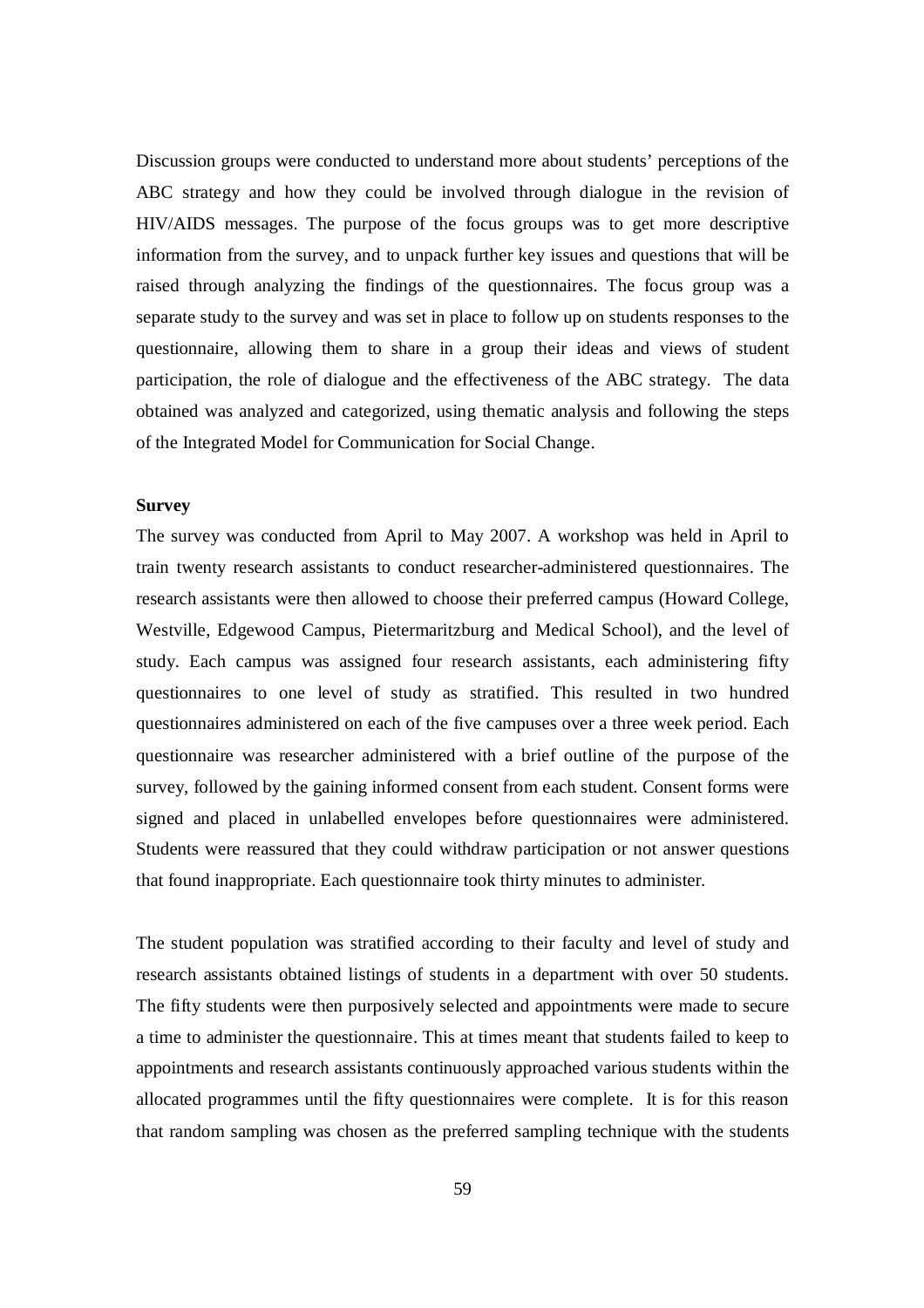as: "there is almost no opportunity for human bias to manifest itself, and the process is not dependent on students availability" (Bryman, 2004:91).

### **Ethics in Research**

Informed consent prior to the administration of questionnaires and focus groups was crucial as:

Beyond any official permission which is required (and which may halt the study if it is not forthcoming), all participants in the research should also have an opportunity to give or withhold their consent. This should be based on some understanding of what will be expected of them and any risks that they are taking (Peil, 1995: 17).

Students were informed about the level of confidentiality, that all data would be used for research only, and that at no stage will their identity be disclosed. They were also informed that all information will remain confident with no association to the participants. "Confidentiality is a major factor here. Those who have cooperated in the research should not suffer any ill effects for it, and this is best guaranteed if nothing in the report can be traced to specific individuals or communities" (Peil, 1995: 19). Anonymity was crucial for all students who participated in the survey and focus group discussions. Peil further states:

In order to give informed consent, participants need to be told something about the project. They have a right to know (a) who is sponsoring the study, (b) what area is being investigated, (c) how much of their time it will take, (d) whether the results will remain confidential so that their answers cannot be traced back to them and (e) how the results will be used" (1995; 18).

The above five steps mentioned were covered by all research assistants, ensuring that students were well informed that the survey was funded by the Johns Hopkins Health and Education in South Africa, the area of investigation was the ABC strategy, respondents were informed that the questionnaires will take 30 minutes, their identity will always remain confidential and the results will be analysed to aid the process of policy development for HIV/AIDS interventions at the Universities in KwaZulu-Natal.

## **Data Analysis**

Once all the data were captured and cleaned, the quantitative and qualitative data was analysed in two chapters. The quantitative data were analysed using descriptive statistics.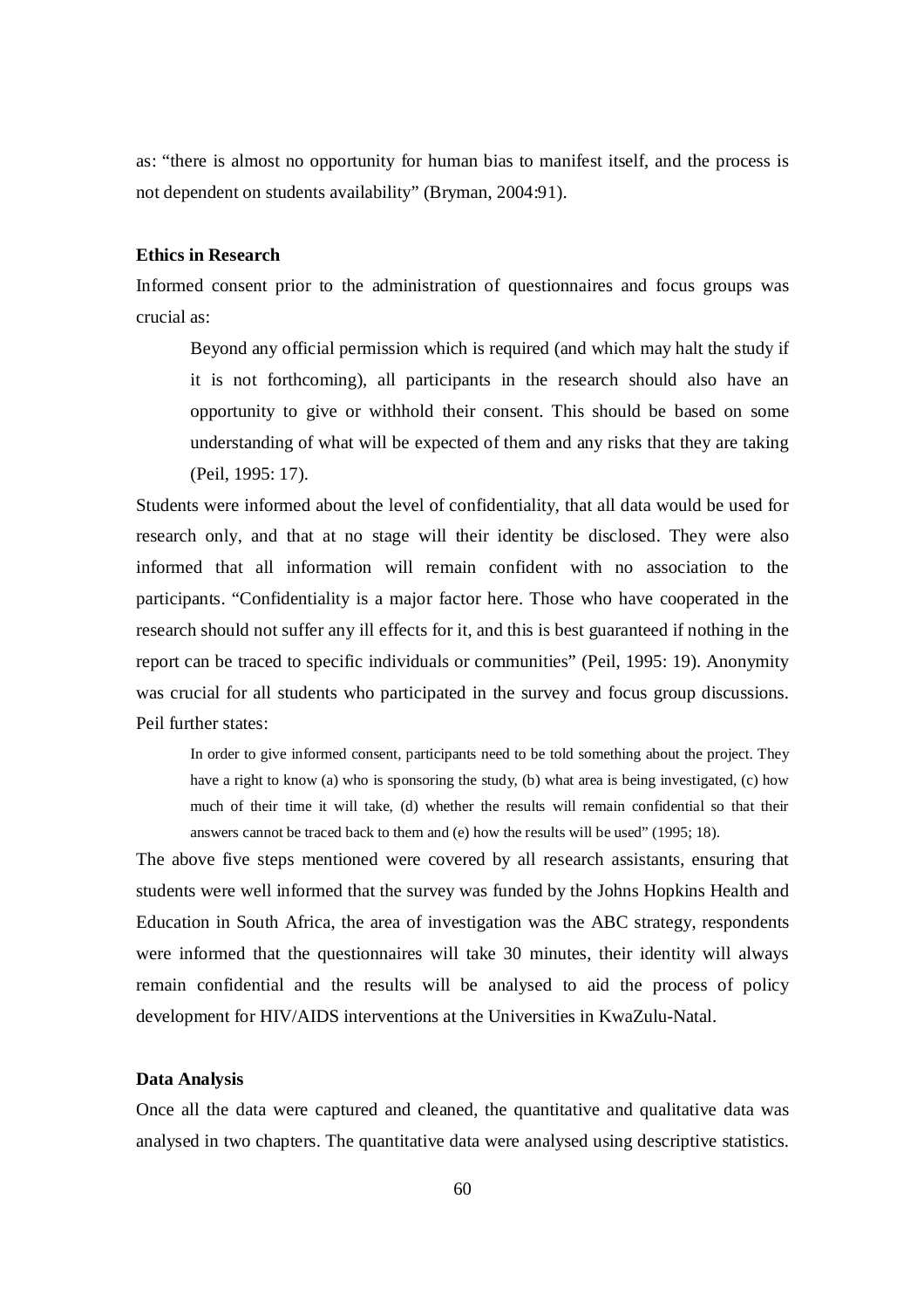Descriptive statistics are concerned with the interpretation and summarization of *frequency distributions* (the number of cases in the categories of a variable) and *percentage distributions* (the percentages of cases in the categories of a variable) (Rose & Sullivan 1993:70). The data obtained from the questionnaire produced quantitative data, and was analyzed using a SPSS computer programme. Four hundred questionnaires were analysed using frequencies and percentages. This was done to standardize the data, and often referred to as univariate percentage distribution, and relative frequency distribution. As a result each frequency was converted into a percentage by dividing it by the total number of cases in the table and multiplying this by 100 (Rose & Sullivan 1993). The aim of the data analysis was to define the concepts and findings in such a way that they could be understood, observed or categorized accurately by other researchers who are observing the same setting.

The data obtained through focus groups was transcribed and analyzed using thematic analysis. "Thematic analysis is a method for identifying, analyzing and reporting patterns (themes) within data. It minimally organizes and describes your data set in rich detail" (Braun, Clarke 2006:79). However content analysis is an approach that analyses documents and texts that seek to quantify content in terms of predetermined categories and in a systematic and replicable manner (Bryman, 2004). Braun and Clarke (2006) further elaborate how qualitative methods fall into two camps, the first are those that stem from a theoretical or epistemological position, such as conversation analysis, grounded theory, discourse analysis and narrative analysis. The second method is independent of theory and this is where thematic analysis fits in. For the purpose of this study, the qualitative data is analysed in terms of the steps of the Communication for Social Change model, to demonstrate the importance of community dialogue and how this was visible through the use of focus group discussions. The contents of the discussion were then analysed using thematic analysis to answer the research questions.

Thematic analysis is based on a rich thematic description of the data to ensure that all important themes have been identified. Braun and Clarke (2006) point out that this is a useful method when investigating an under-researched area, or working with participants whose views on the topic is not known. In addition an inductive approach would be taken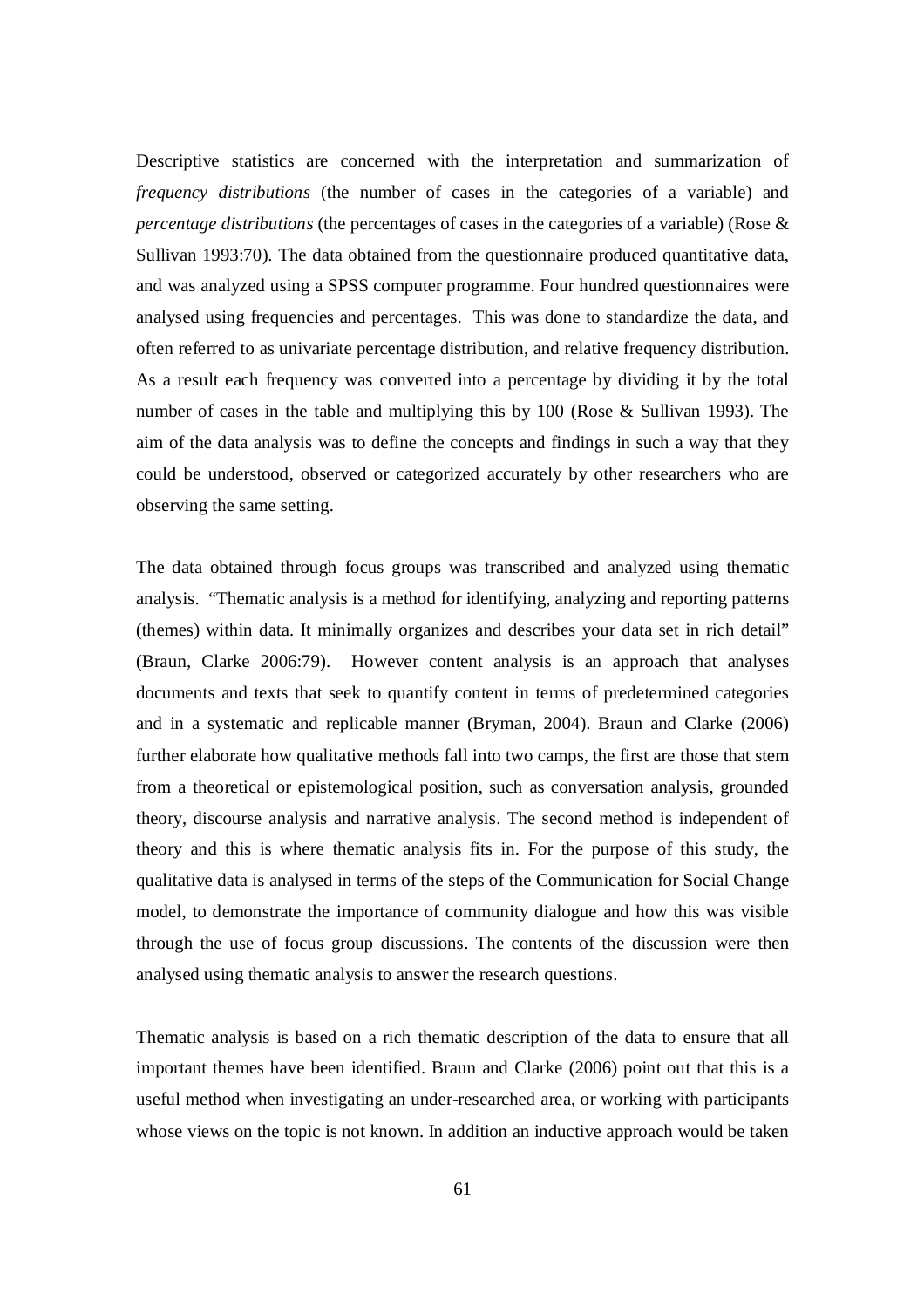which is a process of coding data without trying to fit it into pre-existing coding frame. A semantic thematic analysis would be conducted, involving a process of description of the data, followed by interpretation, which attempts to theorize the patterns identified. An alternate approach is latent thematic analysis, which entails development of themes and interpretation, where the analysis produced is not only descriptive but also theorized.

The six steps used in this thematic analysis were adapted from Braun and Clarke (2006) and is demonstrated in the table below. These steps entailed the familiarization of the data. Immersion in the data is a crucial aspect at this stage as: immersion usually involves ´repeated readings of the data, and reading the data in an active way, searching for patterns and meanings (Braun and Clarke 2006, 87). All data was transcribed and read a few times before initial coding began. The next step required the generation of initial codes. "Coding is a method of conceptualizing research data and classifying them into meaningful and relevant categories for the participant to study (unit(s) of analysis)" (Bowling 1997 296). The data from the two focus group discussions was coded according to the various patterns identified, resulting in a range of codes from both focus group transcripts. Bowling (1997) further explains that deductive coding is when previous knowledge was used to construct response categories before the instrument was administered to respondents, this was done with the questionnaires, where the coding was already pre-defined. Inductive coding was used in focus groups when the study is exploratory and little knowledge informs the development of the codes.

 The third step of the data analysis process was searching for theme, this meant the continuous analysis of the identified codes to form emerging themes. Themes were identified from these codes, some directly relevant to the research questions while others provided background knowledge to the questions at hand. Reviewing and refining these themes was the fourth step in the process. This was the most challenging phase as reviewing and refining the themes determined the layout of the thematic analysis. The next step requires the defining and naming of themes, each theme here needs to capture the essence of the data findings. Defining the themes in some cases meant that some themes were a direct answer and relevant to the study. The final step is producing the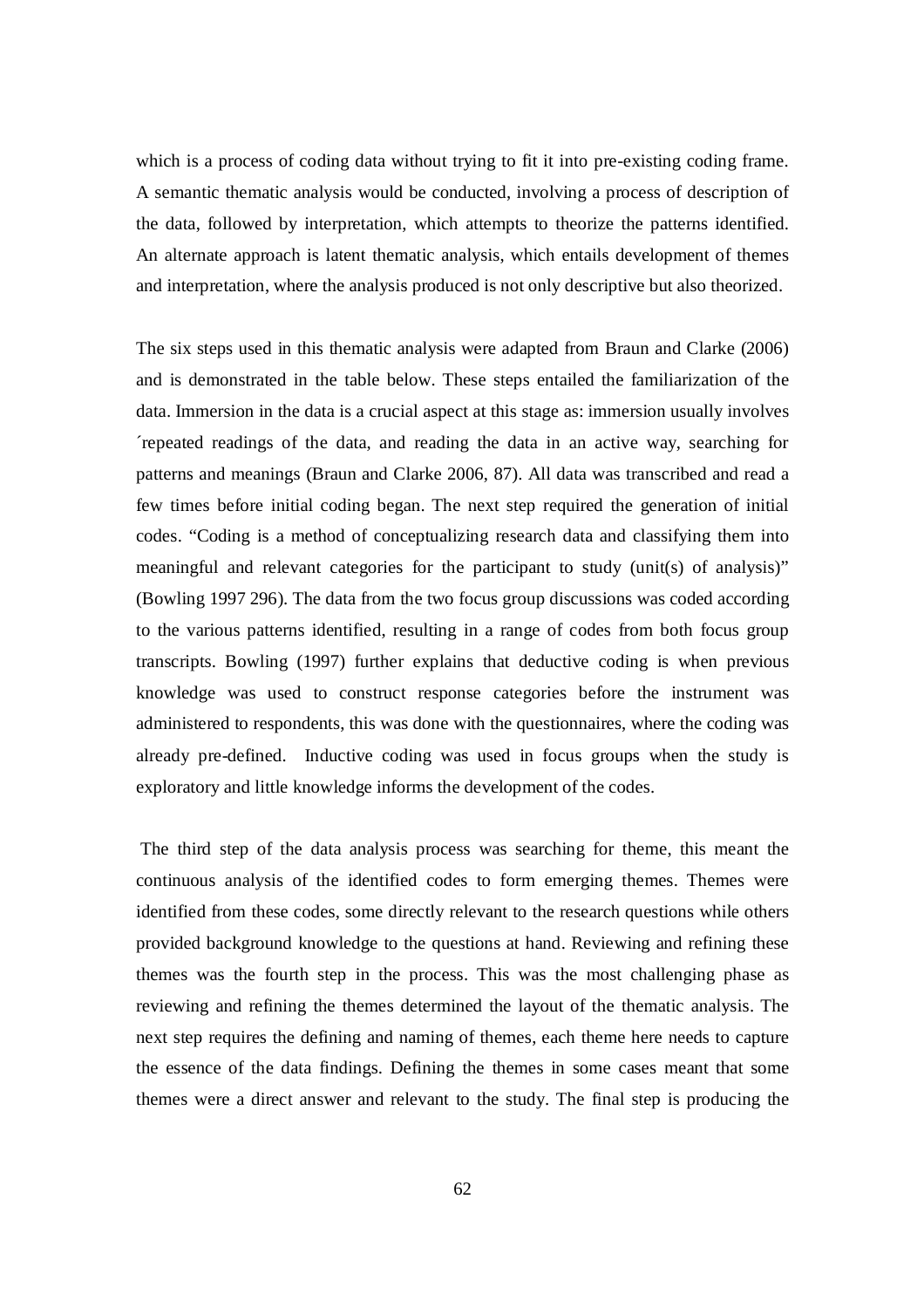report with findings, ensuring that the analysis goes beyond description of the data and makes an argument that relates to the research question.

| <b>Phase</b>              | <b>Description of the process</b>                                  |
|---------------------------|--------------------------------------------------------------------|
| 1. Familiarizing yourself | Transcribing data (if necessary), reading and re-reading the       |
| with your data:           | data, noting down initial ideas.                                   |
| 2. Generating initial     | Coding interesting features of the data in a systematic fashion    |
| codes:                    | across the entire data set, collating data relevant to each code.  |
| 3. Searching for themes:  | Collating codes into potential themes, gathering all data          |
|                           | relevant to each potential theme.                                  |
| 4. Reviewing themes:      | Checking if the themes work in relation to the coded extracts      |
|                           | (Level 1) and the entire data set (Level 2), generating a          |
|                           | the matic 'map' of the analysis.                                   |
| 5. Defining and naming    | Ongoing analysis to refine the specifics of each theme, and        |
| themes:                   | the overall story the analysis tells, generating clear definitions |
|                           | and names for each theme.                                          |
| 6. Producing the report:  | The final opportunity for analysis. Selection of vivid,            |
|                           | compelling extract examples, final analysis of selected            |
|                           | extracts, relating back of the analysis to the research question   |
|                           | and literature, producing a scholarly report of the analysis.      |

**Figure Four: Adapted from Braun and Clarke (2006, 87)**

## **Conclusion**

The survey conducted informed the focus group discussion and the findings from both studies are analysed in the following chapters. The survey was conducted to generate percentages of student sexual practices and general perceptions of the ABC message. The focus group data shows how these findings are analysed with reference to the Communication for Social Change theory assesses how dialogue can be used in the process of student participation. The analysis explores how the CFSC process can promote participation, but the data collection for the survey was not a participatory process.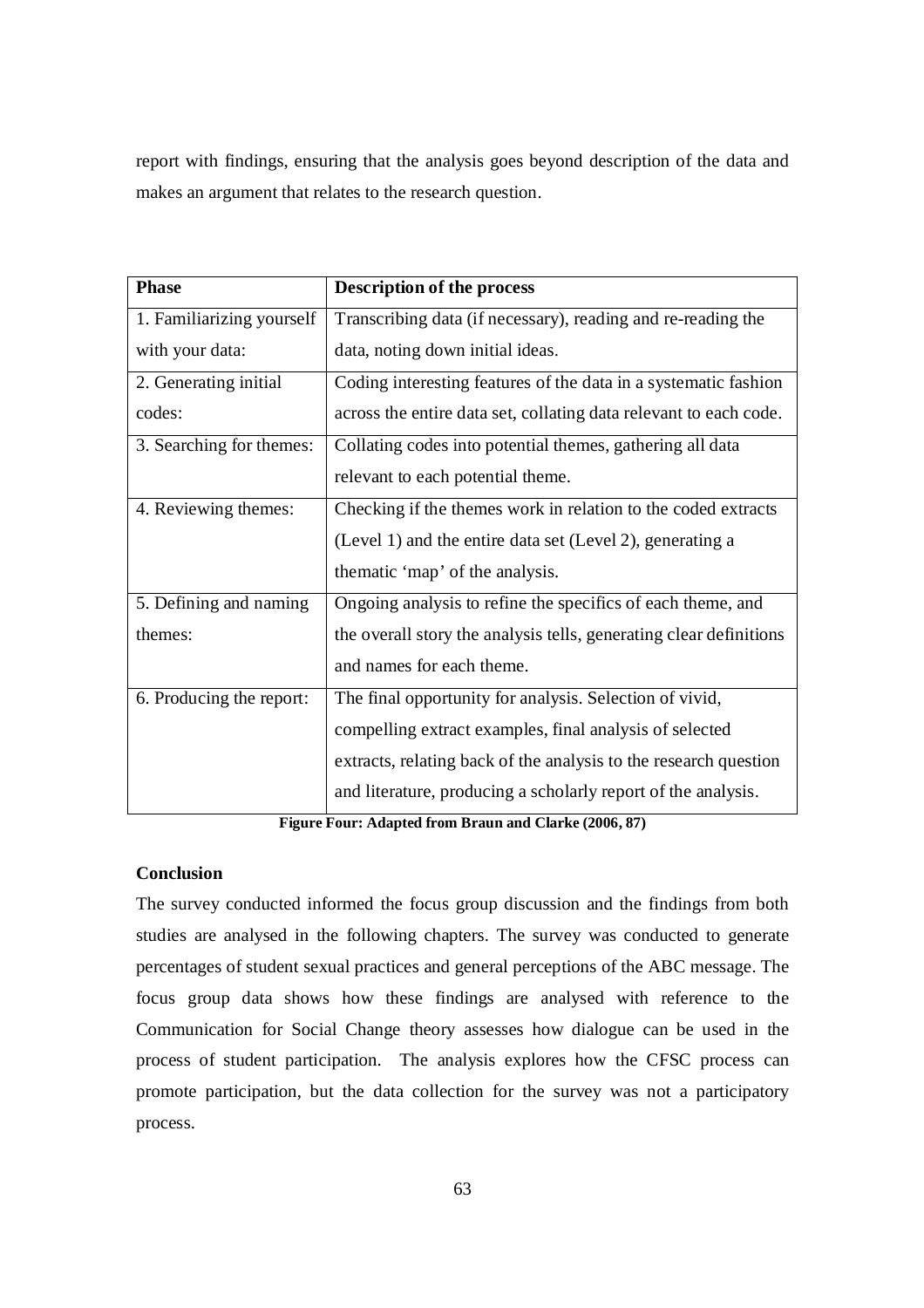# **Chapter Five: Quantitative Data Analysis**

This study uses quantitative and qualitative methods and the data received is reviewed as two separate chapters. Both sets of findings are analysed using CFSC and focus particularly student involvement through the use of dialogue to address HIV/AIDS prevention messages. Quantitative data collected from the survey provide the initial findings to inform the design of the qualitative data instruments through focus groups. Students were stratified according to their level of study to provide four distinct groups within the randomly selected Faculties. Two hundred questionnaires were administered at each of the two campuses; however students did not respond to all questions. The missing value ranged from 0.5% to 1.5% and therefore does not affect the credibility of this study. The tables used to illustrate the quantitative data findings in this chapter reflect varied percentage responses from participants for each question but is an account of more or less 99% of all respondents who participated in the survey. Table One below shows that 400 questionnaires were administered, but only 397 responded to the question of 'year of study.' Tables in this chapter are developed from data collected through some of the questions included in the survey which are relevant to this study.

Students were given the freedom to withdraw and not answer questions at any time, all percentages are calculated using the available responses. The first question in the survey focused on the breakdown of students, as they were stratified according to the level of study within each faculty. The table below shows there was an almost even number of students from each level participating in this study, 25% of each level of study formed part of this survey. The sample was stratified to reflect the various levels of study to include students from 18 years of age and older.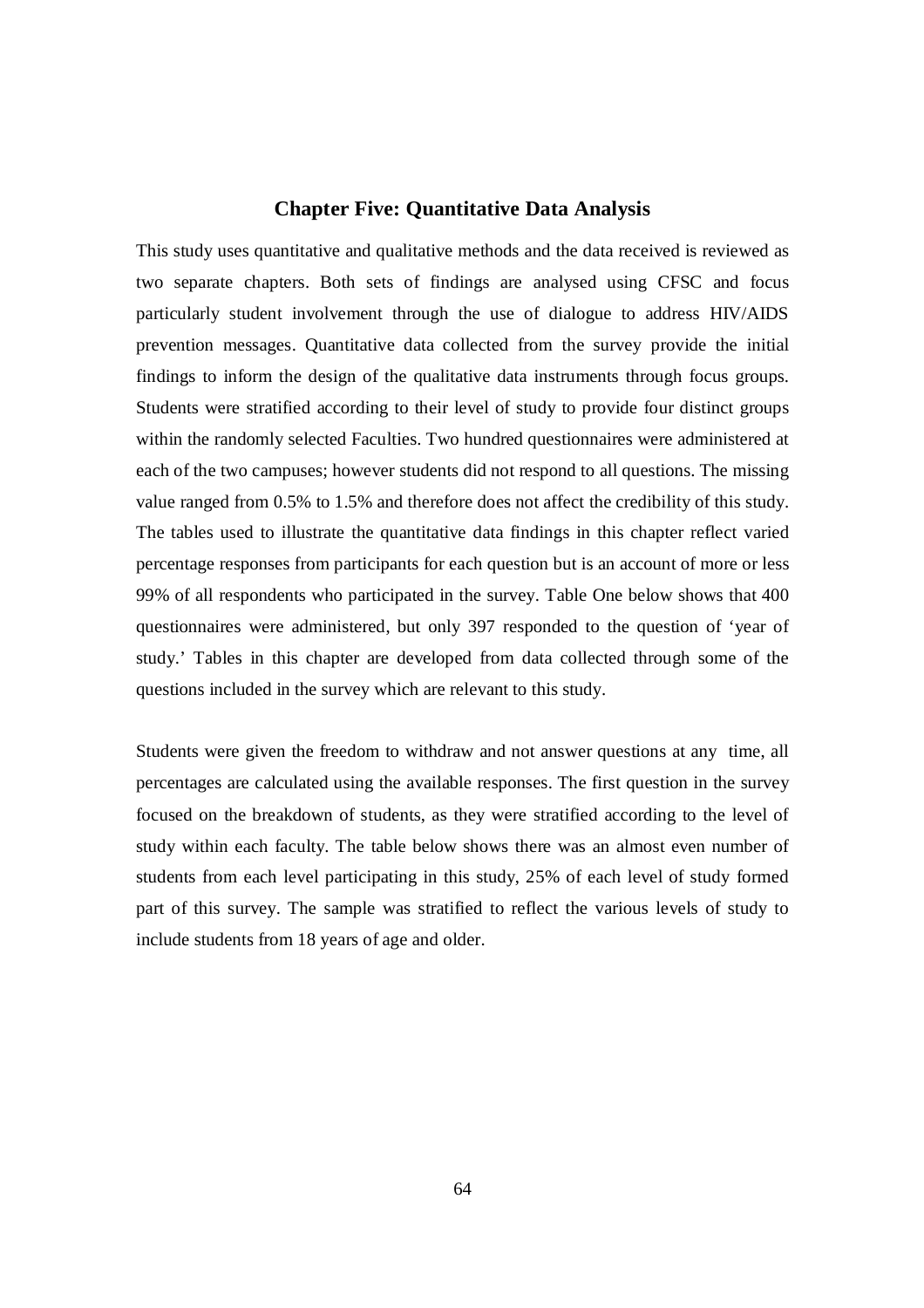| <b>Respondents Year of Study</b> |                       |            |           |            |              |            |  |  |  |  |
|----------------------------------|-----------------------|------------|-----------|------------|--------------|------------|--|--|--|--|
|                                  | <b>Howard College</b> |            | Westville |            | <b>Total</b> |            |  |  |  |  |
|                                  | Count                 | Percentage | Count     | Percentage | Count        | Percentage |  |  |  |  |
| <b>First Year</b>                | 49                    | 24.9%      | 50        | 25%        | 99           | 24.9%      |  |  |  |  |
| Second Year                      | 49                    | 24.9%      | 50        | 25%        | 99           | 24.9%      |  |  |  |  |
| Third Year                       | 50                    | 25.4%      | 50        | 25%        | 100          | 25.4%      |  |  |  |  |
| Postgraduate                     | 49                    | 24.9%      | 50        | 25%        | 99           | 24.9%      |  |  |  |  |
| <b>Total</b>                     | 197                   | 100%       | 200       | 100%       | 397          | 100%       |  |  |  |  |

#### **Table 1**

Students were selected from four different levels of study to ensure that respondents between the ages of 18-24 were part of the survey. The questionnaire required a breakdown of respondents into the different race groups, to establish the diversity of the sample population. These findings were briefly analysed to provide an overview of diverse cultural backgrounds which could also contribute to some of the young people's sexual practices. The next table shows that a total of 55% of the sample group was black, 1.3% coloured, 33% Indian and 11% white. The black students formed the majority of the sample, and coloureds, the least. The purpose of this study was not to give an exact representation of the racial breakdown in the country. Instead, the study allowed the data to reflect a close representation of the racial breakdown at both universities.

| <b>Respondents Race Group</b> |                       |            |           |            |              |            |  |  |  |
|-------------------------------|-----------------------|------------|-----------|------------|--------------|------------|--|--|--|
|                               | <b>Howard College</b> |            | Westville |            | <b>Total</b> |            |  |  |  |
|                               | Count                 | Percentage | Count     | Percentage | Count        | Percentage |  |  |  |
| <b>Black</b>                  | 120                   | 61.5%      | 97        | 48.7%      | 217          | 55.1%      |  |  |  |
| Coloured                      | 3                     | 1.5%       |           | 1.0%       |              | 1.3%       |  |  |  |
| Indian                        | 41                    | 21.1%      | 88        | 44.2%      | 129          | 32.7%      |  |  |  |
| White                         | 31                    | 15.9%      | 12        | 6.0%       | 43           | 10.9%      |  |  |  |
| <b>Total</b>                  | 195                   | 100%       | 199       | 100%       | 394          | 100%       |  |  |  |

#### **Table 2**

The survey shows that black Africans constitute the highest number of students attending these Universities. The race group table demonstrates the racial breakdown within the Howard College and Westville campuses which are similar to the racial breakdown of the country where the largest population is black Africans. However, the 2001 Census showed that 8.9% of the South African population were coloured, and 2.5% of Indian origin (Lehohla 2005), but this study had a greater number of Indian students, as there is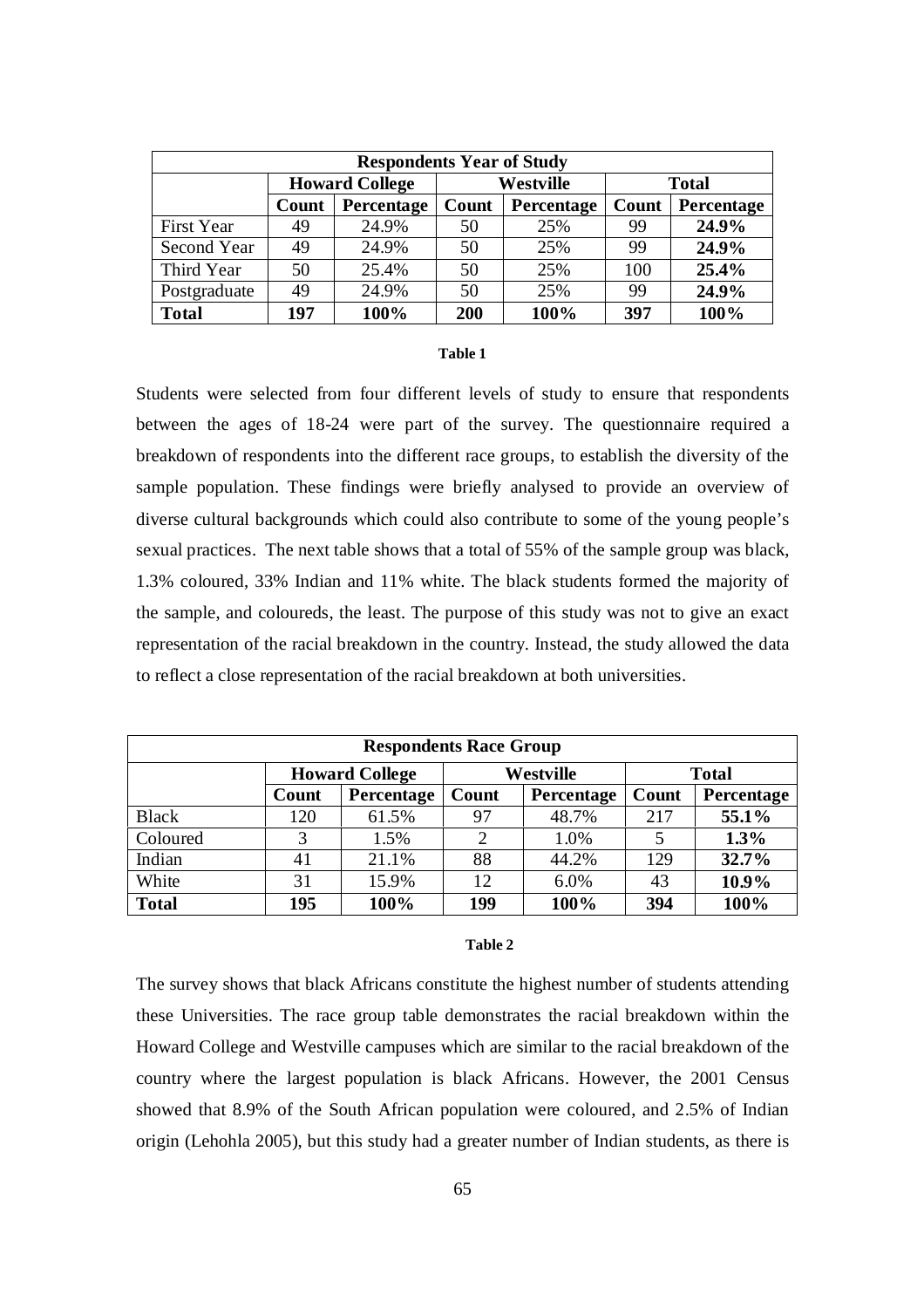a greater representation of Indians at the University of KwaZulu-Natal. The Howard College has a greater representation of black Africans than the Westville campus which has more Indian South African students. The survey also showed that 87% of the students were single, 38% of the students lived off campus with their parents and 30% of the students lived in campus residences. The question can also arise about how reference is made to the concept: 'single'. Some students may consider themselves 'single' in a relationship but not married. Some students identified themselves as 'single' because they were not married but in relationships and engaging in sexual practices. Some may use the terminology 'single' to suggest they are not dating anyone. These are important factors to consider when working with statistics and figures to establish the real number of sexually active students, and how we define 'single' can lead to a misrepresentation of the nature of sexual relationships.

In understanding the racial breakdown, the levels of study, marital status and the nature of residence, these findings suggest some of the general student demographics at the university. The data provides a sense of some of the contextual factors that influence students sexual practices and the decisions they make. These contextual factors will not be explored in detail in this study, but are mentioned here to provide a better foundation and background of some influences on behaviour change. The survey confirmed the HSRC survey findings in 2005 that the overall median age of first sexual debut was 17, indicating university students to be a sexually active group, either during high school or early years of tertiary studies.

## **Students' knowledge of HIV/AIDS and the effectiveness of the ABC strategy**

Some questions asked about student's knowledge about HIV/AIDS. The main focus of the questions was directed at the effectiveness of the ABC approach, student involvement in HIV/AIDS programmes and whether discussions and dialogue took place about HIV/AIDS at the University.

Fifty nine percent of students responded that the ABC strategy was effective of which 61% had heard about the "abstinence" message on campus, and 23% very rarely heard "abstain until married." 'Be faithful' to one partner was often heard by 44% of students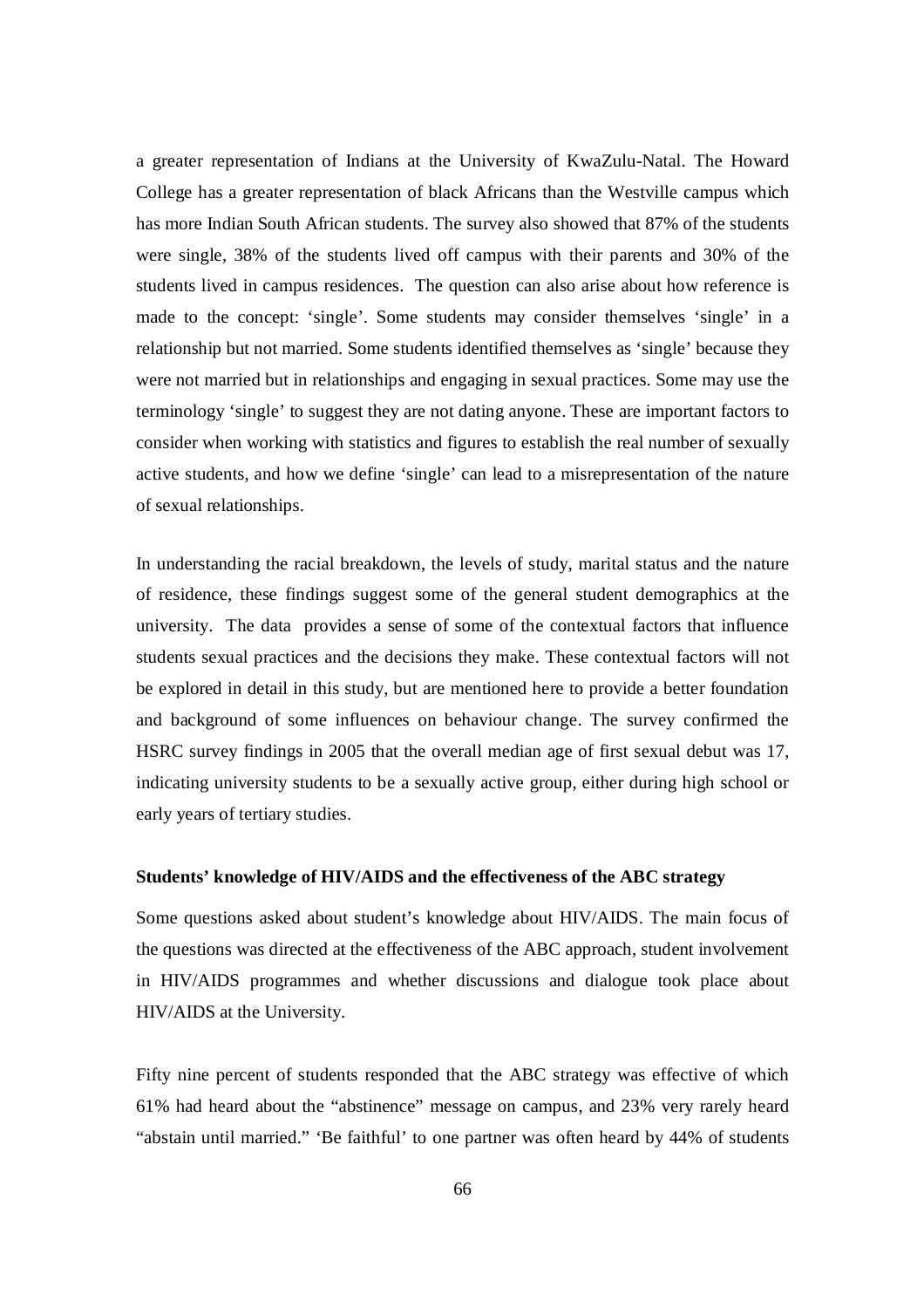and rarely (12%) heard others. Abstinence was a message that most students heard frequently. From the 59% of students who felt the ABC strategy was effective, only 61% heard about abstinence and 44% about 'be faithful.' Students heard the message, but were possibly not familiar with its intended meaning, and based on its visibility of the HIV/AIDS message on campus students, they assumed it was effective. The findings indicate that students equated 'hearing' about a single component of the ABC message as a measure of the 'effectiveness' of the strategy. This questions the effectiveness of the ABC message, is effectiveness based on the knowledge of HIV/AIDS information or a practice of 'safe' sexual practices.

The question of abstinence indicates in Table Three below that 31% agreed that 'abstinence' is a realistic option, and 28% strongly agreed in favour of abstinence. A total of 37% disagreed (and strongly disagreed) that this was a viable option. These findings show that overall, 59% agreed that abstinence could be achieved and maintained while 37% disagreed. The findings found that 44% agreed that 'being faithful' to one partner was a realistic prevention option, and 54% agreed that using a condom was also a realistic prevention option. This suggested that all students who participated, irrespective of how they interpreted the overall ABC message, more students found the use of condoms as a more realistic option than abstinence.

| Abstinence is a realistic HIV prevention option among students |                       |            |       |            |              |            |  |  |
|----------------------------------------------------------------|-----------------------|------------|-------|------------|--------------|------------|--|--|
|                                                                | <b>Howard College</b> |            |       | Westville  | <b>Total</b> |            |  |  |
|                                                                | Count                 | Percentage | Count | Percentage | Count        | Percentage |  |  |
| <b>Strongly Agree</b>                                          | 35                    | 18.0%      | 74    | 37.6%      | 109          | 27.8%      |  |  |
| Agree                                                          | 61                    | 31.4%      | 59    | 29.9%      | 120          | 30.65%     |  |  |
| Disagree                                                       | 61                    | 31.4%      | 37    | 18.8%      | 98           | 25.1%      |  |  |
| Strongly disagree                                              | 28                    | 14.4%      | 20    | 10.2%      | 48           | 12.3%      |  |  |
| Don't Know                                                     | 9                     | 4.6%       | ⇁     | 3.6%       | 16           | 4,1%       |  |  |
| <b>Total</b>                                                   | 194                   | 100%       | 197   | 100%       | 391          | 100%       |  |  |

#### **Table 3**

The ABC Prevention approach when separated into its various components demonstrated that student levels of support and agreement on each element of the A-B-C message varied. While abstinence was seen as a realistic option (28%), the use of condoms (54%) exceeded abstinence by 26% of the student sample. More students from the sample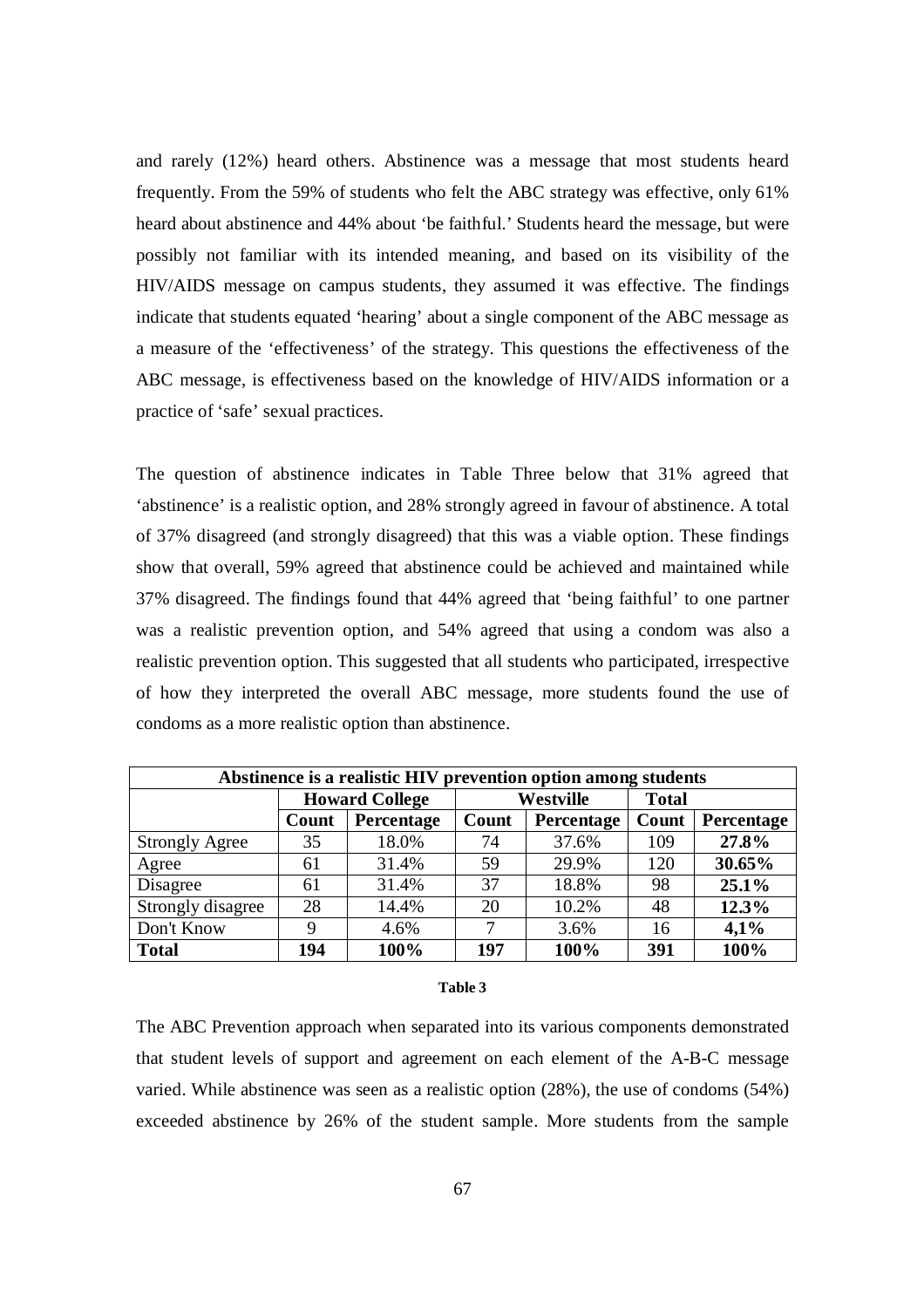favoured condoms and suggested condom usage as a more realistic approach. "Be faithful" ranked as the lowest realistic option, students preferred to either abstain or use a condom. It was later found in the focus group discussion that students were in favour of casual sex or having multiple partners, there was no need to 'be faithful' as long as condoms were used. Young male educators at a training workshop commented that it is impossible to 'be faithful.' It is the role of the man to fulfill women's needs as long as he uses a condom.<sup>11</sup> The ABC message was therefore identified as problematic since the 'Be Faithful' component was not widely encouraged by students. The consequences of this lack of adherence to the 'Be Faithful' component of the message surfaced in a community workshop in Mtunzini, <sup>12</sup> where a young women shares her story about her husband who worked in the city and returned home each time demanding sex despite her knowledge of his unfaithfulness. How does the ABC message cater for the complexities of sexual practices?

Fifty four percent of students very often heard the message to 'use a condom during sexual intercourse,' and 35% often heard this message (see Table 4 below A small percentage of 3.5% of students have never heard the condom message on campus, and while the number may be minimal, 3.5% of a university population of approximately 39 045 students<sup>13</sup>, will give an estimate population of 1367 students who have never heard about the condom usage. If 1367 students had to act out of ignorance and lack of knowledge with regard to sexual relationships, this will leave the University with a further growing pandemic.

<sup>1</sup>You, Me and HIV Workshops are conducted nationally with educators from Grade 8-11 covering issues of HIV/AIDS awareness, prevention, treatment, care and support. In a discussion about the ABC prevention strategy at a workshop in Vryheid in 2006 male educators argued that "Be Faithful" was not an issue, as long as a condom was used.

<sup>&</sup>lt;sup>12</sup> A home based care workshop was conducted by Bren Brophy and me for HIVAN, the Centre for HIV/AIDS Networking in November 2006.Young workshop shared with facilitators the challenges they face with the ABC message, and the complexities of their partners faithfulness in relationships and marriage.

<sup>&</sup>lt;sup>13</sup> Amelia Naidoo, Centre for Civil Society, 5 October 2006

http://www.ukzn.ac.za/ccs/default.asp?2,27,3,1049 (3 December 2007)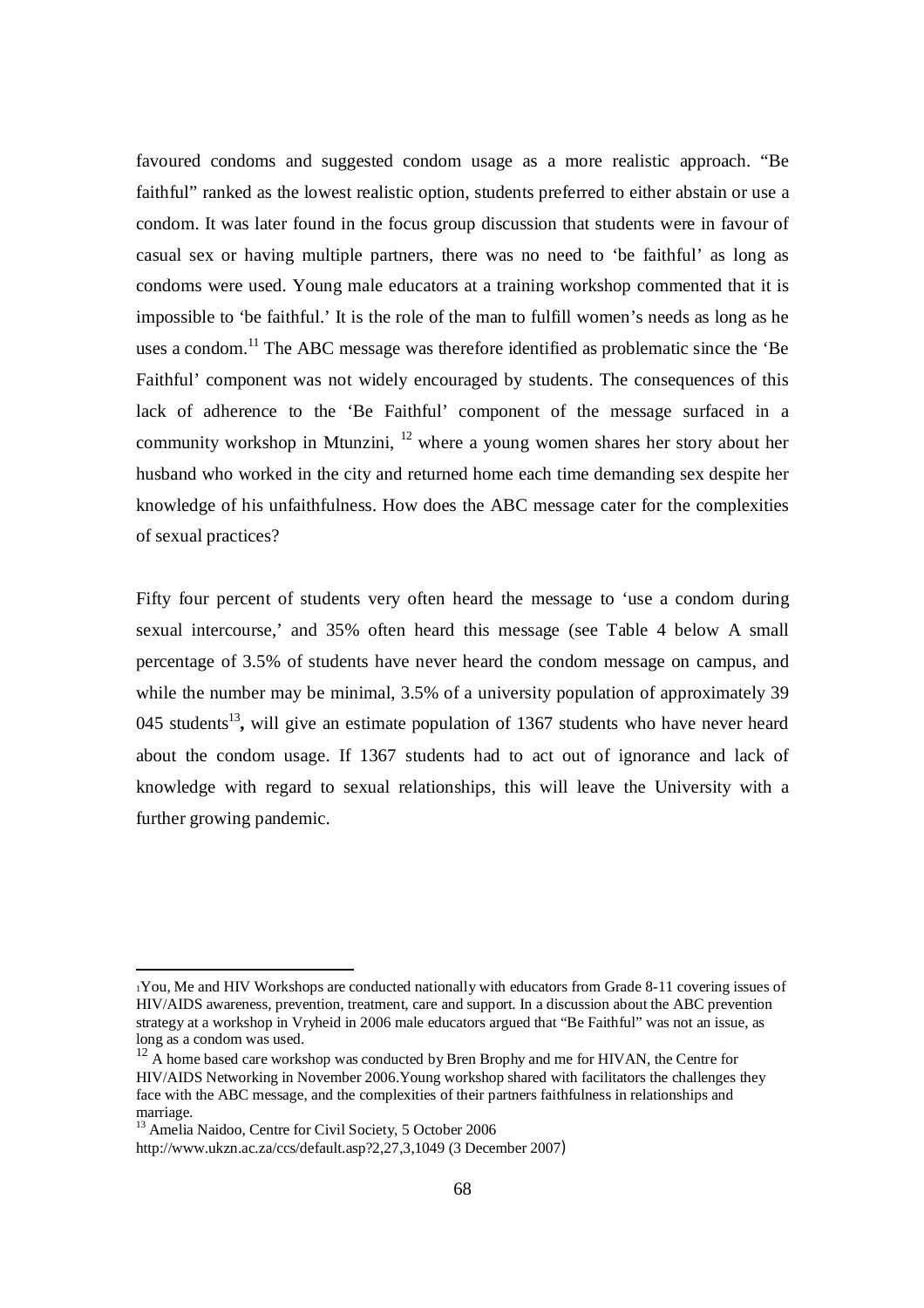| How often respondent hear "use condom during sexual intercourse" being<br>emphasized while on campus |       |                       |       |            |       |              |  |  |
|------------------------------------------------------------------------------------------------------|-------|-----------------------|-------|------------|-------|--------------|--|--|
|                                                                                                      |       | <b>Howard College</b> |       | Westville  |       | <b>Total</b> |  |  |
|                                                                                                      | Count | Percentage            | Count | Percentage | Count | Percentage   |  |  |
| Very often                                                                                           | 93    | 47.7%                 | 121   | 60.5%      | 214   | 54.1%        |  |  |
| Often                                                                                                | 81    | 41.5%                 | 56    | 28.0%      | 137   | 34.75%       |  |  |
| rarely                                                                                               | 14    | 7.2%                  | 12    | 6.0%       | 26    | $6.6\%$      |  |  |
| Very Rarely                                                                                          | 6     | 3.1%                  | 5     | 2.5%       | 11    | 2.8%         |  |  |
| Never heard                                                                                          |       | $.5\%$                | 6     | 3.0%       | 7     | 3.5%         |  |  |
| <b>Total</b>                                                                                         | 195   | 100%                  | 200   | 100%       | 395   | 100%         |  |  |

#### **Table 4**

Seventy three percent of the students understood ABC messages to be clear and concise but almost half of these students (43.7%) argued that the ABC approach left out important information as shown in the Table 5. The findings show a greater number of students at Westville campus (49.5%) agreed that this message left out important information. Students were not experiencing difficulty in understanding the ABC message (from those who have heard this message), yet a significantly large number found that important information was left out.

| ABC approach leaves out other important information |                       |            |                  |            |              |            |  |
|-----------------------------------------------------|-----------------------|------------|------------------|------------|--------------|------------|--|
|                                                     | <b>Howard College</b> |            | <b>Westville</b> |            | <b>Total</b> |            |  |
|                                                     | Count                 | Percentage | Count            | Percentage | Count        | Percentage |  |
| Agree                                               | 74                    | 40%        | 98               | 49.5%      | 172          | 43,7%      |  |
| Disagree                                            | 81                    | 41.5%      | 69               | 34.8%      | 150          | 38.15%     |  |
| Don't Know                                          | 40                    | 20.5%      | 31               | 15.7%      | 71           | 18.1%      |  |
| <b>Total</b>                                        | 195                   | 100%       | 198              | 100%       | 393          | 100%       |  |

#### **Table 5**

Preliminary findings of this survey justify the importance of student involvement in the message design. Students commented that important information was left out, and the only way to incorporate this information to create an effective strategy is through the inclusion of student's ideas and contribution in the message design. While 59% of the students find the ABC message effective, not all students were exposed to this message on campus. This could indicate that a significantly large population of students may not find the ABC message convincing. However, the issue that really needs to be addressed is the 43.7% of students at both campuses who felt the ABC message still left out important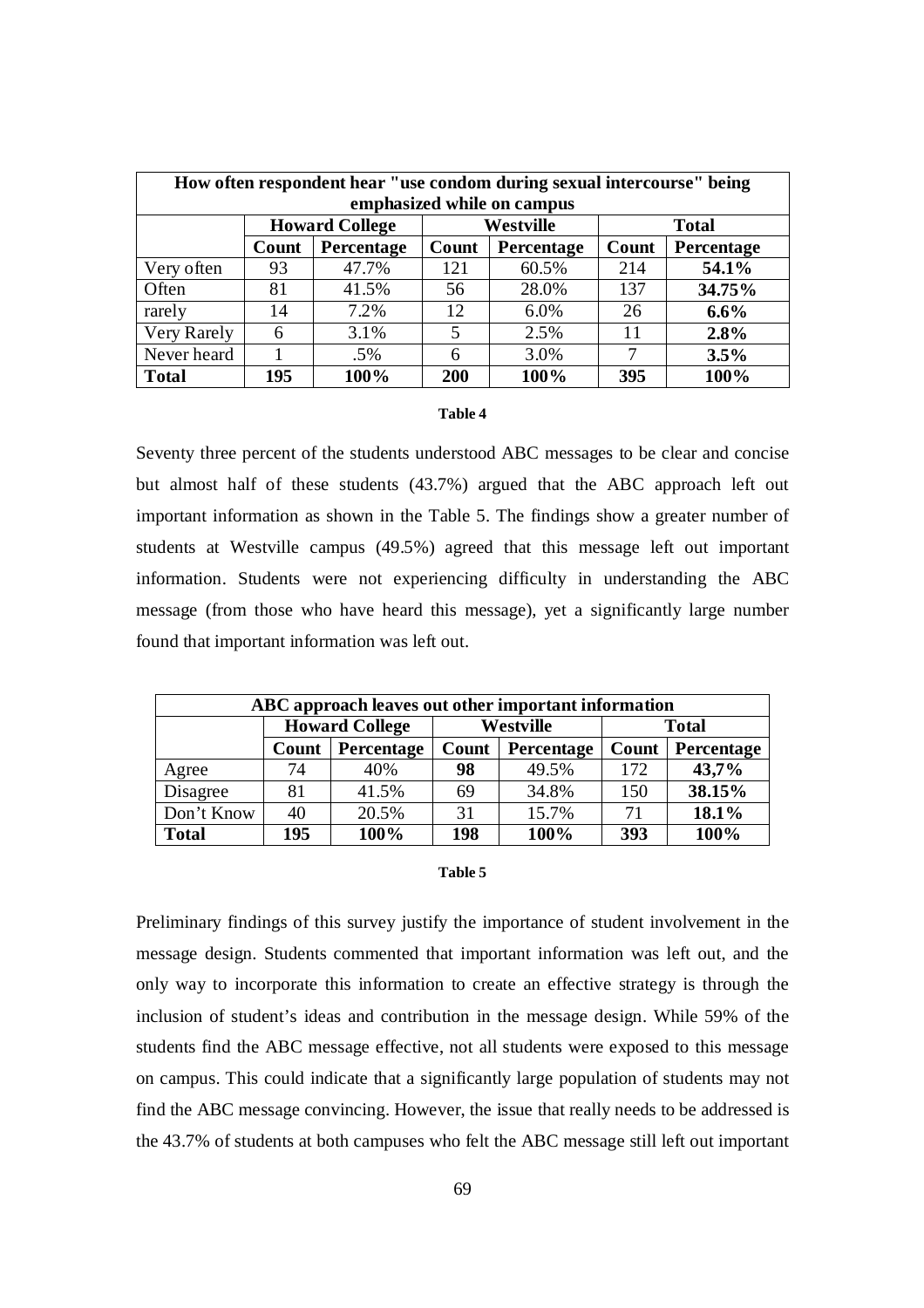information in the strategy. The focus groups were set up to further explore some of the information which students considered important and necessary to be included in the strategy. This type of qualitative descriptive data could not be extracted from the survey which generated quantitative data. The best way to address gaps in information and messaging is through the participation of the target audience to assist in identifying the problem and working together towards solutions (Figueroa et al, 2002). This research was two-fold. The first key question addresses the effectiveness of the ABC strategy with students, not only from previous research and statistics but also with findings from students through the survey. The second question addresses student's involvement in the message design and will in the next chapter examine whether students can engage through collective dialogue and discussion to resolve and clarify issues of concern such as the ABC message. This finding justifies the first question for this survey. Do students really find the ABC approach relevant and effective?

### **Student Involvement**

When students were asked if effective HIV/AIDS messages should be specific to the diverse student population, 70% agreed. This shows that most students were in favour of target specific message design. The overall ABC approach was effective with 59% of the students agreeing. But some students suggested that the ABC message was not able to address the diverse student population and the various cultures and beliefs (refer to chapter 6, page 81-82).

| Effective HIV/AIDS messages should be specific to the diverse student<br>population |       |                       |       |            |       |              |  |  |
|-------------------------------------------------------------------------------------|-------|-----------------------|-------|------------|-------|--------------|--|--|
|                                                                                     |       | <b>Howard College</b> |       | Westville  |       | <b>Total</b> |  |  |
|                                                                                     | Count | Percentage            | Count | Percentage | Count | Percentage   |  |  |
| Agree                                                                               | 127   | 65.1%                 | 148   | 74.4%      | 275   | 69.7%        |  |  |
| Disagree                                                                            | 39    | 20.0%                 | 25    | 12.6%      | 64    | 16.3%        |  |  |
| Don't Know                                                                          | 29    | 14.9%                 | 26    | 13%        | 55    | 14%          |  |  |
| <b>Total</b>                                                                        | 195   | 100%                  | 199   | 100%       | 394   | 100%         |  |  |

#### **Table 6**

Students were undecided on whether HIV/AIDS campaigns were really adequate and serving the purpose intended. Across two campuses, 49% thought campaigns were adequate while 50% disagreed. While 65% of students identified HIV/AIDS messages as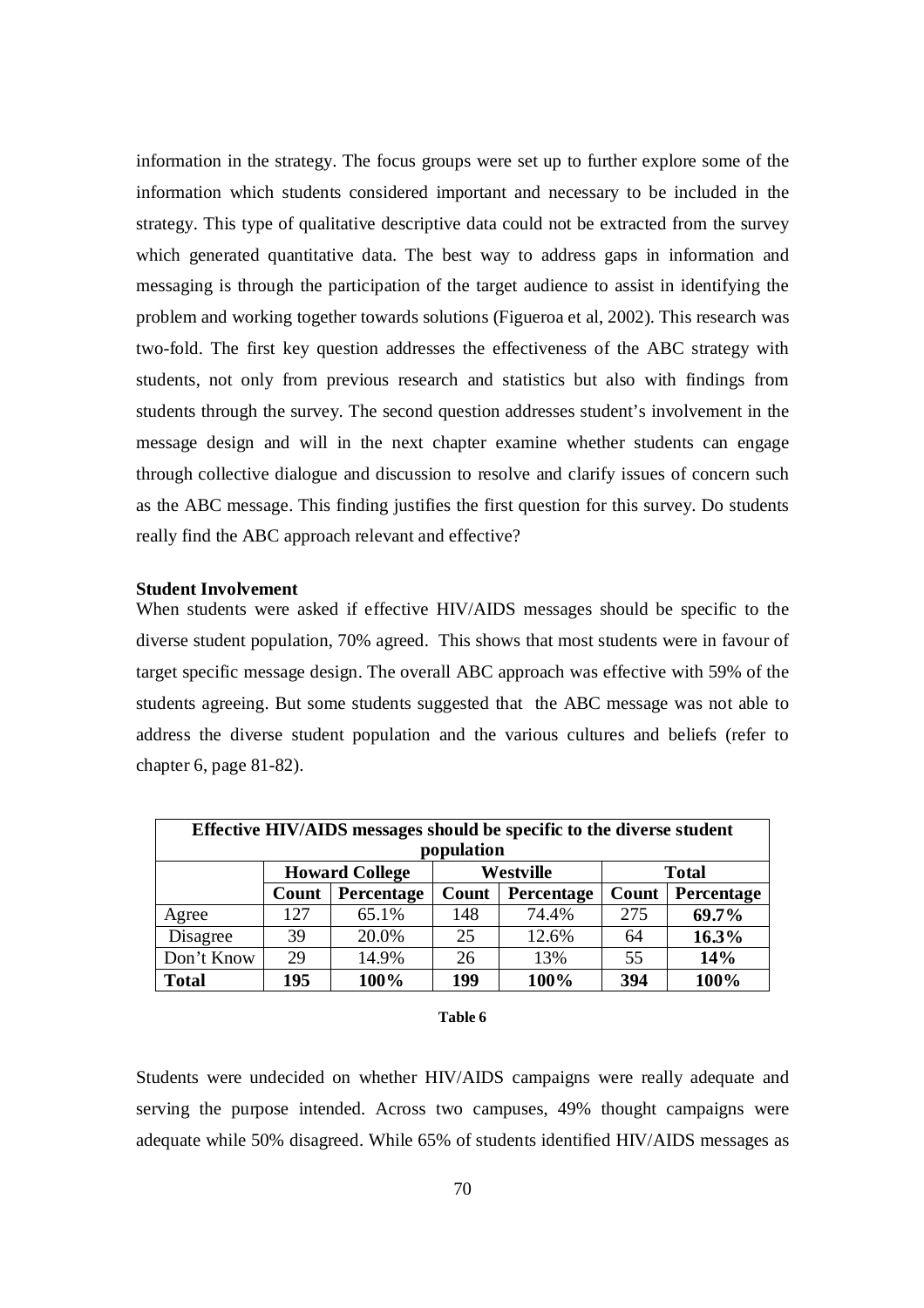well researched and designed, only 49% commented on HIV/AIDS campaigns as adequate, 50% thought they were not adequate. Students realize HIV/AIDS is well researched and designed however the survey also shows it is not applicable to the diverse population, HIV/AIDS messages come across as a genre message, well researched and designed but not adequate to address the specific needs of young people.

|                         | Whether respondent thinks HIV/AIDS campaigns in their campus are |                       |       |            |       |              |  |  |  |
|-------------------------|------------------------------------------------------------------|-----------------------|-------|------------|-------|--------------|--|--|--|
|                         | adequate                                                         |                       |       |            |       |              |  |  |  |
|                         |                                                                  | <b>Howard College</b> |       | Westville  |       | <b>Total</b> |  |  |  |
|                         | Count                                                            | Percentage            | Count | Percentage | Count | Percentage   |  |  |  |
| <b>Yes</b>              | 95                                                               | 49.2%                 | 99    | 50.0%      | 194   | 49.6%        |  |  |  |
| No or Not<br>applicable | 98                                                               | 50.8%                 | 99    | 50.0%      | 197   | 50.4%        |  |  |  |
| <b>Total</b>            | 193                                                              | 100%                  | 199   | 100%       | 391   | 100%         |  |  |  |

#### **Table 7**

The above table shows at both campuses, there is a balance of those who agree the campaigns were effective, and those who disagree. This could be a result of the standardized HIV/AIDS Programmes that UKZN campuses are rolling out. While these campaigns address students in general, the campaigns need to assess how they can include the participation of students in its design and implementation. The earlier findings observe that students feel the ABC message lacks important information, if the campaigns are based on these prevention strategies; they too lack information and the motivation to encourage safer sexual practices.

The analysis thus far raises the question whether student involvement in the research and design would makes a difference to the current ABC message. Students did feel that there was a representation of young people in the design and implementation. However, 90% really saw the need to have student participation. When students were asked about their involvement in HIV/AIDS prevention messages, 92% at Howard College agreed that it was necessary, and 87% at Westville campus. This shows students encourage their participation and involvement.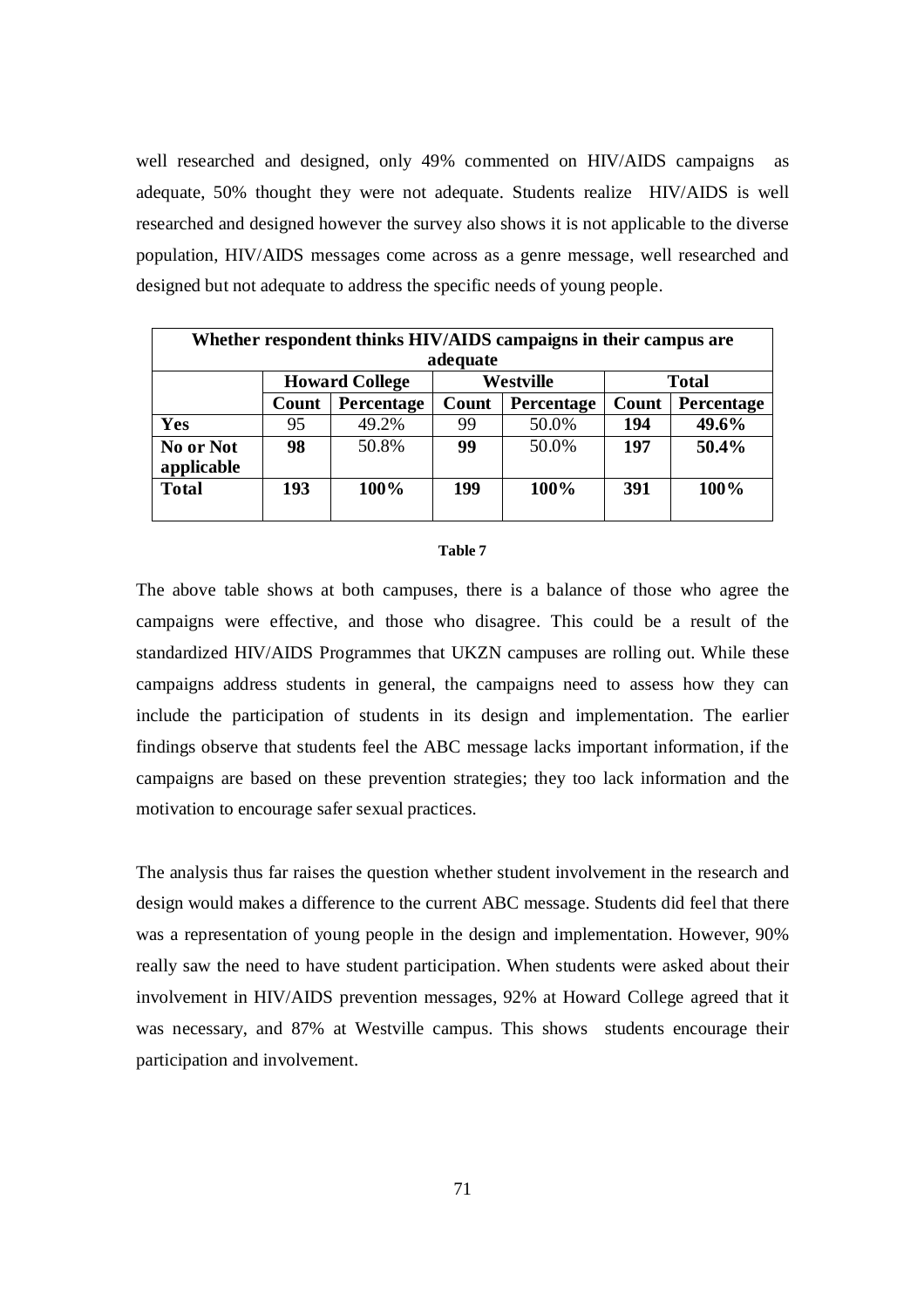|                         | Whether respondent thinks students should be involved in HIV/AIDS prevention |                       |           |            |       |              |  |  |
|-------------------------|------------------------------------------------------------------------------|-----------------------|-----------|------------|-------|--------------|--|--|
|                         |                                                                              |                       | messaging |            |       |              |  |  |
|                         |                                                                              | <b>Howard College</b> |           | Westville  |       | <b>Total</b> |  |  |
|                         | Count                                                                        | Percentage            | Count     | Percentage | Count | Percentage   |  |  |
| Yes                     | 182                                                                          | 92.9%                 | 173       | 87.4%      | 355   | 90.15%       |  |  |
| No or Not<br>applicable | 14                                                                           | 7.1%                  | 25        | 12.6%      | 39    | 9.85%        |  |  |
| <b>Total</b>            | 196                                                                          | 100%                  | 198       | 100%       | 394   | 100%         |  |  |

#### **Table 8**

The next step of student involvement was to assess the type of involvement in HIV/AIDS messages. Students may only find the need to be involved in the implementation of a campaign or prevention message, but when asked, 98% of students found it necessary to be part of the research, design and implementation of HIV/AIDS messages. Here again, an equal number of students at Howard College and Westville campus supported the idea of students participation in all stages of developing the HIV/AIDS prevention message. The focus groups in the next chapter, place more emphasis on this involvement of students through dialogue where they actively engage in research, design and implementation, but it all starts with the process of dialogue , the process of communication.

| Students need to be part of research, design and implementation of<br>programmes |       |            |       |                   |       |            |  |  |
|----------------------------------------------------------------------------------|-------|------------|-------|-------------------|-------|------------|--|--|
| Westville<br><b>Howard College</b><br><b>Total</b>                               |       |            |       |                   |       |            |  |  |
|                                                                                  | Count | Percentage | Count | <b>Percentage</b> | Count | Percentage |  |  |
| Yes                                                                              | 181   | 98.4%      | 171   | 98.3%             | 352   | 98.35%     |  |  |
| No or Not<br>applicable                                                          | 3     | 1.6%       | 3     | 1.7%              | 6     | 1.65%      |  |  |
| <b>Total</b>                                                                     | 184   | 100%       | 174   | 100%              | 358   | 100%       |  |  |

#### **Table 9**

The survey thus far showed that students were in a position to recognize and identify their role in HIV/AIDS messages, and recognised that their contributions are crucial and necessary. However, some students did find the ABC strategy effective as many students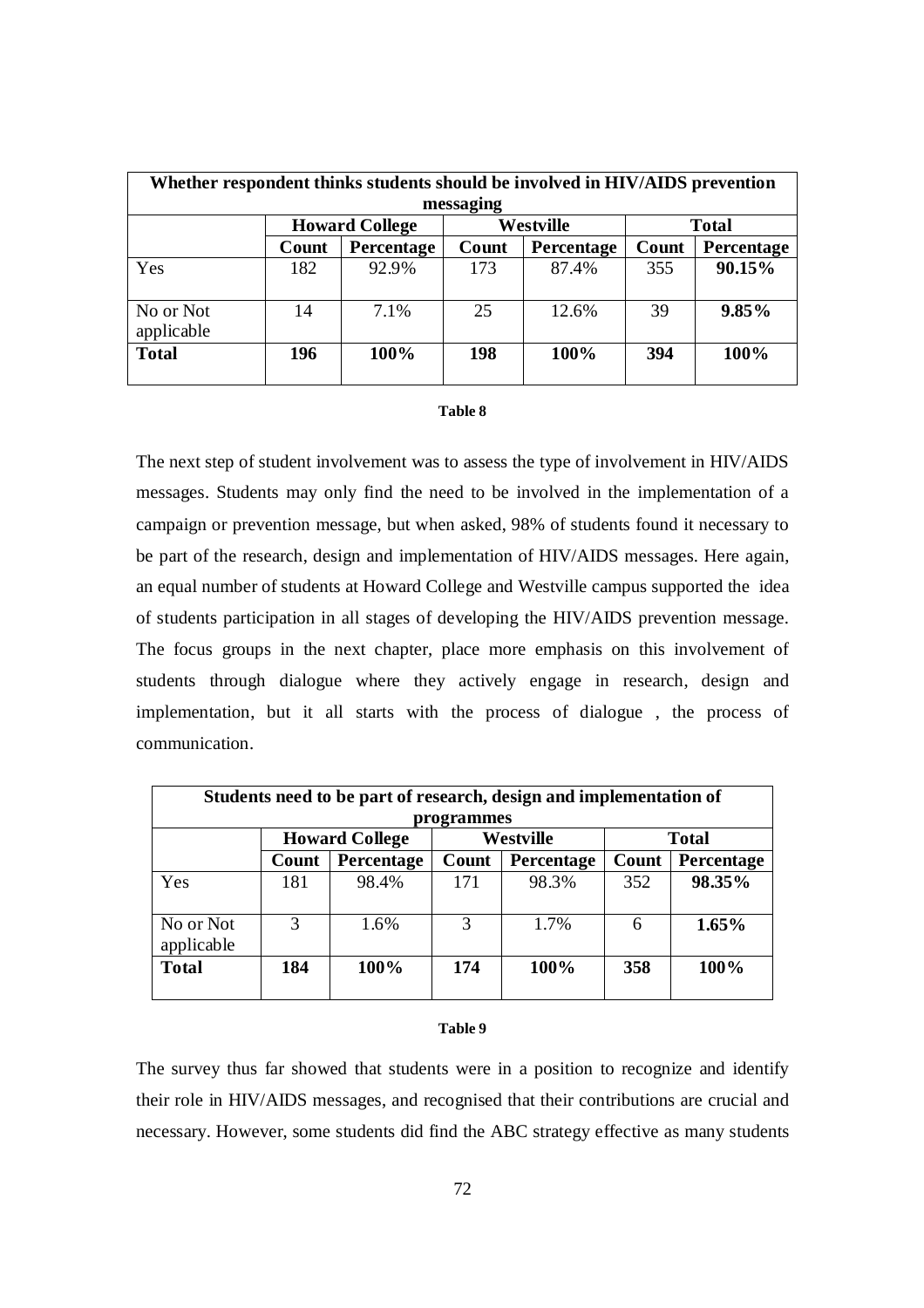were not familiar with, or heard of this prevention message. Ninety one percent of students understand their sexual practices and are best placed to design messages that will reflect these practices. This implied that students who engaged in, for example: casual sex, multiple partners, encouraged abstinence or condom usage, were well positioned to construct a message to reflect their safer sexual practices. Even though students recognized the ABC message as an appropriate one and in most cases evidenced a positive understanding of the message, there was still a need for their reflection and engagement in the process of design and implementation of prevention messages. The table below shows more students at Westville than Howard College Campus understood the nature of their sexual practices and are best placed to construct their own messages.

| Students understand their sexual practices and are best placed to construct<br>their own messages |       |                       |       |            |       |              |  |  |
|---------------------------------------------------------------------------------------------------|-------|-----------------------|-------|------------|-------|--------------|--|--|
|                                                                                                   |       | <b>Howard College</b> |       | Westville  |       | <b>Total</b> |  |  |
|                                                                                                   | Count | Percentage            | Count | Percentage | Count | Percentage   |  |  |
| Yes                                                                                               | 167   | 89.8%                 | 161   | 92.5%      | 328   | 91.15%       |  |  |
| No or Not<br>applicable                                                                           | 19    | 10.2%                 | 13    | 7.5%       | 32    | 8.85%        |  |  |
| <b>Total</b>                                                                                      | 186   | 100%                  | 174   | 100%       | 360   | 100%         |  |  |

#### **Table 10**

In support of the above findings, students are also more responsive to messages that they create. The study observes that 96% of students supported the creation of messages. This was an important finding which demonstrates that students were not only interested in participation through the research and design but also would be more responsive if the messages were created by them. The next chapter provides the analysis and findings of the focus groups where students engaged in dialogue to identify what they consider a revised ABC message. The idea was to get students to discuss and share ideas on how they would address these messages and prevention strategies. The survey showed that 45% of students talked to their friends about abstinence, and 60% talked to their friends about being faithful to their sexual partners. Students on campus were engaging more in discussions about 'Be faithful' as this was not a realistic option for many students.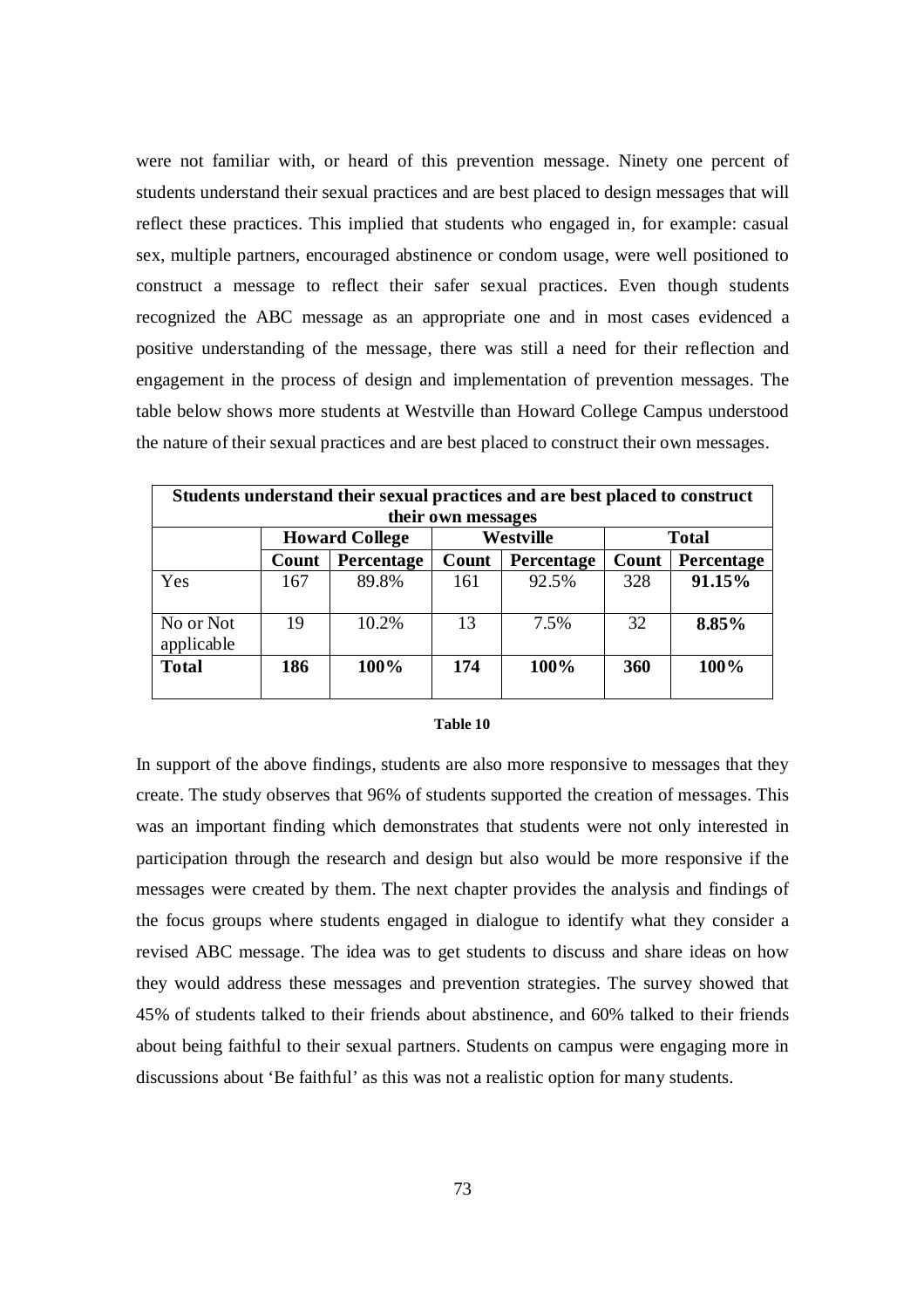| Students are more responsive to messages created by them |                       |            |                  |            |              |            |  |
|----------------------------------------------------------|-----------------------|------------|------------------|------------|--------------|------------|--|
|                                                          | <b>Howard College</b> |            | <b>Westville</b> |            | <b>Total</b> |            |  |
|                                                          | Count                 | Percentage | Count            | Percentage | Count        | Percentage |  |
| Yes                                                      | 173                   | 93.0%      | 172              | 99.4%      | 345          | 96.2%      |  |
| No or Not<br>applicable                                  | 13                    | 7.0%       |                  | .6%        | 14           | 3.8%       |  |
| Total                                                    | 186                   | $100\%$    | 173              | 100%       | 359          | 100%       |  |

#### **Table 11**

The focus group data revealed that dialogue could be an important aspect in HIV/AIDS communication either between two people or in a community or society. Dialogue promotes a two way flow of communication ensuring that students are not only receivers of messages but senders as well. Students should be given the opportunity to freely discuss HIV/AIDS issues on campus and with peers.

Dialogue which provides a safe space for building relations, can facilitate, among conflicting parties with fundamental disagreements, the development or deepening of human connection, and enhance mutual understanding and trust through learning about each other's viewpoints (UNAIDS, 2007: 56).

 The focus group discussion demonstrates how students engage in dialogue to share their ideas and possible solutions. When students were asked if they had discussions on HIV/AIDS with peer educators, 35% of students did engage with peer educators on HIV/AIDS related topics, but 64% did not have discussions.

| Whether respondent has discussed HIV/AIDS with peer educators within<br>campus |       |                       |       |            |       |              |  |  |
|--------------------------------------------------------------------------------|-------|-----------------------|-------|------------|-------|--------------|--|--|
|                                                                                |       | <b>Howard College</b> |       | Westville  |       | <b>Total</b> |  |  |
|                                                                                | Count | Percentage            | Count | Percentage | Count | Percentage   |  |  |
| Yes                                                                            | 74    | 38.1%                 | 67    | 33.7%      | 141   | 35.9%        |  |  |
| No or Not<br>applicable                                                        | 120   | 61.9%                 | 132   | 66.3%      | 252   | 64.1%        |  |  |
| <b>Total</b>                                                                   | 194   | 100%                  | 199   | 100%       | 393   | 100%         |  |  |

#### **Table 12**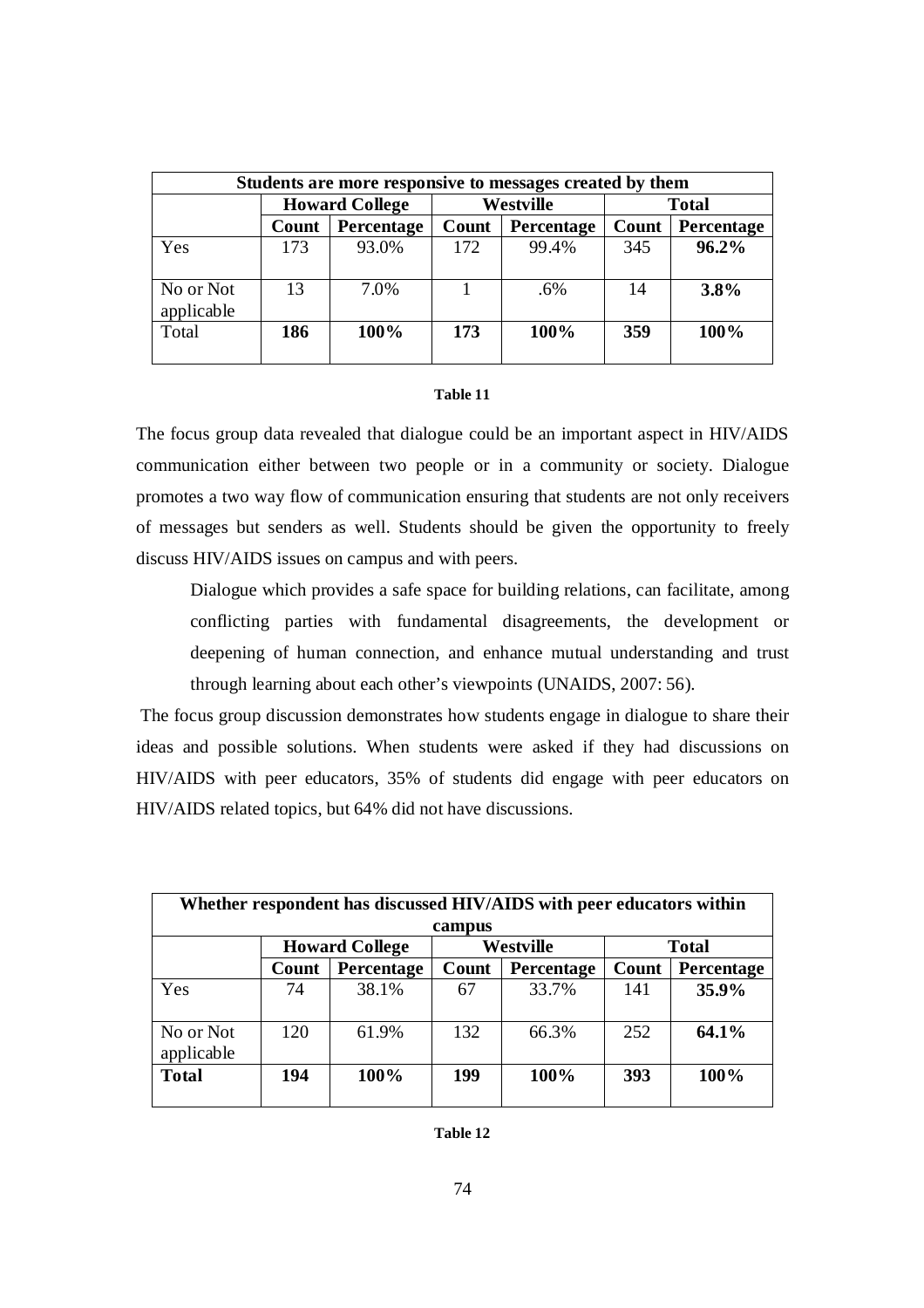The lack of interaction and discussions with peer educators were evident at both campuses, when the individual valid percentages were reviewed, 62% at Howard College and 66% at Westville Campus did not discuss HIV/AIDS with peer educators. Active dialogue and discussions were not evident at the campuses, and the role of peer educators were not seen as an opportunity to engage and interact on HIV/AIDS issues. Perhaps students were not aware of the services offered at the Campus Support Unit or the role of the peer educator, alternatively students may feel uncomfortable to address HIV/AIDS with other students. The findings show that 63% of students found peer educators were not helpful as a source for obtaining HIV/AIDS information. This could imply that students are interested in discussion about HIV/AIDS, but not assisted to receive this information, raising the question about whether students were given an opportunity to engage in dialogue.

The survey demonstrates that 39% of students disagreed that students frequently talk about HIV/AIDS in ordinary conversation while a further 28% agreed that this was a topic for discussion in ordinary conversation.

Dialogue is the process of coming together to build mutual understanding and trust across differences and to create positive outcomes through conversation. Whereas in many settings the term "dialogue" implies various forms of conversations, the derivation of "dialogue" – from "dia" meaning "through", and "logos" translating as "meaning" – suggests a synergistic fit with the concept of social integration (UNAIDS, 2007:3).

Some form of discussion was taking place around HIV but students were not directly discussing prevention approaches. The qualitative research instrument was structured to gain more clarity on these issues discussed by students.

When questioned about HIV/AIDS workshops and programmes, 71.3% of the students had never attended a workshop on HIV/AIDS on campus, a further 81% had never attended an HIV/AIDS rally. Seventy six percent had not attended any HIV/AIDS meetings within campus. The table below shows an overwhelming number of students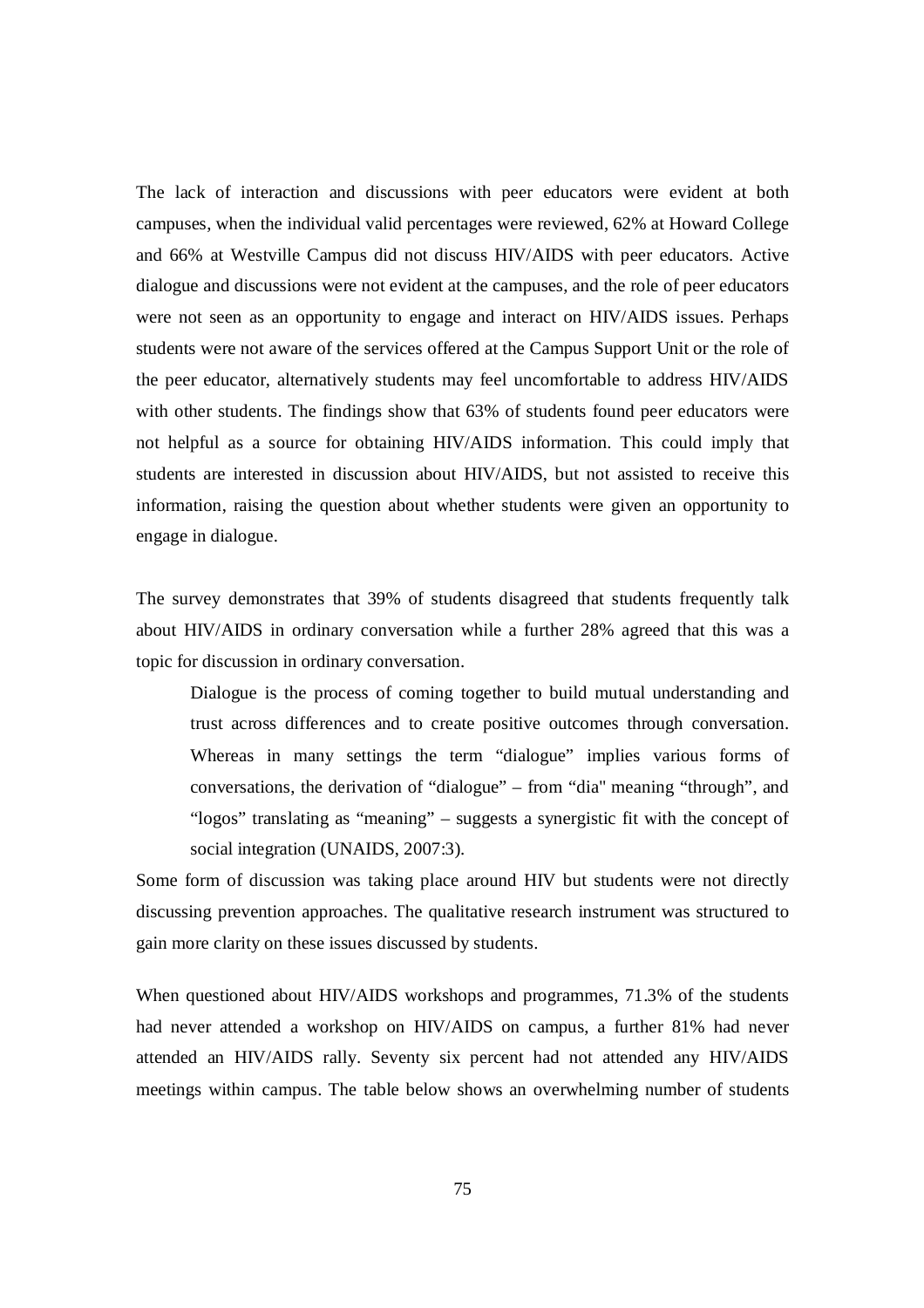(70.35%) who have not attended a workshop, training or lecture on decision making/negotiation skills/ interpersonal skills relating to HIV prevention.

| Whether respondent has attended workshop, training or lecture on decision<br>making skills/negotiation skills/interpersonal skills relating to HIV prevention |                       |            |       |            |       |              |  |
|---------------------------------------------------------------------------------------------------------------------------------------------------------------|-----------------------|------------|-------|------------|-------|--------------|--|
|                                                                                                                                                               | <b>Howard College</b> |            |       | Westville  |       | <b>Total</b> |  |
|                                                                                                                                                               | Count                 | Percentage | Count | Percentage | Count | Percentage   |  |
| Yes                                                                                                                                                           | 48                    | 24.6%      | 49    | 34.7%      | 97    | 29.65%       |  |
| No or Not<br>applicable                                                                                                                                       | 147                   | 75.4%      | 150   | 65.3%      | 297   | 70.35%       |  |
| <b>Total</b>                                                                                                                                                  | 195                   | 100%       | 199   | 100%       | 394   | 100%         |  |

### **Table 13**

The high percentage of students who have not attended workshops, HIV/AIDS meetings or training on life-skills indicate that either these programmes are not available to students or students are not interested in HIV/AIDS related campus-based activities and programmes. Only 29.65% had attended such training. The outcome of the survey assisted in drafting an outline of key issues to address in the focus groups with students at a later stage. The survey therefore played a role in exposing genuine concerns.

Table 14 shows 75% had not been involved or volunteered to help at an organization, while 24.5% had been involved. Student participation was very low, not only were their involvement limited but they were not represented in any of the design and development of HIV/AIDS strategy.

The building of mutual understanding and joint action involves communication and, indeed, increasingly frequent, regular and peaceful dialogic conversations – beyond debate, discussion or negotiation. Dialogue is a process that involves reflection, respect and a joining of efforts to understand and take joint action (UNAIDS, 2007; 61-62).

The findings demonstrate that students were not contributing in any of the HIV/AIDS programmes and initiatives.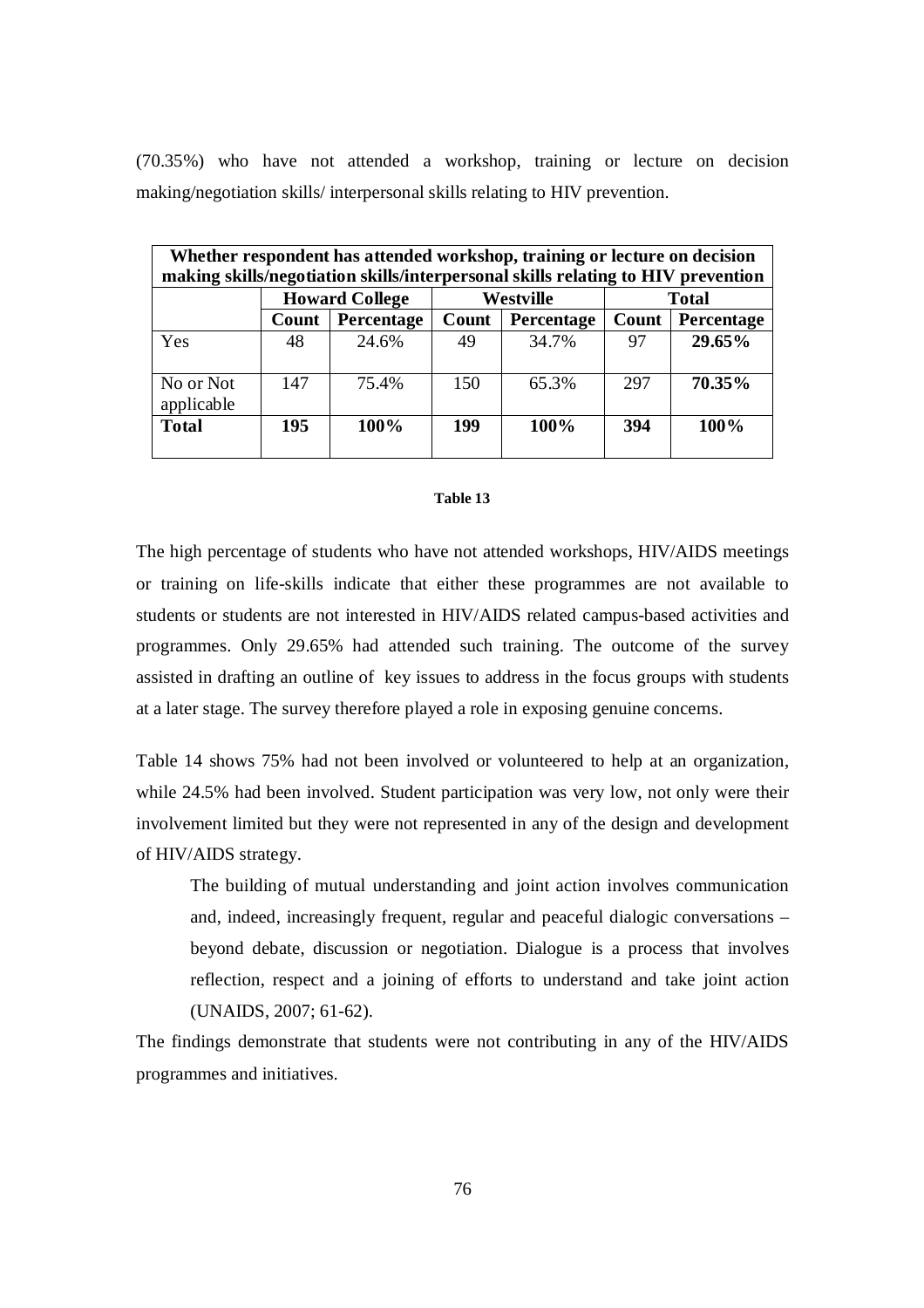| Whether respondent has volunteered or helped at an HIV/AIDS organization<br>or groups in his/her community |       |                       |       |                  |       |              |  |  |
|------------------------------------------------------------------------------------------------------------|-------|-----------------------|-------|------------------|-------|--------------|--|--|
|                                                                                                            |       | <b>Howard College</b> |       | <b>Westville</b> |       | <b>Total</b> |  |  |
|                                                                                                            | Count | Percentage            | Count | Percentage       | Count | Percentage   |  |  |
| Yes                                                                                                        | 66    | 34.0%                 | 24    | 14.1%            | 90    | 24.05%       |  |  |
| No or Not<br>applicable                                                                                    | 128   | 66.0%                 | 170   | 85.9%            | 298   | 75.95%       |  |  |
| <b>Total</b>                                                                                               | 194   | $100\%$               | 199   | 100%             | 388   | 100%         |  |  |

| anĸ |  |
|-----|--|
|     |  |

# **Conclusion**

The quantitative data findings in this chapter provided percentages for various student responses about the ABC message and student involvement. The percentages were analysed within the general scope of the key research questions. In the next chapter, the qualitative data transcribed for focus group discussions is analysed using the steps of the dialogue process for communication for social change. The percentages in this chapter are relevant to the qualitative analysis of the focus groups to follow as it explores these statistics further. The focus group is also an opportunity for students to share their views about the ABC prevention strategy as they were not given an opportunity to do this through close-ended questionnaires.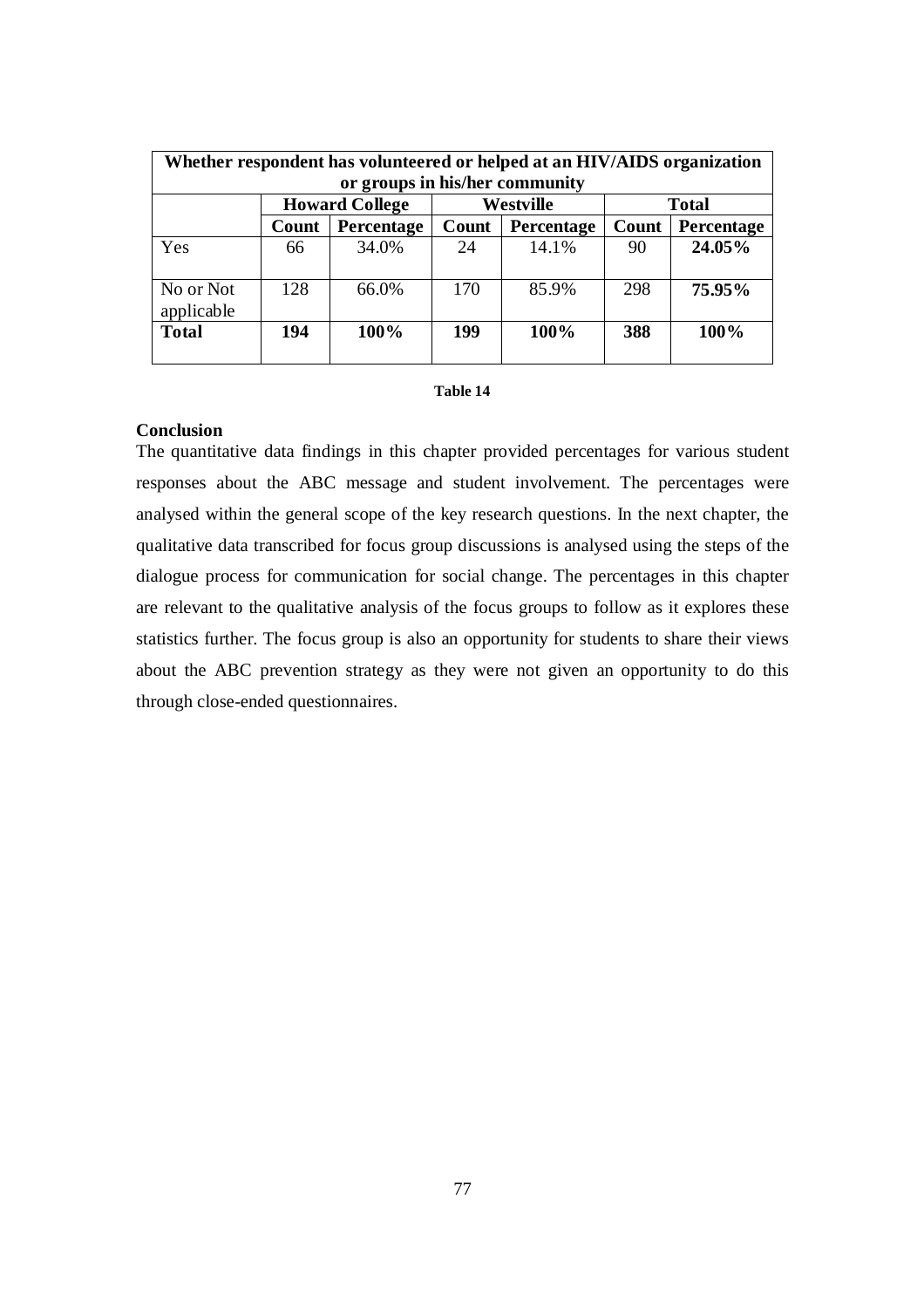# **Chapter Six: Qualitative Data Analysis**

My work at HIVAN, the Centre for HIV/AIDS Networking since 2004 entails the use of CFSC, applying the process of dialogue and participatory approaches to address issues of HIV and AIDS. Extensive research is continuously undertaken on different ways of educating children and young people, some of which include the use of arts to promote advocacy and community engagement. Feedback from workshops conducted regularly with young school learners and young people from diverse communities demonstrate the significance of dialogue and face to face interaction for effective community interventions. A participatory approach has been central to all work conducted at HIVAN, using the communication for social change model to actively engage children and young people in communication processes, empowering them to identify and work together to find solutions about pressing situations. The workshops empower young people to have a voice using 'circle time' (focus groups) as an opportunity to share and reflect on their experience to address HIV/AIDS issues, life skills development and wellbeing.

Through dialogue and discussion, the role of young people in community development became more evident. Their perceptions of prevention messages and the involvement of young people at grassroots levels in communication processes sparked further research in this area. Ongoing community empowerment through dialogue and participation has motivated for this study on how students can communicate for social change. The study with tertiary students is an attempt to understand what young people from a different community (the university) understand about the ABC message. This analysis will review the findings of the survey and focus group discussions conducted with students at two of the University of KwaZulu-Natal campuses. It will also include reflections of my work with young people at communities and workshops conducted.

The previous chapter was an analysis of the quantitative data findings from the survey conducted at Howard College and Westville campuses and provide the preliminary data towards the development of the focus group discussion guide. The focus groups were used as a platform to allow students to engage in dialogue to address and share their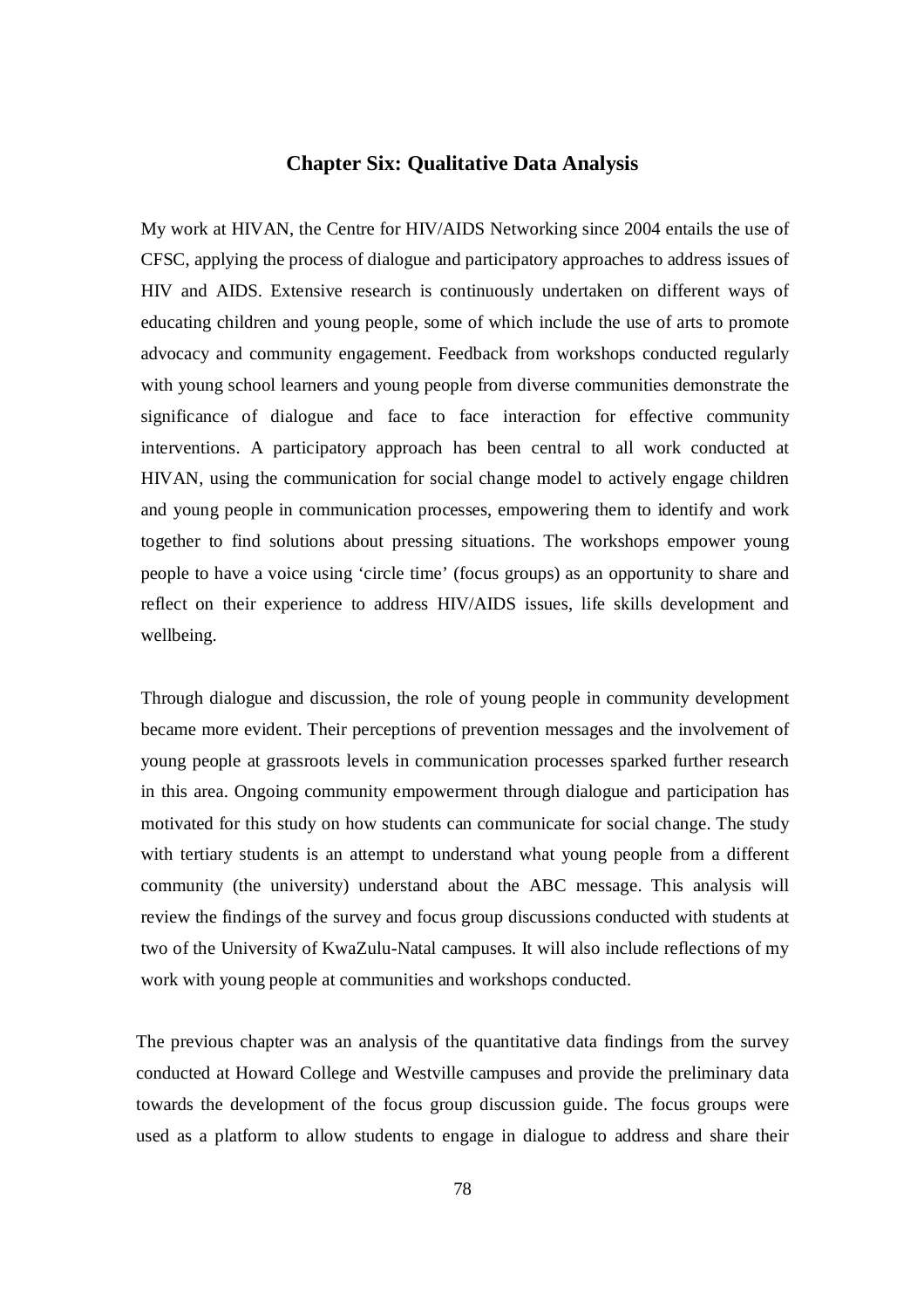knowledge and concerns about the ABC message. Two focus groups were conducted at Howard College and Westville Campus. These focus groups were conducted to examine the findings of the survey. The questionnaire and focus group discussion guide posed similar questions, but the survey aimed at soliciting percentages and frequencies about students' perception of the ABC message. The focus groups further explored these responses by encouraging students to share their experience and views about the ABC message.

The Howard College focus group had nine students and the discussion allowed students to speak about the various topics and reflect on their personal experiences. The group did not meet each other prior to the focus group discussion but were able to engage on a very interactive level. The Westville focus group was more challenging as most students were writing the mid year examinations, and securing participants was very difficult. At this focus group, only five respondents attended and the group was not very interactive and engaging. There was tremendous difficulty to get the group to discuss the topics despite the explanations and assistance from the moderator and later the observer. The Westville focus group was rescheduled for another day when student's examinations were over. A new group of respondents were identified and the focus group conducted for the second time produced detailed and quality feedback with the nine respondents.

The 10-step process of community dialogue, (identified by Figueroa et al 2002 as part of the model for CFSC) is used to assess and analyse the data from the focus groups. Communication for Social Change (CFSC) is an iterative model, not a linear one, its power lies in the fact that the outcome of any given phase feeds back into the process (Reardon, 2003:3). This indicates that while one of the aims of this study was to demonstrate the role of student involvement through participation in dialogue and discussion, the problems are not solved collectively at any given stage. Student participation is part of a cyclic process where the outcomes of each phase feeds into the next phase of the process.

Some of the communication for development theories like the modernization theory does not allow for this cyclic process and follows the process of a top to bottom flow of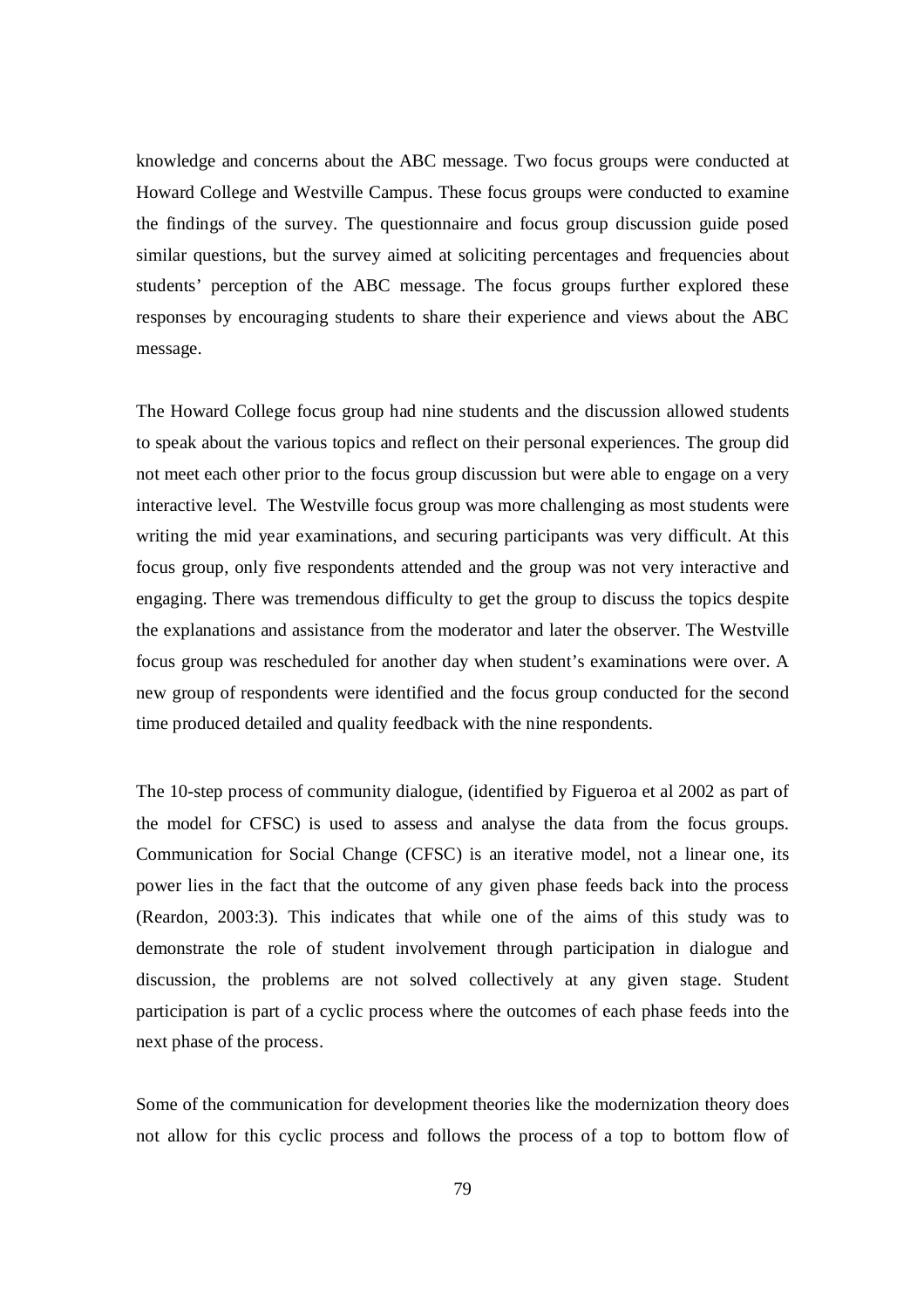information. If the modernization theory was used for prevention strategies, students will be receivers of the message rather than participants in the process. At a workshop in March 2006 young people were discussing the Millennium development goals and observed that leaders make public address messages to large audiences without listening or encouraging feedback from young people.<sup>14</sup> High school learners were able to identify the vertical flow of communication (Servaes, 1999). The results of the survey analysed in the previous chapter shows how questionnaires can be used as a catalyst for students to express their concerns. Focus group discussions were used to provide a more interactive and two way flow of communication.

The data analysis below reviews the steps towards achieving community dialogue. It further explores the use of focus groups as a platform for open discussion. Discussions about implementing steps for 'collective action' (phase two of CFSC) briefly took place in the focus groups and was only reviewed to understand the importance for future communication initiatives. The content of the data received from the focus groups is analysed later in this chapter using thematic analysis. This type of data analysis demonstrates the effectiveness of community dialogue through focus groups. It also suggests that through a process of dialogue students can identify some of the challenges they face and ways to work through them. The thematic analysis amplifies some of these findings in addition to analyzing the steps of community dialogue used in CFSC.

### **A catalyst to initiate the focus group discussion**

-

A crucial component of starting any CFSC process is the use of a catalyst. There are six types of catalysts which lead to dialogue with people (Figueroa et al, 2002), for the purpose of this study the internal stimulus was the possible catalyst. Continuous public debate about the effectiveness of the ABC message causes professionals from all sectors to review its effectiveness. Local companies often spend considerable sums of money on HIV prevalence studies and assessing their workers' knowledge about the disease. However it is unclear whether these programmes are persuading people to change their behaviour in order to minimize their risk of contracting HIV/AIDS, says Diane Ritson,

<sup>&</sup>lt;sup>14</sup> World Council for Religion and Peace (WCRP) and HIVAN, The Centre for HIV/AIDS Networking hosts quarterly workshops for high school learners (12-18years) to teach life skills and empower learners to become leaders in their community.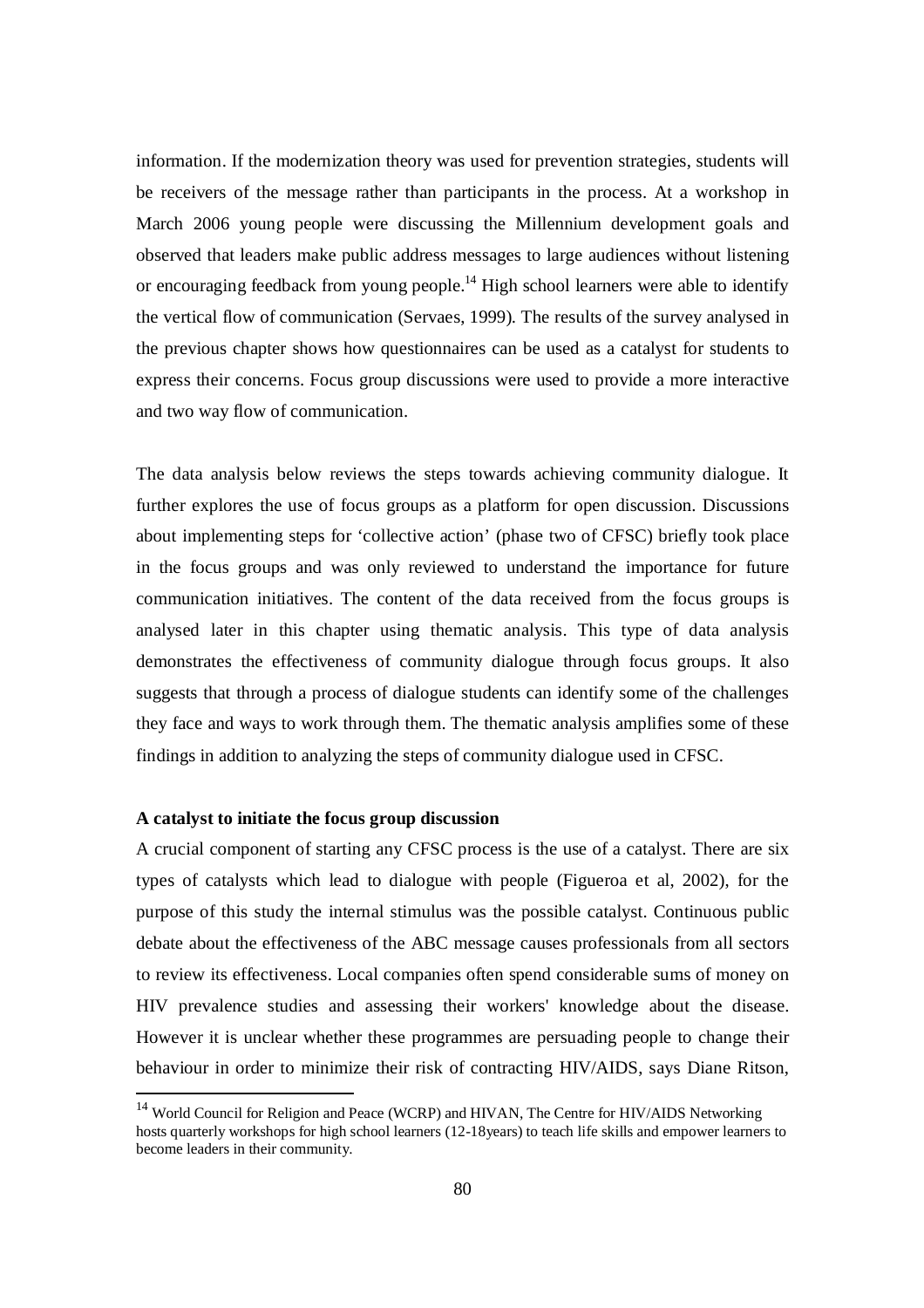Managing Director of People Management *(Business Day, 1 July 2004)*. <sup>15</sup> The increase of HIV infection with young people (18-24) also acts as a catalyst, initiating a discussion and dialogue about the problem (HSRC 2005)**.** 

What most people probably mean when calling for more dialogue is that they want more understanding of the side of the issue they favour. They want better listening from the other person and more acceptance of their own arguments. At the very least, they hope that dialogue can calm things down, reduce the threat, and provide a cooling-off period from verbal or physical hostilities (Anderson et al. 1994: 1).

The catalyst does not have to be a huge contributing factor like mass media or the initiative of NGO's and the government, instead the catalyst must have the ability to create attention and discussion around a problem at hand. Internal stimulus is a stimulation of the community to talk to one another about a problem, in this case a health issue (Figueroa et al, 2002). The focus group discussion acted as the catalyst for this survey. The facilitator introduced the overall study with its various research questions. Students were briefed on the key research areas with emphasis that the outcome of this study conducted by four students was to inform policy development at the Universities in KZN. Student participation was encouraged and they were identified as contributing factors to any development with HIV/AIDS programmes on campus. The focus group was conducted using the discussion guide (refer to Appendix 4) but students controlled the process of dialogue.

## *Is the ABC Strategy effective?*

*Recognition of a problem* is the first step in the CFSC process. Through discussions students identify the controversy and the contradictions of the ABC strategy. Students were briefed on the topic for discussion and were asked for their views on the ABC strategy. Students were not given detailed information about the controversy surrounding the effectiveness of the ABC strategy but an opportunity to share their observations and experiences. This approach was crucial to avoid the one-way flow of communication

<sup>15</sup> www.businessday.co.za (20 November 2007)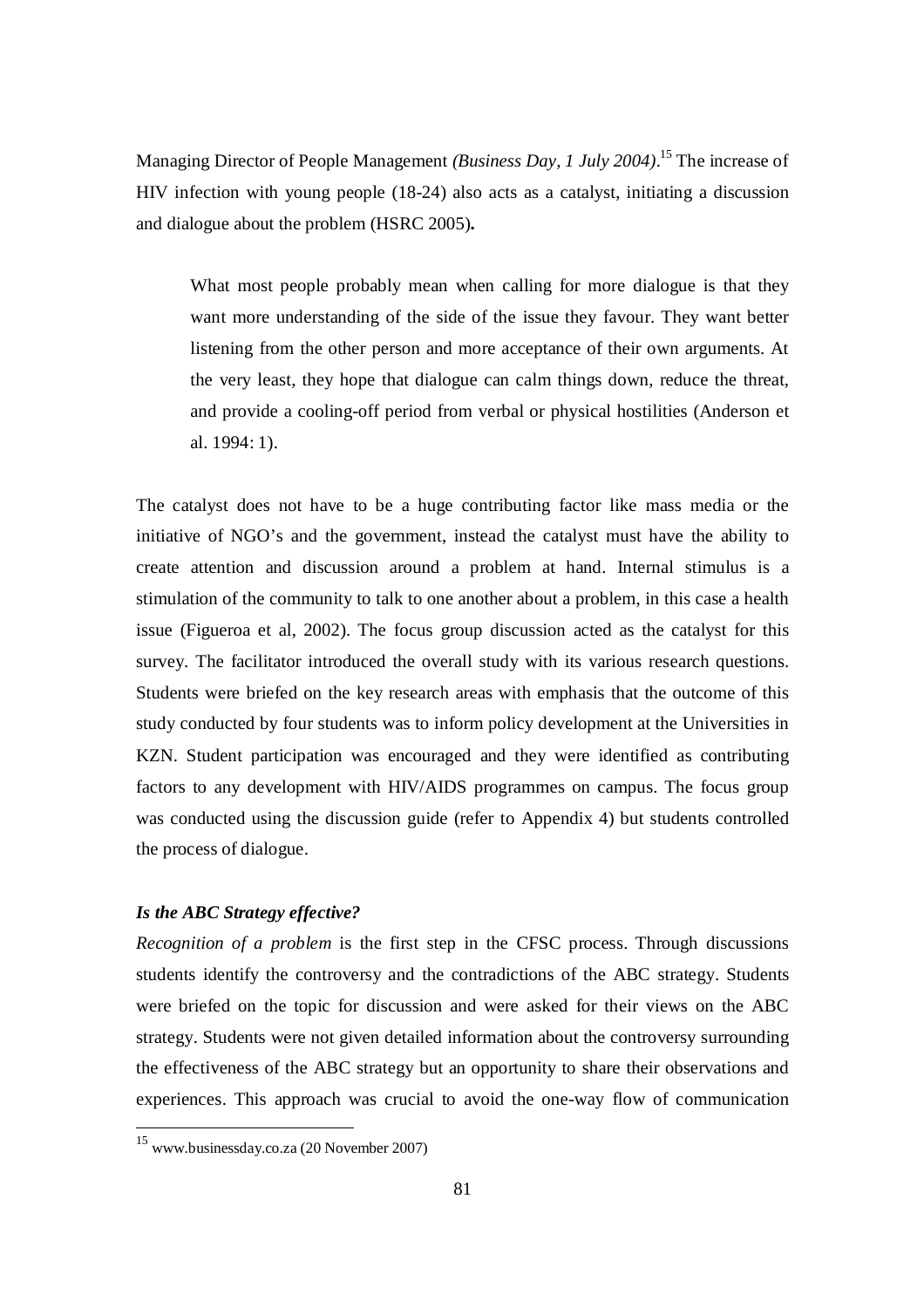where the facilitators had already established that the ABC was not effective and merely related this information to students.

In both focus groups a total of 18 out of 19 students agreed that the ABC prevention approach was not effective for various reasons. When students were asked in the survey about the effectiveness of the ABC strategy, 59% confirmed that this message was effective (refer to chapter 5, page 66). However this was questioned when students perceptions varied on which component of the ABC message was a realistic option. <sup>16</sup> The findings of the focus group emphasized the significance of dialogue and student participation. When students were allowed to discuss their views, understanding their responses about the ABC message become clearer. Reasons for the failure of the ABC approach was identified and will be examined later but the one respondent who believed it was effective, shared that the strategy accommodated for all types of sexual practices.

*Respondent: I think it's for everyone. Yes, for those who don't like to use condoms should not be pushed. Yah, like those who are religious who want to abstain, who are virgins? Yes I think it is good for them. So you cannot tell them that to use condoms.*

The above respondent argued in favour of the ABC approach as it provided various choices and did not force students to use condoms if they preferred to abstain. The discussion shows that students were able to identify and recognize the current problem with the ABC approach through continuous dialogue. Students did not agree on many levels but the purpose of this dialogue and active engagement allows students to clarify their misconceptions, share thoughts and ideas, and identify ways to move forward. Through ongoing dialogue, young people in a Durban street shelter in KwaZulu-Natal understood the basics about prevention which only included the use of condoms as a preventive strategy, they were not familiar with the concept of 'abstain' and 'be faithful.<sup>'17</sup> While students at universities found this message effective, there is a large

<sup>&</sup>lt;sup>16</sup> The question of abstinence indicates that 31% agreed it is a realistic option, and 28% strongly agreed in favour of abstinence. A total of 37% disagreed (and strongly disagreed) that this was a viable option. The findings found that 44% agreed that 'being faithful' to one partner was a realistic prevention option, and 54% agreed that using a condom was also a realistic prevention option.

 $17 A$  workshop conducted by Bren Brophy and me with young people affected by HIV/AIDS in February and March 2007 demonstrated that they were not familiar with the ABC message and the options they had for HIV prevention.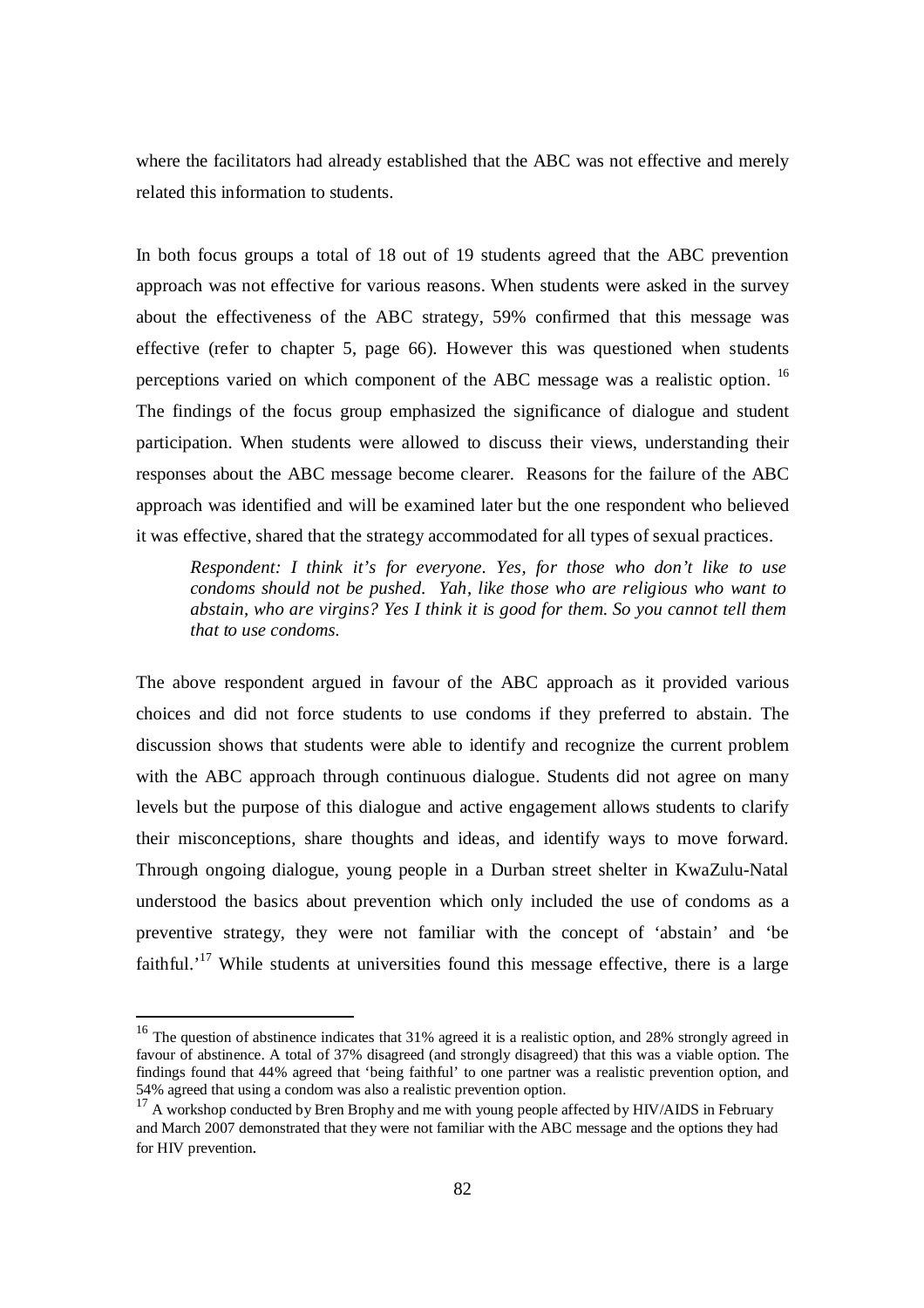population of young people who have not heard about these options. The survey conducted at the two campuses showed that from the 59% of students who felt the ABC strategy was effective, only 61% heard about abstinence and 44% about 'be faithful' (Refer to chapter 5, page 66-67). Another respondent suggested that the HIV/AIDS statistics for the University of KwaZulu-Natal must be reviewed to identify if the HIV infection rates are decreasing. If the statistics do not reflect this decrease, it implies that the ABC approach cannot be effective.

*Respondent: Let me add another point to that. We should get the statistics of all the students who are HIV positive at UKZN. Because the question is if it was effective on my belief the rest of HIV should decrease but it's increasing. If you compare the statistics from this year to the past, the statistics never decreased. That means it wasn't good.*

The focus groups demonstrate that students can provide valuable input to assess the current situation when given the opportunity to engage in dialogue about the ABC strategy. Students have the ability to recognize and identify a problem but this step also emphasizes the success of the focus groups which were used as a platform to create dialogue on campus, extracting key ideas and views from the students, who are the target audience for this study. The advantages of working in small groups to create dialogue and reflection include; groups have greater resources of knowledge and information, can employ a greater number of creative problem-solving methods, they foster improved learning and comprehension of ideas, the respondents are participants in the problemsolving process, and group respondents can gain a better understanding of themselves as they interact with others (Beebe and Materson1986).

### *Student involvement through dialogue*

The second step in the process of community dialogue is *identification and involvement of leaders and stakeholders.* This is a relevant step in this process as this study is premised on the importance of student involvement in the discussions and design of a HIV/AIDS communication message or approach. The first part of this step requires *the identification of leaders and stakeholders*. This study allowed for three PhD students and one MA student to be leaders in each area of study working with students to understand their perceptions of various HIV/AIDS related issues. Through a process of sequential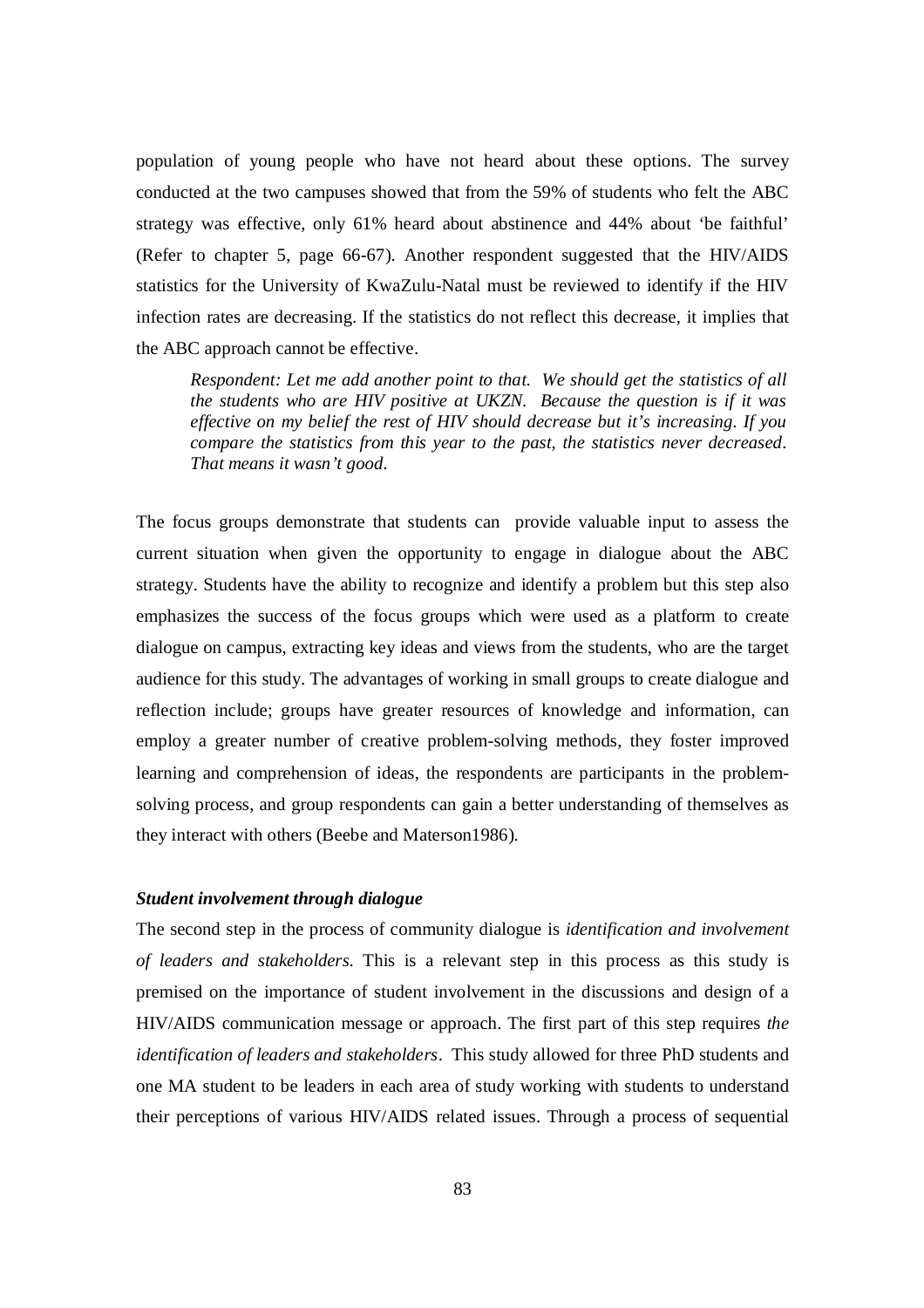networking (going from house to house) or small group meetings, the leader(s) identifies other opinion leaders and resource persons who can help in the process for solving the problem (Figueroa et al, 2002: 8).

For the purpose of this study, the MA student worked with various research assistants to identify if students find the ABC approach effective and how their involvement can play a role in the outcome of communication strategies. The team leaders (research students) identified student concerns in relation to HIV/AIDS, but they were not part of the process of finding solutions or resolving the problems identified. CFSC in this instance draws on some aspects of the communication for development theories. Development Support Communication (DSC) shows the importance of drawing on leaders and people who can facilitate a process of discussion, but the power and control of the project remains with the community or group. Parker comments:

By far the commonest methodology is that which places health professionals and/or media professionals in dominant decision making roles in the process. Whilst there is a developed awareness of the necessity to incorporate perspectives of the intended audiences, this process has been scientised (and expertised) in such a way that it continues to alienate intended audiences. There is also a tendency to assume that media products on their own, are able to engender behavioural change at the level of the individual (Parker 1994: 27).

The team leaders were catalysts in the process acting as internal stimulus who initiated discussion and dialogue around the various issues creating a platform for discussion and only facilitating the dialogue.

The second part of this step entailed the *involvement of stakeholders or students*. This is encouraged through the process of dialogue using focus groups. Dialogue is often evident through an exchange of views, and perhaps the negotiation of a mutually satisfactory compromise. And community is usually used to refer to a group that has some characteristic in common, that believes or lives, presumably at least, the same way (Cissna and Anderson, 1997:26). When students are given an opportunity to voice their opinion and share in all the processes of change that affect them, they become more receptive to the messages and its processes**.**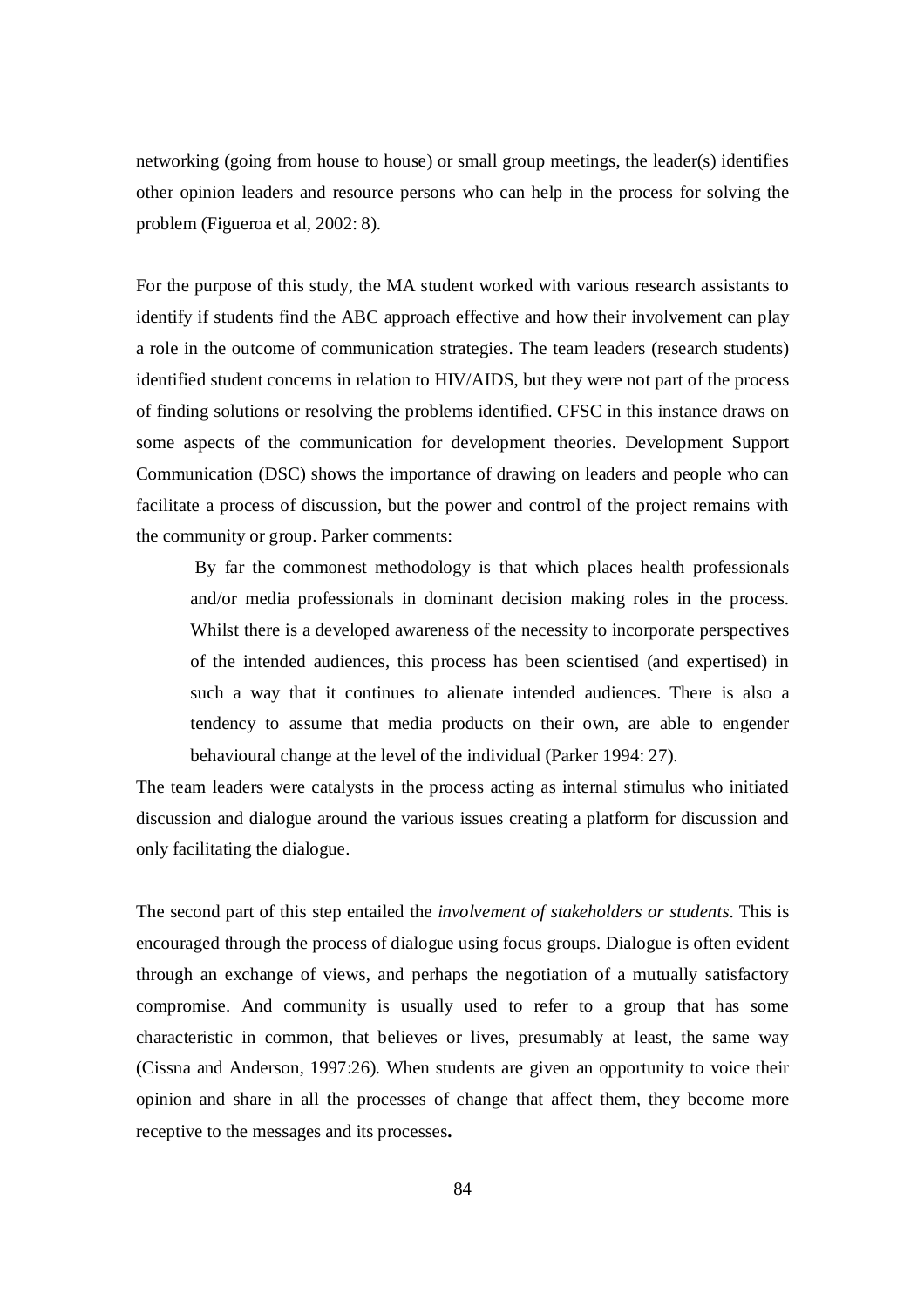Earlier discussion of group cohesiveness indicated that active participation is not essential for members to experience satisfaction with their group; only the freedom to participate is necessary for group satisfaction. But if group decisionmaking is to be effective, nearly all members must actively participate in the interaction process. And the interaction process inherently involves verbal and oral participation (Fisher, 1981:272).

Student involvement in the focus groups was entirely voluntary, students had to attend the University of KwaZulu-Natal to be a participant in the discussion. When students were asked about some of the stakeholders they would include, students at both focus groups encourage all stakeholders such as lecturers, health care workers, staff and students to be involved in the process, but student involvement was emphasized as most important.

*Respondent 1: Maybe these should include students, lecturers, and other workers. But especially students must be involved. Respondent 2: This includes female and male students from each year, lecturers and all staff.*

Through this dialogue, students identify the importance of student involvement in group discussions as it gave them a voice and visibility. Small group discussions was a good entry point for further dialogue at residence. Young learners at Life Skills workshops discussed how working in small groups with pupils from other diverse backgrounds encouraged participation and leadership in community projects and addressing HIV/AIDS issues.<sup>18</sup> Student involvement at residence was discussed extensively, and was established as a contributing factor towards empowering students at residence to get involved.

*Respondent: Start by residences engaging in small group discussions. Smaller groups that are already formed (like international students)*

The third step in the community dialogue process is *clarification of perceptions*. It is possible that different perceptions of the problem exist among different members of the

<sup>&</sup>lt;sup>18</sup> World Council for Religion and Peace and HIVAN, The Centre for HIV/AIDS Networking hosts quarterly workshops for high school learners (12-18years) to teach life skills and empower learners to become leaders in their community.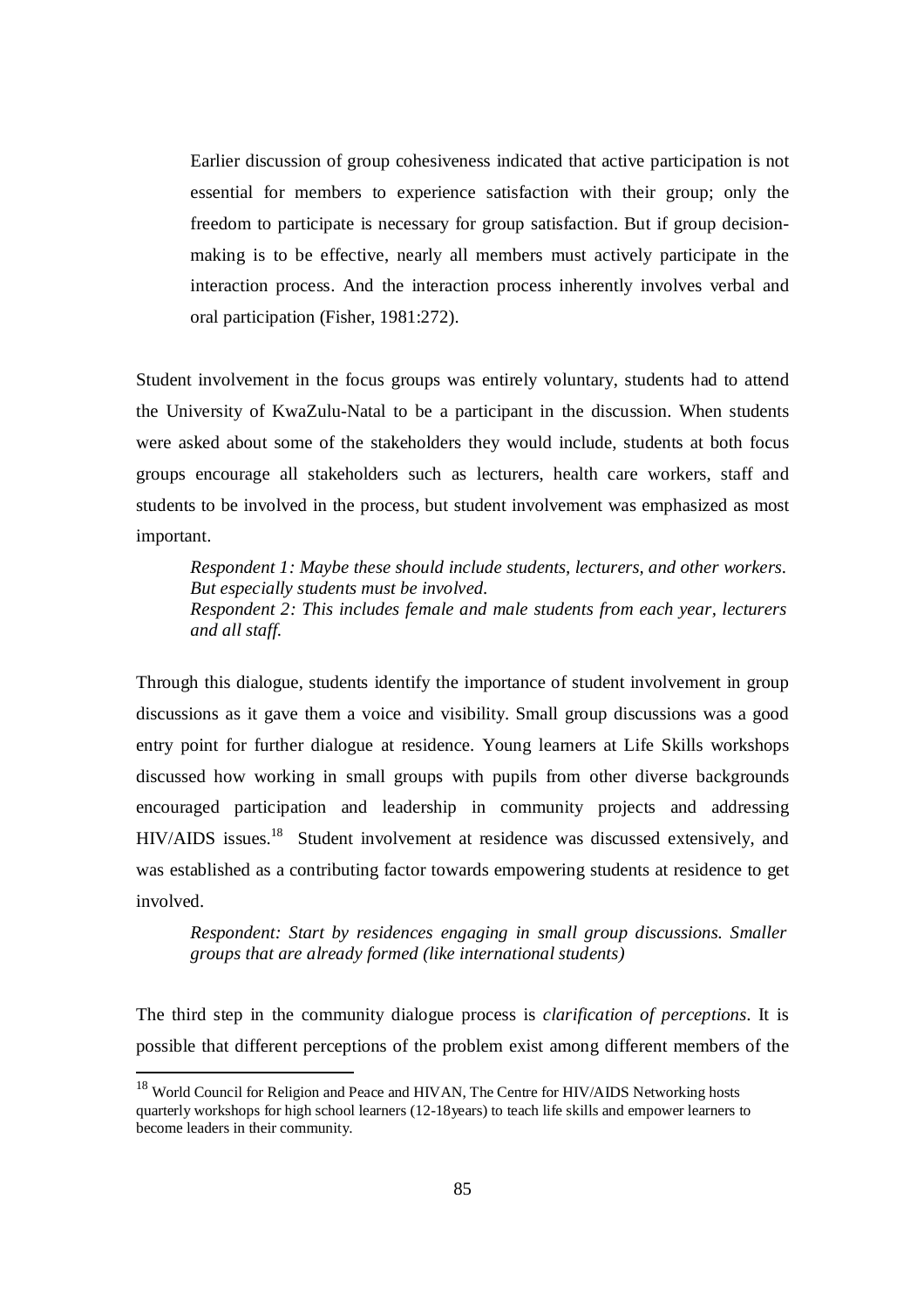community (Figueroa, 2002: 8). The focus group encouraged the clarification of perceptions around the ABC approach. Students at both focus groups shared ideas of how they define the ABC message, and discussed general student's perceptions. This step is a crucial component to achieving community dialogue within the CFSC process as it allows each person to clarify and share observations and suggestions about the issue:

*Respondent: My point of view is that students get the message on campus but when back home, it's not the same message because home is another reality. I think that using condoms may be for some students on campus. Maybe there is need for us to check with the pregnant students on campus and establish if they are residing on campus or off campus. This may help to understand if students condomise or not.*

Students used the opportunity of attending the focus group to share and clarify important perceptions and misconceptions with other students. Through discussion and dialogue they addressed the question of how students are still pregnant if the 'Condomise' component of the ABC approach is effective. Students questioned if these pregnant students stay at residence as there was a tendency that students who live at residence have more freedom to engage in relationships, making pregnancy more common. Many students during the discussion shared their views that residing on campus does contribute to student sexual practices as they have the freedom and space to act out of their own free will.

# *Respondent: "Freedom! Male students can go to female student's res (room) anytime and vice versa."*

A UKZN graduate disclosed his status to a group of 40 educators in a workshop in Sandton<sup>19</sup> where he shared how living at residence influenced his sexual practices. He briefed educators in how the transition from a rural lifestyle to the freedom of the city and residence at Howard College encouraged alcohol abuse which later led to unprotected sex with multiple partners.

The next step of this community dialogue process is *expression of individual and shared interests,* and was seen in some of the above student comments. The focus group allowed a diverse group of students to openly express their individual interests. "Group members need to be able to respond immediately, both verbally and non verbally, to the discussion

 $19$  You, Me and HIV workshops are held throughout the country to train educators from Grade 8-11 on HIV awareness, prevention and life skills development.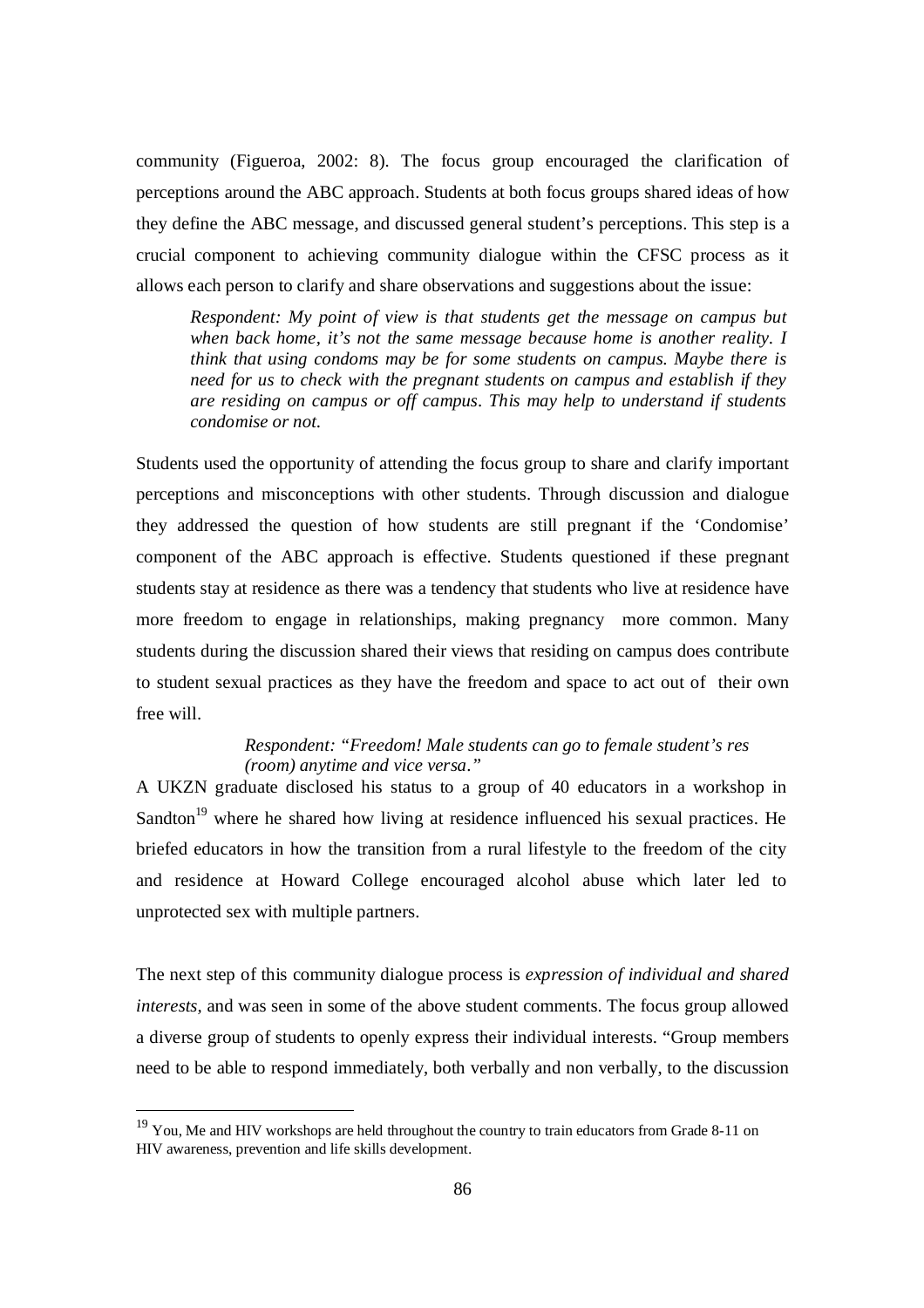at hand. To feel a sense of "groupness," they need to interact with one another on a personal, face-to-face basis" (Beebe & Masterson, 1986:5). Initially this took some time in both focus groups, as students were not familiar with each other. While a space for dialogue was created, they needed to have a catalyst once again to start the process. The questions posed by the facilitator played this role and initiated discussions about student's ideas and interests around the ABC approach. This sparked positive feedback from students, the Westville group took longer to engage in the dialogue but once students started to participate, they provided a wealth of information and ideas around the topic. Most students argued that culture was not considered in HIV/AIDS messages and this was one of the contributing factors to the failure of the ABC approach. Students further commented that the ABC approach targets individual choices when not all sexual encounters are individual decisions.

# *Respondent: because if you talk to some of the students about the prevention strategy ABC, you will find that with some… their culture does not recognise the ABC.*

Concerns about culture emerged in all discussions with students, acknowledging the impact and setbacks of culture when looking at the ABC approach. Students agreed that target specific messages for every ethnic group was impossible, but there was a need for a communication approach that did reflect in some way the cultural diversity of South Africans. Home base caregivers in Mtubatuba argued that the HIV/AIDS message were not specific to the challenges they face in communities with diverse ethnic groups where the ABC approach is not always useful in light of cultural factors (polygamous marriages, etc). $^{20}$ 

The next step of this process engaged students in a discussion about the *vision of the future*. Students were asked to think beyond the current situation and identify possible ways of changing or revising the ABC approach, if they found this necessary. What would this new message be in light of the current situation where the message does not address the needs or reflect the courrent sexual practices of students? The outcome from the dialogue among students at both campuses emphasized the need for HIV/AIDS to be

 $^{20}$  Home-based care workshops funded by South African Breweries was held in December 2006 in Mtubatuba. Bren Brpohy and I trained caregivers in body mapping techniques.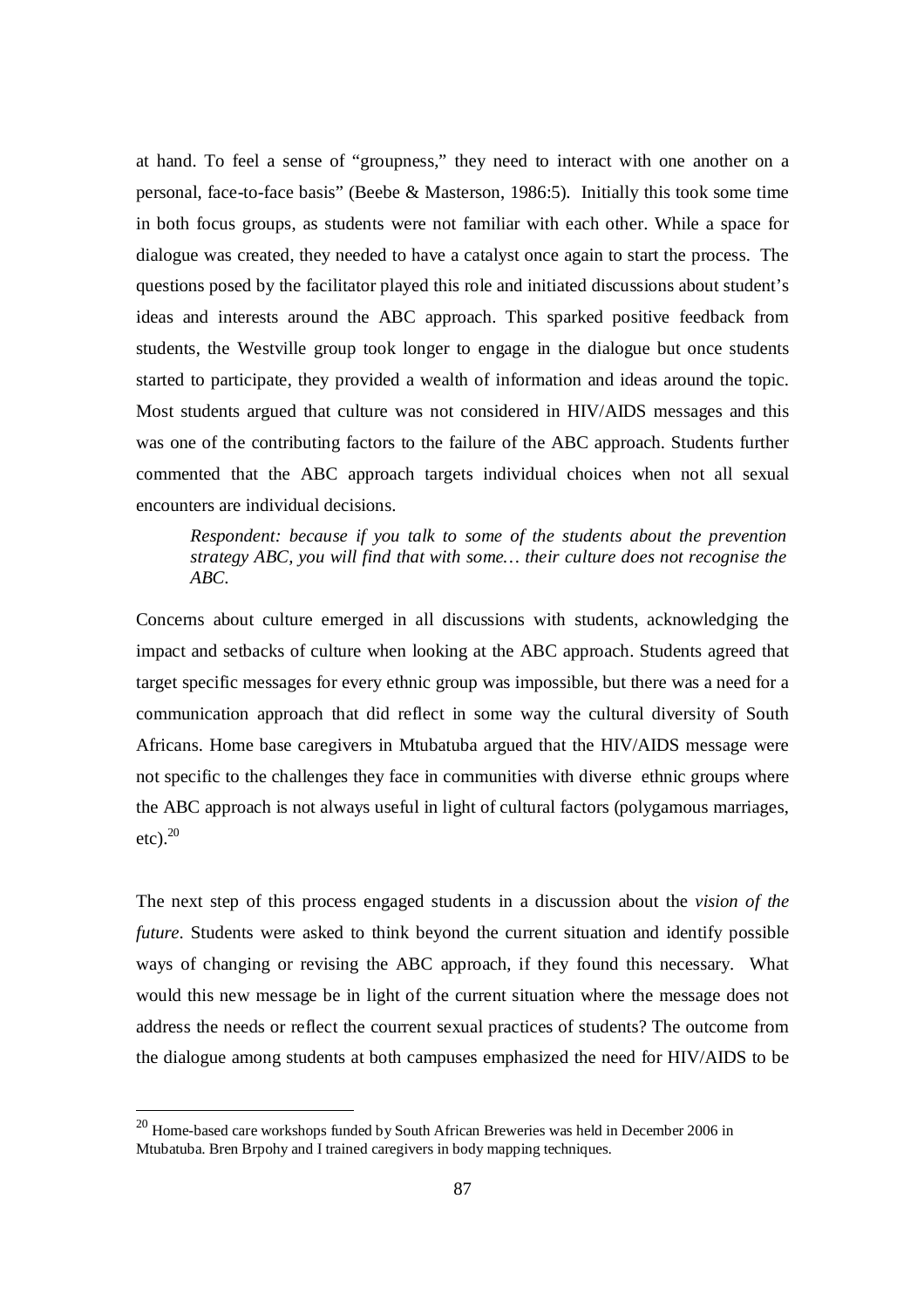a reality among University students. Students were not exposed to the real effects of HIV/AIDS because some have never seen a person dying from AIDS.

> *Respondent: I also think we should see the people who are dying of AIDS. We hear that students are dying of AIDS but we don't know who these students are.*

Students suggested community tours should be arranged by the University and carried out during the Orientation at the beginning of each year. In this way students can make informed decisions and choices in life where HIV/AIDS is seen as a reality.

The *vision for the future* also entailed revising the ABC approach to accommodate students´ behavioural practices. Most students commented that while A and B were good options, it was based mostly on individual choice, C on the other hand should definitely remain, but only if the female condom is made easily and freely available.

> *Respondent: I should just add that if you keep the C, they should also make available: the female condom. Because at least not all the females who doesn't like to use the female condoms. For those of whom like to, they should make them available as available as male condoms are*

Students discussed the significance of the female condom and how it could resume the balance of power in a relationship. They also considered it a safety measure in the event of rape. This did not mean that female students should walk around always using a condom and expecting rape, but suggested if females went to parties and were drinking, it was in their best interest to guard themselves. Young women at a 'Train the Trainer' workshop in March 2006 argued that female condoms 'gave women power' without giving them 'access to that power' by not making these condoms freely available.<sup>21</sup> At forum conducted in March 2007, young learners referred to the female condom as 'plastic checkers bags' and were not supportive of female condoms. <sup>22</sup>Central to this discussion was the inclusion of life skills in this message. Students argued that the communication approach should not be about ABC but instead about negotiation, responsibility and accountability.

<sup>&</sup>lt;sup>21</sup> The Cultural Art Programme of HIVAN, the Centre for HIV/AIDS Networking hosted a three day body mapping workshop for 20 community workers, art teachers, home base caregivers and facilitators. They were trained by Bren Brophy and I in participatory art making techniques.

<sup>&</sup>lt;sup>22</sup> WCRP and HIVAN workshop conducted with young learners on Millennium development goals covering health issues such as HIV/AIDS.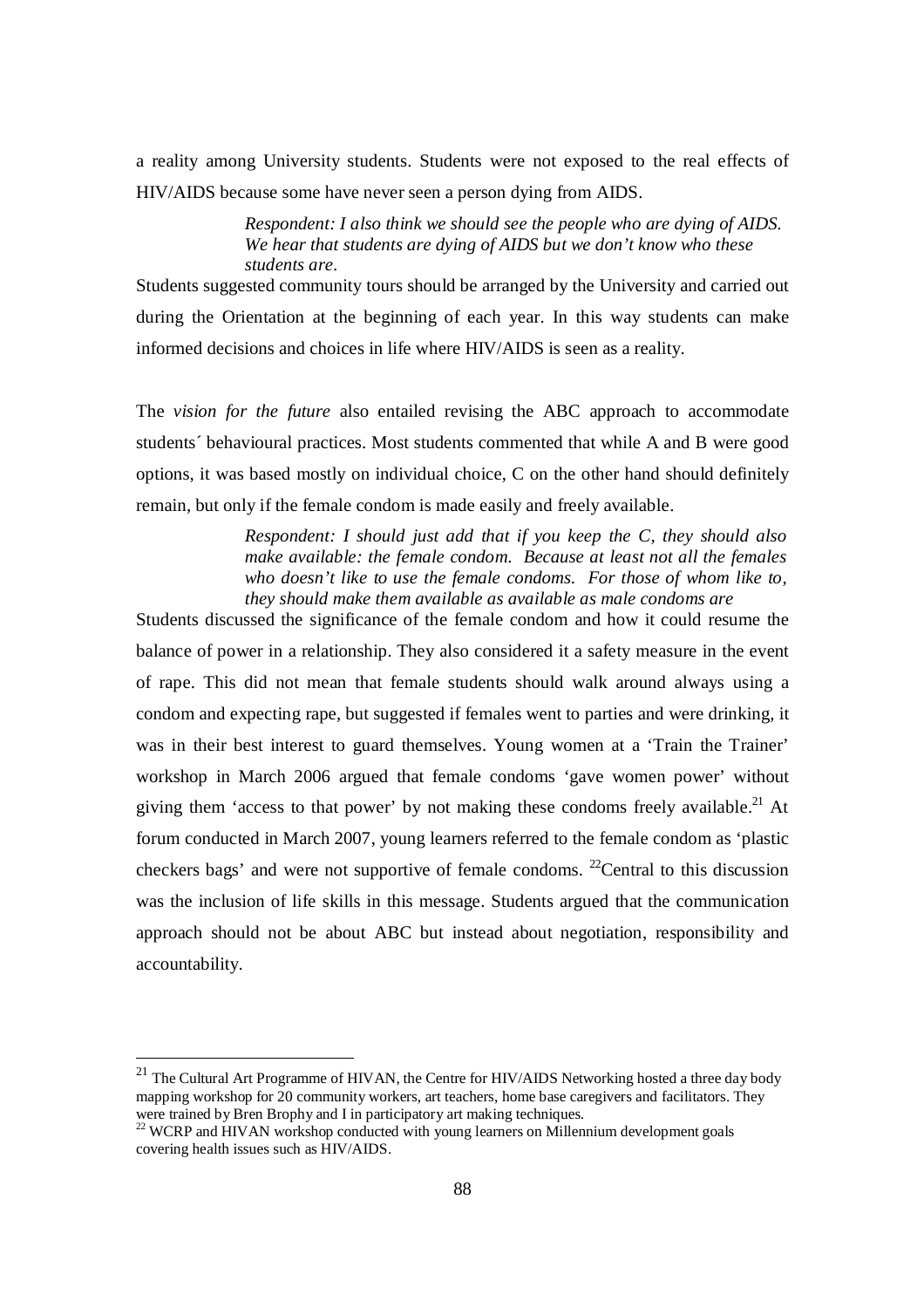*Respondent: B and A- I think they depend mostly on individual choice. The only thing for me, which will be huge which my position is: make sure that people are fair and whatever they do… it's your responsibility.*

The Howard College focus group strongly favoured responsibility and accountability, and commented that this was not seen in all communication approaches and initiatives. HIV/AIDS was an issue that was saturated in the media, at Universities, social clubs and through HIV/AIDS campaigns. Students really needed life skills, the ability to make their own decisions, and the ability to develop responsibility and accountability for their own actions. Students motivated that this approach will make them more alert and cautious instead of messages that did not reach or promote behaviour change. Students continued to motivate:

> *Female respondent: at least we are alert. There are 15 and 14 year olds that get pregnant Male respondent: I am talking about teaching people they are lucky to be alive. I don't care about anyone going out there and sleeping, as long as they know that they are responsible for that they do.*

Students suggested that high school pupils be told and educated about the dangers and the risks of HIV, making them aware of the common (sexual) practices of students. Pupils entering the University will be knowledgeable on how to protect themselves and also educated about what happens at students' residence. In this way, they are taught responsibility and accountability for their own informed actions. The Westville group placed greater emphasis on the risk of student resident life found the university as a potentially dangerous place for unprotected sex, and possibly HIV/AIDS transmission. The final contribution from students towards a *vision for the future* entailed the importance of communication and dialogue. Students argued their participation and involvement in communication strategies were crucial and necessary as its reflected their common beliefs and perceptions. One respondent commented:

*Respondent: to me it is open heart communication between 2 people. This is the face to face strategy.* 

This demonstrates that students encourage and welcome an opportunity to share their thoughts, concerns and ideas. Conducting focus groups was used as a research method and also as a step of CFSC to promote community dialogue for collective action. It was used to understand student's perceptions about being involved in communication and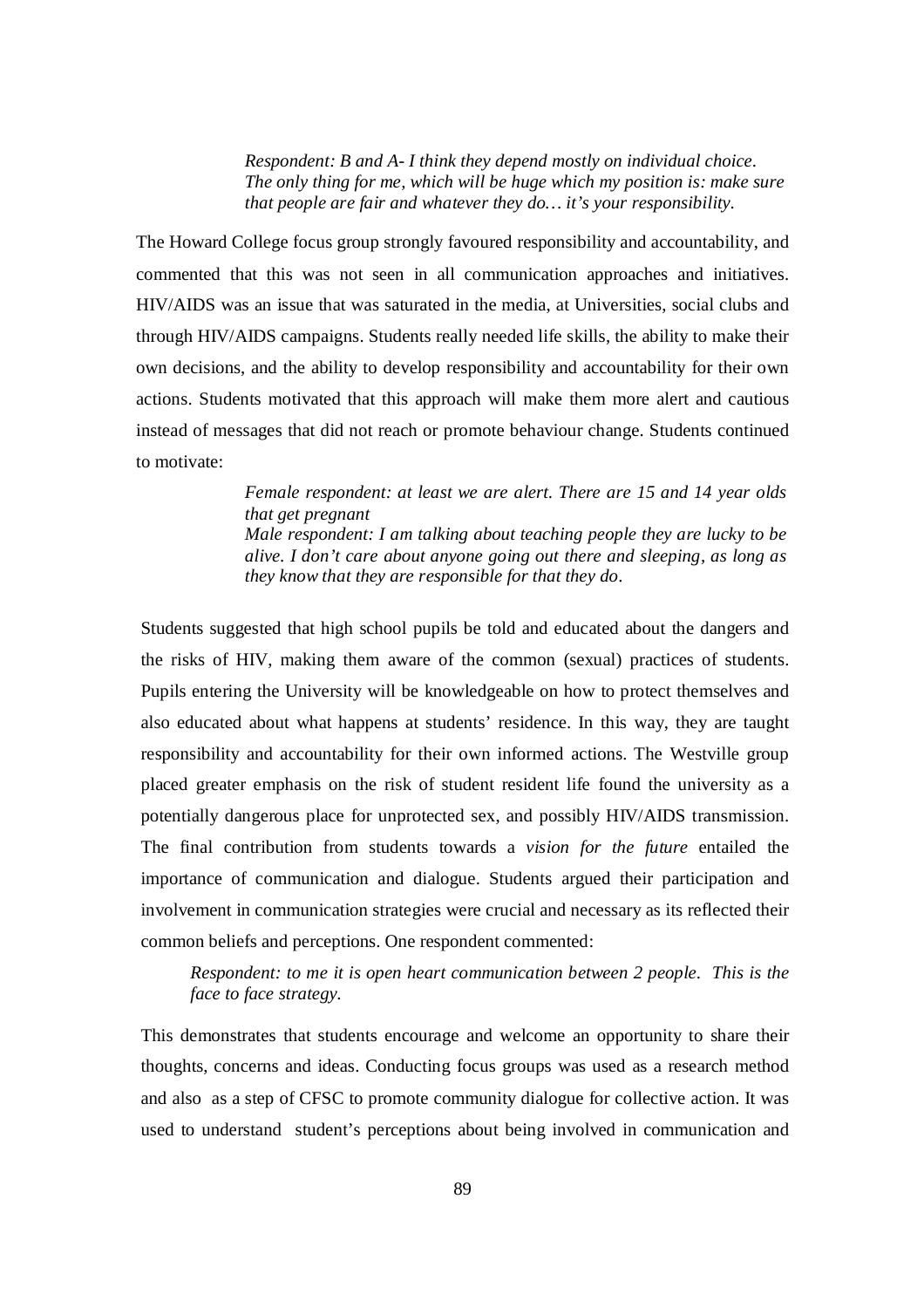dialogue to address development and social issues. The two focus groups conducted reiterated the significance of this process and also emphasized the consequences of not giving students this opportunity.

# *Effectiveness of the ABC strategy*

-

The sixth step in the CFSC process is an *assessment of the current status.* Unless a clear measure of the problem is established it will be difficult to set goals for action, and then determine if any progress is being made later (Figueroa, 2002:9). This requires reviewing the ABC approach and how it is currently presented and some of the challenges that arise with the message. While some of these issues have already been discussed in the previous steps, students did provide constructive and informative dialogue on the effectiveness of the ABC approach as it is currently presented. Students find the ABC approach contradictory as it promotes sex and indirectly conveys that it is not necessary to abstain as long as you can use a condom. By speaking "abstinence," the message was actually promoting sex. This observation was also made by lay counselors at a workshop in November 2007, their clients often believed they were introduced to 'sex' through the message of 'abstinence.'<sup>23</sup>

Students argued that the current status of HIV/AIDS messages is ineffective with reference to the "Be Faithful" aspect. The 'Be Faithful' component also came under tremendous scrutiny during the survey (refer to chapter 5, page 66-67). A Zimbabwean student in the Howard College focus group commented that the message promoted patriarchal domination as there is always the emphasis on the use of condoms when only the male condom is freely available. In addition, if "Be faithful" is promoted and applied to both males and females, why are only women undergoing virginity testing, when the men are allowed to be in polygamous marriages.

> *Respondent: No, I would not think so cause of this strategy of being faithful. Who are taught to be faithful? Women or men? That is a system of patriarchal domination. Some are taught to be faithful. I am from Congo, I don't know about Durban but what I see (is virginity testing). Is he getting tested also about his virginity? So where does the strategy come from.*

 $^{23}$  HIV/AIDS Management for Lay counselors workshop at the Southern Sun Hotel: 11-13 November 2007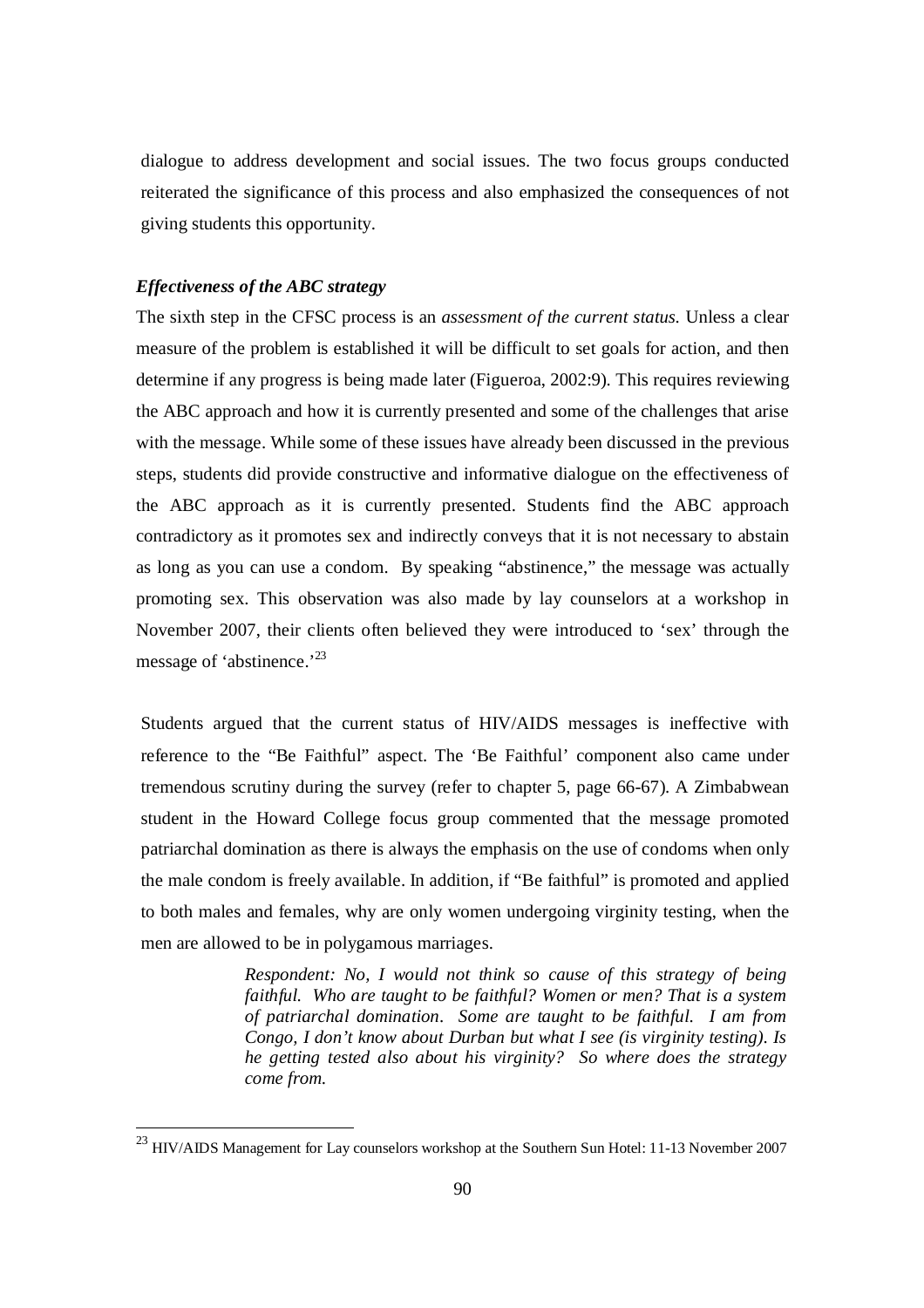Students also drew attention to concerns regarding condoms, since the number of condoms distributed does not reflect the number of condoms being used. The negotiation of the condom was also very important to students as they often found themselves in situations where the condom was not negotiated. Students preferred the Durex condoms, some students however sold Durex condoms that were distributed freely, as they are very expensive in pharmacies and in more demand than "Manto's free condoms."<sup>24</sup>

Dialogue developed around the type of condoms distributed and also contributed to the discussion about why the government hands out free condoms. Discussion from workshops at Howard College and Westville emphasized that students were not enthusiastic to use free condoms distributed by the government as they questioned the quality of these condoms. Students commented that the general perception of free condoms was the governments attempt to infect the population. This was also the general perception with a workshop conducted by HIVAN in March 2007 with street children. These young people believed that free condoms were the governments attempt to clean them off the streets by infecting them with condoms which contained the virus.<sup>25</sup> Concerns about damaged condoms, stapled to pamphlets were also raised. The *Informer* reported in November 2007 that thousands of defective government-issue condoms that were recalled were recently found in the Inanda area in KwaZulu-Natal. Local residents raised concern after children were found playing with the waste, which had been scheduled to be destroyed.<sup>26</sup> Some students raised concern about condoms which have exceeded their expiry date and are still distributed.

> *Respondent 1: But they are picking up Durex Condoms. They don't want to use that Manto ones. (Laughter) They don't want the choice condoms. They want the durex condoms.*

> *Respondent 2: Even the durex condoms I don't think they like it. I don't think that most students use the condoms. With the durex condoms, I am speaking from what I have seen, most of the students are selling those*

 $24$  Discussion from workshops at Howard College and Westville showed that students referred to the free condoms distributed by the government as 'Mantos's free condoms. The Health Minister was associated as the distributor of free condoms.

 $^{25}$  HIVAN conducts HIV awareness workshops with street children, through collective dialogue street children discussed their concerns about condom distribution but the government.

<sup>&</sup>lt;sup>26</sup> Informer newspaper, a practical guide to HIV and AIDS reported on "Faulty condoms discovered dumped" Volume 5, edition 10, 2007. page 12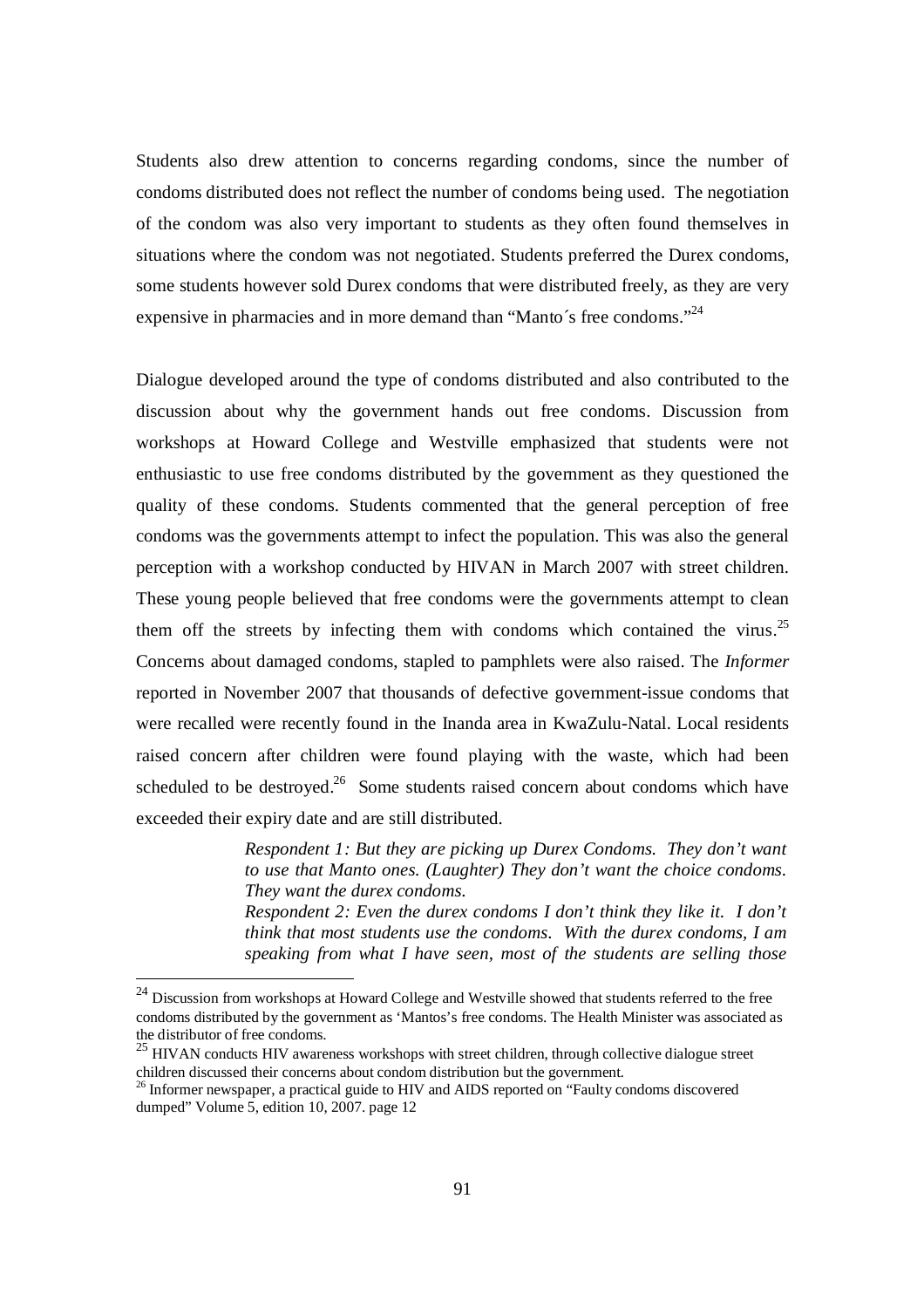*condoms because if you go to the pharmacists here around Durban you will find… that they are using those condoms….*

Students argued that the availability of condoms were in actual fact condoning sexual practices. Availability was argued to encourage students who not previously thought of having a sexual relationship to consider this possibility. Students questioned the nature of relationships. The discussion traced the difficulties that students face in relationships, questioning if students could have a relationship without sex. The discussion around the ABC approach showed that while communication strategists, government, donors and NGO's provided solutions to HIV/AIDS, the message received by students and various target audiences was a 'mixed messages.'

> *Respondent 1: I don't know but every time you find that more students complain that they find condoms everywhere in fact almost like advertising for people to have condom sex with condoms everywhere Respondent 2: Yah. You know you find them in the toilets, you find condoms wherever you go, and you find them everywhere. I don't know. For most students I feel that people are saying it's not necessary to abstain as long as you use a condom.*

The current situation with the use of condoms also poses various misconceptions and myths. Students supported the need to address the myths surrounding the use of condoms in various communities and with street children.

> *Respondent: The second point is if you are out doing interviews with the street kids, those teenagers around the streets, if you interview them or if you allow them to use condoms while they have got sexual diseases with them… they say: hey you come to tell me to use a condom yet the condom is coming already with infected with HIV.*

The question of the condom raised concerns about why condoms are free when its sold in most places. Students commented on their experience as volunteers where street children believe there is something wrong with these condoms. In addition, why are people given free condoms instead of free food?

> *Respondent: If I may recall one more point, the other person that I interviewed that is his brother told me: We are being given free condoms instead of being given free food and (he does not trust free things). And then he asked me how come the condoms are being sold for R25 and we are getting those things for free…*

While students share their ideas and concerns about the current status of the HIV/AIDS pandemic, they also made reference to some of the reasons why students engaged in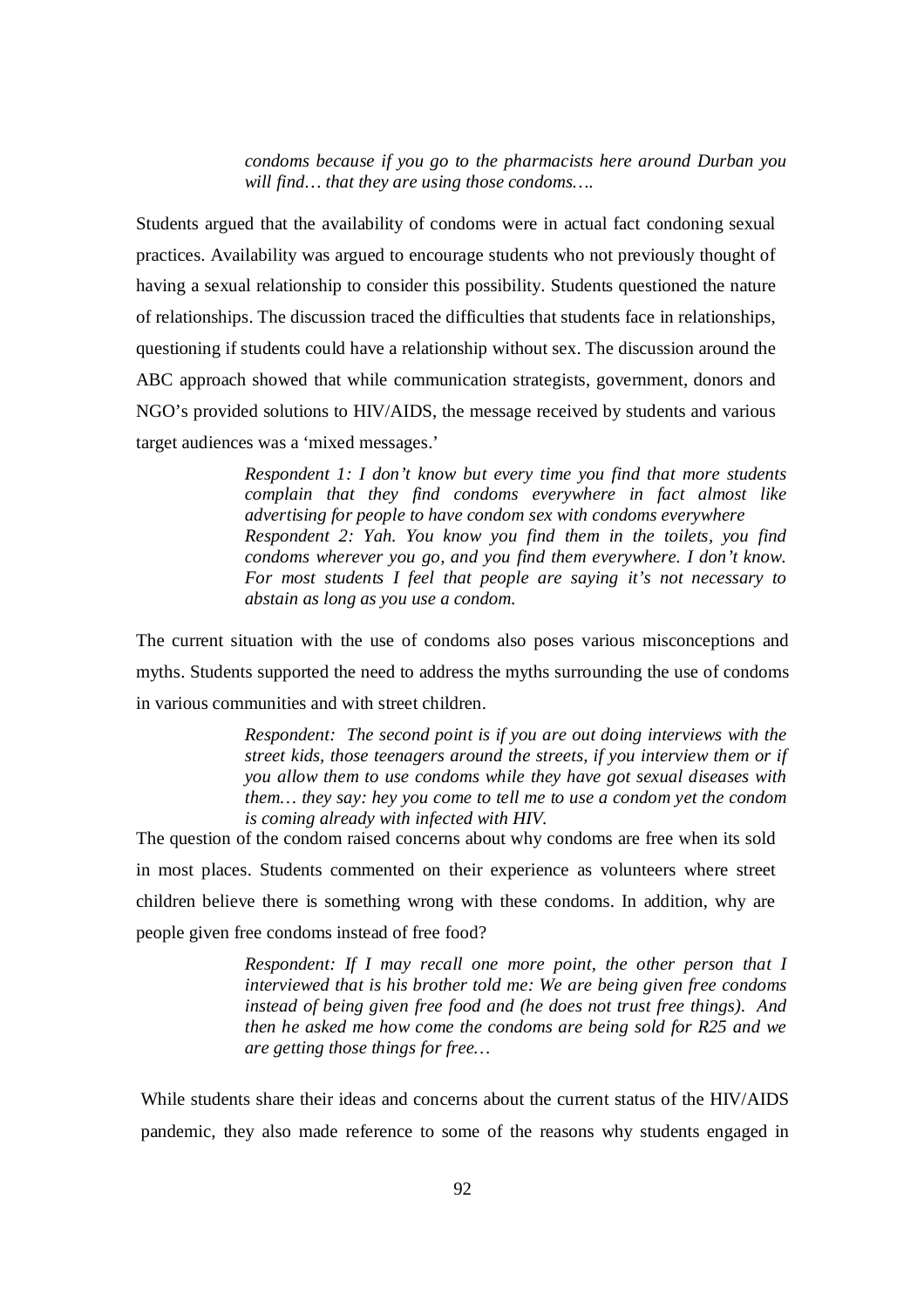sexual relationships. These included stress, money matters, alcohol, a need for a sense of belonging, loneliness, fear and the benefits of sugar daddies. Students identified loneliness and money matters as the key contributing factors in sexual relationships. Freedom from home also contributed to sexual relationships especially at residence. Some of these factors are known to communication strategists but when students identify these concerns in the context of their everyday lifes, it calls for a greater emphasis in the role of student involvement in HIV/AIDS messages (Figueroa et al 2002).

Most students at the Westville focus groups argued that sex is not always a rational act, and sometimes people don't have condoms available at the time when they are needed, making it difficult to find rational solutions to an irrational problem.

> *Respondent: The more people have sex the more likely they will either run out of condoms or they will want to have sex when condoms are not available and in some moments it usually happens people have to decide between having sex or going to look for condoms and the finally result is that they will decide to have sex.*

The next step in the community dialogue process is *setting objectives*, some of these steps do overlap but through the process of actively engaging in dialogue in the focus group discussion students were able to identify other pressing objectives. Students understood that the ABC approach needs to be revised and the most important way was to make schools aware of the decisions they will have to make around sex at a current or later stage in their lives.

> *Respondent: I think it should be taken back to high schools and even primary schools because I mean that's where it starts. When you come here you already know what I am already going to do.*

The importance of working with young people at schools show a need for new approaches and new ways of addressing HIV/AIDS. Students were in favour of promoting responsibility and accountability as good communication strategies. They also supported the idea that young people at schools should be taught this at an early age before addressing greater challenges at University.

The step of *setting objectives* demonstrates how students recognise the role of the government in investing more in education and communication strategies. This is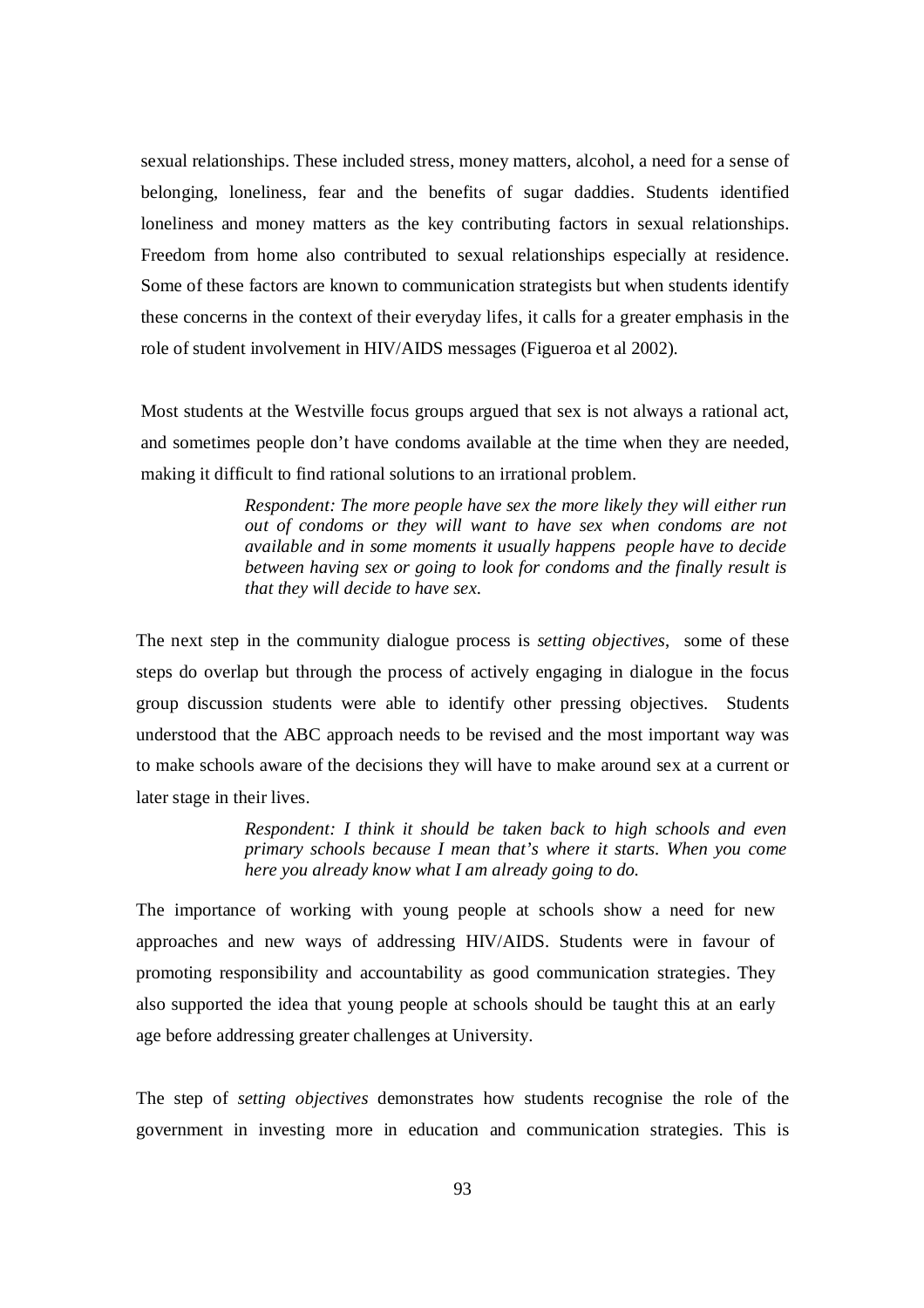explored in further detail later in this chapter when I review some of the key findings and outcomes of these focus groups. Overall the respondents showed concern about the life expectancy of people. Central to all discussions at both focus groups was the dire need for government involvement in education and effective communication.

> *Respondent: I wish the government would invest more in the education and also to try to add another form of communication. It's very sad to see the life expectancy of our country is very low. And I also believed that.*

*Options for action* allowed students to review through dialogue and discussion the best ways to approach a new HIV/AIDS message. Students argued that in some cases, posters, billboards and pamphlets did relay the necessary message but this was not always effective. The media was an important way to carry messages to educate young people about HIV/AIDS but all these mediums represent sex as an individual choice, which is not always the case. Parents and schools were also instrumental and could be mobilized to help young people to understand the consequences of their actions. The Westville focus group also saw the University Open Day as an opportunity to educate young people at high schools about the risk of HIV before they entered University. Students at university could also benefit from a dedicated HIV/AIDS module. This was discussed in both focus groups, identifying the importance of incorporating this as a full credit one semester module across all degrees. The modules and courses could further be enhanced by offering students the opportunity for fieldwork and community services in HIV/AIDS organizations, hospitals and clinics. As a result, this will make HIV/AIDS a reality to most students, something still lacking in most of the prevention approaches.

Students recognized the importance of mobilizing social clubs on campus. HIV/AIDS messages can be created and promoted at sport gatherings, through speech contests and all forms of academic related competitions.

> *Respondent: Create sporting gatherings, speech contests and other academic related competitions. Very little sporting activities, no clubs, poor sporting activities and too much of alcohol-related entertainment are a danger to most undergraduate students.*

The last three steps of the process for community dialogue were not entirely covered during the focus group discussion. While some discussion took place about 'options for action,' 'consensus for action' and the 'action plan,' they were not intended to form part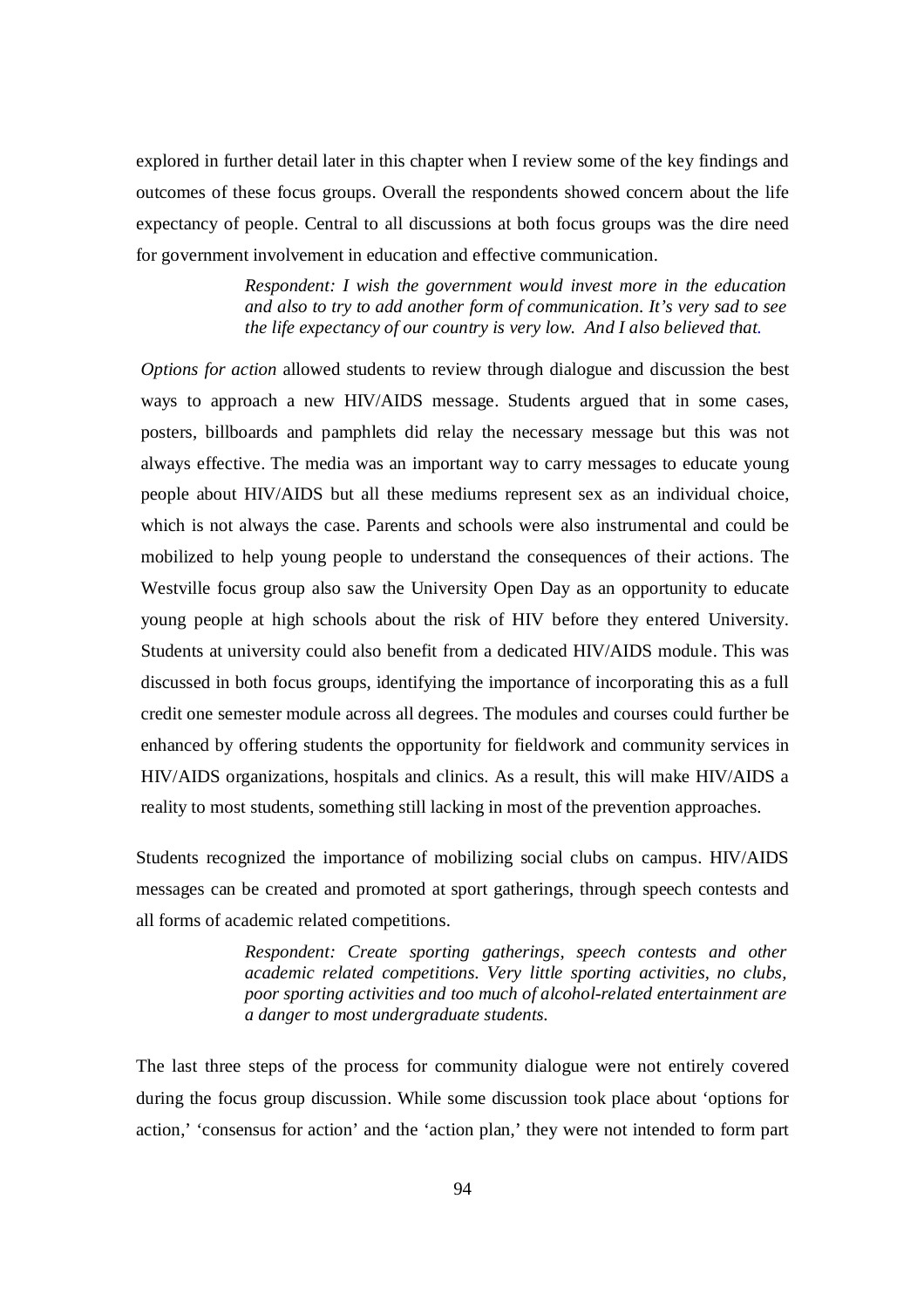of this discussion. However, under 'consensus for action' students did briefly discuss some of the people they would approach to be part of discussions and social change in the future. If a sufficient consensus cannot be reached, then the objectives and/or the courses of action may have to be discussed all over again. If not handled successfully, the whole community dialogue process may break down for good, and the problem may persist or worsen while nothing is done (Figueroa 2002: 9). The opinion of communication strategists, academics, university staff and parents can contribute to the development of positive HIV/AIDS messages. The 'action plan' is the process where students identify what can be done in the future based on numerous discussions and interventions. The overall process of engaging students in dialogue using focus groups demonstrated that students had valuable ideas and opinions for collective action and to resolve some of the ABC communication dilemmas. The next part of this chapter reviews some of the themes or patterns of thoughts and ideas that emerged through the discussion about the ABC approach.

# **Emerging Themes**

The next part of this chapter analyses some of the outcomes from the dialogue that was initiated using focus groups at the two campuses. Thematic analysis is a process used to analyse data findings**.** This study applied the first eight detailed steps of the community dialogue process to understand CFSC. The data in this chapter followed two processes, first it was analysed in terms of the model for community dialogue, and while processes for collective actions formed part of the model, this phase exceeds the scope of this study.

The thematic analysis forms the second part of this chapter as it analyses some of the important themes and topics for discussion that emerged from the focus group. These themes were not included in the steps of community dialogue even though some of the comments were relevant. Data was analysed separately to demonstrate the importance of dialogue, as well as to review some of the positive feedback received.

Focus groups are process that use direction and greater formality in a dialogue, so as to avoid confusion and dissension. In focus groups, a facilitator leads the participants through a guided series of questions, and probes for more detailed responses. In the case of focus groups, there is more control over the emerging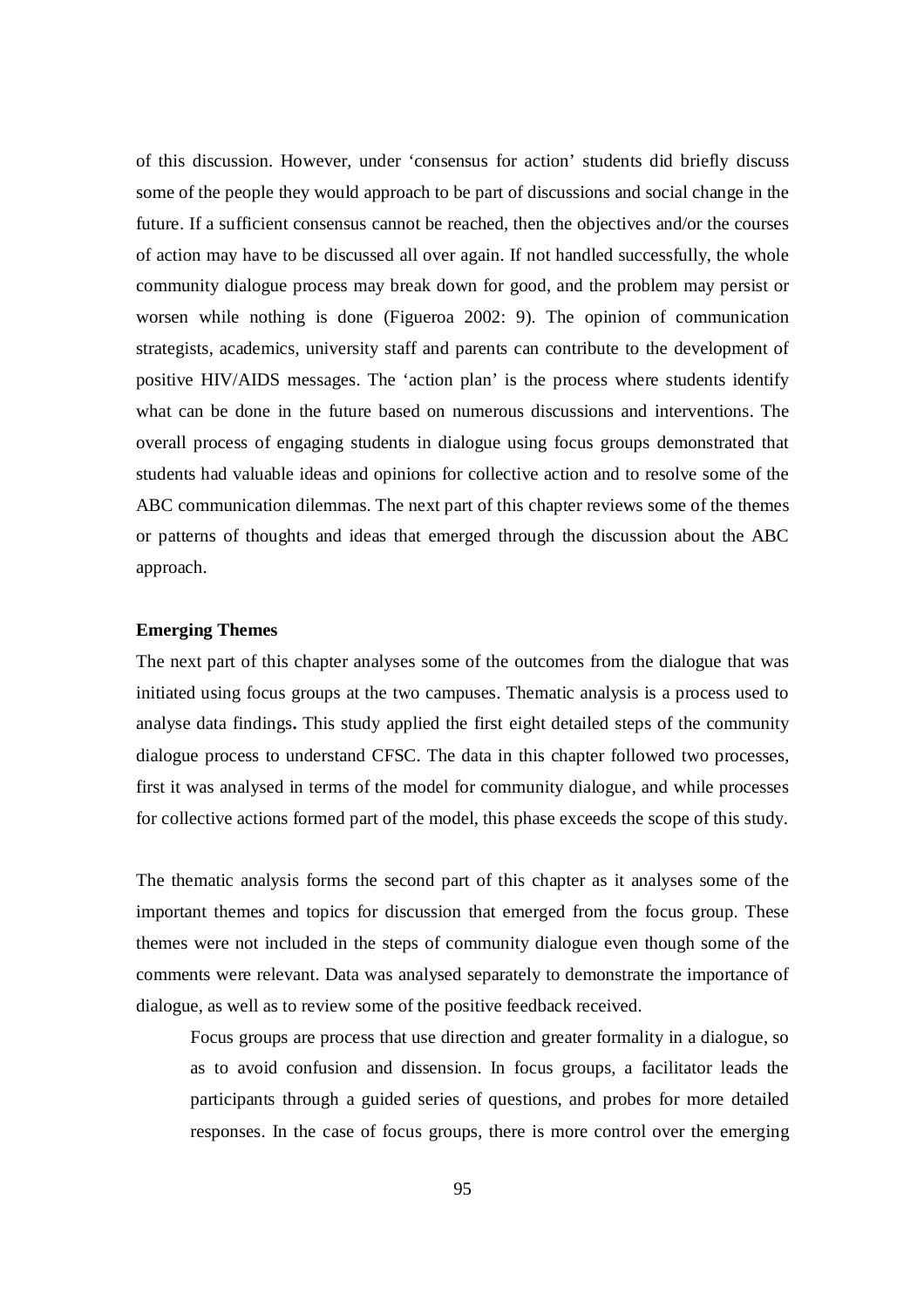perspectives but less spontaneity and richness in the quality of discussion (UNAIDS, 2007:94).

There were eight major themes identified from the focus discussion.

## *The role of the government*

-

The first theme surrounded *the role of the Government in HIV/AIDS*. Students criticized the government for encouraging pregnancy through child grants. Women who were desperate for financial support would in some case have a child in order to collect the child grant. This placed them in a vulnerable position as unprotected sex is a high risk sexual practice. Stories abounded of mothers in Limpopo fraudulently claiming child grants for more than 10 children, and a high pregnancy rate was linked to the grant (Pretoria News on May 09, 2007). This encouraged sexual practices and young poverty stricken women to have children out of wedlock, ignoring the possibility of HIV/AIDS infection, in light of a minimal grant of R860. Women becoming pregnant for child grants was extensively debated at the South African AIDS Conference in 2005, where many delegates argued that pregnancy was becoming 'a license to child grant.<sup>27</sup> Unlike Norway, which provides a child benefit grant to anyone who has children under the age of 18 living with them permanently, the South African government only allows child grants to low income workers with a designated salary or to children who are living with foster parents or caregivers. The Norwegian government however awards this right to every child from the month after the birth/adoption up to and including the month before the child reaches 18. Parents lose the right to child benefit if the child enters into marriage or partnership. $^{28}$ 

The government has conducted studies which show that this is not the case in South Africa. Social Development Minister Zola Skweyiya confirmed that the provision of social assistance by the state does not promote teenage pregnancies and other alleged perverse incentives, according to preliminary findings of research conducted by the

<sup>28</sup> http://www.regjeringen.no/en/dep/bld/Documents/Guidelines-and-brochures/2000/The-rights-of-parentsof-small-children-in-Norway/8-2.html?id=444433 (22 November 2007)

 $^{27}$ At the SA AIDS Conference in 2005 delegates from the community and researchers were convinced that the child grant is the cause of so called 'unplanned pregnancies."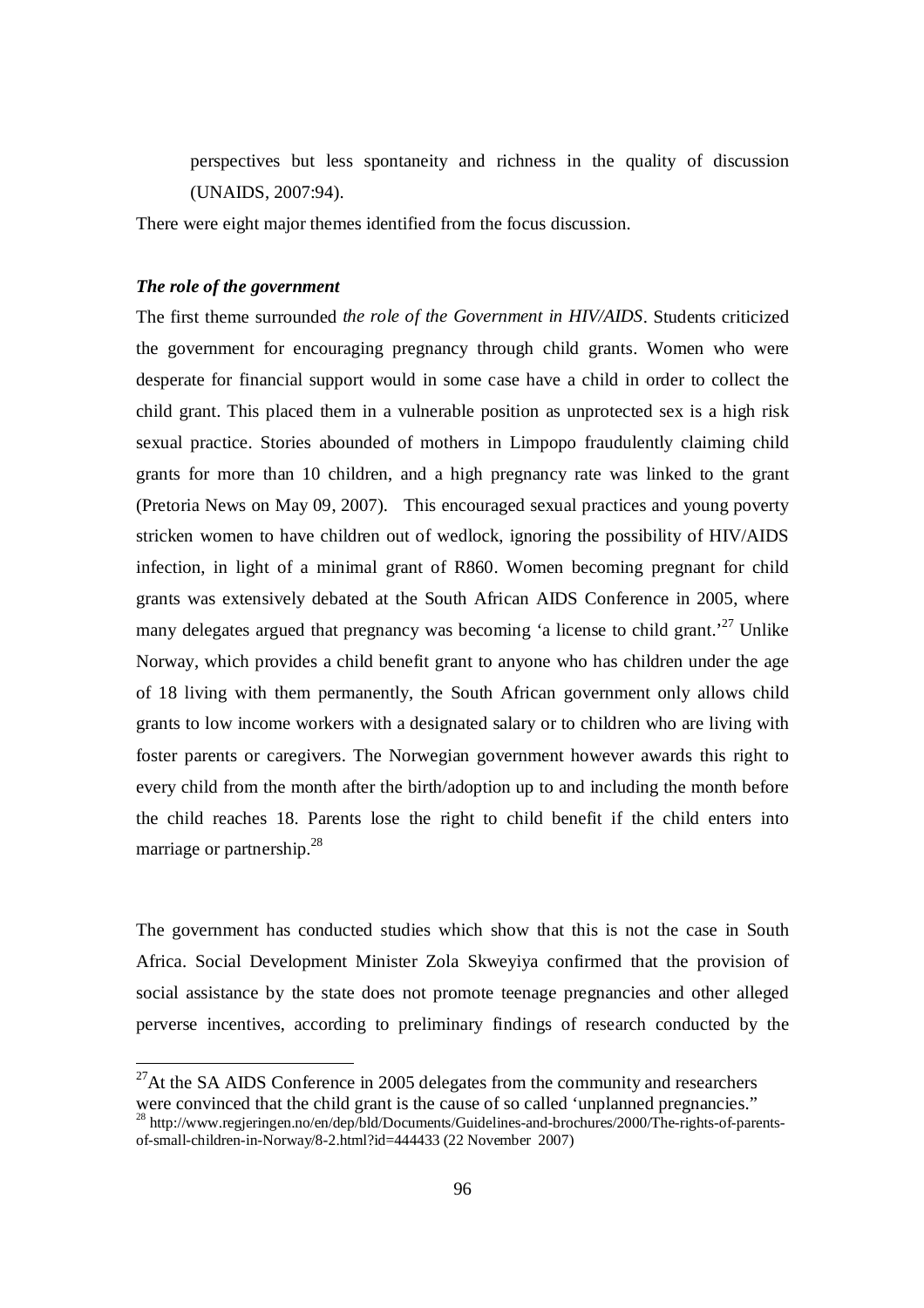department of social development. University of Stellenbosch and the Human Sciences Research Council continued this research to prove beyond reasonable ground that young girls do not necessarily get pregnant in order to get grants.<sup>29</sup> However, the role of the government is questioned: Do they ensure the direct wellbeing of young people and eradicate the possible contributing factors to increasing infection rate?

> *Respondent: Yes, it could be the issue of child grants. Most people are benefiting from these child grants so it looks like they are also encouraging sex, because there wont be any problems as to the welfare of the new born as the grant is going to be available. Also if you look at the legislation, it is protecting the girl child in a way promoting them to have sex as they wish.*

The government also promoted sex for girls through legalizing contraceptives from the age of 12 and young girls were authorized to have abortions without parental consent**.** The latest Children Amendment Bill that was passed early in 2007, permits school girls to take maternity leave if they were pregnant. The government was seen as a catalyst to sexual practices. The government did not directly encourage young girls to engage in sexual practices but they failed to set proper measures to avoid the consequences and implications of this Bill.

> *Respondent 1: If you remember well, now even school girls are allowed maternity leave, what impact do you think such weak legislation has on girls, is it not promoting sex? Respondent 2: It is the role of the family to shape the child but however if you look at it, the family is no longer responsible. The government has since taken over due to its child rights legislation.*

Students emphasized in the focus groups that while the family is best placed to teach responsibility and accountability to their children, the government has indirectly taken that power away by legalizing and supporting children in early sexual practices and the consequences of unprotected sex. While these legislations do hold ground in cases of rape and sexual abuse, these limitations need to be identified. The dependency paradigm is still evident in this sense as the state acts as the source of power and control, tabling Acts that contradict the needs of citizens. The top-down flow of communication (modernization paradigm) demonstrated that people do not have an opportunity to share

<sup>&</sup>lt;sup>29</sup> Teens fall pregnant to get grant – Skweyiya, By Moshoeshoe Monare in Pretoria News May 09 2007, (http://www.iol.co.za/index.php?set\_id=1&click\_id=13&art\_id=vn20070509022022285C618643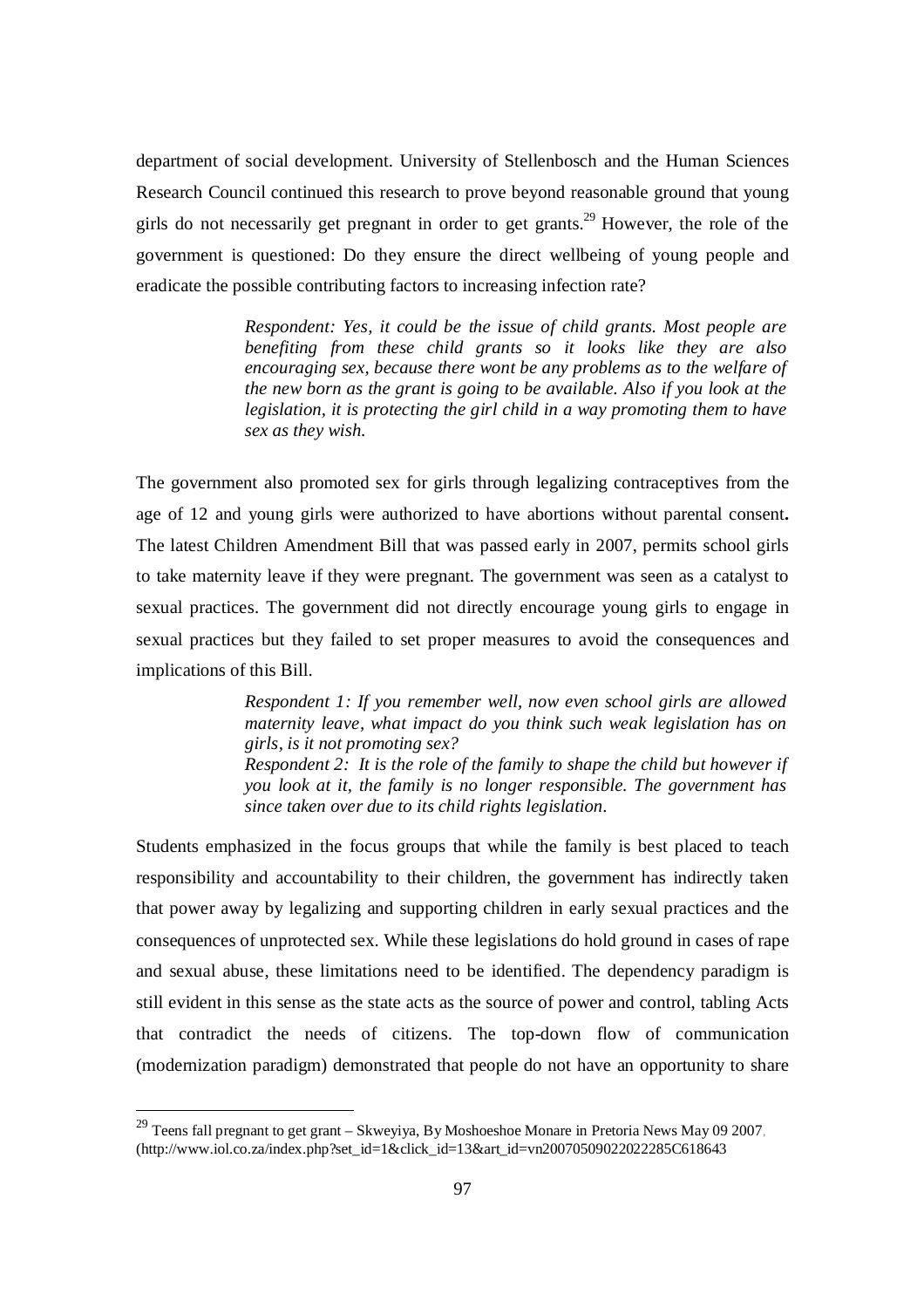their opinion and concerns about the Bill, and are recipients of the Bill rather than the source of new policies. CFSC is a process of dialogue and collective action. In this way, the discussion by students about the role of the government in tabling the Children's Amendment Act of 2007 should be accepted as a genuine concern and calls for dialogue between the government and its citizens, to work together towards a common goal.

The Howard College focus group discussed the role of the government in the success of the Uganda ABC approach. In Uganda the HIV/AIDS infection rate decreased due to discrimination of the young people. Loans were not given to students who were HIV positive and this instilled fear in young people as they could not share in a normal life and have the benefits of a university education and a career on account of their status. While most students commented that the Uganda approach was discriminatory, it was these extreme measures and consequences set in place that allowed for the successful decrease in the rate of HIV infections

> *Respondent: One of the things that made Uganda succeed in decreasing their AIDS statistics is discrimination with AIDS people. Uganda does not give HIV positive people loans because they believe that they can't get back their money. But here (SA) it's not that. In Uganda, if they know that you are HIV positive the keep you out of university. That's what I think helped Uganda more.*

## *Pregnancy indicates failure of the condom*

Another theme which emerged during the focus group discussions were students equating the number of *pregnancies on campus as an indicator of the failure to use condoms***.**  Unplanned pregnancies showed the lack of adherence to abstaining or using a condom. Students assessed the effectiveness of the ABC approach in light of the number of visible pregnancies they found on campus. In this instance, if condom usage or abstinence was truly effective, why were student pregnancies so common among students?

> *Respondent: But the conception of effectiveness is to be questioned because we still see a lot of people with unplanned pregnancies. Even*  with abstinence, there are questions because again we still see a lot of *girls with planned pregnancies especially on campus and these alone tell us something.*

Students through continuous discussion in the focus group came to the conclusion that they can not really say if the ABC approach is effective in the context of HIV, because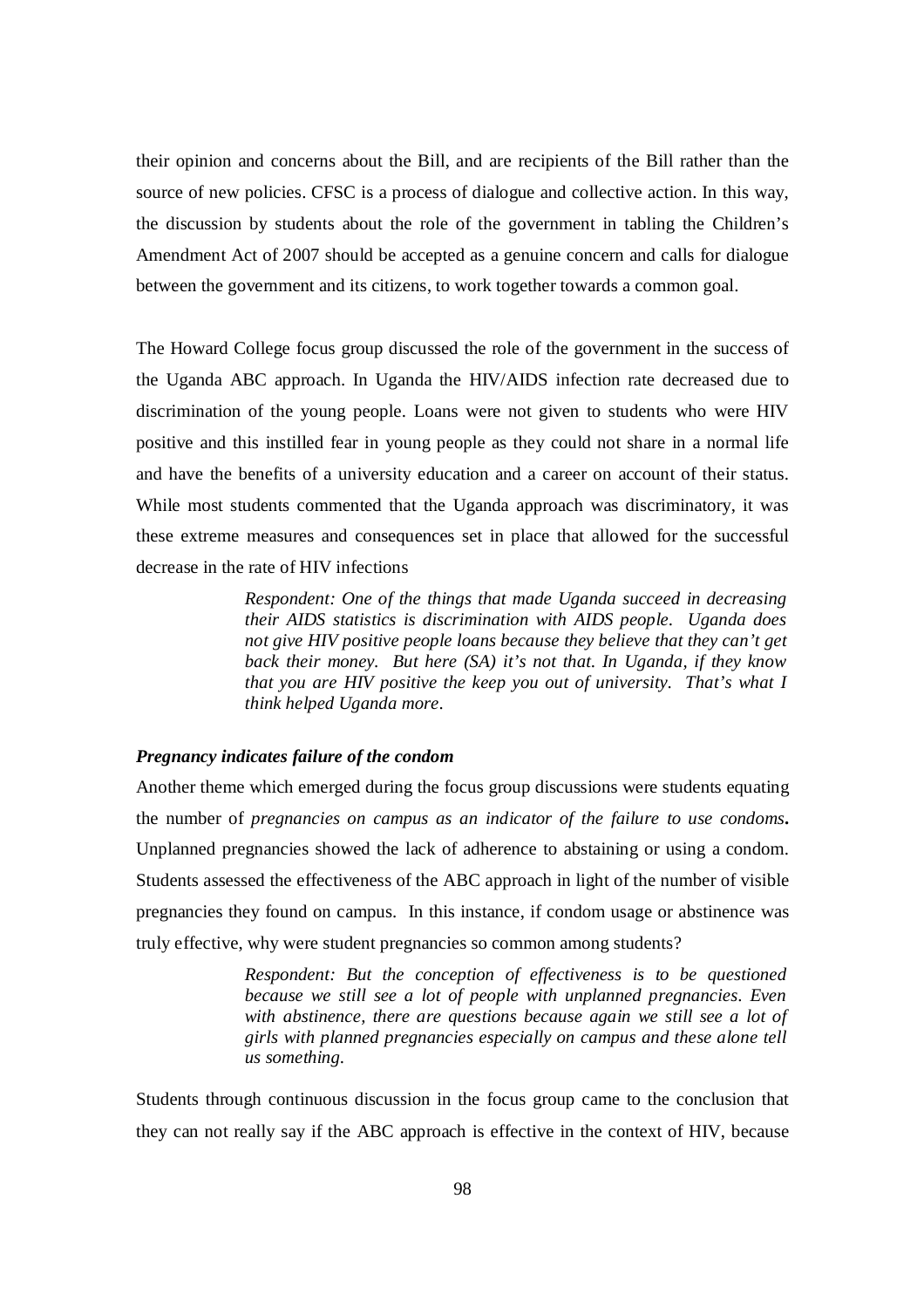HIV cannot be seen, but the visibility of pregnancy shows that it is not effective to a certain degree.

> *Respondent: I can't say much about HIV status of people because it's something, which can not be seen. However, unplanned pregnancies and their rate entails that people are still sleeping around without condoms and they are not abstaining.*

Student involvement and contribution to these discussions were very stimulating and provided profound insight on how students view the current status of the ABC approach. Essential factors need to be considered before any action or planning and development took place. A female student contributed to the discussion about pregnancies indicating the failure of the condom, and disagreed that it is entirely true because we do not know if the pregnant students seen were possibly married or already in long term legitimate relationships.

This process of dialogue therefore allows students to clarify misconceptions and share their views and perceptions on most matters regarding HIV/AIDS. It also demonstrated the significance and power of allowing this interaction and how it places all interventions and future strategies within a context that is well researched and reflects the contributions of the target audience that the message is intended for (Figueroa et al, 2002; UNAIDS 2007). Students also commented that from discussions on campus and sharing of views with students at residence, friends and colleagues, most students in actual fact placed more effort and emphasis on taking measures not to fall pregnant, instead of HIV prevention. "Students also tended to be more worried about falling pregnant than becoming infected with HIV" (Marcus 2001:8-9). Students in this sense found it more necessary to get contraceptives instead of condoms. These interesting and informant discussions and debates were only made possible through the process of active dialogue. Dialogue implies more than a simple back-and forth of messages in interaction; it points to a particular process and quality of communication in which participants "meet" allows for changing and being changed (Cissna and Anderson, 1997:10). A catalyst had to spark off HIV/AIDS discussions with students and the focus group had to be of direct importance to them. In this way, students became active participations in the process and demonstrated how crucial their involvement was in these processes.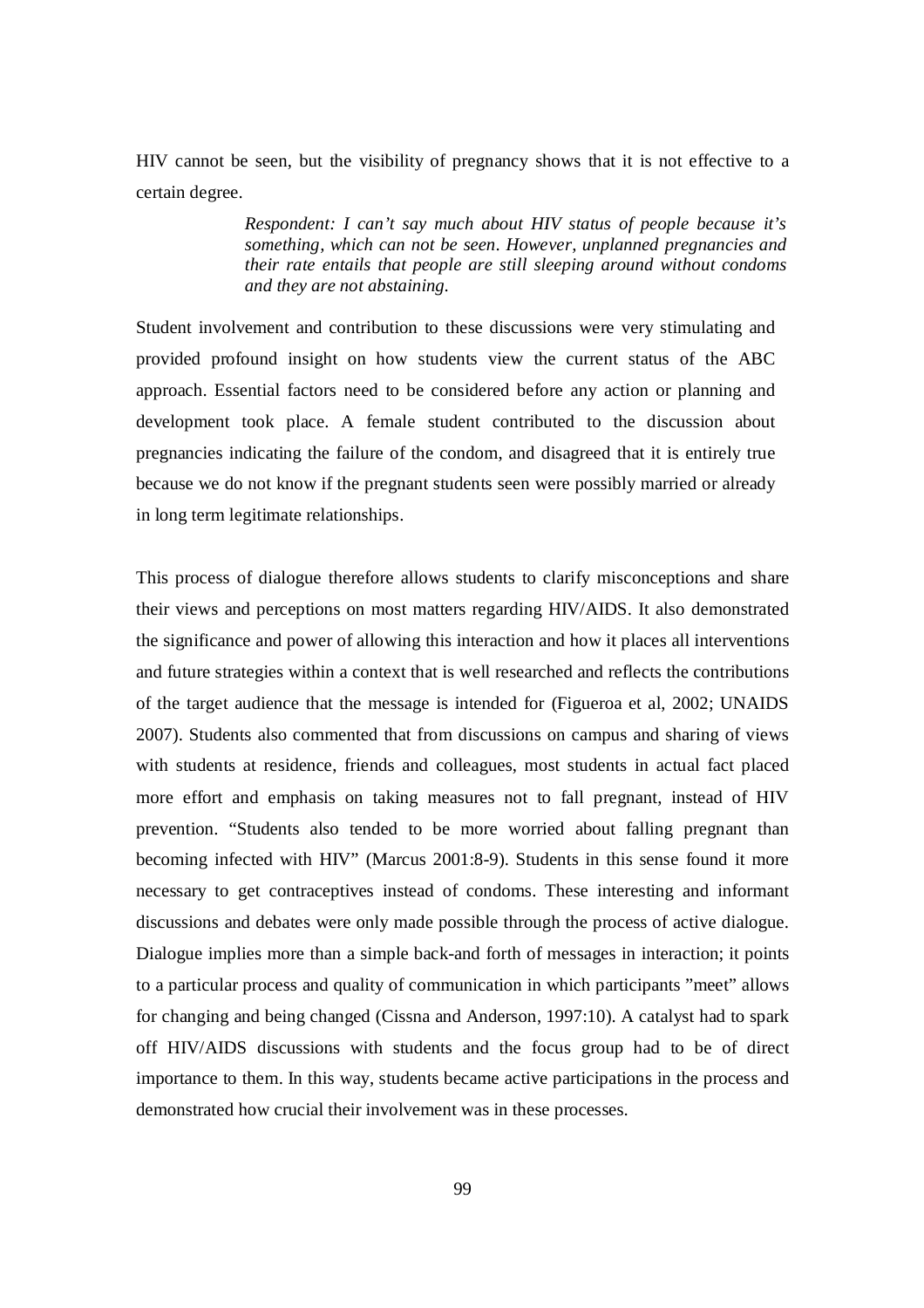# *Effects of long term relationships*

Another pattern that developed throughout the discussion was the *effects of long term relationships* in regard to the ABC approach and how it addresses issues of trust. Condoms in some cases were used in the initial stages of a relationship but as it developed into a long term relationship, students did not find the need to use condoms. Students were concerned about the level of trust a long term relationship imposed as it meant that being in a long term relationship automatically equated to faithfulness by the other partner which could not be proven. Students found themselves in a dilemma if they suggested the use of a condom in long term relationships as it either implied that they were unfaithful or suspected their partner of unfaithfulness.

> *Respondent: Whilst on the same issue of condoms, I think students do condomise but for a certain time should they get into a relationship for 1 and 2 months after that they feel that no we are steady trust the person and they may as well stop the condom. All laugh. Respondent: The second thing is trustfulness. …You may be willing or*

> *wishing to apply the ABC but regarding the way you trust your partner, you can't use it (condom). Like mina, I am ready to use a condom, I am Thulile's boyfriend but she says to me: Don't you trust me to not use a condom. There are trust issues. Let us drop it out and go on without it.*

Students also addressed the difficulty in applying the ABC approach in terms of the ´be faithful component, as you are not always sure of your partner's faithfulness when you have been dating for a long time. The issue of testing, in long term relationships, also needed to be addressed. The previous chapter shows how students relied more on the use of condoms instead of being faithful in their relationships. HIV testing was not encouraged as it implied unfaithfulness by one of the partners. The 'be faithful' concept therefore did not help to protect the next partner as testing is not encouraged in the long term relationships and marriages. This encourages the use of condoms as a measure of safety but is highly problematic in long term relationships. In a similar manner, students commented that street children also face the same dilemma of using condoms, as it raised questions of trust in their relationships.

Students concluded that it was easier to engage in sexual practices without the condom as it did not raise issues of trust in a relationship. The focus group played an important role as it allowed students to interact, debate, reflect and decide on how best various issues of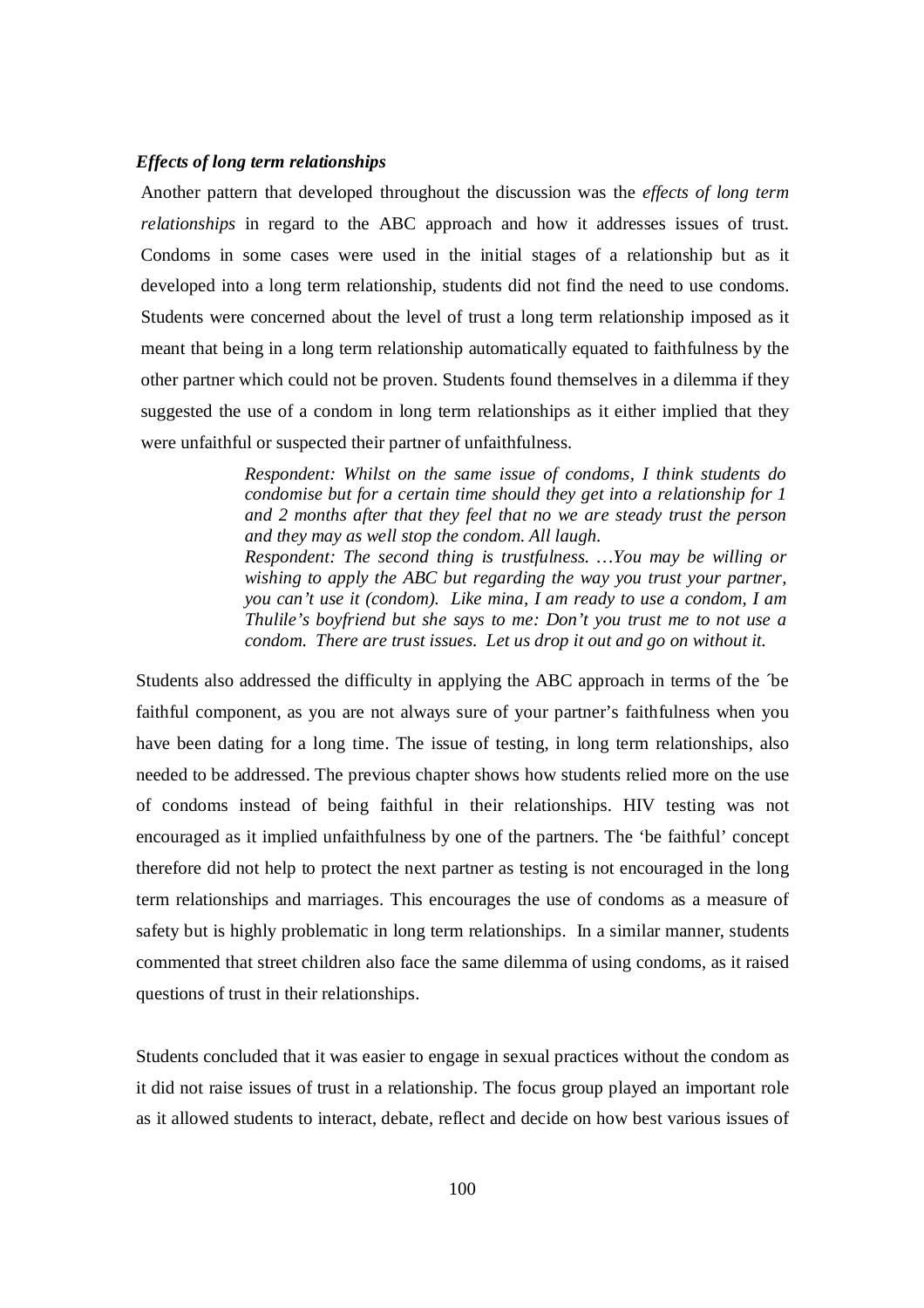concern could be addressed. Students were given the opportunity to understand that they did share common interests and challenges and also understood that through this process of dialogue, they were actually addressing crucial misconceptions and dilemma's regarding HIV/AIDS.

> *Respondent: With the one be faithful as well. You need someone who will get checked, both of you go get checked. But now in a relationship lets say for 5 dates, you are not going to say every time lets go get checked. We assume that we don't need testing*

### *Early marriage as a solution*

Through the focus group discussion *early marriage was identified as a solution* to HIV/AIDS. Students argued that if young people made the decision to get married earlier once they were settled in an established relationship, the risk of unprotected sex, multiple sex partners, and sex before married would be prevented. However others commented that young men couldn't take care of wives if they are not in an economical stable position. They emphasized that marriage should not be a solution that will cause further setbacks within the marriage. Other students questioned if young men are cannot afford to get married, why do they have children at such a young age?

> *Respondent: Maybe we can go further than abstinence and look at early marriage as a solution to HIV-maybe if people get early marriages they would not run around a lot.*

Students at the Westville focus group did see the possibility of young people in villages marrying at a young age. They further commented that young people according to their history and culture were having children in villages around 18-20 years of age. Most young people would still marry at 18 but due to economic and societal development and the extension of school going age, marriage was delayed. This discussion provided a platform for engaging in dialogue and the sharing of opinion, some students argued that this solution still did not solve the problem as marriage may only address the issue of abstinence in some cases, but still does not resolve the question of faithfulness in a marriage and the use of condoms where necessary.

The various themes that emerged from the dialogue demonstrated the importance of a two-way flow of communication. It further expanded on the mindsets and views of students that have not been consulted in developing HIV/AIDS messages and campaigns.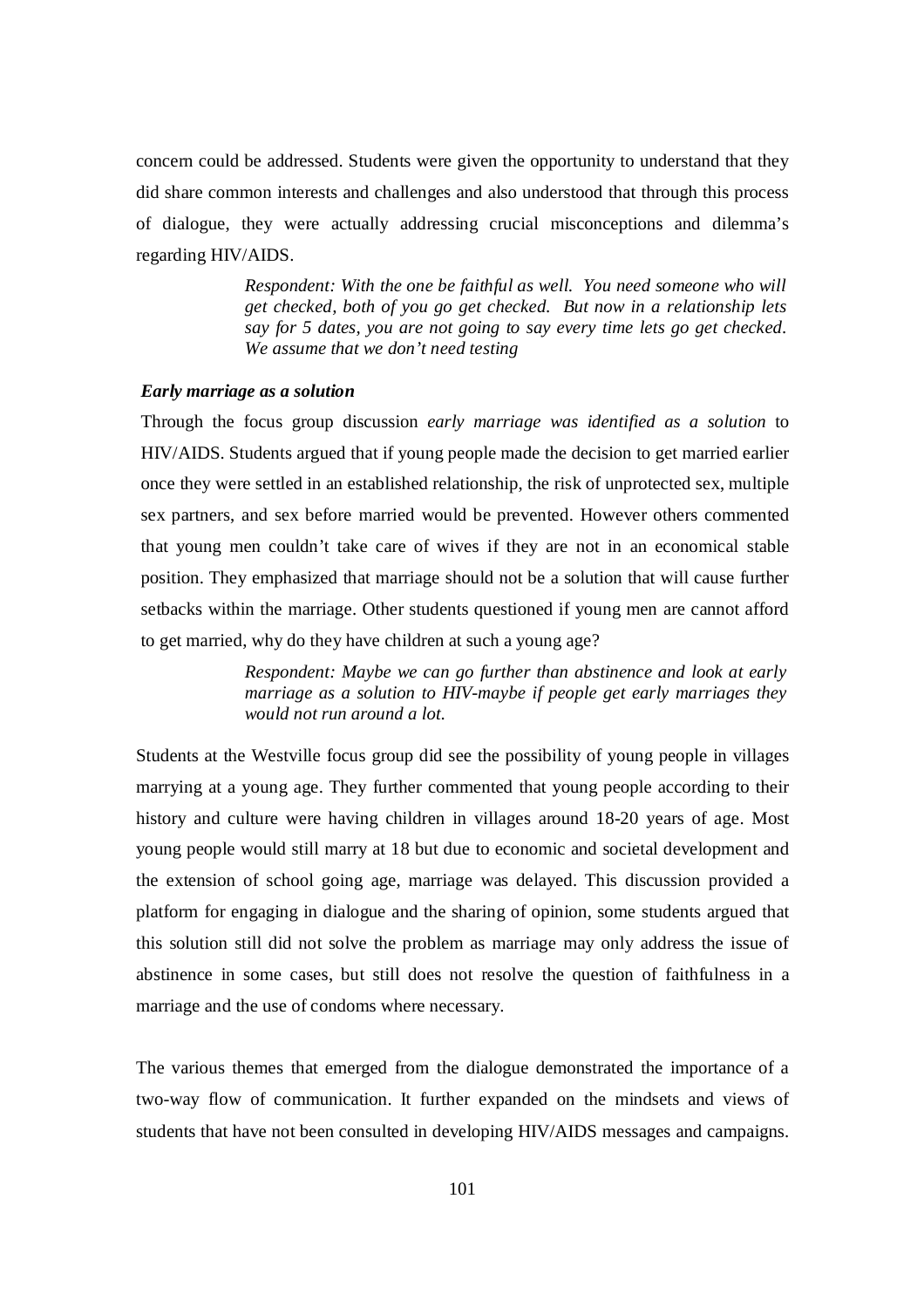Using the CFSC model for developing community dialogue demonstrated how constructive feedback was obtained from students, further emphasizing factors and solutions that don't come to the fore front when dealing with HIV/AIDS.

# *Change of sexual behaviour*

Students also addressed ways in which *sexual behaviour can be changed.* This was categorized into another theme that arose through discussion as it always surfaced at various levels. Students argued the two major ways of promoting behaviour change was through making HIV/AIDS a reality to students through visits to communities where people are living with HIV/AIDS each day, and also encouraging students to get themselves tested.

> *Respondent: A lot can be done to change one's behavior, e.g. voluntary testing and also getting to see people affected may have some impact on the students and help change their behaviors.*

Students acknowledged that having HIV does not mean that the person will die, and most people live up to ten years. The reality is that everyone dies at some point, some even sooner without having the virus. Nevertheless students still found HIV/AIDS testing as an essential way for people to be made aware of the dangers of high risk sexual practices. With the question of testing also comes the concern of stigma and discrimination. Students found that any suggestion or discussion about testing was not well received by students.

> *Respondent: I have mentioned to a lot of people that I have been tested and people look at me and say: are you crazy, I would rather be thin like a rake than go to the bed, I will deny it. People feel shameful. People are so embarrassed to be tested.*

> *Respondent: It is not easy for someone to open up about their status to their partners due to the fear that they would be dumped and discriminated.*

Students introduced Uganda as an example once again, and students strongly favoured the intervention of the government in encouraging HIV/AIDS testing. They identified the sad reality of well-educated people also being positive implying that an intervention beyond knowledge was crucial and a practical approach necessary. Students argued that voluntary counselling and testing (VCT) is a problem of the government and by law everyone should be forced to undergo an HIV test. This ensured that people are not ignorant of their status.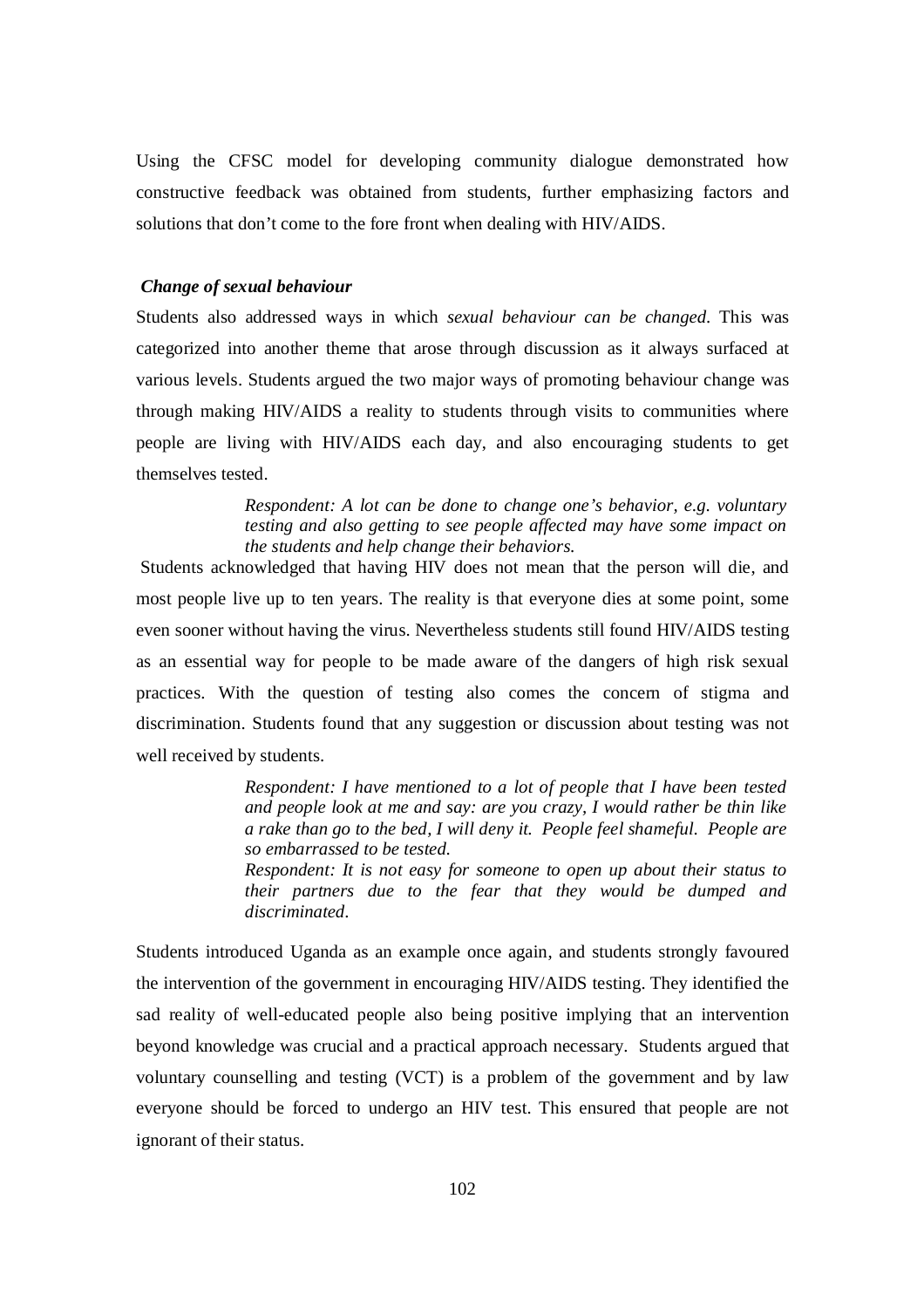*Respondent 1: Summary: VCT is a problem of the government who should be forcing people to know their status.* 

*Respondent 2: The problem is this thing of the HIV test. I do think government has to find a way of forcing everyone to get tested. I don't know because people are not getting tested ad they are not even using condoms.* 

Some students debated that forced HIV testing contravenes their human rights and is discriminatory. There was therefore a dilemma about students who voluntarily tested and were stigmatized and those who were forced by the government to get tested which was a violation of their human rights. The focus group discussions allowed students to explore all possibilities and solutions for addressing the pandemic. Students debated some of these solutions but it allowed for the sharing of knowledge and ideas about HIV/AIDS prevention.

*The University was also identified as a contributing factor to HIV* as activities on campus involved alcohol related entertainment, which in some cases was funded by the University. Students understood the effects of alcohol and how this contributed to their sexual practices. At the same time, they felt that the University was not taking precautionary measures to reduce the opportunity of sexual interactions which can result in HIV/AIDS transmission. The University's (Westville) support in funding what some students refer to be `de-stressing' parties before an examination was actually alleged by students an indirect contributing factor in HIV transmission.

> *Respondent 1: Instead of sponsoring parties the university should sponsor more religions Respondent 2: If you look at it this way, after a party, students are drunk and they go to their room's drunk, what then happens? The constitution must be changed.*

When Dr Trevor Wills, Dean of Students at the University of KwaZulu-Natal was asked to shed light on these de-stressing parties, he commented:

The University does not supply alcohol to students, nor is there any policy promoting or supporting so-called "de-stressing" parties on campus. Our policy is that no large social functions at which alcohol is served are approved in the three weeks prior to an exam session (such functions have to be approved by a Social Functions Monitoring Committee on each campus). As an example, the SRC Inauguration celebration which had to be held this year within the month prior to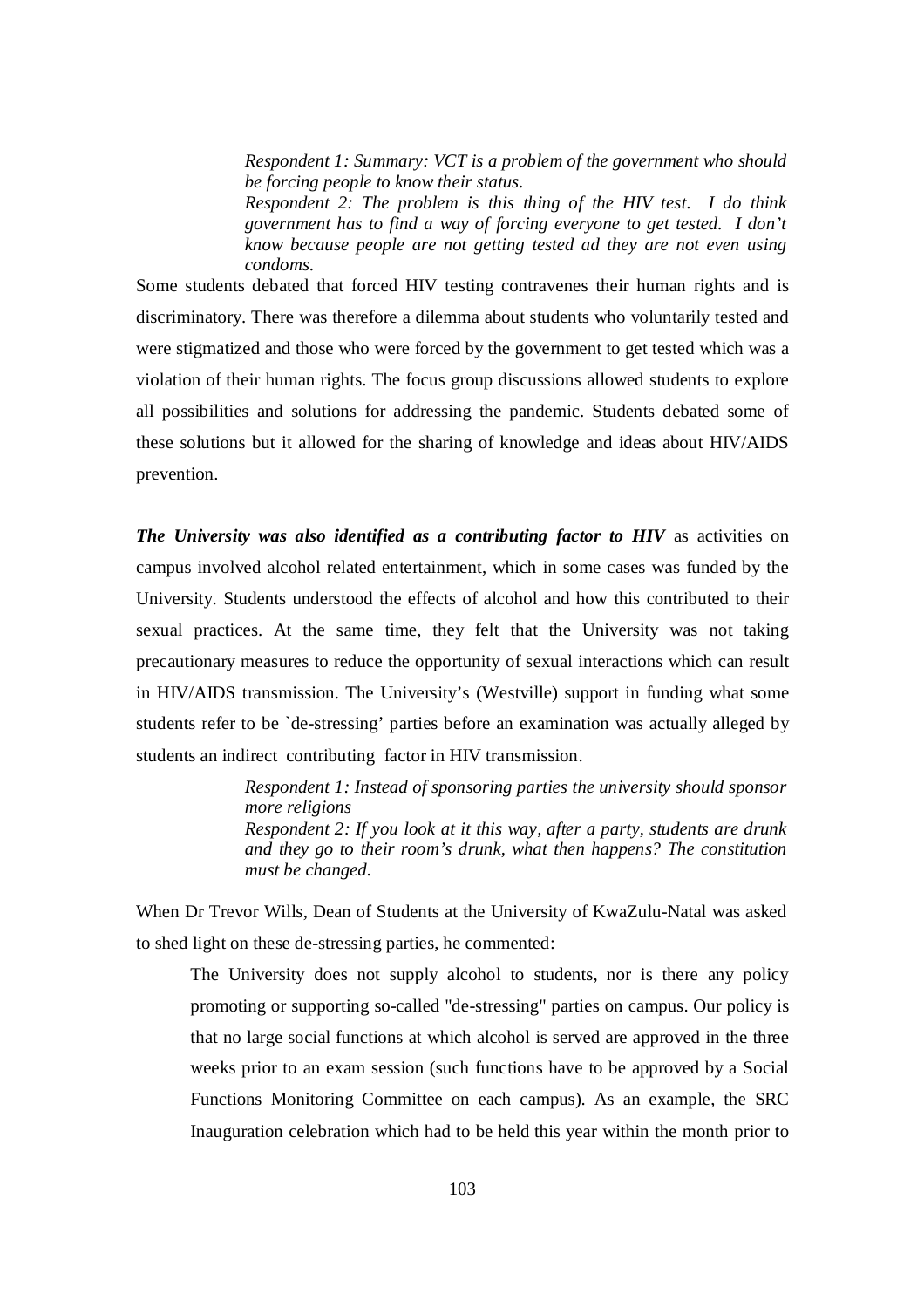exams, was an alcohol-free event at the insistence of my office (30 November 2007).

Students shared their experiences of what really happened at parties when students were drunk. They viewed the de-stressing parties sponsored by the University as further contributing to unsafe sexual practices.

> *Respondent: Yes because it is sponsoring these so called de-stressing parties, each semester each residence is given some money to throw a party and these parties are usually done some two weeks or so before the exams*

Dr Wills further added:

*.*

House Committees in residences are given a budget each year (coming from the residents' own contributions) and they may well be using some of these funds at the end of semesters to support these parties, that by-pass the normal functions approval process. We are trying to reduce the abuse of alcohol because we are only too aware of the repercussions. One of the things we are doing is reintroducing the payment of meal allowances on monthly instead of quarterly basis, because we are aware that suddenly having access to quite large sums of money has lead to drinking binges when meal payouts hit student bank accounts also leaving them short of money for food which further aggravates the HIV issue (30 November 2007).

Students were therefore receiving incorrect information about the alcohol supplied at parties before examinations. This could mean that students were attending parties on campus which could be hosted by other social groups on campus in the name of the University. However, alcohol stills remains a contributing factor to unprotected sex, and students need to understand the implication of high risk sexual practices.

Students suggested that the university should sponsor religious groups instead of parties, as it was these groups that can relay positive information to students about responsibility and accountability. The contribution of religion to HIV/AIDS prevention would be discussed as the next theme in this data analysis.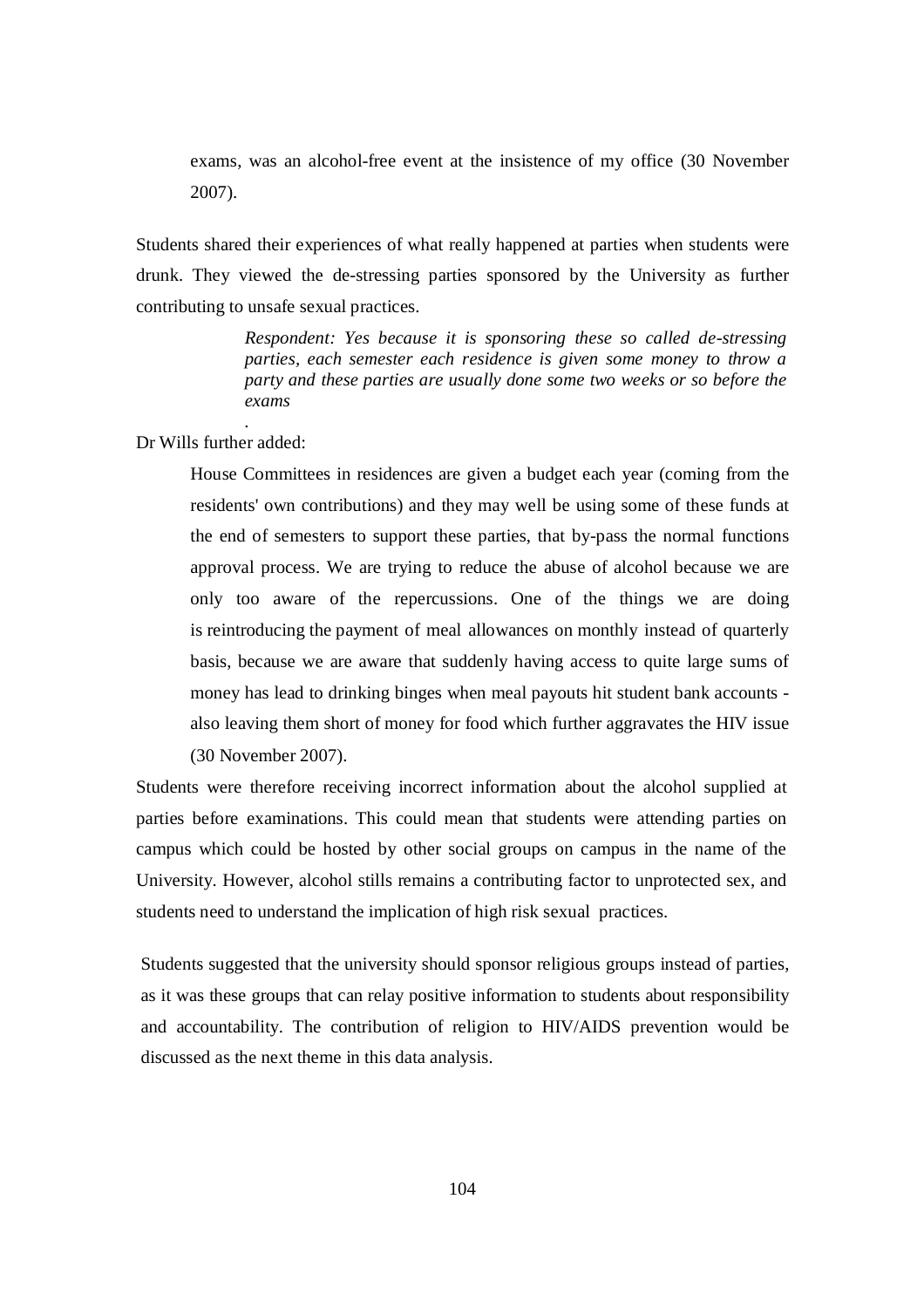*Religion can play a role in HIV/AIDS prevention* was the final theme identified from the focus group discussion. One student made reference to the case in Zimbabwe where attending church at Solusi University was compulsory. This allowed students to seek guidance from the church on important decisions and to be shaped into responsible people.

> *Respondent: At Solusi University in Zimbabwe, it was compulsory to go to church every day of the week and twice a day on Friday and Saturday. Generally some students would come with many problems and delinquent behaviour, but the church changed many of their lives. It transformed and molded them to becoming responsible people and morally uprightness. So may be there is need for the introduction of a mandatory HIV/AIDS module for every student enrolled in order to make an impact on the dangers associated with the disease. Also church-related functions can be organized for HIV/AIDS campaigns*

Students discussed that the churches taught responsibility and moral uprightness, and can be used as vehicle in the promotion of positive prevention messages and sexual practices. Students emphasized the need for more HIV/AIDS modules and campaigns and also more visibility and participation of church related functions. This was not restricted to churches only but any religious movement that promoted positive messages to students.

> *Respondent: Another important thing is religion; it plays an important role in HIV issues. Some religions are more successful for example Muslims have low HIV rates .They are more on the moral even some Christians are also concerned by the morale and HIV rates are quite low. Religion is about morality the more strictly the morale the more chances or less the incidence of HIV issues. The more loose the morale the more the problems of HIV issues and some unwanted behaviors.*

Students also discussed the limitations of the SA constitution as modules and church services cannot be made compulsory if it contravenes individual rights.

> *Respondent: Constitutional issues are difficult; since this is a government institution will that not contravene some individual rights? I mean making a compulsory module in HIV/AIDS and/or forcing students to go church everyday.*

#### *Open heart to communication*

Central to all the discussions that took place at the two focus groups was the need for an *open heart to Communication (face to face strategy).* Students identified the need for constructive dialogue and suggested that a good way to start this process was to establish small group discussions in residence. The discussions can at any time include students,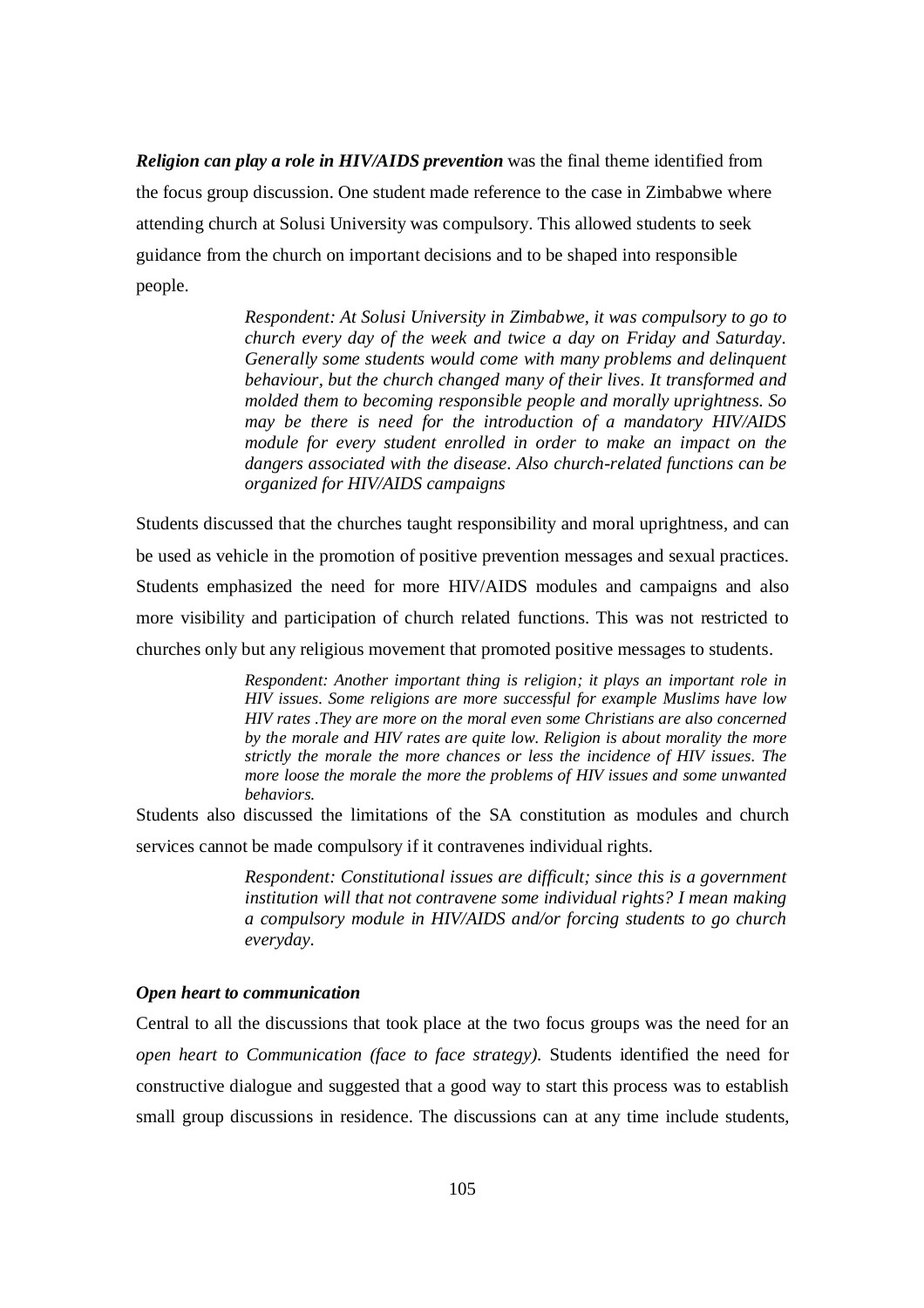lecturers and health care workers of campus to contribute to the discussion through sharing ideas and clarifying perceptions and misconceptions as done in these focus groups. Students had the opportunity to experience the success of actively engaging in dialogue on issues that were relevant to them.

#### **Communication for Social Change: Student Participation through Dialogue**

The data from the focus group was analysed, using the CFSC theory, and reviewed with steps that promote dialogue with students. The data showed that students engaged in dialogue with further debate and discussion about the different ways to make HIV prevention strategies effective. Students demonstrated the ability to recognize the problems and controversy with the ABC message, identify and involve leaders and key stakeholders which included lecturers, parents and university support staff, and clarify different perceptions which was crucial with a diverse group. *Clarification of perceptions* ensures that students overcome their various opinions about prevention strategies and facts that influence young people's sexual practices. *Expression of shared interests* and discussion about the *vision of the future* also created an opportunity for students to reflect on their current approach to HIV/AIDS and look at how they can become active participants in the future.

In order to identify the vision of the future, students showed the ability to *assess the current status* of the situation, reflecting on their personal experience with others in relation to HIV/AIDS. CFSC approach provided a platform for students to think about their objectives for the future, is based on communication through dialogue and promotes social change through collective action. When students took the step to collectively review the plan of action for the future, set objectives and goals and think about the way forward, these are steps for achieving collective action. The collective actions steps have not been followed for the purpose of this study but dialogue was the process used to engage students during the focus groups discussions. Central to this continuous dialogue with students was their willingness to participate in this discussion. Students were therefore able to contribute to the discussion about the effectiveness and revision of the ABC message through participation, and this took the form of dialogue. "Participation involves "enabling people to realize their rights to participate in, and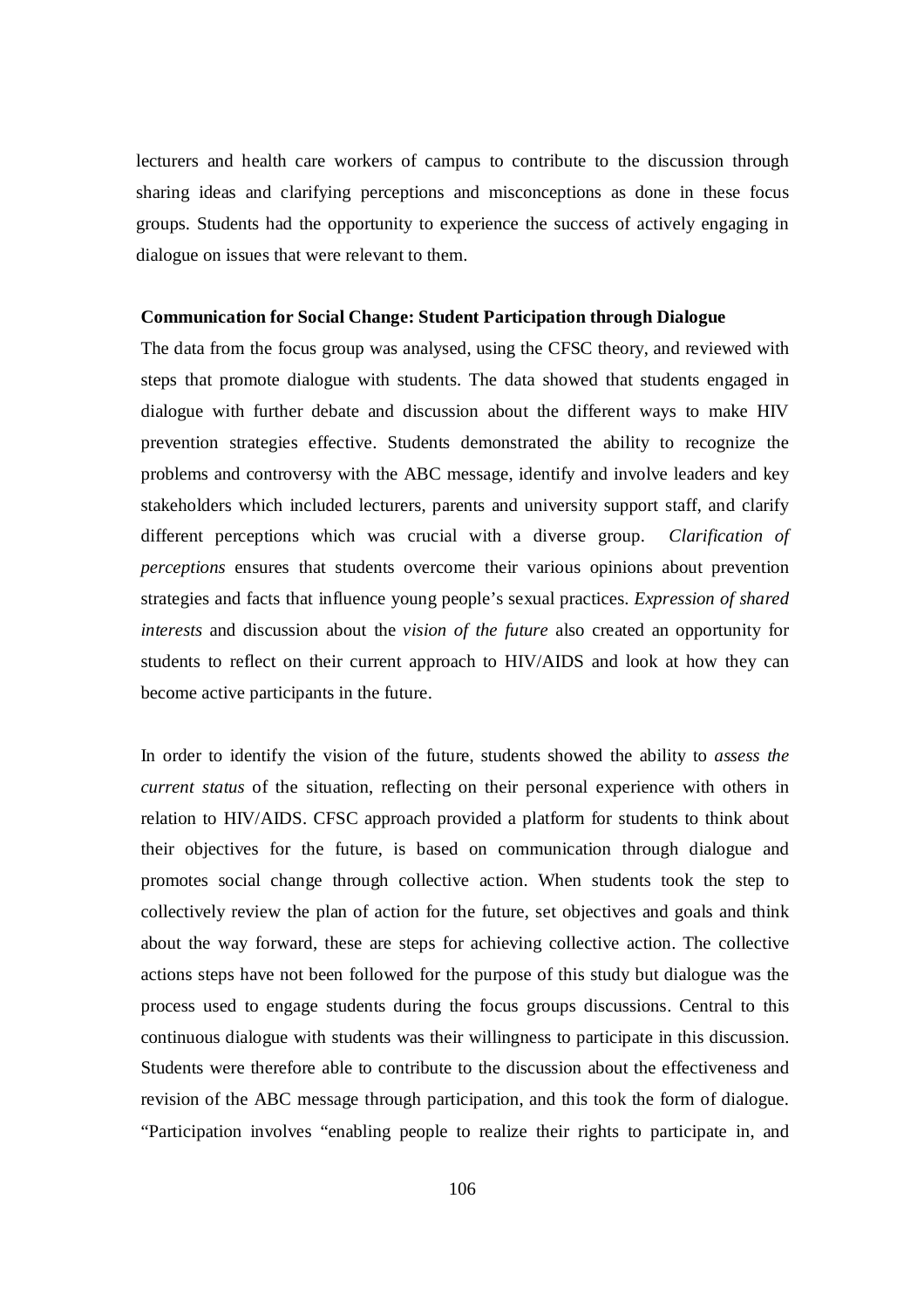access information relating to, the decision-making processes that affect their lives" (UNAIDS, 2007:13).

Participation can play the role of creating awareness, where students can learn and share knowledge and perceptions with other students, in this case the ABC strategy. Participation allows for building of social relations, developing working relationships with other students looking beyond their personal views and to listen and acknowledge the opinions, ideas and mindsets of others (Figueroa et al, 2002, UNAIDS 2007). This promoted discussion in the group to address the effectiveness of the ABC message. It also allowed students to build and develop trust within the group.

Participation in the process of discussion also develops quality outcomes. Students from various racial and religious backgrounds require a greater wealth of knowledge to address the current problem. "Participation breeds a sense of ownership and commitment o the process and its outcomes, which become collectively held and subsequently more sustainable, increasing the likelihood of implementation and lasting change" (UNAIDS, 2007; 14). However participation and dialogue must be geared towards some form of change. Failure to see these visible results would only empower students to participate but not see any constructive outcome from the process. " If participation takes place but remains without impact: People will become tired not of participation and dialogue, but rather of investing their time and energy and not seeing change. Therefore, consideration of the question of what will be different as a result of the participation and dialogue has to be the guiding principle in the design of change processes; otherwise, the impact will remain elusive (UNAIDS, 2007:14).

The thematic analysis demonstrated that through dialogue with other students, they were able to debate and negotiate different prevention messages for HIV/AIDS. Students were able to identify the role of the government in HIV/AIDS. This helps policymakers consider to shift their attention from the government for solutions, and focus on the target audience who are infected and affected by the pandemic, and who have a better sense to identify setbacks and solutions. In a modernization paradigm, the voice of the people are not heard, and the government does not have an opportunity to understand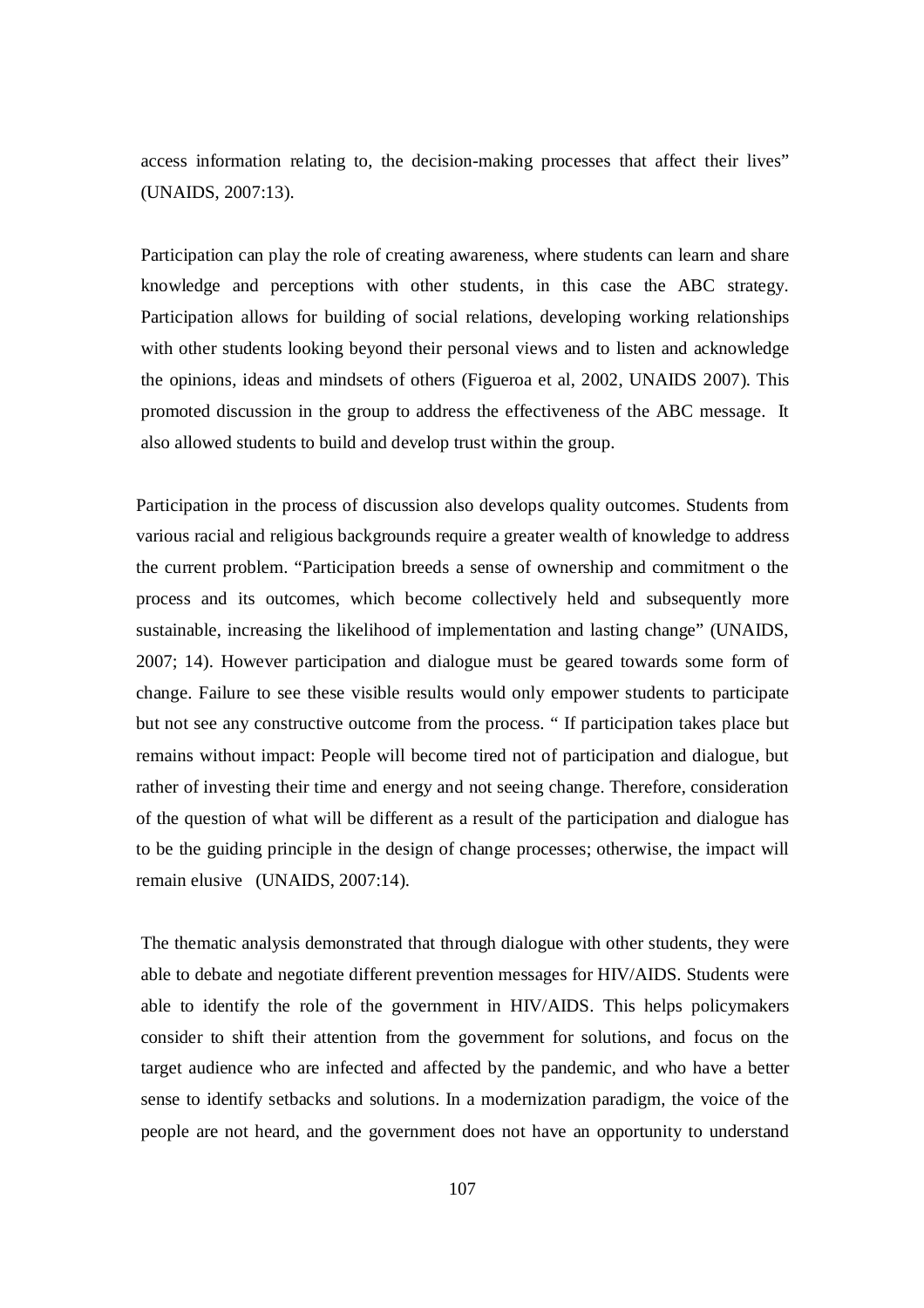how students and the population at large feel about the child grants and the new Children's' Act 2007 that has been released. The child grant also creates a sense of dependency on the government instead of empowering people to become responsible citizens. If child grants are seem as a source of survival, then the government functions with the dependency paradigm where development is governed by the State.

Other themes that emerged from the focus groups were pregnancy which was seen as an indicator of failure to use a condom. The process of participation and dialogue demonstrated that students were more concerned with precautionary measures to avoid pregnancy than prevention of HIV transmission. If the ABC strategy was designed through the modernization paradigm, it cannot accommodate other actors such as unplanned pregnancy and incorrect messages. Students would not be given the opportunity to share their thoughts and ideas on the issue. The modernization and dependency theory does not allow for feedback from students regarding the effects of long term relationships and the controversy around the success of the 'be faithful' component. All communication and use of communication channels would promote a one way flow of communication. The use of the focus groups to facilitate discussion creates an environment for students and other young people to voice their opinion, and share their knowledge and ideas for change. The process of dialogue ensures that students assess if compliance with the ABC message was an achievable strategy. Other communication for development strategies did not grant students this opportunity.

The CFSC approach provides significant solutions to the design of the prevention message. Students were able to share possible solutions such as early marriage and the role of religion to avoid HIV transmission. The process of participation through dialogue encouraged students to address ways in which sexual behaviour can be changed. The modernization paradigm in this instance would provide procedures for communication to enable students to change their behaviour practices without encouraging their participation. The university was also identified by students as a contributing factor to HIV through sponsoring de-stressing parties before examinations. These findings are not possible without allowing students to actively engage and communicate through dialogue to share their ideas and knowledge on issues that affect them.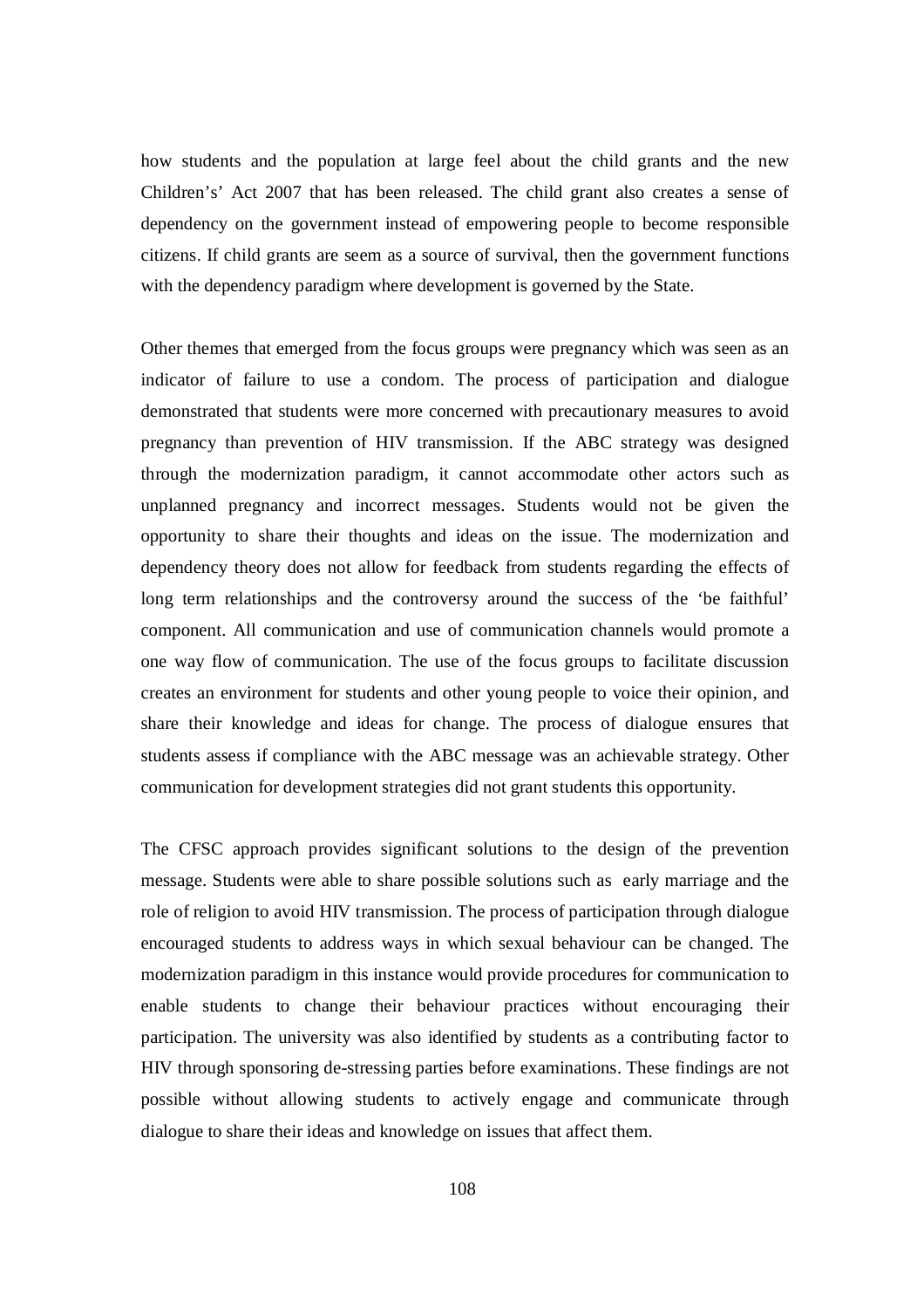Central to the discussion with students at both campuses was the student's identification that an "open heart to communication" was crucial for the success of any intervention, with particular emphasis on a face to face strategy. These comments show that students appreciate and acknowledge the opportunity of having a voice, of knowing that their opinion and knowledge was heard and shared. It also showed that students found themselves central to the solution of HIV prevention. The continuous dialogue and participation of students allowed them to be actively involved in the processes of message design and revisions. It gave students an opportunity to be empowered and feel a sense of control of the processes and their involvement in the pandemic. Dialogue was confirmed by students as a fundamental and crucial step in the community process, as demonstrated through the steps of community dialogue in communication for social change.

#### **Communication for Social Change: A new wave for Development Communication**

Participation through dialogue was explored in this study as a move away from top-down approaches in communication. Some of the communication for development theories explored in earlier chapters showed that previous communication strategies have been mainly streamlined through the vertical flow of communication. These development theories did not allow for participation or feedback from participants. If a modernization or dependency paradigm was used to address the effectiveness of the ABC strategy, students would be merely receivers of the HIV/AIDS messages and not given the opportunity to taken ownership in this development process. The current prevention strategy does have roots in the modernization and dependency theories, the development support communication theory is also evident in the ABC message.

The modernization paradigm was used in the development of the ABC message as it was a top-down communication approach, based on the success of the Uganda experience in reducing the spread of HIV/AIDS. This implied that the approach is extensively used by various HIV/AIDS campaigns in South Africa without actually testing its effectiveness with the different target audiences. The development support communication approach is evident in some instances in South Africa, when interventions are externally funded and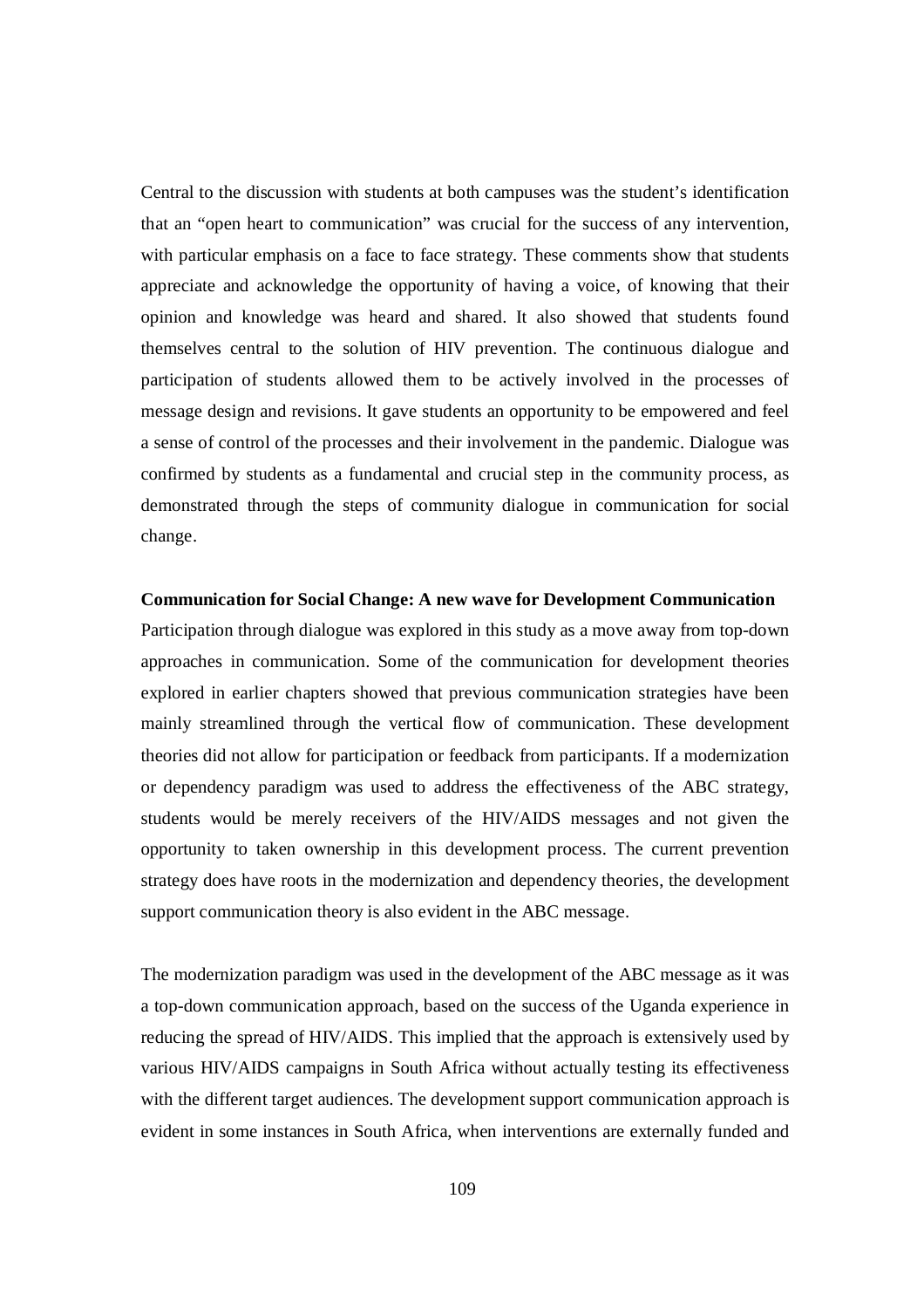as a result funders still maintain some level of control and ownership of the project. The participatory approach to communication empowers students to take part in all the stages of discussion, design and development of the ABC message.

The modernization paradigm used mass media and technology to assist third world countries in development process. The modernization paradigm is evident in many HIV/AIDS Programme and campaigns in South Africa, where there is a one way flow of communication and prevention messages. People in grassroots communities are not involved in any processes of decision making, ownership or sharing of ideas.

CFSC was used to analyse the communication process and how students could be involved through a horizontal flow of communication. The thematic analysis conducted showed how important themes emerged through this dialogue about students' perceptions of the ABC strategy and factors that contribute adherence and revision of the message. "A dialogic approach values the art of communication and planning as constituting a process of "thinking together" among a diverse group of people" (UNAIDS, 2007:4). The themes identified were also possible solutions to consider when University's are designing their HIV/AIDS programmes and more especially the message they relay to students. These themes could not emerge if a didactic flow of communication through modernization or dependency paradigms were followed.. When programmes and HIV/AIDS messages are already pre-designed by the professionals and rippled down to students, the modernization paradigm becomes apparent, a and students are not enthusiastic to participate to acknowledge these messages.

### **Conclusion**

Whilst there is a continuous call for the pandemic to be approached as a blend of social, behavourial and bio-medical issues, the communication strategies and interventions all need to be approached as a mix of the mass media and community responses, a balance between the top-down and the bottom-up approach.

Bridging social capital is particularly important for a challenge such as HIV/AIDS because the problem of HIV/AIDS, with its complex mix of biomedical, behavioural and social roots, is too complex for any one constituency to deal with,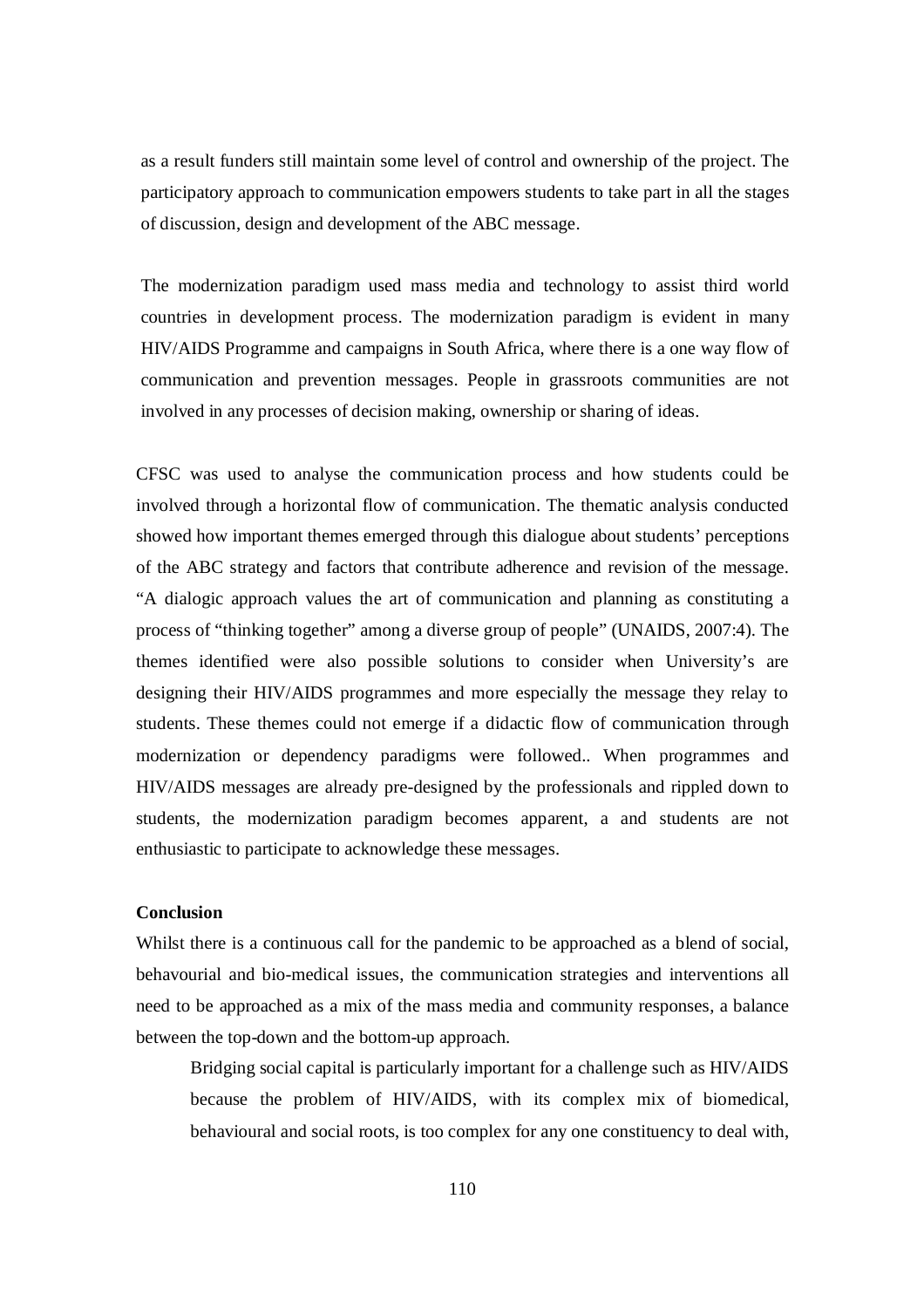particularly the poorest and most marginalized communities which are the most vulnerable to the epidemic (Campbell et al 2005: 476)

Instead of focusing on mass media only there needs to be a balance between 'top-down' approaches and 'bottom-up' approaches. While the channel used to relay these messages are important, the priority needs to be the contents of HIV/AIDS message.

The focus groups conducted did not bring about social change or direct collective action at the time, but it did create an opportunity and a safe environment for students to think about the effectiveness of the ABC message. Most students have not thought about their involvement and participation in these processes prior to the focus group as they were never given the opportunity. The dialogue is the first step towards collective action in the CFSC process. The purpose of this research was to demonstrate the importance of participation using dialogue not for behaviour change but in the social change processes. This study tries to demonstrate some of the factors that influence sexual practices such as peer pressure and sex which is not always an individual or rational decision. While students may have the knowledge and attitude towards changing their sexual practices, it may not impact their practices based on other contextual factors. When students are taught to communicate for social change, focusing on their participation and the use of dialogue, contextual factors can be addressed before behavioural patterns are changed.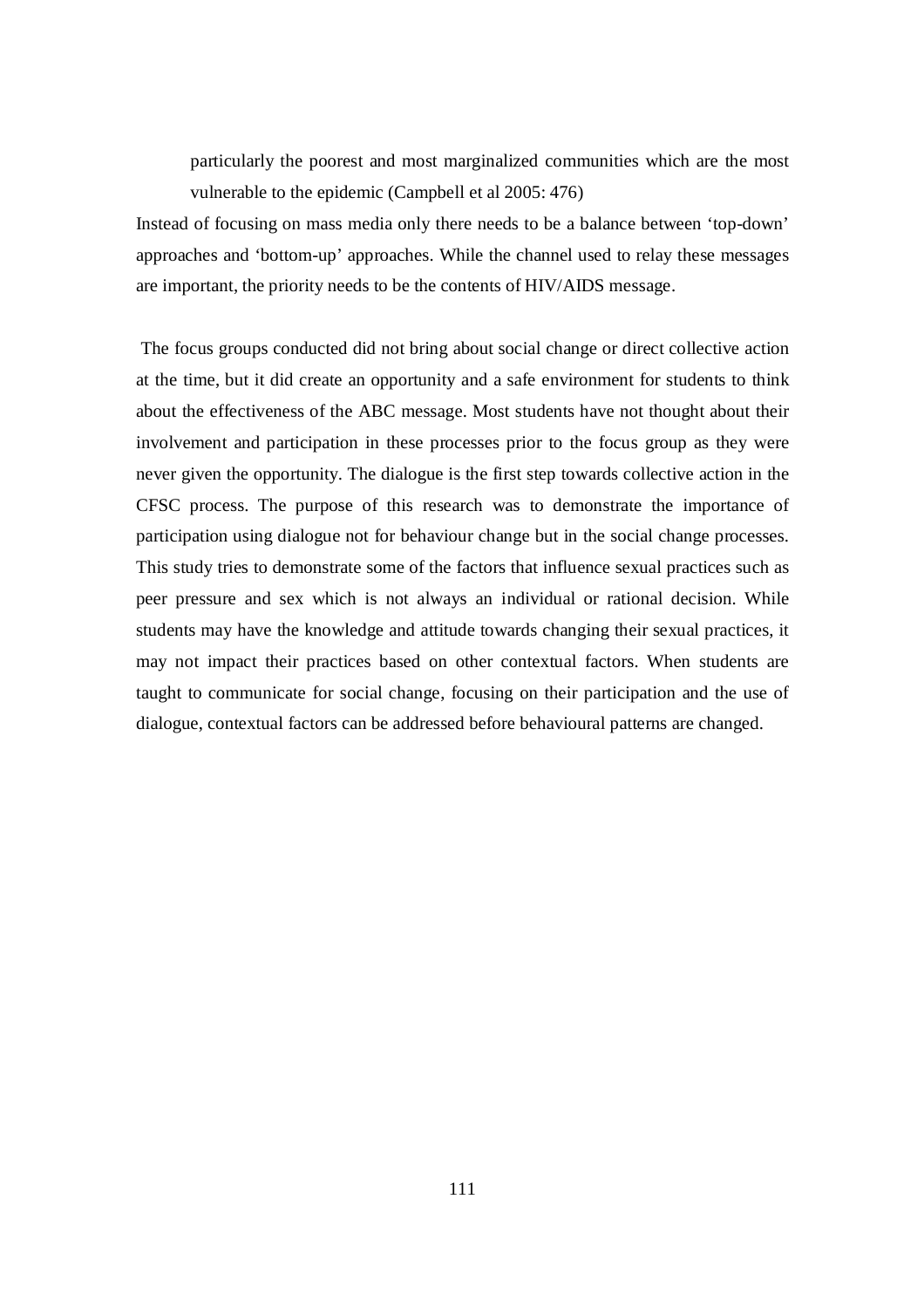### **Chapter Seven: Conclusion**

This study has explored students' perceptions of the ABC message and how their active participation through dialogue promotes a community response to HIV/AIDS. The Communication for Social Change theory examined how students can use some of the steps in the process of dialogue such as recognizing problems, identifying key stakeholders, assessing the current situation and, more importantly, clarifying perceptions towards collective action. The challenge with community dialogue is to find the right momentum. If collective action is propagated too soon, people may doubt one's sincerity as a listener (Reardon, 2003:8). In this light, the focus of this study was restricted to community dialogue only, and how this could be initiated. It also examined some of the responses towards collective action. The key to success with community dialogue is to keep people talking, even when they move into the phases of collective action (Reardon, 2003). The focus group ensured that students were sharing their knowledge and experience with others.

The data from the survey and the focus groups illustrate the importance of clarifying perceptions. While 59% of students who were part of the survey found the ABC message effective, this was not the case with respondents in the focus group. When students were given the opportunity to discuss their views about the ABC strategy, they broke down the strategy into various components (A-B-C) and concluded that this prevention message was not effective. The process of dialogue allowed students to explore some of their concerns about this prevention message and some contributing factors to HIV/AIDS.

loveLife's David Harrison on SAfm, mentioned during the "After Eight debates" with Jeremy Maggs on World AIDS Day 2006, that only 30% of South Africans know their status. South Africans are not aware or living in denial of the seriousness of the epidemic and how it impacts their lives. Young people have one of the highest infection rates, yet most are unaware of their status. This implies that the lack of young people knowing their status can be detrimental to the effectiveness of any HIV/AIDS programmes or campaigns implemented. Can we promote safer sexual practices and HIV prevention to an audience that does not recognize the problem they faced with? Young adults need to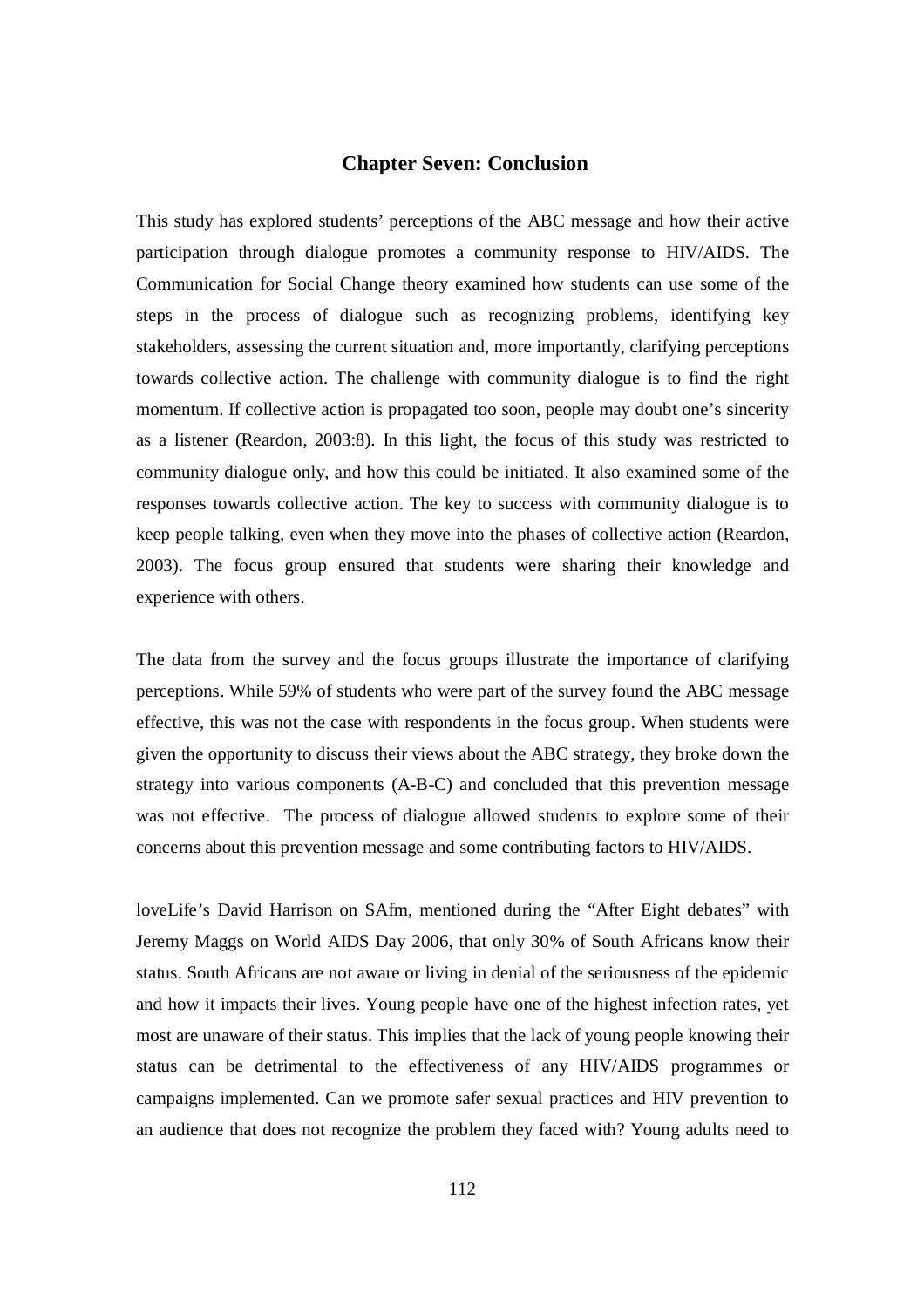know their status before focusing purely on prevention and behavioral change strategies. These are all complimentary issues that need to be reviewed when approaching issues surrounding prevention messaging and its effectiveness.

Three crucial recommendations emerged from these focus groups. The first suggested that all future HIV/AIDS campaigns reflect the need for responsibility and accountability of students sexual practices. Despite some of the social-economic influences on HIV/AIDS, responsibility and accountability by individuals was a good starting point towards HIV prevention. The greatest challenge of the AIDS era may be maintaining a sense of personal control of one´s involvement in some of life´s most meaningful experiences, namely love, sexuality, and the nurturing of committed interpersonal relationships (Brenders and Garrett, 1993:113). Any future initiatives with students need to balance their role of involvement with a position that is willing to be responsible and accountable for decisions around love, sexuality and committed relationships. Recommendations made by UNAIDS (2007: 113) were based on the need to improve the understanding of dialogue, through research, building support networks and making knowledge available to everybody. Dialogue can also be promoted as a catalytic mechanism through awareness raising, education and training. Enabling environments also need to be created to provide the resources for dialogic processes.

The second recommendation is based on the need to address the challenge that faces young people today: do students need so many options? The focus group discussion demonstrated that some students were in favour of a similar approach as that taken by Uganda and Zimbabwe to control the spread of HIV infections. This draws attention to the need for target specific messages, where messages must be ´community´ specific. Abstinence should not be taught as an option but as a requirement. In cases where young people fail to abstain, the use of condoms is crucial as well as faithfulness in the relationship. The strong sense of responsibility and accountability is pivotal in these approaches. 'Be faithful' should be used in the context of marriage or relationships while condom usage for high risk sexual practices. Students favoured an ABC message which is target specific.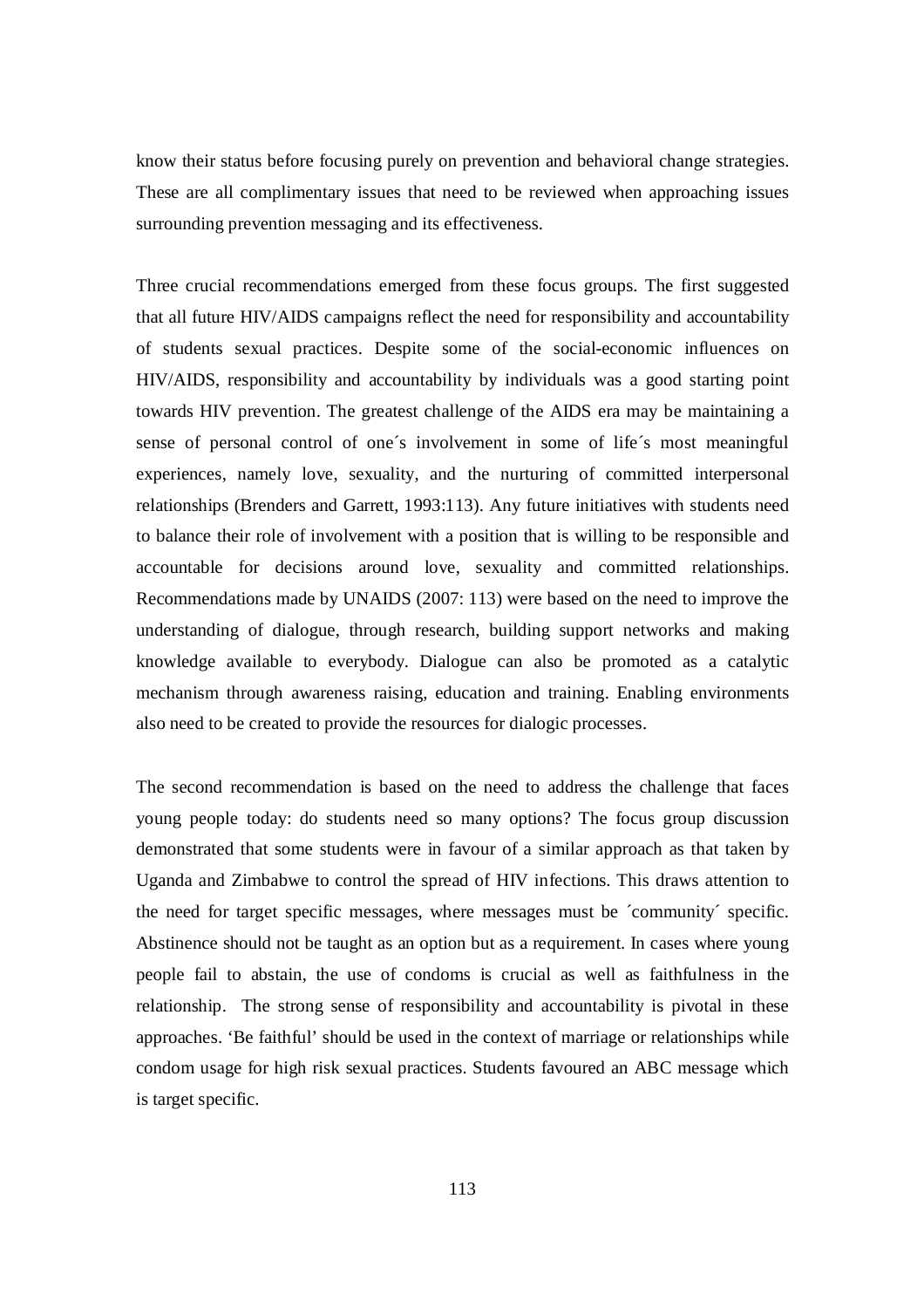The final recommendation that emerged from the findings acknowledged that social change can only be effectively facilitated when the community and partners determine the levels of participation and ownership between the development support communication professionals and the community. Only when these communication professionals hand over all levels of participation to the community, effective ownership is awarded, it's only in the communities understanding of the level of ownership that active dialogue for collective action can take place. In otherwords, social change becomes a process, its only when the relationship between the professionals and community is mutually adhered to, that active participation can take place, its then through this empowerment that the community feels free to engage in dialogue. Its only through this face to face interaction that collective action takes place and this is communicating for social change.

### **Bibliography**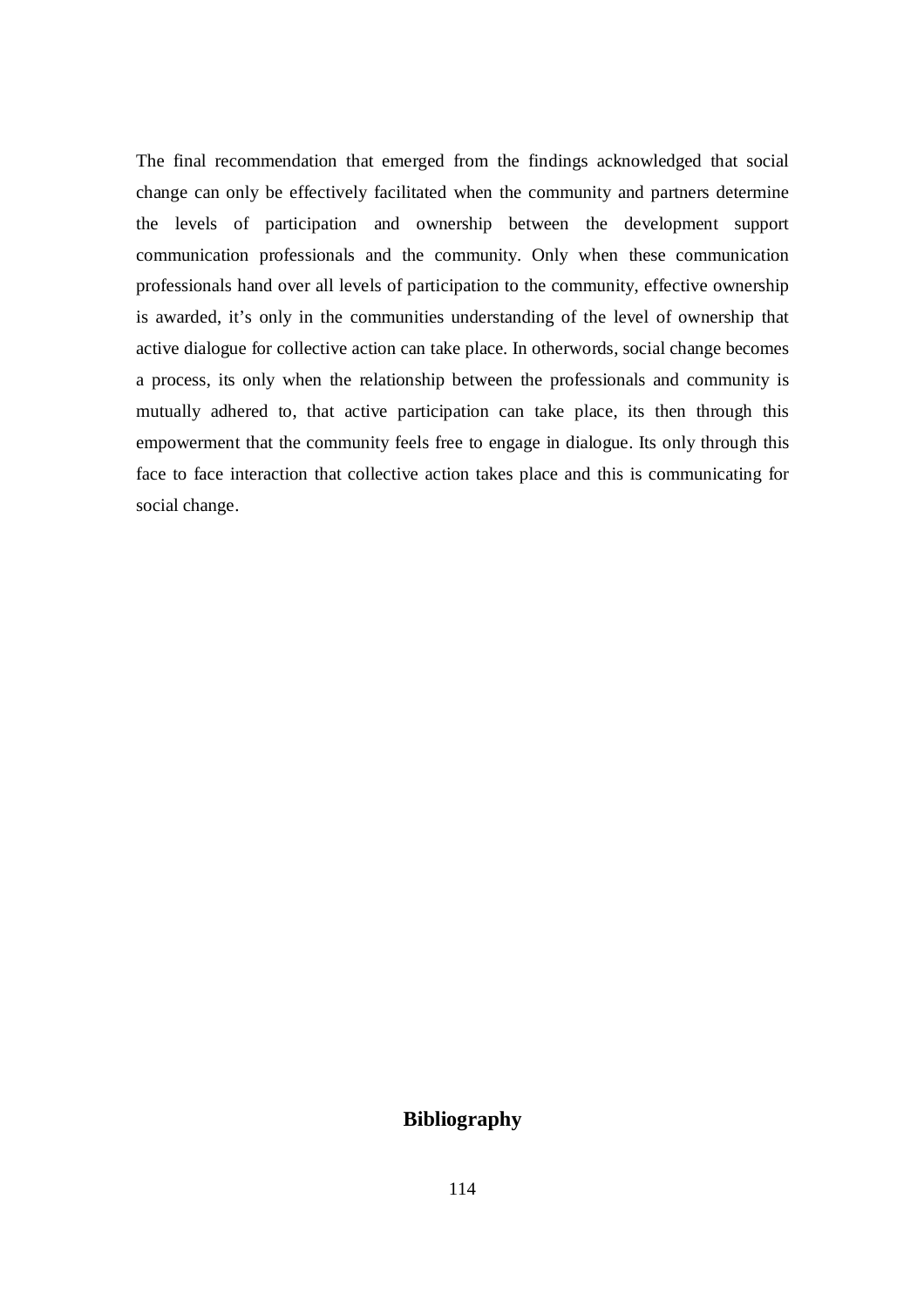#### **Primary Sources**

Airhihenbuwa, C. 2000. *A critical Assessment of Theories/Models used in Health Communication for HIV/AIDS.* Journal of Health Communication, Volume 5 (Supplement) pp 5-15

Anderson, R., Cissna, K. N. 1997. *Communication and ground of dialogue* in The Reach of dialogue: Conformation, Voice, and community, edited by Anderson, R., Cissna, K. N., Arnett, R.C.

Bell, J. 1987. *Doing your research project. A guide for First-Time Researchers in Education and Social Science.* Open University Press pp 7

Braun,V., Clarke, V. 2006. *Using thematic analysis in psychology.* Qualitative Research in Psychology 3: 77-101. Edward Arnold (publishers) Ltd. Pp79-87

Brenders, D.A., Garrett, L. 1993. *Perceived Control in Age of AIDS: A review of Prevention Information in academic, popular, and medical Accounts in Effective Health* Communication for the 90´s. Edited by Scott, C., Ratzan, M.D. pp113

Booysen, F. R., Bachmann, and Pelser, A. 2005. *The Impact of the HIV/AIDS Epidemic on the University of the Free State: Magnitude, Implications and Management*

Bowling, A. 1997. *Research Methods in Health: Investigating Health and Health Services.* Open University Press. Buckingham. Philadelphia pp173-174, 243

Bryman. A. 2004. *Social Research Methods.* Second Edition. Oxford University Press. pp159

Cairns, M., Dickinson, D., Orr, W. 2006. *University's response to HIV/AIDS: flagship programme or 'tramp steamer'?* African Journal of AIDS Research 2006, 5(2): 159–166

Campbell, C. 2003. *Letting them die: How HIV/AIDS prevention programmes often fail.* Bloomington: Indiana University Press. Oxford: James Currey. Cape Town: Double Storey

Campbell, C. 2003. **'***Why HIV prevention programmes fail.***'** Editorial in Student BMJ 11 (December), 439-441.

Campbell, C. (forthcoming) '*The role of collective action in the prevention of HIV/AIDS in South Africa.'* in Hook, D., Mkhize, N., Kiguwa, P. and Collins, A. (eds.) *Critical Psychology in South Africa.* Cape Town: Juta / University of Cape Town Press

Campbell, C., Foulis, C. A., Maimane, S. and Sibiya, Z. 2005. *The impact of social environments on the effectiveness of youth HIV prevention: A South African case study.* AIDS Care, 17(4) 471-478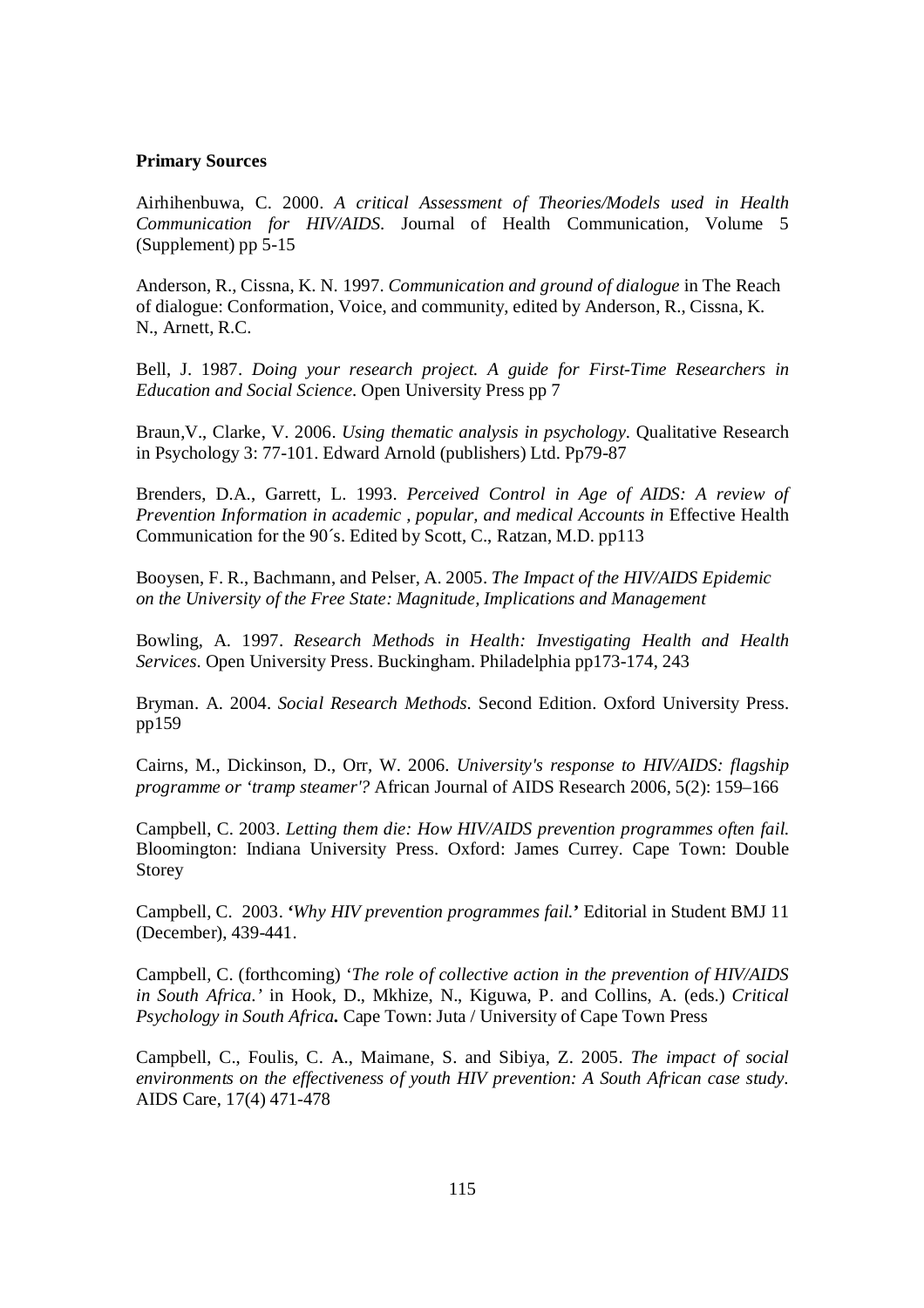Cardey, S. 2006. *From Behaviour Change to Social Change: Planning communication strategies for HIV/AIDS,* presented at the International Association for Mass Communication Research, the American University in Cairo, Egypt. July, 23-29.pp 5

Chetty, D. 2000. *Institutionalizing the Response to HIV/AIDS in the South African University Sector: A SAUVCA Analysis.* SAUVCA. Occasional Paper No. 2. page 6, 25

Cohen, S. 2003 *Beyond Slogans: Lessons from Uganda´s Experience with ABC and HIV/AIDS.* The Guttmacher Report on Public Policy

Coleman, P.L. 1999. *"The Enter-Educate Approach for Promoting Social Change."* The Journal of Development Communication, pp.75-81

Creswell, J. W. 2003. *Research Design: Qualitative, Quantitative, and mixed methods approaches.* Second edition. Sage Publications, pp.158

Delate, R. 2001. *The struggle for meaning: A semiotic analysis of interpretations of the LoveLife his & hers billboard campaign*

Durden, E. 2004. *Problem solving theatre: A case study of the use of participatory forum theatre to explore HIV / AIDS issues in the workplace.* University of Kwazulu-Natal, South Africa

Ellison, G., Parker, M. and Campbell, C. 2003. *'Learning from HIV/AIDS: From Multidisciplinarity to Inter-disciplinarity*.' in Ellison, G., Parker, M. and Campbell, C. Learning from HIV/AIDS. Cambridge: Cambridge University Press. 1-31

Feagin, J., Orum, A., & Sjoberg, G. (Eds). 1991. *A case for case study*. Chapel Hill, NC: University of North Carolina Press.

Freire, P. (1983) *Pedagogy of the oppressed*. New York, Seaburg Press

Figueroa, M.E., Kincaid, L., Rani, M. & Lewis, G. 2002. *Communication for Social change: An integrated model for measuring the process and its outcomes*. New York: Rockefeller Foundation, pp.2-18

Fisher, A.A., Foreit, J.R., etal. 2002. *Designing HIV/AIDS Intervention Studies. An operations Research Handbook.* The Population Council, pp.69-79

Fisher, B. A. 1986. *Small group decision making in Communication in small groups: Principles and practices* 2nd edition. Edited by Steven A. Beebe. S. A & Materson, J. T Scott, Foresman and company

De Fossard, Esta. 2004. *Alphabet Soup and Gobbledygook: Are our messages really making sense & conveying the truth?* (presentation at fourth international entertainment Education conference – Cape Town 2004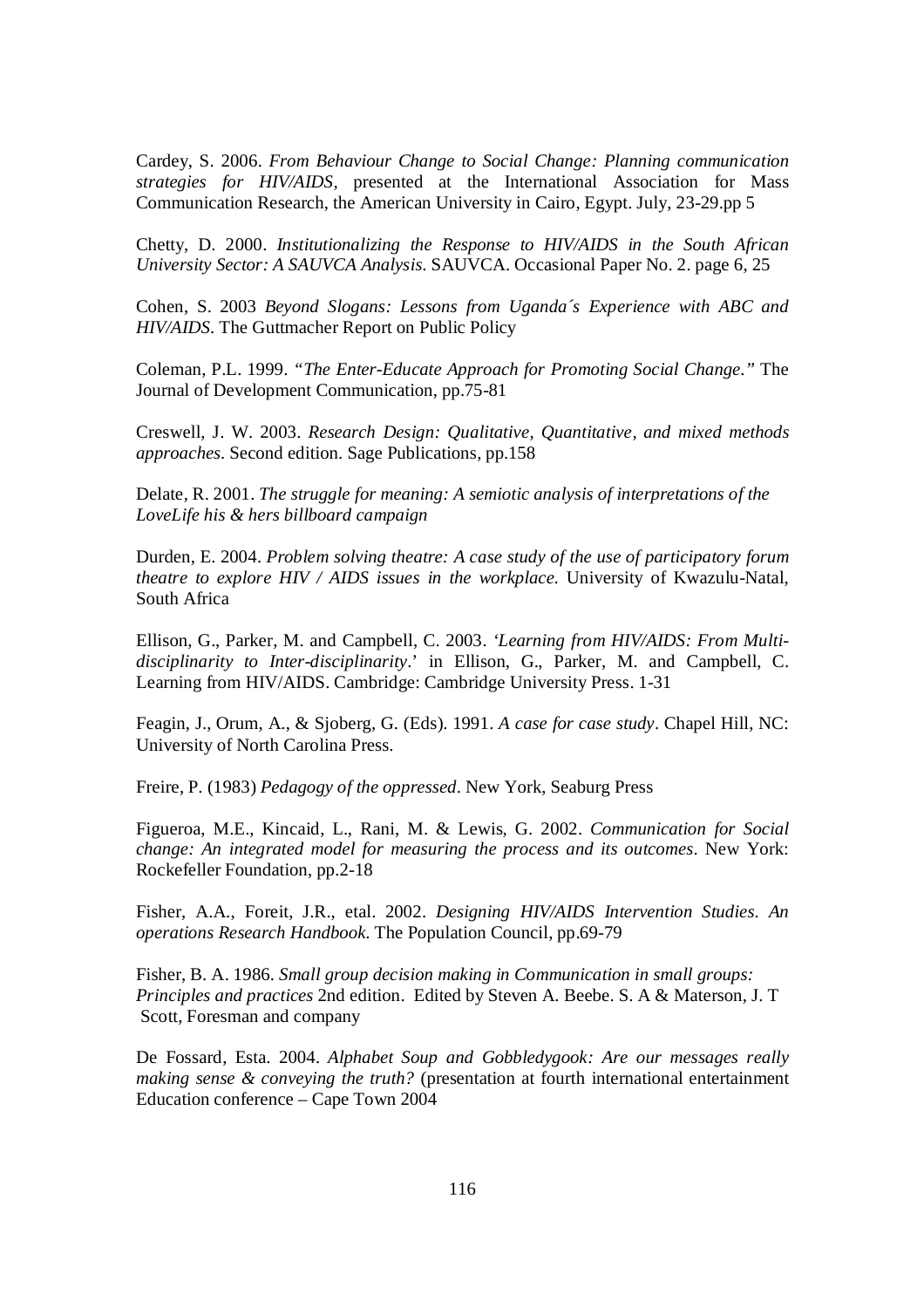Glanz, K., Rimer, B.K. & Lewis, F.M. 2002. *Health Behavior and Health Education. Theory, Research and Practice.* San Fransisco: Wiley & Sons.

Glanz, K., Marcus Lewis, F. & Rimer, B.K. 1997. *Theory at a Glance: A Guide for Health Promotion Practice.* National Institute of Health.

Gilchrist, L. 1990. *The Role of schools in community based approaches to prevention of AIDS and intravenous drug use.* In C. Leukfeld, C., Battjes, C.& Amsel, Z. (Eds.), 93 (Department of Health and Human Services Publication No. ADM 89-1627). Washington, DC: U.S. Government Printing Office

Green, E.C., Halperin, D.T., Nantulya, V., Hogle, J.A. 2004. *Uganda's HIV prevention success: The role of sexual behavior change and the national response*. AIDS and Behavior (in press), pp.5

Groenewald, Y. 2005. *Enough about AIDS Already? No -- Too Little* Inter Press Service - December 15

Gumucio, D. A. & Tufte, T. 2004. *Next Steps in Advocating Communication for Social Change at the Community Level: Building the Body of Knowledge.* Convened by the Communication for Social Change Consortium at the Bellagio Study and Conference Center. Bellagio, Italy. May 2-6, 2004

Hein, K.K., Blair, J.F., Ratzan, S.C., Dyson, D.E. 1993. *Adolescents and HIV: Two Decades of Denial.* In Effective Health Communication for the 90´s. Edited by Scott C. Ratzan, M.D, pp. 219-220

HIV & AIDS and STI Strategic Plan for South Africa 2007-2011

Horizons Program. 2004. *Vulnerability an intervention opportunities: Research Findings on Youth and HIV/AIDS in South Africa,* pp.8-9

Jordaan, D. 2006. *A critical perspective on the reception of three LoveLife Billboard in rural Transkei.* Journal for Community Communication and Information Impact. Volume 11, pp.111

Kahn, T. 2004. *AIDS message not getting through.* Business Day, 1 July 2004

Kanabus, A., Noble, R. 2006. *The ABC of HIV prevention*. (Accessed on www.avert.org/abc-hiv.htm)

Kelly, M.J. 2001. *Challenging the Challenger: Understanding and expanding the Responses of Universities in Africa to HIV/AIDS.* Washington: ADEA Working Group on Higher Education, World Bank.

Klindera, K. Menderweld, J. 2001. *Youth Involvement in Prevention Programming. Revised Edition*. Advocates for Youth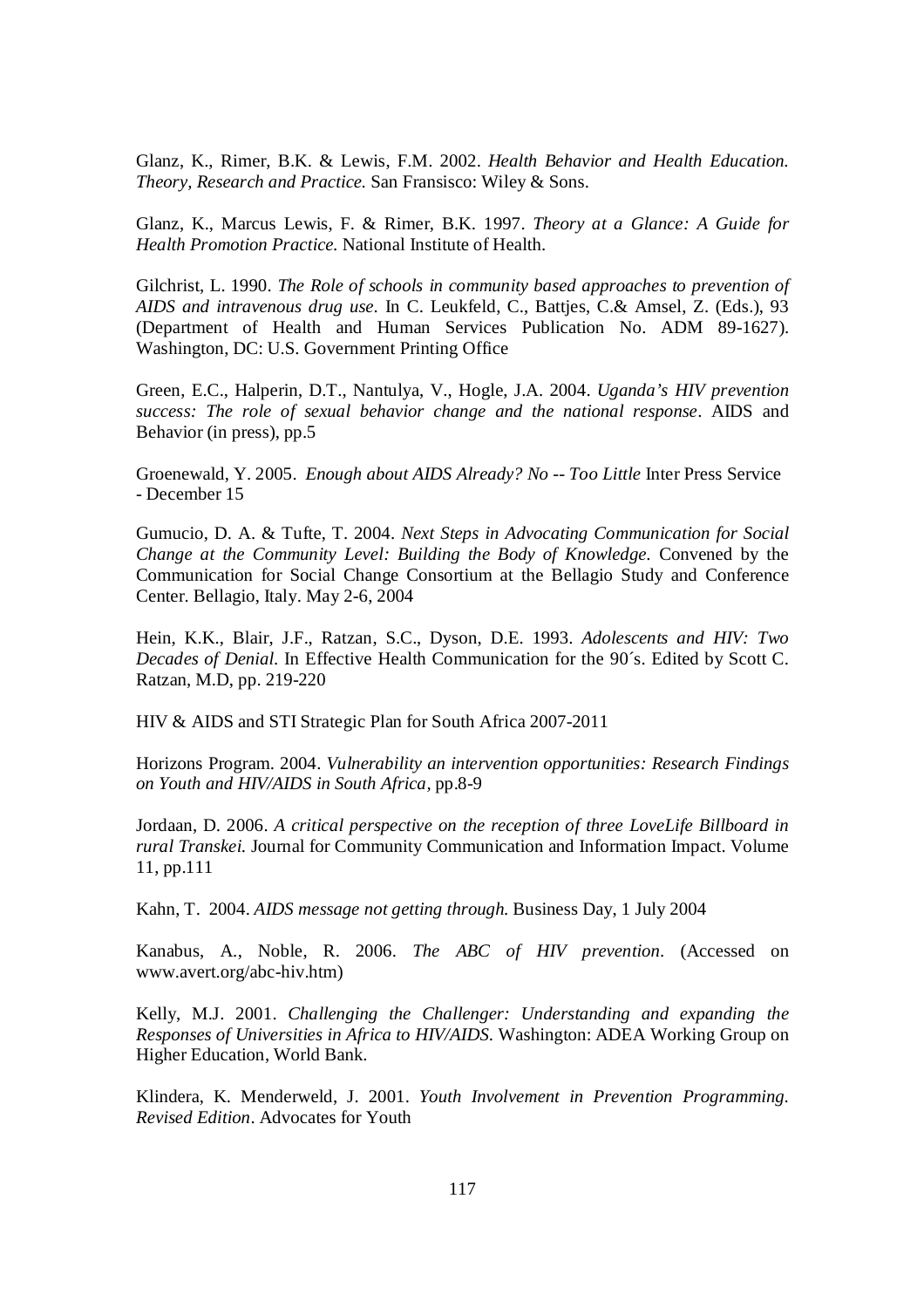Lehohla, P. 2005. *Stages in the Life Cycle of South Africans*. Statistics SA 2005. Report no. 03-02-46 (2001)

Leclerc-Madlala, S. 2002. *Youth, HIV/AIDS and the Importance of. Sexual Culture and Context.* Social Dynamics 28(1) Pg 32

Marais, H. 2000. *To the edge: AIDS Review 2000.* Centre for the Study of AIDS, University of Pretoria.

Marcus, T. 2001. *Kissing the Cobra: Sexuality and High risk in a generalized epidemic*. Paper presented at the AIDS in Context conference held by the History Workshop, University of Witswatersrand, April.

Melkote, S R 1991. *Communication for development in the Third World*. New Delhi: Sage Publications

Miles, B.M. & Huberman, A.M. 1994. *Qualitative Data Analysis. An expanded Sourcebook.* Sage Publications

Moemeka, A. 1997. *Development Communication for Developing Societies : Facing the Realities.* International Communication Gazette 59, pp.379-381

Moodley, E.M., Jugbaran, N. 2003 *Testing Action Media and Entertainment Education with Autistic Children.* Unpublished Honours Essay submitted to University of Natal: Durban.

Monare, M. 2007. *Teens fall pregnant to get grant* – Skweyiya. Pretoria News on May 09

Morrison, C. 2005. *Social Marketing and Health Service Promotion: A Needs analysis for the antiretroviral rollout at the University of KwaZulu-Natal*. University of Kwazulu-Natal, South Africa

National Cancer Institute. 2005. *Theory at a Glance: A guide for Health Promotion Practice.* USA: National Institute of Health

Nyerere, J. 1998. *Development is for Man, by Man, and of Man*: The Declaration of Dar es Salaam' in B. Hall and J. R. Kidd (eds.) *Adult Learning: A design for action*, Oxford: Pergamon Press.

Nyirenda, J.E. 1997. *The Relevance of Paulo Freire's Contributions to Education and Development in Present Day Africa*

Oppenheim, A.N. 1992. *Questionnaire Design, Interviewing and Attitude Measurement.* Pinter Publications

Panos AIDS Briefing. No 4/ July 1996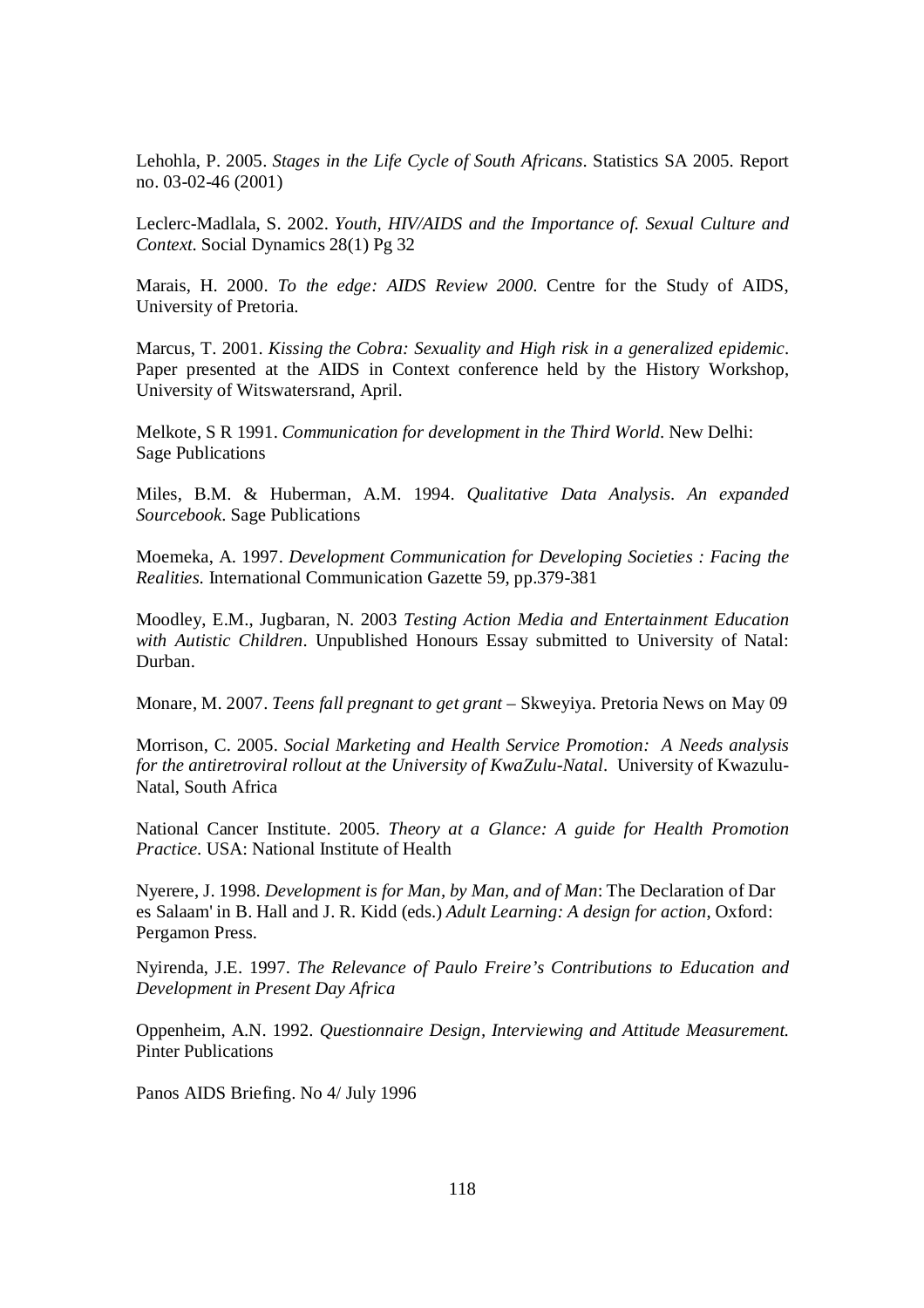Parker, W., Dalrymple, L. & Durden, E. 2000. *Communicating beyond AIDS Awareness.* National Department of Health, Beyond Awareness Campaign

Parker, W. 1994. *The Development of Community-based Media for AIDS Education and Prevention in South Africa: Towards an Action-based Participatory Research Model. .*  University of KwaZulu-Natal, South Africa (MA dissertation)

Peil, M. 1995. *Social science research methods: A handbook for Africa.* , East African Educational Publishers, Nairobi, pp.23-32

Preston-Whyte, E.M. 2003. *Contexts of Vulnerability: Sex, Secrecy and HIV/AIDS.* African Journal of AIDS Research 2(2), 85-90

Pulerwitz, J. 2006. *Promoting More Gender-equitable Norms and Behaviors. Among Young Men as an HIV/AIDS Prevention Strategy*. Horizons

Rawjee, V. 2002. *Effective HIV/AIDS Communication Campaigns: A case Study of an HIV/AIDS Awareness Campaign targeted at Young Adults at a Tertiary Institution*. Unpublished Master of Arts Dissertation submitted to University of Natal: Durban,pp.8- 40

Reardon, K. K. 1990. *Meeting the communication/persuasion challenge of AIDS in workplaces, neighbourhoods, and schools*: A comment on AIDS and Public Policy, 4(1), Health Communication 2, 267-270

Reardon, C. 2003. *Talking Cure: A case Study in Communication for Social Change.* Communication for Social Change Working Paper Series. The Rockefeller Foundation

Rose, D., Sullivan, O. 1993. *Introducing data analysis for social scientists*. Open University Press

Santos, D.T. 1971. *The Structure of Dependence*," in K.T. Fann and Donald C. Hodges, eds., Readings in U.S. Imperialism. Boston: Porter Sargent, 1971, p. 226

Scalway, T. 2003. *Missing the Message? 20 Years of Learning from HIV/AIDS*. Panos Institute, pp.2-23

Servaes, J., Jacobson, T.L. & White, S.A. 1996. *Participatory communication for social change.* Sage Publications

Servaes, J. 1999. *Communication for Development: One World, Multiple cultures*. Hampton Press

Servaes, J. 1995. *'Development Communication – for whom and for what?'* Communicatio, 21(1): 39-49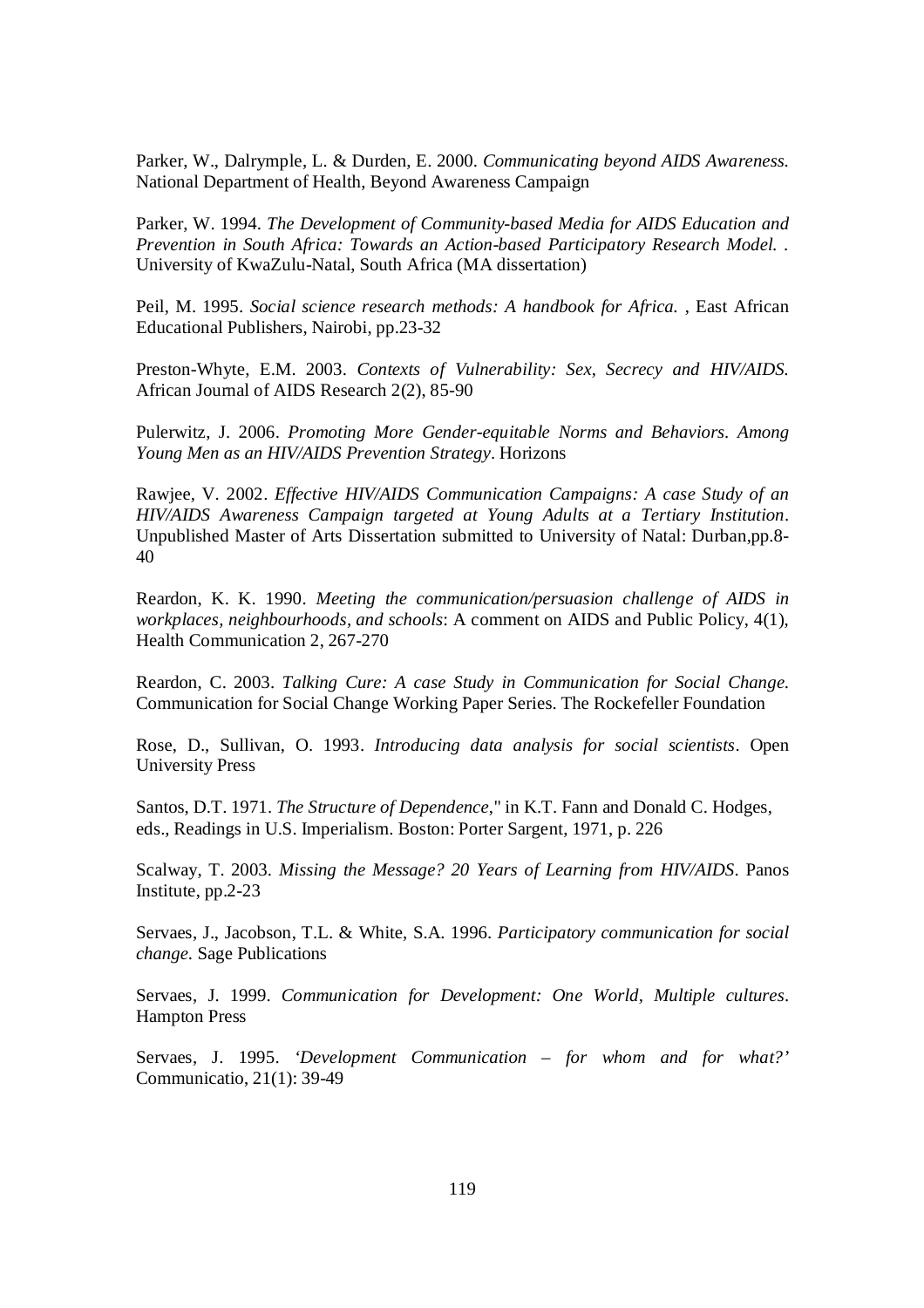Singh, S., Darroch, J.E., Bankole, A. 2003. *A, B and C in Uganda: the roles of abstinence, monogamy and condom use in HIV decline.* Washington, DC: The Alan Guttmacher Report, pp.8

Singhal, A. & Rogers, E.M. 1999. *Lessons learned about Entertainment Education. Entertainment-Education: A Communication Strategy for Social Change,* pp 205- 227

Singhal, A. & Rogers, E.M 2002. *A Theoretical Agenda for Entertainment education, Communication Theory,* 12(2), 117-135

Singhal, A. and E.M. Rogers. (2003). *Combating AIDS: Communication Strategies in Action.* New Delhi: Sage Publications

Shisana, O., Rehle, T., Simbayi L, Parker, W., Zuma, K., Bhana, A., Connolly, C., Jooste, S., & Pillay, V. (eds.) 2005. *South African National HIV Prevalence, HIV Incidence, Behaviour and Communication Survey.*

Stadler, J. and Hlongwa, L. 2002. *Monitoring and evaluation of loveLife's AIDS prevention and advocacy activities in South Africa*, 1999-2001. Volume 23, page 374

Stremlau, J. & Nkosi, N. 2001. *The AIDS Crisis at South African Universities*.The Boston Globe, 9 January

Sunkel, O. 1969. *"National Development Policy and External Dependence in Latin America,"* The Journal of Development Studies,Vol. 6, no. 1, October 1969, p. 23

Thompson, B., Kinne, S. 1990. *Social Change Theory: Applications to Community Health*. In Health Promotion at the Community Level Neil Bracht (ed)Sage publications, pp.46

Uys, T., Ichharam, M., Martin, L. and Alexander, P. 2001*. HIV/AIDS and students at RAU*. Interim Report

United Nations. 2007*. Participatory Dialogue:Towards a Stable, Safe and Just Society for All.* Printed by the Untied Nations, New York, pp.56-70

UNAIDS. 2002. *AIDS Epidemic Update*, Geneva

UNAIDS and WHO. 1998. *Report on the Status of the HIV Pandemic*, Geneva.

UNAIDS. 2006. *UNAIDS 2006 Report on the global AIDS epidemic.* Annex 2: HIV/AIDS estimates and data, 2005

United Press International. 2004. *U.N. Southern Africa in 'death spiral.*28 June 2004

Yin, R.K. 2003. *Case Study Research: Design and Methods*, 3<sup>rd</sup> Edition. Sage Publications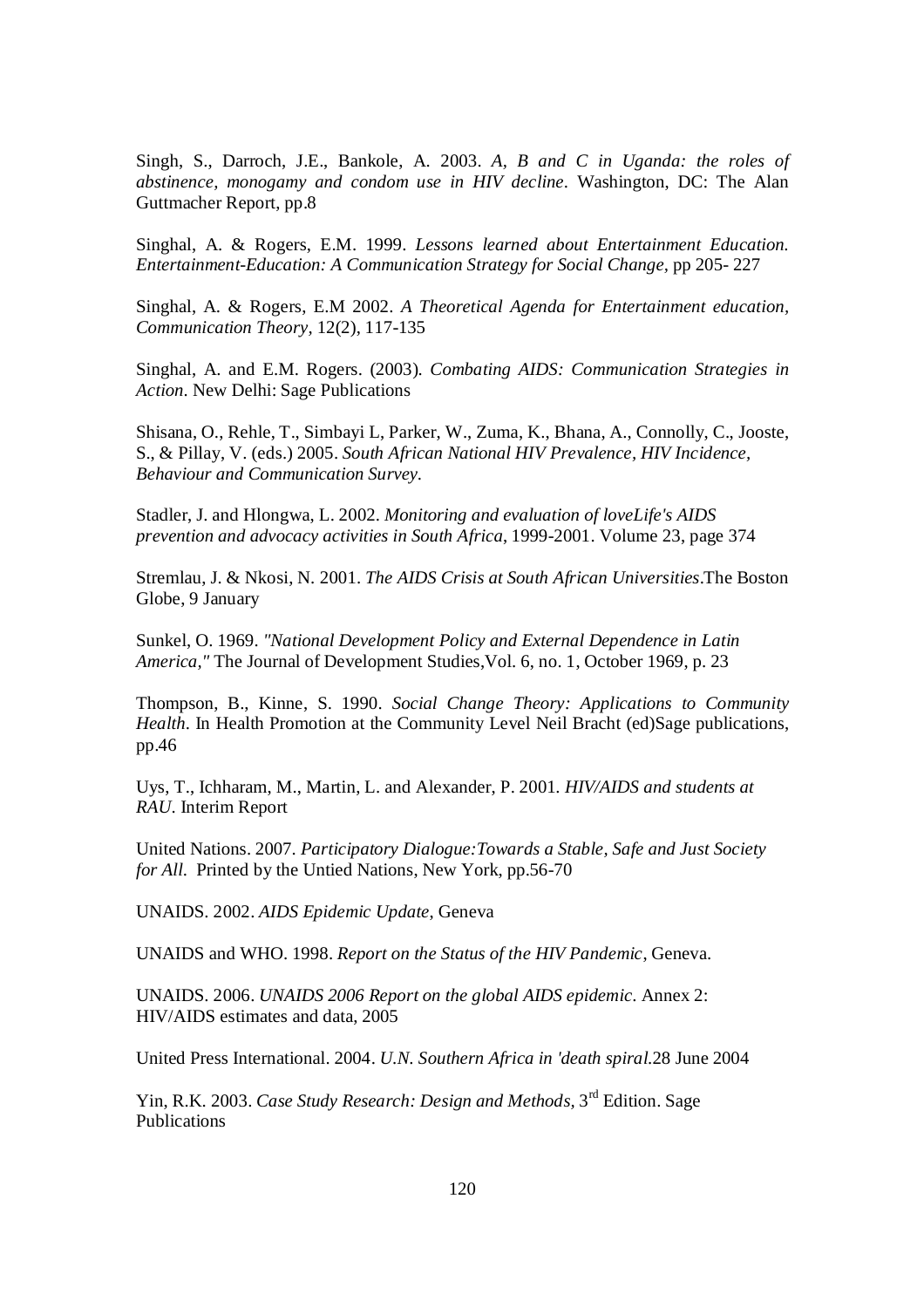### **Secondary Sources**

http://www.healthinsite.net/health/HealthProfile.dll/eCareCentreDetail?fh=1524 http://www.soulcity.org.za/13.01.asp http://www.cadre.org.za/links.htm http://www.lovelife.org.za/corporate/index.html http://www.infed.org/thinkers/et-freir.htm http://www.hcpartnership.org/Press/press2006-11-06.php http://www.avert.org/safricastats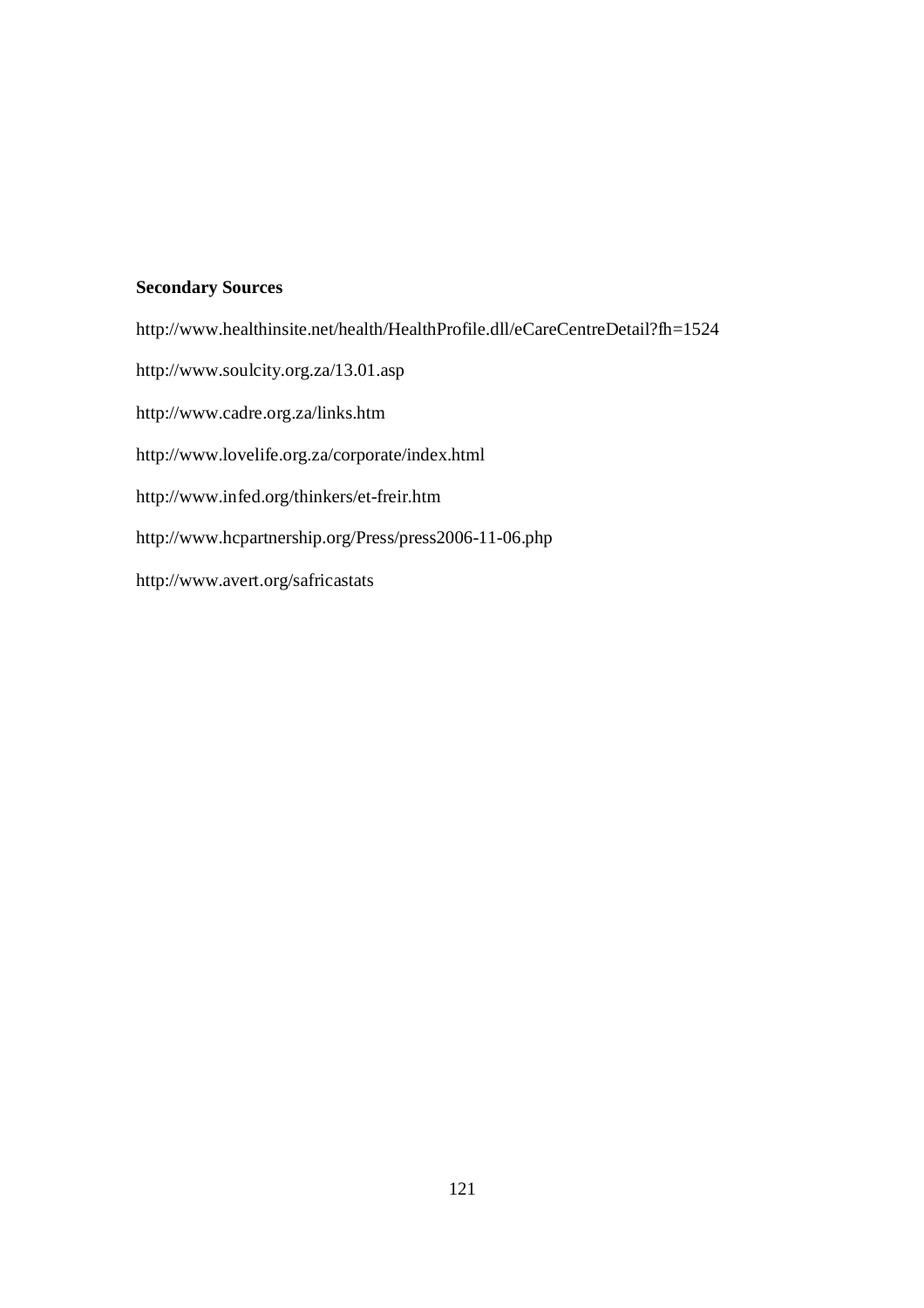# **Appendix 1**

### **Research Workshop for ABC Cross Campus Survey 2007**

**Date: 23 April 2007 Time: 12h00 Venue: E142**

#### **Programme:**

- 12h00 12h15: Introduction by team and Icebreaker
- 12h15 12h45: Presentation on ABC study and questions (Eliza)
- 12h45 13h15: Questionnaires (Abraham)
- 13h15 13h45: Expectations (John)
- 13h45 14h15: Break (fill in appointment forms)
- 14h15- 14h45: Ethical Clearance and consent Forms (Irene)
- 14h45- 15h00: Deadlines, sampling and way forward (Abraham)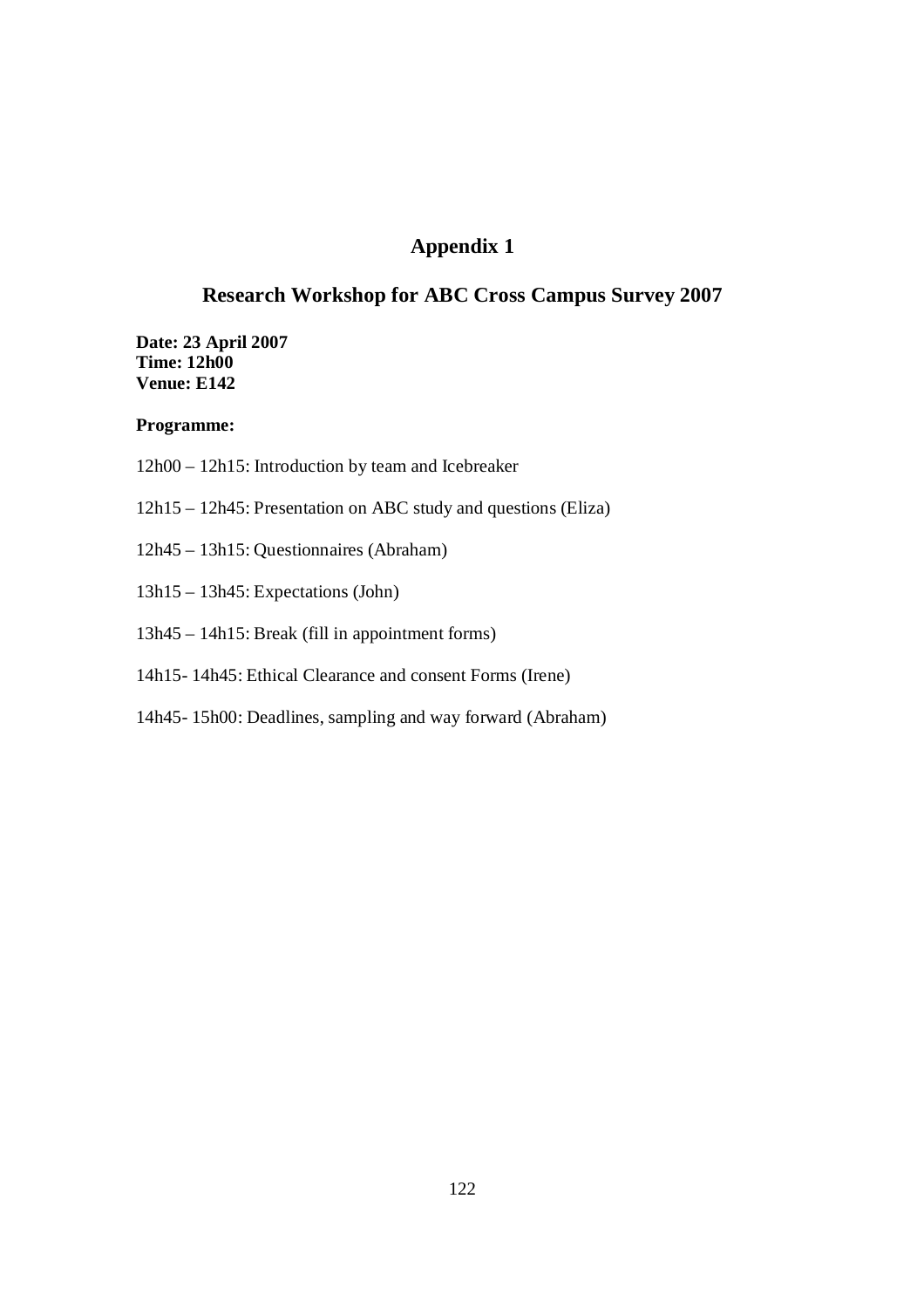# **Appendix 2 Informed Consent Form**

*(To be read out by researcher before the beginning of the interview/Focus Group Discussion/Questionnaire. One copy of the form to be left with the respondent; one copy to be signed by the respondent and kept by the researcher.)*

We are doing research on a project entitled **Understanding responses to the ABC strategy in the Higher Education Sector in South Africa; towards an advocacy framework to influence policy and practice for the prevention of infection with HIV among university students.** The aim of this project is to understand how HIV/AIDS information is communicated to students at this university and students' reception of the HIV/AIDS messages. We are managing this research as a team of four students: Abraham Mulwo (Student No: 205527655), John-Eudes Lengwe Kunda (Student No:) Irene Pule (Student No: 206521574 ) and Eliza Moodley (Student No: 200268424). This project is supervised by Professor Keyan Tomaselli and Professor Lynn Dalrymple at the School of Culture, Communication and Media Studies, University of KwaZulu-Natal. Should you have any questions our contact details are:

Culture, Communication and Media Studies, University of KwaZulu-Natal, Howard College Campus Durban, 4041. Tel: 27 031 260 2505.

Cell Numbers and Email:

| Abraham: | $+27736602036$ email: abraham.mulwo@gmail.com |
|----------|-----------------------------------------------|
| John:    | $+27781792441$ email: lengwe.kunda@gmail.com  |
| Irene:   | $+27769848670$ email: mmalecha29@yahoo.com    |
| Eliza:   | +27848856124 email: elizam@hivan.org.za       |

Thank you for agreeing to take part in the project. Before we start I would like to emphasize that:

-your participation is entirely voluntary; -you are free to refuse to answer any question; -you are free to withdraw at any time.

The information you provide in the questionnaire/Interview/Focus Group Discussion (researcher to tick where necessary) will be kept strictly confidential and will be available only to members of the research team. Excerpts from the Interview/Focus group discussions may be made part of the final research report but your identity will not be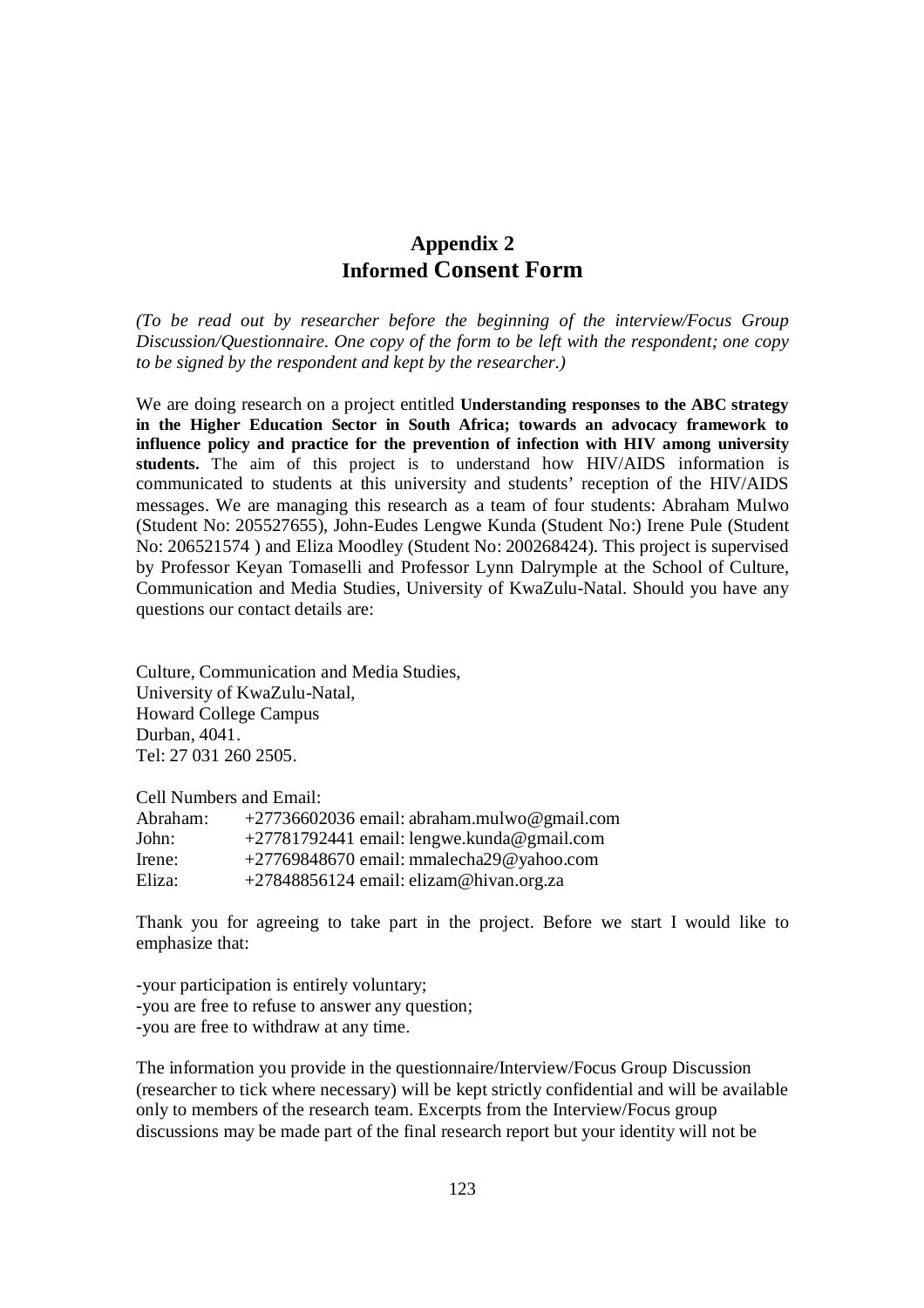reflected in the report.

If you give consent to participate in the study, please sign this form to show that you have read the contents

I…………………………………………………………….. (Full names) hereby confirm that I understand the contents of this document and the nature of the research project, and I consent to participating in the research project.

I understand that I am at liberty to withdraw from the project at any time should I so desire.

Signature of the Participant…………………………………….Date……………………..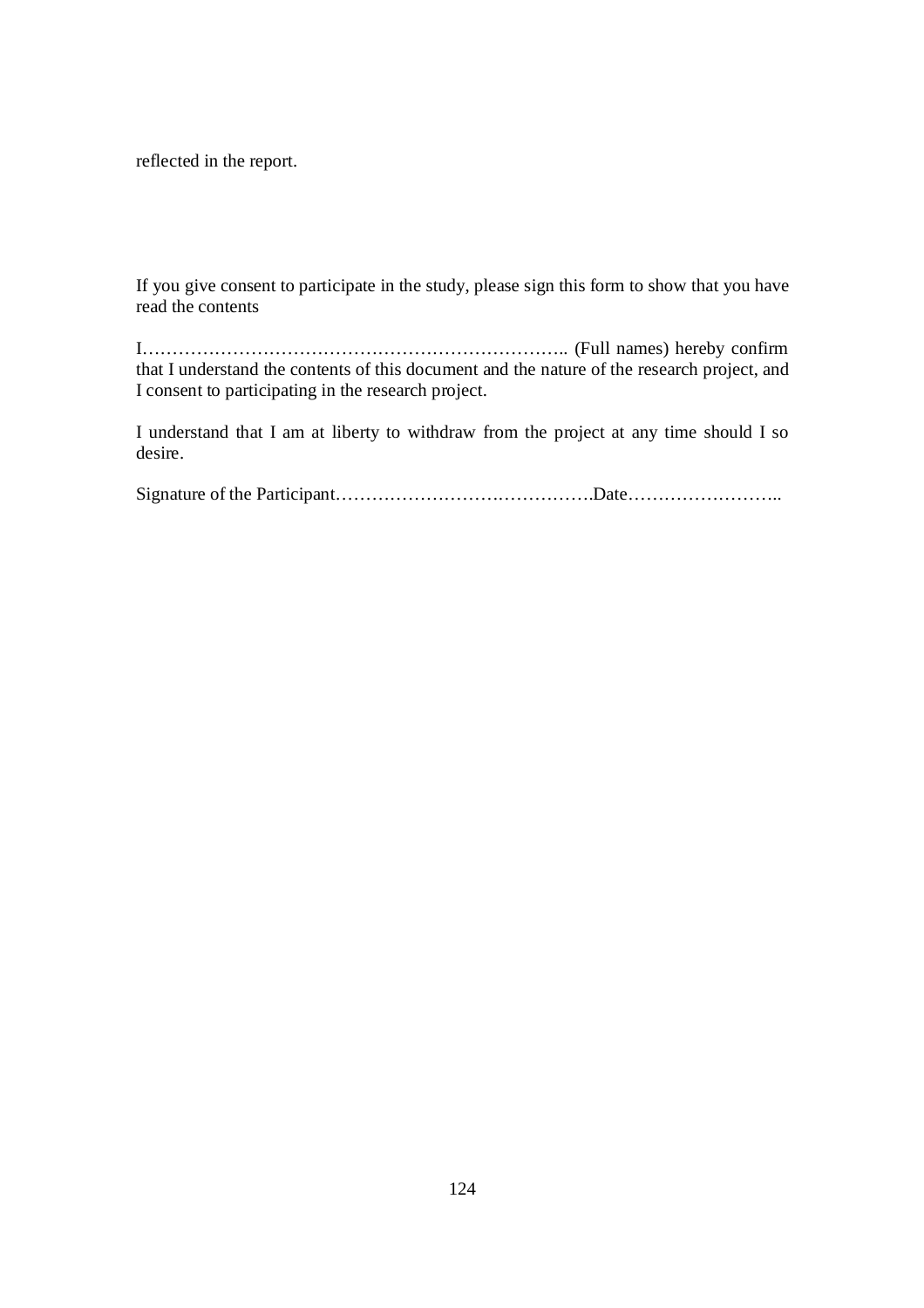# **Appendix 3 Questionnaire for students**

**Understanding responses to the ABC strategy in the Higher Education Sector in South Africa: towards an advocacy framework to influence policy and practice for the prevention of infection with HIV among university students**

| А. | <b>CAMPUS</b> | Howard                          |
|----|---------------|---------------------------------|
|    |               | <b>Medical School</b>           |
|    |               | Pietermaritzburg                |
|    |               | Westville                       |
|    |               | Edgewood                        |
|    |               | University of Zululand          |
|    |               | Durban University of Technology |

### **1. Demographic data**

| 1.1 | Sex of respondent [code by observation] | Male         | Female   |        |       |  |                 |
|-----|-----------------------------------------|--------------|----------|--------|-------|--|-----------------|
| 1.2 | What is your<br>race group?             | <b>Black</b> | Coloured | Indian | White |  | Other (specify) |

| ∣ 1.3 | What is your age?    |  |
|-------|----------------------|--|
|       | [in completed years] |  |

| 1.4 | What is your marital status? |   | Married [living with husband/wife]             |
|-----|------------------------------|---|------------------------------------------------|
|     | [ONLY ONE response possible] |   | Married [not living with husband/wife]         |
|     |                              |   | Not married [living with boyfriend/girlfriend] |
|     |                              |   | Single                                         |
|     |                              | b | Widow / widower / divorced / separated         |
|     |                              |   | Other [specify]                                |

| What category of student are<br>vou? | Full-time student at COLLEGE / TECHNIKON /<br>UNIVERSITY |
|--------------------------------------|----------------------------------------------------------|
| [ONLY ONE response possible]         | Part time student                                        |
|                                      | Other [specify]                                          |

| 1.6 | Which year of study are you? | First year    |            |
|-----|------------------------------|---------------|------------|
|     | [ONLY ONE response possible] | Second Year   |            |
|     |                              |               | Third year |
|     |                              | Post-graduate |            |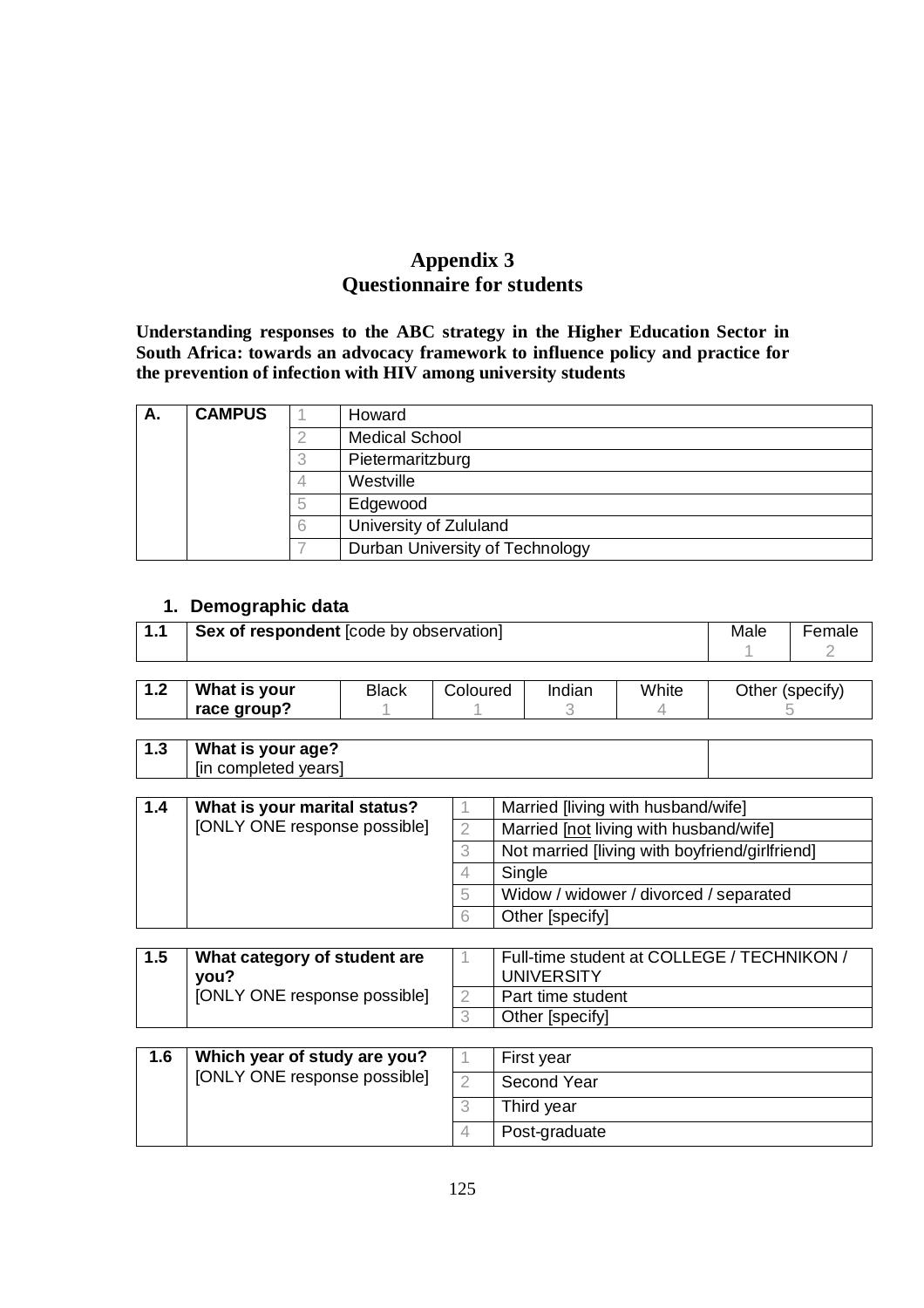| 1.7 | Where do you reside while on |  | On-campus residence                  |
|-----|------------------------------|--|--------------------------------------|
|     | session?                     |  | Rental house/room off-campus         |
|     | [ONLY ONE response possible] |  | Off-Campus with my parents           |
|     |                              |  | Off-Campus with my relatives/friends |

# **2. Relation to HIV/AIDS**

| 2.1            | In the course of this academic year which of the following<br>apply to you? [READ OUT ALL]                                                        | Yes | No or not<br>applicable |
|----------------|---------------------------------------------------------------------------------------------------------------------------------------------------|-----|-------------------------|
| a.             | I have attended a workshop on HIV/AIDS within campus                                                                                              |     | $\overline{2}$          |
| b.             | I have attended a rally on HIV/AIDS within campus                                                                                                 |     | $\overline{2}$          |
| C.             | I have attended a meeting on HIV/AIDS within campus                                                                                               |     | $\overline{2}$          |
| d.             | I have discussed HIV/AIDS with peer educators within campus                                                                                       |     | $\mathcal{P}$           |
| е.             | I have attended classes about HIV/AIDS at campus                                                                                                  |     | $\overline{2}$          |
| f.             | I have attended workshop, training or lecture on Decision making<br>Skills/Negotiation skills/Interpersonal skills relating to HIV<br>prevention? |     | $\overline{2}$          |
| g.             | I have heard HIV/AIDS spoken about at a place of worship (church,<br>mosque, etc.)                                                                |     | $\mathcal{P}$           |
| h.             | Someone I know has told me that he/she is HIV positive                                                                                            |     | $\overline{2}$          |
| i.             | I have helped or volunteered at an HIV/AIDS organisation or groups<br>in my community                                                             |     | 2                       |
| j.             | personally know someone who has died of AIDS                                                                                                      |     | 2                       |
| k.             | I have helped care for a person sick with AIDS                                                                                                    |     | $\overline{2}$          |
| I.             | I personally know children who have lost a parent to HIV/AIDS                                                                                     |     | $\overline{2}$          |
| m.             | I have worn a red ribbon while on campus                                                                                                          |     | $\overline{2}$          |
| n.             | I have worn a t-shirt, cap or other item with an HIV/AIDS message<br>while on campus                                                              |     | 2                       |
| $\mathbf{o}$ . | I have received information about HIV/AIDS from a nurse or doctor                                                                                 |     | $\mathcal{P}$           |
| p.             | I have received information about HIV/AIDS from a traditional healer                                                                              |     | $\mathcal{P}$           |
| q.             | I have received information about HIV/AIDS from an organisation<br>within campus                                                                  |     | $\overline{2}$          |

| 2.2a   Have you attended any funerals in the course of this | Yes | No             |
|-------------------------------------------------------------|-----|----------------|
| academic year?                                              |     |                |
|                                                             |     | $ISKIP$ to 3.1 |

| $2.2b$ . | How many of these funerals were for  | None /     |  | - 3 | Δ | 5 | More than |
|----------|--------------------------------------|------------|--|-----|---|---|-----------|
|          | a person you know, or think has died | Don't know |  |     |   |   | five      |
|          | of AIDS?                             |            |  |     |   |   |           |

# **3. Media Exposure**

| 3.1 | In the course of this academic year, from which of the<br>following sources have you found personally useful in<br>obtaining information about HIV/AIDS [READ OUT ALL] | Yes | No. |
|-----|------------------------------------------------------------------------------------------------------------------------------------------------------------------------|-----|-----|
| а.  | Campus HIV/AIDS support unit                                                                                                                                           |     |     |
| b.  | Student organizations                                                                                                                                                  |     |     |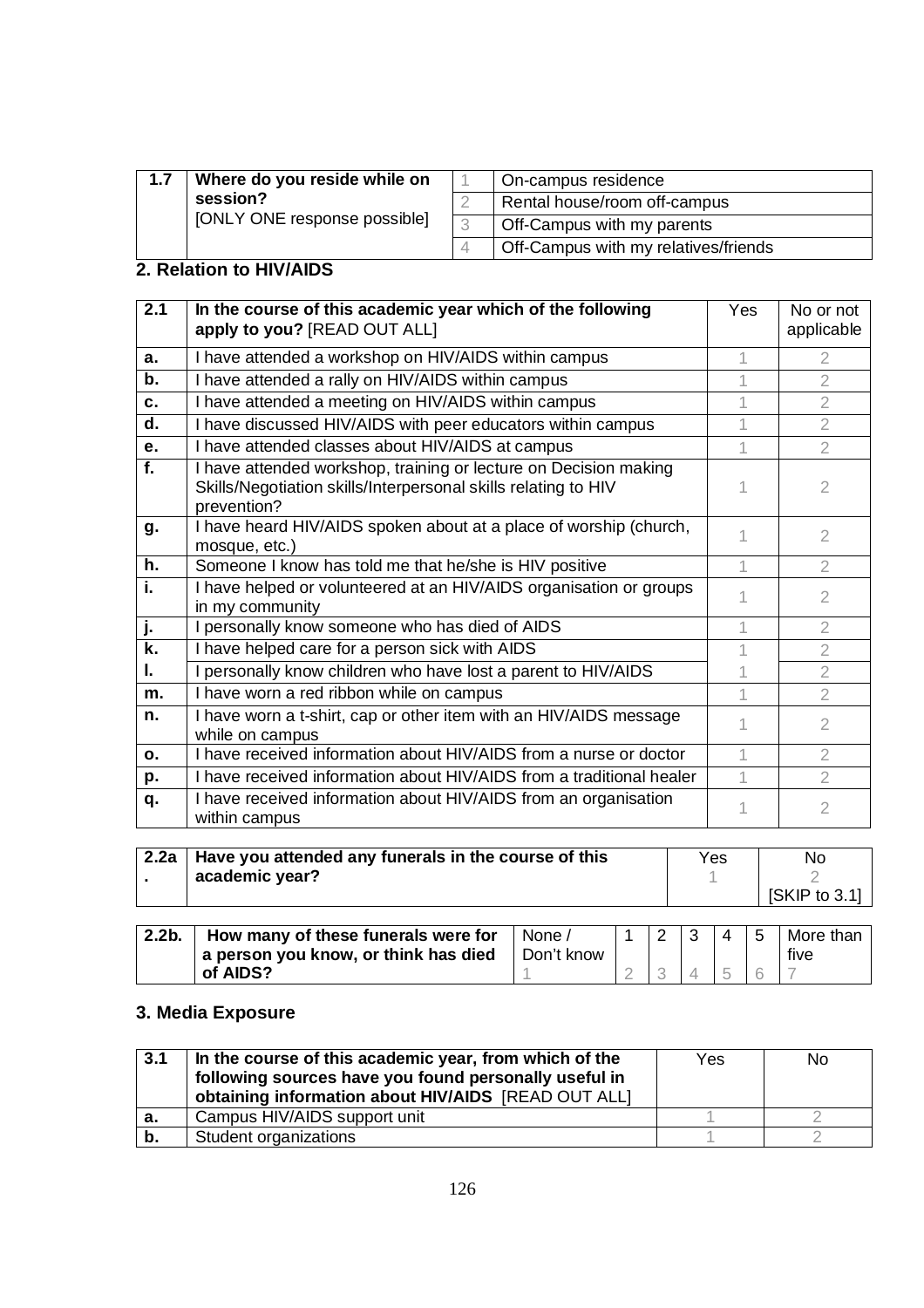| c. | Religious groups on campus                       |  |
|----|--------------------------------------------------|--|
| d. | <b>Class lectures</b>                            |  |
| е  | Peer Educators                                   |  |
|    | Guest speakers                                   |  |
|    | <b>Friends</b>                                   |  |
| h. | Blood donor groups                               |  |
|    | <b>Voluntary Counselling and Testing Centres</b> |  |
|    | Music, theatre or puppetry groups                |  |
| ĸ. | Other (please specify)                           |  |

| 3.2 | While on Campus, which of the following<br>media of information have you personally<br>found useful for getting HIV/AIDS<br>information?<br>[READ OUT ALL] | Not seen or<br>heard | <b>USEFUL</b><br>for<br><b>HIV/AIDS</b><br>information | <b>NOT</b><br><b>USEFUL</b><br>for<br><b>HIV/AIDS</b><br>information |
|-----|------------------------------------------------------------------------------------------------------------------------------------------------------------|----------------------|--------------------------------------------------------|----------------------------------------------------------------------|
| а.  | Posters                                                                                                                                                    |                      | $\overline{2}$                                         | 3                                                                    |
| b.  | <b>Billboards</b>                                                                                                                                          |                      | $\overline{2}$                                         | 3                                                                    |
| C.  | <b>Banners</b>                                                                                                                                             |                      |                                                        |                                                                      |
| d.  | Leaflets and information booklets                                                                                                                          |                      | 2                                                      | 3                                                                    |
| e.  | Internet                                                                                                                                                   |                      | $\overline{2}$                                         | 3                                                                    |
| f.  | Plays or drama                                                                                                                                             |                      | $\overline{2}$                                         | 3                                                                    |
| g.  | <b>Television news</b>                                                                                                                                     |                      | $\overline{2}$                                         | 3                                                                    |
| h.  | Television dramas, talk shows, and other<br>programmes                                                                                                     |                      | $\overline{2}$                                         | 3                                                                    |
| i.  | <b>Television advertisements</b>                                                                                                                           |                      | $\overline{2}$                                         | 3                                                                    |
|     | Radio news                                                                                                                                                 |                      | $\mathcal{D}$                                          | 3                                                                    |
| k.  | Radio dramas, talk shows, and other<br>programmes                                                                                                          |                      | $\mathfrak{D}$                                         | 3                                                                    |
| I.  | Radio advertisements                                                                                                                                       |                      | 2                                                      | 3                                                                    |
| m.  | Articles in newspapers                                                                                                                                     |                      | 2                                                      | 3                                                                    |
| n.  | Articles in magazines                                                                                                                                      |                      | $\overline{2}$                                         | 3                                                                    |
| 0.  | <b>Murals</b>                                                                                                                                              |                      | $\overline{2}$                                         | 3                                                                    |

| 3.3 | How often do you hear/read the<br>following information about HIV/AIDS<br>being emphasised while on campus?<br>[READ OUT ALL] | Very<br>often | Often         | Rarely | Very<br>rarely | I have<br>never<br>heard |
|-----|-------------------------------------------------------------------------------------------------------------------------------|---------------|---------------|--------|----------------|--------------------------|
| a.  | Abstain until marriage                                                                                                        |               |               | 3      |                | 5                        |
| b.  | Be faithful to one partner                                                                                                    |               | 2             | 3      |                | 5                        |
| c.  | Use condom during sexual intercourse                                                                                          |               | 2             | 3      |                | 5                        |
| d.  | Go for Voluntary Counselling and<br>Testing                                                                                   |               | $\mathcal{D}$ | 3      |                | 5                        |
| е.  | Care for the HIV positive                                                                                                     |               | 2             | 3      |                | 5                        |
| f.  | Stop sexual violence against females                                                                                          |               | 2             | 3      |                | 5                        |
| g.  | Human rights and HIV/AIDS                                                                                                     |               | 2             | 3      |                | 5                        |
| h.  | HIV/AIDS prevalence                                                                                                           |               | 2             | 3      |                | 5                        |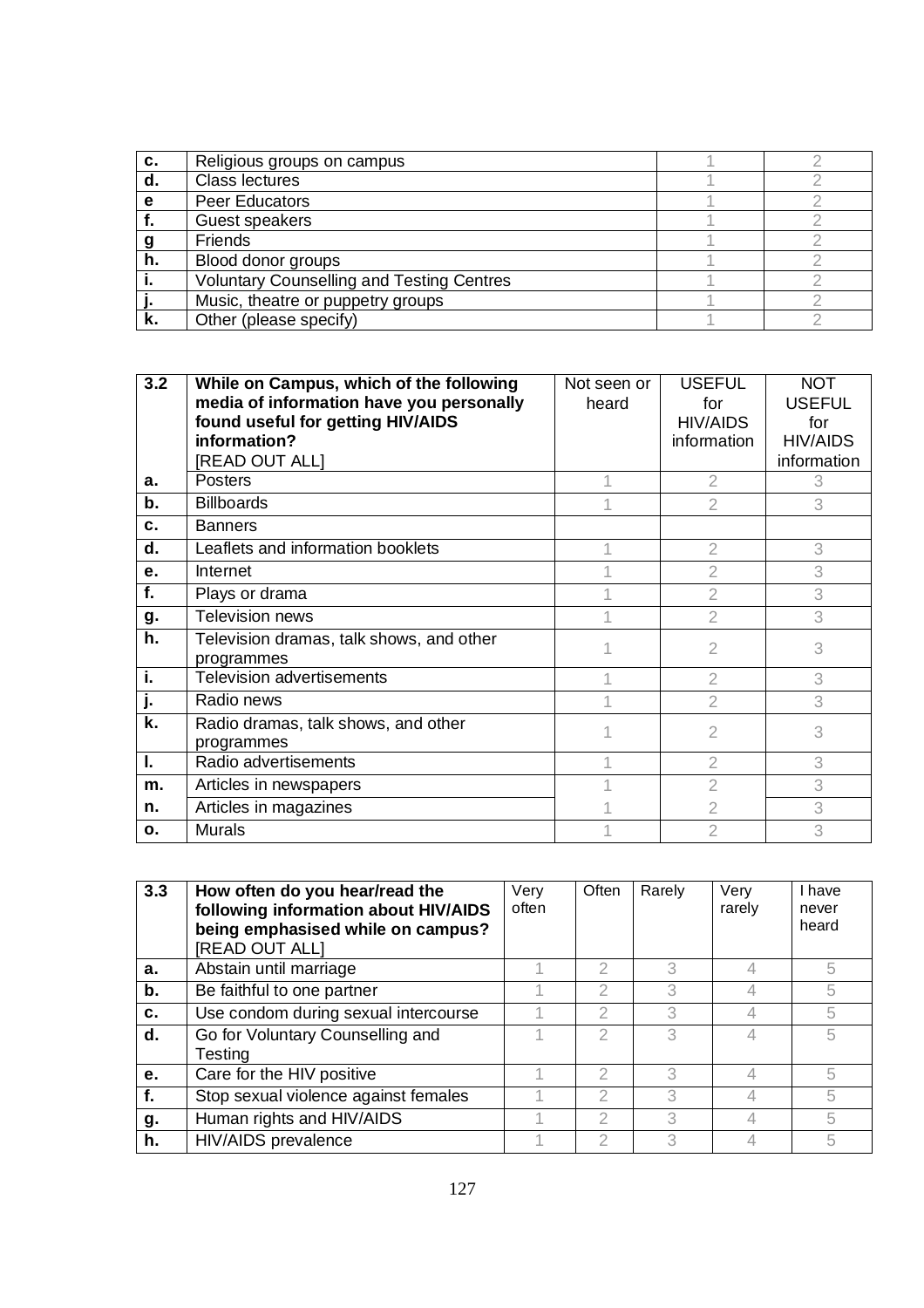| . . | $\cdots$<br>MO<br>.<br>וטוכפווי<br><u>ян</u><br>.<br>_ _ _ _ |  |  |  |
|-----|--------------------------------------------------------------|--|--|--|
|     |                                                              |  |  |  |

| 3.4 | Of the following channels of<br>communication:<br>posters, billboards, leaflets and<br>information<br>booklets, what draws you to the<br>message? | absolutely | sometimes | Never |
|-----|---------------------------------------------------------------------------------------------------------------------------------------------------|------------|-----------|-------|
| a.  | Visual images                                                                                                                                     |            |           |       |
| b.  | Words                                                                                                                                             |            |           |       |

| 3.5 | HIV/AIDS messages can appear in words only<br>or images only<br>OR they can be mixed. However, | agree | disagree | don't<br>know |
|-----|------------------------------------------------------------------------------------------------|-------|----------|---------------|
| а.  | Use of both images and words result(s) in mixed<br>messages                                    |       |          |               |
| b.  | Images make the message clearer                                                                |       |          |               |
| c.  | Images make the message even more ambiguous                                                    |       |          |               |
| d.  | Words alone, are sufficient                                                                    |       |          |               |

| 3.6 | Do you agree with the following statements?       | agree | disagree | don't |
|-----|---------------------------------------------------|-------|----------|-------|
|     |                                                   |       |          | know  |
| a.  | The ABC (Abstain, Be faithful, Condomise)         |       |          |       |
|     | approach in messages leaves out other useful      |       |          |       |
|     | information.                                      |       |          |       |
| b.  | The ABC messages are clear and precise            |       | 2        | 3     |
| c.  | The C (Condomise and consistent use) is biased    |       |          | 3     |
|     | towards females only.                             |       |          |       |
| d.  | HIV/AIDS campaigns are biased towards the black   |       | 2        | 3     |
|     | student population                                |       |          |       |
| e.  | Some HIV/AIDS messages, especially those          |       | 2        | 3     |
|     | advocating condom use, are more promotional       |       |          |       |
|     | than informative                                  |       |          |       |
| f.  | Effective HIV/AIDS messages should be specific to |       |          | 3     |
|     | the diverse student population                    |       |          |       |

# **4. Student's Involvement in HIV/AIDS Messaging**

| -4.1 | Do you think the HIV/AIDS campaigns in your campus | Yes | No |
|------|----------------------------------------------------|-----|----|
|      | are adequate?                                      |     |    |

|    | 4.2   Do you think the HIV/AIDS campaigns:        | Yes | NΟ |
|----|---------------------------------------------------|-----|----|
| а. | Relates messages that people understand           |     |    |
| b. | Are well designed and researched                  |     |    |
| c. | Have messages that are applicable to the youth it |     |    |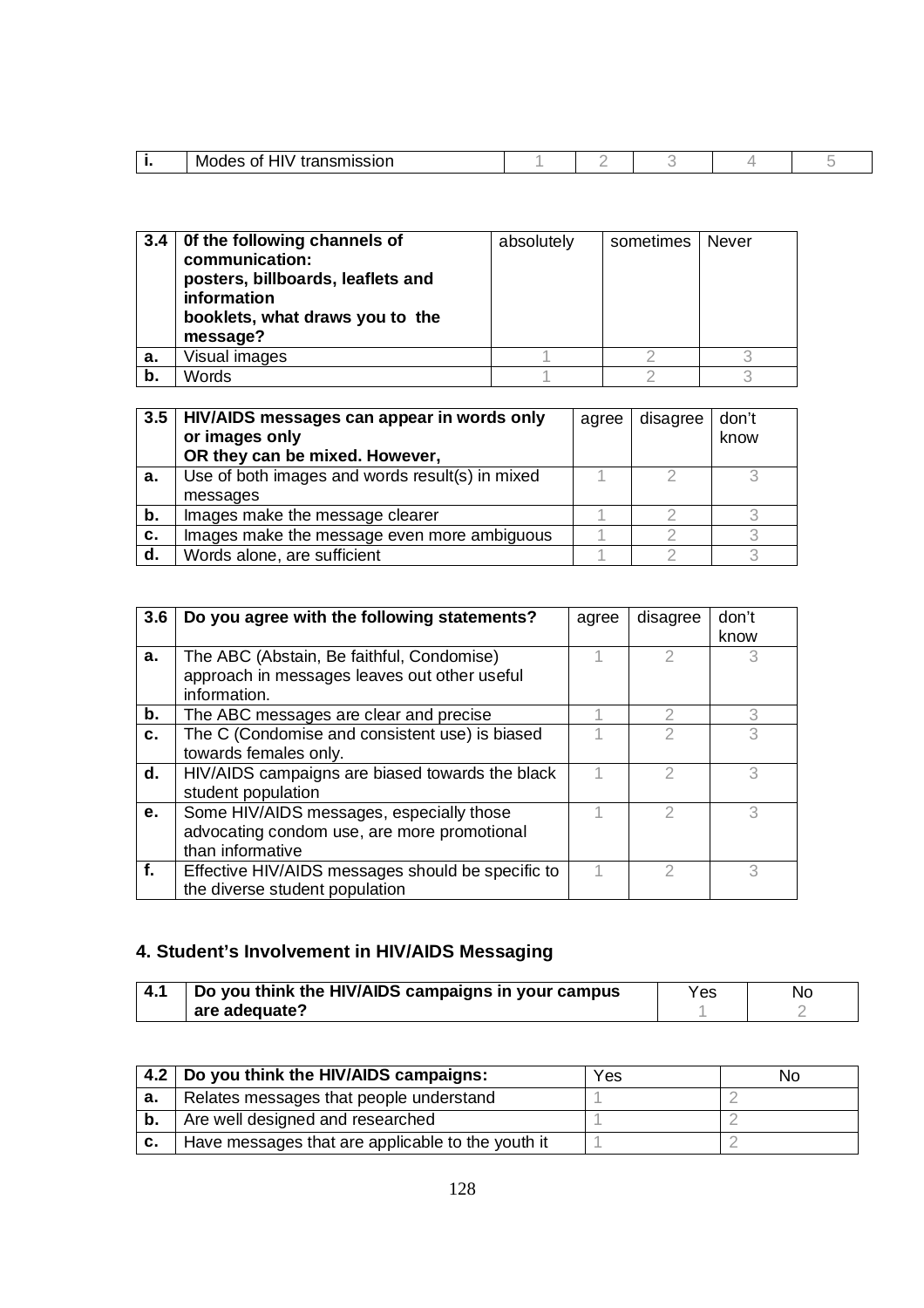|    | targets                                           |  |
|----|---------------------------------------------------|--|
| d. | Involve the audience it targets in the design and |  |
|    | implementation of campaigns                       |  |
| е. | Are educational and entertaining                  |  |

| 4.3 | Do you think students should be involved in HIV/AIDS | Yes | No            |
|-----|------------------------------------------------------|-----|---------------|
|     | prevention messaging?                                |     |               |
|     |                                                      |     | [skip to 4.5] |

| 4.4 | Why do you think student involvement is necessary?                | Yes | <b>No</b> |
|-----|-------------------------------------------------------------------|-----|-----------|
| а.  | Students need to be part of the research, design and              |     |           |
|     | implementation of programmes.                                     |     |           |
| b.  | Students understand their sexual practices and are best placed to |     |           |
|     | construct their own messages                                      |     |           |
| С.  | Students are more responsive when it's a message created by       |     |           |
|     | them.                                                             |     |           |

| 4.5 | Do you think the ABC (Abstain, be faithful and condomise | Yes | No |
|-----|----------------------------------------------------------|-----|----|
|     | prevention strategy is effective?                        |     |    |

# **5. Knowledge, attitudes and perceptions**

| 5.1         | Are the following statements true or false?                                                                                    | True | False          | Don't |
|-------------|--------------------------------------------------------------------------------------------------------------------------------|------|----------------|-------|
|             | <b>[READ OUT ALL]</b>                                                                                                          |      |                | know  |
| $a_{\cdot}$ | <b>HIV causes AIDS</b>                                                                                                         |      | 2              | 3     |
| b.          | You can reduce the risk of HIV transmission by using<br>condoms                                                                |      | $\overline{2}$ | 3     |
| C           | HIV can be spread through anal sex between a woman<br>and a man                                                                |      | $\overline{2}$ | 3     |
| d.          | HIV can be spread through anal sex between men                                                                                 |      | 2              | 3     |
| e.          | HIV is spread through the air                                                                                                  |      | $\overline{2}$ | 3     |
| f.          | Traditional healers can cure AIDS                                                                                              |      | $\overline{2}$ | 3     |
| g.          | You can reduce the risk of HIV infection by having fewer<br>sexual partners                                                    |      | $\overline{2}$ | 3     |
| h.          | You can be infected with HIV by touching a person with<br>HIV/AIDS                                                             |      | $\mathfrak{2}$ | 3     |
| i.          | A mother can pass HIV on to her baby during pregnancy<br>and childbirth                                                        |      | $\mathfrak{2}$ | 3     |
| j.          | AIDS is caused by witchcraft                                                                                                   |      | $\overline{2}$ | 3     |
| k.          | A person with HIV can look healthy                                                                                             |      | $\overline{2}$ | 3     |
| I.          | You can reduce the risk of HIV by being faithful to your<br>sexual partner                                                     |      | $\overline{2}$ | 3     |
| m.          | A woman can transmit HIV to her baby through<br>breastfeeding                                                                  |      | $\overline{2}$ | 3     |
| n.          | A person who has been raped can receive drugs from a<br>clinic or hospital to reduce the risk of becoming infected<br>with HIV |      | 2              | 3     |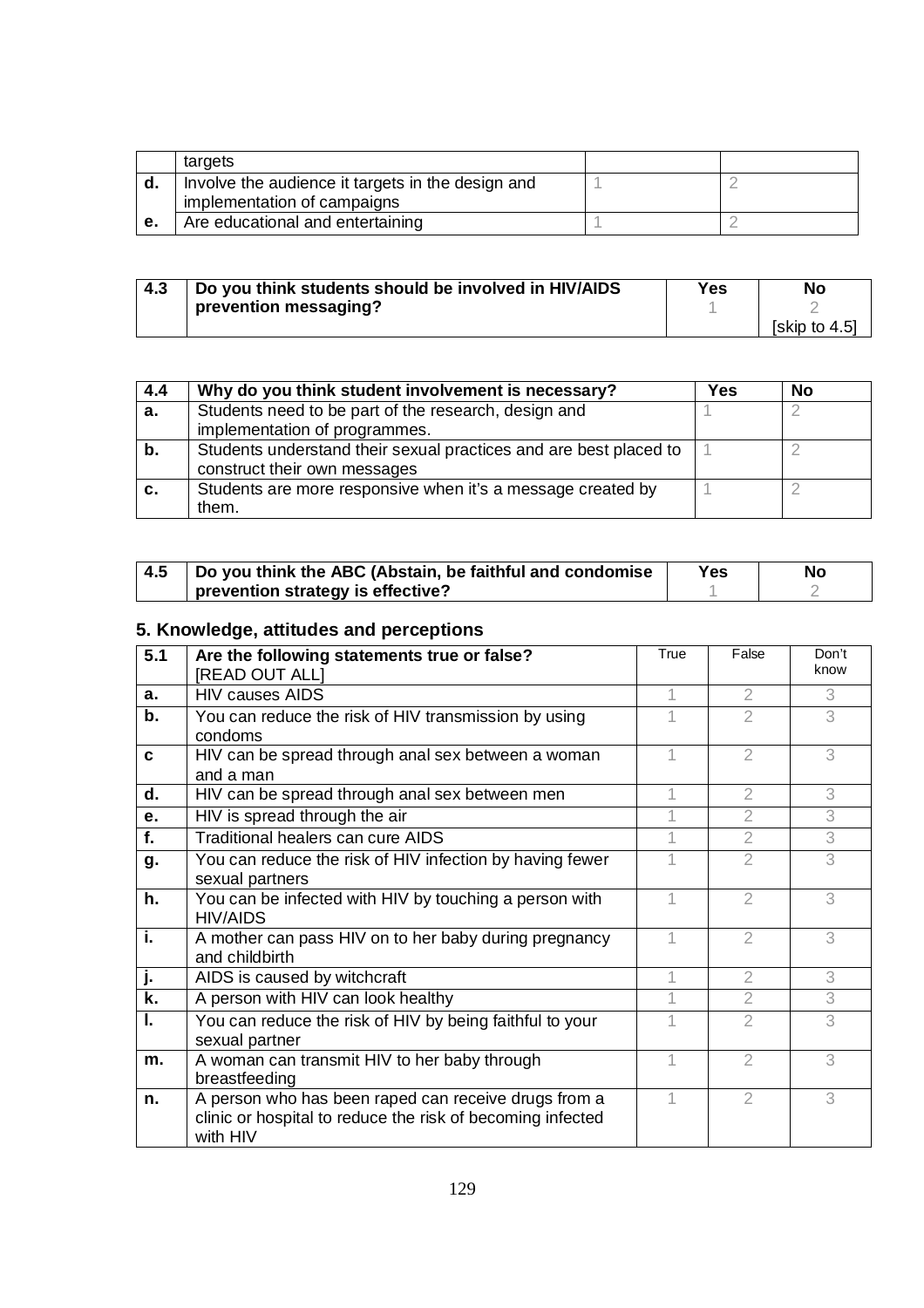| о. | Sexually transmitted infections increase the risk of HIV<br>infection             |  |  |
|----|-----------------------------------------------------------------------------------|--|--|
| p. | HIV can be transmitted by sharing a meal with someone<br>who is infected with HIV |  |  |

| 5.2 | If a friend told you they had a sexually transmitted infection, what would<br>you advise them to do? | Yes | No. |
|-----|------------------------------------------------------------------------------------------------------|-----|-----|
|     | [DO NOT READ OUT. MULTIPLE RESPONSES possible]                                                       |     |     |
|     | Go to a pharmacy                                                                                     |     |     |
|     | Treat it himself/herself                                                                             |     | 2   |
|     | Go to a private doctor                                                                               |     | 2   |
|     | Go to a hospital or clinic                                                                           | 1   |     |
|     | Go to a traditional healer                                                                           |     |     |
|     | Go to a herbalist                                                                                    |     | 2   |
|     | Stop having sex                                                                                      |     | 2   |
|     | Don't know                                                                                           |     |     |
|     | I Don't know what a sexually transmitted infection is [SKIP TO 4.5]                                  |     |     |
|     | Other [specify]                                                                                      |     |     |

| 5.3 | What are the signs and symptoms of sexually transmitted infections?<br>[DO NOT READ OUT. MULTIPLE RESPONSES possible] | Yes | No             |
|-----|-----------------------------------------------------------------------------------------------------------------------|-----|----------------|
|     | I don't know                                                                                                          | и   | 2              |
|     | Itching in the genital area                                                                                           |     | 2              |
|     | Pain during sex                                                                                                       |     | 2              |
|     | Sores on the genitals                                                                                                 |     | 2              |
|     | Swelling in the groin                                                                                                 |     | 2              |
|     | Pain in the abdomen                                                                                                   |     | 2              |
|     | Burning sensation when urinating                                                                                      | А   | $\overline{2}$ |
|     | Unusual discharge                                                                                                     |     | 2              |
|     | Other [specify]                                                                                                       |     | っ              |

| 5.4 | What should you do to prevent sexually transmitted infections? | Yes | No |
|-----|----------------------------------------------------------------|-----|----|
|     | [DO NOT READ OUT. MULTIPLE RESPONSES possible]                 |     |    |
|     | Only have sex with someone who doesn't have an STI             |     |    |
|     | Use condoms                                                    |     |    |
|     | Only have sex with one partner                                 |     |    |
|     | Not have sex                                                   |     |    |
|     | Take a shower immediately after sex                            |     |    |
|     | Don't know                                                     |     |    |
|     | Other [specify]                                                |     |    |

| 5.5 | Is there a treatment for HIV/AIDS | Yes | Νo            |
|-----|-----------------------------------|-----|---------------|
|     |                                   |     |               |
|     |                                   |     | 'SKIP<br>TOR1 |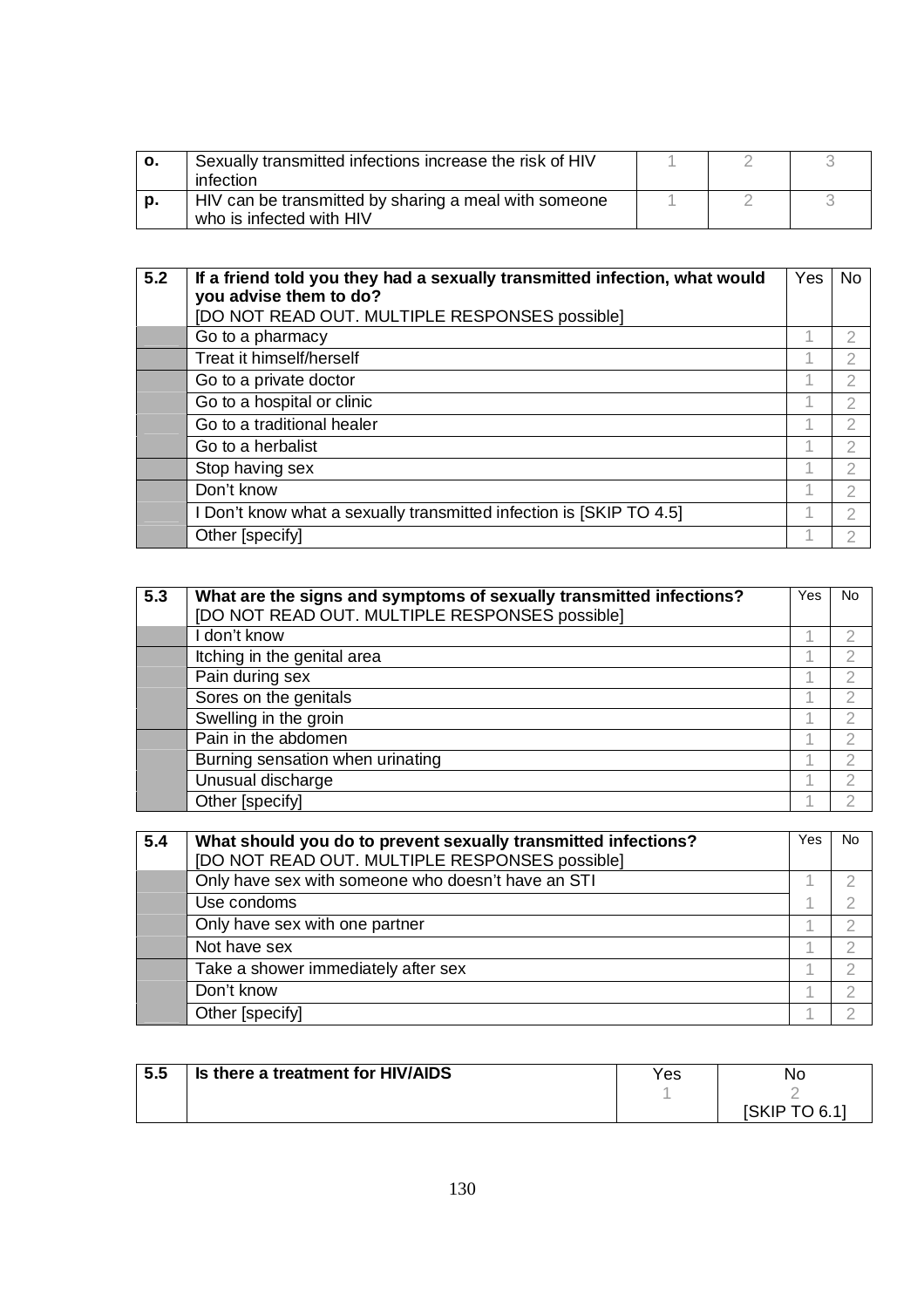| 5.6 | If yes, what is that treatment                 | Yes | <b>Nc</b> |
|-----|------------------------------------------------|-----|-----------|
|     | [DO NOT READ OUT, MULTIPLE RESPONSES possible] |     |           |
|     | Antiretroviral drugs (ARVs)                    |     |           |
|     | Traditional medicine [skip to 4.13]            |     |           |
|     | Homeopathic treatment [skip to 4.13]           |     |           |
|     | Don't know [skip to 4.13]                      |     |           |
|     | Other [specify] [skip to 4.13]                 |     |           |

| 5.7 | How long should people on antiretroviral drugs stay on treatment<br>[DO NOT READ OUT. ONE RESPONSE ONLY] |   |
|-----|----------------------------------------------------------------------------------------------------------|---|
|     | For the rest of their lives                                                                              |   |
|     | As long as they want                                                                                     |   |
|     | Until they feel better                                                                                   |   |
|     | Don't know                                                                                               |   |
|     | Other [specify]                                                                                          | 5 |

# **6. Behaviours and practices**

I am now going to ask you some questions related to sex. As I have mentioned before, your answers are confidential.

| 6.1 | Have you ever had sex before?                                | Yes | No            |
|-----|--------------------------------------------------------------|-----|---------------|
|     | [Sex is defined as the penis entering the vagina or anus     |     |               |
|     | with a person of the opposite or same sex]                   |     | [SKIP to 6.9] |
|     |                                                              |     |               |
| 6.2 | How old were you when you first had sex?                     |     |               |
|     | [If respondent is unsure, they can estimate approximate age] |     |               |

| 6.3<br>Would you say that you are able to say no to sex if | Yes | No |
|------------------------------------------------------------|-----|----|
| you don't want it?                                         |     |    |

| 6.4 | Have you had sex in the past 12 months? | Yes | No            |
|-----|-----------------------------------------|-----|---------------|
|     |                                         |     |               |
|     |                                         |     | [SKIP to 6.9] |

| 6.5 | forced to have sex against your will?                           | In the past 12 months have you been physically |  |  | Yes |  |  | No        |  |
|-----|-----------------------------------------------------------------|------------------------------------------------|--|--|-----|--|--|-----------|--|
| 6.6 | How many sexual partners have you had<br>in the past 12 months? |                                                |  |  |     |  |  | More than |  |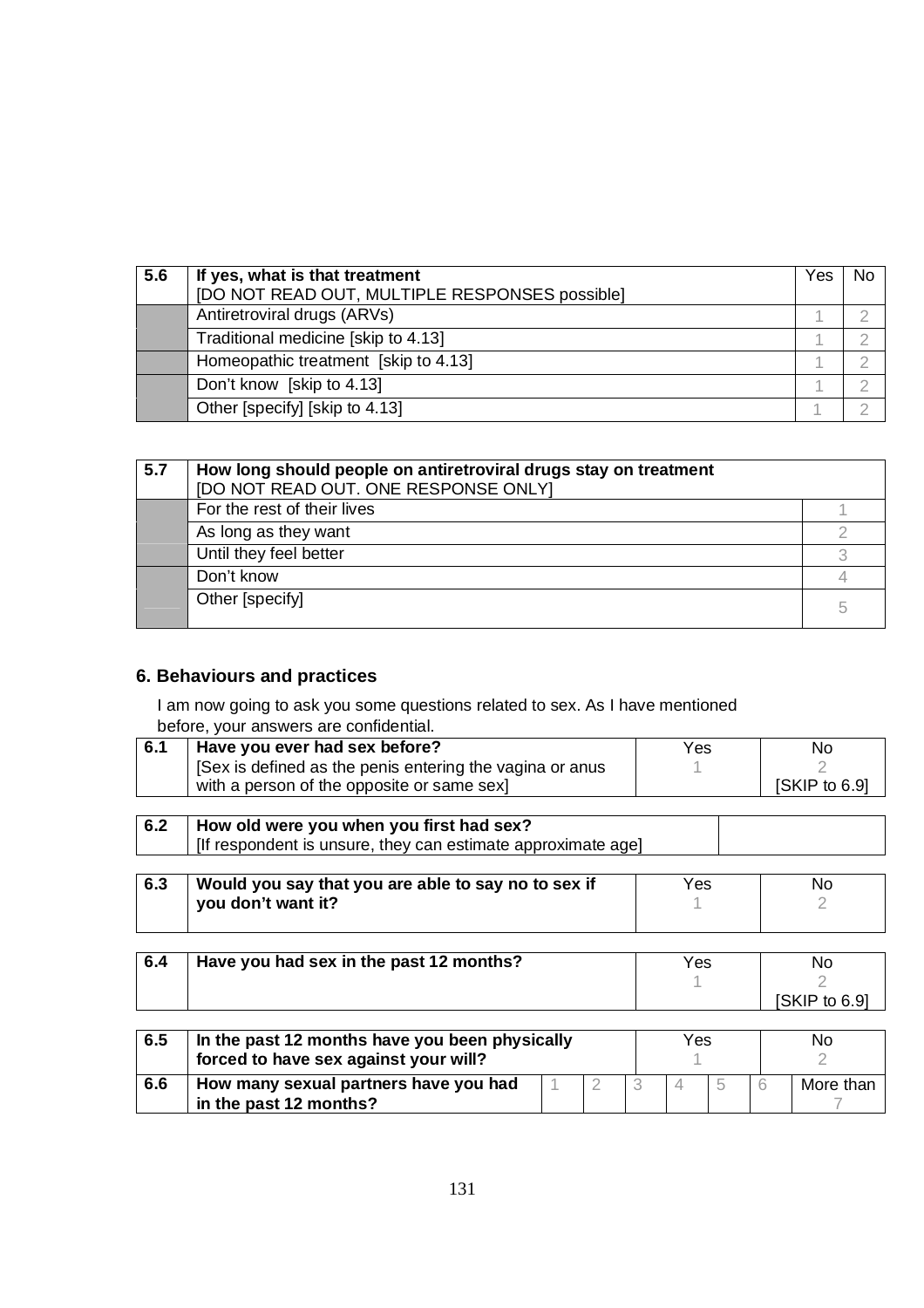| 6.7 | Do you have more than one sexual partner at the | Yes | No.           |
|-----|-------------------------------------------------|-----|---------------|
|     | moment?                                         |     |               |
|     |                                                 |     | [Skip to 6.9] |

| the moment? [SKIP TO 5.10 after this<br>questionll | 6.8 | How many sexual partners do you have at |  | More than three |
|----------------------------------------------------|-----|-----------------------------------------|--|-----------------|
|                                                    |     |                                         |  |                 |
|                                                    |     |                                         |  |                 |

| 6.9 | Do you seek to have more than one sexual   Yes | <b>No</b> |
|-----|------------------------------------------------|-----------|
|     | partner in the next 12 months?                 |           |
|     |                                                |           |

| 6.10 | When it comes many sexual partners, which of the following applies to you? |  |
|------|----------------------------------------------------------------------------|--|
|      | [READ OUT ALL. Multiple Responses possible]                                |  |
| a.   | I don't see anything wrong in having multiple sexual partners              |  |
| b.   | I intend to reduce the number of my sexual partners in the next six months |  |
| d.   | I have decided to be with only one sexual partner                          |  |
| е.   | I have always had one sexual partner                                       |  |
|      | encourage others to have only one sexual partner                           |  |

| 6.11 | What are the reasons that you have not had sex in the past 12 months?<br>[PROMPT IF NECESSARY. MULTIPLE RESPONSES POSSIBLE] | Yes | No             |
|------|-----------------------------------------------------------------------------------------------------------------------------|-----|----------------|
| а.   | I have not found a partner                                                                                                  |     | 2              |
| b.   | am not interested in sex                                                                                                    |     | 2              |
| C.   | want to wait until I am married                                                                                             |     | 2              |
| d.   | am not interested in having a sexual relationship                                                                           |     | 2              |
| e.   | have chosen to abstain from sex                                                                                             |     | 2              |
| f.   | am worried about the risks of HIV infection                                                                                 |     | $\overline{2}$ |
| g.   | am worried about the risks of an unwanted pregnancy                                                                         | 1   | 2              |
| h.   | am worried about the risks of sexually transmitted diseases                                                                 | 4   | $\mathcal{D}$  |
| j.   | am worried about partner violence                                                                                           | 4   | $\overline{2}$ |
|      | Other [Specify]:                                                                                                            |     | 2              |

| 6.12 | What are your reasons for getting into a relationship with sexual<br>partner(s) | Yes | Nc |
|------|---------------------------------------------------------------------------------|-----|----|
| а.   | Relationship leading to marriage                                                |     |    |
| b.   | Relationship for fun/companionship only                                         |     |    |
| d.   | For financial/material benefits                                                 |     |    |
| e.   | Everyone else has a partner                                                     |     |    |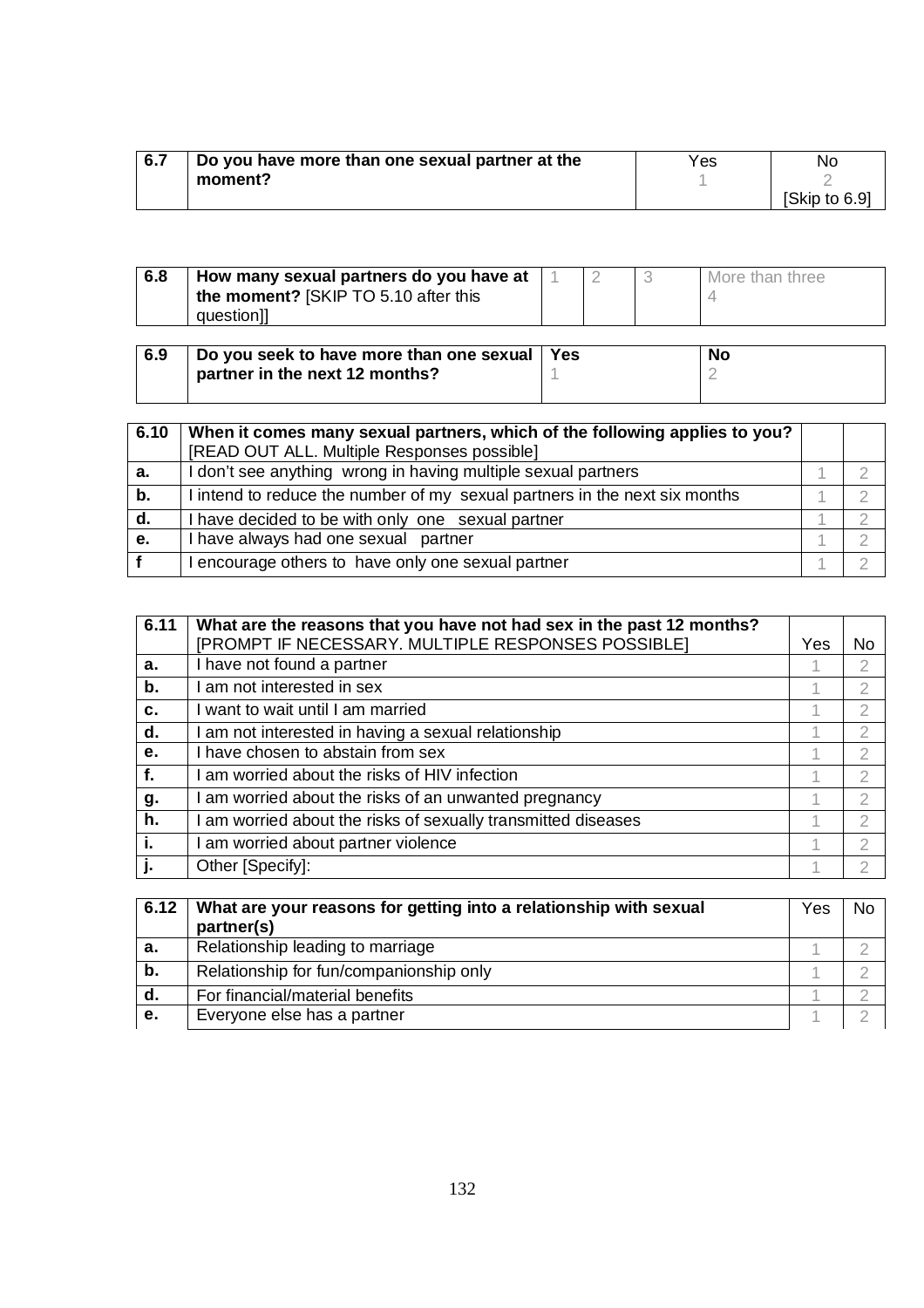| 6.13 | When it comes to choosing a sexual partner, which of the following applies                     | Yes | No |
|------|------------------------------------------------------------------------------------------------|-----|----|
|      | to you? [READ OUT ALL. Multiple Responses possible]                                            |     |    |
| a.   | My parents advise me on whether or not I should have (accept) a sexual partner                 |     |    |
| b.   | My friends advise me on whether or not I should have (accept) a sexual partner                 |     |    |
| d.   | My brothers/sisters advise me on whether or not I should have (accept) a sexual<br>partner     |     |    |
| e.   | My relatives advise me or whether or not I should have (accept) a sexual<br>partner            |     |    |
| Е    | I make personal (independent) decisions on whether or not to have (accept) a<br>sexual partner |     |    |

| 6.14 | How much older or younger than you was your MOST RECENT sexual<br>partner? [If respondent is unsure, they can estimate. ONLY ONE response<br>possible] |   |
|------|--------------------------------------------------------------------------------------------------------------------------------------------------------|---|
|      | Same age as me                                                                                                                                         |   |
|      | 1-2 years younger than me                                                                                                                              |   |
|      | 3-5 years younger                                                                                                                                      |   |
|      | 6-10 years younger                                                                                                                                     |   |
|      | More than 10 years younger                                                                                                                             | 5 |
|      | 1-2 years older                                                                                                                                        | 6 |
|      | 3-5 years older                                                                                                                                        |   |
|      | 6-10 years older                                                                                                                                       |   |
|      | More than 10 years older                                                                                                                               |   |

| 6.15   With your MOST RECENT partner, did you | Yes | No             |
|-----------------------------------------------|-----|----------------|
| do anything to prevent HIV infection?         |     |                |
|                                               |     | [SKIP to 6.18] |

| 6.16 | What did you do to reduce the risk to yourself or your partner of HIV<br>infection? [DO NOT PROMPT. MULTIPLE RESPONSES POSSIBLE] | Yes | No             |
|------|----------------------------------------------------------------------------------------------------------------------------------|-----|----------------|
|      | Nothing                                                                                                                          |     | 2              |
|      | My partner and I are faithful to each other                                                                                      | 1   | 2              |
|      | I am faithful to my partner                                                                                                      |     | $\mathfrak{D}$ |
|      | My partner and I know our HIV status                                                                                             |     | $\overline{2}$ |
|      | We stop before ejaculation (withdrawal)                                                                                          |     | $\mathfrak{D}$ |
|      | We have thigh sex                                                                                                                |     | 2              |
|      | We have anal sex                                                                                                                 |     | 2              |
|      | We have oral sex                                                                                                                 | 1   | 2              |
|      | We use contraceptives (pill, IUD/loop, injection, etc.)                                                                          | и   | $\mathcal{P}$  |
|      | We use male condoms                                                                                                              |     | $\overline{2}$ |
|      | We use the natural method / safe period                                                                                          |     | 2              |
|      | Other [specify]:                                                                                                                 | 1   |                |

|  | 6.17 Have you ever used a condom before? | Yes | No             |
|--|------------------------------------------|-----|----------------|
|  |                                          |     |                |
|  |                                          |     | [SKIP to 6.23] |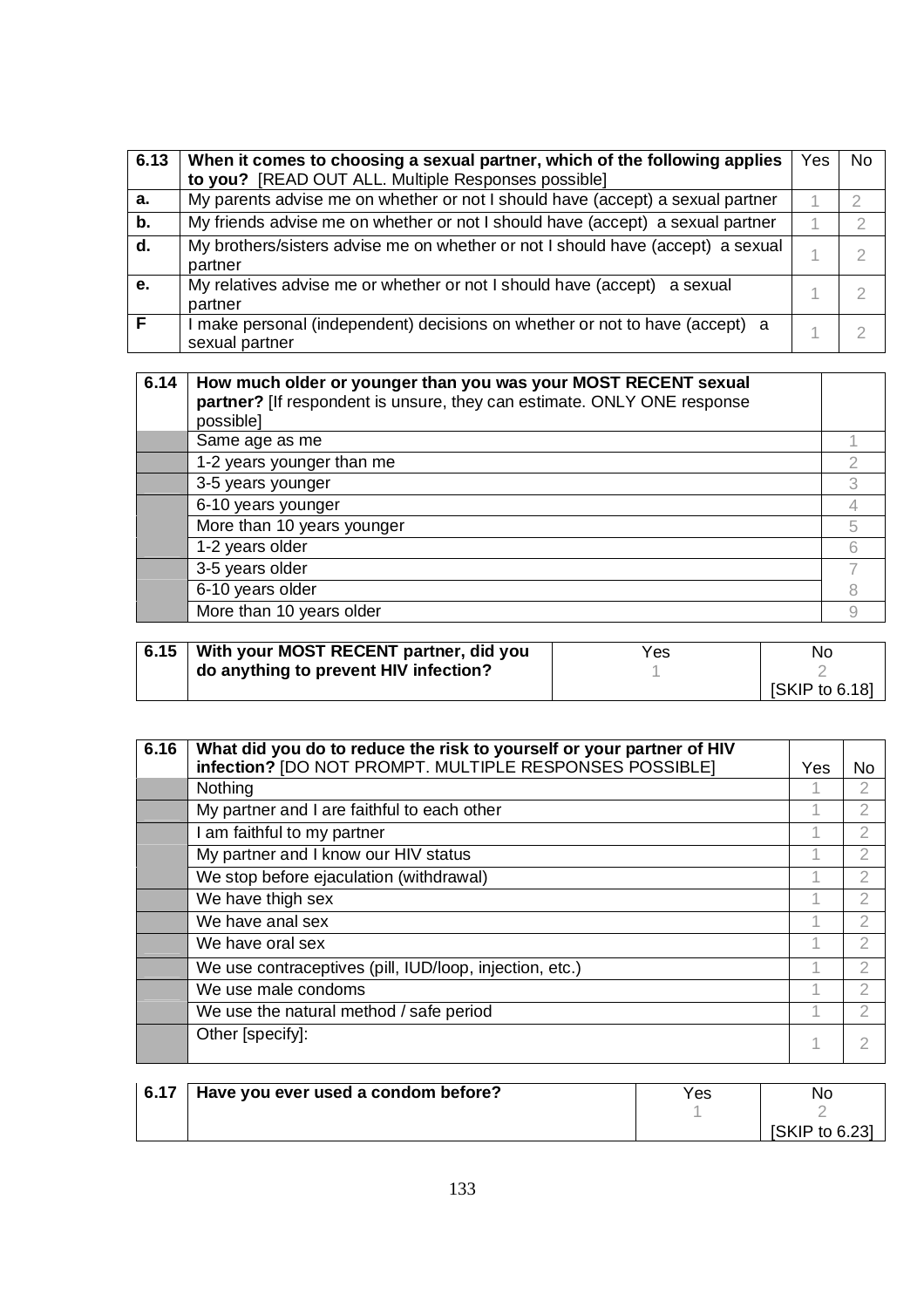| 6.18 | Did you use a condom the last time you had sex?                                                                   |                               |            |                | Yes            | <b>No</b><br>2. |                |
|------|-------------------------------------------------------------------------------------------------------------------|-------------------------------|------------|----------------|----------------|-----------------|----------------|
| 6.19 | Did you use a condom the last time you                                                                            | <b>Not</b>                    |            |                | Yes            | <b>No</b>       |                |
|      | had sex with a person you are married to<br>or Ilving with?                                                       |                               | applicable |                | $\overline{2}$ | 3               |                |
|      |                                                                                                                   |                               |            |                |                |                 |                |
| 6.20 | Did you use a condom the last time you<br>had sex with a person you are NOT                                       | <b>Not</b>                    | applicable |                | Yes            | No              |                |
|      | married to or living with?                                                                                        |                               |            |                | $\overline{2}$ | 3               |                |
| 6.21 | Do you ALWAYS use condoms when you have sex with<br><b>Yes</b><br>a person you are NOT married to or living with? |                               |            | <b>No</b><br>2 |                |                 |                |
| 6.22 | When it comes to using condoms, which applies to you?<br>[READ OUT ALL. ONLY ONE response possible]               |                               |            |                |                |                 |                |
|      | I always use condoms                                                                                              |                               |            |                |                | 1               |                |
|      | I use condoms most of the time                                                                                    |                               |            |                |                | $\overline{2}$  |                |
|      | I use condoms sometimes                                                                                           |                               |            |                |                | 3               |                |
|      | I seldom or never use condoms                                                                                     |                               |            |                |                | 4               |                |
| 6.23 | MALES ONLY. Are you confident that you are<br>using condoms correctly?                                            | Not<br>Yes<br>Applicable<br>2 |            |                | Unsure<br>3    | <b>No</b><br>4  |                |
| 6.24 | Have you ever had sex in exchange for money or things<br>of value to you?                                         |                               |            |                | Yes            | No.<br>2        |                |
| 6.25 | Do you know of a place within campus where you can<br>be tested for HIV?                                          |                               |            |                | Yes            | No<br>2         |                |
|      |                                                                                                                   |                               |            |                |                |                 |                |
| 6.26 | What are the benefits of getting an HIV test?                                                                     |                               |            |                |                |                 |                |
|      | [DO NOT READ OUT. Multiple responses possible]<br>To know your HIV status                                         |                               |            |                |                | Yes<br>1        | No<br>2        |
|      | To access antiretroviral therapy                                                                                  |                               |            |                |                | 1               | $\overline{2}$ |
|      | To protect your partner from HIV                                                                                  |                               |            |                |                | 1               | $\overline{2}$ |
|      | To decide whether to have children                                                                                |                               |            |                |                | 1               | $\overline{2}$ |
|      | Other [Specify]                                                                                                   |                               |            |                |                | 1               | $\overline{2}$ |
|      |                                                                                                                   |                               |            |                |                |                 |                |
| 6.27 | Have you ever been tested for HIV?                                                                                |                               |            |                | Yes            | No              |                |

| 6.28 | When was your last HIV test?<br>READ OUT. ONLY ONE RESPONSE POSSIBLE | <b>Yes</b> | No |
|------|----------------------------------------------------------------------|------------|----|
|      | In the last 12 months                                                |            |    |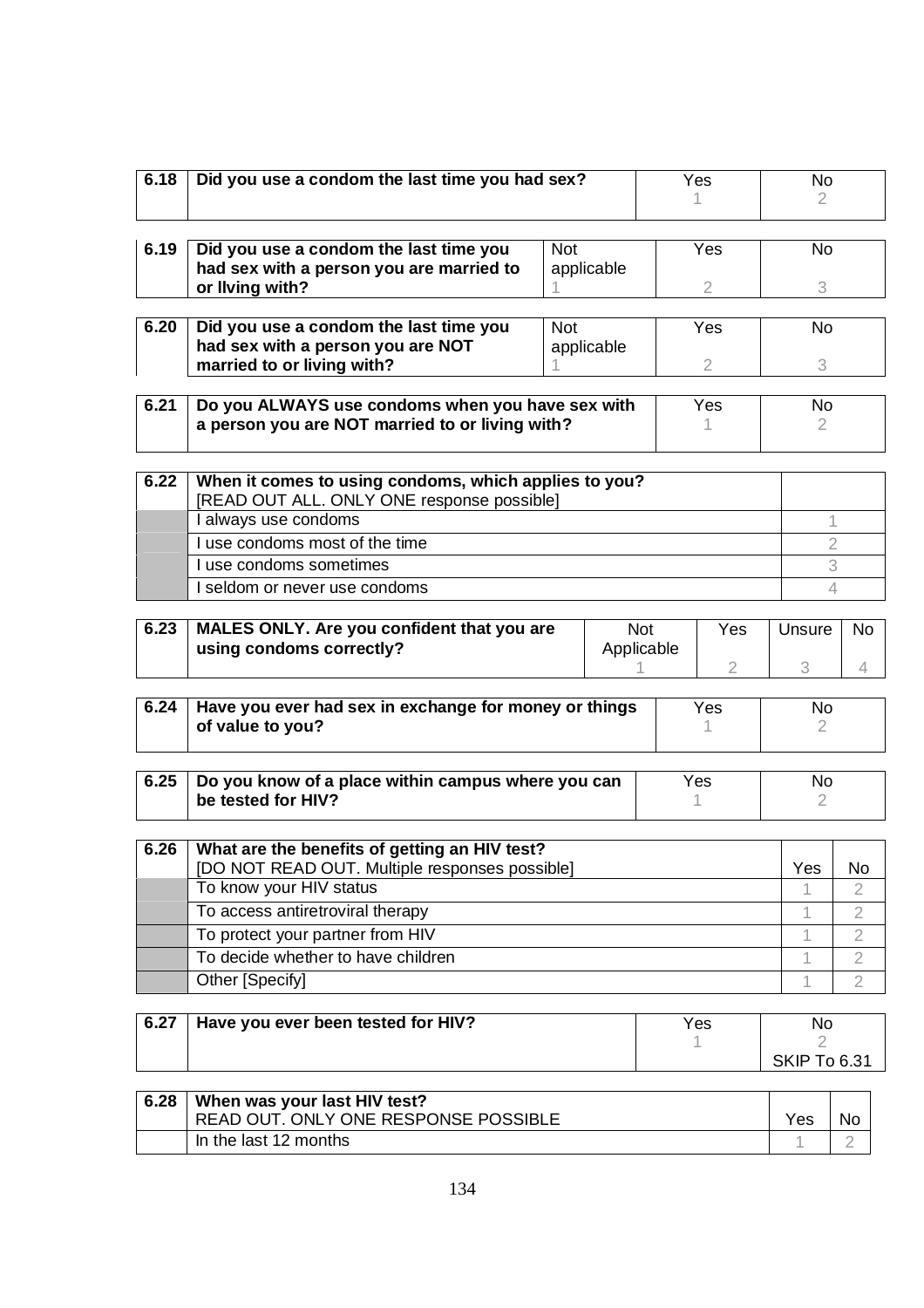| More than 1 year ago, but less than 2 years ago |  |
|-------------------------------------------------|--|
| More than 2 years ago                           |  |
|                                                 |  |

| 6.29 Have you ever gone for an HIV test with your    | Yes | No |
|------------------------------------------------------|-----|----|
| partner?                                             |     |    |
| [Note, partner is girlfriend/boyfriend/husband/wife] |     |    |

| 6.30 | What were your reasons for having your most recent HIV test? |     |                |
|------|--------------------------------------------------------------|-----|----------------|
|      | [DO NOT PROMPT. MULTIPLE RESPONSES POSSIBLE]                 | Yes | No             |
|      | I wanted to know my HIV status                               |     | 2              |
|      | I engaged in risky sexual behaviour                          |     | 2              |
|      | My partner asked me to go for testing                        |     | 2              |
|      | I wanted to start a new sexual relationship                  | 1   | 2              |
|      | I applied for an insurance policy or loan                    | 4   | $\overline{2}$ |
|      | I wanted to show example to others                           |     | $\mathfrak{D}$ |
|      | I wanted to donate blood                                     | 1   | 2              |
|      | I applied to travel outside the country                      | 1   | $\overline{2}$ |
|      | My employer requested it                                     | 1   | $\overline{2}$ |
|      | I was feeling sick                                           | 1   | $\overline{2}$ |
|      | I was pregnant                                               | 1   | $\mathcal{P}$  |
|      | Other [specify]:                                             |     | 2              |

| 6.31 | What are your reasons for not going for an HIV test?      |     |                |
|------|-----------------------------------------------------------|-----|----------------|
|      | [DO NOT PROMPT. MULTIPLE RESPONSES POSSIBLE]              | Yes | No.            |
|      | I do not know where to get tested                         |     | $\mathfrak{D}$ |
|      | I do not think that I have HIV                            |     | $\overline{2}$ |
|      | I am not at risk for HIV                                  |     | $\overline{2}$ |
|      | I trust my partner                                        |     | $\overline{2}$ |
|      | I was afraid to find out that I might be HIV positive     |     | $\overline{2}$ |
|      | am not ready to have an HIV test                          |     | $\overline{2}$ |
|      | I was concerned about CONFIDENTIALITY                     |     | $\overline{2}$ |
|      | I was concerned about STIGMA, DISCRIMINATION or REJECTION |     | $\overline{2}$ |
|      | was concerned about LOSING MY JOB                         |     | $\overline{2}$ |
|      | am concerned about the STANDARD OF SERVICE                |     | $\overline{2}$ |
|      | I haven't got around to it                                |     | $\overline{2}$ |
|      | Other [specify]:                                          |     | 2              |

| 6.32   Do you talk to fellow students about going for VCT? | ⊻es | No |
|------------------------------------------------------------|-----|----|
|                                                            |     |    |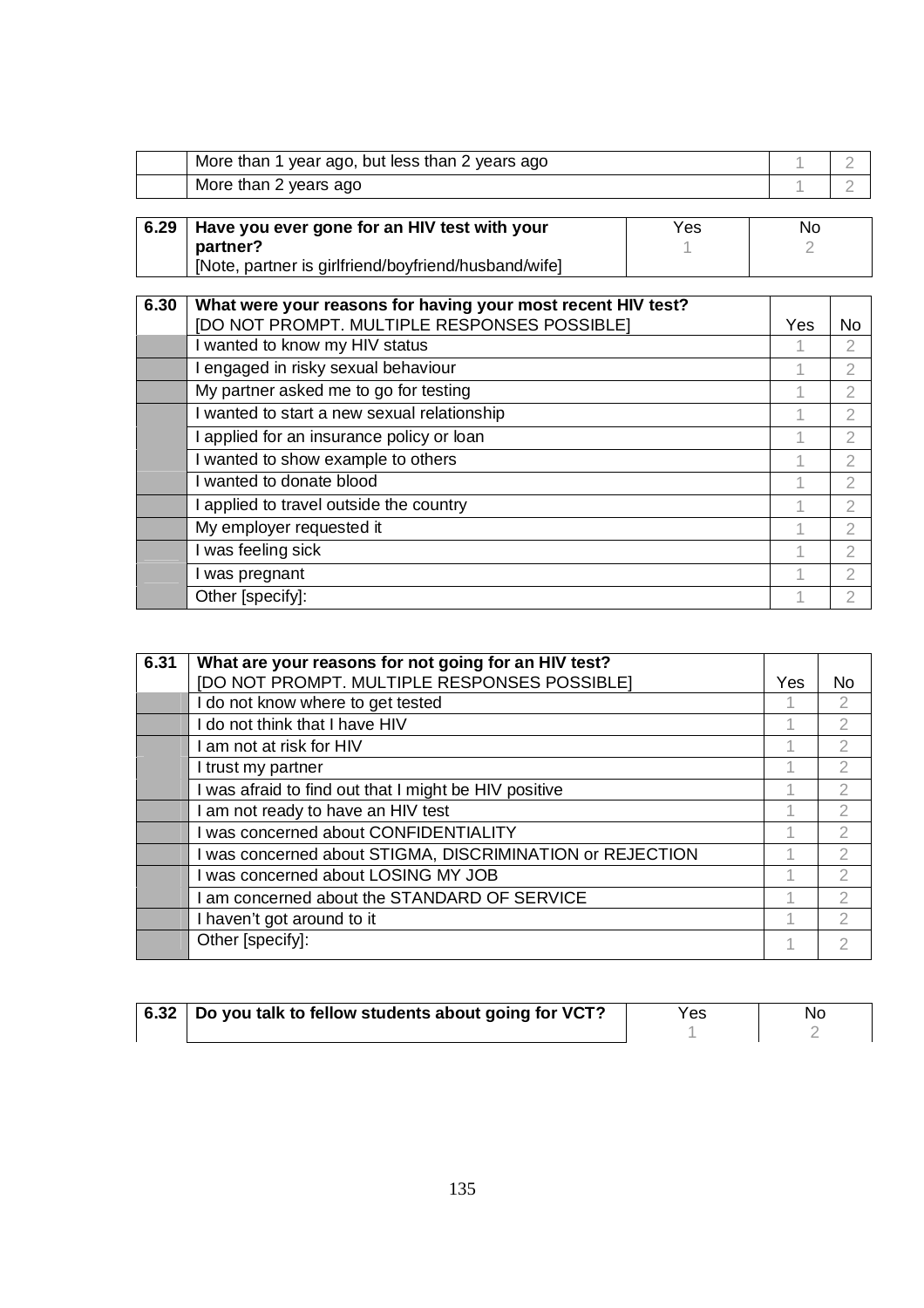### **7. Social Norms**

| 7.1         | How much do you agree with the<br>following statements about the<br>community where you live?<br>[READ OUT ALL]                 | Strongly<br>agree | Agree          | Disagree | Strongly<br>disagree     | Don't<br>know $/$<br>not<br>applicable |
|-------------|---------------------------------------------------------------------------------------------------------------------------------|-------------------|----------------|----------|--------------------------|----------------------------------------|
| $a_{\cdot}$ | Students in my campus do not take<br><b>HIV/AIDS</b> seriously                                                                  |                   | $\overline{2}$ | 3        | $\Delta$                 | 5                                      |
| b.          | Students in my campus are joining<br>together to help people with HIV/AIDS                                                      |                   | $\overline{2}$ | 3        | $\overline{\mathcal{A}}$ | 5                                      |
| C.          | The number of students in my campus<br>openly saying that they are living with<br>HIV/AIDS is increasing                        |                   | $\overline{2}$ | 3        | 4                        | 5                                      |
| d.          | When students in my campus say they<br>have HIV/AIDS, other students do NOT<br>support them                                     | 1                 | $\mathfrak{D}$ | 3        | $\overline{\mathcal{A}}$ | 5                                      |
| e.          | There are enough organisations in my<br>campus helping with HIV/AIDS                                                            |                   | $\overline{2}$ | 3        | $\Delta$                 | 5                                      |
| f.          | Male condoms are easily accessible                                                                                              | 1                 | $\overline{2}$ | 3        | 4                        | 5                                      |
| g.          | Female condoms are easily accessible                                                                                            | 1                 | $\overline{2}$ | 3        | $\overline{4}$           | 5                                      |
| h.          | I trust most people in my campus                                                                                                |                   | $\overline{2}$ | 3        | $\overline{4}$           | 5                                      |
| I.          | Students in my campus frequently talk<br>about HIV/AIDS in their ordinary<br>conversations                                      |                   | 2              | 3        | 4                        | 5                                      |
| j.          | Students in my campus frequently<br>discuss abstinence, being faithful and<br>use of condoms in their ordinary<br>conversations |                   | $\overline{2}$ | 3        | $\Delta$                 | 5                                      |

| 7.2 | When it comes to sexual<br>relationships among students in<br>your campus, to what extent do you<br>agree with the following statements?<br>[READ OUT ALL] | Strongly<br>agree | Agree          | <b>Disagree</b> | Strongly<br>disagree     | Don't<br>know |
|-----|------------------------------------------------------------------------------------------------------------------------------------------------------------|-------------------|----------------|-----------------|--------------------------|---------------|
| a.  | Abstinence is a realistic HIV preventive<br>option among students                                                                                          |                   |                | 3               | 4                        | 5             |
| b.  | Being Faithful to one uninfected partner<br>is a realistic HIV preventive option<br>among students                                                         |                   | $\mathfrak{D}$ | 3               | $\overline{\mathcal{A}}$ | 5             |
| c.  | Using Condom is a realistic HIV<br>preventive option among students                                                                                        |                   |                | 3               | 4                        | 5             |
| d.  | Condom use is associated with infidelity                                                                                                                   |                   | 2              | 3               | $\overline{\mathcal{A}}$ | 5             |
| е.  | Condom use is associated with having<br>STI                                                                                                                |                   | 2              | 3               | 4                        | 5             |
| f.  | Insistence on condom use could break<br>up a relationship                                                                                                  |                   | $\mathcal{P}$  | 3               | $\Delta$                 | 5             |
| g.  | Males have powers to decide whether<br>to abstain from sex or use a condom<br>during sexual intercourse                                                    |                   | 2              | 3               | $\overline{\mathcal{A}}$ | 5             |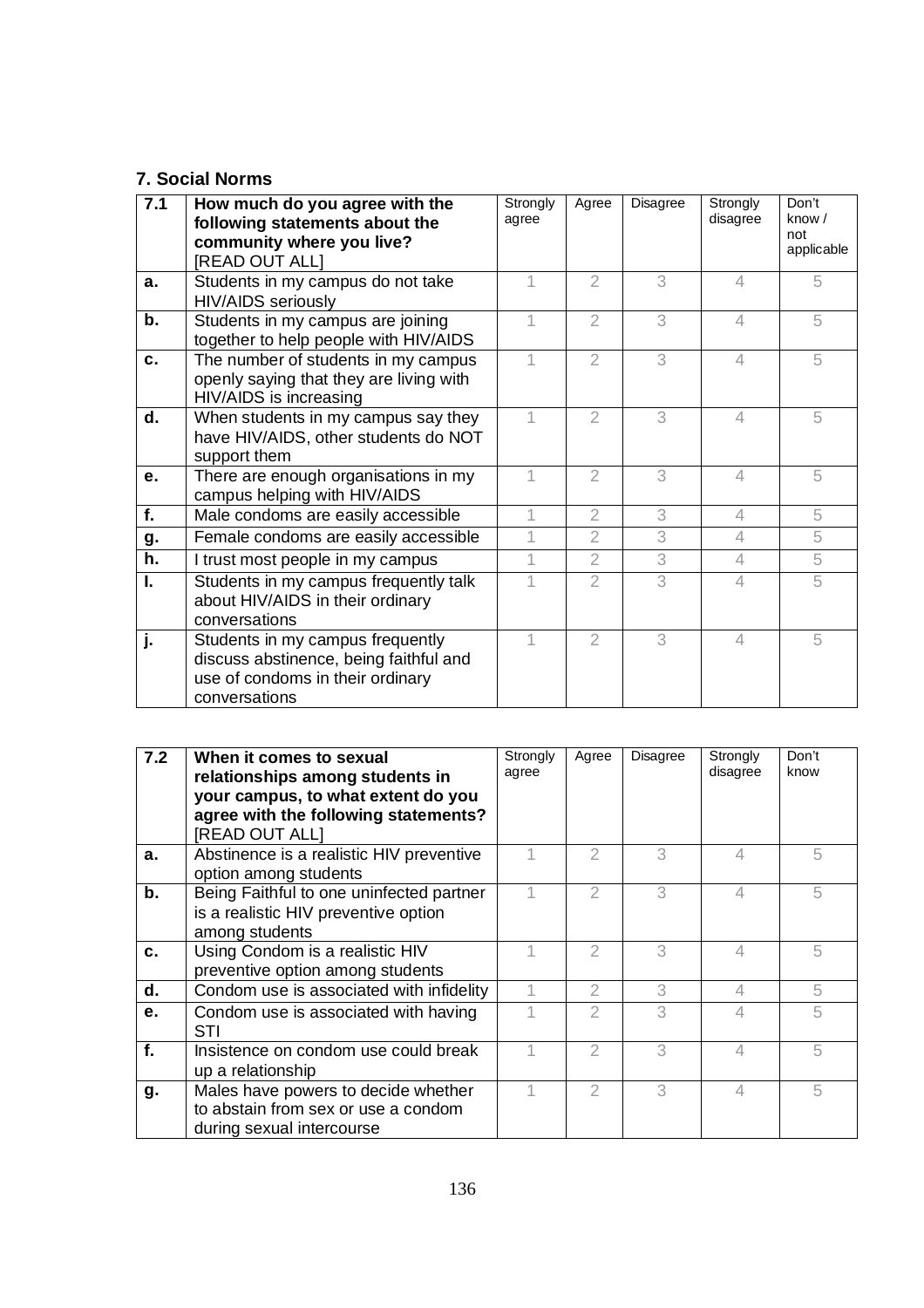| h. | Females have powers to decide            |  |  |  |
|----|------------------------------------------|--|--|--|
|    | whether to abstain from sex or use       |  |  |  |
|    | condom during sexual intercourse         |  |  |  |
|    | It is ok for a man to have more than one |  |  |  |
|    | sexual partners                          |  |  |  |
|    | It is ok for a woman to have more than   |  |  |  |
|    | one sexual partners                      |  |  |  |

## **8 TALKING ABOUT SEX, HIV/AIDS/VCT**

| 8.1 | In your ordinary conversions, Does the following                                           | Yes | <b>No</b> |
|-----|--------------------------------------------------------------------------------------------|-----|-----------|
| a.  | apply to you<br>I often talk about sex with my friends.                                    |     | 2         |
| b.  | I often talk about HIV/AIDS with my friends.                                               |     | 2         |
| c.  | I often talk about HIV/AIDS with my Parents.                                               |     | 2         |
| d.  | I often talk about VCT with my parents                                                     |     | 2         |
| е.  | I often talk about issues related to HIV/AIDS at home                                      |     | 2         |
| f.  | I often talk with friends about abstinence                                                 |     | 2         |
| g.  | I often talk with friends about being faithful to sexual<br>partners.                      |     |           |
| h.  | I often joke about sex with friends                                                        |     | 2         |
| i.  | It is easier to joke about sexual issues with friends<br>than to seriously talk about them |     | 2         |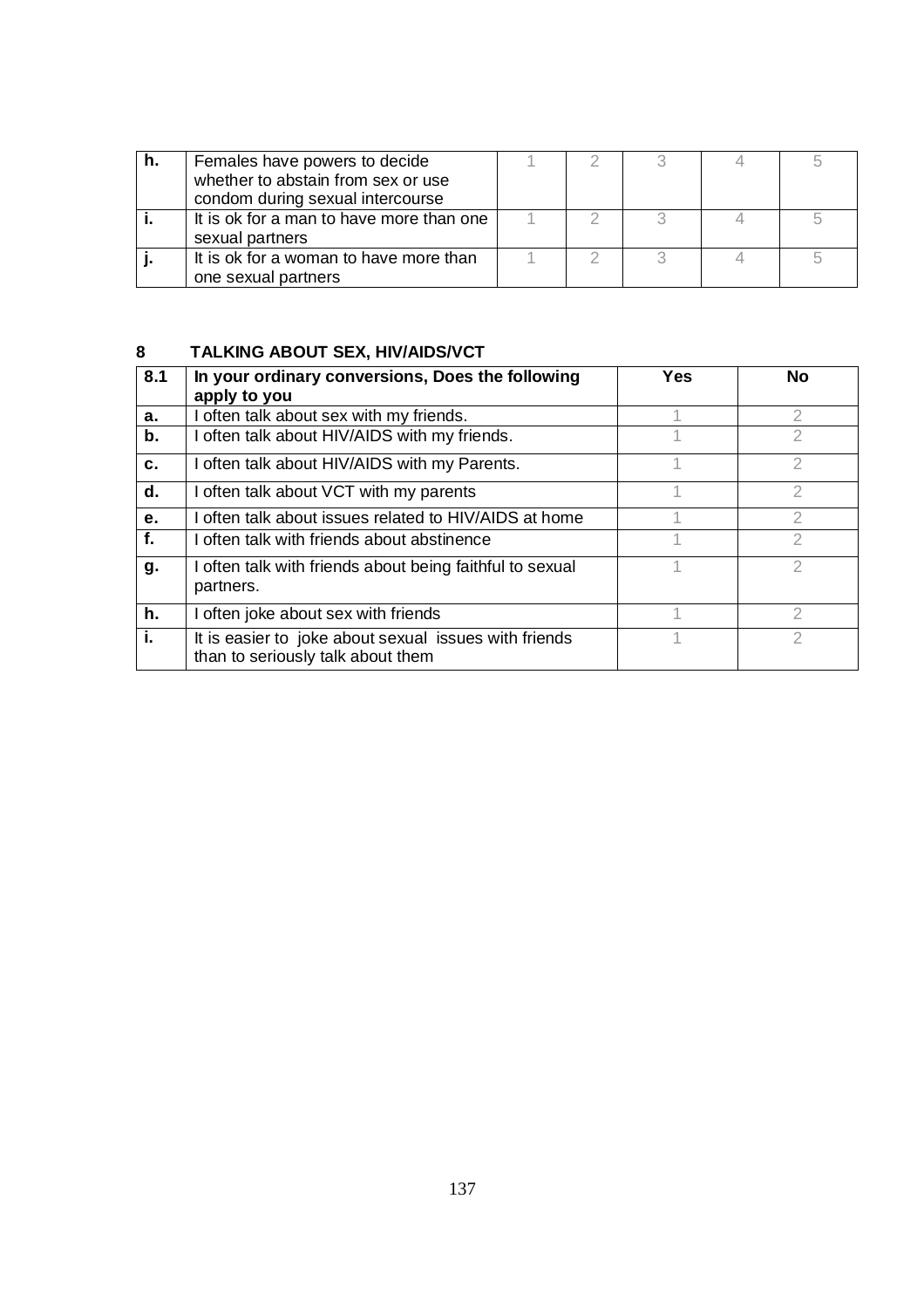### **Appendix 4**

### **Focus Group Discussion**

#### **Overall Research Topic**

### **Understanding responses to the ABC strategy in the Higher Education Sector in South Africa; towards an advocacy framework to influence policy and practice for the prevention of infection with HIV among university students**

#### **Eliza Moodley: MA Research Topic**

"**An assessment of students' perceptions of the ABC prevention strategy: Toward students' participation in HIV/AIDS message design and campaigns at the University of KwaZulu-Natal."**

#### *Warm-up and explanation*

### *A. Introduction (by the moderator)*

"You are all welcome to this focus group discussion. We are happy that you are able to spare some time to share your thoughts and views on some of the topics we will be discussing. Let's begin by introducing ourselves."

- The moderator should introduce himself/herself first and then each member of the research team should do the same.
- The moderator should ask each focus group discussion (FGD) participant to introduce themselves, using a nickname, and emphasize that this is the only name that should be used for the purpose of the discussion, and that participants should not use anyone's actual or real name in the discussion group.
- Participants should not refer to individuals outside of the discussion group—the point of the discussion is to talk about students perceptions of the ABC prevention strategy and to assess if there is a need for students to be active participants in the message design and campaigns on campus.
- The moderator should ask participants to mention their favorite hobbies as an icebreaker (5–8 minutes).

#### *B. Purpose of the discussion (by the moderator)*

All the issues that we will be discussing are of importance for understanding HIV/AIDS especially the ABC prevention strategy and student participation in these issues. We are interested in the ideas, comments and suggestions from each one of you. Please remember that there is no preferred answer. Your views are very important. This research is mainly to have more information that will enable improvement in the quality of health of young people. All information will be treated as confidential. (3 minutes).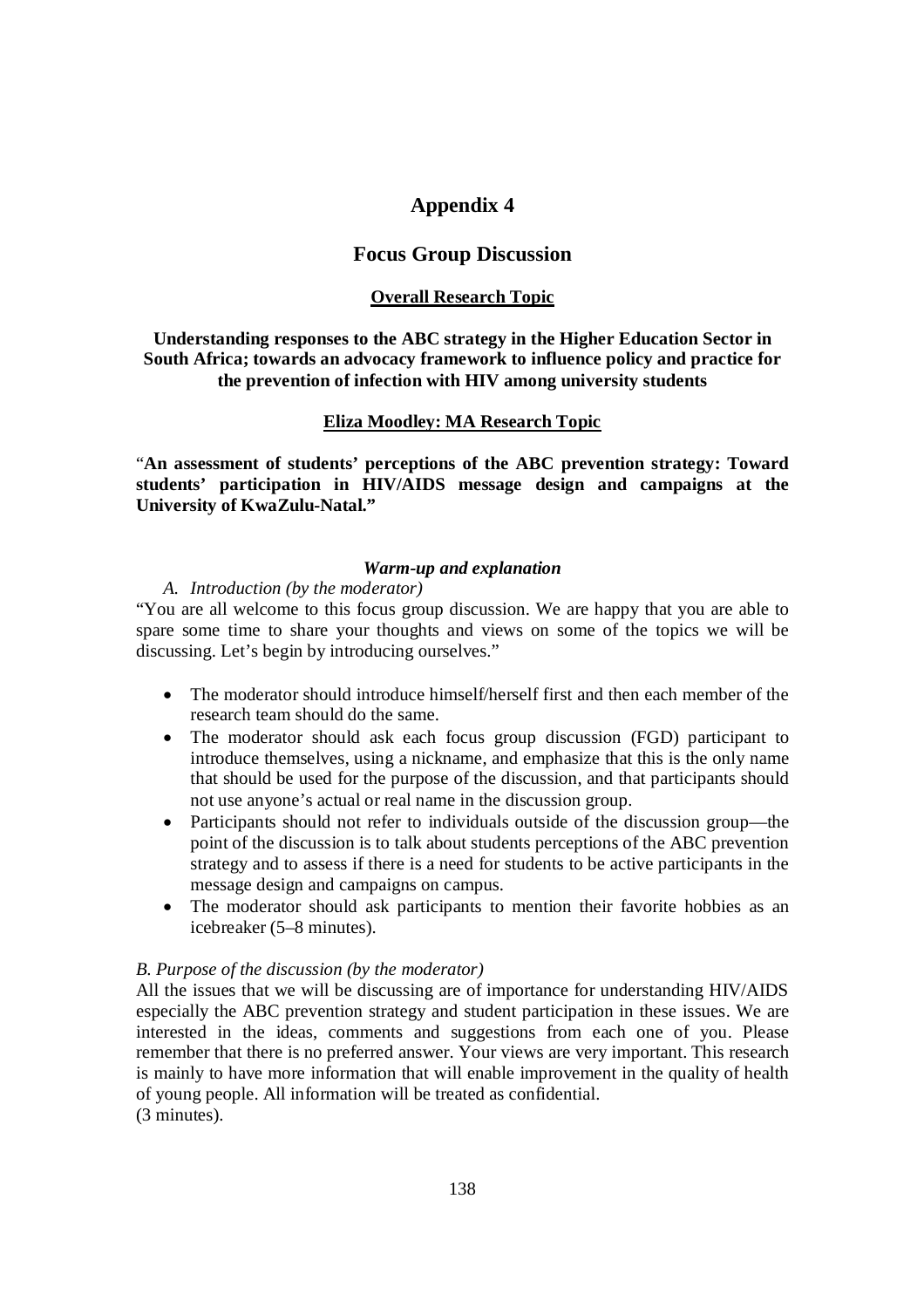### *C. Explain the ground rules for discussion (by the moderator)*

We would like you to have a friendly discussion amongst yourselves about these issues. There is no right or wrong answer. Everyone should feel free to air his/her views and opinions. We would like to have one speaker at a time and there should be no side discussions during the session. Anyone can contribute to the discussion at any time. You should all feel free to agree or disagree in a friendly manner. We also need your permission to tape this discussion, if anyone is uncomfortable with this recording please let us know now. We will spend between one – one and half hours in total and some refreshments will be served midway through the discussion. I will let you know at least 10 minutes before we end the discussion (3 minutes).

1. Do you think students understand the HIV/AIDS preventive strategy:

- Abstinence
- **Being faithful**
- Condomise
- What are your perceptions as a student of the effectiveness of this strategy?
- Are students adhering to the message related in this strategy?
- What are some of the reasons that this strategy is working/not working?
- What are some of the factors that influence their sexual practices?
- What are the main reasons that make students get involved in sexual relationships? (you need to rephrase these two to show the difference. They seem to be asking for similar information.

2. Do you think most of the students who engage in relationships are: This is most likely going to be answered in some sections of question 1. counter-check.

- o Abstaining from sex
- o Faithful to one partner
- o Using condom
- o Going for VCT before engaging in sexual relationships
- What influences the decision of students who are involved in relationships to:
	- o Abstain from sex
	- o Be faithful to one partner
	- o Use condom
	- o Go for VCT before engaging in sexual relationships
- Do you think condoms are available for students in this campus?
	- o Male condoms
	- o Female condoms

3. Now that we have looked at the factors that contribute to students' sexual behaviour and we understand what their perceptions are towards the ABC preventive strategy, do you think:

 Students should now be involved in the design of HIV/AIDS messages and prevention strategies?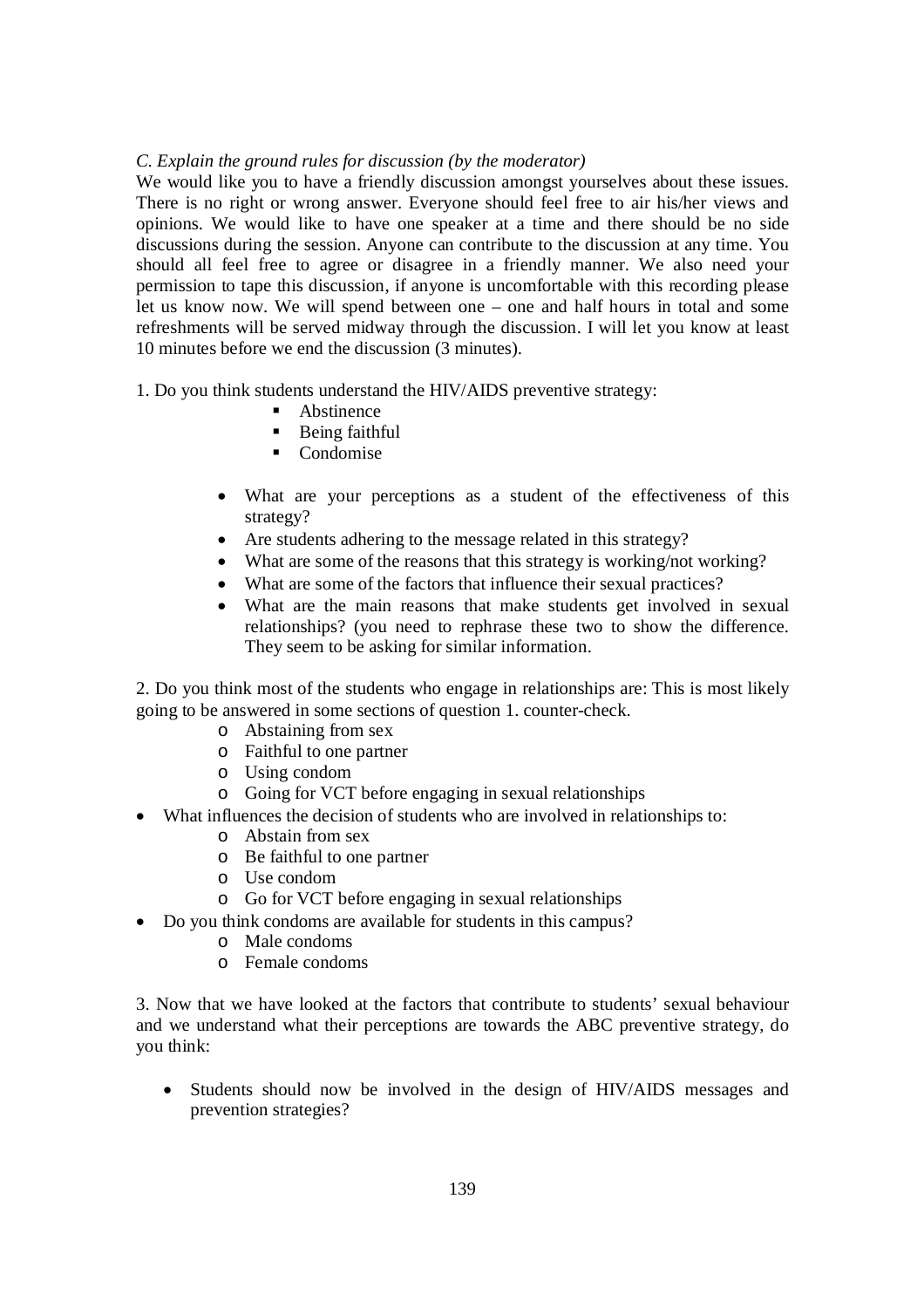- What are some of the ways you would engage students to design a prevention message that they will adhere to?
- If students had to revise ABC strategy, what are some of the changes they are mostly likely to make to accommodate their students' sexual practices?

4. Now that we know what the HIV/AIDS message would say and how the prevention strategy would be revised or reconstructed, the second phase would be the implementation of this strategy.

- Do you think it is necessary for students to design and implement these campaigns or should this be left to the Campus Support unit or HIV/AIDS Programme?
- Do the students feel it necessary to be involved in HIV/AIDS prevention?
- If students have to take over campaigns and events on HIV/AIDS on campus, how would you do this/?
	- What channel of communication would you use?
	- What level of participation would you require from students?
	- How would you manage the process?
	- How would you assess if the campaign or programme is successful?
	- Should you find the students are not keen on the new prevention

strategy or the programme and campaigns implemented, how would you rectify this?

*Thank You for Participating in This Discussion*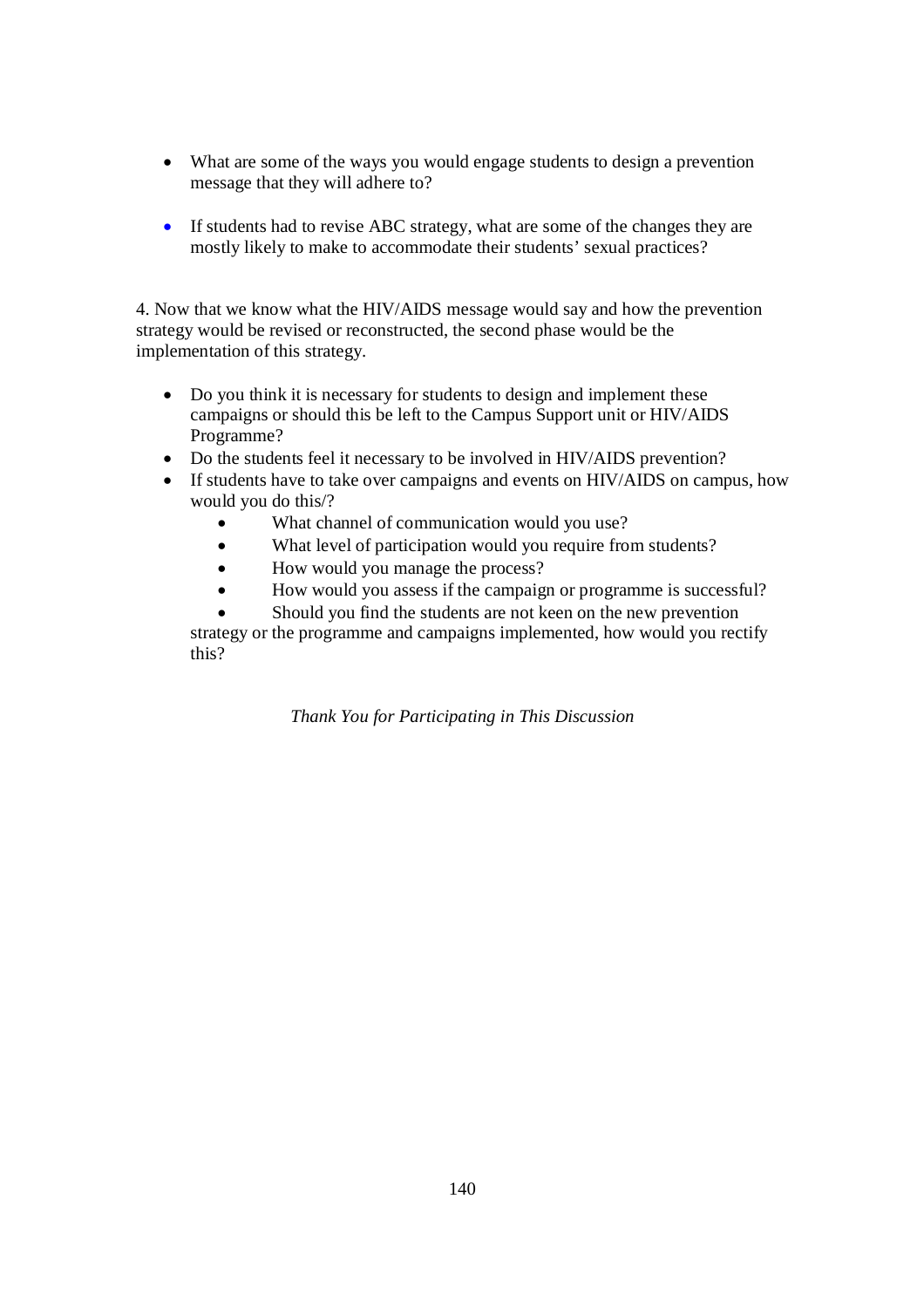# **Appendix 5**

### **Transcript of Howard College focus group**

Date: 29 May 2007

Venue: English Department, Room E138, MTB

Time: 12:45pm-1:45pm

Attendance: 9 students

- 6male and 3 female

- 3 recruited from leadership course Thulile (female), Siyanda and Jean
- Siyanda (also a peer educator) brought 3 friends
- Theos was from School of Gender Studies
- 2 females namely TK and friend were hanging out in the corridor outside the venue and I asked them to please join

Facilitator: Eliza Moodley

Observer: Kim Pillay

E: Basically my research is focused on the assessment on students' perceptions of the ABC prevention strategy. We are all familiar with the ABC prevention strategy right. That is the abstinence, be faithful and condomise strategy. My research focuses on understanding what are students reflections towards that strategy in terms of: do you actually find it effective or not and if students had to be involved in designing that message, what would that prevention message be and how would you go about messaging or campaigning that message. Right so the very first question we could address is: do you think that students understand what the abstinence, be faithful, condomise strategy is? And what do you think are their general responses toward the strategy, do they thinks it is effective? What is basically their understanding of the prevention strategy? Are there any ideas that come to mind?

Respondent: I don't think they understand it.

E: you don't think they understand it, ok why do you say that?

R: because if you talk to some of the students about the prevention strategy ABC, you will find that with some… their culture does not recognise the ABC.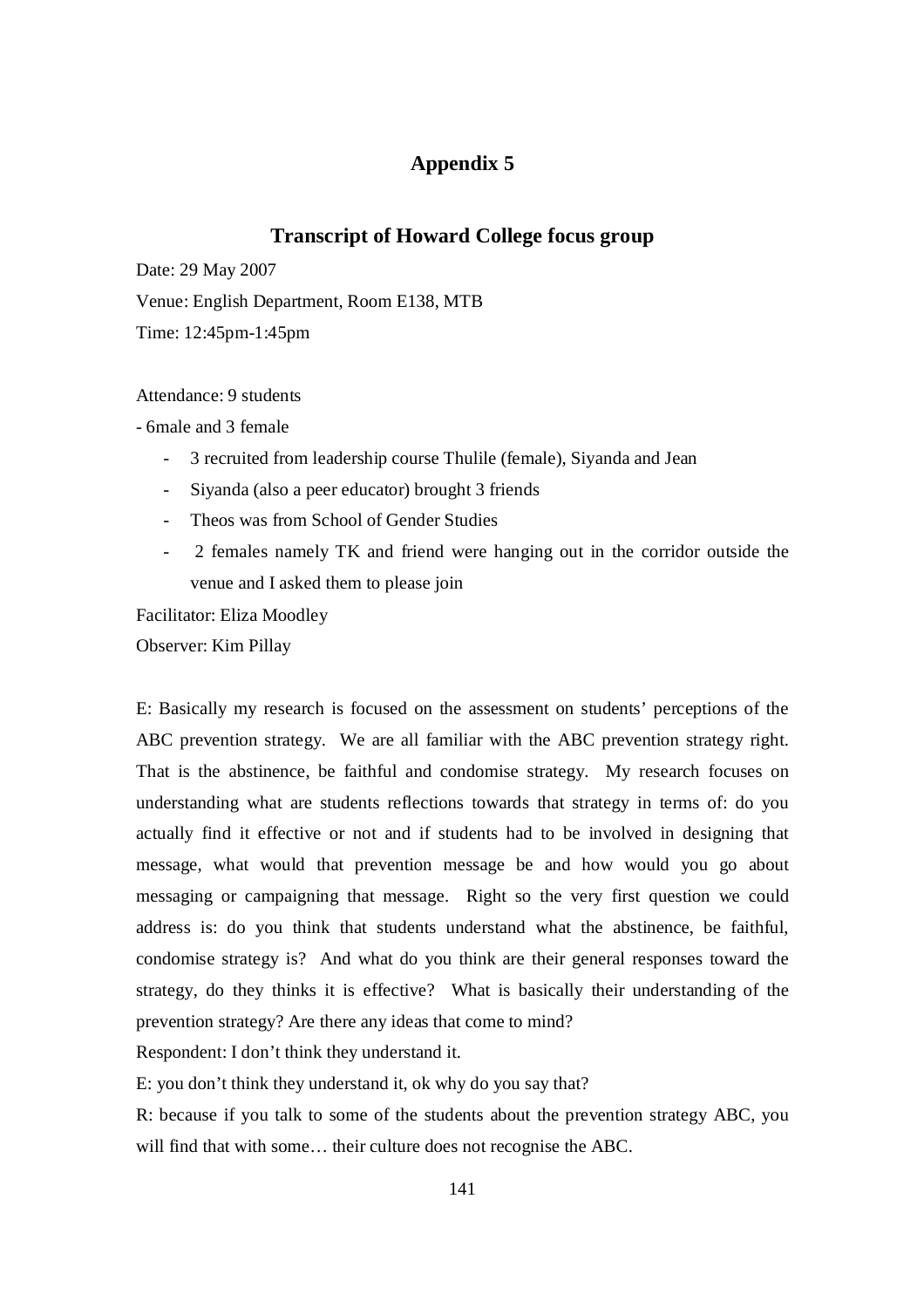E: So they have contrary beliefs to the strategy? And what do you think are those beliefs?

Theos: Some customs that the very culture that you were raised in that tells you how to survive. It takes you into a different, like if I use this, will she be happy as well but understanding that I am responsible for my own life…you actually end up not thinking about the ladies.

The second thing is trustfulness. …You may be willing or wishing to apply the ABC but regarding the way you trust your partner, you cant use it (condom). Like mina, I am ready to use a condom, I am Thulile's boyfriend but she says to me: Don't you trust me to not use a condom. There are trust issues. Let us drop it out and go on without it.

E: Ok, so the question of a condom, the question is trust. Is that what you are saying? Theos: Yes

E: So you are actually saying that you wanted to practice safe sex by using a condom, you cant like bring up the question: Why don't you trust me so you automatically create the problem of being unfaithful in the relationship. If I am getting you right.

Theos: yes off course

E: Ok thank you for that.

Theos: (There are myths around condom use with street children. The second point is if you are out doing interviews with the street kids, those teenagers around the streets, if you interview them or if you allow them to use condoms while they have got sexual diseases with them… they say: hey you come to tell me to use a condom yet the condom is coming already with infected with HIV.

E: So with the street children it is twofold firstly they feel that the condom could be infected with HIV/AIDS so they can be infected and the second part is the question of trust that…

Theos: If I may recall one more point, the other person that I interviewed that is his brother told me: We are being given free condoms instead of being given free food and (he does not trust free things). And then he asked me how come the condoms are being sold for R25 and we are getting that things for free…

E: Ok, very interesting comments there. Thank you for that. Anyone else has anything else to comment, so basically in terms of the ABC strategy your biggest concerns are the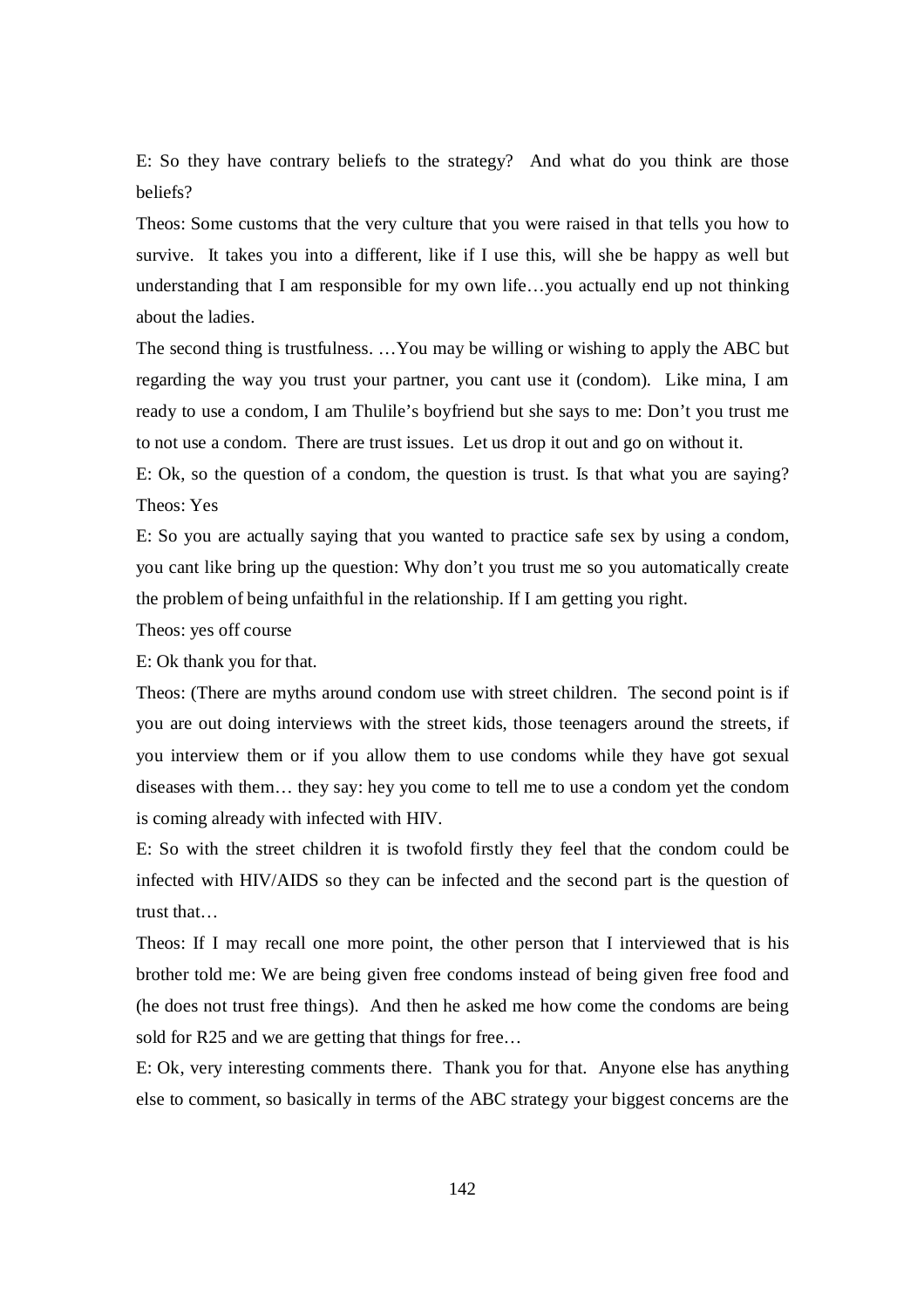condomise aspect of it. So in light of that you don't think that the ABC strategy is effective.

Theos: No, I would not think so cause of this strategy of being faithful. Who are taught to be faithful? Women or men. That is a system of patriarchal domination. Some are taught to be faithful. I am from Congo, I don't know about Durban but what I see (is virginity testing). Is he getting tested also about his virginity? So where does the strategy come from.

E: Any other comments?

TK: I think it is effective but I am not sure.

E: Ok, but why do you think it is effective?

TK: I don't know but every time you find that more students complain that they find condoms everywhere in fact almost like advertising for people to have condom sex with condoms everywhere

E: So its advertising condoms

TK: Yah. You know you find them in the toilets, you find condoms wherever you go, and you find them everywhere. I don't know. For most students I feel that people are saying its not necessary to abstain as long as you use a condom.

E: I hear you saying that in terms of the ABC strategy by actually saying abstain they are indirectly promoting it (sex).

TK: It comes out that way

E: Yeah it does

T: With the one Be faithful as well. You need someone who will get checked, both of you go get checked. But now in a relationship lets say for 5 dates, you are not going to say every time lets go get checked.

E: So long term relationships we take it for granted that people are faithful.

T: Yes, we assume that we don't need testing.

E: Anyone else has any comments

Siya: Mina I think this ABC is effective.

E: Its effective, Ok. Why?

Siya: Because this campaign by the AIDS Wise which was on campus who asked students to pledge and most of them pledge for B and C. And they gave out condoms about 1000 Durex condoms. So I think most of them are using the condoms, even by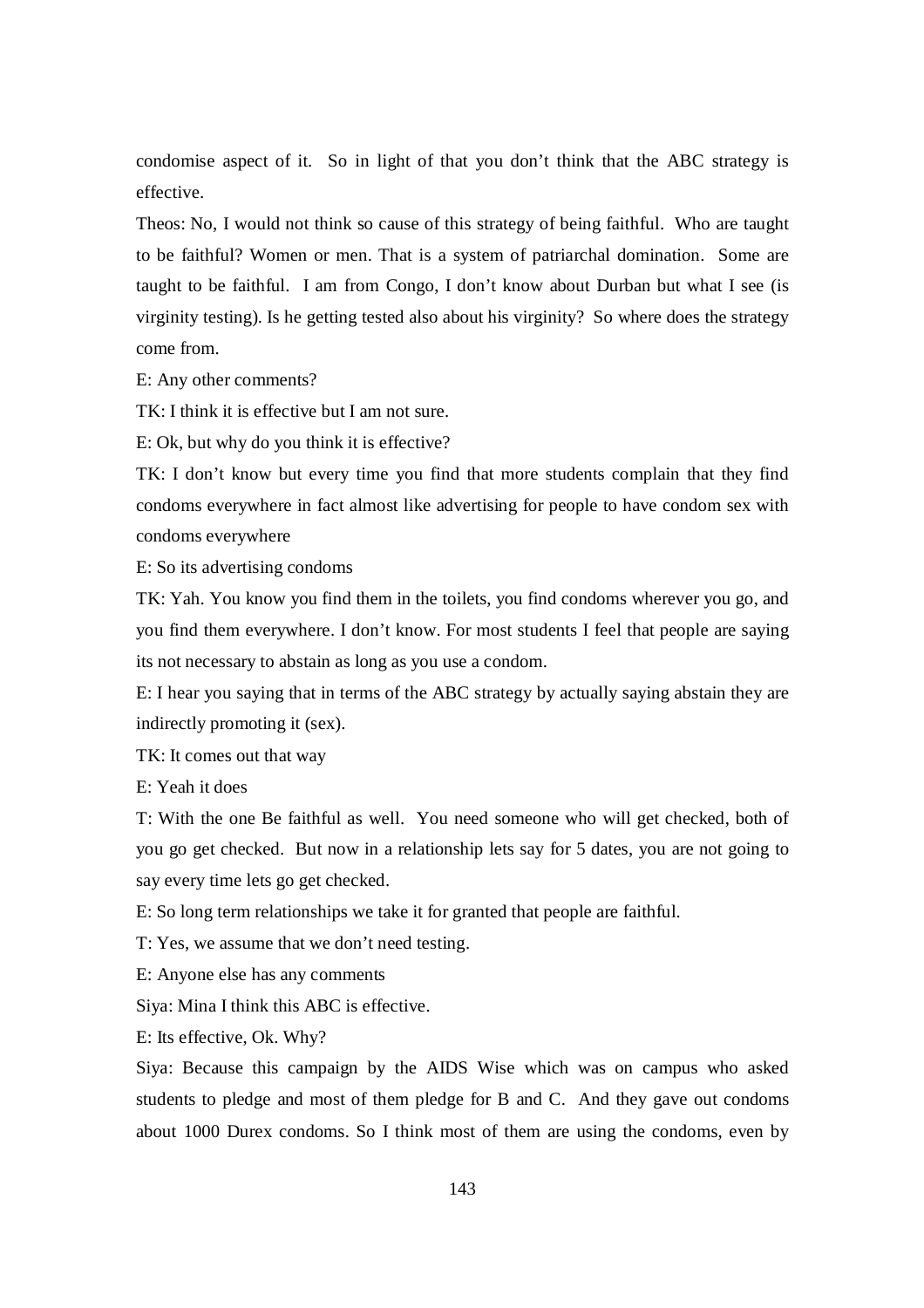students who are here. (Students like the durex condoms as opposed to the Manto Condoms).

E: Students who, are you a peer educator?

Siya: Yah, I am a peer educator.

E: So students come to peer educators for condoms.

TK: Sorry, Do you remember that day when they talked about the condom for the finger. Did you actually hear the reaction about the finger condom. Even for the female condom. And the anal whatever condom. They were so against it. I dot know.

Siya: But I think they like the durex condom and they bought another one.

…

Respondent: So students are aware of the fact that they have to buy condoms for their fingers.

Respondent: I hope so.

E: So you think that the strategy is effective because the students are being gives condoms from the campus unit?

Siya: But they are picking up Durex Condoms. They don't want to use that Manto ones. (Laughter) They don't want the choice condoms. They want the durex condoms.

Rich: Even the durex condoms I don't think they like it. I don't think that most students use the condoms. With the durex condoms, I am speaking from what I have seen, most of the students are selling those condoms because if you go to the pharmacists here around Durban you will find… that they are using those condoms….

…

E: Does the fact a student who picks up a condom from the campus support unit equate to the fact that they are using it? Cause there's always that fine line between counting the number of people that pick up condoms and saying that these are the number of people that condomise. It comes back to what Theos said when it comes to that negotiation, when you are actually placed in that position, it comes to negotiation of whether you are actually going to use the condom because the question of faithfulness and trust or you are not going to use the condom. So can we actually say that a number of the condoms that are picked up is actually is actually not really used?

All Respondent: No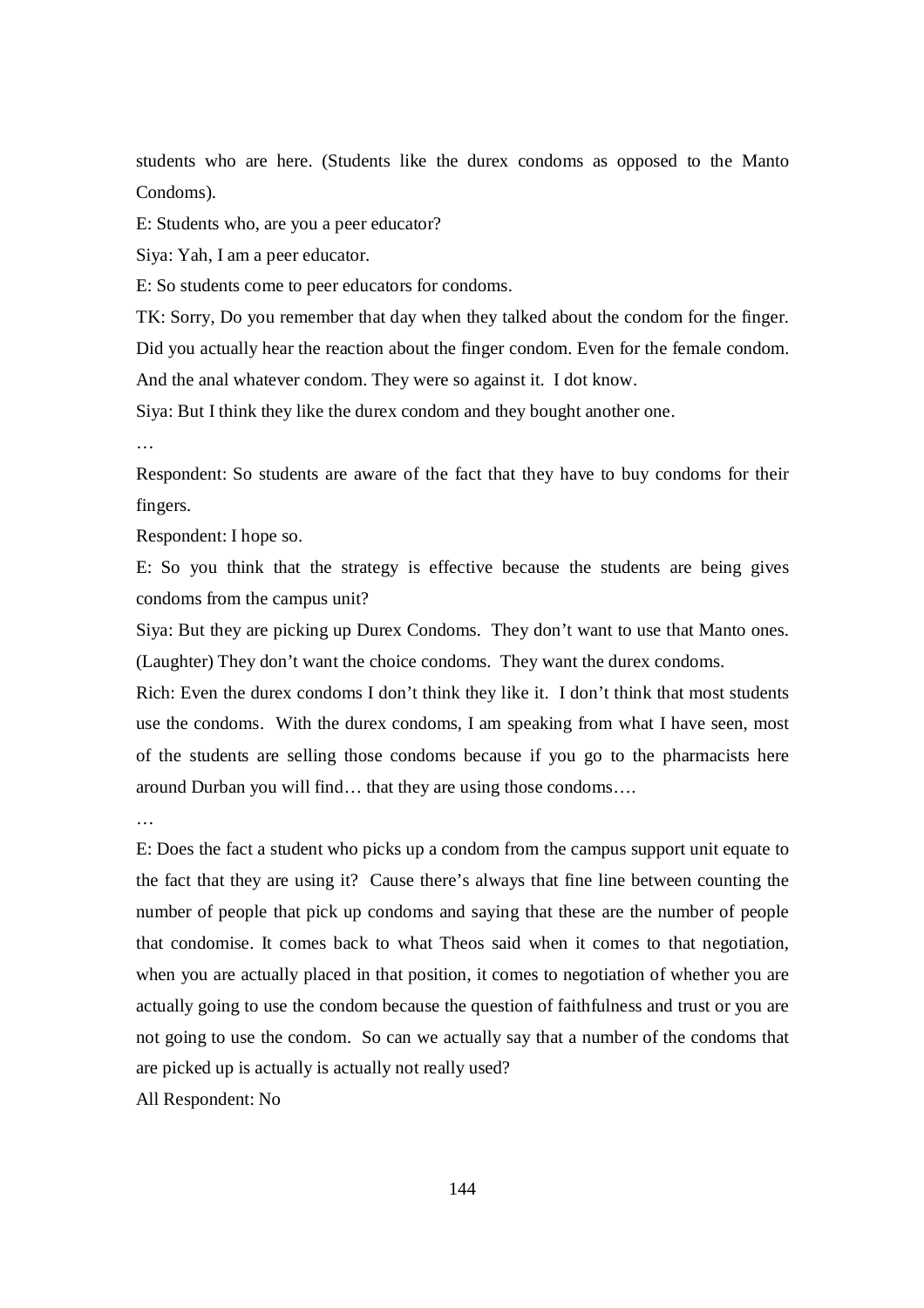E: That's also questionable, yah. So in terms of the ABC strategy, what would you say, would you say it is effective in terms that people are picking up condoms to condomise but obviously then comes in the element of being faithful, then comes the aspect of negotiating whether you actually use that condom. Am I right?

Theos: Let me add another point to that. We should get the statistics of all the students who are HIV positive at UKZN. Because the question is if it was effective on my belief the rest of HIV should decrease but its increasing.

E: So you are talking about just UKZN?

Theos: Just UKZN….If you compare the statistics from this year to the past, the statistics never decreased. That means it wasn't good.

E: Yes, that's right. …What do you think are some of the decisions that lead to why students get involved in relationships or engage in sexual behaviour? What are some of the factors that lead to why they get involved in sexual relationships?

Respondent male: Stress relief.

E: Money matters, alcohol

Respondent female: Some people get lonely. Some people come from far. And their girlfriends are over there…

…

E: Freedom from home

Theos: Too please partners

Respondent: Sense of belonging

Respondent: And fear

E: sense of belonging and fear.

Respondent: Sugar daddies

E: So how do you draw the link between fear and dating sugar daddies?

Respondent: well if you are an 18 year old and in first year and find an old man who wants to have sex with you, you cant just go and have sex in his car

E: So the fear of sugar daddies. Ok. Do you think that condoms are available for students on campus as male and female condoms, readily available?

Fem Respondent: I have only seen the female ones in a shop

Siya: Male condoms are everywhere

E: Female no?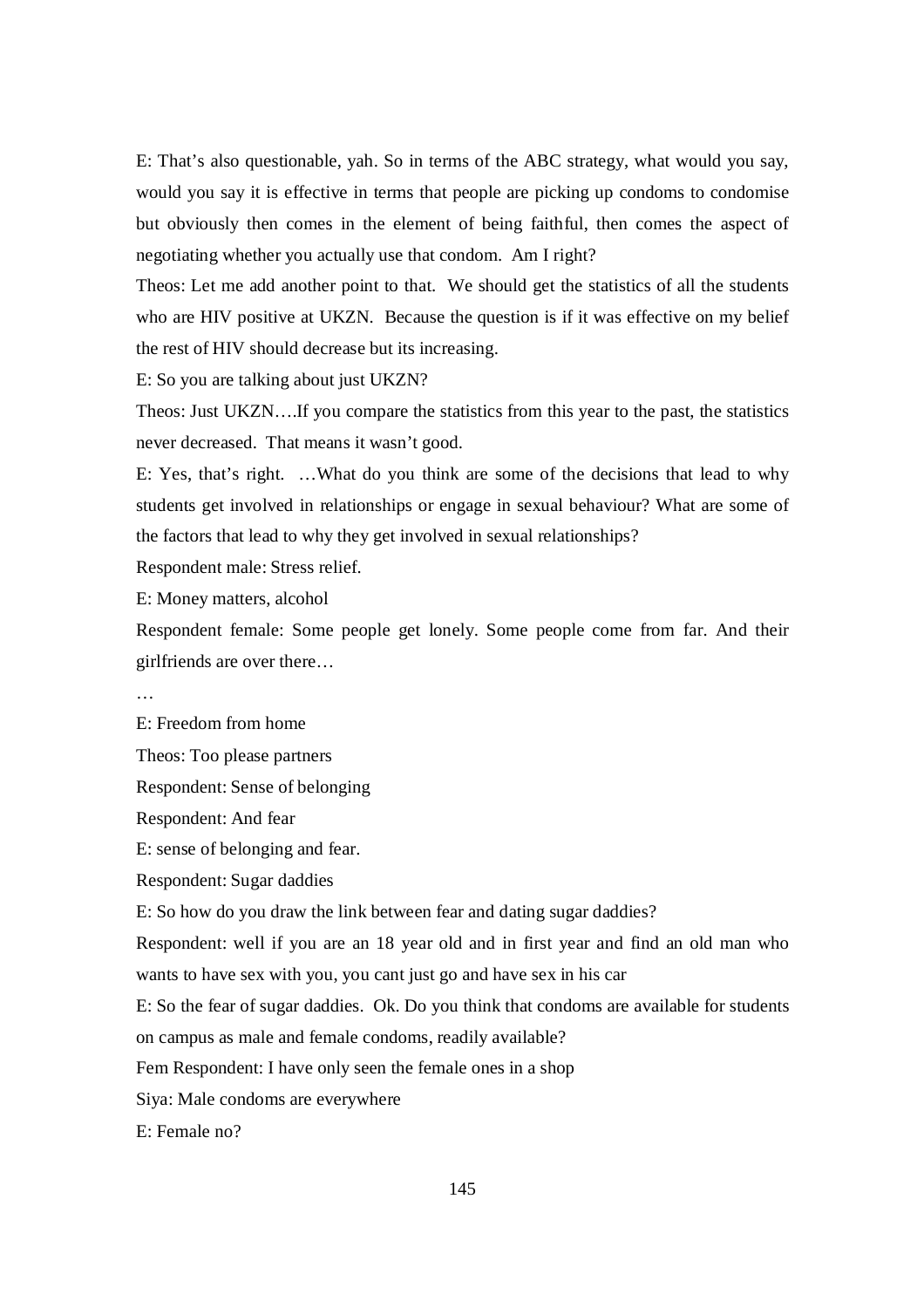E: So now we get to the factors that contribute to student sexual behaviour and we understand what their perceptions towards the ABC strategy. Do you think that students should be involved in the design of the prevention strategy? The abstinence, be faithful and condomise strategy as we all know was something that was developed in Uganda. As a result PEPFAR and USAID are providing extensive funding based on elements of the ABC prevention strategy throughout the country. Now there's a lot of critics where academics could have a problem with this as they found that it is not culturally sensitive, its not contextually sensitive, it does not take into social, economic and cultural factors. Do you think that students should be involved in the design of the prevention strategy and what are some of the ideas or what are some of the ways that you will revise the ABC strategy? If you were asked, if you were called in by the Dept of health and education and you were told to put together a communication strategy to prevent HIV/AIDS. What would be the strategy or the communication strategy or method that you could handle? Just shed some light on what you would keep in the ABC strategy, what would you change? If you would keep any component of it? If you would keep the abstain, be faith, condomise?

Zweli: I would keep the C

E: Just C?

Zweli: Yeah

E: B and A?

Zweli: B and A- I think they depend mostly on individual choice. The only thing for me which will be huge which my position is: make sure that people are fair and whatever they do… its your responsibility.

E: Ok, enforcing responsibility and accountability.

Zweli: Yeah, if the government can do that, then great.

E: Ok, that's a good point. Ok anything you would like to add to that?

Theos: I should just add that if you keep the C, they should also make available: the female condom. Because at least not all the females who doesn't like to use the female condoms. For those of whom like to, they should make them available as available as male condoms are

E: I think the pharmacy will definitely have them but I think in terms of free distribution of female condoms. So is the fact that possibly the lack of free female condoms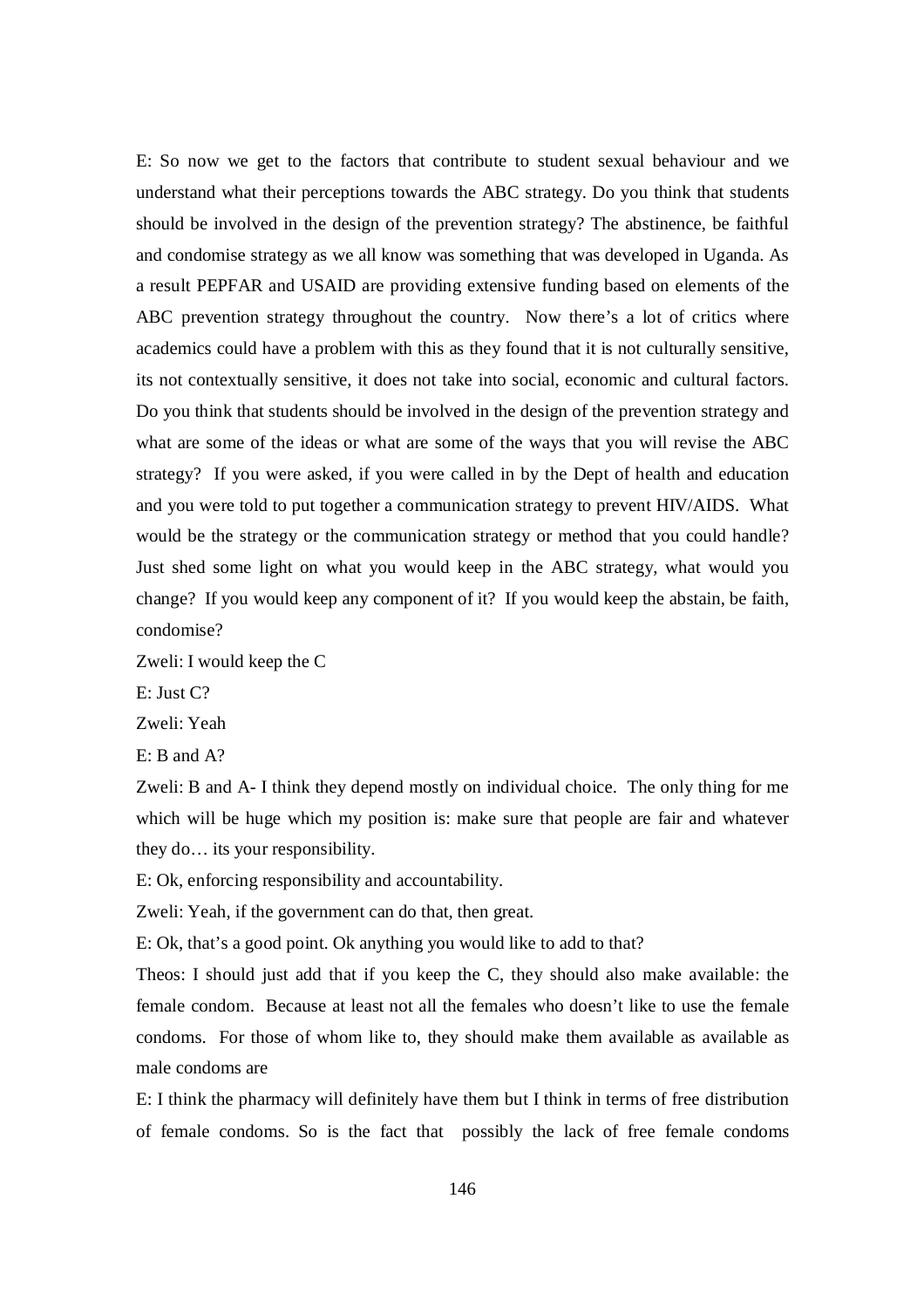distribution could equate you to automatically giving more power to the man as opposed to the woman?

Respondent: You can now go to the shop and buy female condoms…..I think some girls think that have to use female condoms and I don't know why?

Male respondent: The male usually carries the condom. So what is wrong?

E: In the event that you don't have a condom you need to make sure

Theos: ……..A woman can protect herself with a female condom

E: In terms of rape?

Respondent: Yah

E: How? Can rape not be negotiated?

Respondent: you know a female condom, you can use it up to 8 hours?

E: So you could be walking around with a condom…(laughter)

Respondent: I think it is right, like those people who go partying…

Theos: ……..But if she has on a condom, I don't have mine, she will use the condom.

E: So going back to revising the ABC strategy we want to know what changes will most likely to accommodate the students. We understand student's sexual practices. Going back to Zweli brought up an important point: responsibility and accountability. What else do you think should be included and you also emphasised the C is something that should remain. If you had to leave the strategy what clauses or what conditions would you actually add to that to put forward your new method?

Jean: to me it is open heart communication between 2 people. This is the face to face strategy.

Zweli: I think it should be taken back to high schools and even primary schools because I mean that's where it starts. When you come here you already know what I am already going to do.

Theos: One of the things that made Uganda succeed in decreasing their AIDS statistics is discrimination with AIDS people. Uganda does not give HIV positive people loans because they believe that they cant get back their money. But here (SA) its not that…

E: So why do you think the ABC strategy is effective in Uganda yet. How do they actually expect it to be effective if they faced with such strict conditions compared to what we face?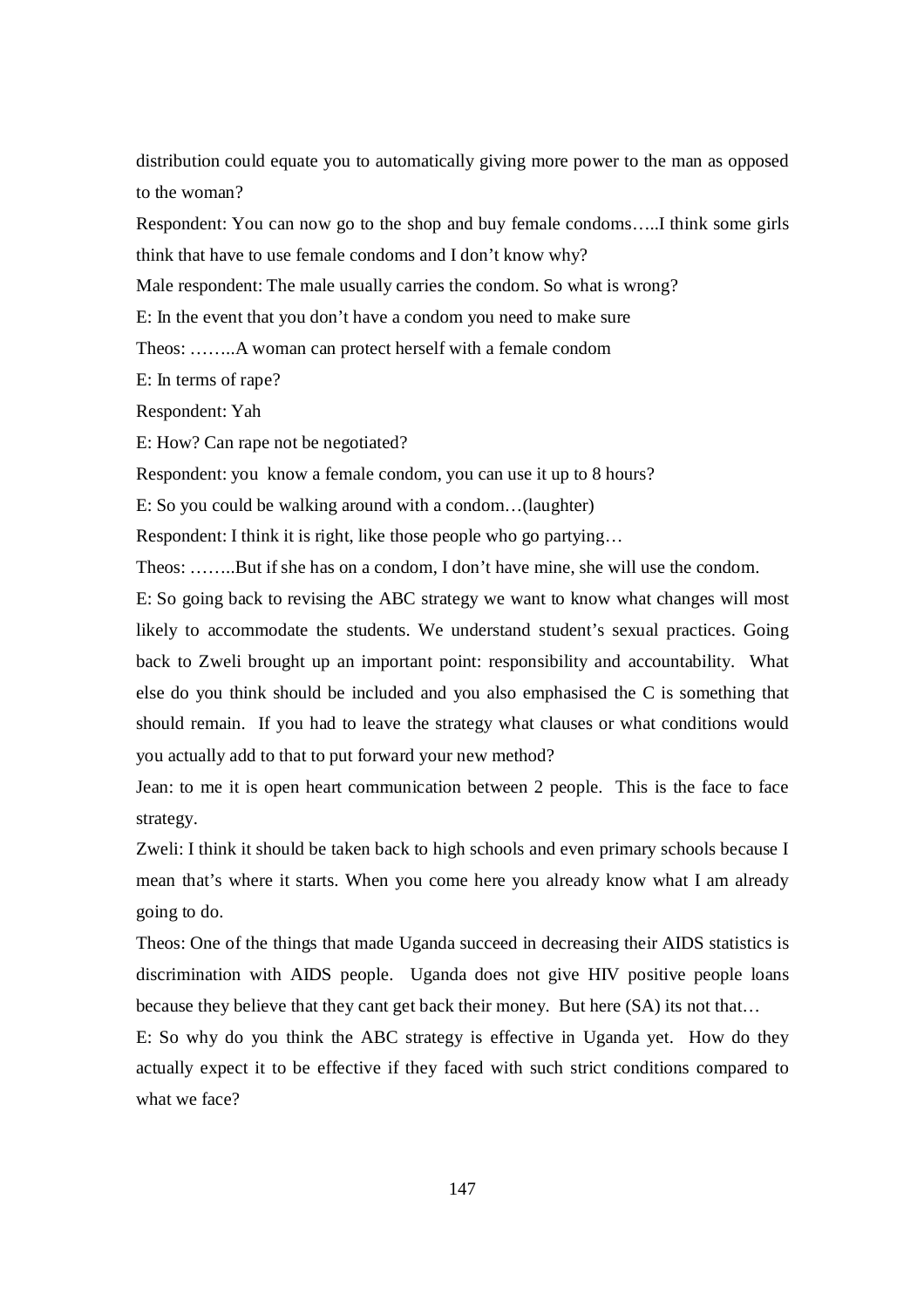Theos: If they know that you are HIV positive the keep you out of university. That's what I think helped Uganda more.

E: Ok, just by a show of hands, how many of you think the ABC strategy should be changed or revised? Not changed but revised. No one. You don't think it should be revised. Ok 8 think it should be revised. So why do you say no Siya?

Siya: I think its for everyone.

E: You think it accommodates everyone?

Siya: Yes, for those who don't like to use condoms should not be pushed. Yah, like those who are religious who want to abstain, who are virgins. Yes I think it is good for them. So you cannot tell them that to use condoms.

E: So the rest of you would revise the condomise and abstain and there needs to be accommodation for responsibility and accountability. Anything else?

Respondent: (summary:) (I think students thinks it is more important not to fall pregnant than getting AIDS. So they would go to the hospital to get contraceptives rather than get condoms and worry about AIDS. )

E: Ok the last question… The second phase would be the implementation of the strategy. Ok we heard HIV/AIDS thoughts on prevention, we know about treatment, we know about care. What about a creative ways that you think you could start messaging HIV/AIDS and prevention? Particularly on campus that would actually draw the attention….To get the message to students. There's billboards, there's pamphlets, the peer educators programme…

Theos: …Create a kind of module as a general programme for all students

E: We actually speak to students about HIV/AIDS. They don't want to hear it. They are tired of hearing it. They know about how they can get infected they know about transmission. They know how to stay HIV negative. They are saturated with all this information. So the question is what are some of your ideas on new approaches of addressing HIV/AIDS on campus.

Respondent: …

E: SO you think its an individual decision. Its an individual choice

Respondent: I think include entertainment in the messaging. The student will take that serious.

…….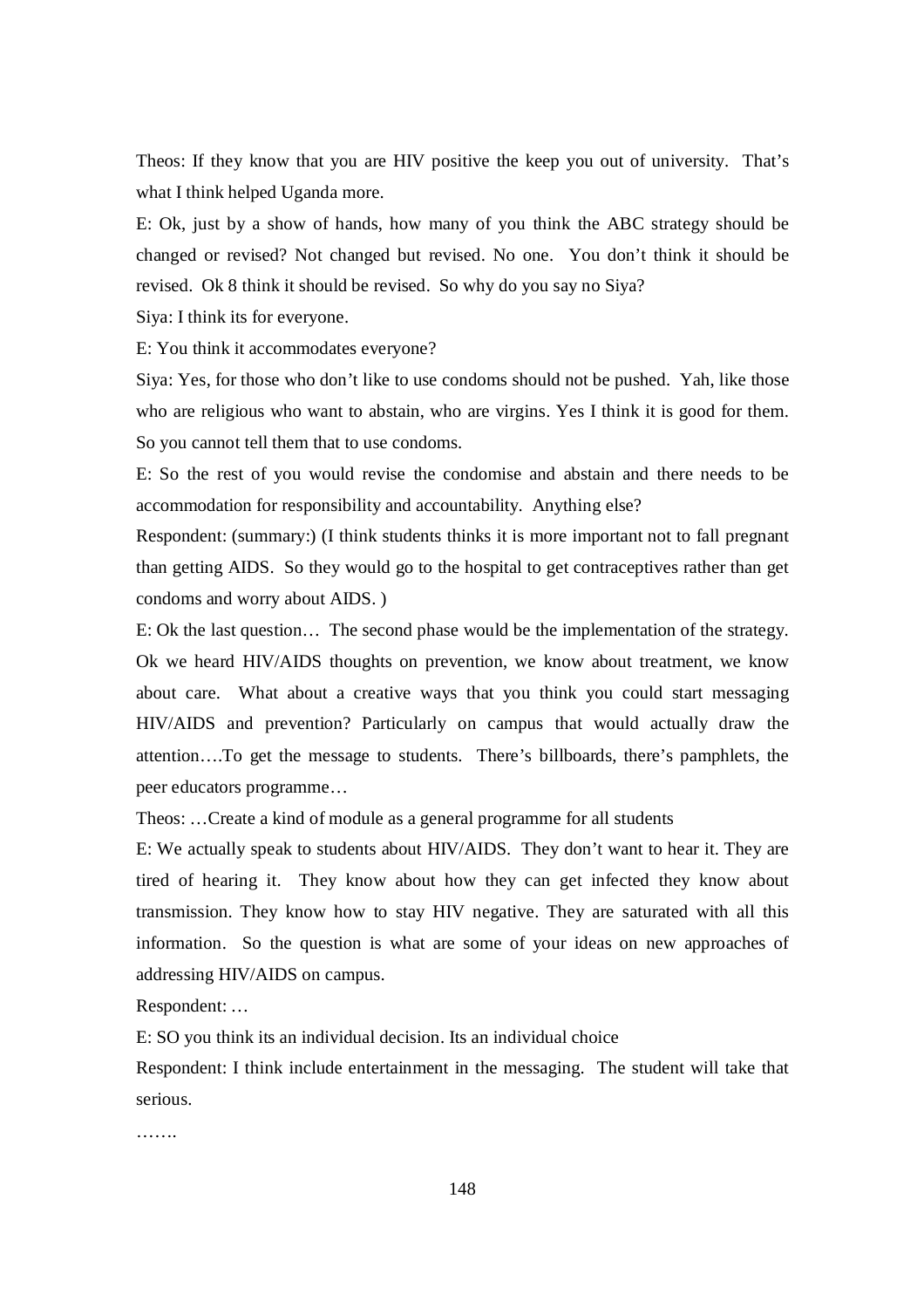Respondent: ..Some students will say: what do you think I don't know about AIDS? Respondent: It about individual choice

E: yah, It goes back to individual choice

Respondent: I also think we should see the people who are dying of AIDS. We hear that students are dying of AIDS but we don't know who these students are.

E: Its should become a reality?

Respondent: Yah

…….

E: But it all goes back to the question of we are all saturated with the knowledge of HIV/AIDS. People are well educated and know how to prevent themselves from getting infected yet they are infected. Its good to get that information and knowledge about it in terms of how effective it is impact is always the question. The whole problem of making HIV a reality to students because you know there's that whole concept about living positively? So they all try to empower knowledge on the HIV positive who are living positively. So people try to be empowered by things positive about being HIV positive that you can live healthily yet you are not being exposed to the side of the life threatening part of the disease where people are … all the time so maybe we should bring about the concept of fear?

Respondent: I think so

Zweli: And people will be afraid…..

Respondent: The fact that you have HIV doesn't mean you will die. You can live up to ten years with it. At the end even if you don't have HIV you will die.

Respondent: I have mentioned to a lot of people that I have been tested and people look at me and say: are you crazy, I would rather be thin like a rake than go to the bed, I will deny it. People feel shameful. People are so embarrassed to be tested.

Siya: Summary: VCT is a problem of the government who should be forcing people to know their status. ………

Respondent female: at least we are alert. There are 15 and 14 year olds that get pregnant Respondent male: I am talking about teaching people they are lucky to be alive. I don't care about anyone going out there and sleeping, as long as they know that they are responsible for that they do.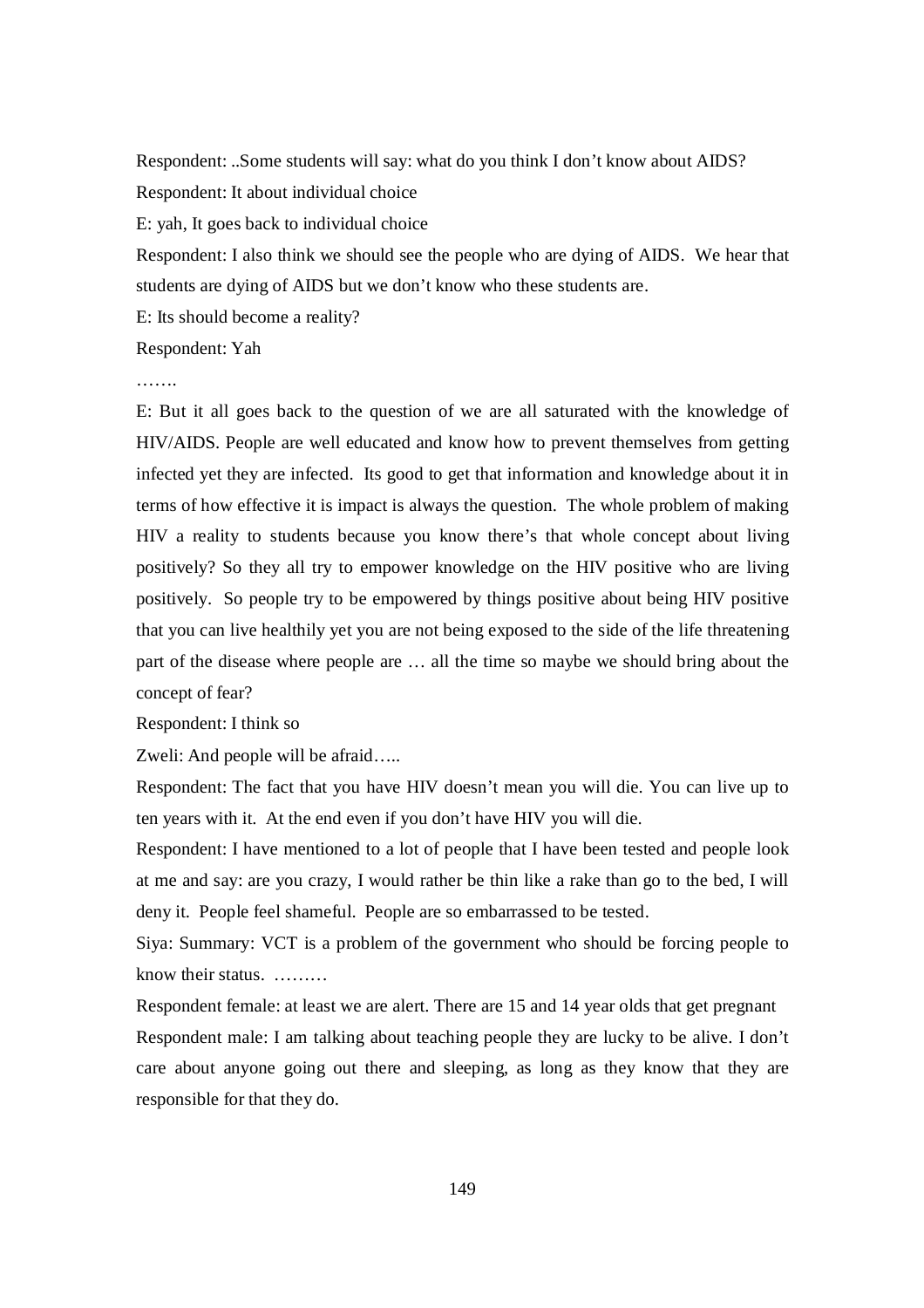Respondent female: I don't know. Its not in their heads that it is dangerous… You are not allow them to express themselves. You say I know this is wrong and I know this is right. That's what people from this varsity will say.

Male: The problem is this thing of the HIV test. I do think government has to find a way of forcing everyone to get tested. I don't know because people are not getting tested ad they are not even using condoms. There can have a policy where all child get tested. I am not exactly supporting it.

Male Respondent: That's against human rights.

Respondent: I know…

Theos: long comment

E: one last question before we wrap up. Very briefly. If you were to get the students involved in putting together a course or module using entertaining or educating, Do you it is important to have students actively involved and active participate in the development this project. Do you think there should be a designated group working on the implementation of this project and have students just attend.

Respondent: I think yes they should

E: So they should be involved in the design and implementation of the project. What should be the percentage of student's participation?

Theos:But each student can get involved

E: Any final comments

Theos: I wish the government will invest more in the education and also to try to add another form of communication. Its very sad to see the life expectancy of our country is very low. And I also believed that.

E: …ok, Any other comment. Ok thanks so much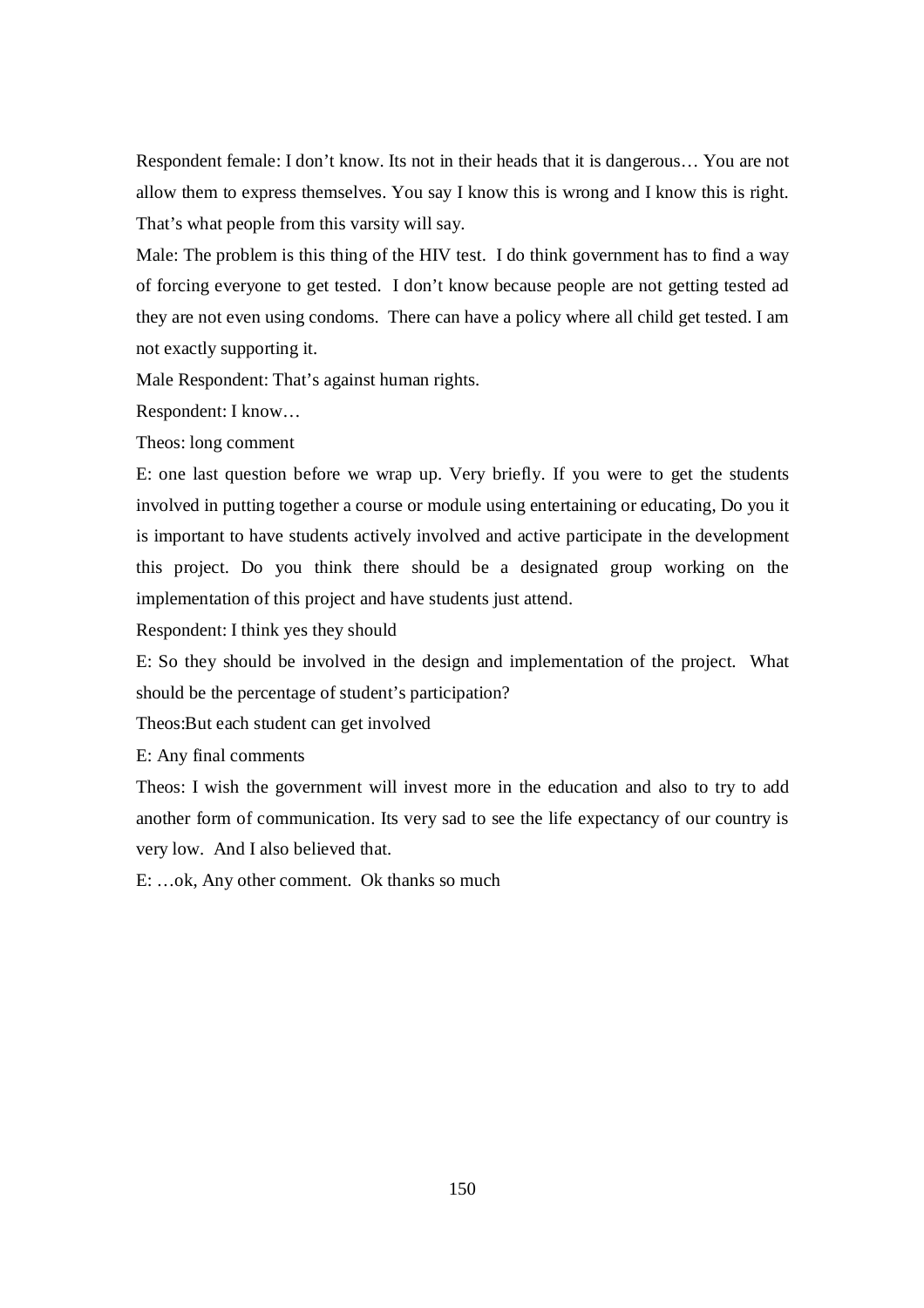## **Appendix 6**

## **Transcript for Westville Focus Group**

Date: 30 May 2007 Venue: Economics Postgraduate Room Time: 2:15pm – 2:55pm

Attendants: 5 students Facilitator: Eliza Moodley Observer: Kim Pillay

*Students were on study leave and writing exams at the time, and securing respondents were difficult. Students who initially agreed to be part of the focus group did not attend and as a result any student who was willing to participate was invited to the focus group. These students while attending the focus group were not engaging in the discussion. A second focus group was set up at Westville where students actively engaged in the process of dialogue and discussion.* 

E: Hey, Why are you so quiet? Are you comfortable with being part of the focus group? You are ok? Ok. The first question I have: do you think that students understand the HIV/AIDS prevention strategy? And we all know that the HIV/AIDS prevention strategy is abstain, be faithful and use a condom. So the first question is, do you think the strategy is effective in general? Lets narrow it down for students>

R: a bit of both worlds

E: Ok, so you think it is effective in some cases and not. So in which cases do you think its effective?

R: You see some people come to this university and they did not get the opportunity I think to gather such discoveries so they end up exploring a few things and they learn and pick up a few things from TV or radio. That is where they learn from.

E: TV or Radio. Mass media

R: Otherwise, getting from somebody like having such meetings…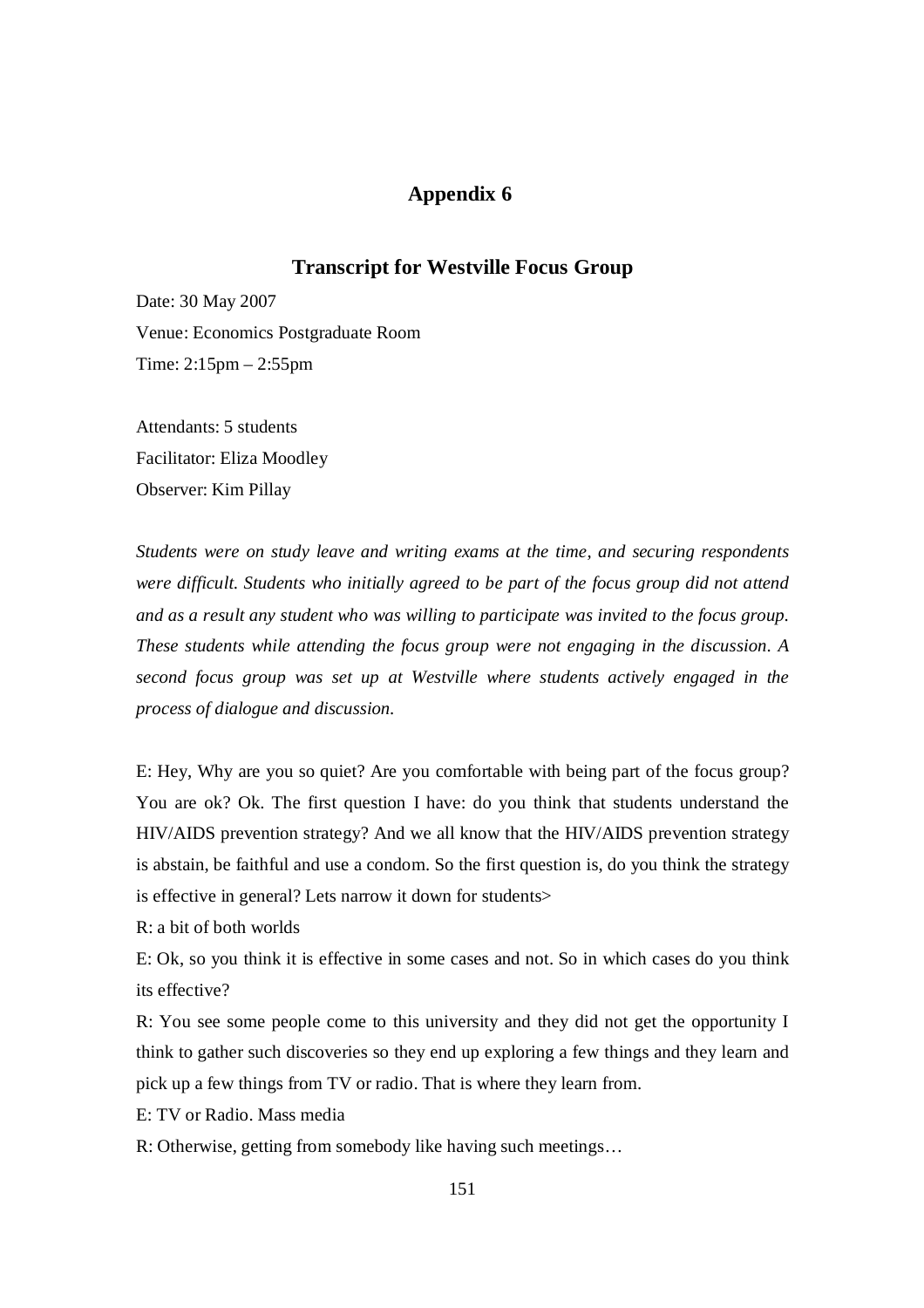E: So it does not happen on campus?

R: I don't know but I have not heard of any.

E: Ok, so no messages on campus. When was the first time that you heard of the abstain, be faithful, condomise strategy? Have you heard of the ABC strategy.

R: Yes

E: Was it on campus?

R: Before I got my first child.

E: So do you think the ABC strategy is effective Theo? Ok, if we had to look at the abstain, do you think students are most likely to abstain on campus? Give me your thoughts it can be anything. It does not have to be a right or wrong answer.

R: I would like to comment on the A. I think that one: Abstinence is not easy. For both genders.

R: I don't think that condomise is effective because you see most of the female students become pregnant so they are not condomising.

E: Ok, pregnancy rate is high. Do you think that those who are using condoms are using condoms because they are trying to prevent pregnancy or they are trying to prevent HIV/AIDS?

R: Both

E: So you think that condoms are not being used because females are still getting pregnant. Pregnancy is a lot on campus. And you think Abstinence is difficult because you think it is naturally difficult for a male or a female to abstain? SO including abstinence in the message is not really a reflection of what students practice. What do you think about the be faithful component in the message.

R: On campus. I don't think so. You see you come from different places so its like you find that people have serious relationships and then they come here and they are like wasting time just to keep time, having somebody whom you spend time with. Otherwise you are having somebody whom you are really concerned about before coming here. Otherwise you see people are getting lonely now and again so.

E: So loneliness contributes to it.

R: So is it ok for students to come from different countries and different provinces that may have partners back home but find it difficult to be faithful because of loneliness?  $R \cdot Y_{PS}$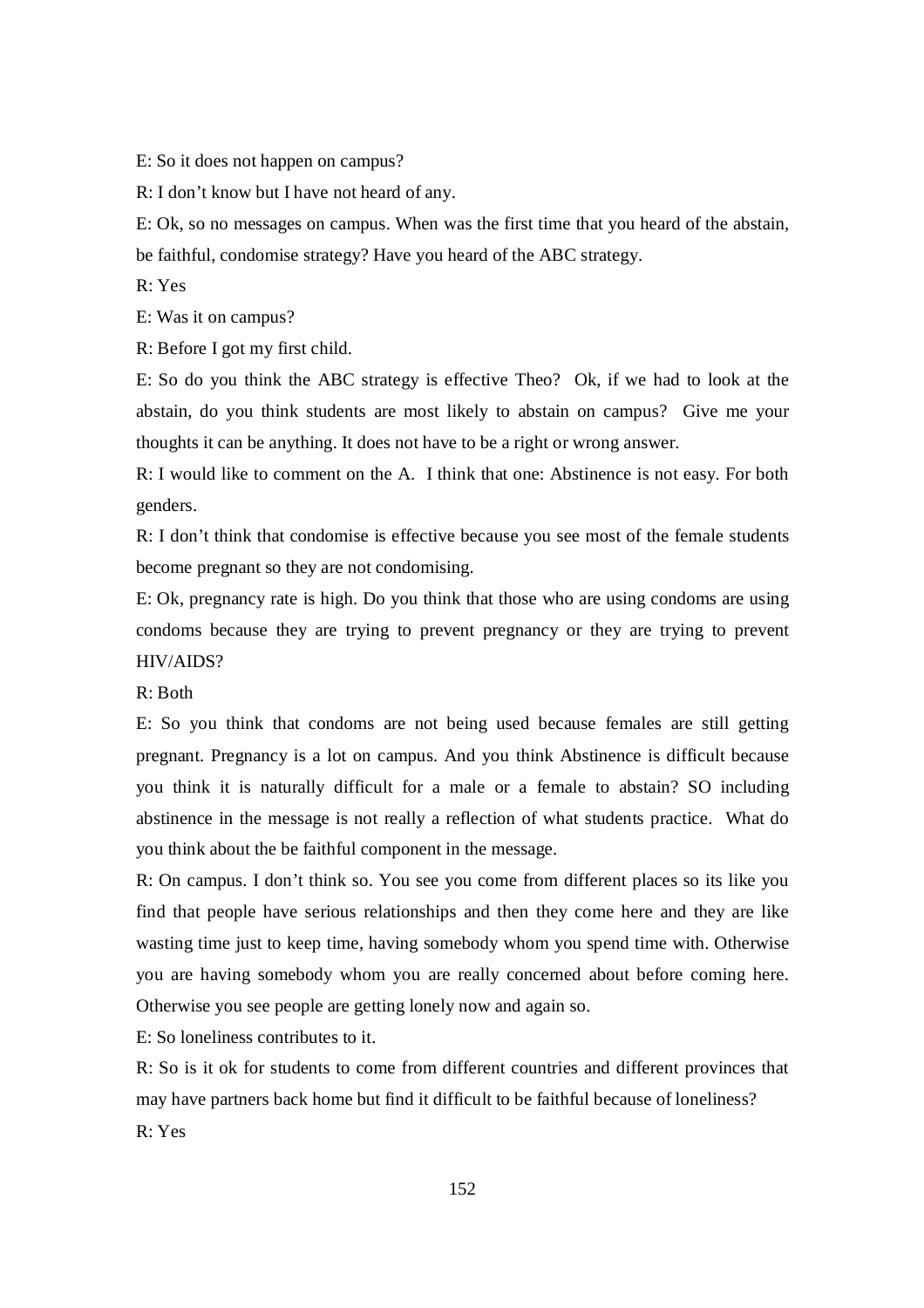E: So overall do you think the ABC strategy is working?

R: it is partly working

E: Partly working.

R: Maybe having more caucus groups discussing such things.

R: To have more caucus groups to spread information, it needs time so it is difficult for those who don't have time.

E: what are some of the factors that influence sexual relationships on campus?

R: Peer pressure

R: …Strong love relationships

R: infatuation

R: Reduce stress

E: Do you think students engage in sexual relationships for money? The sugar daddy concept?

R: the females

E: I am not talking about you personally, I am talking about your views of students in general. In terms of male condoms, do you think that male condoms are ready available on this campus. If you needed a male condom or your friend needed a male condom do you think its easy to get them?

E: Yes, it easy. And female condoms?

R: I don't know because I think we have to be done away with them

E: Why

R: The first thing about them, I am not sure if I have the correct information about them. In order for you to use them you would have to insert them somewhere and wait for I don't know some 2 hours before you put in.

E: Ok, so given the spur of the moment its impossible to use the female condom cos you have to wait for that time or period. What do you think about the female having the power to use the female condom. In terms of negotiation do you think that you can still negotiate with you partner if she chooses to use a female condom because then comes questions of faithfulness, and trust and loyalty.

R: People know that condom is compulsory

E: even if you are in a committed relationship, you have an understanding with your partner that you have to use a condom? We have 2 more sections to go through. Ok we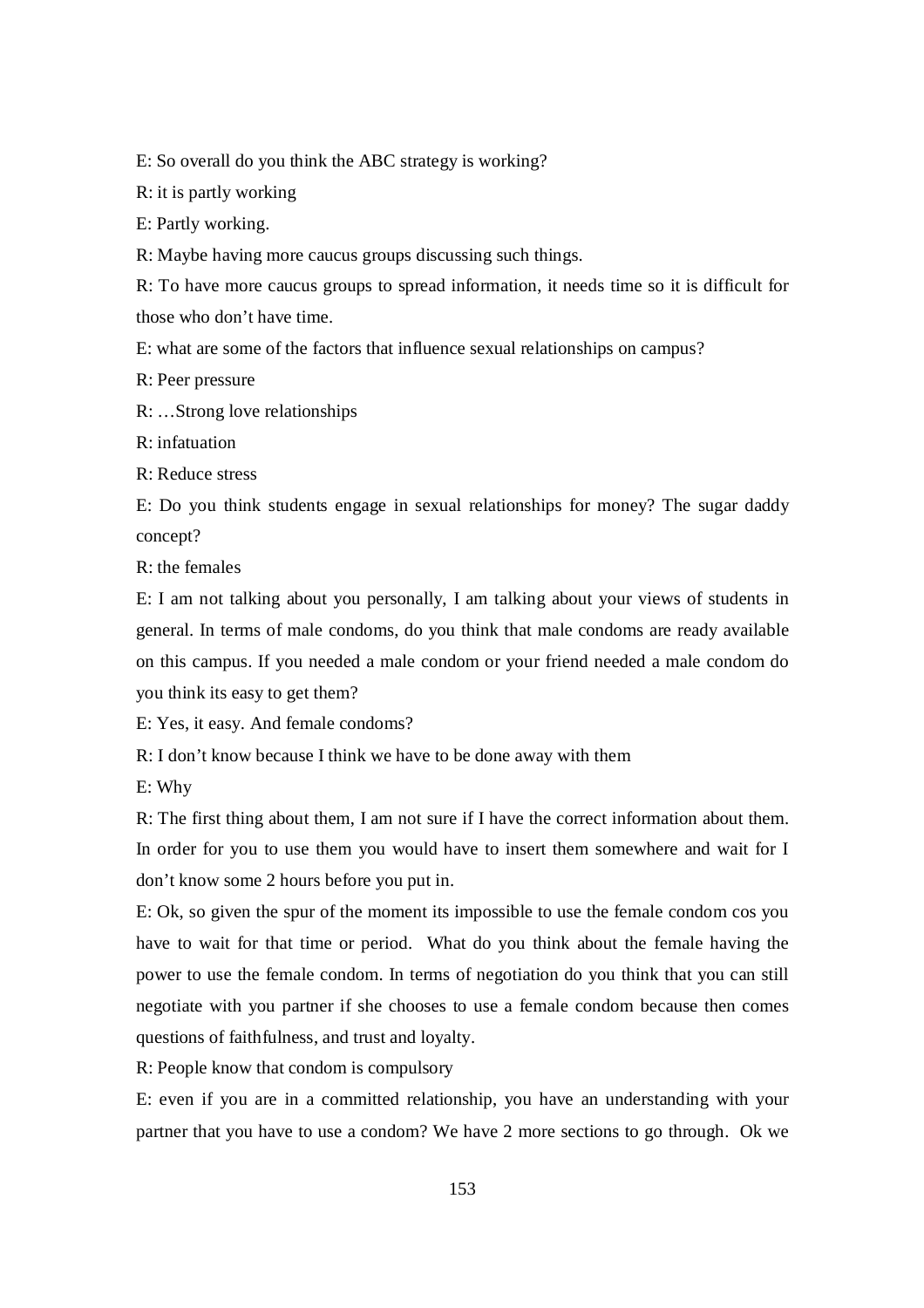looked at factors that contribute to students sexual practices like money, pleasure, stress, peer pressure. And we also understand the different perceptions of the ABC strategy. Its basically twofold. There are some parts that you agree with and some parts that you think are not effective. My question to you now is do you think that students should be involved in the design of the HIV/AIDS messages. Because they have different sexual practices that may not be in accordance with the ABC like you said abstinence is difficult. You said condomise is difficult because you are still finding high pregnancy rates. So given that the message differs from the practices of the students, do you think it is important to involve students in designing the message. And if so, why and how?

R: Do you mean those posters that are advertising in the media.

E: Here there are 2 questions that I am aiming at here, the one is the designing the message, and the second part of my question is, identifying how to get that message across. That will be the media, or the posters or the concerts or whatever. So the question I am asking you now do you think its important to get students to design the message before we use different channels to relay it. (Repeat questions)

R: It is much better because the students know how these thing happen. Because these message will be translated to those other students as well or the other youth so they should come here and say this is not right or this is much better to do this. And you ask me why and I will tell you of my experience.

E: So the messages should reflect students practices and experiences. SO if you think they should be involved in the design what do you think should be the level of participation you think they should have?

R: 70%

E: Who should have the 30%? (Repeated questions)

R: Professionals and experts in the field.

E: If you were to put out a message on campus how would you relay that message. What is an effective way of attracting students? There is always a concern that with HIV/AIDS, people don't want to hear about it anymore. We have exhausted all methods of getting people to understand treatment, care and support. But you as students what are some of the things that would catch your attention on campus if I was to try and get HIV/AIDS info across to you.

R: Constant exposure of HIV positive people.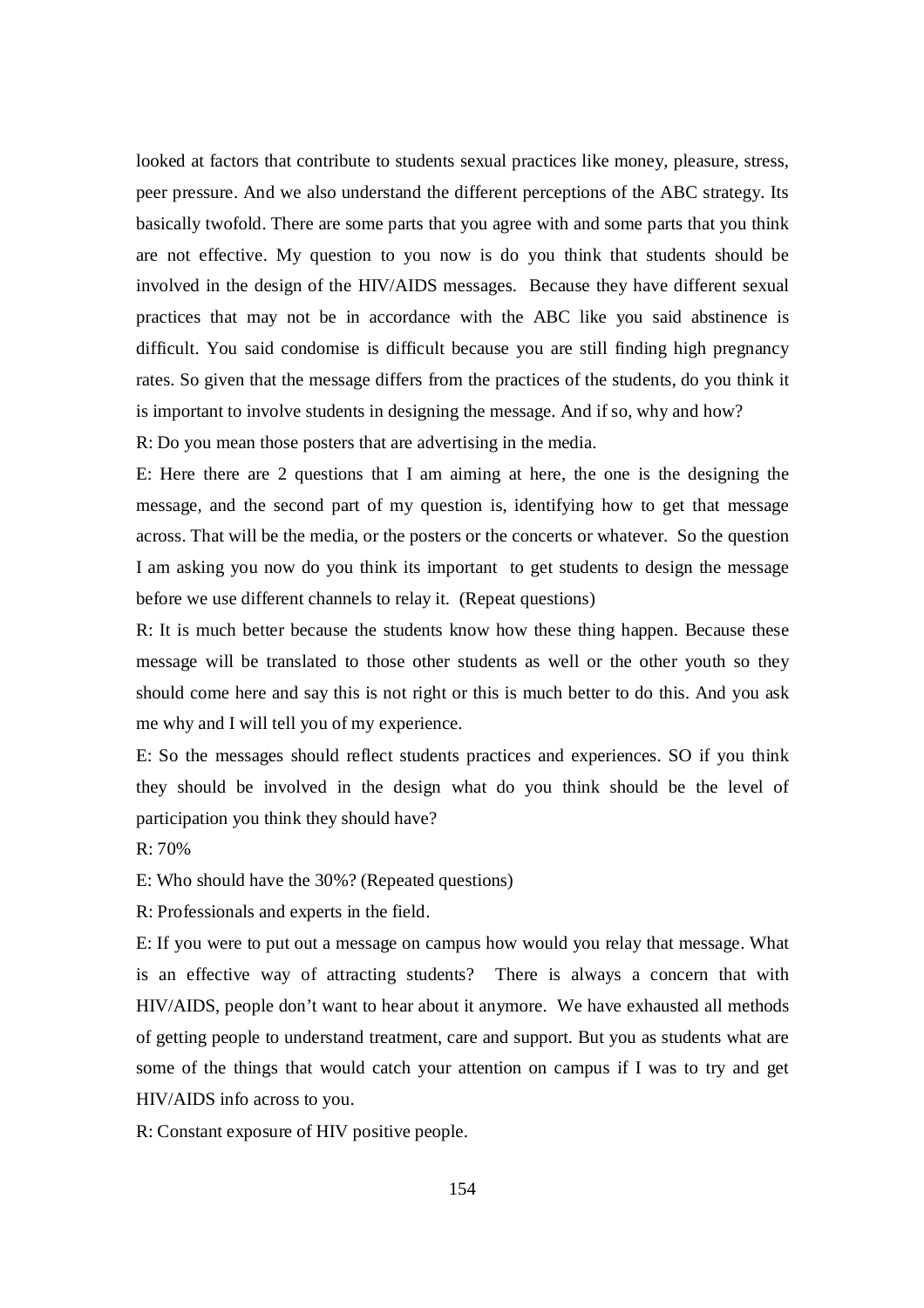R: a 50 50 participation…..

E: Repeat Question

R: Poetry

E: Do you like things that are entertaining. Does that actually draw people on campus

R: Yes

E: What are some of the ways in which you can get students together to design a prevention message?

R: Emails

R: Presentations

E: DO you have a peer educator programme on campus.

R:yes

E: do you think they are effective

R: Yes, they do try to invite students. Like they were talking about the effectiveness of female condoms.

E: I think we have covered everything

R: I think competitions works with students and prizes.

R: there is a knowledge by the students but no change of practice.

E: Thank you.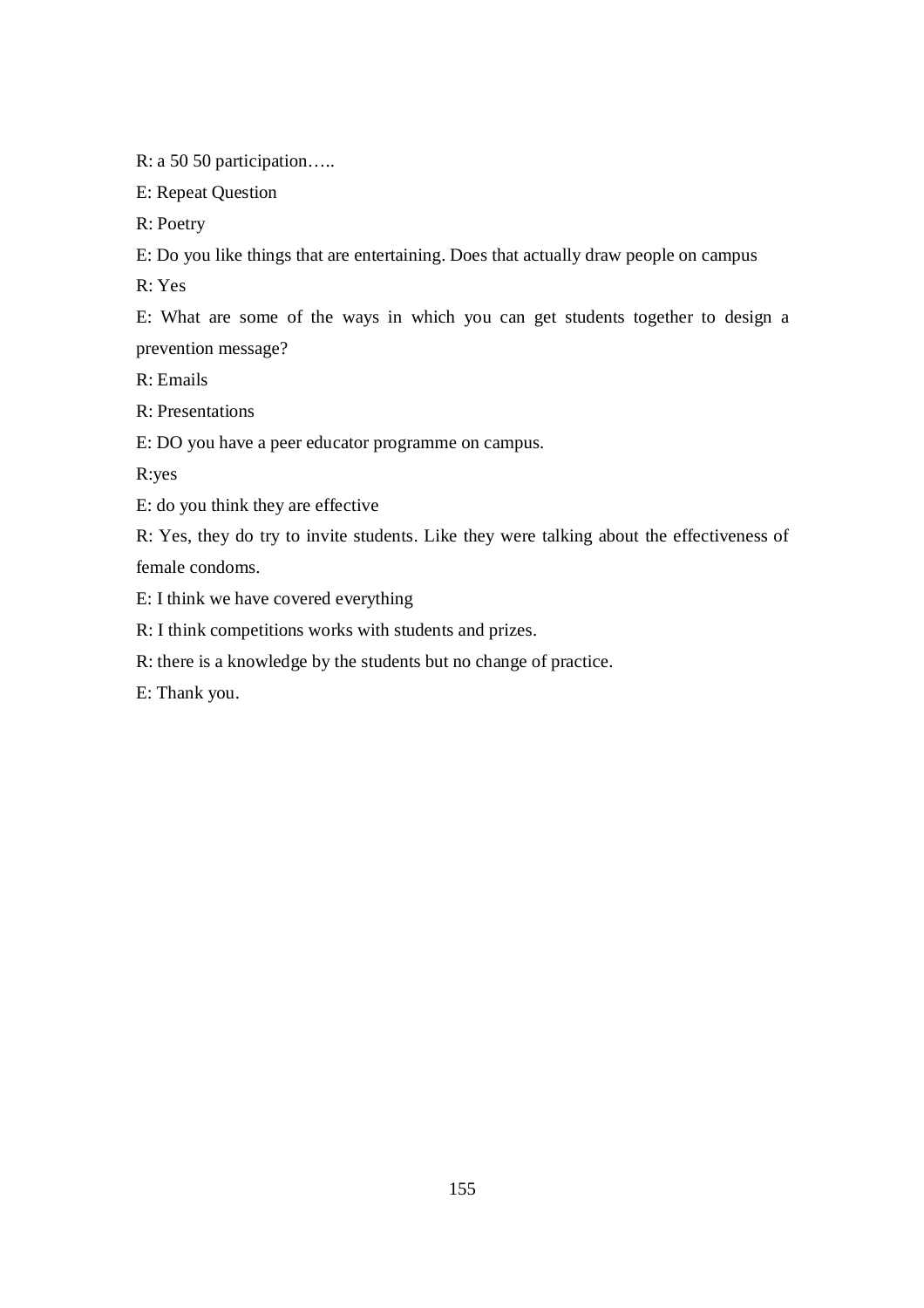### **Appendix 7**

## **Transcript for Westville Focus Group (Repeat)**

Date: Tuesday 12 June 2007 Venue: Economics Postgraduate seminar room (Westville Campus) Time: 12-30 to 1:20pm

**Facilitator:** Eliza Moodley; Sylvester B. Maphosa (Observer and transcribing)

### **Introduction**

The focus group was made up of seven post-graduate student participants – 2 female and 5 male. It was a challenge in setting up the group because it was a time for examinations for some, and the semester had come to end and so most students were preparing to travel for vacation. The discussion lasted about 45 minutes. The participants had their nametags placed on and so interacted using their first names. However, on this report they are labeled A, B, C, D, E, F, and G. A light meal of queen cakes and fruit juice was served during the discussion.

#### **Discussion**

#### **Eliza**

Do you think the students understand the HIV prevention strategies? Abstinence, Be faithful and Condomise. Do they condomise as it stands at present? Do students actually understand abstinence?

**Speaker A:** If you look at the topic /subject, yes they do understand quite well, the ABC strategy because the university has a strong campaign on that and we can see posters everywhere and condoms are available everywhere, in toilets, residences etc. Students understand quite well HIV and the ABC approach. I think really, really in terms of the ABC campaign students understand.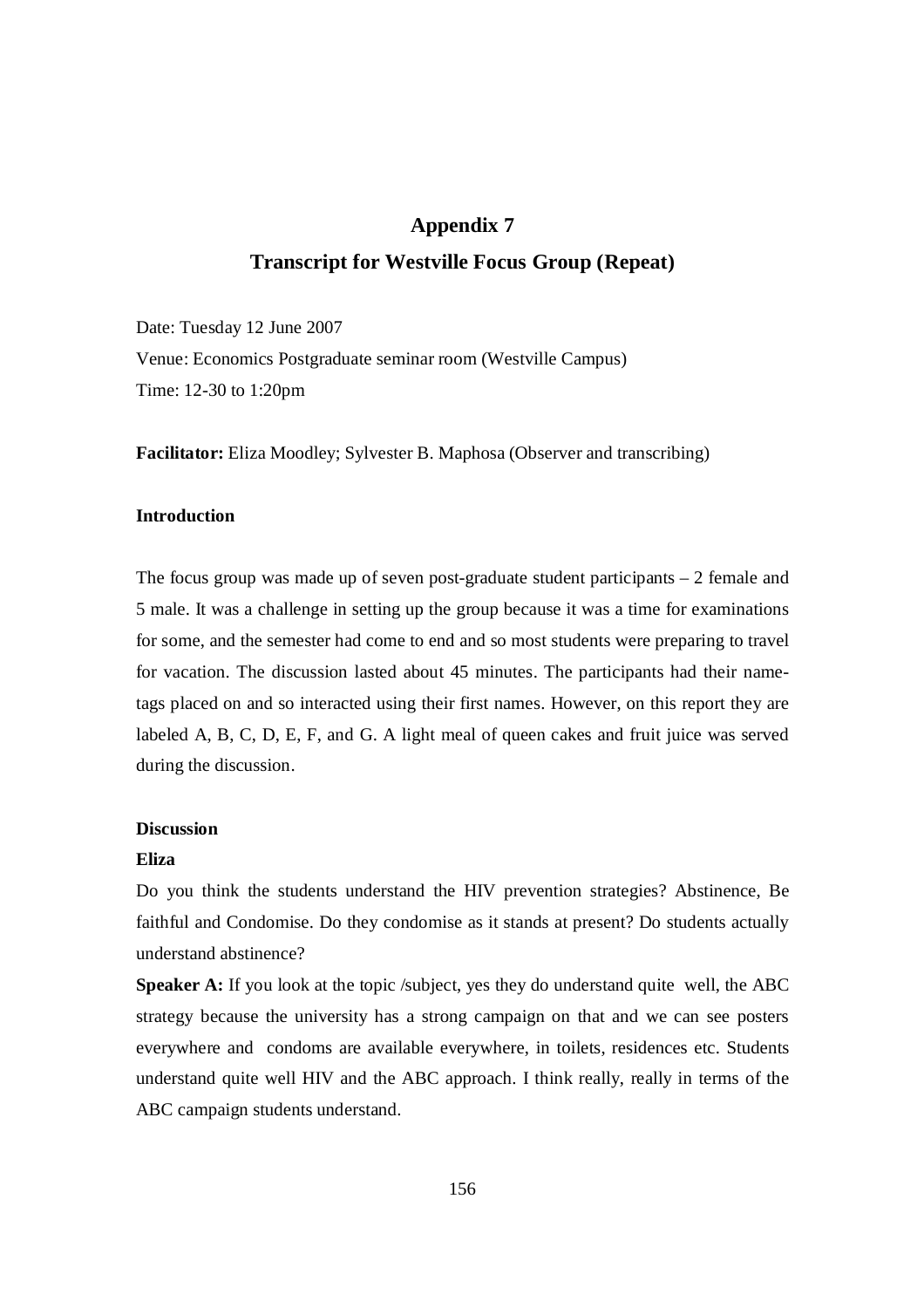**Eliza:** In terms of effectiveness and how you perceive effectiveness, do you think that students fell that the ABC strategy is effective?

**B:** Yes, we can say that they understand it. Really, being in an educational institution for about 16 years+ you would have been bombarded with all types of messages from media, parents and youth definitely they understand that. But the conception of effectiveness is to be questioned because we still see a lot of people with unplanned pregnancies. Even with abstinence, there are questions because again we still see a lot of girls with planned pregnancies especially on campus and these alone tell us something. I can't say much about HIV status of people because it's something which can not be seen. However, unplanned pregnancies and their rate entails that people are still sleeping around without condoms and they are not abstaining.

**Eliza:** Do you think abstinence as a strategy is effective? We say that students should abstain, but what do you think is the most common sexual practice amongst students? **C:** Condomising.

**Eliza:** Students are engaging in sex but condomising as a predominant component of the strategy.

**A:** I think we might say we do not know because it's contradictory to what we just said that we still see a lot of girls pregnant. My point of view is that students get the message on campus but when back home, its not he same message because home is another reality. I think that using condoms may be for some students on campus. Maybe there is need for us to check with the pregnant students on campus and establish if they are residing on campus or off campus. This may help to understand if students condomise or not.

### *All laugh.*

*D*: Whilst on the same issue of condoms, I think students do condomise but for a certain time should they get into a relationship for 1 and 2 months after that they feel that no we are steady trust the person and they may as well stop the condom. *All laugh.* 

#### *Comment from Eliza*

So what you are saying is initially in relationship they use condoms but once it is a lasting relationship condoms fall out because of the level of faithfulness and trust. When people are in a trusting or long term relationship they do not continue using condoms.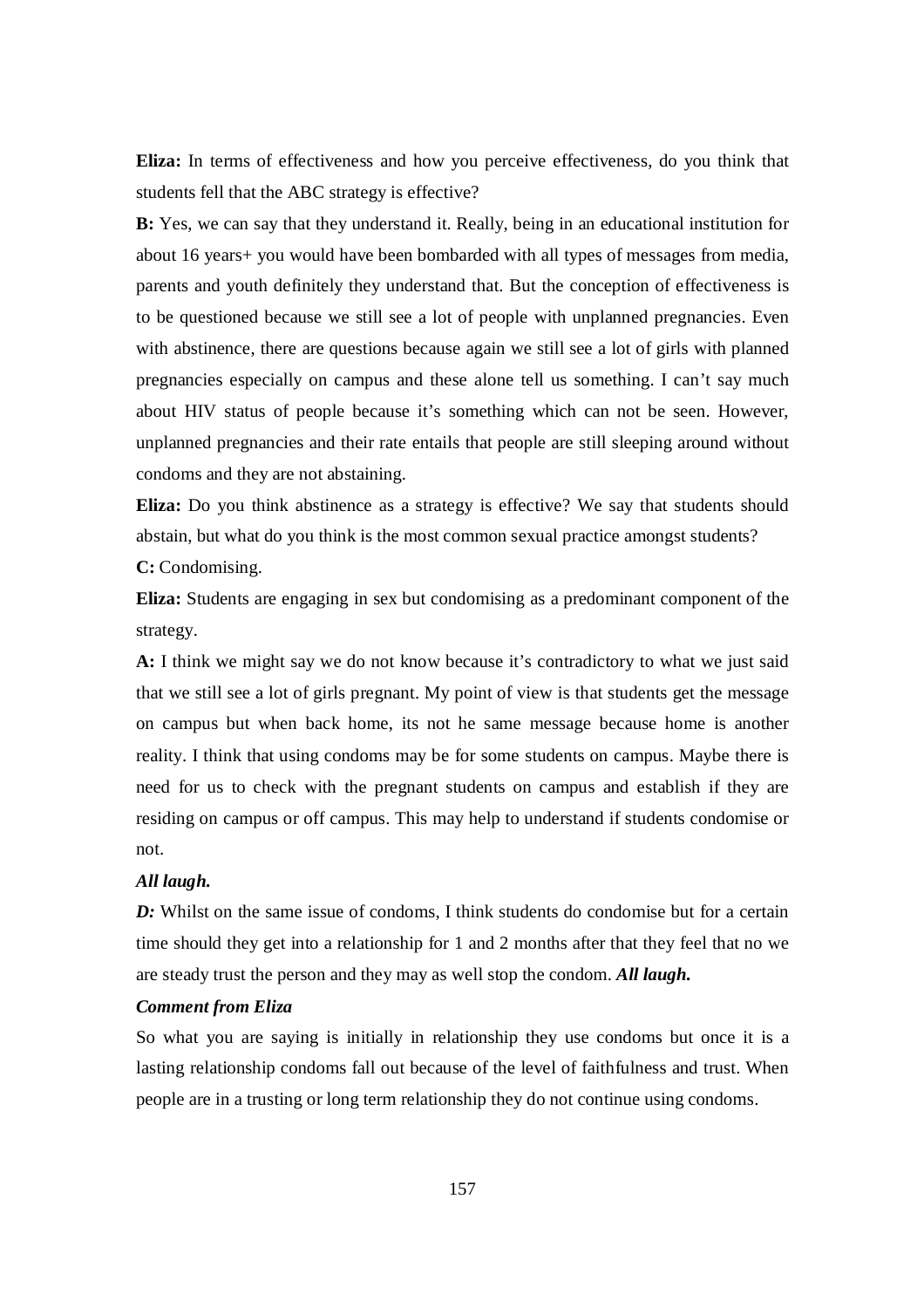*D*: The more people have sex the more likely they will either run out of condoms or they will want to have sex when condoms are not available and in some moments it usually happens people have to decide between having sex or going to look for condoms and the finally result is that they will decide to have sex.

*E*: On the issue of pregnancy, again we can just really say the students' perception or how they perceive the ABC strategy is not legitimate. There is need to establish whether pregnant students are married or not

*Eliza:* good point, they could actual is a result of wedlock

*E:* Thank you very much, most of them are new comers first year, second year and they are still fresh. Their ages are 18-20.and are not really sure of sexual issues.

*D*: Maybe we can go further than abstinence and look at early marriage as a solution to HIV-maybe if people get early marriages they would not run around a lot.

*Eliza:* What do you mean by early marriage? Is it on the part of the boy or the girl? *D:* You can not marry alone.

*A:* Who must be a bit younger, that's my question? A boy of 22years can not even sustain himself and a wife economically, what more of a marriage? Unless if we are referring to the village.

*E:* But they are having children at that age and according to history and culture, people would marry around 18-20.Culturally, most people would still marry at 18+ but due to economic development and societal development and the extension of school going age it has delayed marrying age. So probably get married should be related to our capability to bear kids and our economic power.

*Eliza*: What do you think are some of reasons that students get into sexual relationships? *G:* Freedom! Male students can go to female student's *res* (room) anytime and vice versa *Eliza:* Is that allowed?

**D:** Yes, it could be the issue of child grants. Most people are benefiting from these child grants so it looks like they are also encouraging sex, because there wont be any problems as to the welfare of the new born as the grant is going to be available. Also if you look at the legislation, it is protecting the gal child in a way promoting them to have sex as they wish. If you remember well, now even school girls are allowed maternity leave, what impact do you think such weak legislation has on girls, is it not promoting sex?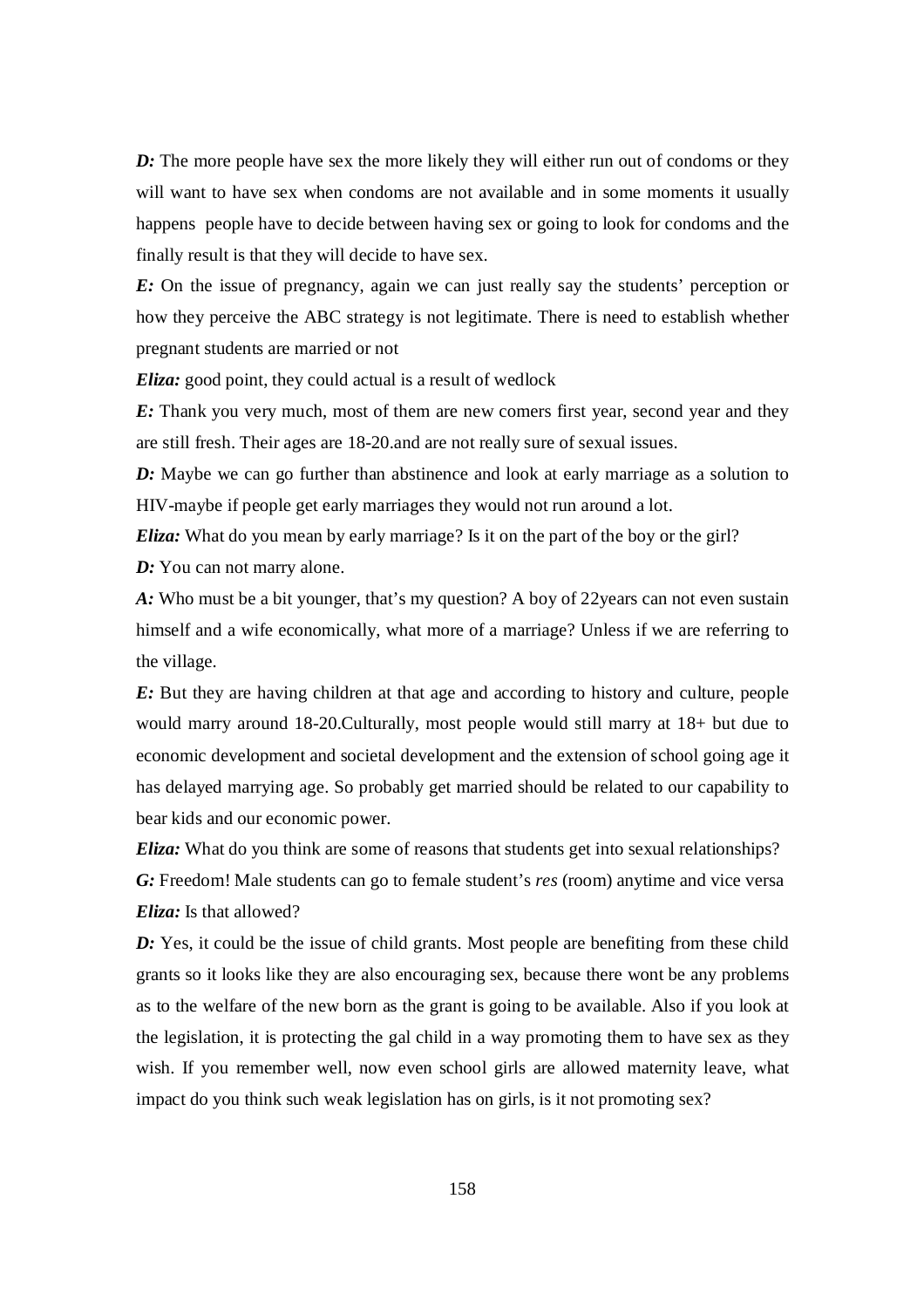*G:* It is the role of the family to shape the child but however if you look at it, the family is no longer responsible. The government has since taken over due to its child rights legislation.

*Eliza*: On people who are positive, do they open up their status?

*C*: People who know that they are positive sleep with those who could be negative without divulging their status so it's intentional just to spread HIV. It is not easy for someone to open up about their status to their partners due to the fear that they would be dumped and discriminated.

*A:* A lot can be done to change one's behavior, e.g. voluntary testing and also getting to see people affected may have some impact on the students and help change their behaviors.

*Eliza:* Also people can be taught on how to live positively, people with HIV should be encouraged to speak out. Howard College Professor is HIV positive

*E:* Even educated people are positive, like doctors, professors.

*Eliza:* HIV people can make it a reality and dialogue is important.

*E:* University Open day - high school pupils should be told and educated about the dangers and the risks of HIV. So that when they come they are aware that University can be dangerous so that they know that they have to watch their behaviors when they finally are enrolled at the institution. In fact, any university is potentially dangerous.

*Eliza*: Do you think it's important for students to be involved in HIV campaigns?

*F:* Yes it very important.

*Eliza:* What would you do during an HIV/AIDS campaign?

**B:** Create sporting gatherings, speech contests and other academic related competitions. Very little sporting activities, no clubs, poor sporting activities and too much of alcoholrelated entertainment are a danger to most undergraduate students.

*F:* At Solusi University in Zimbabwe, it was compulsory to go to church every day of the week and twice a day on Friday and Saturday. Generally some students would come with many problems and delinquent behaviour, but the church changed many of their lives. It transformed and molded them to becoming responsible people and morally uprightness. So may be there is need fro the introduction of a mandatory HIV/AIDS module for every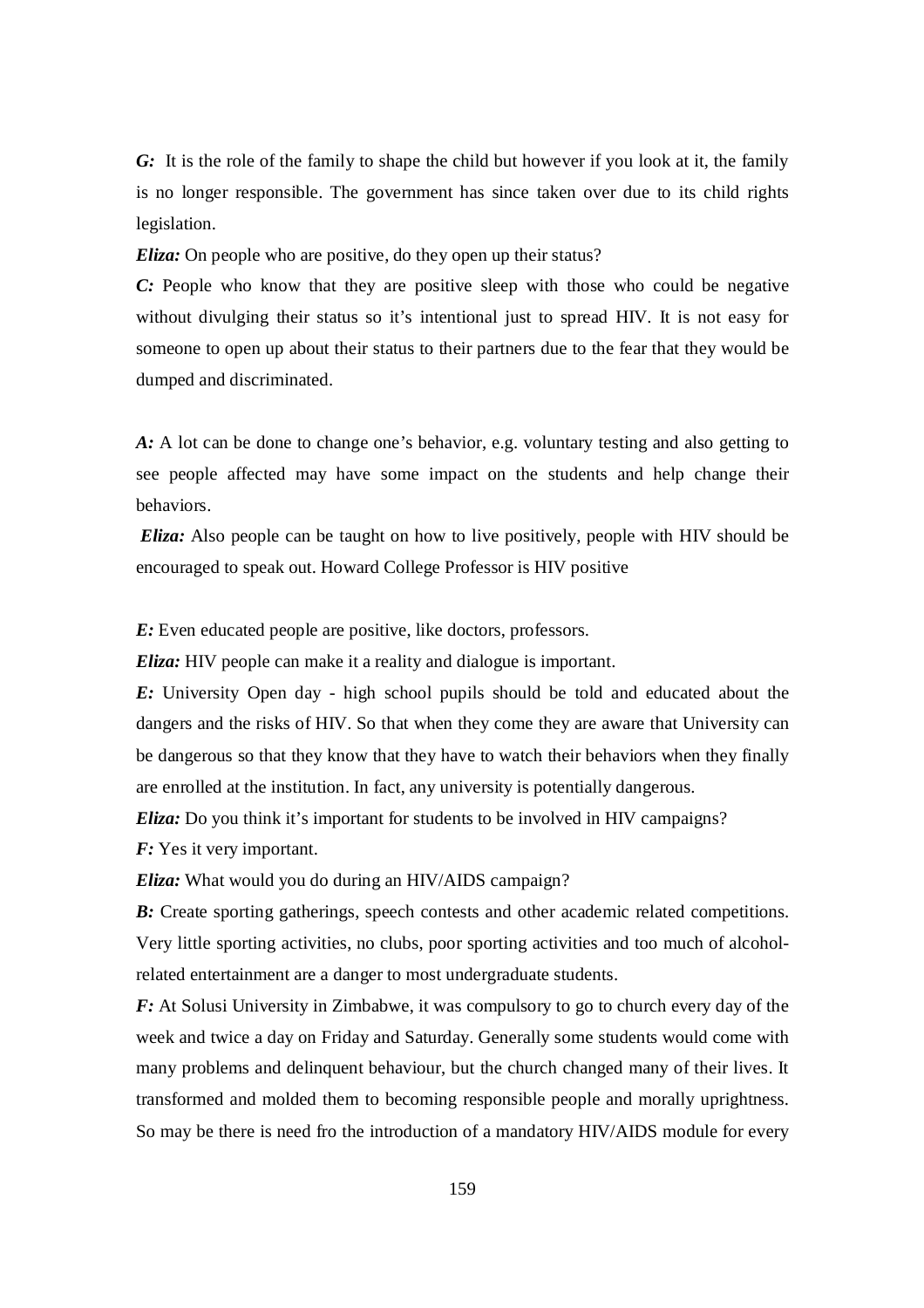student enrolled in order to make an impact on the dangers associated with the disease. Also church-related functions can be organized for HIV/AIDS campaigns.

**Speaker G:** Constitutional issues are difficult; since this is a government institution will that not contravene some individual rights? I mean making a compulsory module in HIV/AIDS and/or forcing students to go church everyday.

*H*: Another important thing is religion; it plays an important role in HIV issues. Some religions are more successful for example Muslims have low HIV rates .They are more on the moral even some Christians are also concerned by the morale and HIV rates are quite low. Religion is about morality the more strictly the morale the more chances or less the incidence of HIV issues. The more loose the morale the more the problems of HIV issues and some unwanted behaviors.

*Eliza*: Do you think that student groups should start playing an active role in mobilizing religious support groups on campus?

*D:* I believe so because there are varied groups and denominations. Instead of sponsoring parties the university should sponsor more religions

*G:* If you look at it this way, after a party, students are drunk and they go to their rooms drunk, what then happens? The constitution must be changed.

*Eliza***:** So you are saying that the University is promoting HIV

*G:* Yes because it is sponsoring these so called de-stressing parties, each semester each residence is given some money to throw a party and these parties are usually done some two weeks or so before the exams.

*Eliza:* If I were to ask you to get students together for a constructive dialogue like this one we have just had, are students prepared to do such things –How do you feel to bring about change in the University? What would be the best way to about it, in fact how would you go about it best to get students about it?

*A:* Start by residences-engaging in small group discussions. Smaller groups that are already formed (like international students)

*Eliza:* What would you say about HIV programmes on campus? What types of stakeholders would you include?

*B:* Maybe these should include students, lecturers, and other workers. But especially students must be involved.